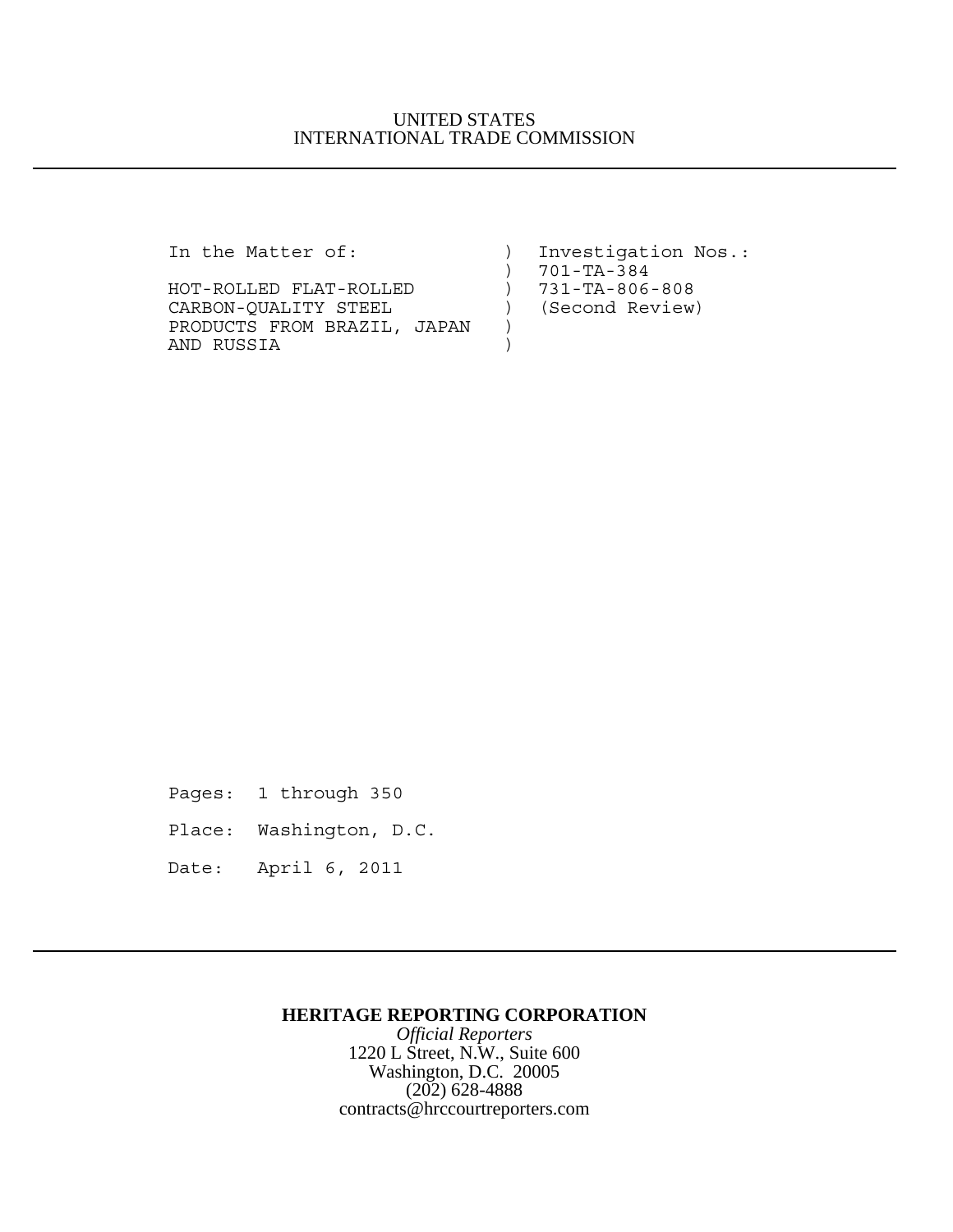#### THE UNITED STATES INTERNATIONAL TRADE COMMISSION

| In the Matter of:            | ) Investigation Nos.: |
|------------------------------|-----------------------|
|                              | 701-TA-384            |
| HOT-ROLLED FLAT-ROLLED       | 731-TA-806-808        |
| CARBON-QUALITY STEEL         | (Second Review)       |
| PRODUCTS FROM BRAZIL, JAPAN) |                       |
| AND RUSSIA                   |                       |

Wednesday, April 6, 2011

Room 101 U.S. International Trade Commission 500 E Street, S.W. Washington, D.C.

The hearing commenced, pursuant to notice, at

9:30 a.m., before the Commissioners of the United States

International Trade Commission, the Honorable Deanna

Tanner Okun, Chairman, presiding.

APPEARANCES:

On behalf of the International Trade Commission:

Commissioners:

DEANNA TANNER OKUN, Chairman IRVING A. WILLIAMSON, Vice Chairman CHARLOTTE R. LANE, Commissioner DANIEL R. PEARSON, Commissioner SHARA L. ARANOFF, Commissioner DEAN A. PINKERT, Commissioner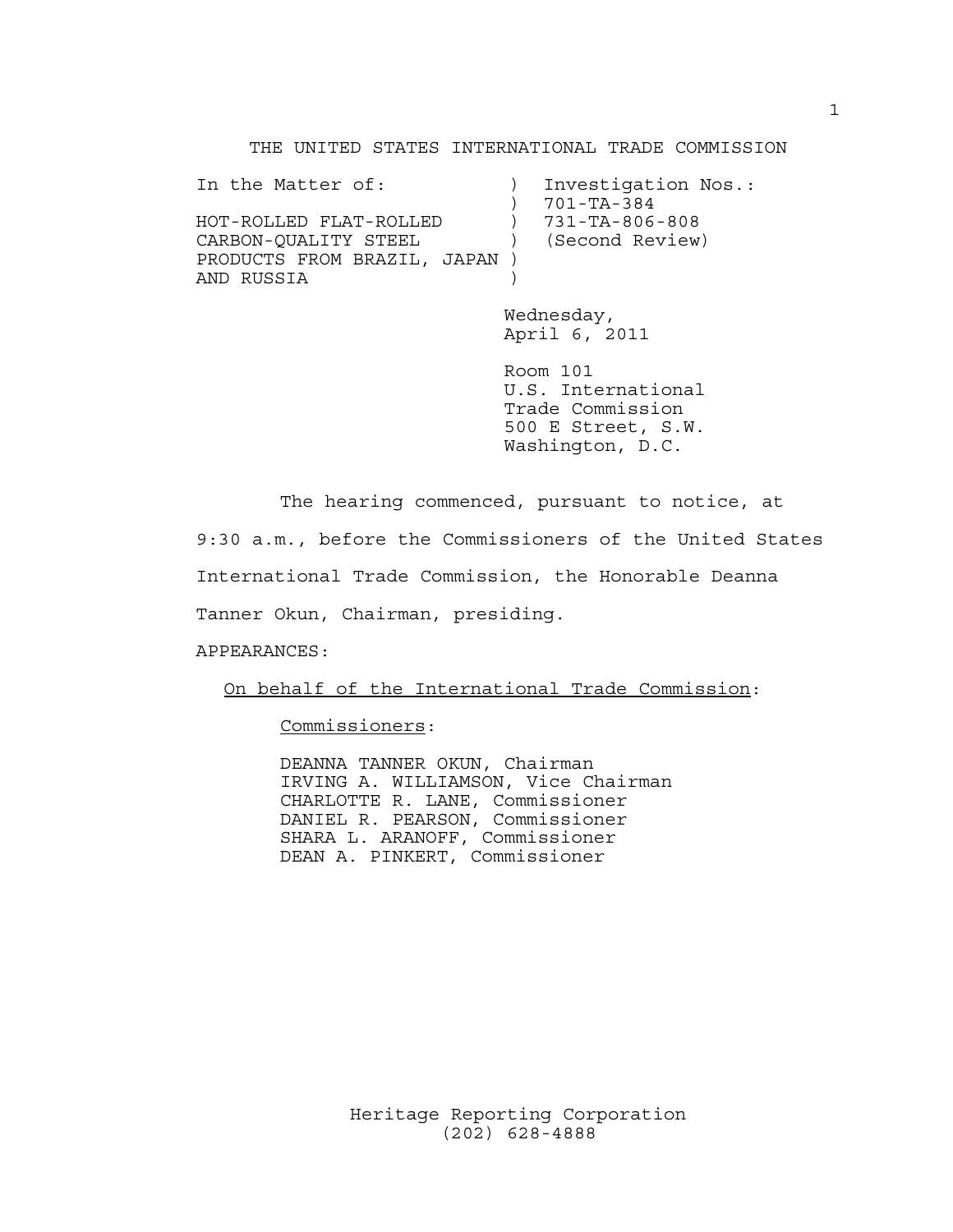Staff:

WILLIAM BISHOP, Hearings & Meetings Coordinator SHARON BELLAMY, Hearings and Meetings Assistant NATHANAEL N. COMLY, Investigator GERALD HOUCK, International Trade Analyst CRAIG THOMSEN, Economist DAVID R. BOYLAND, Accountant/Auditor MARC BERNSTEIN, Attorney DOUGLAS CORKRAN, Supervisory Investigator

APPEARANCES:

Congressional Appearances:

THE HONORABLE MARK PRYOR, UNITED STATES SENATOR, ARKANSAS

THE HONORABLE PETER J. VISCLOSKY, U.S. REPRESENTATIVE, 1ST DISTRICT, INDIANA

THE HONORABLE JASON ALTMIRE, U.S. REPRESENTATIVE, 4TH DISTRICT, PENNSYLVANIA

THE HONORABLE MO BROOKS, U.S. REPRESENTATIVE, 5TH DISTRICT, ALABAMA

THE HONORABLE TIM MURPHY, U.S. REPRESENTATIVE, 18TH DISTRICT, PENNSYLVANIA

In Support of the Continuation of the Countervailing

Duty Order, Antidumping Duty Orders, and Suspension

Agreement:

On behalf of United States Steel Corporation:

JOHN P. SURMA, JR. Chairman and Chief Executive Officer, U.S. Steel

JOSEPH R. SCHERRBAUM, JR., Vice President, Sales, U.S. Steel

ROBERT Y. KOPF, III, General Manager, North American Flat Roll Marketing, U.S. Steel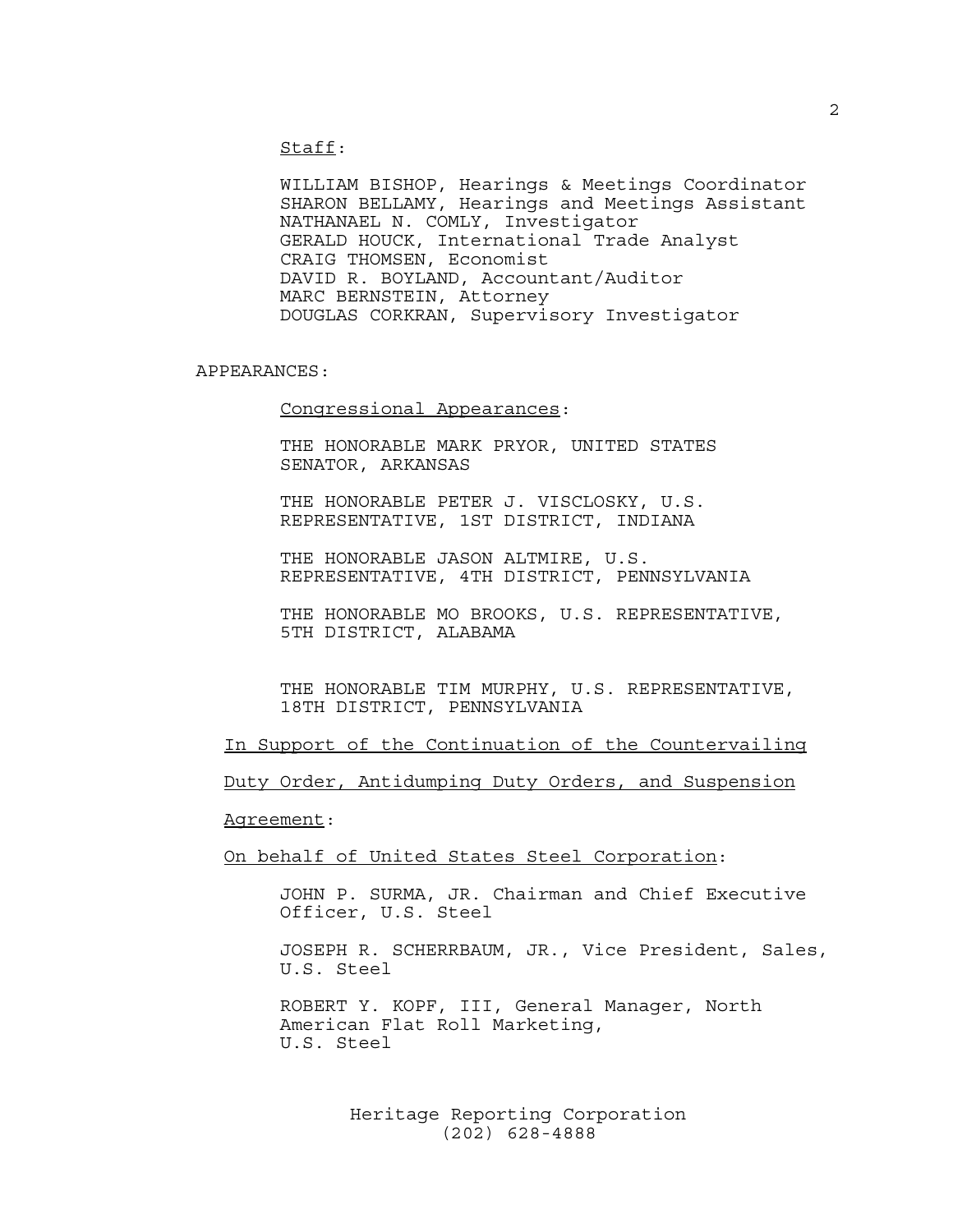APPEARANCES: (Continued)

BERT J. PHILLIPS, General Manager, Automotive, U.S. Steel

SETH T. KAPLAN, Principal The Brattle Group

ROBERT E. LIGHTHIZER, Esquire JAMES C. HECHT, Esquire STEPHEN P. VAUGHN, Esquire STEPHEN J. NARKIN, Esquire Skadden, Arps, Slate, Meagher & Flom, LLP Washington, D.C.

On behalf of Nucor Corporation:

DANIEL R. DIMICCO, Chief Executive Officer and Chairman, Nucor

RICK BLUME, Director, Sales and Marketing Manager, Nucor

DR. SETH T. KAPLAN, Principal, The Brattle Group

ALAN H. PRICE, Esquire TIMOTHY C. BRIGHTBILL, Esquire Wiley Rein, LLP Washington, D.C.

On behalf of ArcelorMittal USA LLC:

DANIEL MULL, Executive Vice President, Sales and Marketing ArcelorMittal USA LLC

ROY PLATZ, Director, Marketing, ArcelorMittal USA LLC

THOMAS CONWAY, International Vice President United Steelworkers of America, AFL-CIO/CLC

PAUL C. ROSENTHAL, Esquire KATHLEEN W. CANNON, Esquire Kelley Drye & Warren, LLP Washington, D.C.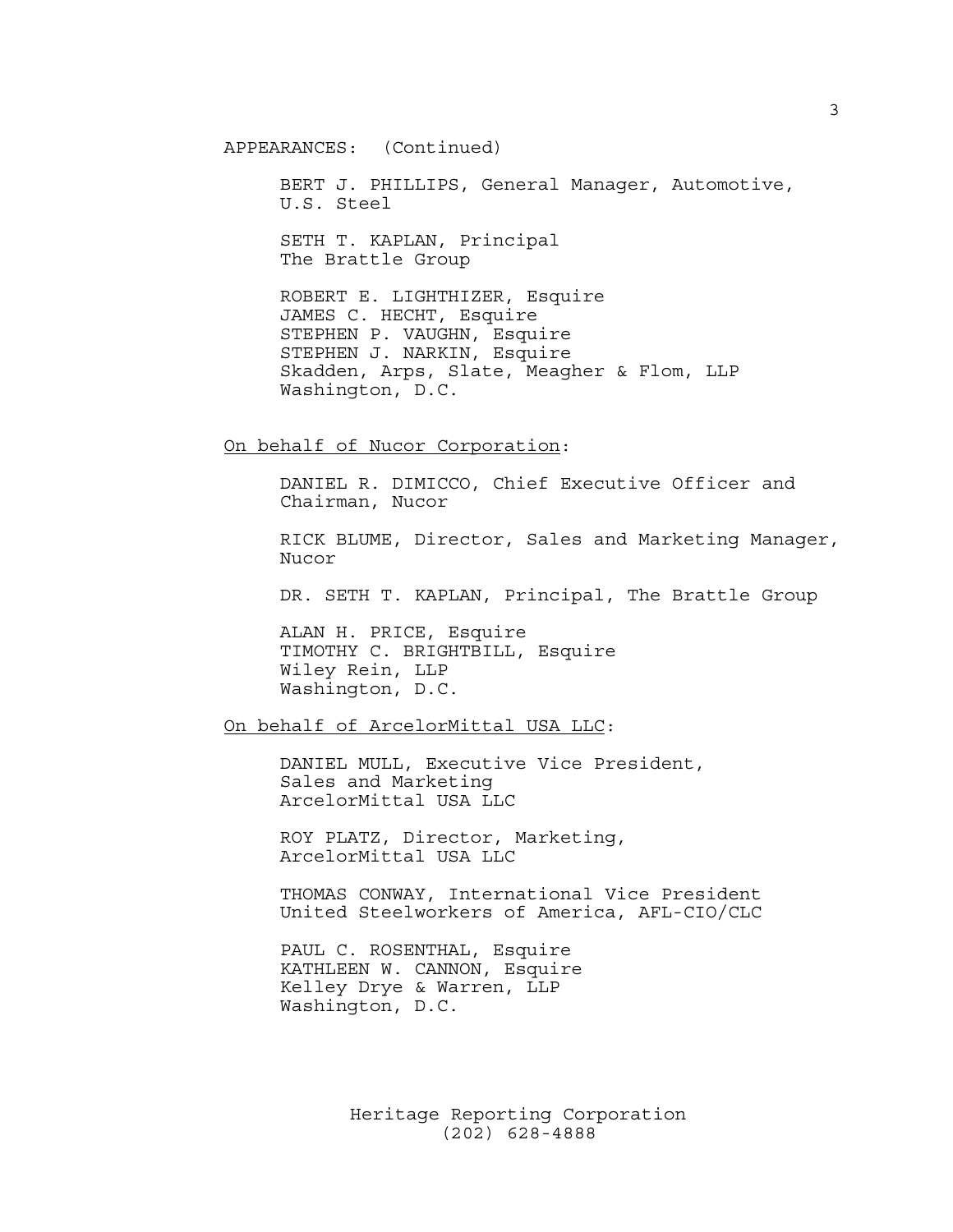APPEARANCES: (Continued)

On behalf of SSAB N.A.D., Gallatin Steel Company, Steel Dynamics, Inc.:

> TOBIN POSPISIL, President Gallatin Steel Company

KEITH BUSSE, Chairman and Chief Executive Officer, Steel Dynamics, Inc.

ROGER B. SCHAGRIN, Esquire Schagrin Associates Washington, D.C.

In Opposition to the Continuation to the Countervailing Duty Order, Antidumping Duty Orders and Suspension Agreement:

On behalf of Usinas Siderurgicas De Minas Gerais "Usiminas":

> THOMAS J. PRUSA, Professor of Economics Rutgers University

CHRISTOPHER A. DUNN, Esquire MATTHEW P. MCCULLOUGH, Esquire Winston & Strawn, LLP Washington, D.C.

On behalf of JFE Steel Corporation, Kobe Steel, Ltd., Nippon Steel Corporation, Nisshin Steel Co., Ltd. and Sumitomo Metal Industries, Ltd.:

TAKEO AOYAMA, Executive Vice President, General Manager, Chicago Office, Nippon Steel U.S.A., Inc.

THOMAS PRUSA, Professor of Economics Rutgers University

J. CHRISTOPHER WOOD, Esquire Gibson, Dunn & Crutcher, LLP Washington, D.C.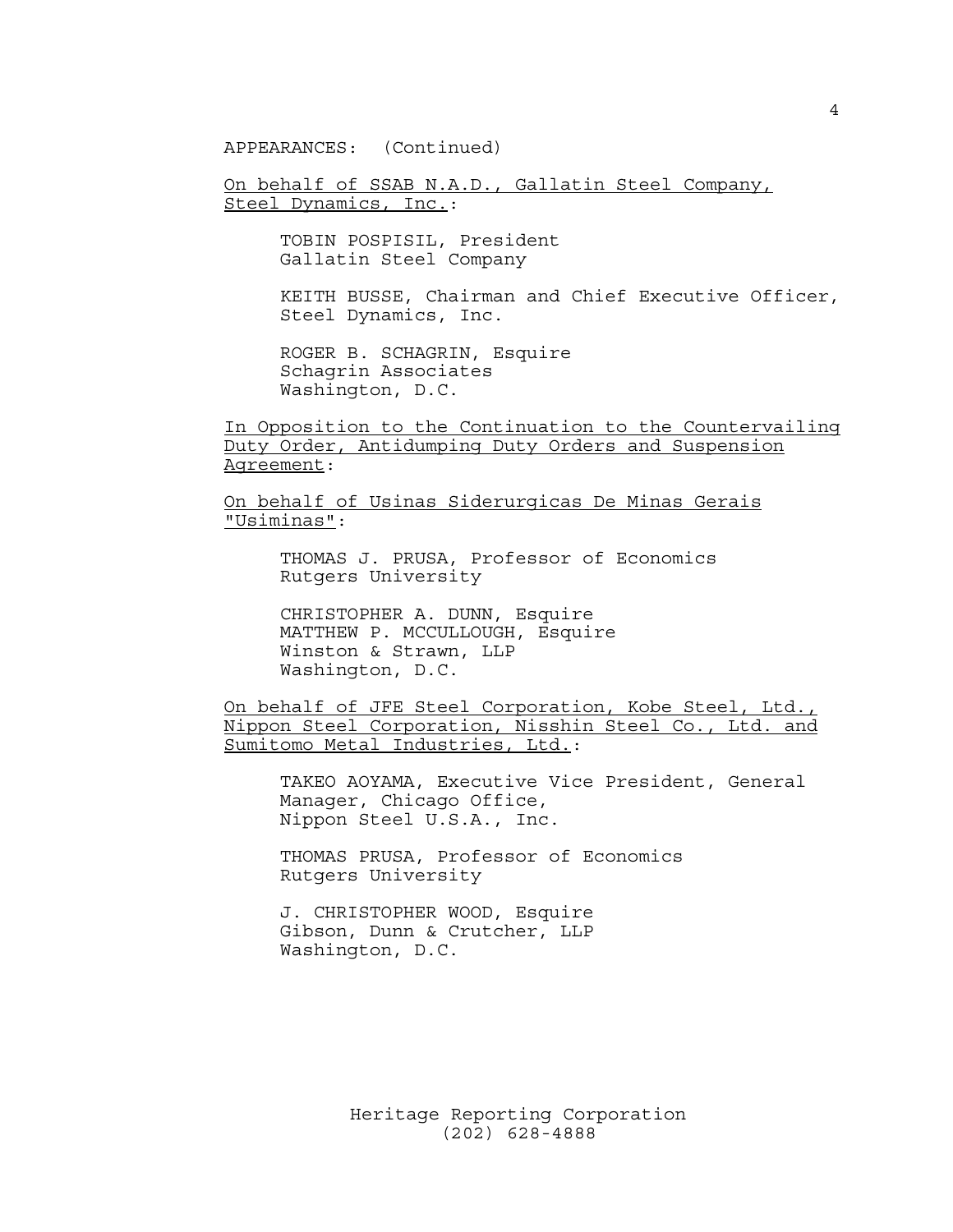APPEARANCES: (Continued)

On behalf of Companhia Siderurgica Nacional:

MANUEL RAIMUNDEZ ALVAREZ, Export Manager, Companhia Siderurgica Nacional

THOMAS J. PRUSA, Professor of Economics Rutgers University

CRAIG A. LEWIS, Esquire JONATHAN T. STOEL, Esquire Hogan Lovells Washington, D.C.

On behalf of Ford Motor Company:

PAUL K. VANDEVERT, International Trade Attorney, Ford Motor Company

MARK S. MCCONNELL, Esquire DEEN KAPLAN, Esquire Hogan Lovells Washington, D.C.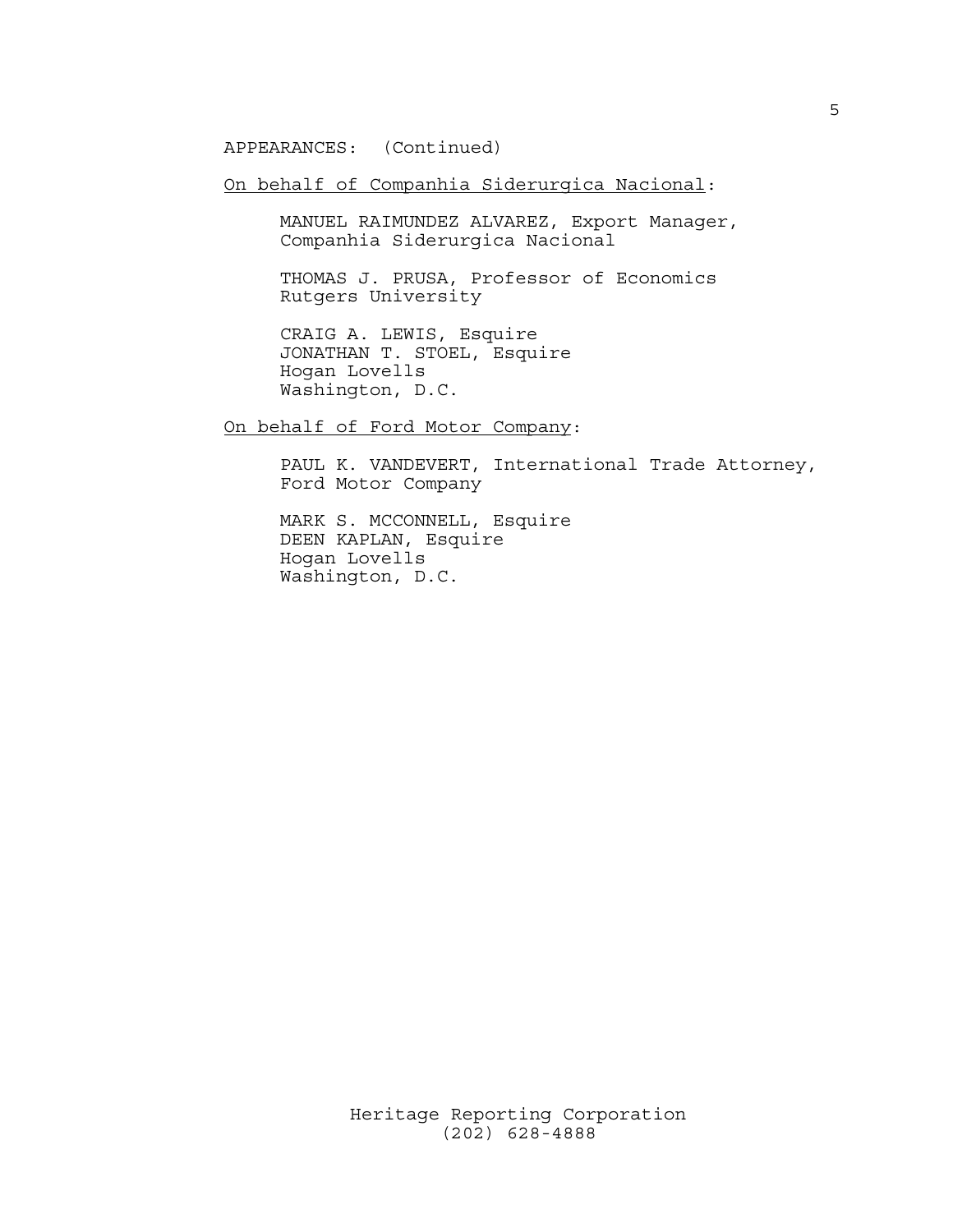# I N D E X

### PAGE

| STATEMENT OF THE HONORABLE PETER J. VISCLOSKY,<br>U.S. REPRESENTATIVE, 1ST DISTRICT, INDIANA | 9  |
|----------------------------------------------------------------------------------------------|----|
| STATEMENT OF THE HONORABLE JASON ALTMIRE,<br>U.S. REPRESENTATIVE, 4TH DISTRICT, PENNSYLVANIA | 11 |
| STATEMENT OF THE HONORABLE MO BROOKS, U.S.<br>REPRESENTATIVE, 5TH DISTRICT, ALABAMA          | 15 |
| OPENING STATEMENT OF ALAN H. PRICE, ESQUIRE                                                  | 21 |
| STATEMENT OF THE HONORABLE MARK PRYOR,<br>UNITED STATES SENATOR, ARKANSAS                    | 26 |
| OPENING STATEMENT OF CRAIG A. LEWIS, ESQUIRE                                                 | 30 |
| TESTIMONY OF JOHN E. LIGHTHIZER, ESQUIRE                                                     | 35 |
| TESTIMONY OF JOHN P. SURMA, JR. CHAIRMAN AND CHIEF<br>EXECUTIVE OFFICER, U.S. STEEL          | 43 |
| TESTIMONY OF DANIEL R. DIMICCO, CHIEF EXECUTIVE<br>OFFICER AND CHAIRMAN, NUCOR               | 49 |
| STATEMENT OF THE HONORABLE TIM MURPHY, U.S.<br>REPRESENTATIVE, 18TH DISTRICT, PENNSYLVANIA   | 58 |
| TESTIMONY OF KEITH BUSSE, CHAIRMAN AND<br>CHIEF EXECUTIVE OFFICER, STEEL DYNAMICS, INC.      | 62 |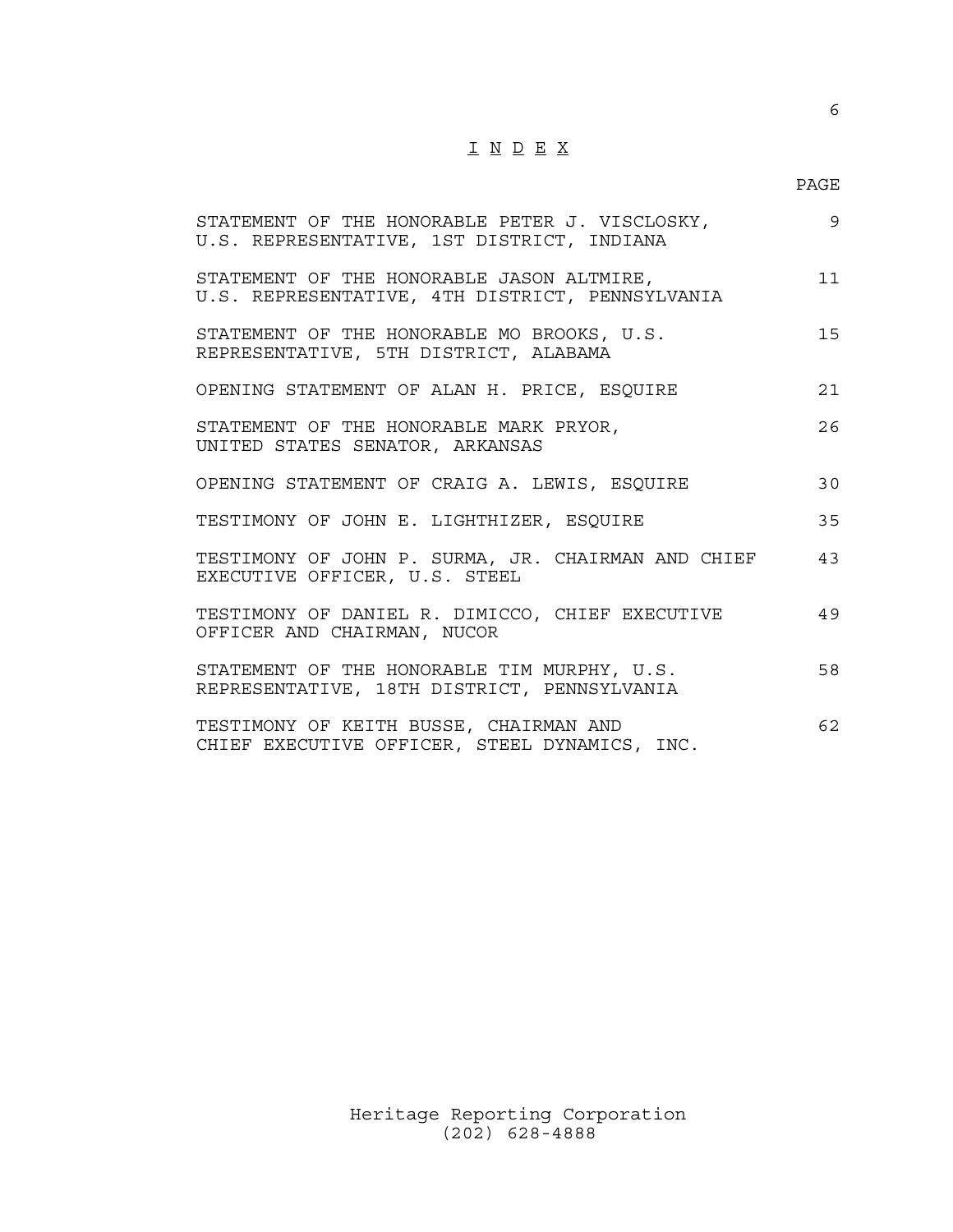# I N D E X

## PAGE

| TESTIMONY OF DANIEL MULL, EXECUTIVE VICE<br>PRESIDENT, SALES AND MARKETING,<br>ARCELORMITTAL                          | 65  |
|-----------------------------------------------------------------------------------------------------------------------|-----|
| USA LLC                                                                                                               |     |
| TESTIMONY OF THOMAS CONWAY, INTERNATIONAL<br>VICE PRESIDENT, UNITED STEELWORKERS OF<br>AMERICA, AFL-CIO/CLC           | 73  |
| TESTIMONY OF JOSEPH R. SCHERRBAUM, JR., VICE<br>PRESIDENT, SALES, U.S. STEEL                                          | 78  |
| TESTIMONY OF ROBERT Y. KOPF, III, GENERAL MANAGER,<br>NORTH AMERICAN FLAT ROLL MARKETING, U.S. STEEL                  | 109 |
| TESTIMONY OF TAKEO AOYAMA, EXECUTIVE VICE<br>PRESIDENT, GENERAL MANAGER, CHICAGO OFFICE,<br>NIPPON STEEL U.S.A., INC. | 229 |
| TESTIMONY OF PAUL K. VANDEVERT, INTERNATIONAL<br>TRADE ATTORNEY, FORD MOTOR COMPANY                                   | 204 |
| CLOSING STATEMENT OF PAUL C. ROSENTHAL, ESQUIRE                                                                       | 338 |
| CLOSING STATEMENT OF ROGER B. SCHAGRIN, ESQUIRE                                                                       | 341 |
| CLOSING STATEMENT OF CHRISTOPHER A. DUNN, ESQUIRE 346                                                                 |     |

Heritage Reporting Corporation (202) 628-4888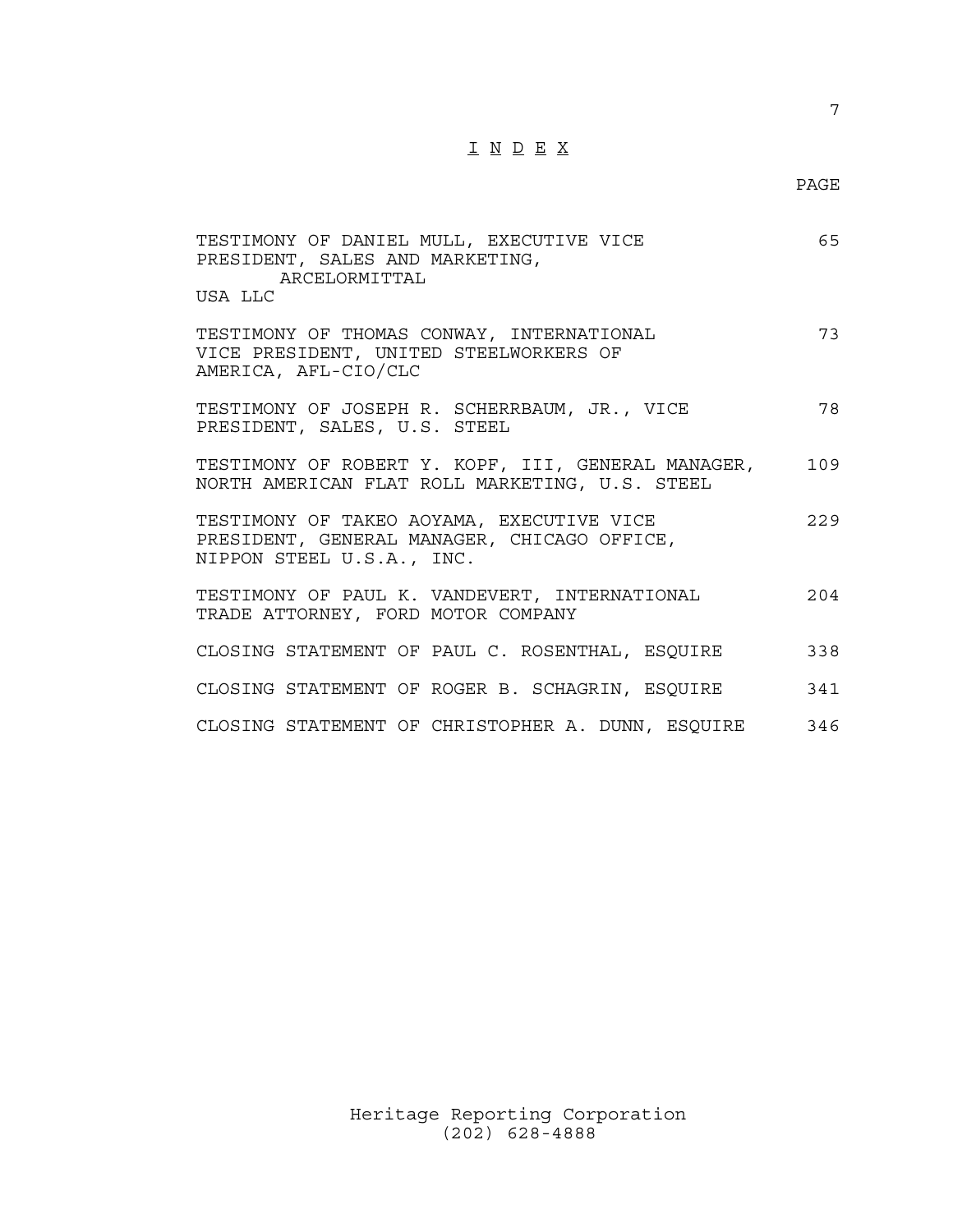| 1  | $\underline{P} \underline{R} \underline{O} \underline{C} \underline{E} \underline{E} \underline{D} \underline{I} \underline{N} \underline{G} \underline{S}$ |
|----|-------------------------------------------------------------------------------------------------------------------------------------------------------------|
| 2  | (9:30 a.m.)                                                                                                                                                 |
| 3  | CHAIRMAN OKUN: Good morning. On behalf of                                                                                                                   |
| 4  | the United States International Trade Commission I                                                                                                          |
| 5  | welcome you to this hearing on Investigation Nos. 701-                                                                                                      |
| 6  | TA-384, and 731-TA-806 to 808 (Second Review)                                                                                                               |
| 7  | involving certain hot-rolled flat-rolled carbon-                                                                                                            |
| 8  | quality steel products from Brazil, Japan and Russia.                                                                                                       |
| 9  | The purpose of these five-year review                                                                                                                       |
| 10 | investigations is to determine whether the revocation                                                                                                       |
| 11 | of the countervailing duty order on hot-rolled steel                                                                                                        |
| 12 | from Brazil, and the antidumping duty orders on hot-                                                                                                        |
| 13 | rolled steel from Brazil and Japan and/or suspended                                                                                                         |
| 14 | investigation on hot-rolled steel from Russia would                                                                                                         |
| 15 | like lead to continuation or recurrence of material                                                                                                         |
| 16 | injury to an industry in the United States within a                                                                                                         |
| 17 | reasonably foreseeable time.                                                                                                                                |
| 18 | Schedules setting forth the presentation of                                                                                                                 |
| 19 | this hearing, notices of investigation, and transcript                                                                                                      |
| 20 | order forms are available at the public distribution                                                                                                        |
| 21 | table. All prepared testimony should be given to the                                                                                                        |
| 22 | secretary. Please do not place testimony directly on                                                                                                        |
| 23 | the public distribution table. All witnesses must be                                                                                                        |
| 24 | sworn in by the secretary before presenting testimony.                                                                                                      |
| 25 | I understand the parties are aware of the                                                                                                                   |

Heritage Reporting Corporation (202) 628-4888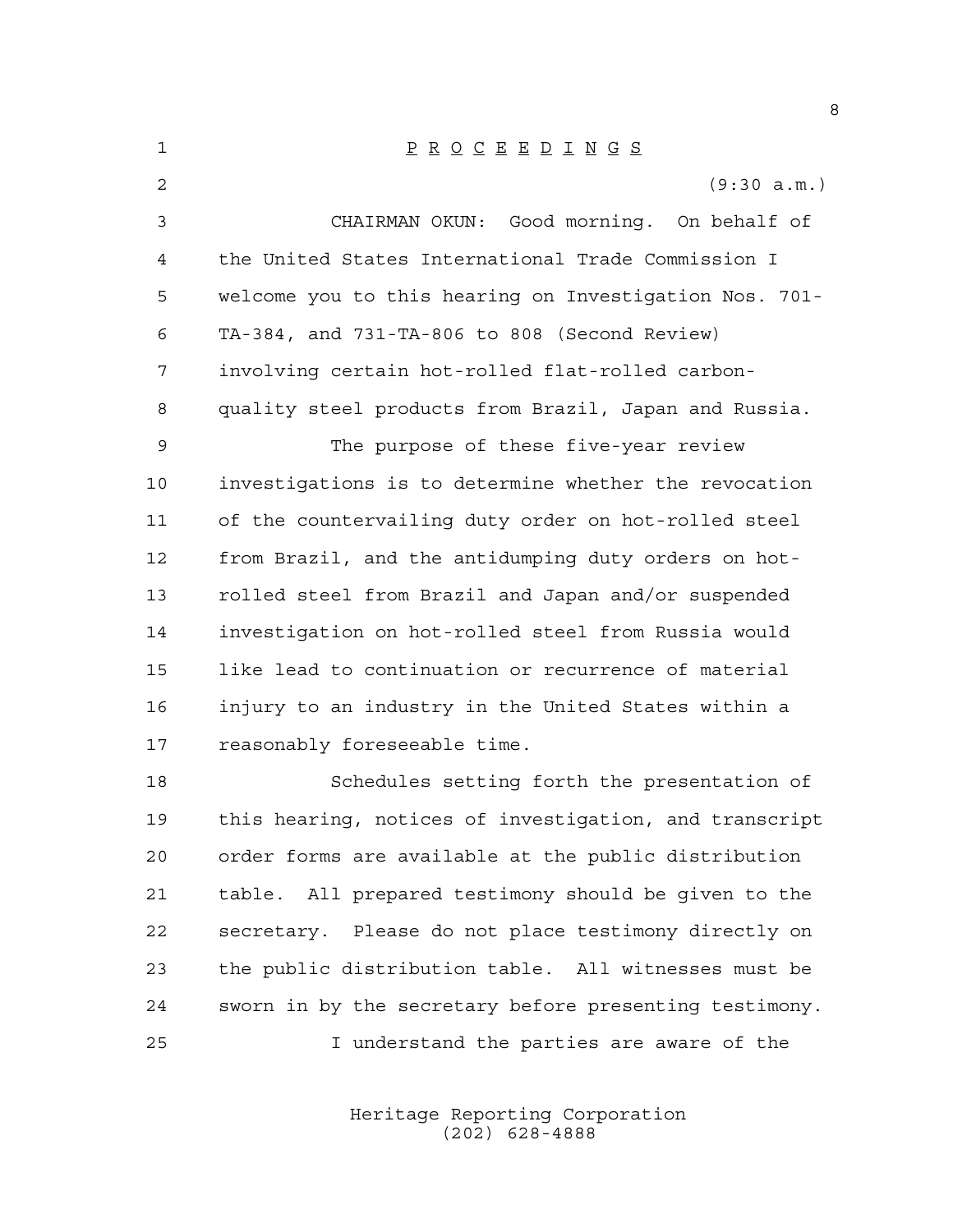time allocations. Any questions regarding the time allocations should be directed to the secretary. Speakers are reminded not to refer in their remarks or answers to questions to business proprietary information. Please speak clearly into the microphones and state your name for the record for the benefit of the court reporter. Finally, if you will be submitting documents that contain information you wish classified as business confidential, your request should comply with Commission Rule 201.6. Mr. Secretary, are there any preliminary matters? 14 MR. BISHOP: No, Madam Chairman. CHAIRMAN OKUN: Very well. Will you please present our first congressional witness. MR. BISHOP: The Honorable Peter J. Visclosky, United States Representative, 1st District, Indiana. CHAIRMAN OKUN: Welcome back, Congressman. MR. VISCLOSKY: Thank you very much. It is good to be back, Madam Chair, Commissioners. I was here last week on an aluminum case, and the economy has had good news since my last appearance. The Labor Department announced in March that 216,000 jobs were

> Heritage Reporting Corporation (202) 628-4888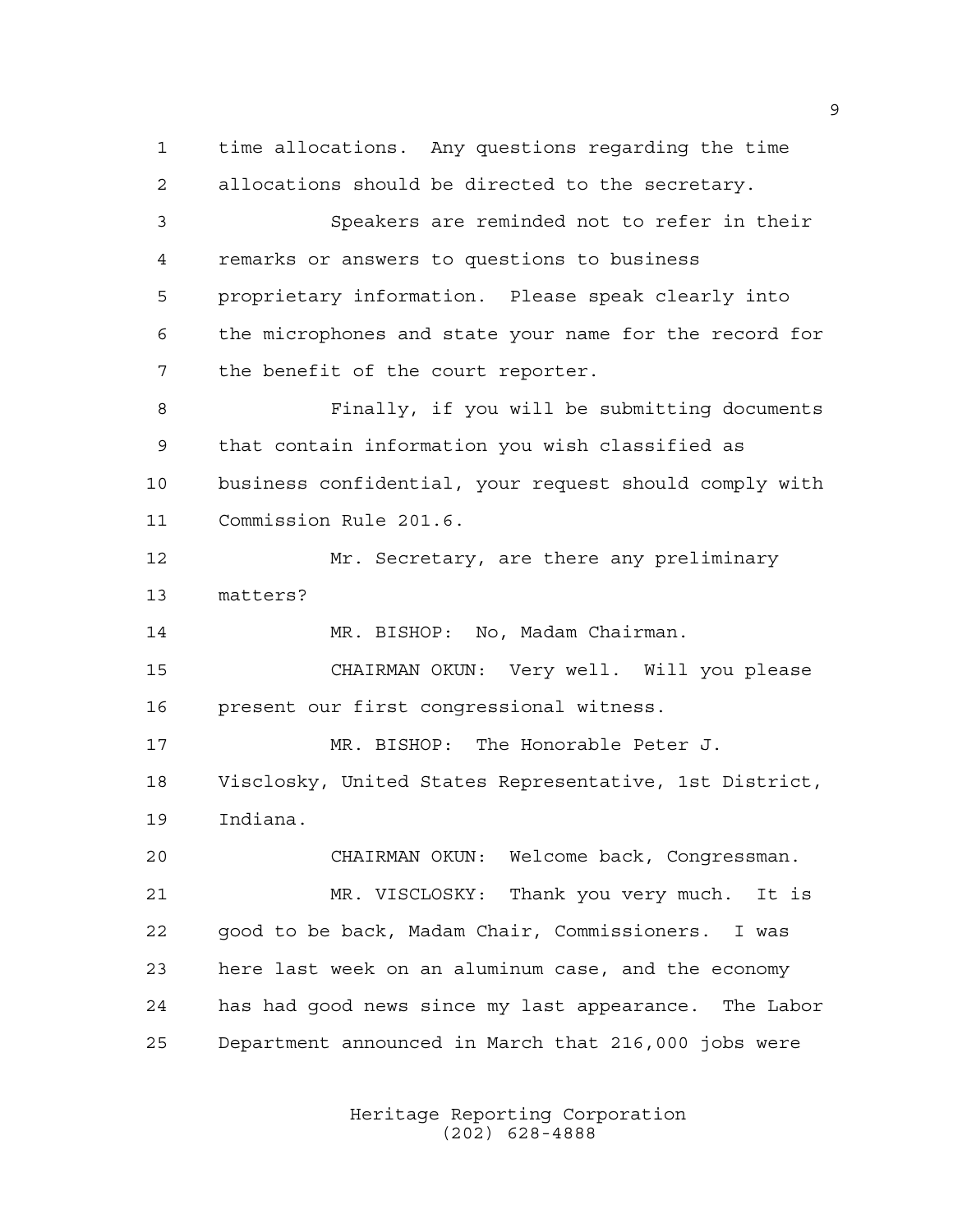added to the economy, and that the unemployment rate of this country decreased to 8.8 percent, still miserably high.

 But if you look past those figures you realize that that monthly increase is still below the monthly average between the years 1948 and the year 2000. Currently about 19 percent of our workforce is employed in restaurants, bars and health care, the so- called eat, drink and get sick jobs. They tend to be lower paying. The additions in March were 29 percent to these lower paying jobs, and the amount of people who are working part time in this economy increased by 93,000.

 We still have a desperately weak economy, and between the years 1999 and 2010, because of unfair trade practices in countries like Brazil, and Japan and Russia, we lost 8,916 good paying manufacturing 18 jobs. You are considering a review on countervailing duties for Brazil, antidumping for Brazil, Japan, and Russia. The Commerce Department had the determinations in August and in December that if the orders in place are revoked we would find ourselves back in deep serious trouble.

 I am simply here today to again ask for your serious consideration under this review, to keep the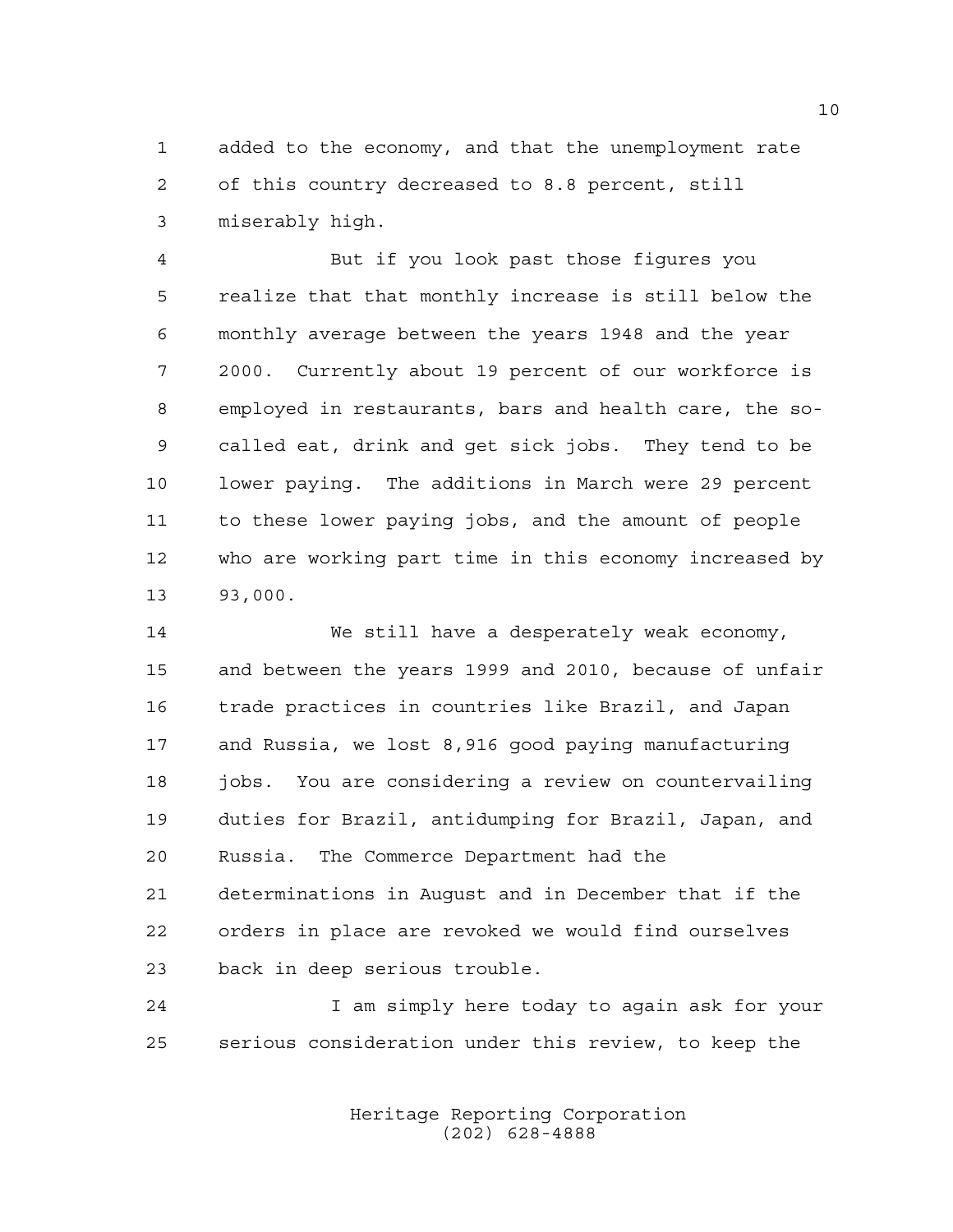orders in place so that those 21,682 people who are still employed in steel in this basic manufacturing sector are not added to these still very week economic statistics that I quoted. With that, that would be the conclusion, and again I appreciate the courtesy in being allowed to testify again, and do trust in your fair judgment. CHAIRMAN OKUN: Thank you. Are there questions for the Congressman? Thank you. MR. VISCLOSKY: Thank you very much. CHAIRMAN OKUN: Mr. Secretary, are we ready for our next congressional witness? MR. BISHOP: Yes, Madam Chairman. The Honorable Jason Altmire, United States Representative, 4th District, Pennsylvania. CHAIRMAN OKUN: Good morning and welcome back to the Commission. 18 Mr. Altmire: Thank you and good morning, Madam Chair and members of the Commission. I thank you for allowing me the opportunity to testify on the need to continue antidumping and countervailing duty orders on hot-rolled steel products from Brazil, Japan, and Russia. I would also like to take this moment to thank the members of the Commission for the important work that you do in enforcing all of our

> Heritage Reporting Corporation (202) 628-4888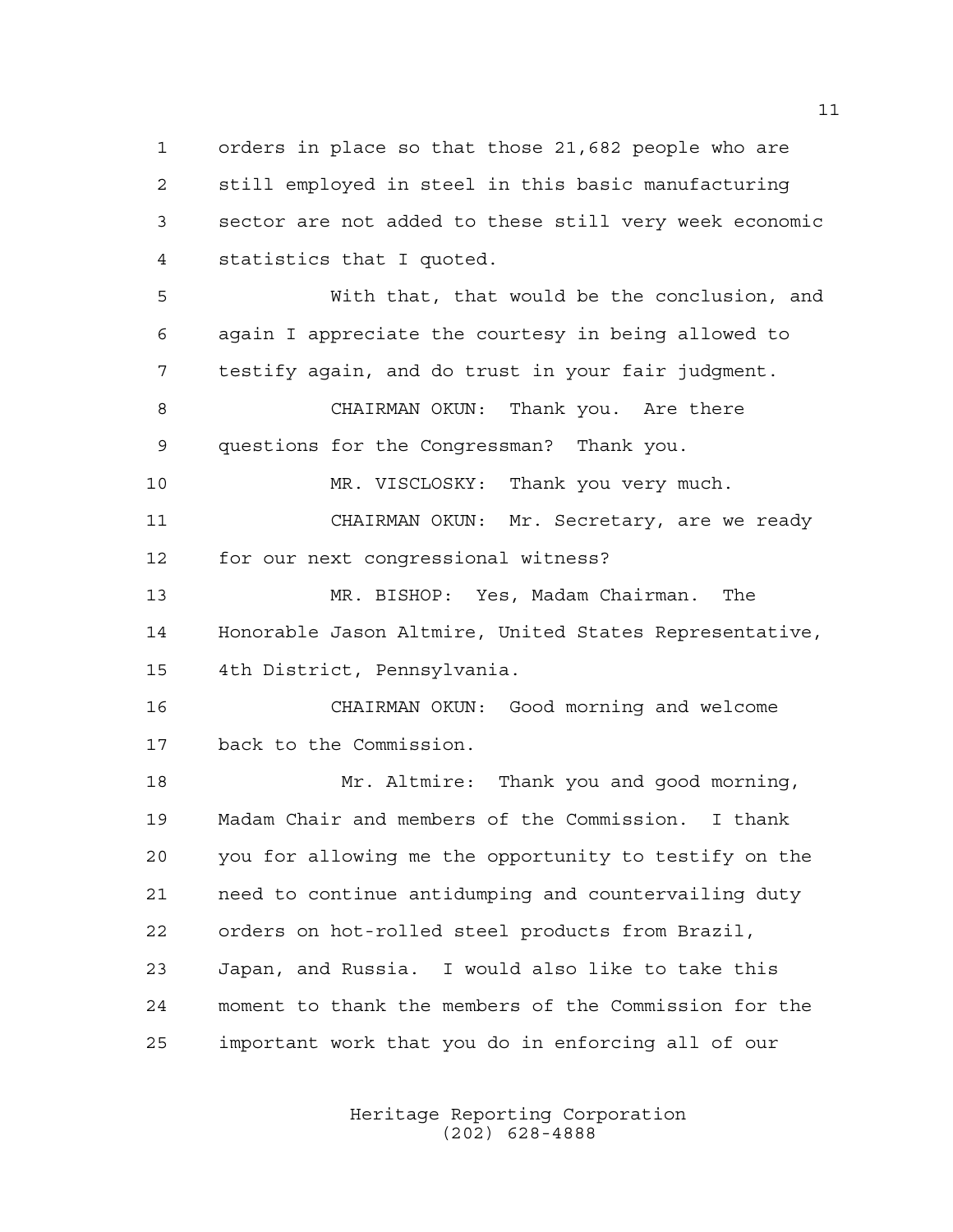trade laws against unfairly traded imports. The proper enforcement of these laws is critical to the protection of American workers and companies from injurious and illegal trade practices.

 I am here today to discuss the five-year review of the orders on dumped and subsidized hot- rolled steel from Brazil, Japan, and Russia. The Department of Commerce has already determined that the termination of these orders would likely lead to a recurrence of dumping and illegally subsidized steel. It would be devastating to the American economy and to the tens of thousands of Americans employed in steel mills across the country to allow the industry to again be crushed by the surge of unfairly traded steel from those three countries.

 In 1998, the American economy was booming and unemployment was at an historical low of 4.5 percent. Our GDP then was growing at an annual rate of 4.4 percent and the United States was consuming over 75 million short tons of hot-rolled steel. During this period of strong economic activity our nation's steel mills were operating at 87.5 percent of their total capacity. That same year a devastating 400 percent surge of unfairly traded imports of hot-rolled steel from Brazil, Japan and Russia almost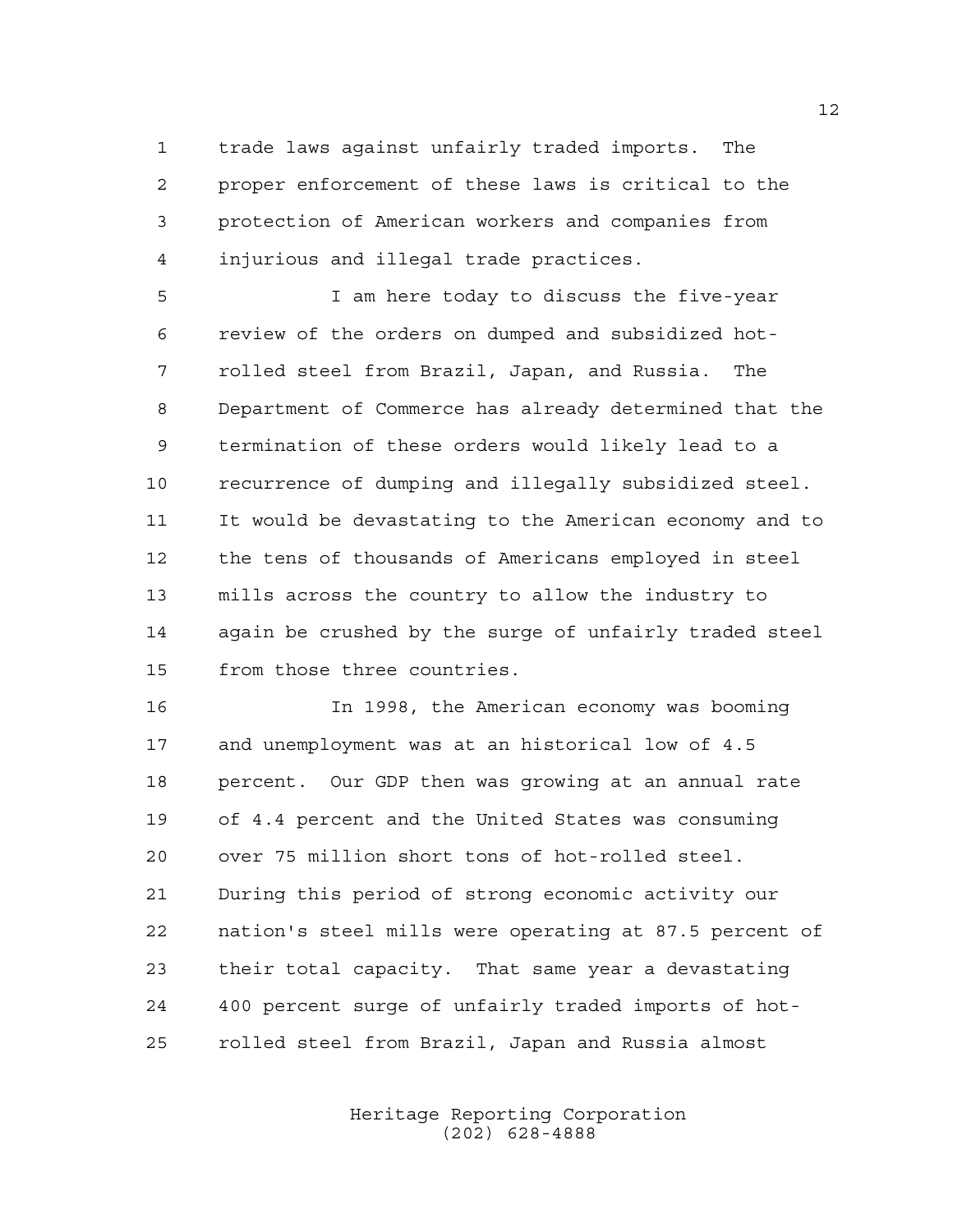wiped out the domestic industry, prompting the ITC to issue the orders that are the subject of these hearings today.

 Fortunately, the imposition of the antidumping and countervailing duty orders, together with the hard work of American hot-roll producers, allow the domestic industry to recover. Since 1998, productivity in the domestic hot-rolled steel industry has improved, hourly wages have risen, and hot-rolled producers have continued to employ tens of thousands of workers in their American mills.

 However, 2011 is not 1998. The domestic industry is in a vastly more vulnerable position now than it was in 1998. The United States is still recovering from what some have called the worst economic crisis since the Great Depression with unemployment only recently dropping below 9 percent.

 Hot-rolled steel is used primarily in the automobile industry and the construction trade, two key sectors that have been among the hardest hit by the economic downturn. Therefore, it's not surprise that current demand for hot-rolled steel is much lower than in pre-recession levels.

 Last year the United States consumed only 55 million short tons of hot-rolled steel, and as a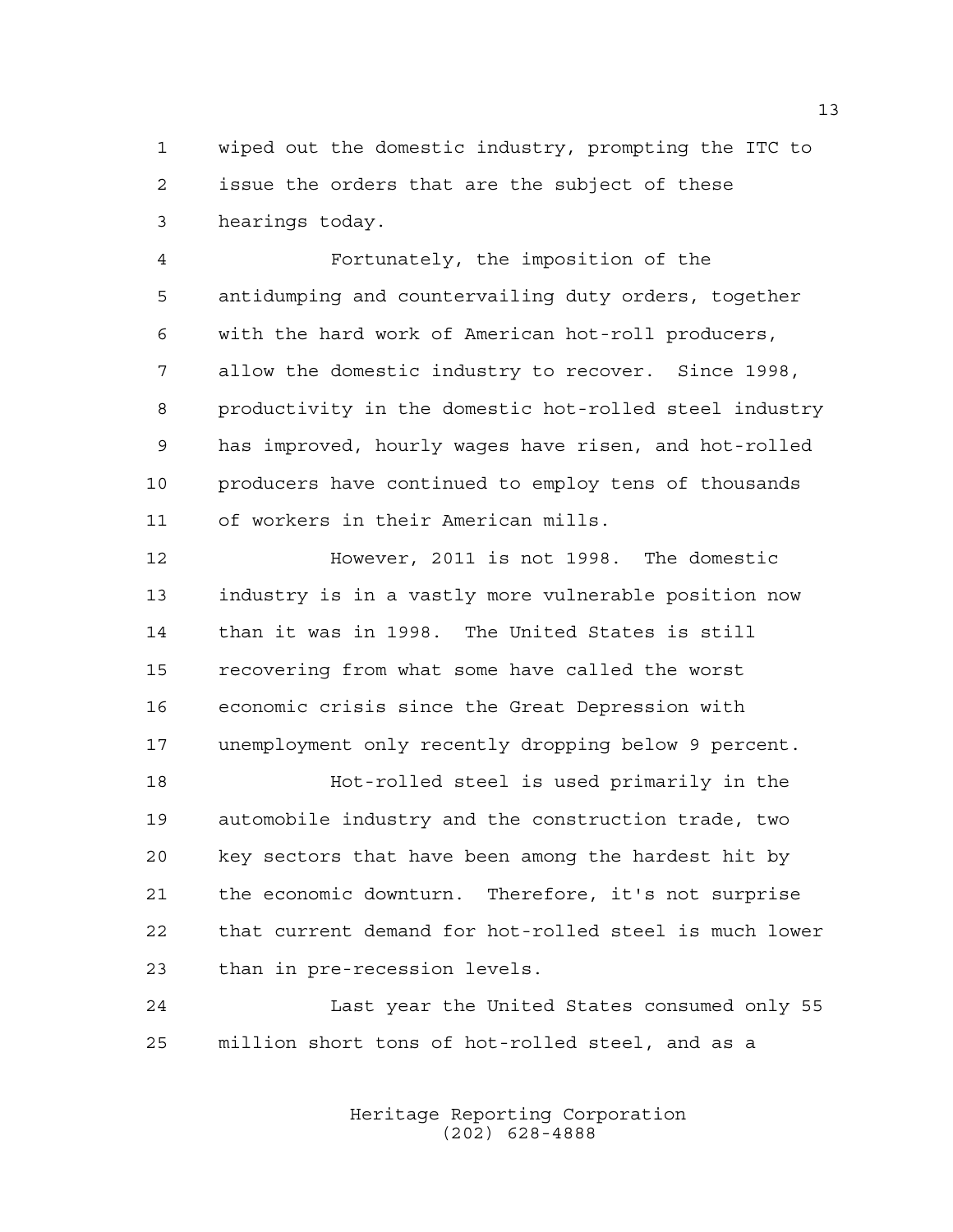result the domestic industry operated at less than 69 percent of total capacity. This level of production has not allowed the domestic producers to recover the heavy losses they sustained in 2009.

 I am proud to represent the 4th District of Pennsylvania which, as you know, is just north of Pittsburgh. The district is populated by what was once a booming steel -- group of steel towns along the Ohio River. These towns where the American steel industry used to thrive know all too well the negative impacts of unfairly traded foreign steel. One example from my district is the Jones & Locklin Steel Company in Aliquippa. At the height of production the mill supported thousands of jobs in a community of over 20,000 people. As foreign subsidized steel importation increased the mill was forced to close, and Aliquippa's population has since been cut in half.

 Though it's not what it once was, steel manufacturing continues to be a significant employer in the region with the U.S. Steel Mon Valley Works employing a number of my constituents from the 4th District. These well-paying jobs provide a good standard of living for local families, but they could disappear if these orders are not maintained. The sunset reviews are taking place at a time when the

> Heritage Reporting Corporation (202) 628-4888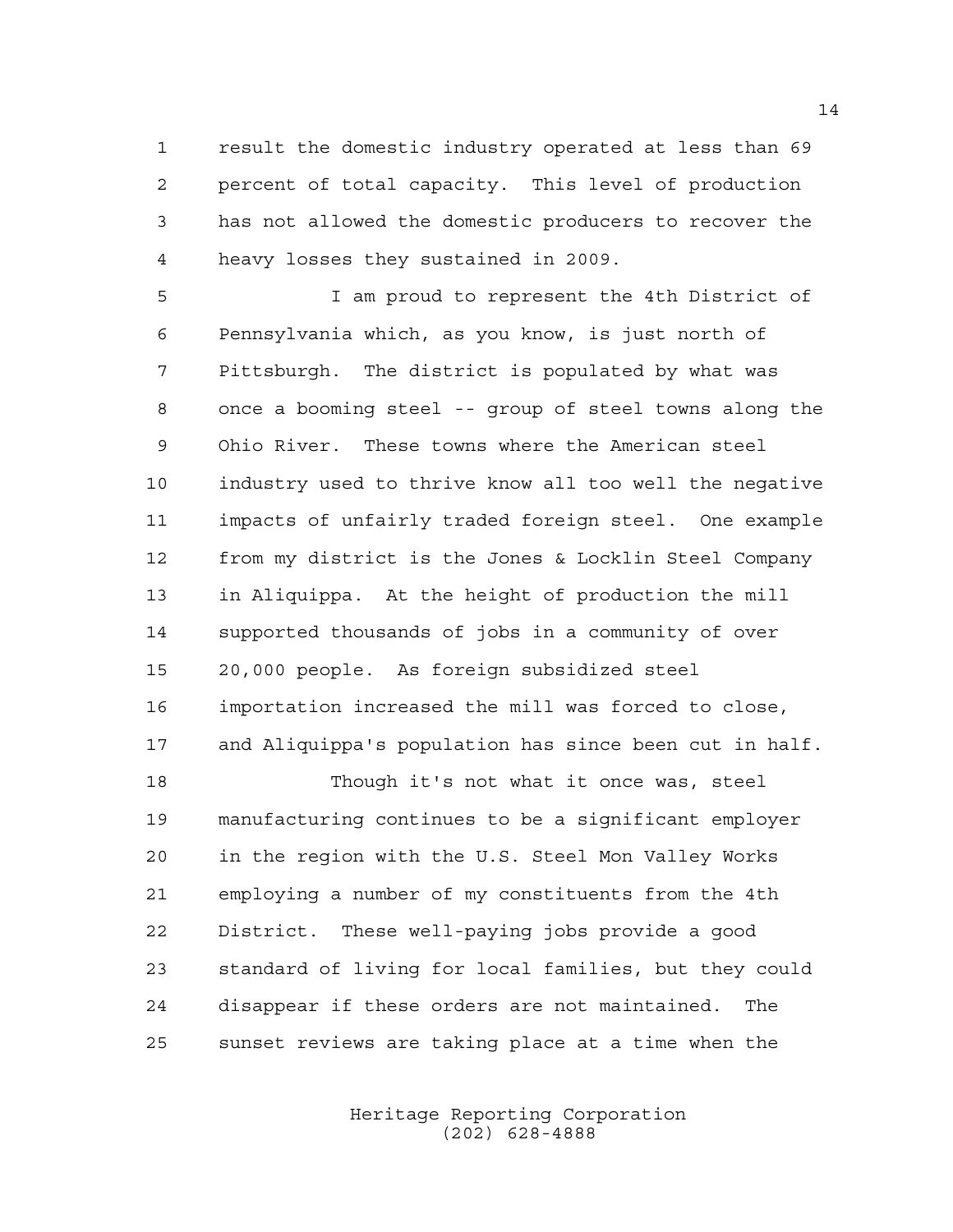domestic producers are extremely vulnerable to injury from unfair trade. There is simply no question that the occurrence of dumping would lead to further damage to the industry and to our economy which is a risk we simply cannot take.

 Therefore, I respectfully urge the Commission to keep the orders in place and give the domestic steel industry a chance to recover without fear of injury from unfair trade. American steel producers have proven that they can be world class competitors when the terms of competition are fair.

 I thank you, all members of the Commission, for the opportunity to testify and would be happy to answer any questions.

 CHAIRMAN OKUN: Thank you. Are there questions? Thank you very much for your testimony today.

 MR. BISHOP: The Honorable Mo Brooks, United States Representative, 5th District, Alabama.

 CHAIRMAN OKUN: Good morning, Congressman. Welcome to the ITC.

 MR. BROOKS: Good morning. Thank you for the opportunity to be here.

 Chairman Okun and members of the Commission, thank you for the opportunity to permit me to share my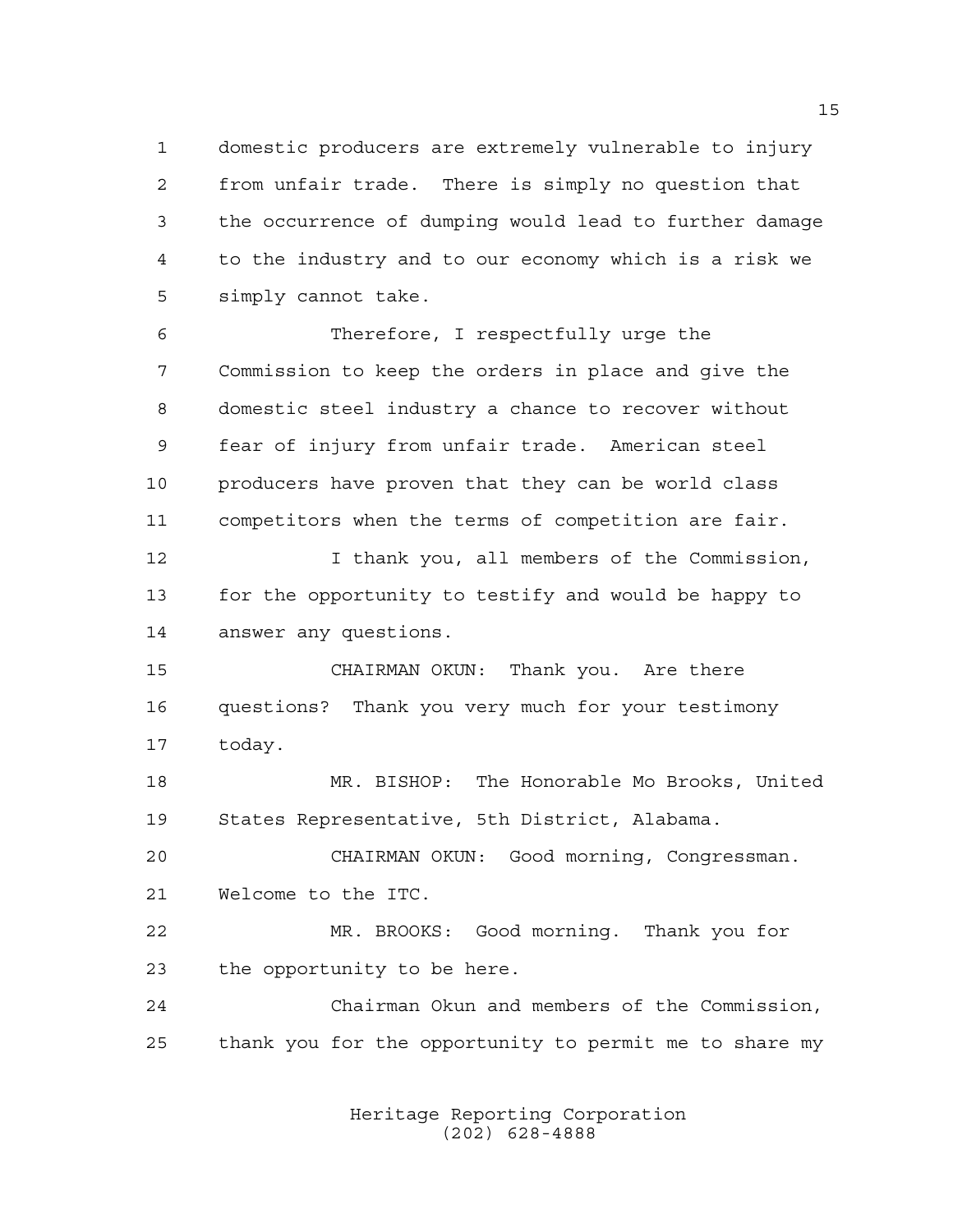views on whether this Commission should maintain the unfair trading practices on hot-rolled steel from Brazil, Japan, and Russia.

 The steel industry employs nearly 1,000 people in my northern Alabama district, providing good wages and steady jobs to the communities they call home. Nucor alone employs more than 700 people at the sheet mill in Decatur with an annual payroll of \$54 million. The positive impact of this kind of investment is felt all throughout the local economy through increased spending, a more stable tax base, and an influx of supporting industries.

 The hardworking people back home in Alabama have proven that when given a fair opportunity and a level playing field they can outcompete, outproduce and outinvent all steel producers around the globe. For example, during our recent recession Nucor's Decatur millworkers displayed their true spirit of innovation. While order books were very thin they collaborated with a customer to develop a new product, armor steel plates. Nucor's Decatur team now produces the thinnest gauge armor steel plate available and it is used in applications to protect the American warfighter.

I urge the Commission to take note that the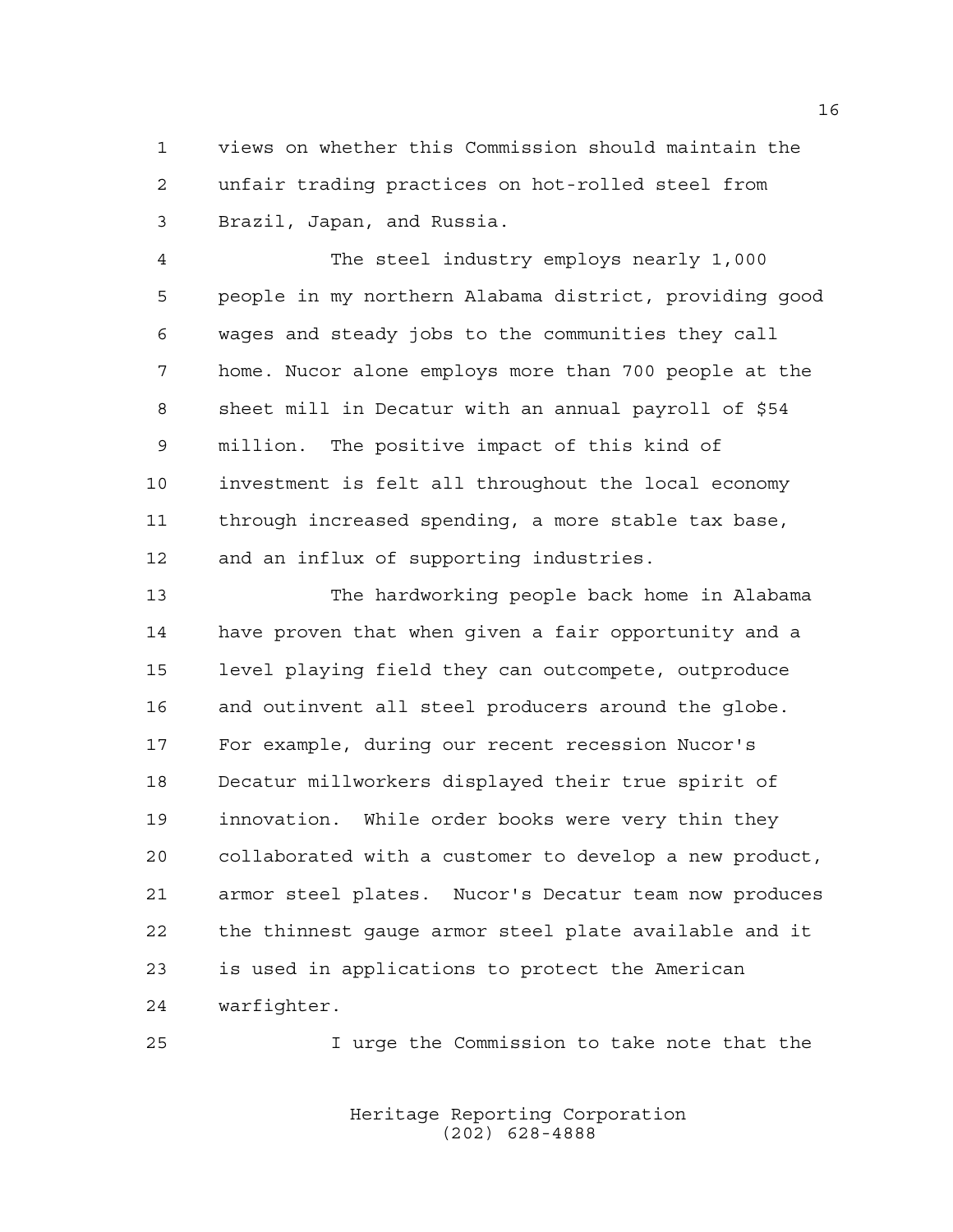operating performance of the United States steel industry remains extremely weak. Like many other businesses, the hot-rolled steel industry in our country is just beginning to recover from the recent recession, finally breaking even after posting operating losses of more than \$2 billion in 2009.

 In the last five years the domestic industry suffered staggering losses in hours, wages and jobs. Three hot-rolled steel mills were forced to shut down. More than 6,000 production-related jobs were lost. Those workers who remained worked 13 million fewer hours and saw their wages drop by 18 percent. The industry is at greater risk today than it was five or 10 years ago. As reflected in the Commission's staff report for this proceeding, demand for hot-rolled steel today remains well below three recession levels with about 20 percent less product produced and shipped in 2010 than at the time of the last review. The domestic industry has been running at less than 7 percent of capacity, down from 80 to 90 percent in 2004.

 In addition, new capacity is coming online domestically which will further increase the risk of oversupply. All these factors indicate a U.S. industry that is vulnerable to injury from imports.

> Heritage Reporting Corporation (202) 628-4888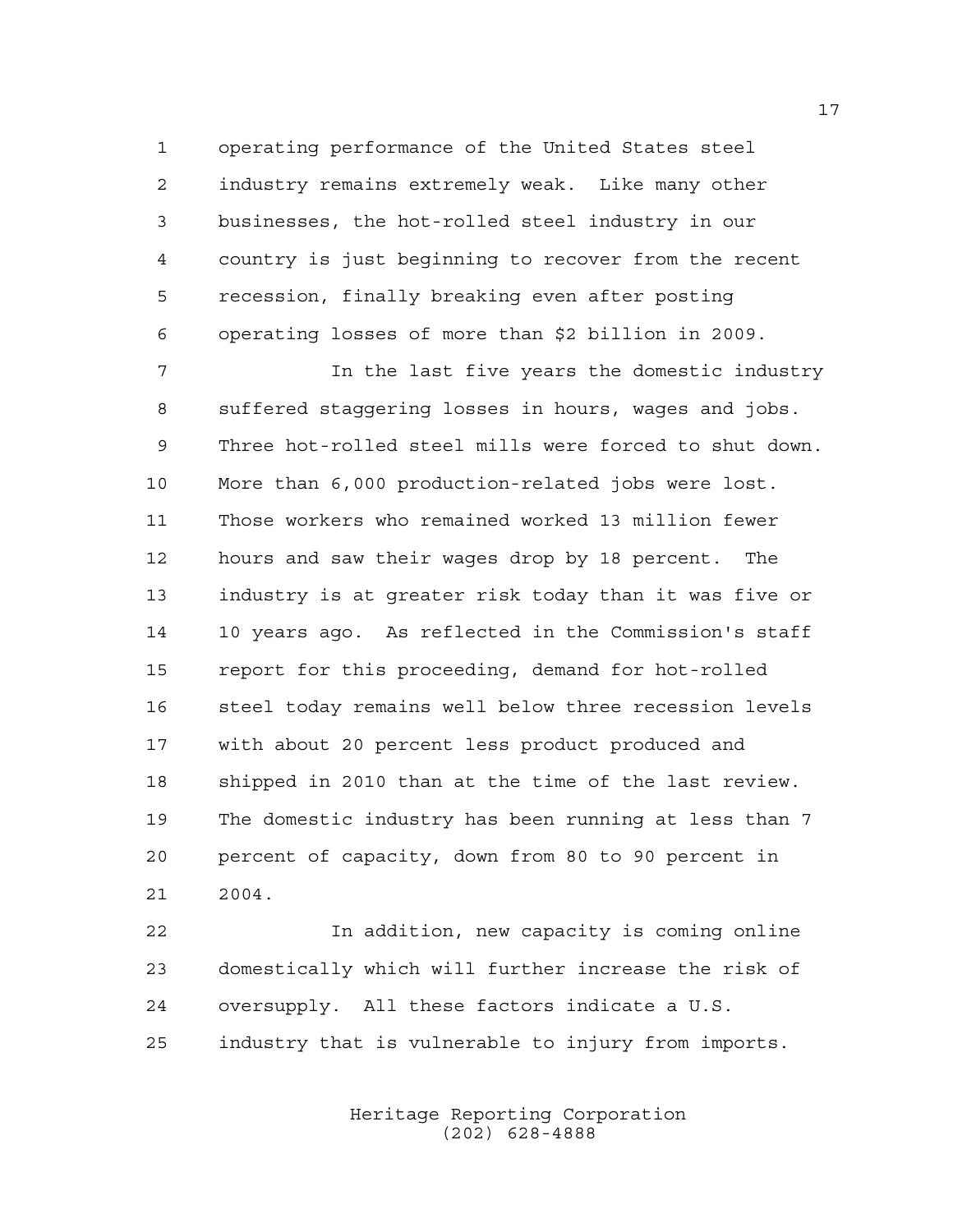Meanwhile, Brazil, Russia, and Japan have remained focused on driving exports. They increased their hot-rolled steel exports even during the recession and each of these countries continues to bring new capacity online as well. As a result these countries have much more excess capacity than they had five years ago. If the remedy is removed, this excess steel could quickly land on our shores at dumped and subsidized prices and further injury our domestic industry and workers that are just beginning to recover from the recession.

 Please bear in mind with me as I emphasize the gravity of your decision. During the first six years of the last decade America's federal government suffered budget deficits averaging \$300 billion per year. During fiscal years 2008 through 2010, the federal budget deficit averaged \$1.1 trillion per year. America's budget deficit for this fiscal year is projected at roughly \$1.5 trillion.

 Admiral Mullen, Chairman of the Joint Chiefs of Staff, testified last month before the House Armed Services Committee, of which I am a member, that America's greatest national security threat is not Al-Qaeda, the Taliban, North Korea, China or Iran; rather Admiral Mullen testified that America's

> Heritage Reporting Corporation (202) 628-4888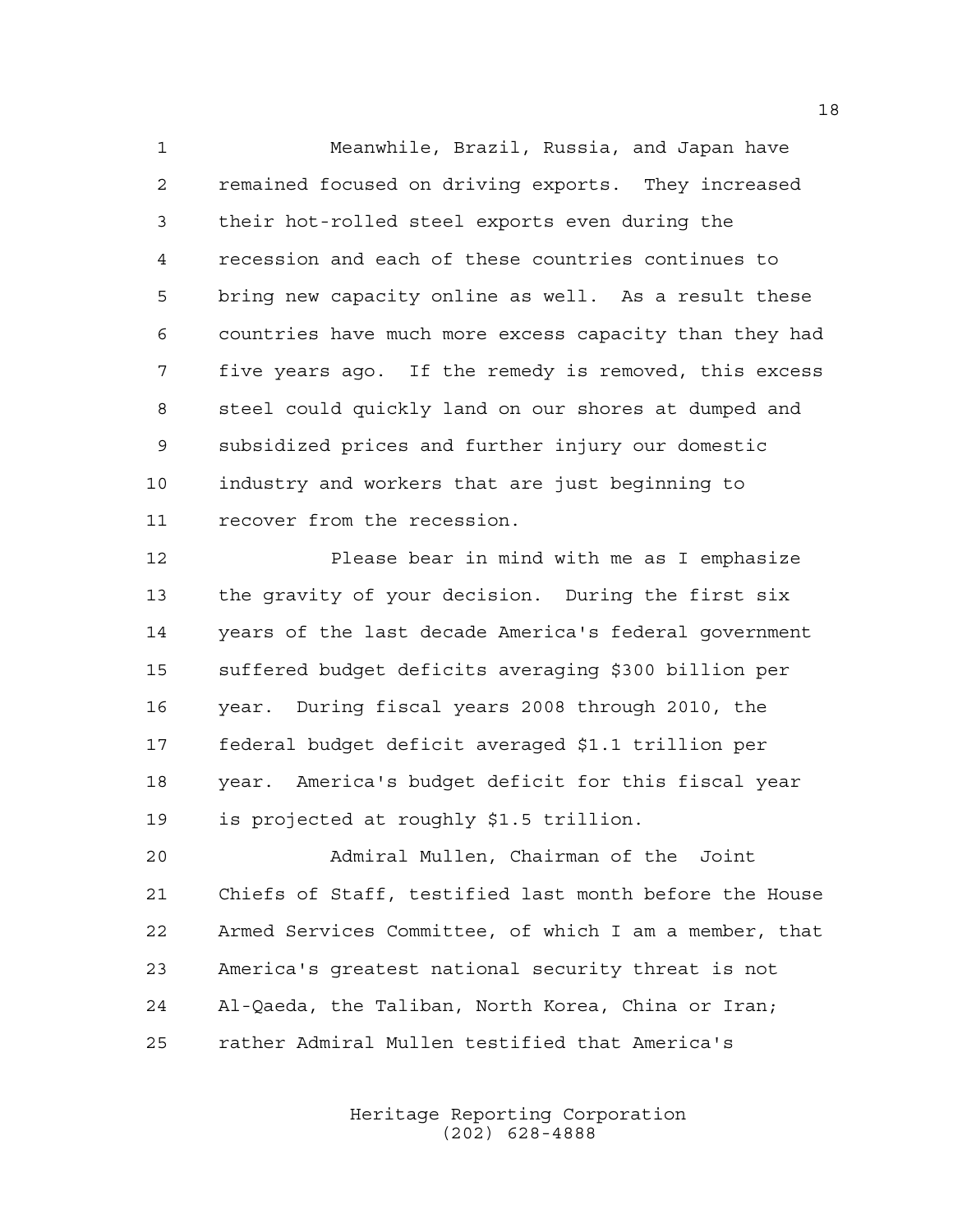greatest national security threat is our unsustainable budget deficit and resulting national debt.

 America's deficits are a function of two things: spending and revenue. A major deficit driver is lost jobs in manufacturing and heavy industry. If Brazil, Russia, and Japan are permitted to dump steel and put American steelmakers out of business, then the depressing effect of America's economy and tax revenues means America is one step closer to a federal government insolvency and bankruptcy. As this Commission conducts its investigation, I ask that it be mindful of the impact its decision will have on both our steel industry and on America's economy and solvency. All too often foreign competitors try to ensure that their industries have an unfair competitive advantage. In such cases it is appropriate and necessary for the United States to step into enforce our trade laws. Appropriate use of trade remedy strengthens not only the American economy but the world marketplace. As President Ronald Reagan said 25 years ago, "When a trading system follows the rules of free trade, when there is equal opportunity to compete, American business is as innovative, efficient, and competitive as any in the world. I also

> Heritage Reporting Corporation (202) 628-4888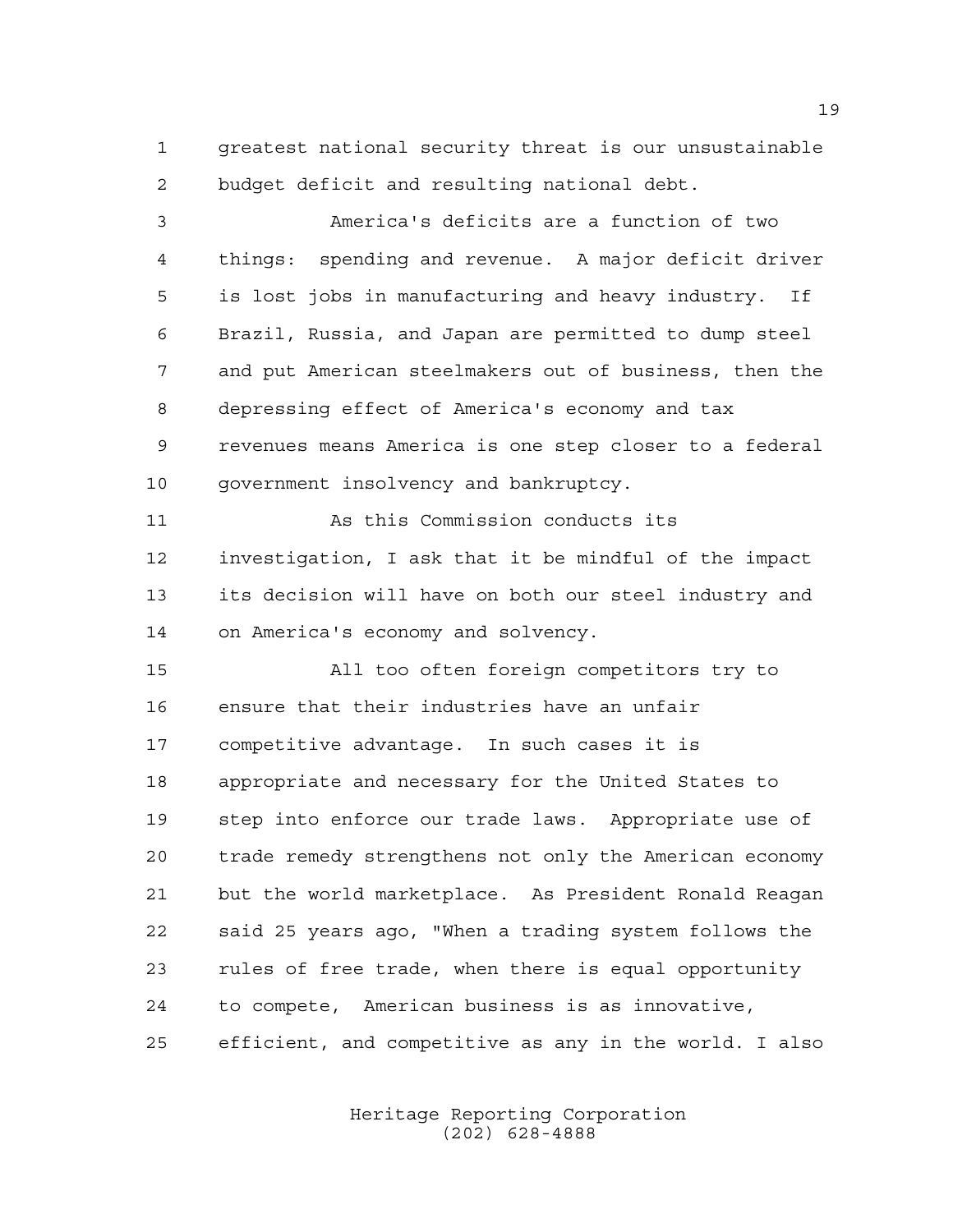know that the American worker is as good and

 productive as any in the world, and that's why to make the international trading system work all must abide by the rules."

 Quite frankly, I am gravely concerned that removing the current trade remedy will likely result in a new arrival of unfairly traded products from these nations, destabilize our domestic producers and the local economies of communities across Alabama and the United States, further deepen our national deficit prices, and increase America's risk of a federal government insolvency and bankruptcy.

 On behalf of the citizens I represent and as a member of Congress who is very concerned about America's future, I urge the Commission to maintain this remedy so that the American steel industry and the families who depend on it may continue to recover. By enforcing the rules of free trade we can continue to make the global economy a stronger and healthier marketplace.

 Thank you for your time today and for your hard work for our country.

 CHAIRMAN OKUN: Thank you for your testimony. Any questions for the Congressman? Thank you.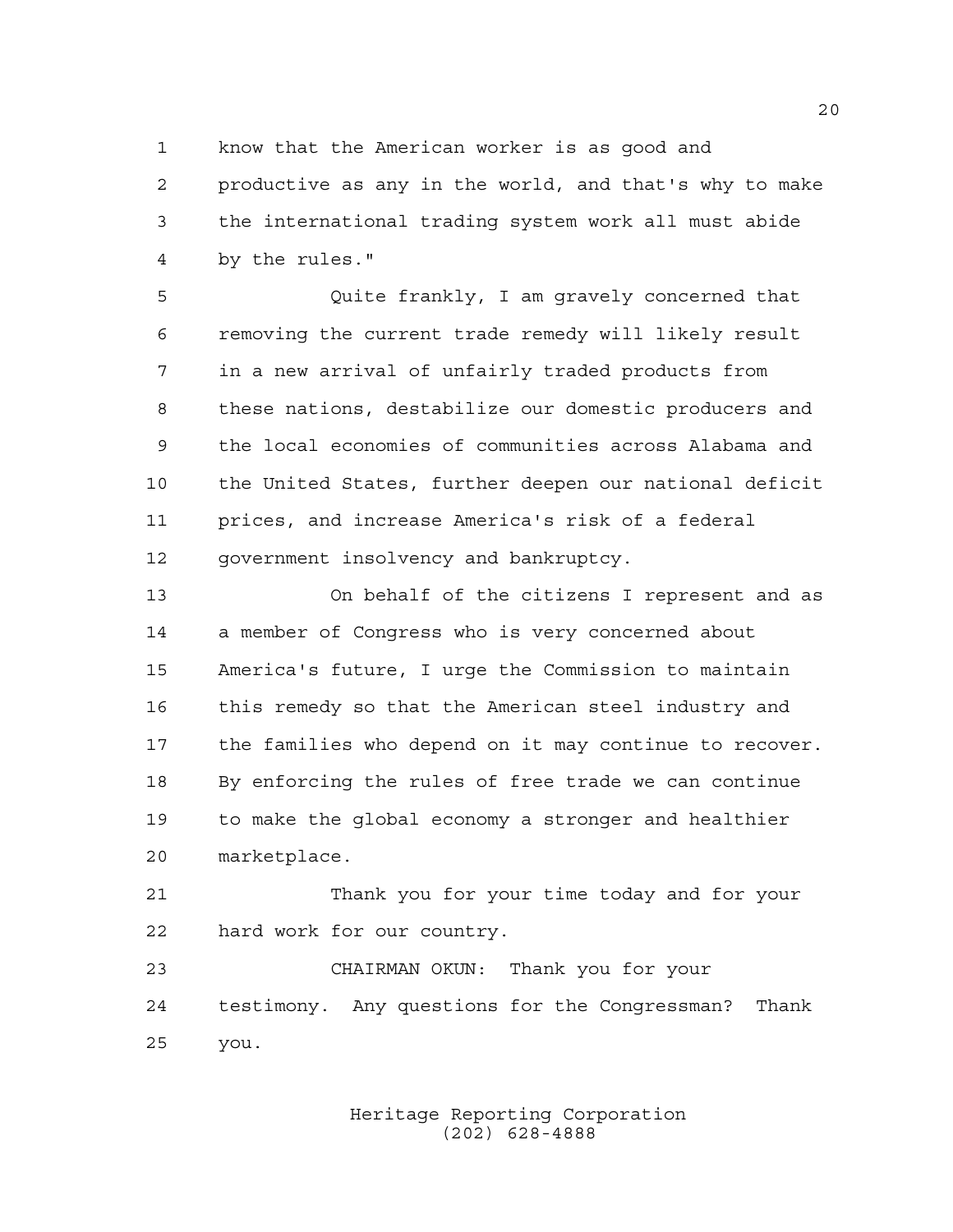1 MR. BROOKS: Thank you. MR. BISHOP: Madam Chairman, that concludes our congressional appearances at this time. CHAIRMAN OKUN: Very well, then let's turn to our opening statements. MR. BISHOP: Opening remarks on behalf of those in support of continuation of the orders will be by Alan H. Price, Wiley Rein. MR. PRICE: Good morning, Chairman Okun, Vice Chairman Williamson and members of the commission. In the five years since the Commission last reviewed the order on hot-rolled steel from Brazil, Japan, and Russia the U.S. industry has become increasingly vulnerable to unfairly traded imports as a result of the global recession. Shipments are down by 22 percent and profits are down by 91 percent from 2004 levels. Domestic capacity utilization in 2010 was only 68 percent. The industry's shipments, profit and capacity utilization were actually better during the original investigation than they were in 2010. Since the original investigation, more than 9,000 workers in the domestic industry have lost their jobs. The recession hit U.S. producers hard because it hit their customers hard. Automotive,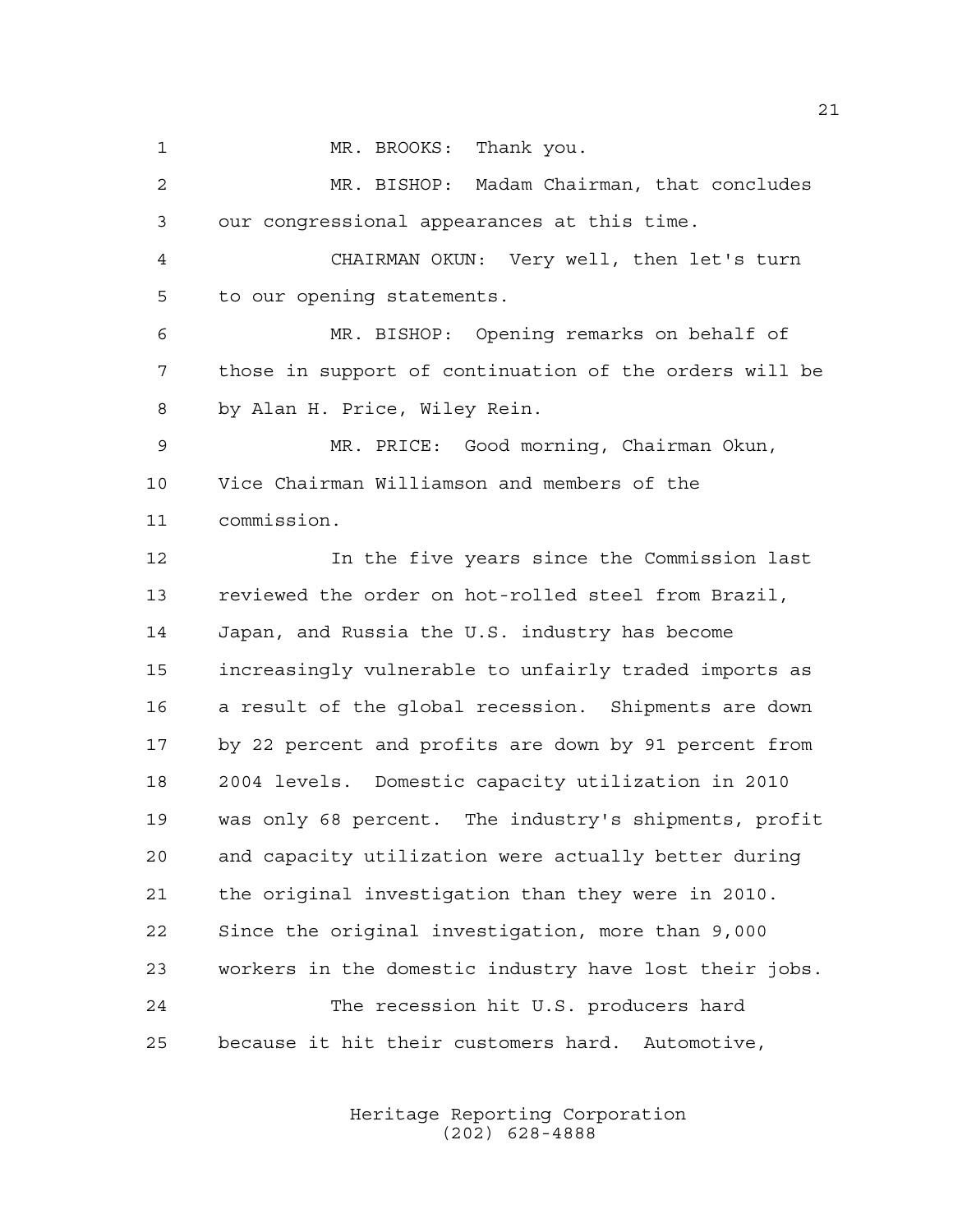construction and energy demand often tracked it. Prior to the recession about 17 million cars were built here in the United States. This year sales are projected to recover only 13 million. Construction demand remains at rock bottom, and energy demand is projected to increase by less than 1 percent.

 U.S. hot-rolled prices has increased in recent months, but so have raw material costs. Hot- rolled steel accounts for a majority of domestic steel production. This case is critically important, and the subject countries are among the largest producers in the world. Today, CEOs and other high-level industry executives from the U.S. industry are here to explain why these orders must remain in place if the industry is to continue its recovery.

 On the other side you will hear many of the same arguments that you correctly discounted five years ago. For example, in the first sunset review lawyers for the Russian steel industry argued that their clients could not and would not ship volumes to the United States. But you got the real story from the Russian industry witness who admitted in testimony that, and this is a quote here, "All of the volumes that were shipped to the United States in 2004 were redirected from other markets because the price

> Heritage Reporting Corporation (202) 628-4888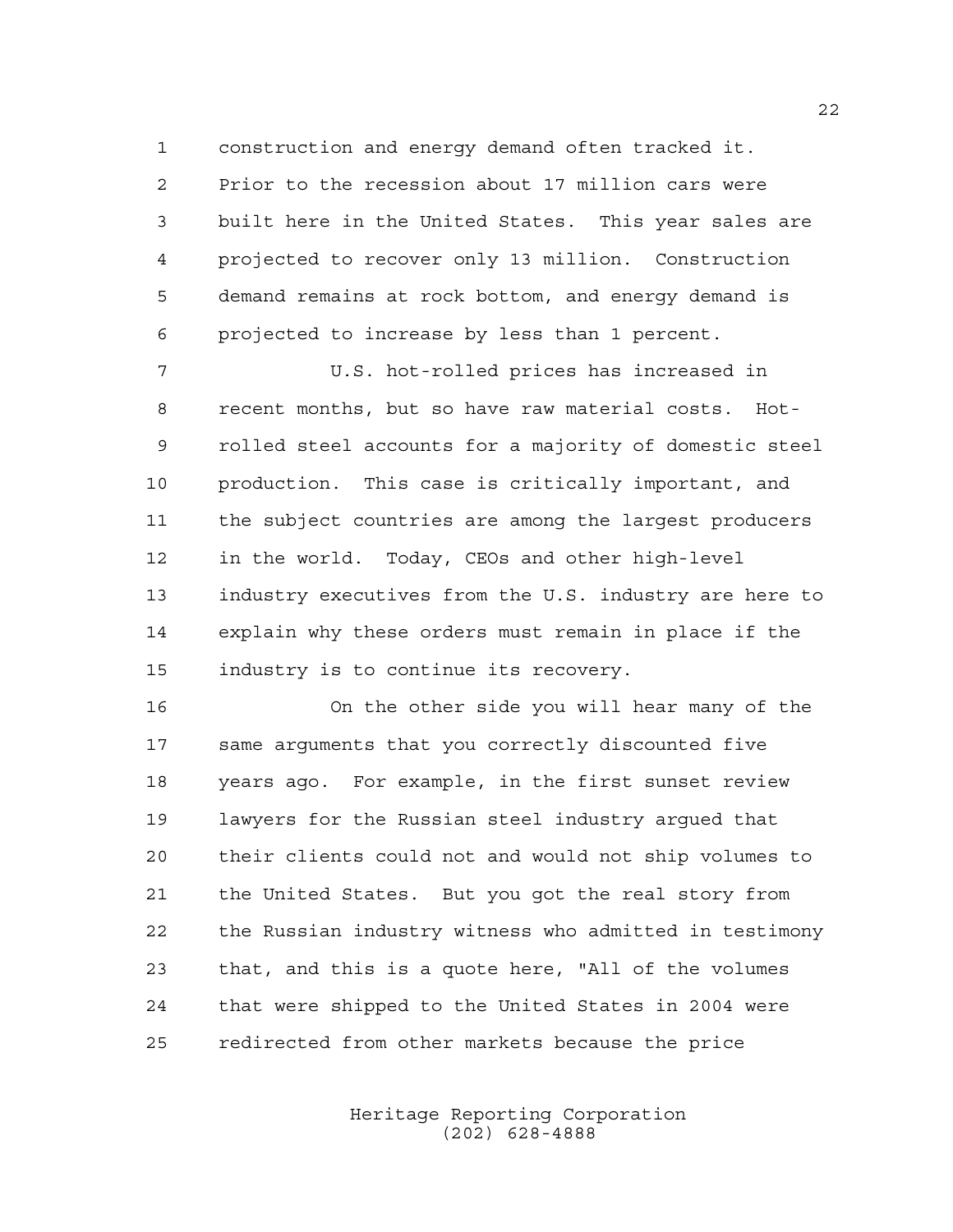situation in the U.S. market was more favorable. It's a normal pattern for us to shift to the market which is the most profitable."

 Similarly CSN's most recent SEC filing also concedes that the company shifts volumes between markets based upon price. These admissions tell you a lot.

 Subject producers are that the U.S. is not an attractive market, but according to recently published third-party data prices here are much higher than in virtually every other available export market, and that is one reason why the subject imports will return.

 Just like last time the Respondents argue that the domestic industry is now more consolidated and no longer harmed by unfairly traded imports. As our CEOs will tell you, nothing could be further from the truth.

 Next, Respondents argue that there increasing capacity will remain in their home markets, yet the subject countries, which are among the world's largest hot-rolled producers, continue to export large quantities of hot-rolled steel, to have excess capacity and to bring on new capacity that goes far beyond expected changes in home market demand.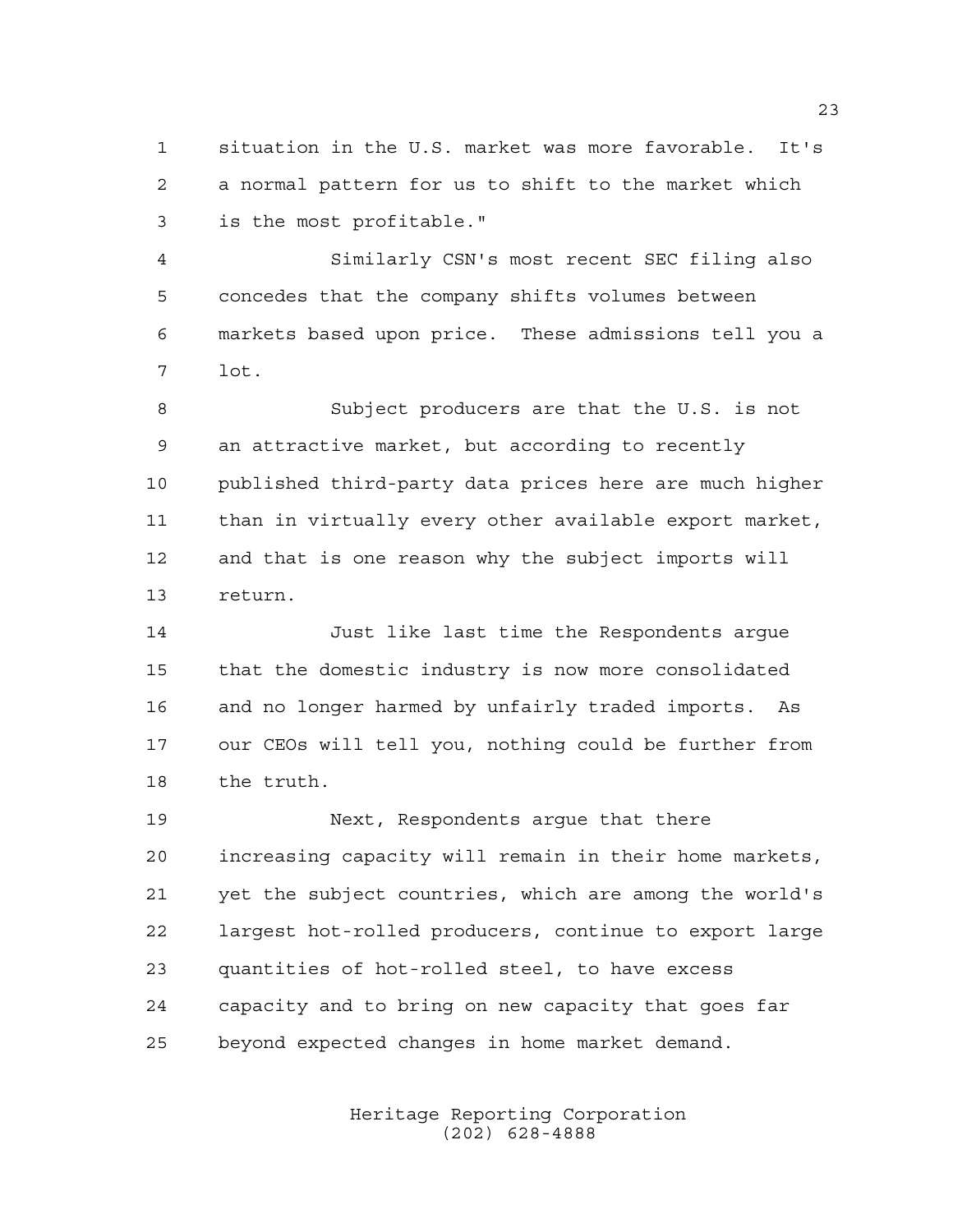Hot-rolled steel producers in Brazil, Japan, and Russia continue to be export oriented and they have increased their excess capacity. They have even greater ability to export hot-rolled steel to the United States than they did in 2005. Subject producers have demonstrated their ability to rapidly shift tonnages between markets and to grab market share. Remarkably, the three subject countries sharply increased their global hot-rolled exports during the recession at a time when global demand was plummeted. But now they are facing new challenges in major export markets, and the Chinese economy with its huge overcapacity in steel is starting to slow down.

 Producers in the subject countries must and will find other markets for their excess capacity, particularly the United States, an open and attractive market if these orders are terminated. If subject dumped and subsidized imports are allowed to return to the U.S. market, they will destroy the slow recovery that the U.S. industry is making. At the very least they will significantly delay recovery. Either event would be a continuation or recurrence of material injury to a battered industry by reason of the subject imports. Thank you.

CHAIRMAN OKUN: Thank you. Mr. Secretary,

Heritage Reporting Corporation (202) 628-4888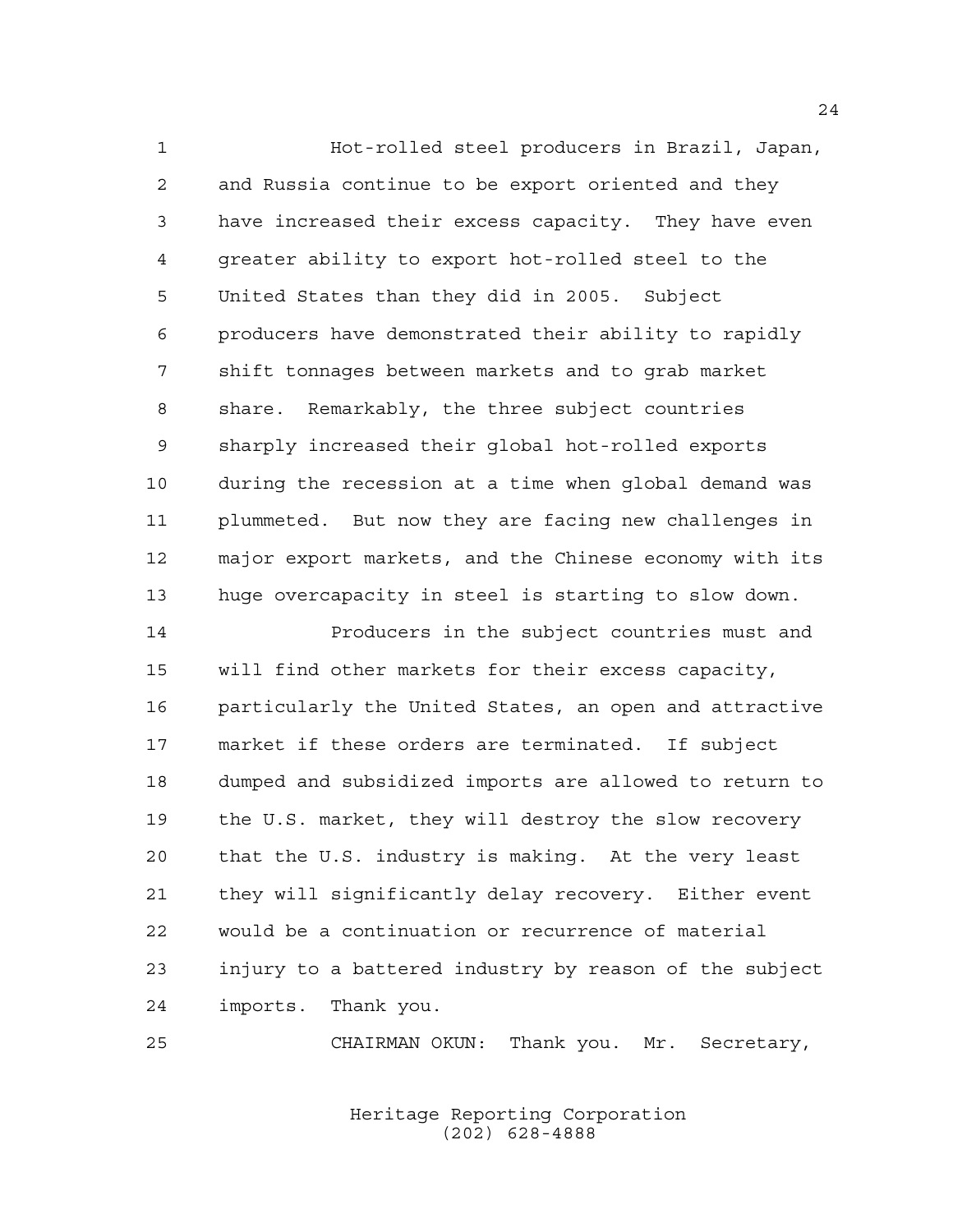I understand we have another congressional witness, so Mr. Lewis, if you could hold up for one second, we will take our witness.

 MR. BISHOP: That is correct, Madam Chairman. The Honorable Mark Pryor, United States Senator, Arkansas.

 CHAIRMAN OKUN: Good morning, and welcome. MR. PRYOR: Thank you and thank you for having me. I'm going to be very brief; just two or three minutes here, but I want to thank you and all the members here on the Commission today, and just thank you for the opportunity to speak before you about the importance of maintaining the trade remedy on hot-rolled steel imports from Brazil, Japan, and Russia.

 This trade remedy has played a critical role in ensuring a fair competitive market for U.S. producers of hot-rolled steel, and a proud livelihood for the industry's workers. Manufacturing is central to Arkansas's economy. The steel industry plays a significant role in Arkansas's manufacturing sector, employing thousands in our state. Mississippi County, Arkansas, is home to Nucor Steel, Arkansas, one of the most productive hot-rolled steel mills in the world. The hundreds of Arkansans who work there produce high-

> Heritage Reporting Corporation (202) 628-4888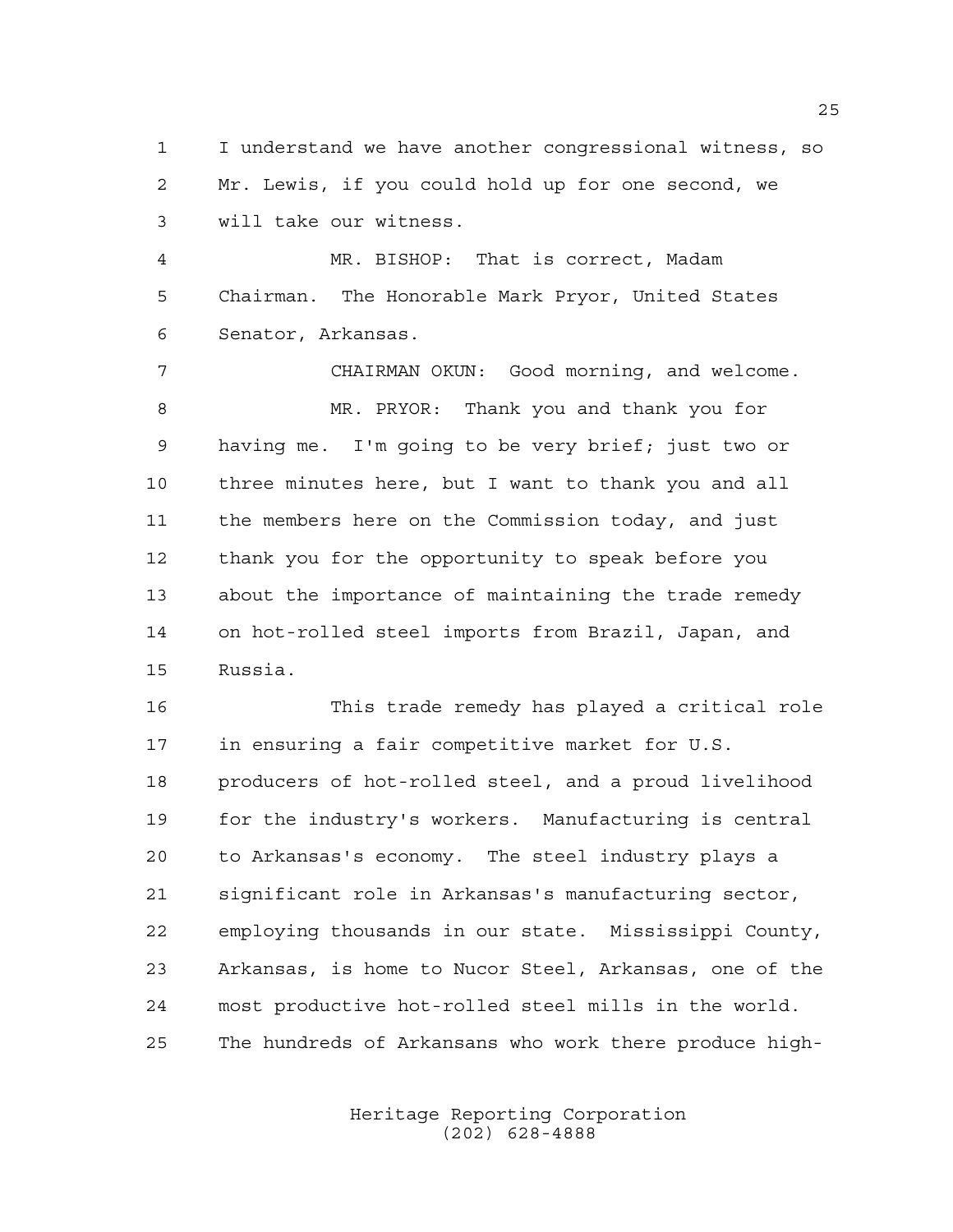quality steel for customers in the automotive, energy, and construction industries.

 The recent economic crisis was a particularly brutal ending to a difficult decade for our state's manufacturers. Over the past decade many of the 76,000 Arkansans who were employed in the manufacturing sector have seen their jobs disappear. Many of these jobs were lost to countries that illegally subsidized production of goods or sell them at dumped prices in the United States. These trade practices have resulted in manufacturers shutting down in the United States because they are unable to compete against foreign governments that violate international rules and provide significant support to their industries.

 This was the situation in the late 1990s when the trade remedy on imports from Russia, Brazil, and Japan was first imposed. The U.S. economy was strong, the housing and other areas in the construction market were booming. As a result, demand for steel was strong, too. In this environment U.S. steel companies should have had solid financial performance but that was not the case. Unfairly traded imports of hot-rolled steel far outpaced demand, resulting in severe drop in prices. Instead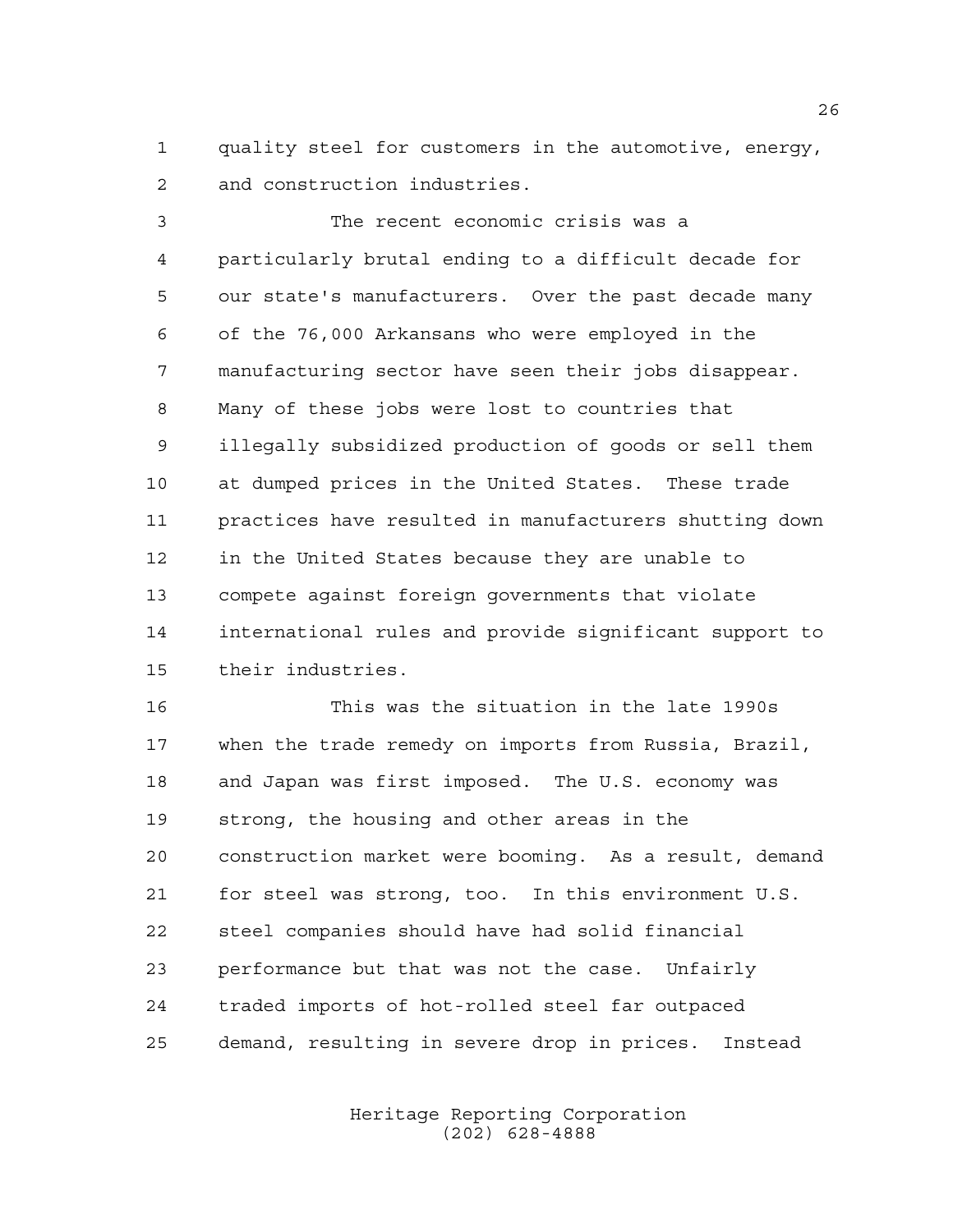of thriving, steel companies struggled to survive and several companies were forced into bankruptcy.

 The trade orders against these three countries put a stop to their unfair trade practices. With the play filed level the financial health of our domestic steel industry improved. That is why it is so important to leave this remedy in place.

 The Department of Commerce has already determined that if this remedy is revoked hot-rolled steel imports from these countries would return to the U.S. market at dumped and subsidized price levels. It is clear that those foreign producers remain export oriented. As the Commission staff report shows, Russia producers exported approximately 30 percent of 2010 production. Moreover, all three countries have excess capacity, and Brazil and Russia have more new capacity coming online which will only further fuel their need to export.

 In fact, I understand the total excess hot- rolled steel capacity in Brazil, Japan, and Russia is several million tons higher today than it was during the Commission's previous sunset review.

 I am very concerned about the impact of these dumped and subsidized imports that it could have on the domestic industry that is struggling to recover

> Heritage Reporting Corporation (202) 628-4888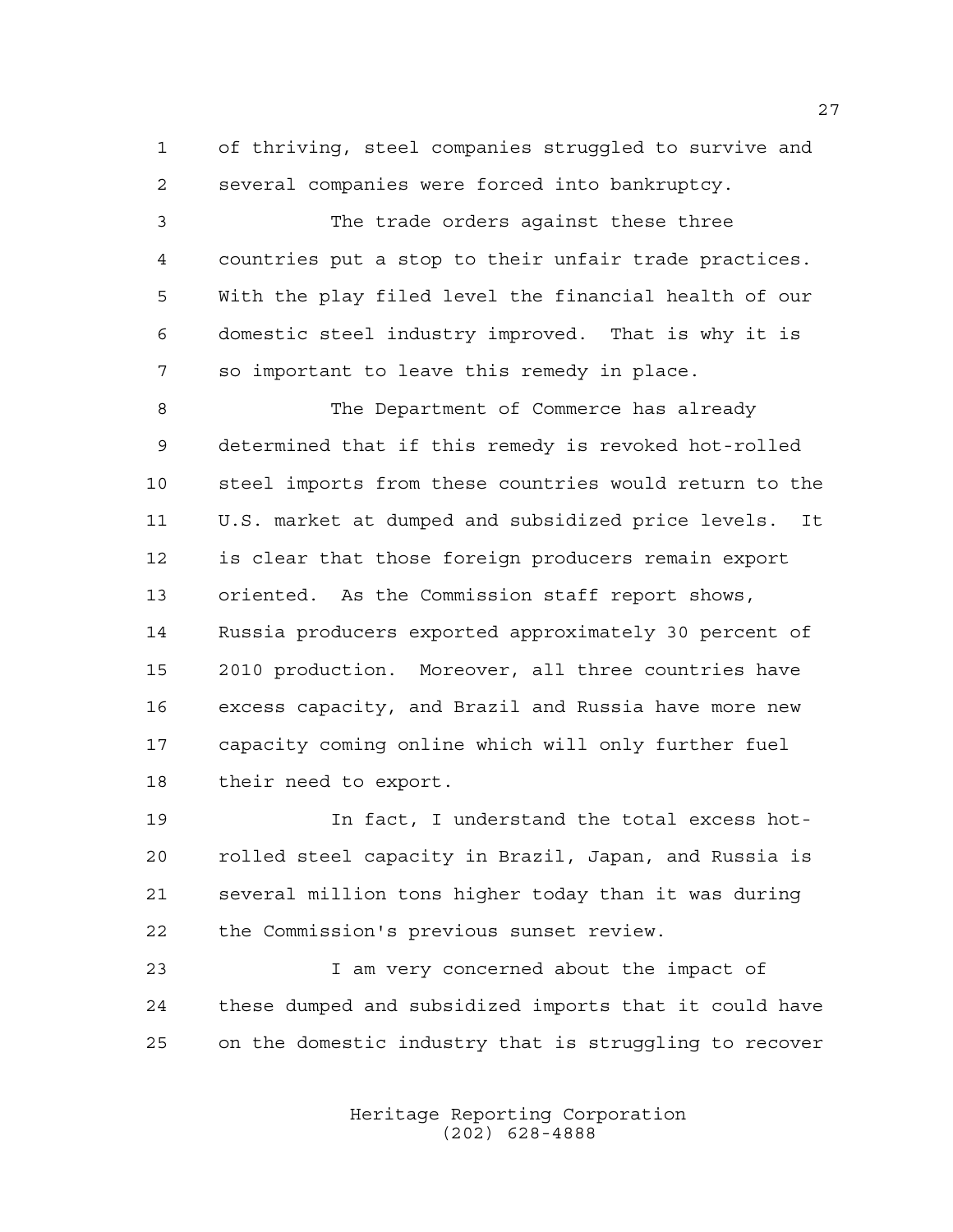from the worst economic crisis since the Great Depression. The U.S. industry had operating losses of \$2.3 billion in 2009 and barely broke even in 2010, with operating income at \$635 million. This compares to operating income of \$7.5 billion in 2004, during the Commission's last review. Given the weaker economic environment we find ourselves in today, an influx of unfairly traded imports would be devastating.

 This trade remedy has been instrumental in creating a fair competitive environment for the hot- rolled sector of the U.S. steel market. Therefore, I would respectfully ask the Commission to keep the remedy in place for the good of our steel industry and its workers. Thank you very much.

 CHAIRMAN OKUN: Thank you very much for your testimony. Anyone have questions? Commissioner Pearson.

 COMMISSIONER PEARSON: Senator, when you last were in front of us perhaps two or three years ago I inquired into the well being of the former Senator Pryor, so allow me to do that once again. Is your father well?

 MR. PRYOR: He is doing extremely well. Thank you very much. He is keeping busy in his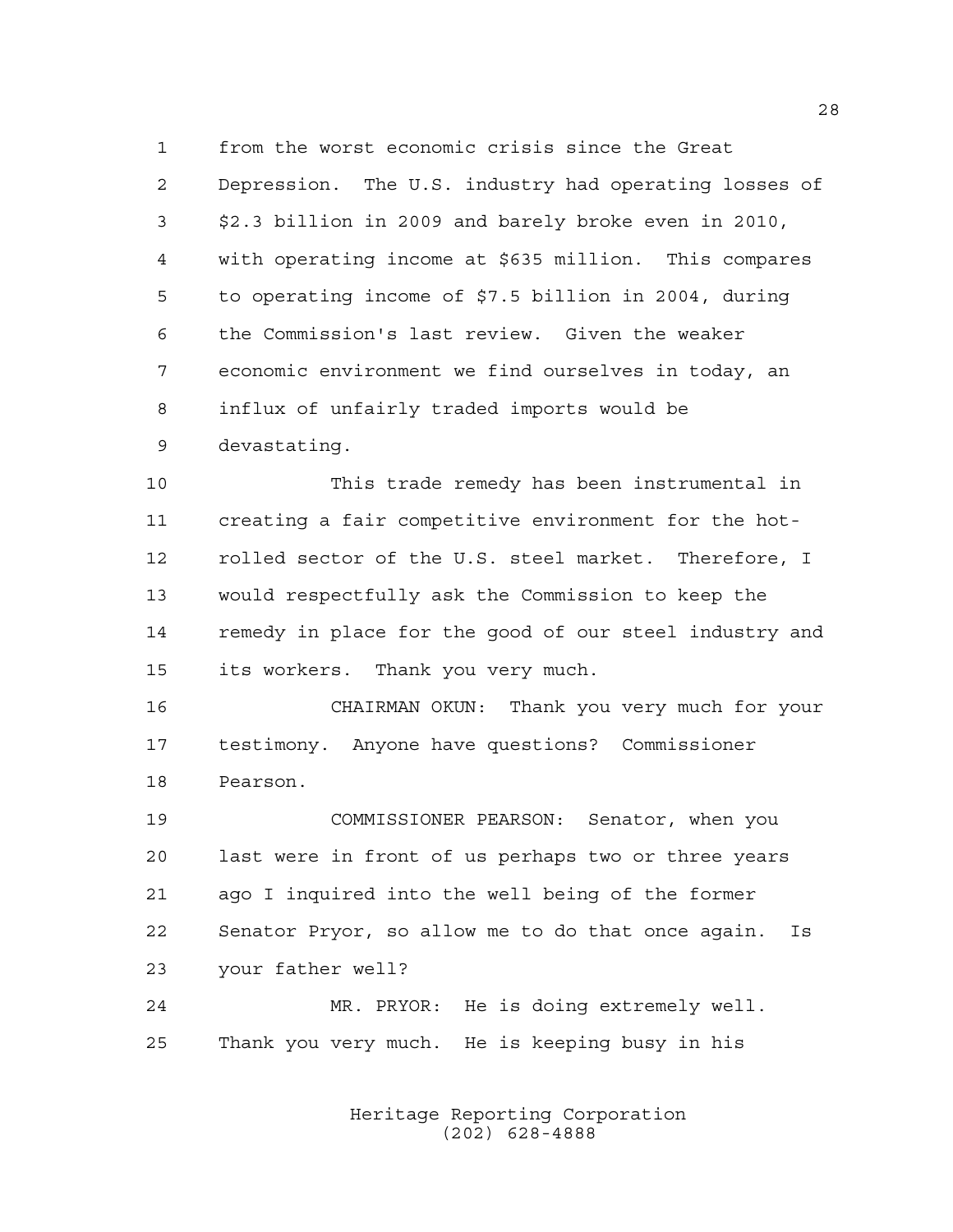retirement and he's doing things that he loves to do, sir. Thank you.

 COMMISSIONER PEARSON: Well, let him know that he is remembered fondly by the staff and members of the Senate Agricultural Committee to whom he was very gracious.

 MR. PRYOR: I sure will. I will give him your regards.

COMMISSIONER PEARSON: Thank you.

MR. PRYOR: Thank you.

 CHAIRMAN OKUN: Thank you very much, and now we will send the Senator back to work, and hope that they can reach a deal.

(Laughter.)

 MR. BISHOP: Madam Chairman, that concludes our congressional testimony at this time.

 CHAIRMAN OKUN: Thank you. Let's return to our opening statements.

 MR. BISHOP: Opening remarks on behalf of those in opposition to the continuation of orders will be by Craig A. Lewis, Hogan Lovells.

 CHAIRMAN OKUN: Good morning and welcome. MR. LEWIS: Good morning. Good morning, Madam Chairman, Commissioners and the Commission staff.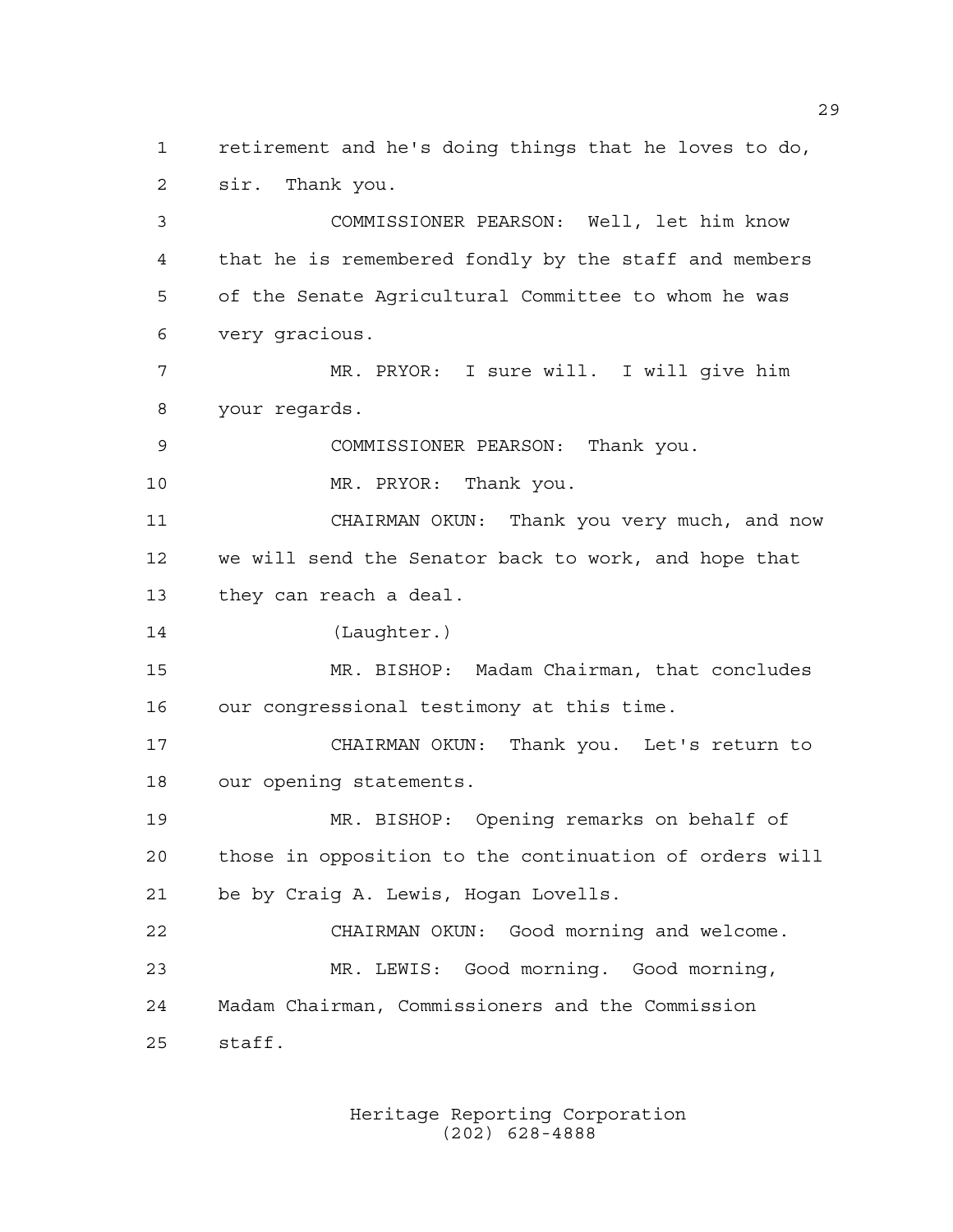For the record, my name is Craig Lewis of the law firm of Hogan Lovells, and I am appearing before you today on behalf of the Brazilian producer CSN. I thank you for this opportunity to present their arguments in opposition to the continuation of these orders.

 The Commission made its original determination in this case 12 years ago on the basis of data that stretched back 15 years. Twelve to 15 years is a lifetime in this industry, and the steel industry that exists today is simply unrecognizable compared to what existed and was presented to the Commission for consideration in 1999.

 This is true with respect to the structure and the competitive state of the steel industry in the United States. It is true with respect to conditions within the global steel market. And it is also true with respect to the competitive circumstances of the steel industry in Brazil, Japan, and Russia.

 These changes call for the Commission to approach this case with fresh eyes and an open mind. Yet the arguments you have just heard from Petitioners and will hear much more later this morning sound familiar and old. They sound familiar and old because they are the same shop-worn arguments the domestic

> Heritage Reporting Corporation (202) 628-4888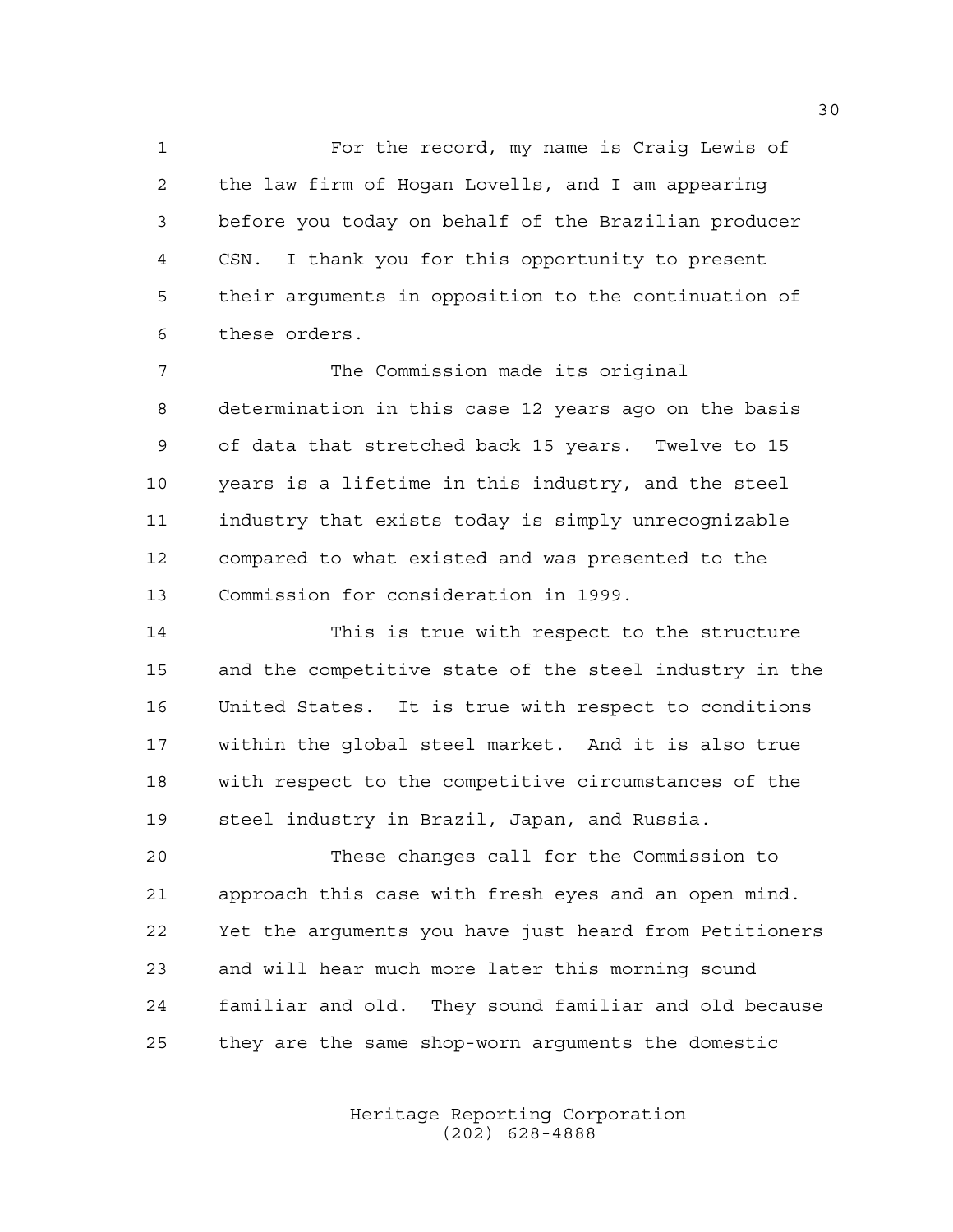industry made during the original investigation,

 during the first sunset review, and later in the corrosion-resistant sunset reviews. With the passage of time Petitioners' arguments have remained remarkably the same, only backs have changed.

 The arguments Petitioners are presenting to you today may have seemed plausible 15 years ago. However, they cannot be squared with the record currently before the Commission. Let me briefly highlight the facts.

 First, the U.S. industry has fundamentally changed. As we will develop in our testimony later today, the U.S. industry has undergone an unprecedented process of consolidation and bankruptcies since 1999, shedding itself of crippling legacy costs and inefficient capacity. Home grown and foreign investment have updated and transformed the manufacturing infrastructures. The industry that has emerged from this process is a world class low-cost competitor with significant market power within the United States.

 This renewal of the U.S. hot-rolled steel industry today is perhaps new or better evidence by the industry's extraordinary ability to withstand and maintain prices during the severe financial pressures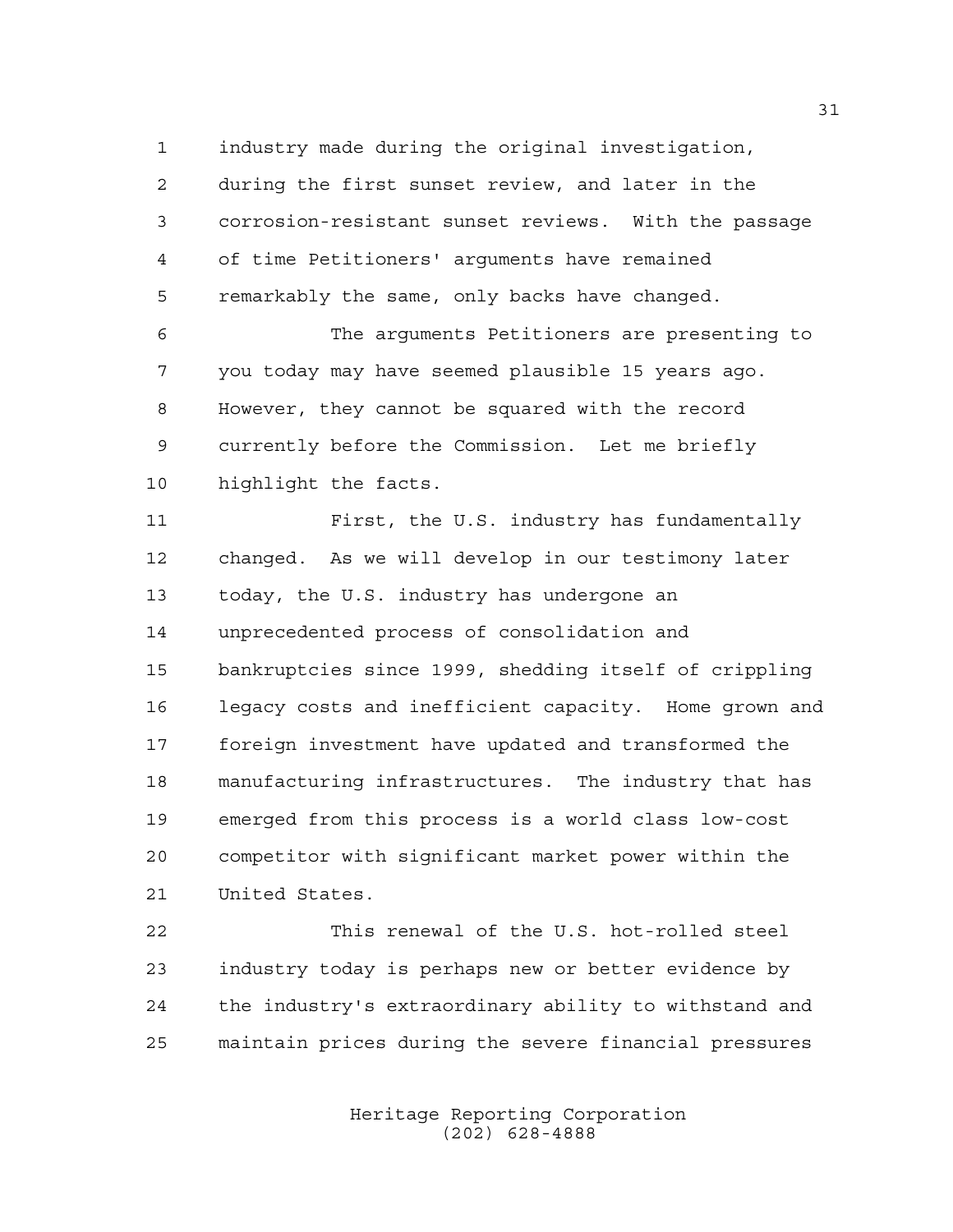created by the Great Recession commended in the third quarter of 2008. Having successfully weathered that storm, U.S. prices and profits are now in the rise again. This is, to put it simply, not a vulnerable industry.

 Second, the global steel market has fundamentally changed. The original investigation period in 1998 was a unique moment in history, characterized by the Asian financial crisis and serious economic turmoil in Russia. At the same time demand was rising in the United States, making the United States a temporary haven for imported steel. This created a perfect storm leading from unusual and one-time surge in imports from Japan and Russia.

 However, as our next set of witnesses will explain, these global conditions no longer exist, and have no likelihood of recurring. If anything, conditions in the global steel market have reversed. As global demand for steel outside the United States has substantially expanded, the United States no longer is a haven for imports.

 Third, and lastly, the industries and markets in Brazil, Japan, and Russia have been fundamentally transformed as well. As our witnesses from Brazil will discuss, Brazil is a story of all-

> Heritage Reporting Corporation (202) 628-4888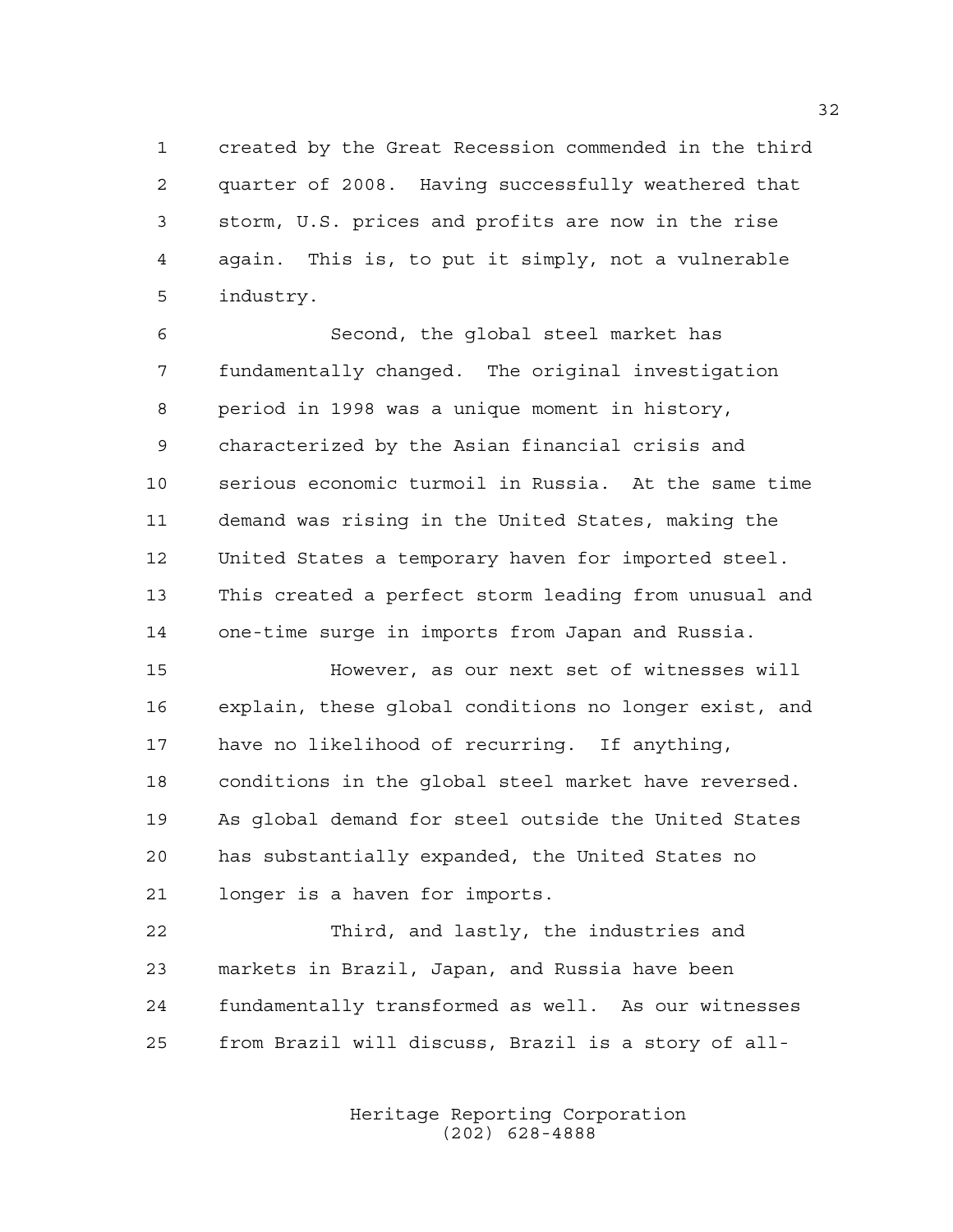consuming domestic demand. During the review period the Brazilian market experienced huge increases in demand for steel stimulated by Brazil's enormous and growing expenditures for infrastructure and increased domestic consumption of consumer good.

 As a result, during most of the period of review the Brazilian producers operated at or nearly full capacity and shipped virtually all of their production to the home market. In addition to lacking the capacity for significantly increased exports, typically higher prices in Brazil and unfavorable exchange rates have removed any incentive than otherwise may have existed to ship subject products to the United States.

 It simply makes no economic sense for Brazil to do so and there is no indication that these conditions will change in the foreseeable future as the Brazilian economy continues to grow.

 The Russian steel industry and the Russian market has also dramatically changed. The turmoil that existed in the Russian economy in 1998 has subsided. Russian demand for hot-rolled steel is strong and prices have been rising. Russian producers follow a more orderly marketing strategy than in the past based upon production orders, and not inventory.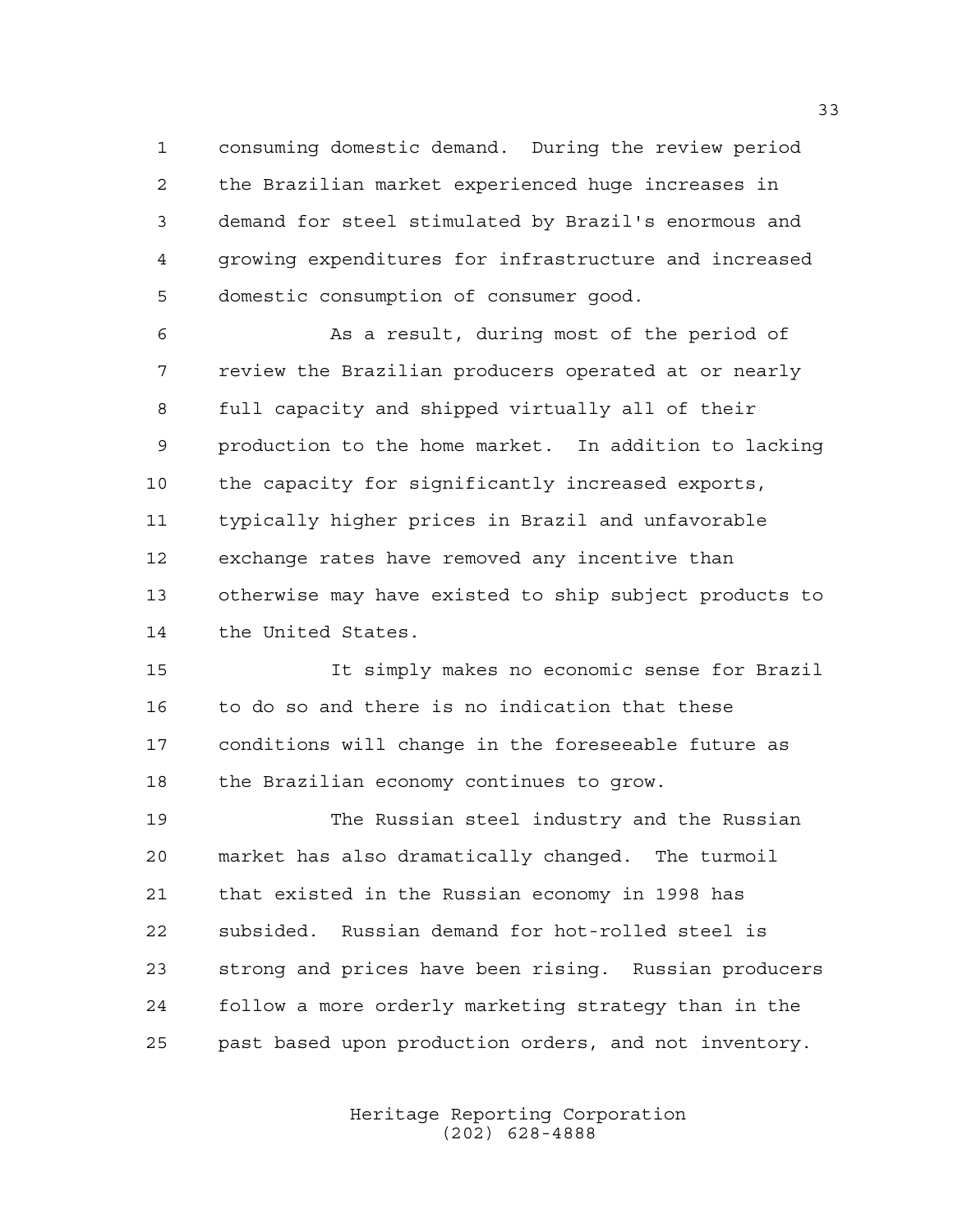Russian producers have substantial hot-rolled

 manufacturing operations in the United States, and are not interested or willing to damage those investments by increasing their exports of hot-rolled steel to the United States.

 These conclusions are substantiated by the fact that Russian import volumes have generally remained far below the quotas established under the suspension agreement even though the reference prices have remained below U.S. market prices.

 CHAIRMAN OKUN: Mr. Lewis, your red light has come on. Do you have a concluding statement? MR. LEWIS: Sure. Finally, our witnesses from Japan will explain how the Japanese industry has cultivated a strong position in rapidly growing Asian markets with investments tied to downstream projects and an increasing focus on higher and value-added products.

 It is also noteworthy that the U.S. industry made the same dire predictions of increased exports from Japan four years ago when the corrosion-resistant order were up for sunset, yet falling revocation of these orders Japanese exports remained very low.

 We again urge you to base your decision on the facts as they stand now and not as they existed in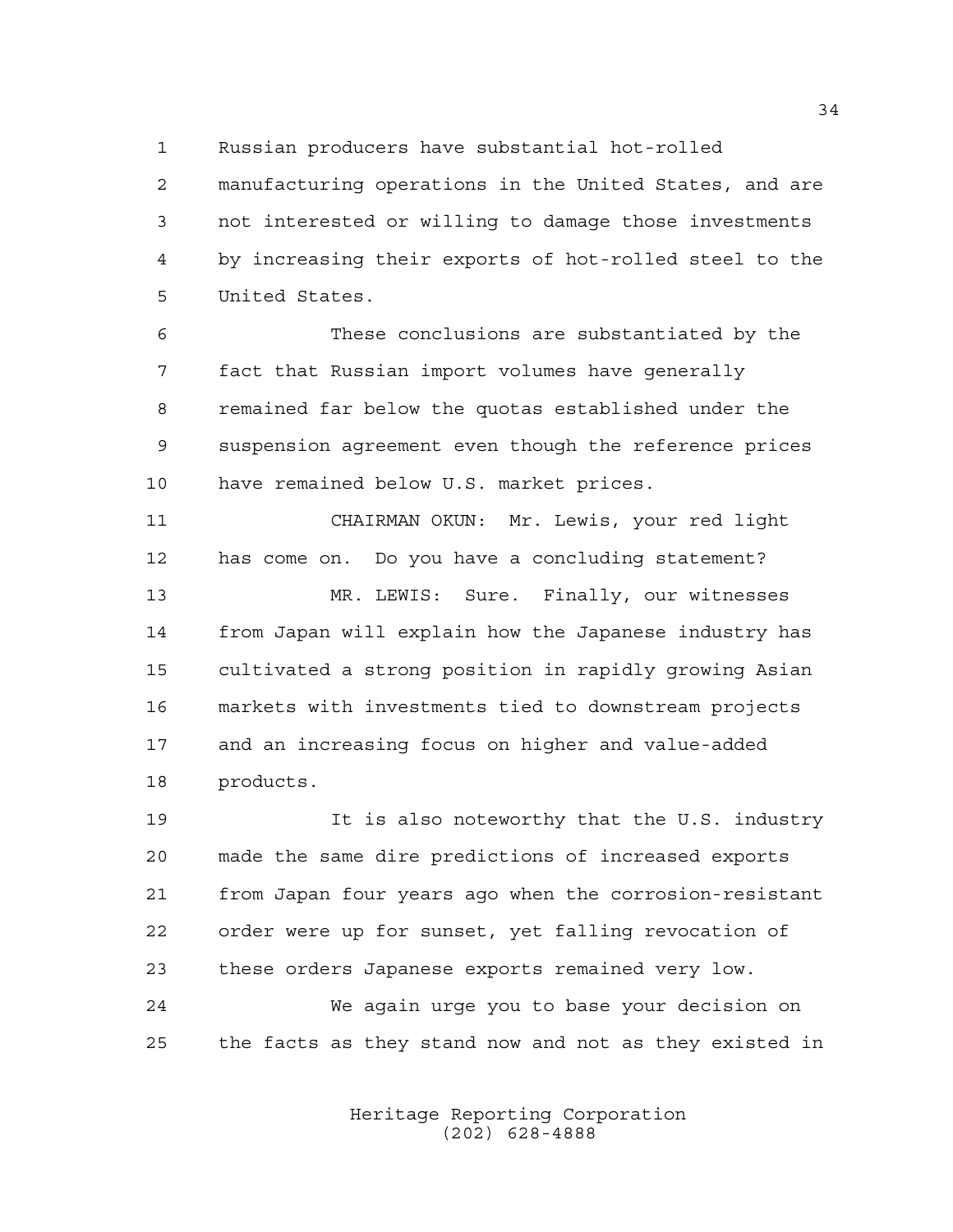1998.

| $\overline{a}$ | CHAIRMAN OKUN: Thank you.                              |
|----------------|--------------------------------------------------------|
| 3              | MR. LEWIS: Thank you very much.                        |
| 4              | MS. BISHOP: Would the first panel, those in            |
| 5              | support of the continuation of the orders please come  |
| 6              | forward and be seated. Madam Chairman, all witnesses   |
| 7              | have been sworn.                                       |
| 8              | (Witnesses sworn.)                                     |
| $\mathsf 9$    | CHAIRMAN OKUN: Looks like your panel is                |
| 10             | ready to go.                                           |
| 11             | MR. LIGHTHIZER: I'm Bob Lighthizer,                    |
| 12             | representing U.S. Steel.                               |
| 13             | This morning we would like to begin the                |
| 14             | domestic producers' presentation with slides           |
| 15             | highlighting the critical issues in this case. As you  |
| 16             | consider these slides as well as the rest of the       |
| 17             | record, I urge you to focus on three key point.        |
| 18             | First, both the U.S. and world economies are           |
| 19             | struggling to recover from a terrible economic crisis. |
| 20             | Because demand for hot-rolled steel is closely related |
| 21             | to demand conditions within the broader economy, the   |
| 22             | effects of this crisis on domestic hot-rolled          |
| 23             | producers have been profound.                          |
| 24             | Your record shows that the U.S. market is              |
| 25             | significantly smaller now than it was during the       |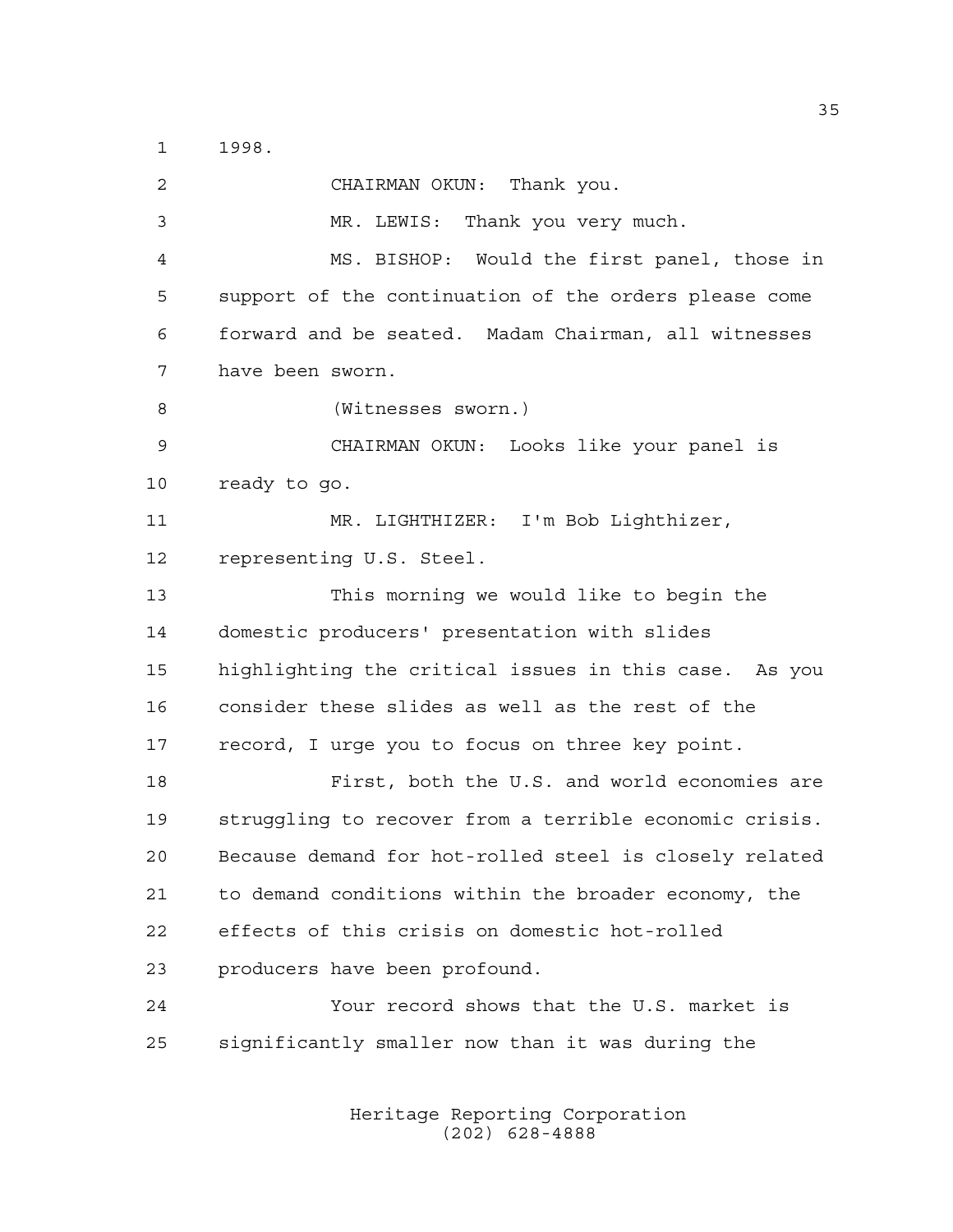original investigation or during the last five-year review. You record also shows that last year almost one-third of all hot-rolled capacity in the United States was not used, and over the last two years domestic producers have lost close to \$2 billion. None of these facts are in dispute and together the constitute overwhelming evidence of vulnerability.

 Second, there can be no question that all three countries are major exporters of hot-rolled steel.

 Third, if the orders are revoked, these imports will return to this market in volume sufficient to cause material injury. Once again, the key facts are not in dispute. Your records shows that these producers have unused capacity and ship massive volumes of exports while independent sources confirm that the United States currently has the highest prices of any significant export market. You should not hesitate to keep this badly needed relief in place.

21 Let's start with vulnerability. The facts are undisputed and overwhelming. In 1999, domestic producers -- since 1999, domestic producers had been forced to eliminate 30 percent of their workforce. A total of 8,916 men and women have lost their jobs. In

> Heritage Reporting Corporation (202) 628-4888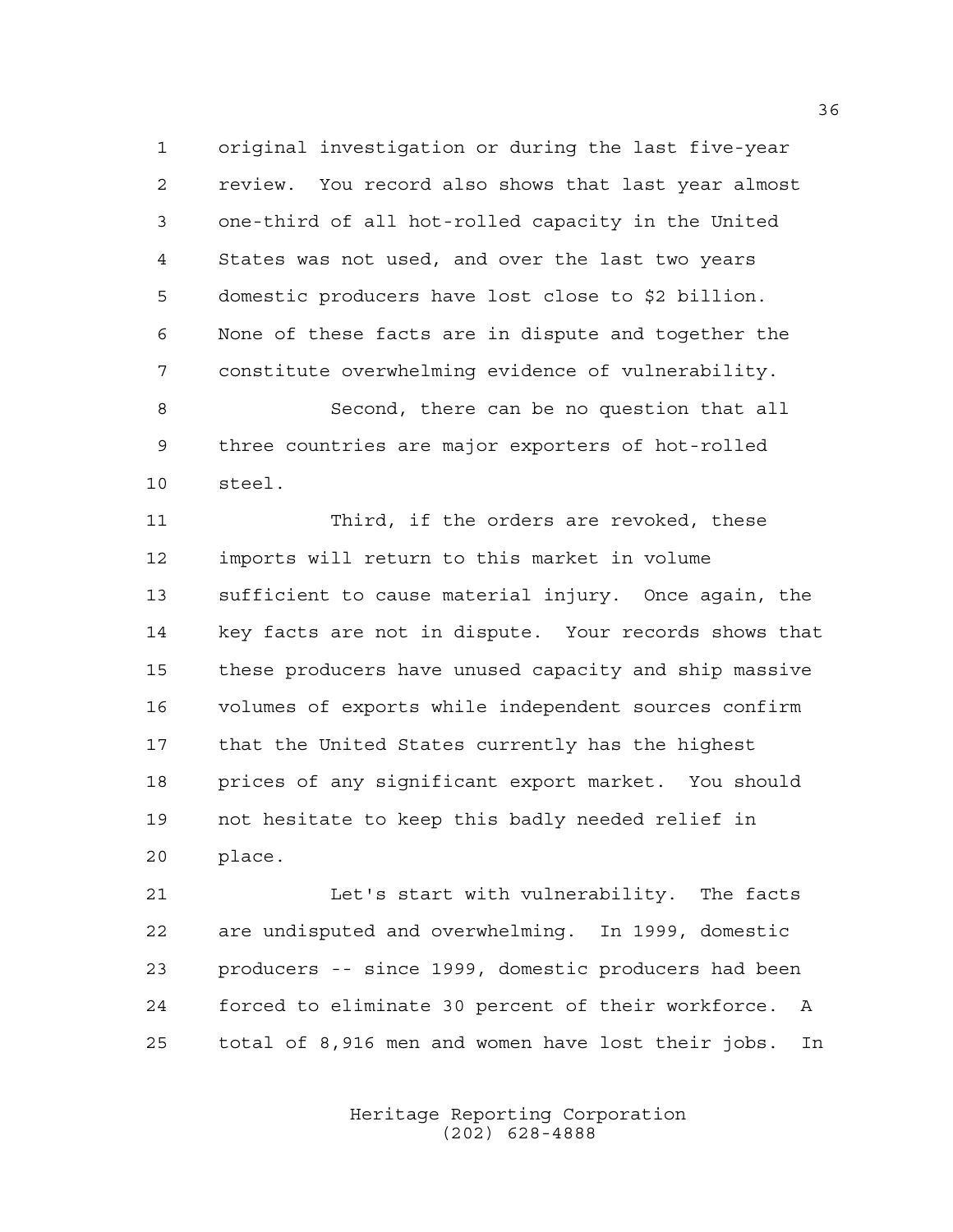1998 and 2004 were the last full years during the previous times you considered these orders. In each of those years domestic producers used over 86 percent of their capacity. Last year, by contrast, they used only 68.9 percent. Remarkably the other side actually claims this is a sign of strength, but our witnesses will confirm what you already know, that low capacity utilization makes steel production less efficient and more expensive.

 The other side also claims that higher prices in recent years are a sign the domestic producers are healthy. But as you know you have to look at prices and cost to measure an industry's performance. Here the record plainly shows that costs have soared, and the domestic producers have operating losses of \$1.8 billion over the last two years. Once again compelling evidence that we are in a weakened condition.

 In fact, even if you look at the domestic producers' performance since 1999, the whole period of relief, we have an operating margin of only 5.9 percent. To put that in perspective, consider that in 1999 you could have bought a 10-year U.S. Government Bond with an interest rate of 5.6 per cent. Such meager returns plainly indicate the weakness of the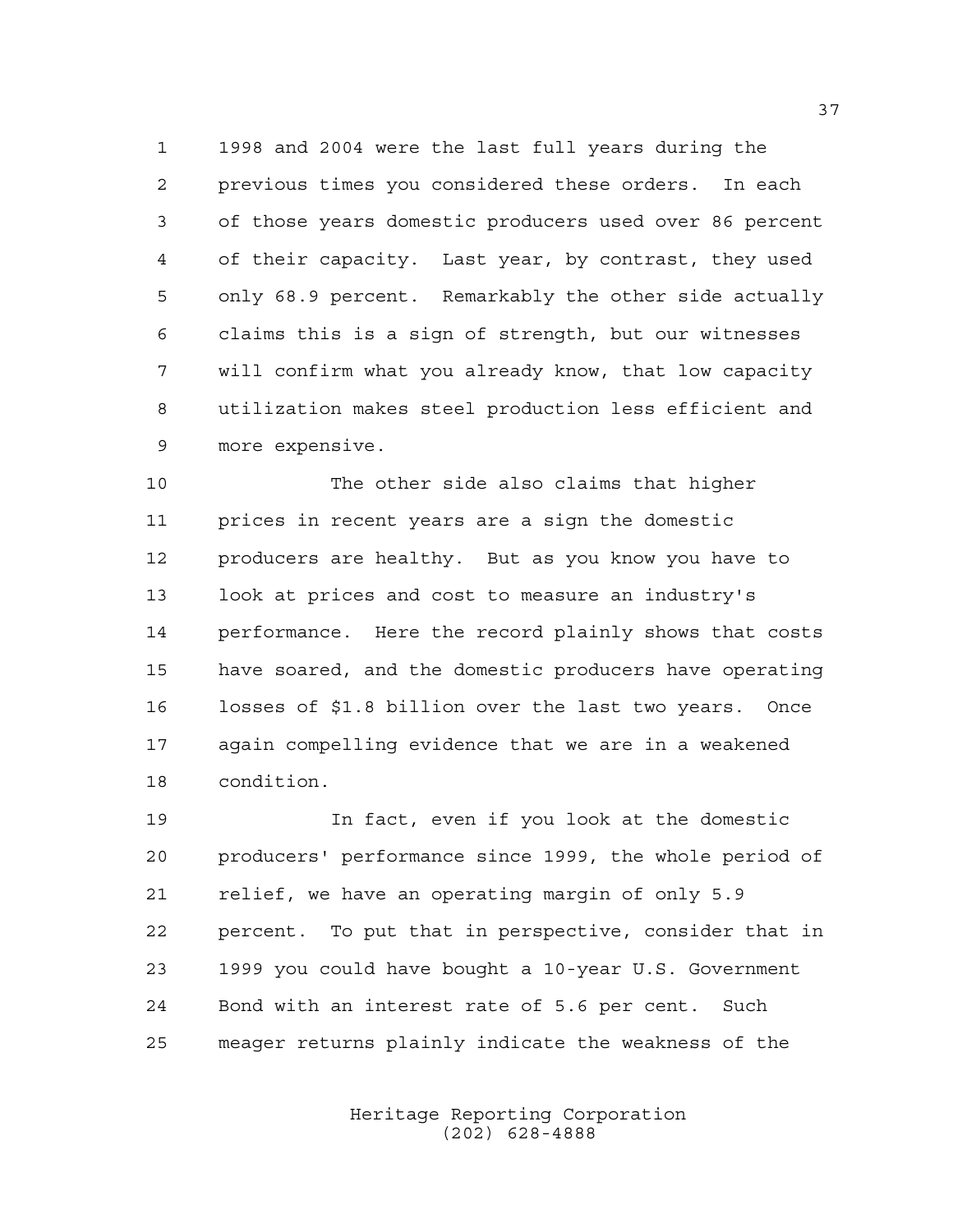domestic industry and market conditions are bleak.

 The U.S. market is much smaller than it was in 1998 or 2004. Consumption is expected to remain weak. CRU does not expect it to reach '06 levels until at least 2013. As the next few slides show, the pessimism results from serious concerns over the health of the U.S. economy.

8 As we all know, the U.S. housing market as simply collapsed, a development that has hurt the overall economy and driven down demand for hot-rolled steel. A lot of hot-rolled steel finds its way into appliances, but their sales have fallen by almost 20 percent. Auto demand plays a major role in the market for hot-rolled steel and downstream flat-rolled products. Once again auto demand has suffered because of the recession, and is likely to remain weak for years.

 The next two slides summarize key evidence regarding vulnerability. On this slide you can see that on indicator after indicator the conditions of the domestic industry is much worse than the last two times you considered these orders.

 Note that our operating margins last year were even lower than it was during the last year of the original investigation as you see here, the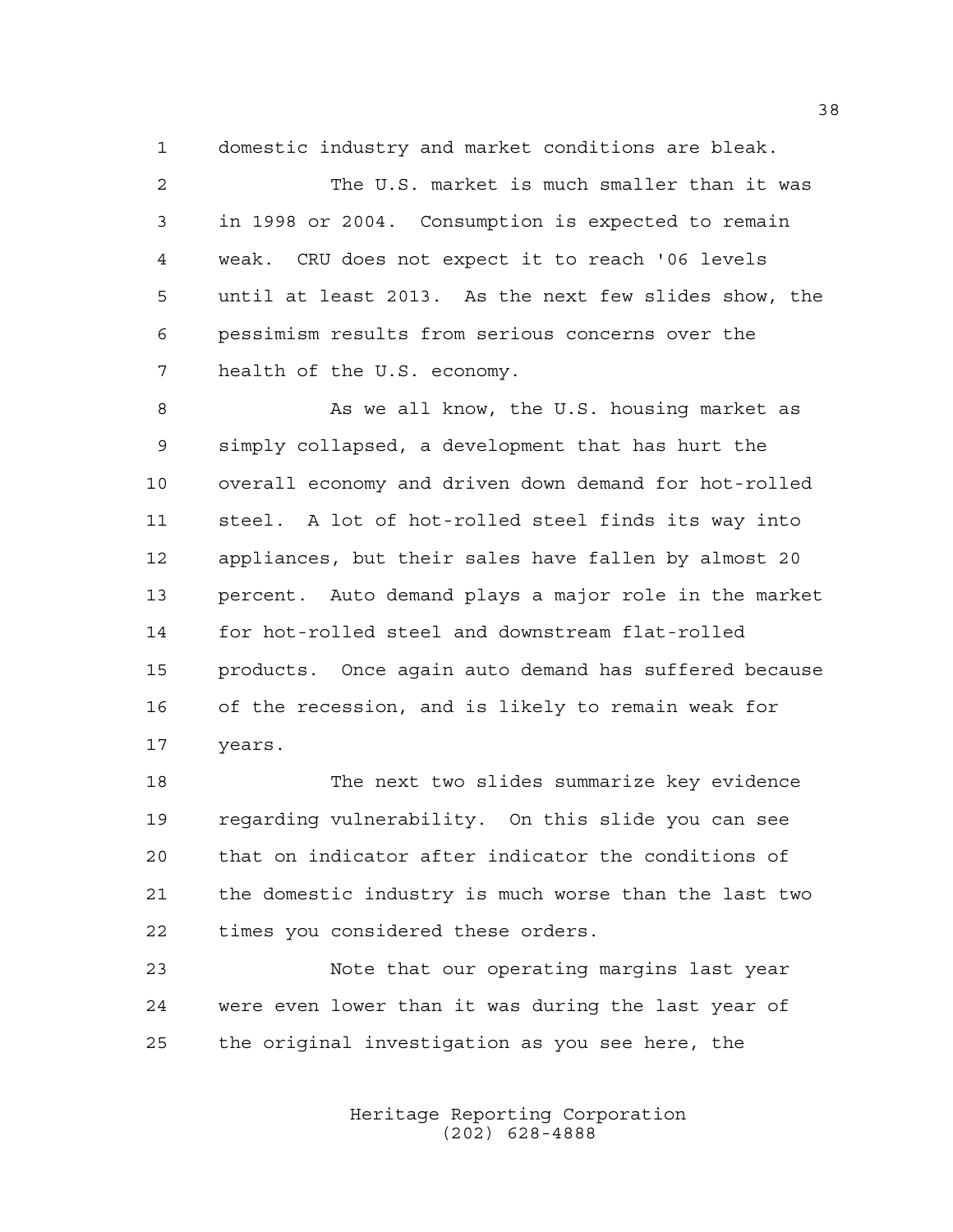problems facing the U.S. economy.

| $\overline{2}$ | When you hear the other side talking about             |
|----------------|--------------------------------------------------------|
| 3              | how great the economy is, I urge you to remember these |
| 4              | The evidence overwhelmingly shows that both<br>facts.  |
| 5              | the domestic industry and the U.S. economy are in a    |
| 6              | very fragile state. Under these circumstances you      |
| 7              | should find vulnerability.                             |
| 8              | Let's talk briefly about accumulation. The             |
| 9              | last time the Commission considered these orders it    |
| 10             | concluded that subject imports from all three          |
| 11             | countries would compete under the same basic           |
| 12             | conditions of competition. In fact, all six            |
| 13             | Commissioners voted to cumulate subject imports, and   |
| 14             | there have been no changes that would justify a        |
| 15             | different result. Indeed, the important conditions of  |
| 16             | competition are the same for all three.                |
| 17             | Next we turn to the likely volume of                   |
| 18             | imports. The first and most important fact here is     |
| 19             | that you are dealing with three enormous industries.   |
| 20             | That's clear from the staff report. But the neutral    |
| 21             | CRU data shows that they have almost 17 million tons   |
| 22             | of capacity more than they reported to you.<br>Even if |
| 23             | only a fraction of that capacity was shipped here, the |
| 24             | results would be devastating.                          |

Even if we focus only on staff report data,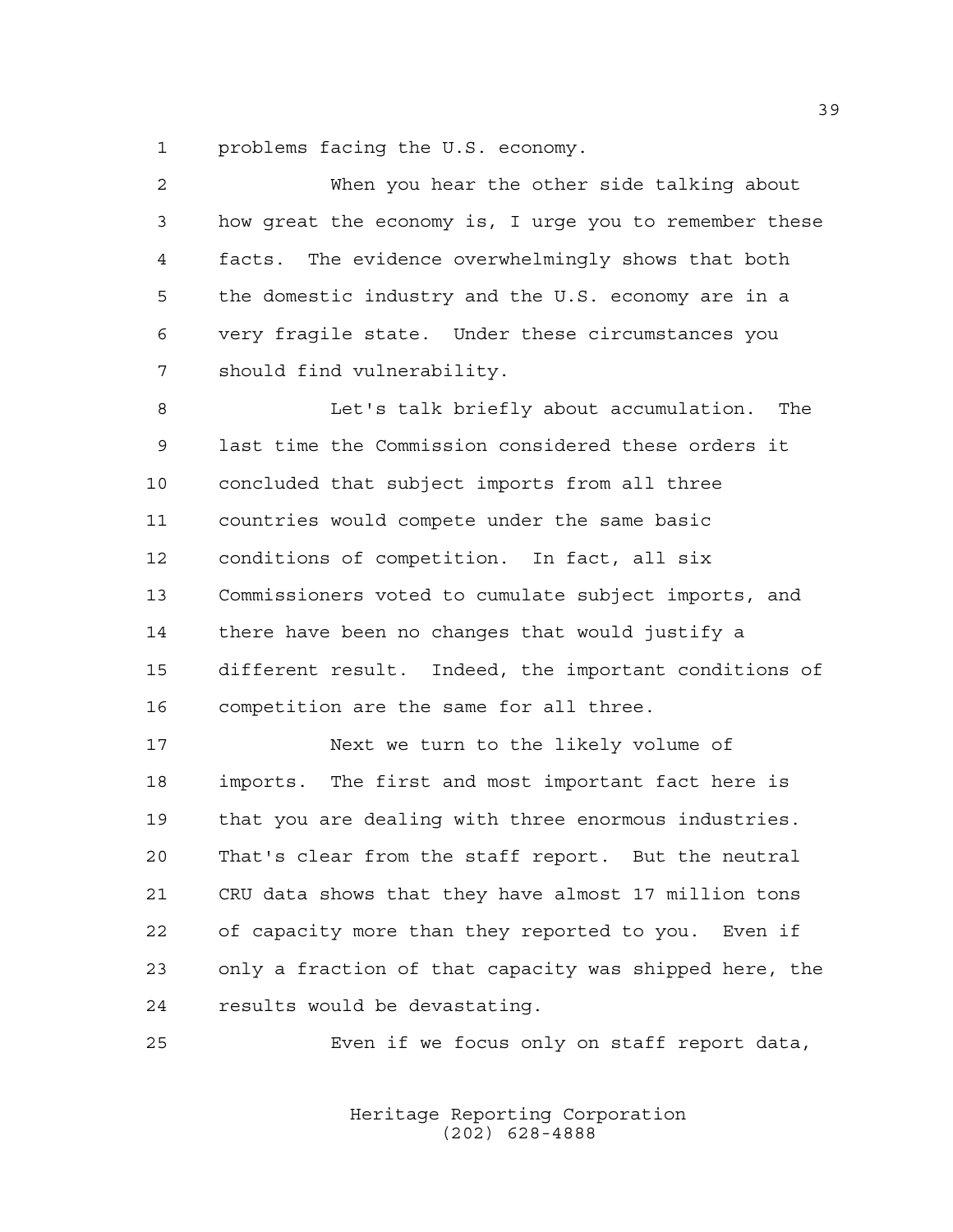it is clear that these producers have major incentives to return to this market. In the first place they reported almost 10 million tons of unused capacity last year, a figure much greater than the original volume of imports that did so much damage. Furthermore, despite all their talk about their home markets, these producers are major exporters. World Trade Atlas data indicate that they have exported over 17 million tons of hot-rolled steel last year, enough to supply over 80 percent of all hot-rolled consumed in our merchant market.

 If we combine subject producers' unused capacity and their 2010 exports, you see that they have over 17 million tons of capacity that could be used to make hot-rolled steel for this market without affecting any of the sales they have made in their home markets. This is a very significant point because it shows that these producers can hurt us without pulling one ton from their home markets.

 The Russians claim that the failure of their producers to use their entire quota in recent years shows that they will not return to this market. A closer look reveals a very different story. In the last several years the medium reference price with freight costs added limited their shipments here in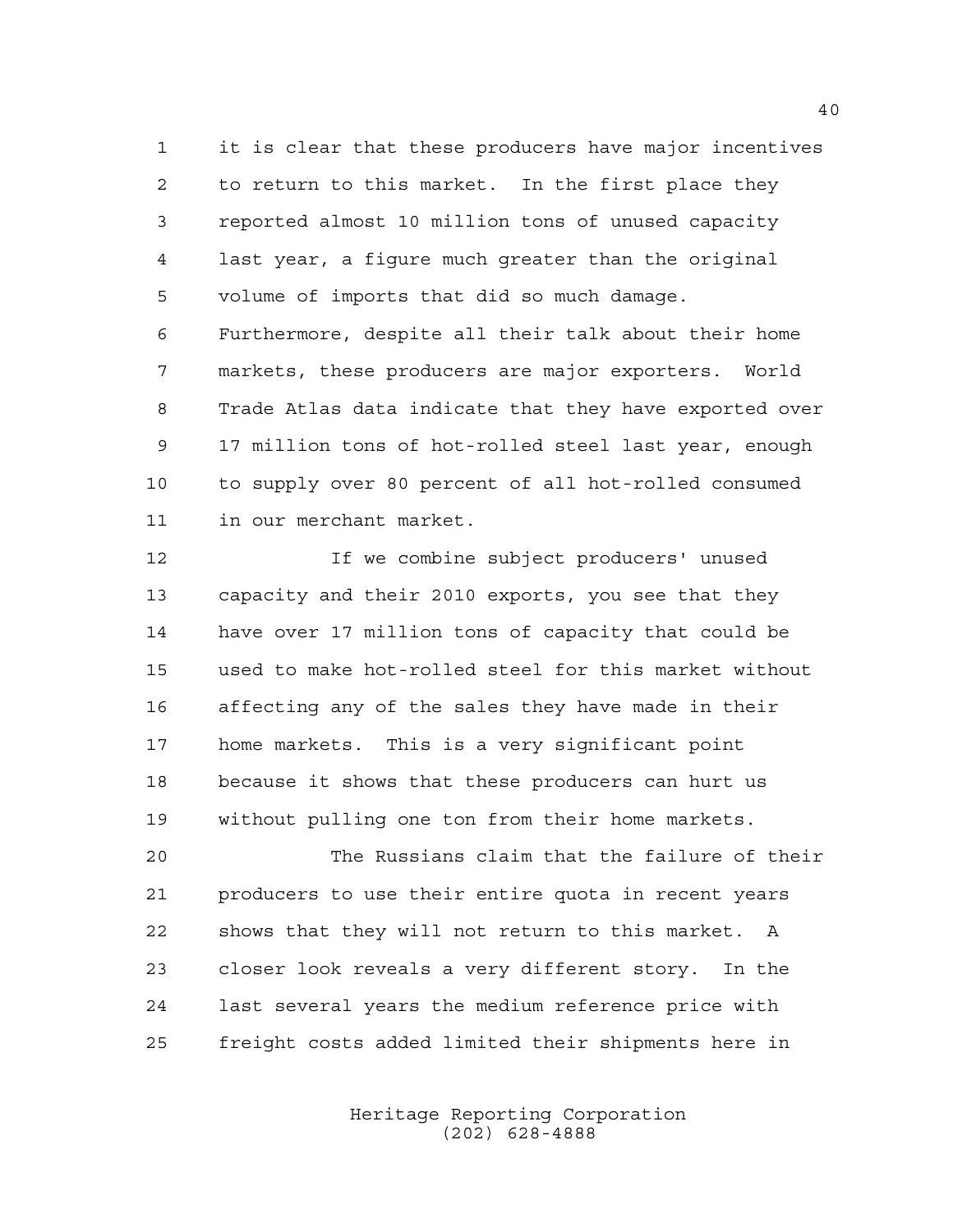'05, '07, and '09. Now that was not the case in '06 and '04, and both of those years they had massive shipments here. Indeed, the only year they did not have massive shipments were '08 and 2010, and in those years prices in their other export markets when adjusted for freight were actually higher than our prices, and even in each of those years they did ship some quantities here.

 Now U.S. pricing is relatively attractive again. In fact, you can see here that U.S. price in the first quarter of 2011 was over \$100 per metric ton above the CIS export price plus the reported freight costs. Under these circumstances you would expect imports to return and in fact our witnesses will testify that they are now seeing a large number of very aggressive offers from Russian mills.

 Indeed, our prices are much higher than prices in other export markets, a fact that will certainly draw imports to the United States.

 Subject producers are that strong consumption in Asia make the U.S. market less attractive, but they fail to say that Asian production in actually outpacing consumption, so the notion that subject producers will be able to increase exports to Asia is simply wrong. In fact, they are more likely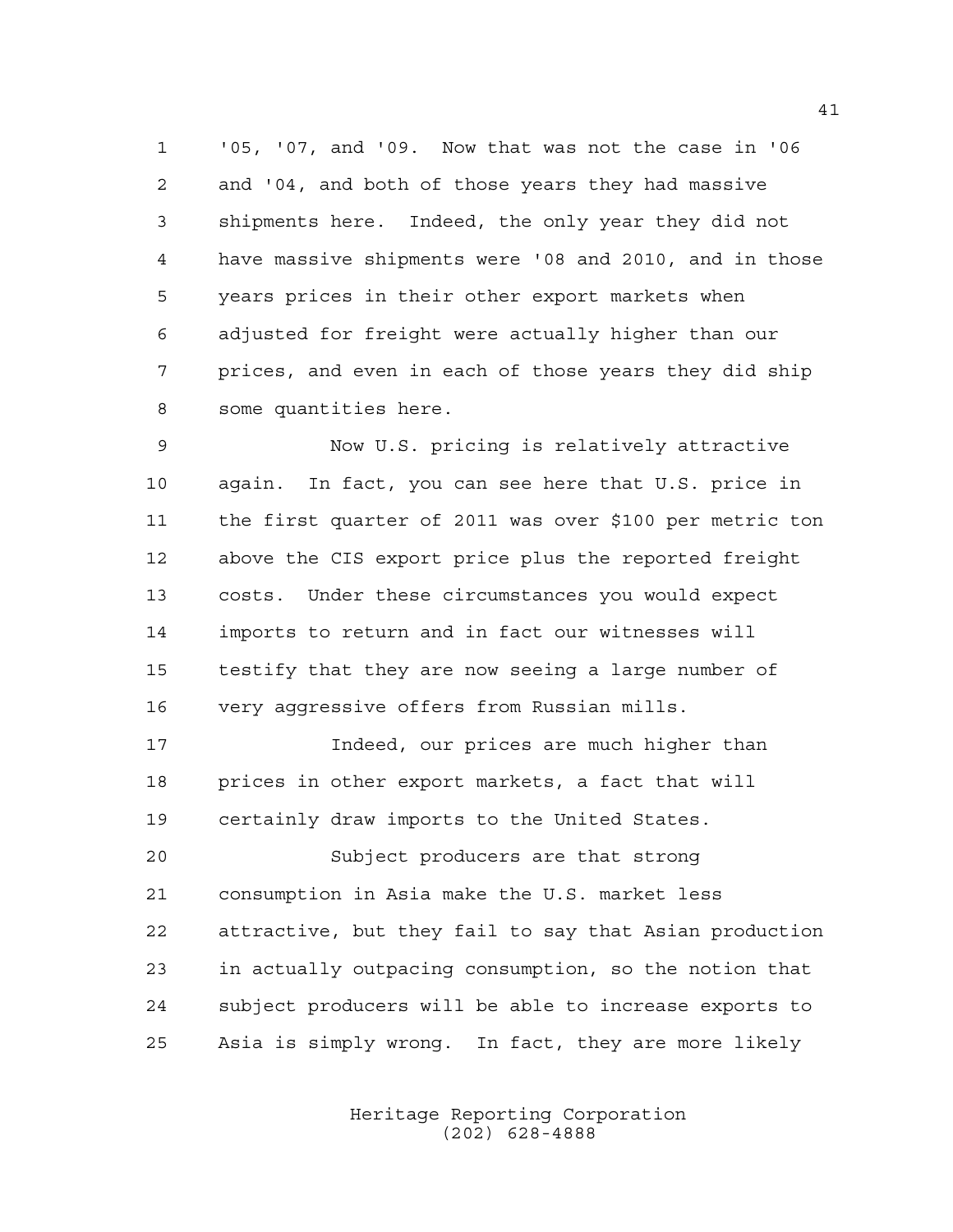to be squeezed out of that market.

| $\overline{2}$ | The likely price effects of subject imports           |
|----------------|-------------------------------------------------------|
| 3              | will be significant. Hot-rolled steel is primarily a  |
| 4              | commodity product sold on the basis of price. If we   |
| 5              | get hit by another wave of unfair trade, domestic     |
| 6              | producers must either cut prices or lose sales, and   |
| 7              | the likely impact of these imports will be            |
| 8              | devastating. The domestic industry is in the midst of |
| 9              | a crisis. U.S. mills are certainly in no position to  |
| 10             | deal with more unfair trade.                          |
| 11             | Commissioners, I submit that there are three          |
| 12             | major issues in this case.                            |
| 13             | First, are we vulnerable? We are losing               |
| 14             | jobs and money, production is down, and we are        |
| 15             | operating in a global economic crisis. I think the    |
| 16             | answer to this question is yes.                       |
| 17             | Second, will these three massive industries           |
| 18             | export hot-rolled steel? The neutral CRU says that    |
| 19             | they will and in huge amounts.                        |
| 20             | Third, will the ship enough steel here to             |
| 21             | materially injure us? Well, we are one of the world's |
| 22             | biggest markets. We have the highest prices of any    |
| 23             | major export market. They have flooded this market    |
| 24             | before, and some of them are making low-priced offers |
| 25             | as we sit here today. Many buyers and importers told  |
|                |                                                       |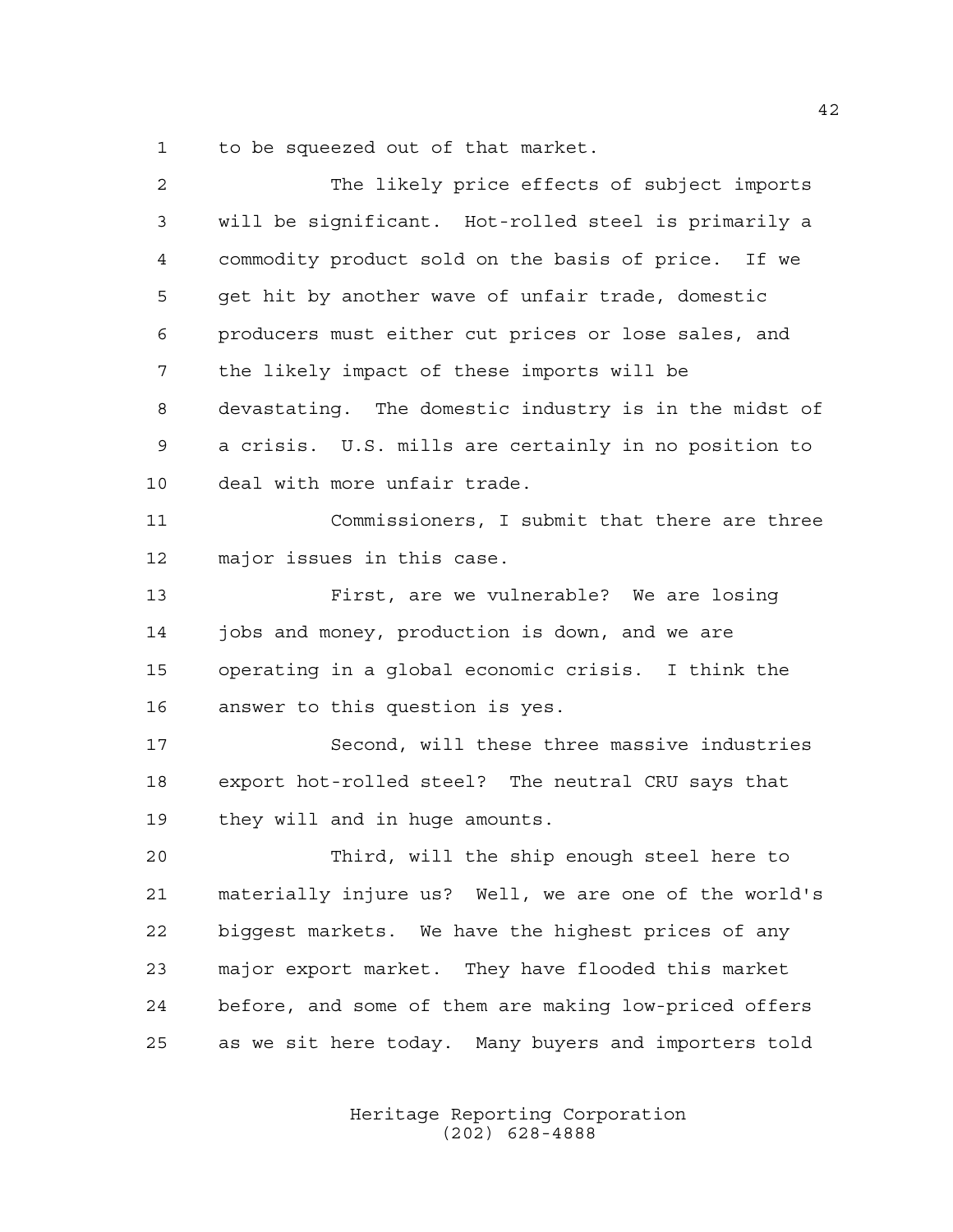you in their questionnaire responses that they will come.

 Would you bet that these massive foreign industries will not do what they can to maximize their profits? The hot-rolled steel industry is in many ways at the center of American manufacturing. In the face of all this do you take a chance with these 21,000 jobs at this time? I hope not. Thank you. Mr. Surma.

 MR. SURMA: Good morning. I'm John Surma, Chairman and Chief Executive Officer of United States Steel Corporation. Thank you for the opportunity to testify here today.

 We make many different products at U.S. Steel but most of our production consists of flat- rolled steel, and the heart of flat-rolled production is hot-rolled steel. Other key flat-rolled products, cold-rolled steel, corrosion-resistant steel, tin mill sheets, are only as good as our hot-rolled steel from which they are made.

 Furthermore, the commercial market for hot- rolled steel is larger than the commercial market for any of those other flat products. So it is no exaggeration but the simple truth to say that a market characterized by fair trade in hot-rolled steel is

> Heritage Reporting Corporation (202) 628-4888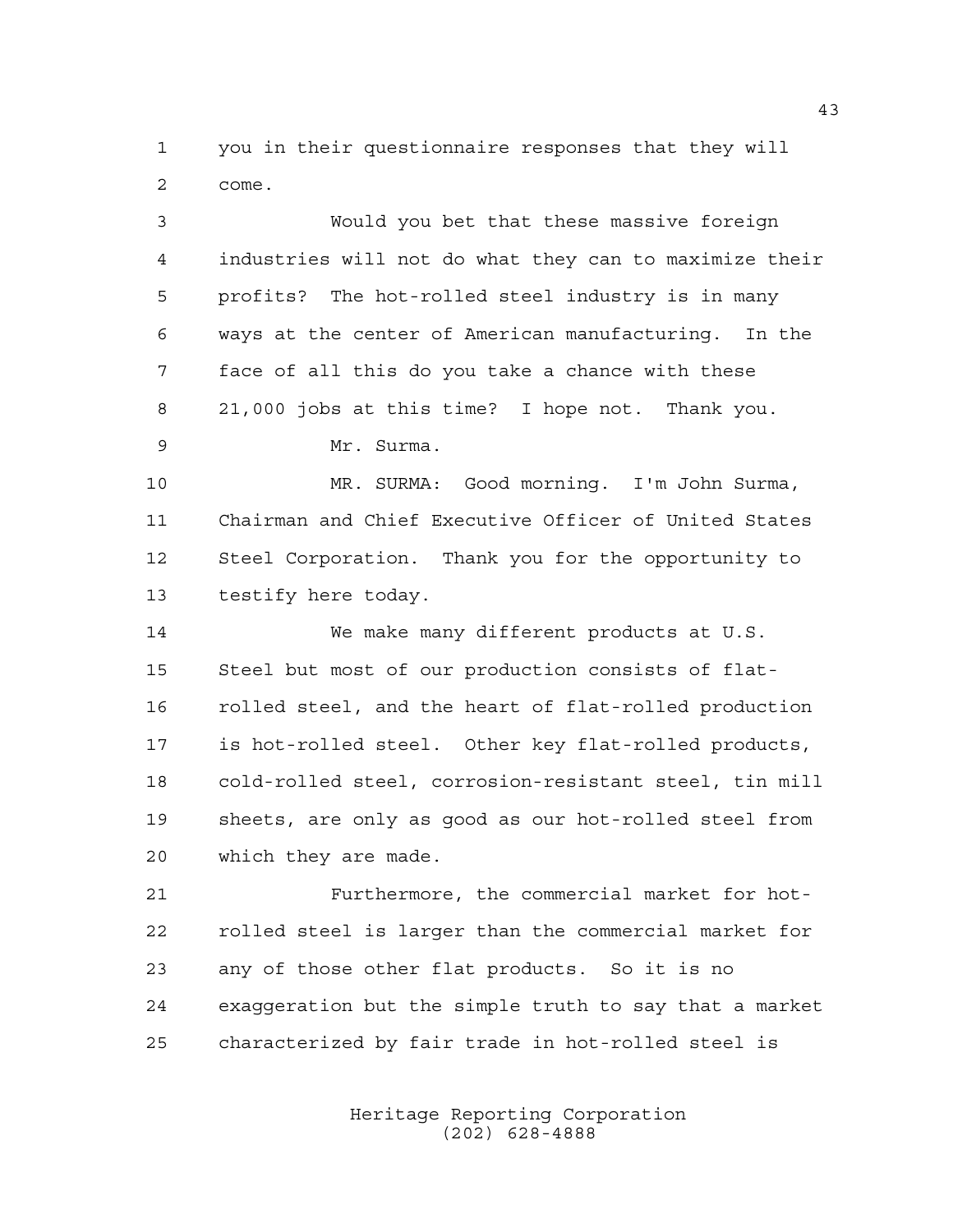vital to the long-term health of our company and our employees.

 The orders at issue today are extremely significant. As you listen to our friends this afternoon talk about why this industry no longer needs relief, why it should now be in a position to compete against unfair trade, I would respectfully ask you to take a step back, think about what this industry has been through, and where it is now. If you can take a fair view of those facts, we are confident that you will understand why trade relief remains so critical. The orders at issues here stem from one of the most massive and devastating import surges the American steel industry, any industry has ever seen. In two years, and in a strong market, Russian, Japanese, and Brazilian imports increased from 1.3 million net tons in 1996 to nearly 7 million tons in

 crisis that literally threatened the existence of a large portion of the American steel industry.

1998. The result was the first shot of an import

 No sooner had the orders gone into effect then we experienced another equally devastating surge in imports from China, India, and a host of other countries leading to a second round of hot-rolled cases. In the context of weakening demand, the steel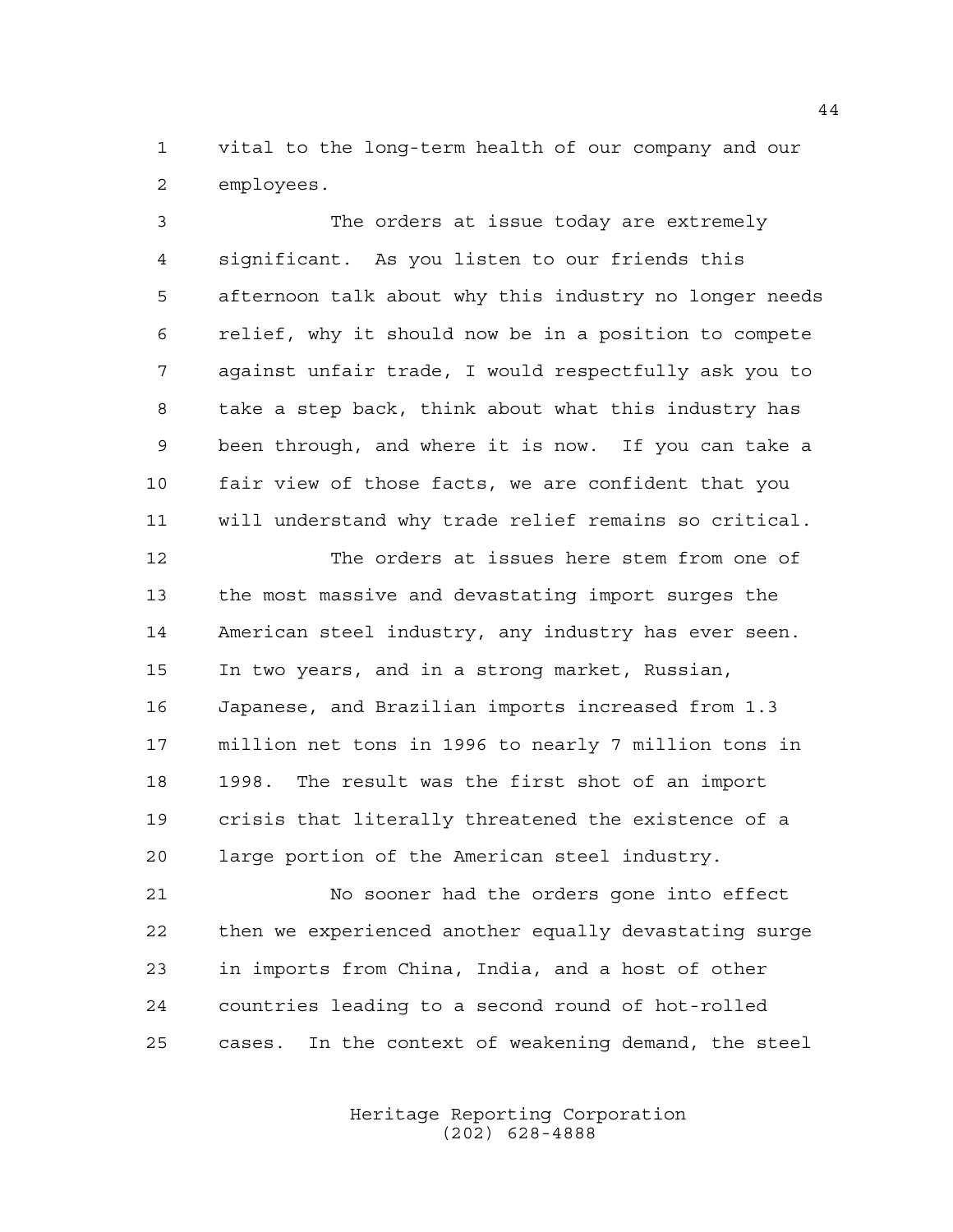industry was brought to its knees with more than half its capacity ultimately driven into bankruptcy.

 By the time this Commission first reviewed the orders at issue here in 2005, the industry had seen precisely one year of the relief period, 2004, when it did not lose significant amounts of money. Thanks to the Commission's decision to extend the orders our producers and workers were finally given a chance to get back on our feet and registered solid performance in the good economic times that followed until the financial crisis in 2008, that is.

 Then faced with an unparalleled global economic crisis the steel industry once again saw themselves in an awful position, registering losses in 2009 that were exceeded only in the near Armageddon year of 2001. We are still trying to find our way back after this latest serious of blows. But with respect, anyone telling you that this industry is or has been over the period of relief in good shape or sufficiently profitable simply does not know what they are talking about.

 I understand that according to your record the overall hot-rolled industry earned an operating income of about 5.9 percent over the period of relief. to say this is inadequate for an industry to invest,

> Heritage Reporting Corporation (202) 628-4888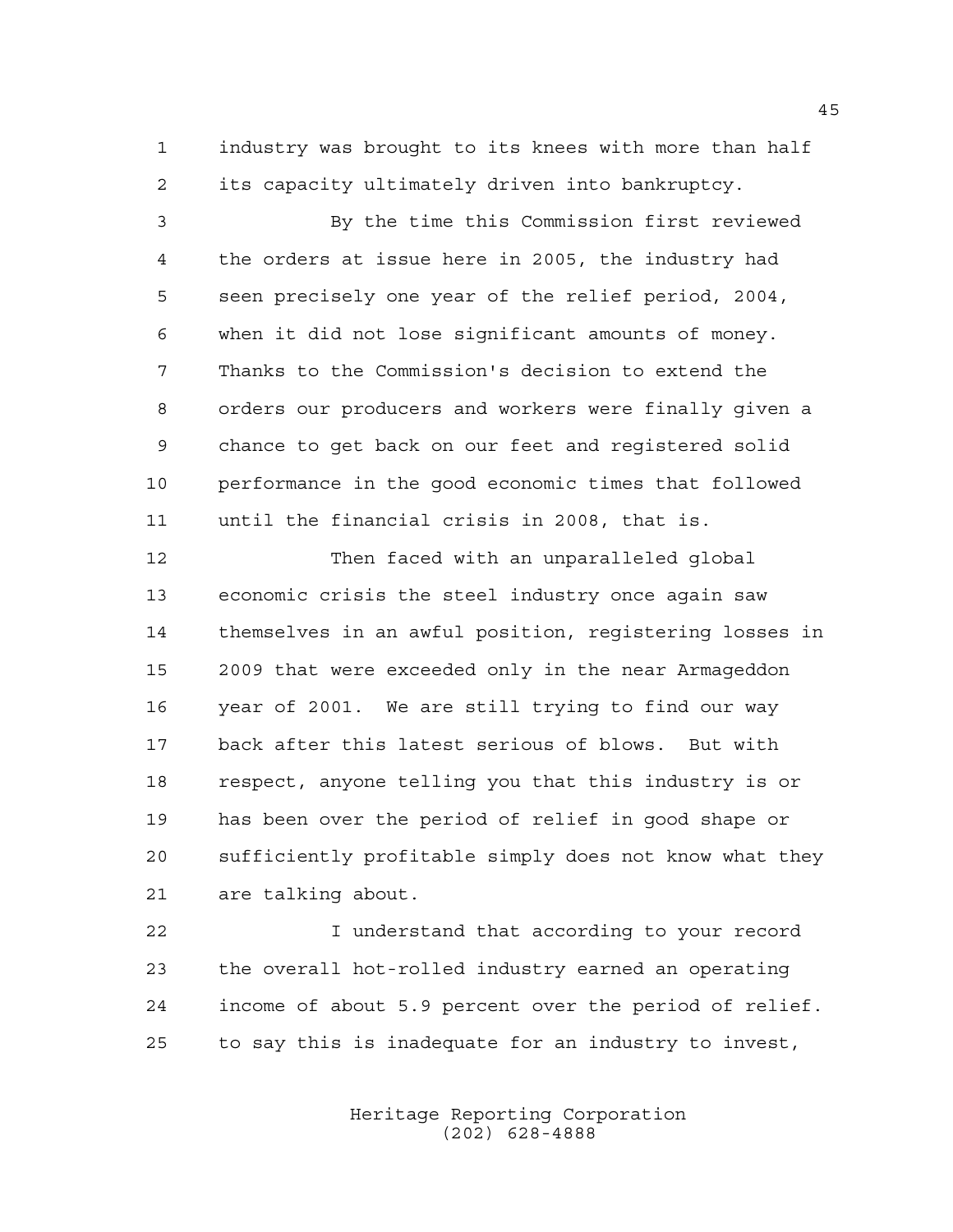to compete, to comply with all the environmental and regulatory requirements we must, and to still provide an acceptable return to our shareholders is a gross understatement.

 Make no mistake. With all the incredibly hard work this industry and our workers have undertaken, with all the steps we have taken to improve our efficiency and productivity, we're still a long way, a long way from being out of the woods.

 I'm sure you will hear from our friends on the other side that things are turning around. Please don't be mislead by simplistic comparisons between 2009 and 2010. Even with modest economic improvement in 2010, the hot-rolled market was almost 20 million tons smaller in 2010 than it was in 1998, the year before relief was granted in this case. Just to be clear, that represents a reduction of over 25 percent in the size of the hot-rolled market. The market is down over 16 million tons just since 2006.

 In February, housing starts posted their biggest decline in 27 years. U.S. vehicle production in 2010 was down over 30 percent since 2006 levels. Your data indicates that there are almost 9,000 fewer production-related workers in this industry than in 1999. The hot-rolled industry's capacity utilization,

> Heritage Reporting Corporation (202) 628-4888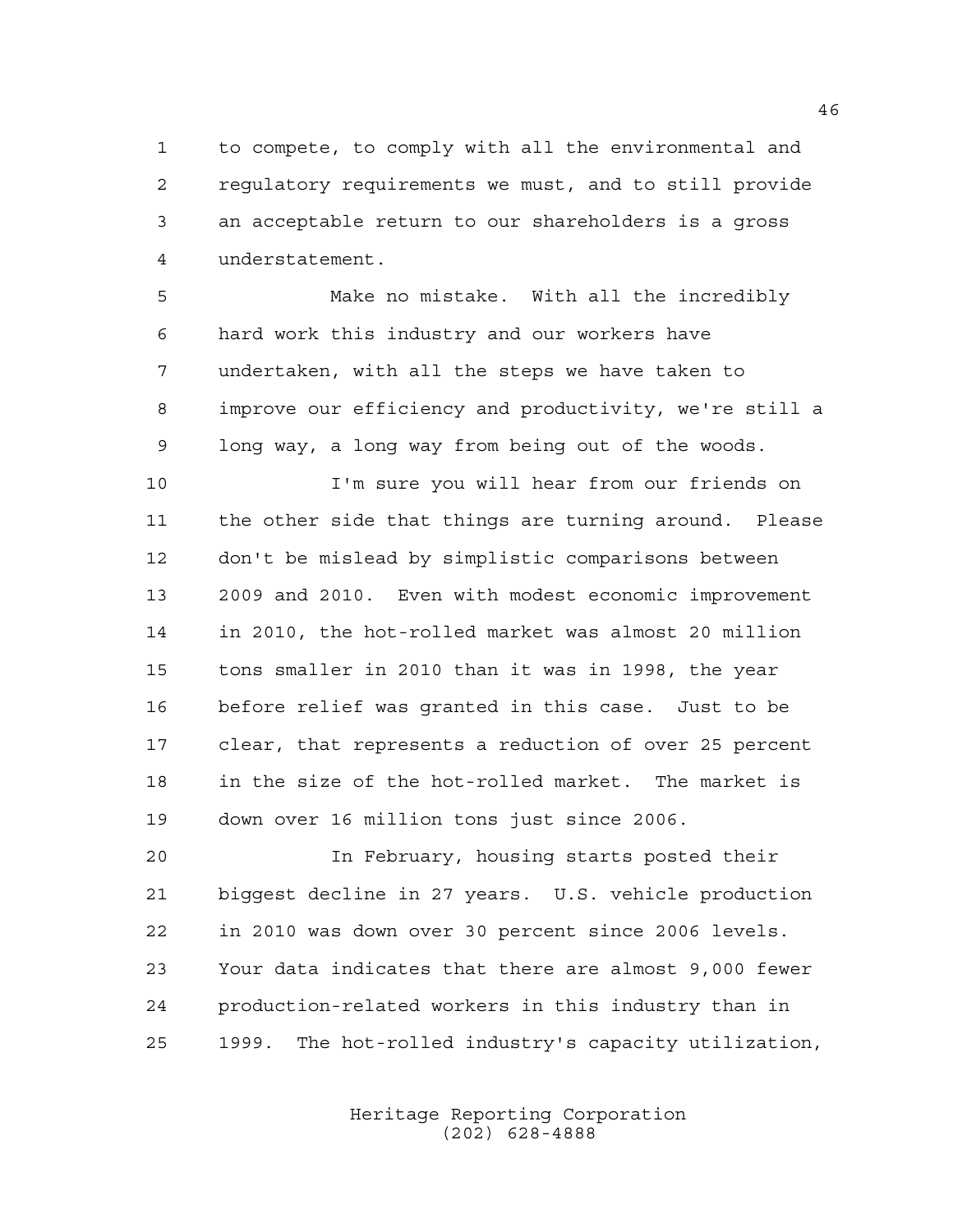again according to your own compilation, was below 50 percent in 2009 and was still below 70 percent in 2010. These are dramatic figures and reflective of a highly vulnerable industry facing difficult and still very uncertain times.

 Thus market conditions today are significantly worse than when I appeared before you in 2005. We are managing our way through the situation and I believe that both our industry and the U.S. economy will recover eventually. But the damage inflicted on us during the recent economic crisis will haunt this industry and our company and our employees for many years to go.

 I understand that the foreign industries here are saying that they will not come back and they have on interest in this market. Keep in mind that according to World Steel Association data almost one- fifth of global crude steel capacity is currently not being used, the vast amount of that available to make hot-rolled steel. With all the global excess capacity out there with many of these producers being pushed out of their other export markets, with pricing in the U.S. now more favorable from alternative export designations it's hard to imagine that the subject producers would not return in force.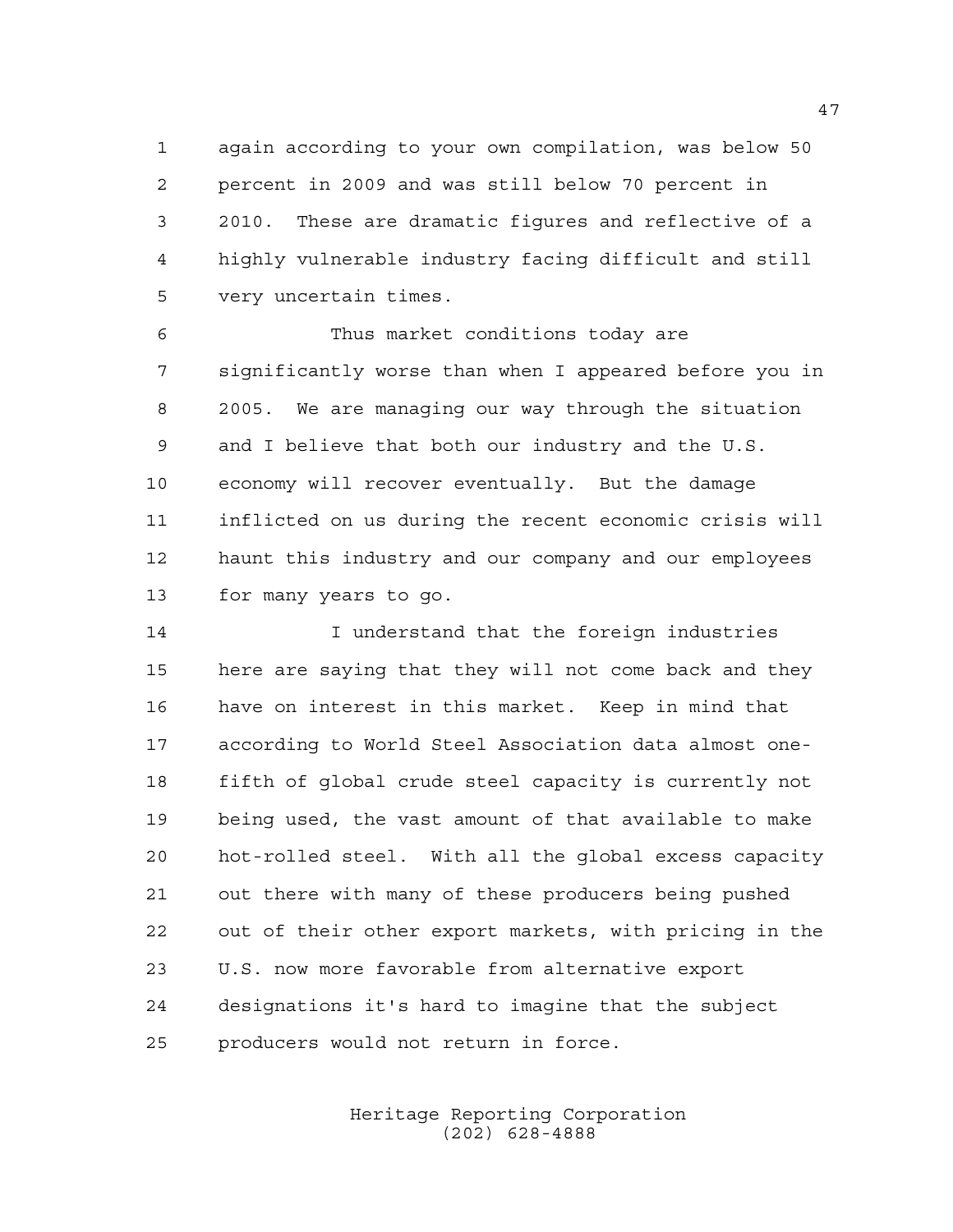They are here aggressively before you for a very good reason. U.S. remains one of the biggest, most open and most attractive markets globally and they, like other steel producers around the world, are keenly interested in finding stable and favorable outlets for their products.

 We are a very competitive market. Numerous sources of supply, both imports and domestic. This industry is coming out of two years in which it was overwhelmed by one of the worst financial and economic crises in our country's history, and out of a 12-year period in which its performance has been wholly unsatisfactory. We do not need a single ton of unfairly traded product in this market, much less the kind of tonnage we know we will see if these orders are lifted.

17 I will put the men and women of U.S. Steel, several of whom are with us today, up against any steel producer on earth as long as the competition is fair. That is all we are asking from this Commission and I urge you to keep this mode of relief in place. And if I may make one more additional comment. I would like to take this opportunity on behalf of everyone at United States Steel Corporation to express our concern and our support for our many

> Heritage Reporting Corporation (202) 628-4888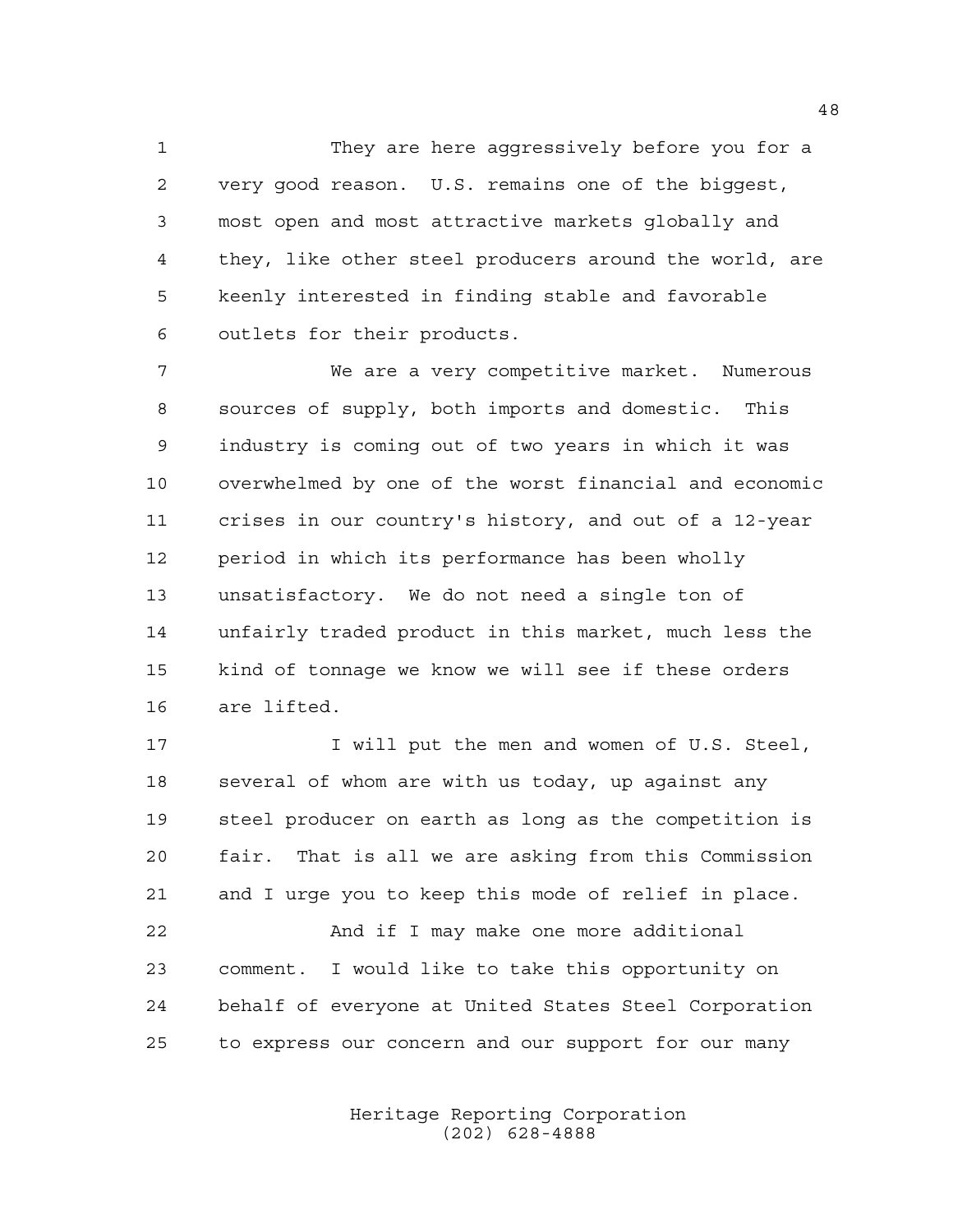Japanese colleagues and friends during this extremely difficult time in their country. Thank you.

 MR. LIGHTHIZER: I'd like to introduce Mr. Daniel DiMicco from Nucor Corporation.

 MR. DIMICCO: Good morning. Thank you, Chairman Okun and Commissioners. I am Dan DiMicco, Chairman and CEO of Nucor. I am here to talk with you today about the current condition and the future prospects of the U.S. hot-rolled steel industry.

 On behalf of our 20,500 workers in 23 states, I am here to tell you that it is imperative that the antidumping and countervailing duty orders on hot-rolled steel from Brazil, Japan, and Russia remain in place. First, let me give you an assessment of market conditions.

 We are starting slowly to come out of the most painful period Nucor has ever had. Six years ago you looked at the domestic hot-rolled steel industry and found that we were vulnerable to injuries from imports from Brazil, Japan, and Russia in hot-rolled steel. Our industry is even more vulnerable today than it was then. It pains me to say that, but it's true.

 The great recession hit Nucor and the entire hot-rolled steel industry very hard. It took a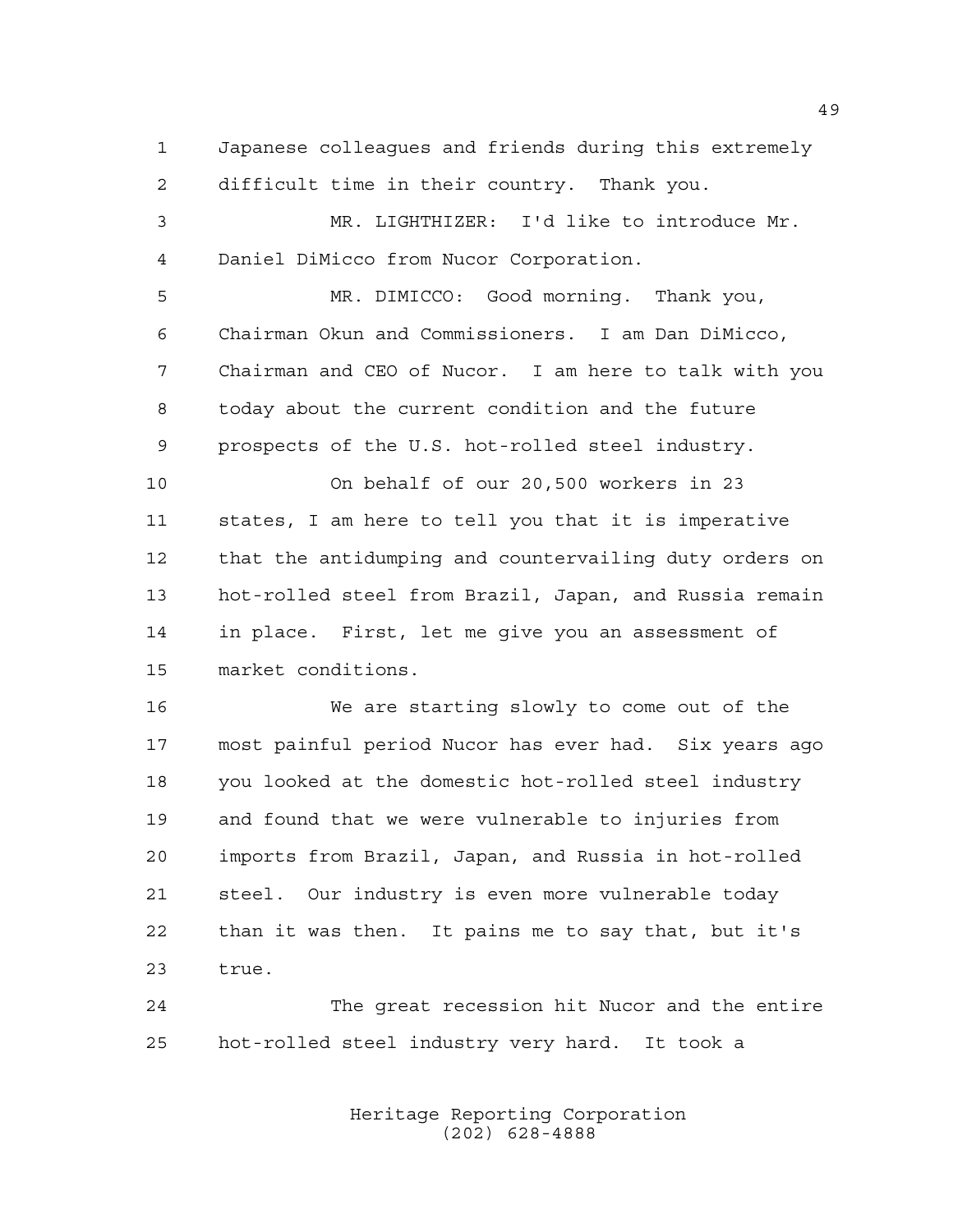tremendous toll on us and our people The entire global market was crushed and we are only now starting to emerge from that extremely difficult period. As a whole our U.S. production, profits, and operating margins are all the way down from where they were in 2004. Hot-rolled production is down 20 percent, shipments are down 22 percent, and total wages are down 18 percent. We found our industry vulnerable in 2004 when we were at 86 percent capacity utilization in hot-rolled. Last year our industry as a whole, using only 69 percent of capacity, In 2004, the industry's operating margin was more than 21 percent. In 2010, our industry was at only 2 percent, and 2009 was truly abysmal.

 Nucor is still on the road to recovery. In fourth quarter 2010, Nucor lost money. Only the fourth quarter in our history, the three previous ones being in 2009, that we have had a quarterly loss. When that happens it affects every single person's income at Nucor from senior management down to each and every production workers. So make no mistake, the last two years have been brutal, and we are extremely vulnerable to imports from these countries.

 Making matter worse, there are tens of millions of tons of additional hot-rolled capacity

> Heritage Reporting Corporation (202) 628-4888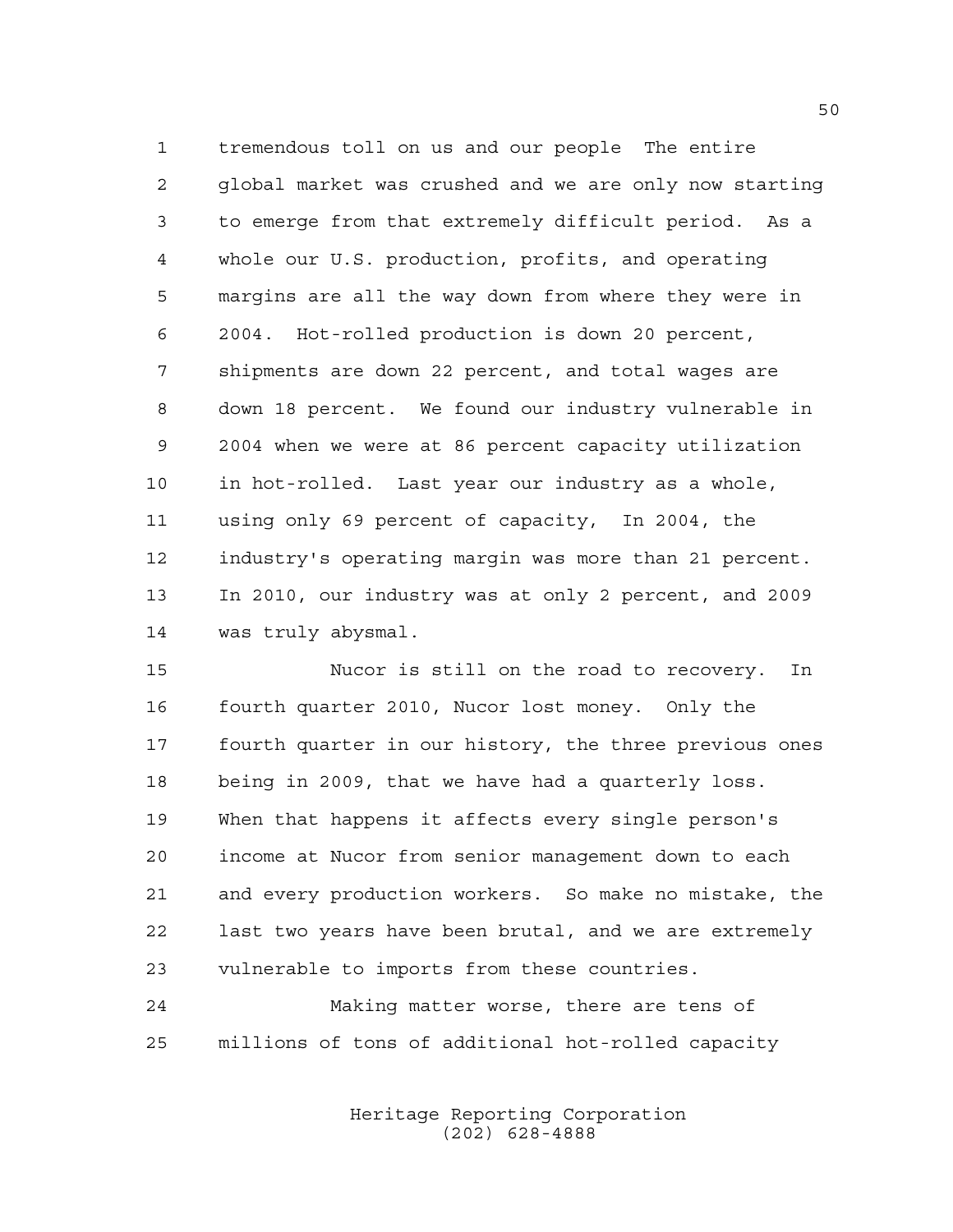coming into the market. This new capacity is being added all around the world based on projections made before the recession, but have no reality and no relation to reality today.

 As this tonnage starts up, there is going to be a huge problem because there is no place for it to go. In fact, just last week in China, Tau Steel has warned that it expects to decrease in global steel demand in 2011, and that the Chinese steel industry will be characterized by excessive steel capacity.

 In terms of future demand, the marketplace is still very uncertain. I think we started to recover from this recession, but it's a hard and slow process. Take the automotive sector. Most people expected that about 13 million autos will be sold in the United States this year. Before the recession, the level of all sales was more like 17 million. So we are way below where we were, and that has lost ground that we probably will never make up.

 The construction industry, which is particularly important to Nucor, is even worse. The bottom dropped out of both the residential and nonresidential sectors and has remained flat since then. Building activity is very weak in this sector and our real risk that construction will not come back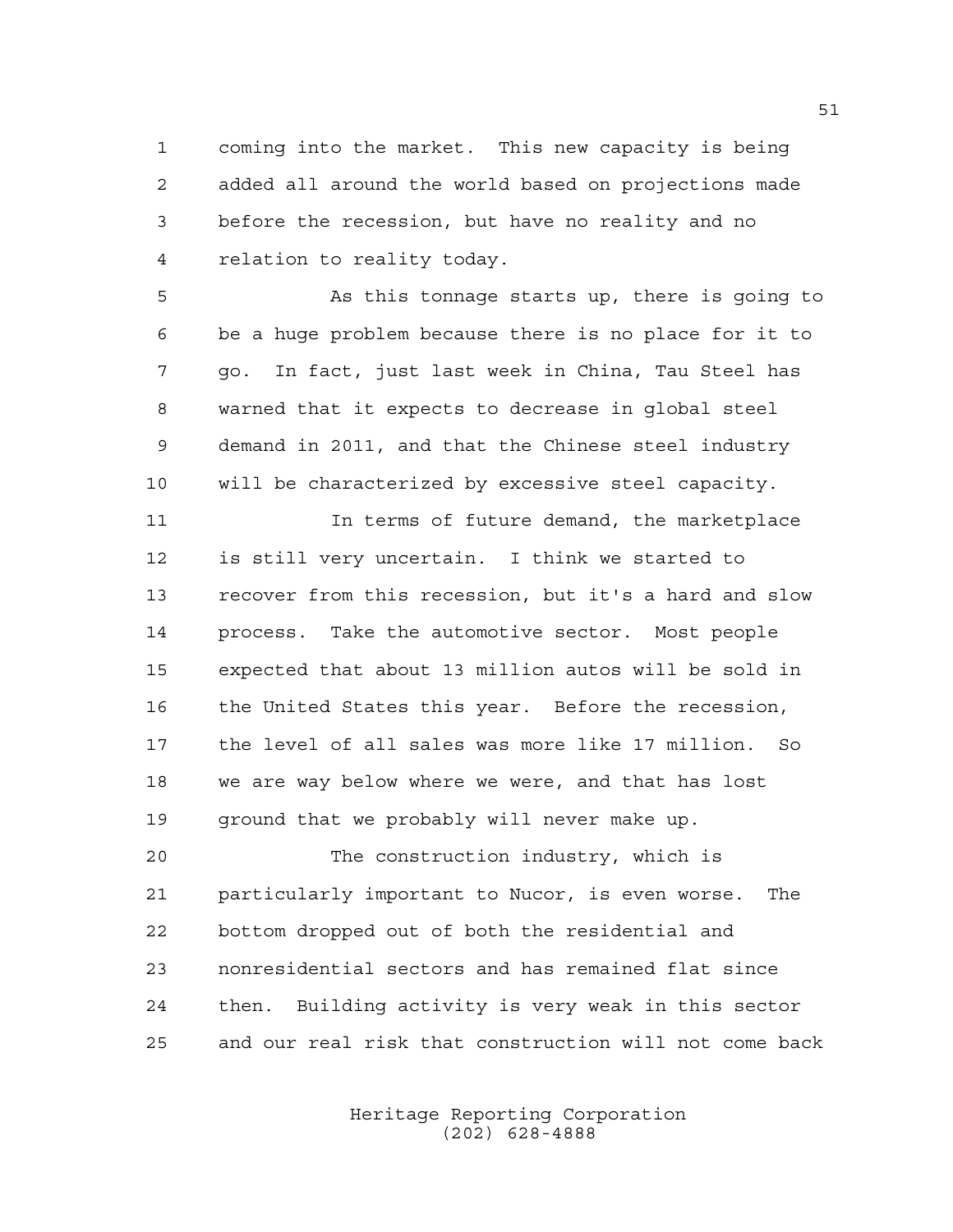for years. We will not have a real economic recovery without construction, but we are just not seeing the kind of same demand in that sector that we need.

 We have increased our hot-rolled prices recently, but that is because our raw material cost increase which have been massive, not because the market is strong.

 If these orders are removed, Nucor has huge concerns about the hot-rolled industry's ability to recover in this market. Demand is anemic, and while our sales have improved for the past few months, we are less certain about what will happen down the road.

 Last year, we had a decent first half of the year followed by dismal third and fourth quarter. That pattern can easily repeat itself again this year. 16 So with the U.S. industry vulnerable and demand uncertain I can tell you exactly what will happen if the orders on Brazil, Japan, and Russia are removed, and it will not be pretty. There is no doubt that if these orders are removed the imports will be back in force. All three of these countries have excess capacity. All three of these countries have become more dependent on exports. All three of these countries have shown that they can quickly shift their hot-rolled sales to the best available market.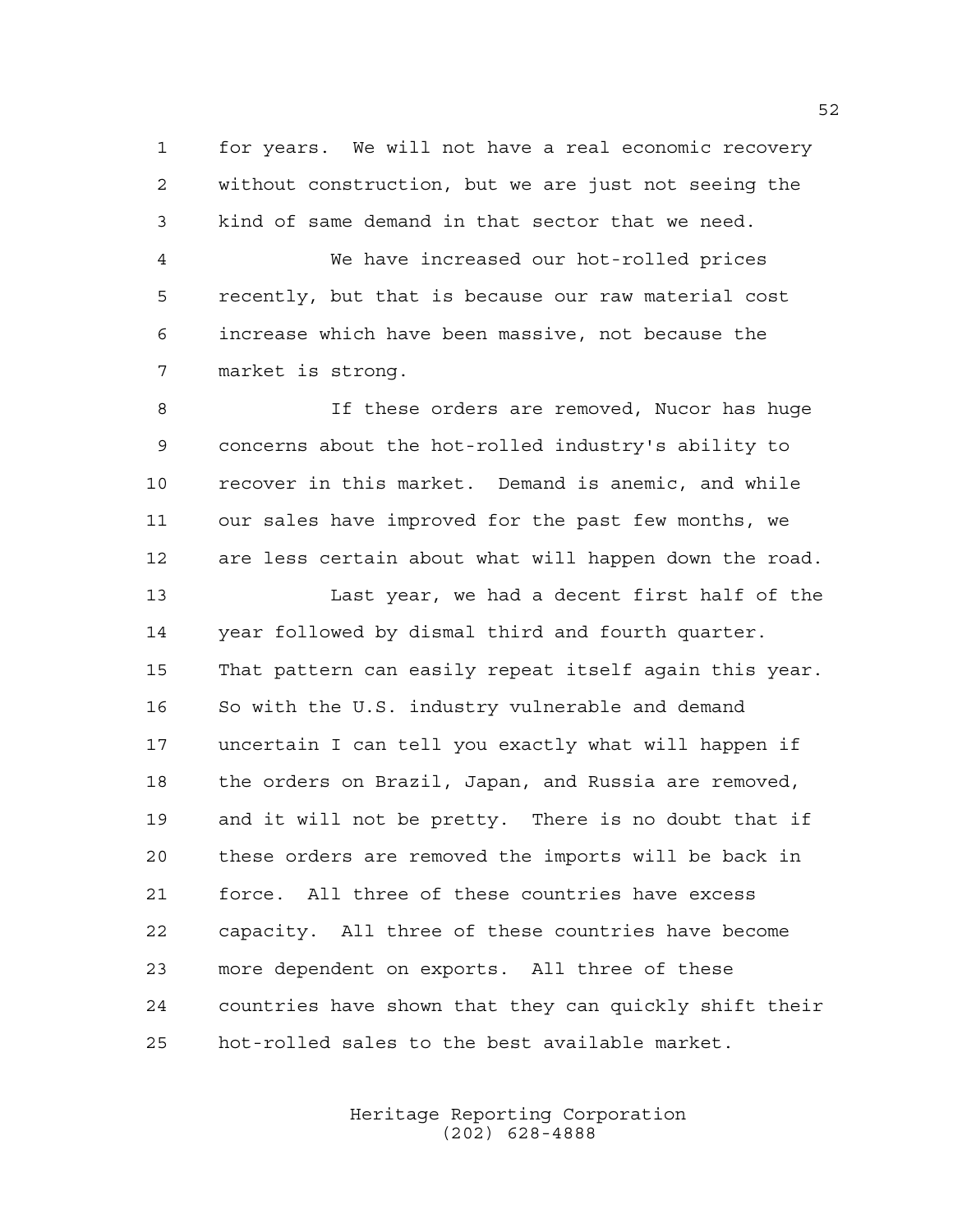In Russia, they have huge amounts of hot- rolled capacity, ready access to raw materials, expert taxes on scrap, and producers that regularly export about 30 percent of their production. These Russian mills are losing their traditional export market such as Turkey, which has greatly expanded its own hot- rolled capacity in the last five year, so now Russia needs to send its steel somewhere else, and we all know where that will be.

 Even with the dumping orders in place Nucor sees Russian hot-rolled steel regularly being offered here in the U.S. market where it is not needed, at prices that are well below domestic pricing. They are not a neutral or supplemental source of supply. If the orders are revoked, I fully expect to see large quantities of Russian hot-rolled being offered in the United States at rock bottom prices.

 In Brazil, the hot-rolled producers have access to captive raw material sources and are adding much more capacity than they need to serve their home market. Even though Brazil's economy has grown, it will never absorb all the new capacity that Brazilian producers are building. There is just no way any single event, even the Olympics or the World Cup, are going to change the fundamentals of hot-rolled supply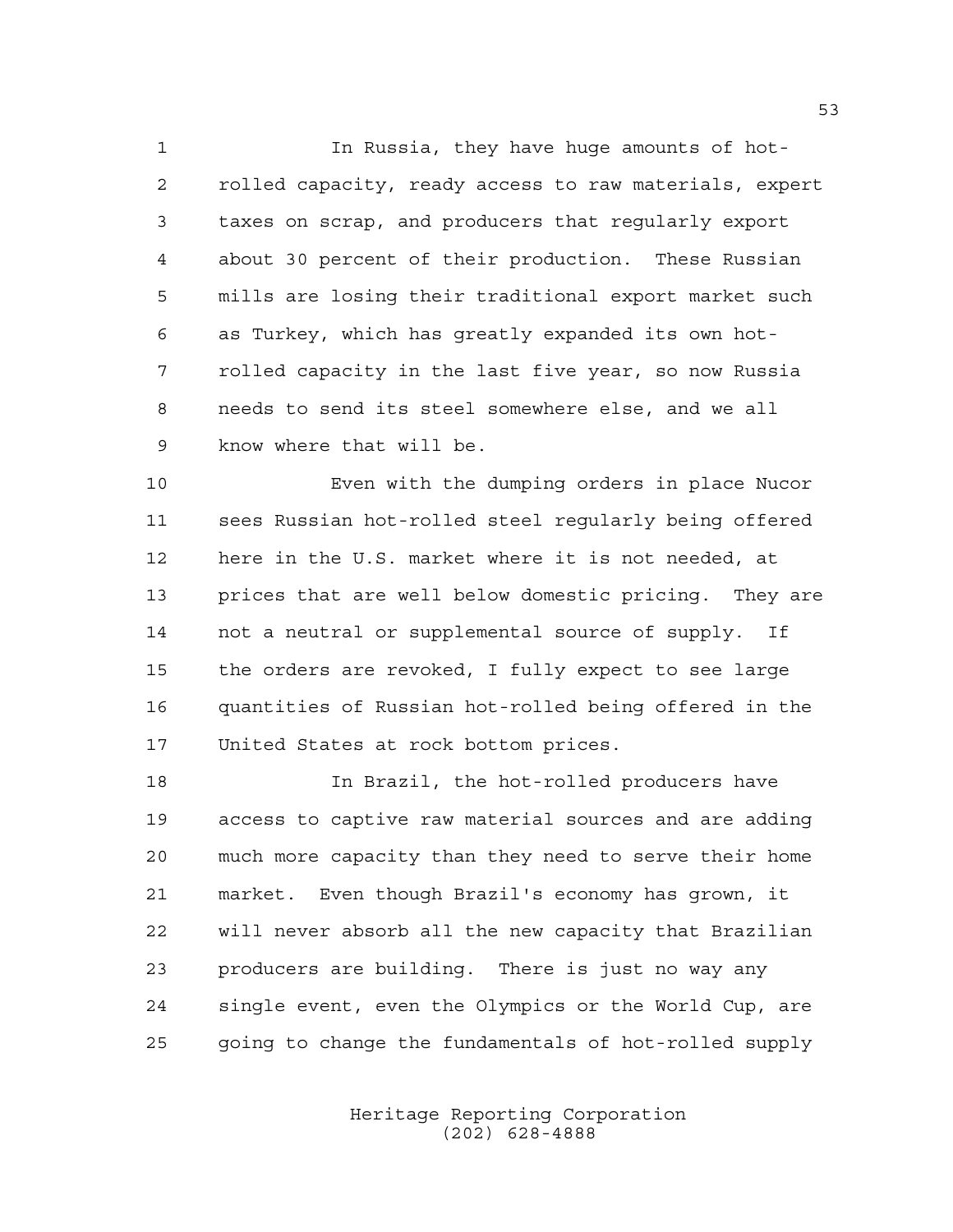and demand. It didn't in the United States and it won't in Brazil, and of course trading operations monitor Brazil very closely. We have no doubt that if these orders are removed Brazilian exports will quickly come back into the United States market.

 One other note. It is incredible to me, absolutely incredible that Brazil would complain about these dumping orders while at the same time they protect its home market with 12 percent tariffs and a total of tariffs and taxation on imported steel 30 percent, and it now has new dumping orders on plate imports, including Russia, and a pending case on corrosion-resistant steel.

 With regard to Japan, on behalf of everyone at Nucor, we want to offer our heartfelt sympathy to our Japanese friends and Japanese people for the catastrophe that they have endured. Nucor has two major partnership with Japanese companies here in the United States. The earthquake and tsunami are a terrible tragedy, and have brought devastation to so many people in that country.

 I have traveled to Japan regularly to meet with our joint venture partners in Matsui and Yanama Cogil, of which the latter is a major beam supplier. It is probably too soon for anyone to make a

> Heritage Reporting Corporation (202) 628-4888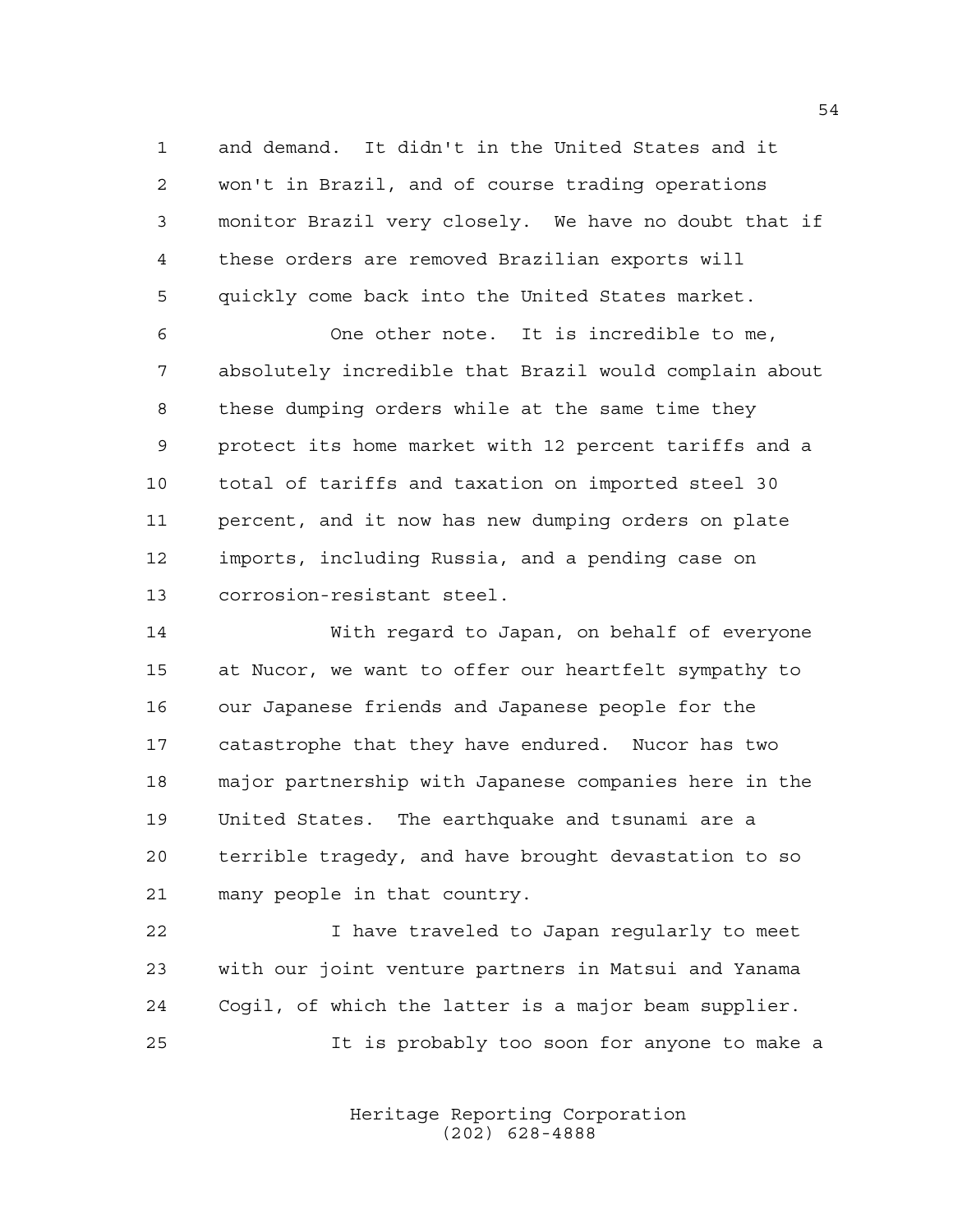real assessment of that situation. For now I would only note that over the last five years Japan's hot- rolled producers have become increasingly dependent on exports, and while Japan has exports to joint venture in Asian countries, it also have ready markets and strong relationships here in the United States with automotive companies and others.

 I have heard a lot of arguments that none of these countries have any interest in the U.S. market. I wonder why they are here today. Because they are all too busy in Asia or Latin America or somewhere else. I'm not buying it, not for one minute, and you shouldn't either. The U.S. market has always been a target for global producers and global traders because of our size and openness. We don't have the kind of tariffs and trade barriers that most other countries have that they put in place without going through a due process like we have here.

 Most importantly, hot-rolled steel is sold on the basis of price and U.S. hot-rolled prices are very attractive right now. Based on published industry data U.S. prices are about \$130 per ton higher than hot-rolled prices in Europe and almost \$200 per ton higher than the world price. Most of that is due to imports.

> Heritage Reporting Corporation (202) 628-4888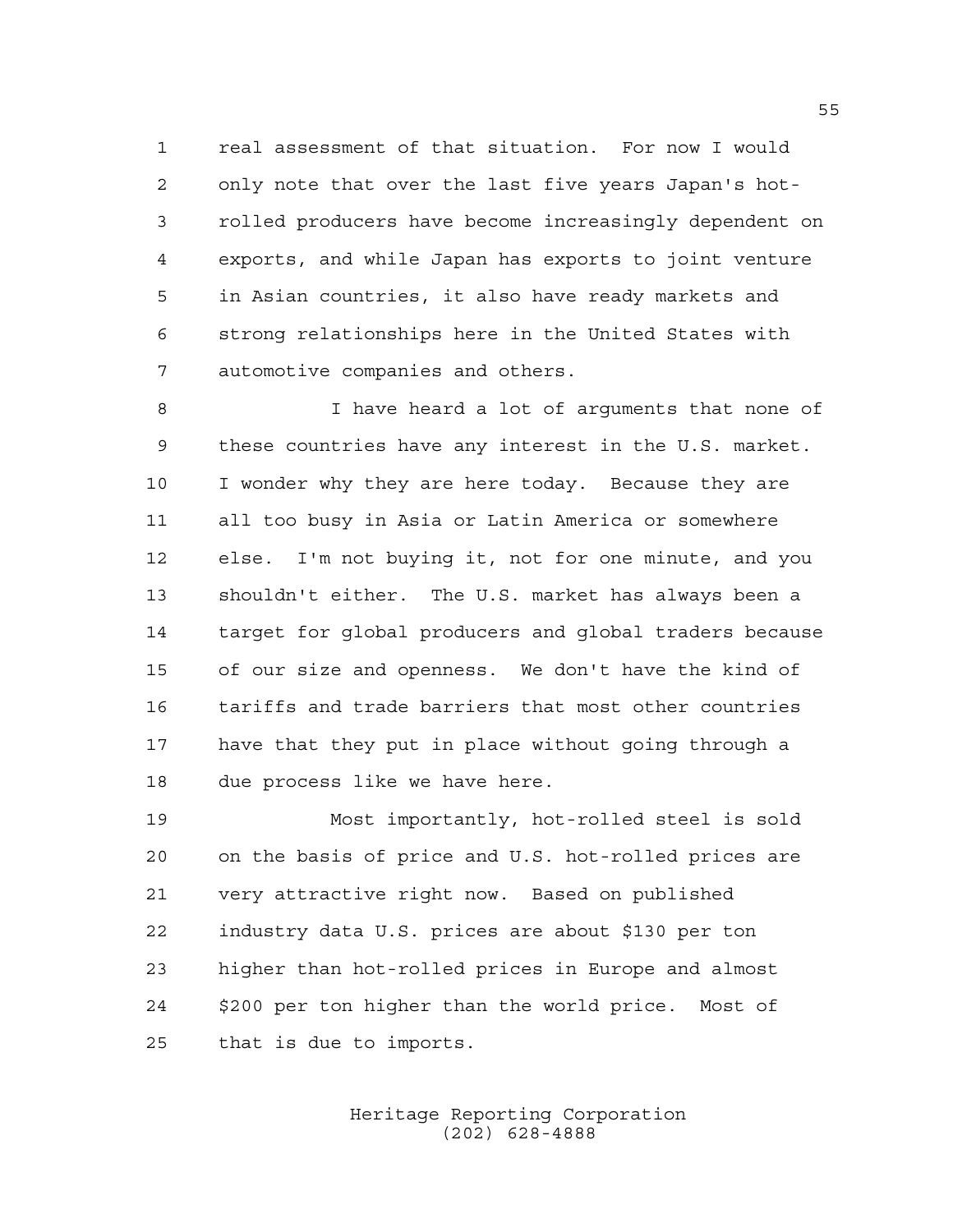It doesn't take much of a crystal ball to figure out where traders will sell their Brazilian, or Japanese, or Russian hot-rolled if they have the chance. In fact, steel-using groups like AIIS and the Precision Metal Formers are already predicting an increase in hot-rolled imports based on our attractive pricing. An increase in dumped imports from these countries would have a devastating effect on an industry already devastated by this recession.

 We are coming up on two of our worst years ever and are barely breaking even now. If the orders are revoked, these imports will come back to the U.S. market, they will undersell is and we will be injured. The harm could take many different forms. It could push us back to rock bottom where we were in 2009, or could just undercut and delay our economic recovery. But either of these results would be extremely harmful to the company and our workers and our industry, and either would justify keeping these orders in place.

 Let me leave you with one final thought. These orders are a critical part of our nation's economic recovery. In addition to my role at Nucor, I also sit on on the U.S. Manufacturing Council at the Department of Commerce, an advisory committee to the Secretary of Commerce and the Administration. Ever

> Heritage Reporting Corporation (202) 628-4888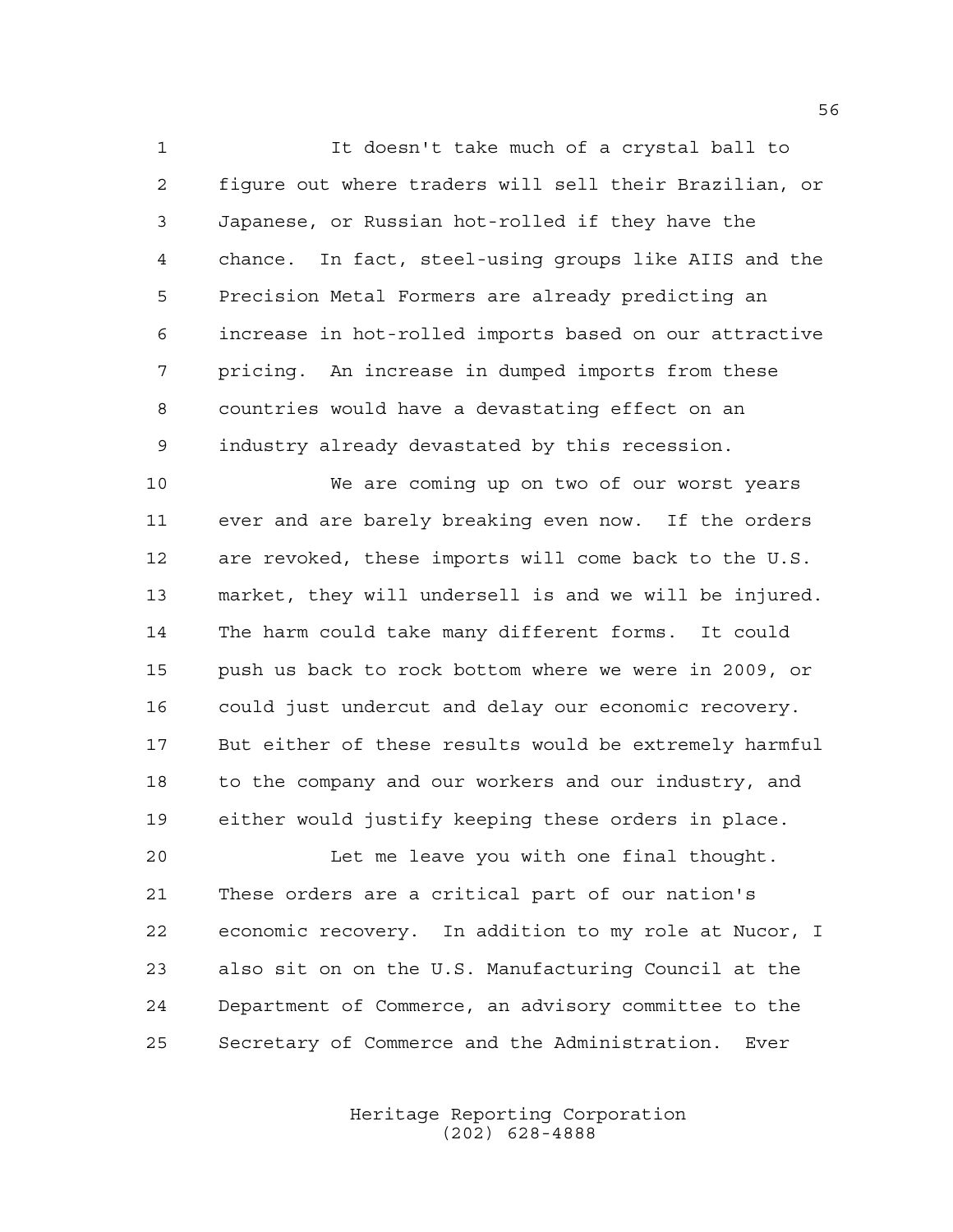since the recession started I have been telling anyone who would listen that the only way for our nation to recover is through jobs, creating and maintaining good middle-class jobs in the United States.

 With an unemployment rate that is still way too high, there is nothing more important to our country at this time. But in the hot-rolled industry we have gone in the wrong direction. We have 10,000 fewer jobs than we did in 1999, and millions of fewer hours worked, and if companies like Nucor and Steel Dynamics had laid our employees off instead of keeping them because of our no layoff practice the numbers would be worse.

 This is unacceptable. It should be growing and adding jobs, and the trade remedy orders on Brazil, Japan, and Russia are essential to that process. If these trade orders eliminated, our industry's recovery will be delayed, we will be re- injured, and our jobs will be lost. That is why it is critical for our industry and our country for the Commission to keep these orders in place. Thank you all very much.

 CHAIRMAN OKUN: Before we continue, we will hear a member of our congressional delegation. MR. BISHOP: The Honorable Tim Murphy,

> Heritage Reporting Corporation (202) 628-4888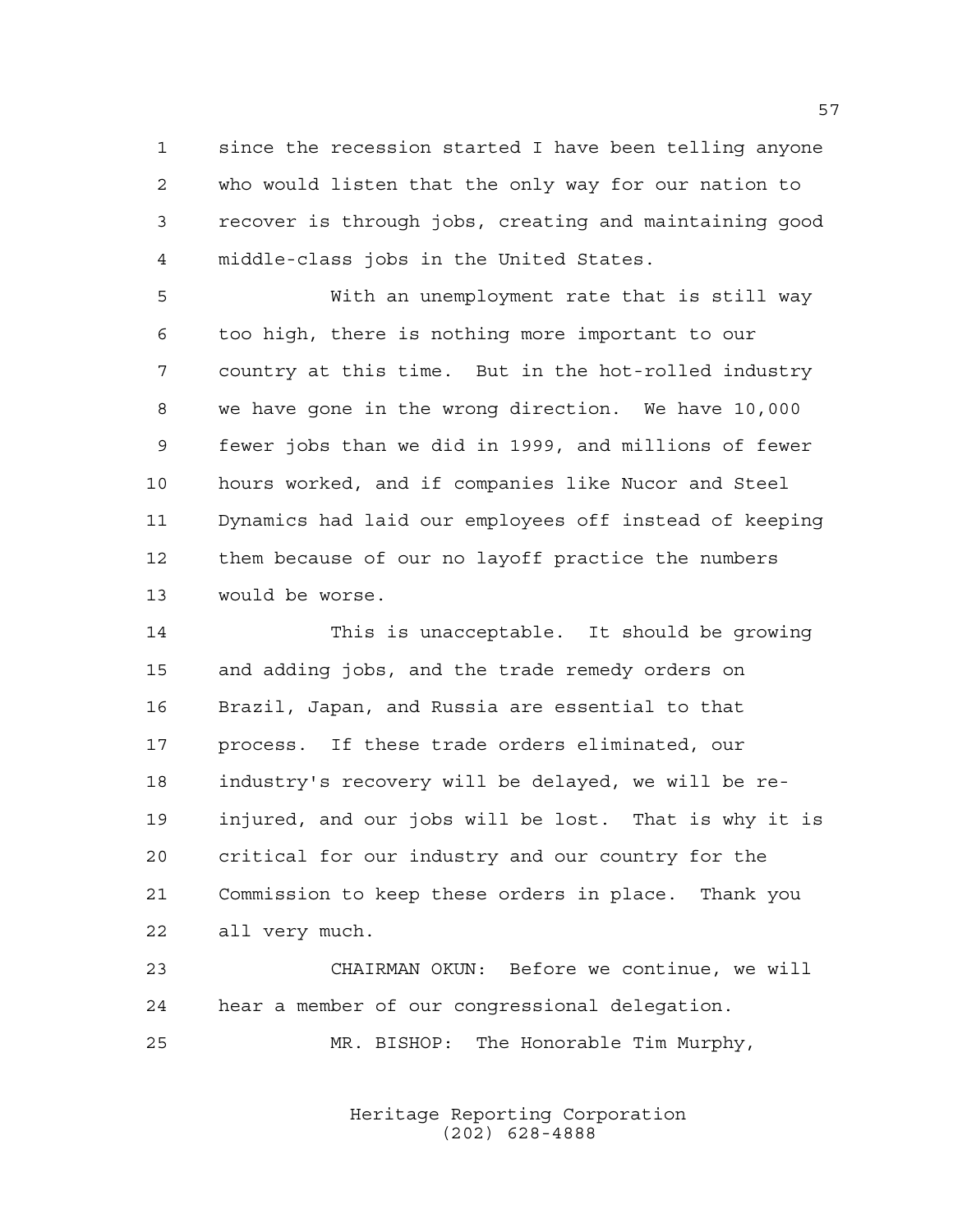United States Representative, 18th District,

Pennsylvania.

 CHAIRPERSON OKUN: Good morning, and welcome, Congressman.

 REPRESENTATIVE MURPHY: Good morning. I want to thank the Commission for the chance to testify today, and for your professionalism in enforcing our trade laws. I am here as a Member of Congress, but also the Chairman of the Steel Caucus.

 As you know, this Commission plays a very critical role in U.S. trade policy, and Congress has clearly designed the anti-dumping and countervailing duty laws to prevent unfairly traded imports from hurting domestic producers.

 Those laws can only be effective if you, the members of this Commission, do your job, strictly enforce the law as written, and I know that is your intent.

 Today you're here to consider five-year reviews of orders on dumped and subsidized hot-rolled steel from Brazil, Japan, and Russia. For over a century, steel production has been central to the economy of western Pennsylvania, and hot-rolled steel, which is produced by United States Steel at the Monongohela River Valley area of Pittsburgh, is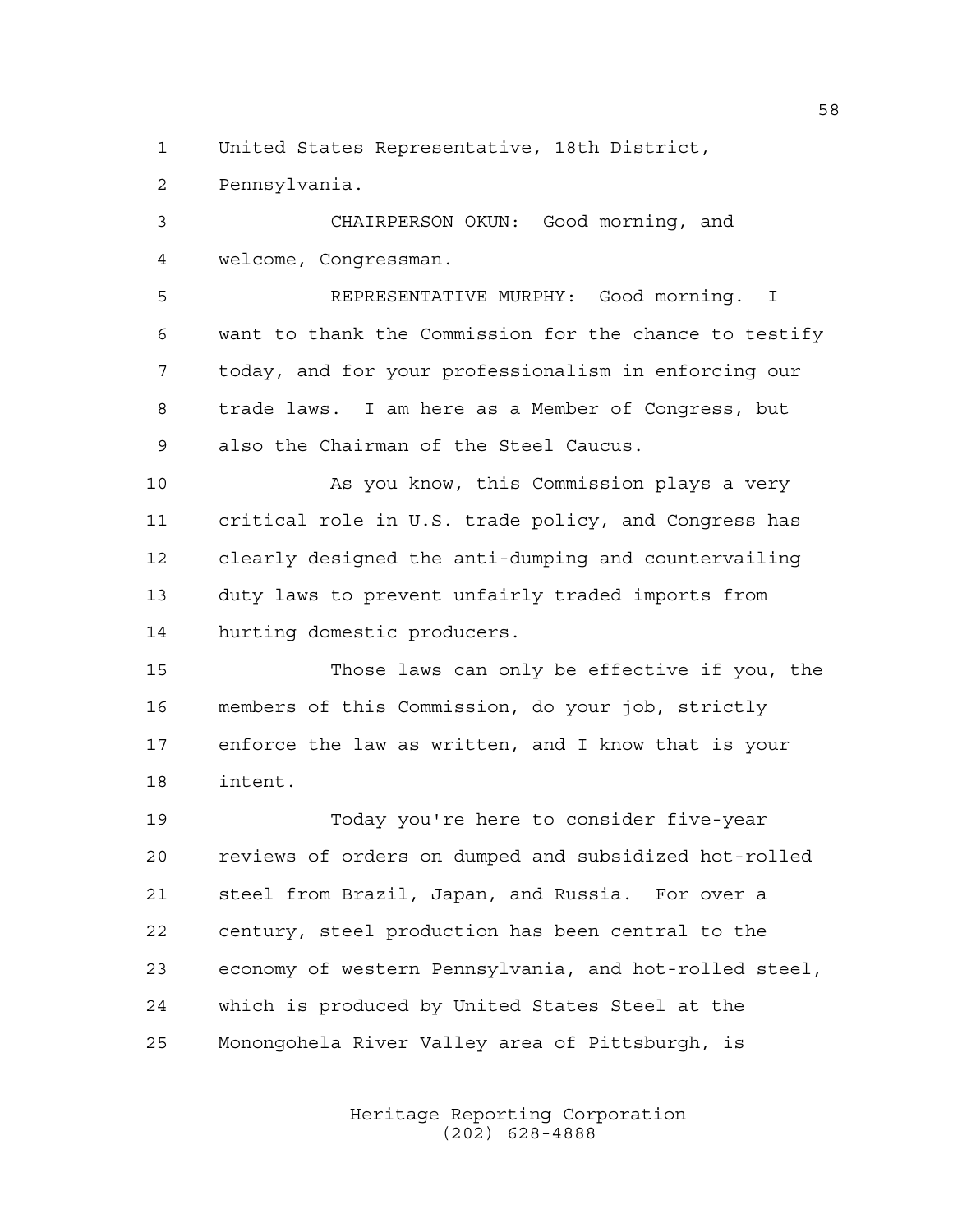critical to the long-term survival of American steel production.

 The corrosion-resistant steel on your cars, the cold-rolled steel used to make appliances, all of it is made from hot-rolled steel, and all of it depends on a healthy domestic hot-roll industry. To make sure that we are developing the new flat-rolled products of the future, we need a successful hot-rolled industry in our country. These orders were put in place in 1999 in response to one of the most devastating floods of imports ever experienced by domestic steel producers. Subject imports soared from 1.3 million tons in 1996 to almost 7 million tons by 1998. The results were calamity.

 Although 1998 was a very strong year for U.S. hot-rolled demand, domestic producers earned an operating margin of only 2.6 percent because of the effects of unfair trade.

 Unable to make a healthy profit during good years, the industry was almost destroyed by this import surge, and the recession that began with the end of the dot-com bubble.

 Fortunately, thanks to the combination of regressive trade relief and the hard work of American steel producers and American steel workers, this

> Heritage Reporting Corporation (202) 628-4888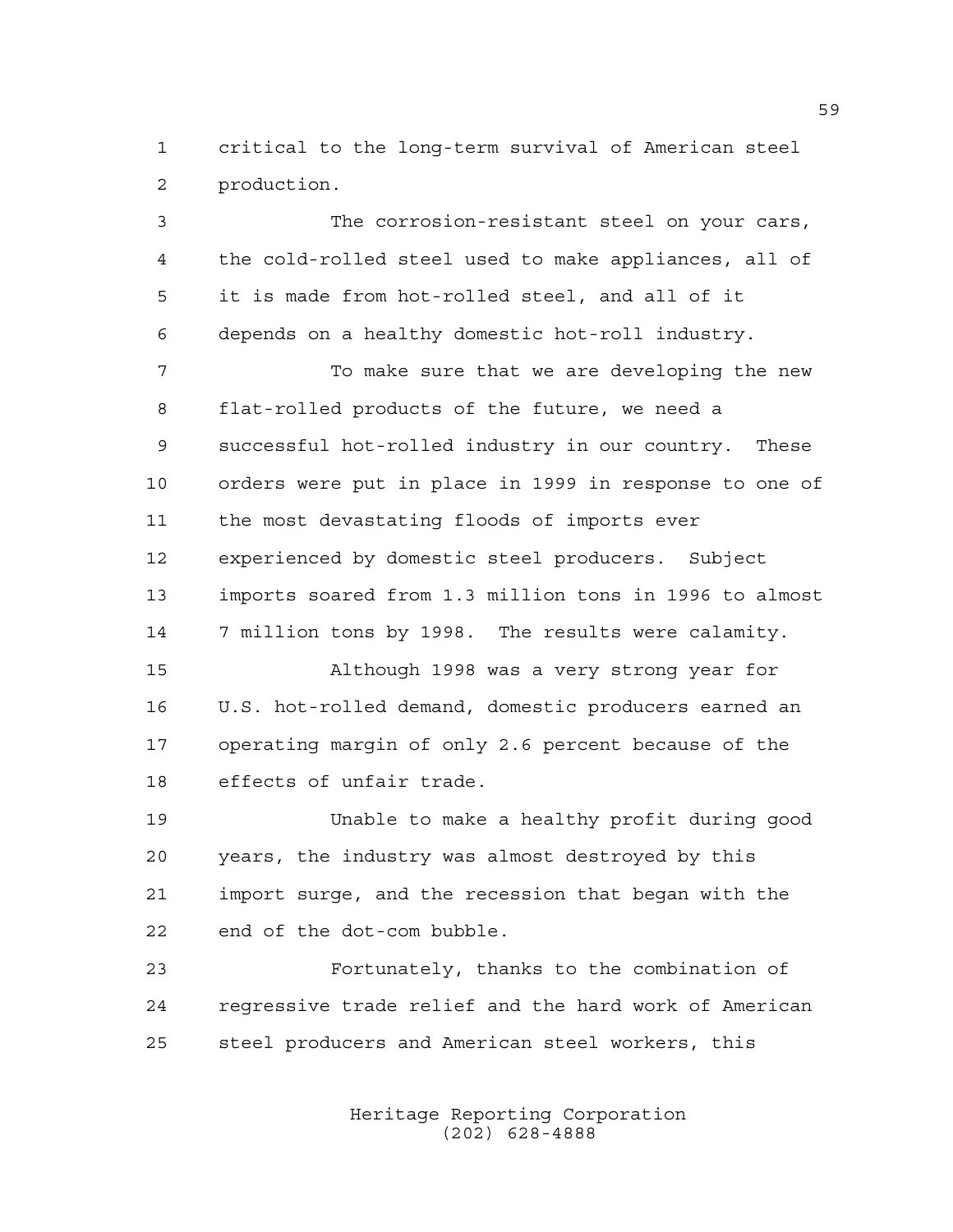industry has survived. But the events of that time stand as a powerful warning of how quickly this market can be overwhelmed by unfair trade, and how harmful such trade can be.

 These orders have been very effective, and the American producers have been able to operate without fear of another surge of unfair trade from Brazil, Japan, and Russia. Unfortunately, however, American steel producers face other serious problems.

 As I'm sure you know, both our economy and the world economy is struggling to recover from one of the world's worst economic crises in recent history. Last year, U.S. producers used less than 70 percent of their hot-rolled capacity. Over the last two years, domestic producers have not only been forced to deal with massive shutdowns and layoffs, they have lost over \$1.7 billion. In short, this industry is hurting, and it's certainly in no condition to deal with any more dumped and subsidized goods, and be able to survive.

 There is no question this industry is vulnerable to further injury if the orders at issue here are lifted. And there is no question that these foreign producers would dump in our market again.

With all the excess capacity on world

Heritage Reporting Corporation (202) 628-4888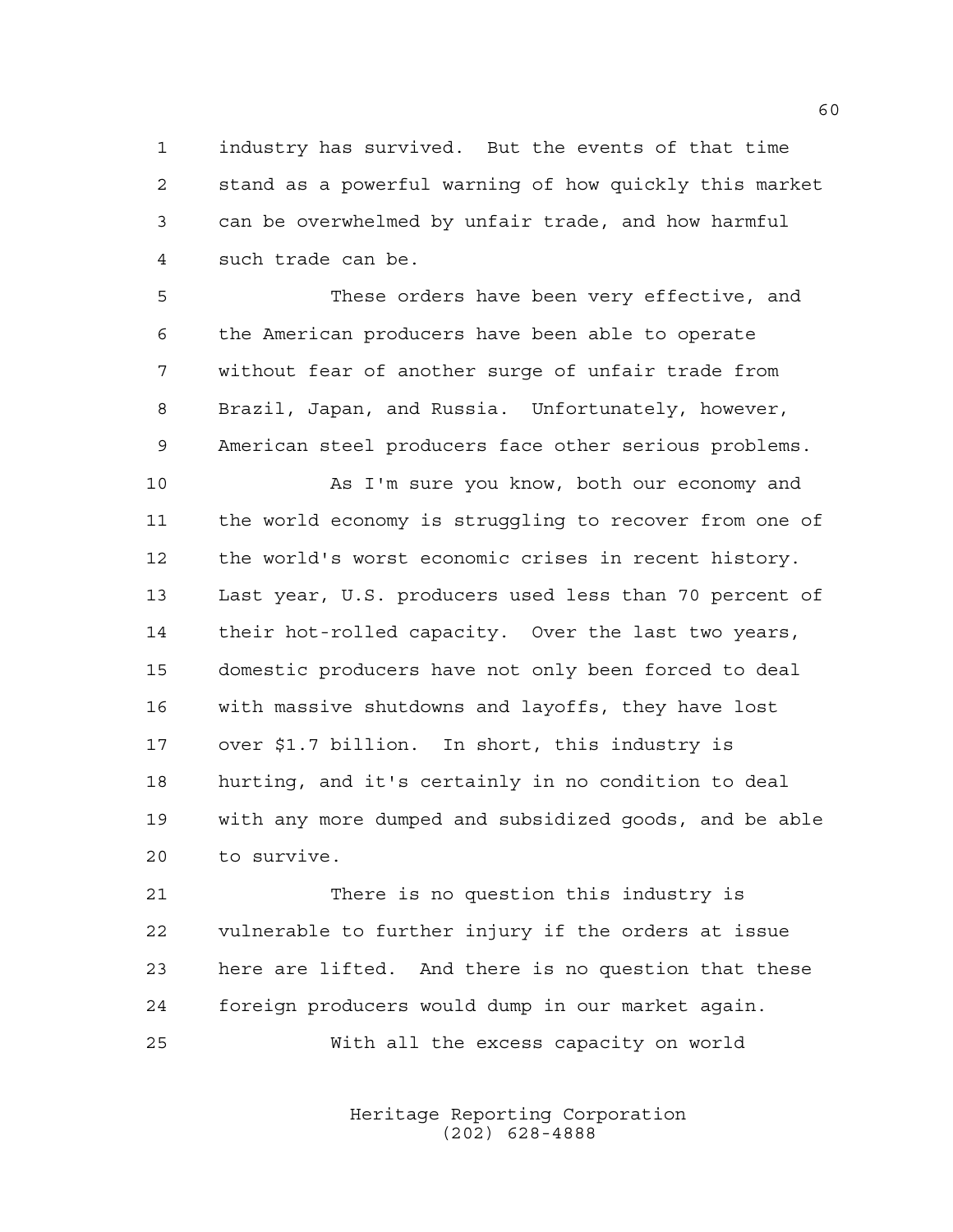markets, with new mills being built around the world, these producers would be more than eager to return to the U.S. market and establish a major foothold here again.

 Given the severity of our current economic problems, the harm that domestic producers have already suffered in recent years, and the numerous challenges that still face all American workers and businesses, any increase in dumped and subsidized imports would do grave harm to the American companies and workers before you today.

 The industry is not seeking a handout or a subsidy. It is seeking a need to maintain fairness in the marketplace. Without the steel industry in America, we become permanently dependent on foreign imports for automobiles, machinery, and products for our national defense.

 Accordingly, it would be a serious mistake to lift the relief at issue at this time. I urge you to keep this relief in place, with the goal of free and fair trade, and give domestic producers the chance to recover from concerns about unfair trade.

 As Chairman of the Congressional Steel Caucus, I'd like to leave with you a letter signed by 57 of my House colleagues who join me in voicing this

> Heritage Reporting Corporation (202) 628-4888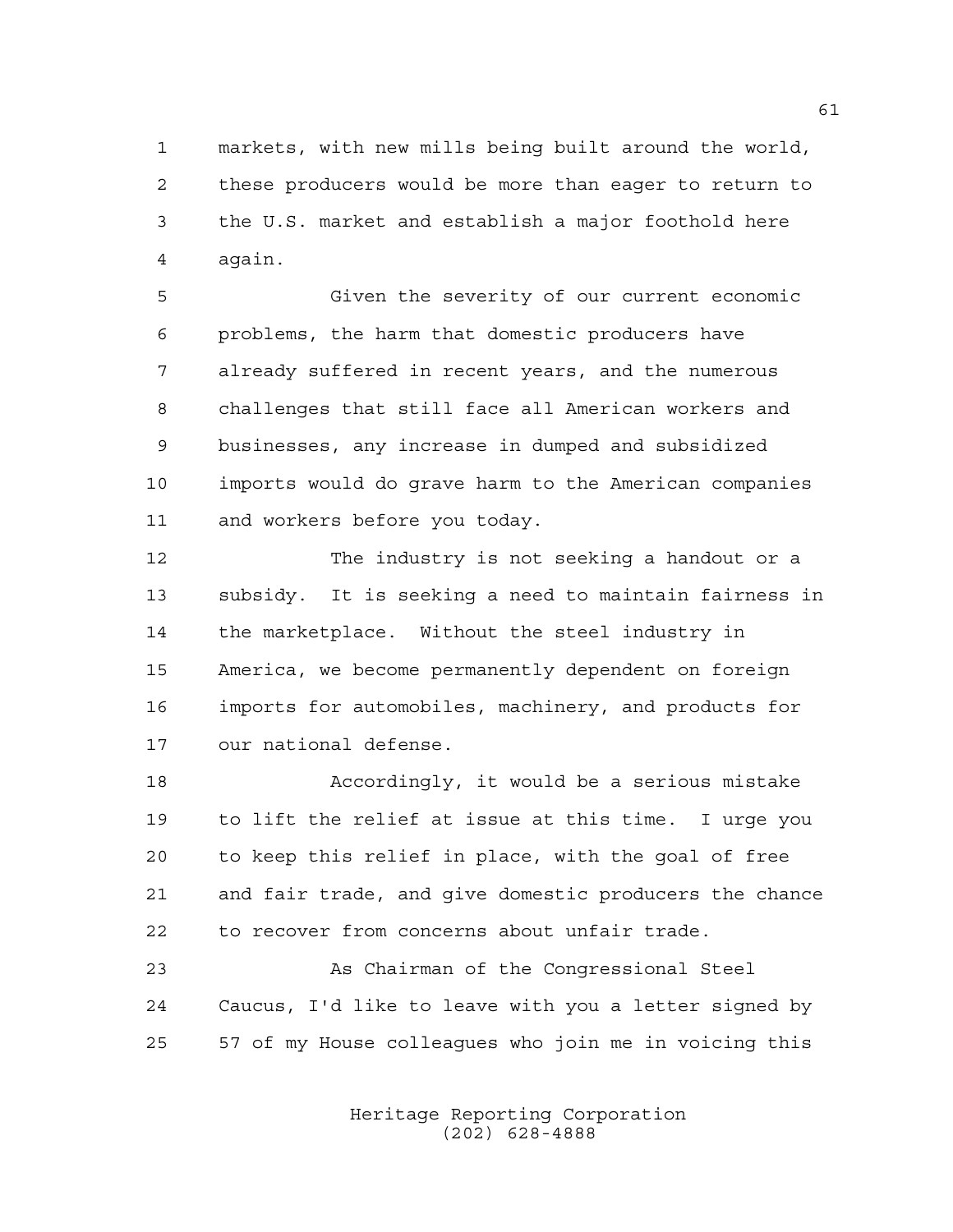concern over the future of the domestic steel industry. And I urge you to keep this relief in place. Thank you. CHAIRPERSON OKUN: Thank you. Without objection, the letter will be made part of the record. Does anyone have questions for the Congressman? (No response.) CHAIRPERSON OKUN: Thank you for your testimony. REPRESENTATIVE MURPHY: Thank you very much. CHAIRPERSON OKUN: This panel can resume their testimony. MR. BUSSE: Good morning, Chairman Okun and members of the Commission. I'll try not to re-cover the ground already covered by my colleagues to my left, as they did a very adequate job with many of the facts to be presented here today. Having said that, I am Keith Busse, and I am a founder, chairman, and CEO of Steel Dynamics. Our hot-rolled mill in Butler, Indiana is our original Greenfield mini-mill which we built in 1995, and started production in 1996. We have never stopped reinvesting in this facility. Since the last sunset review, investments in our two electric furnaces at Butler have allowed us to

> Heritage Reporting Corporation (202) 628-4888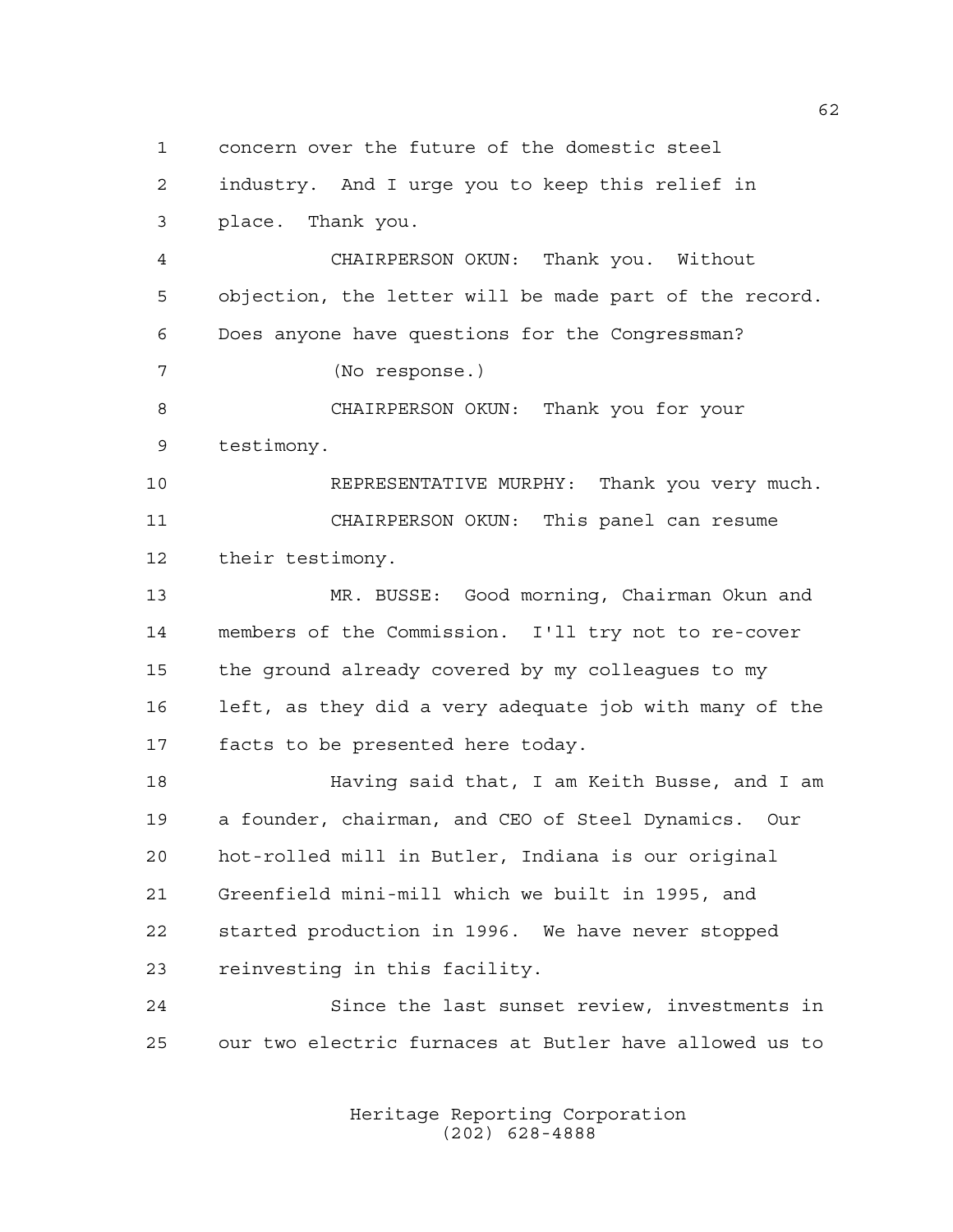increase our hot-rolled capacity and reduce our energy usage per ton of output.

 We have experienced some other major changes since the last sunset review of these cases. First, we became the first flat-rolled mini-mill to buy a major scrap operation when we purchased Omni Source in October of 2007. We have also begun operations at Masabi Nugget in Minnesota, in January of 2010, in order to transform iron ore from the shuttered Hoyt Lakes Iron Ore Mine into a pig-iron substitute for our electric furnaces.

 Secondly, we have purchased a group of galvanizers called the Techs in the year 2005, which are comprised of three galvanizing plants in the Pittsburgh area. This gave SDI an additional one million tons of galvanizing capacity.

 Since these purchases, the Techs have bought most of their hot-rolled and cold-rolled feed stock from nearby mills, not from Butler. This is because, in a fair-trade environment, we are not a freight- competitive provider of flat-rolled steels to the Techs.

 By the same token, hot-rolled producers in Japan, Russia, and Brazil are not freight-competitive producers with U.S. producers in the U.S. market.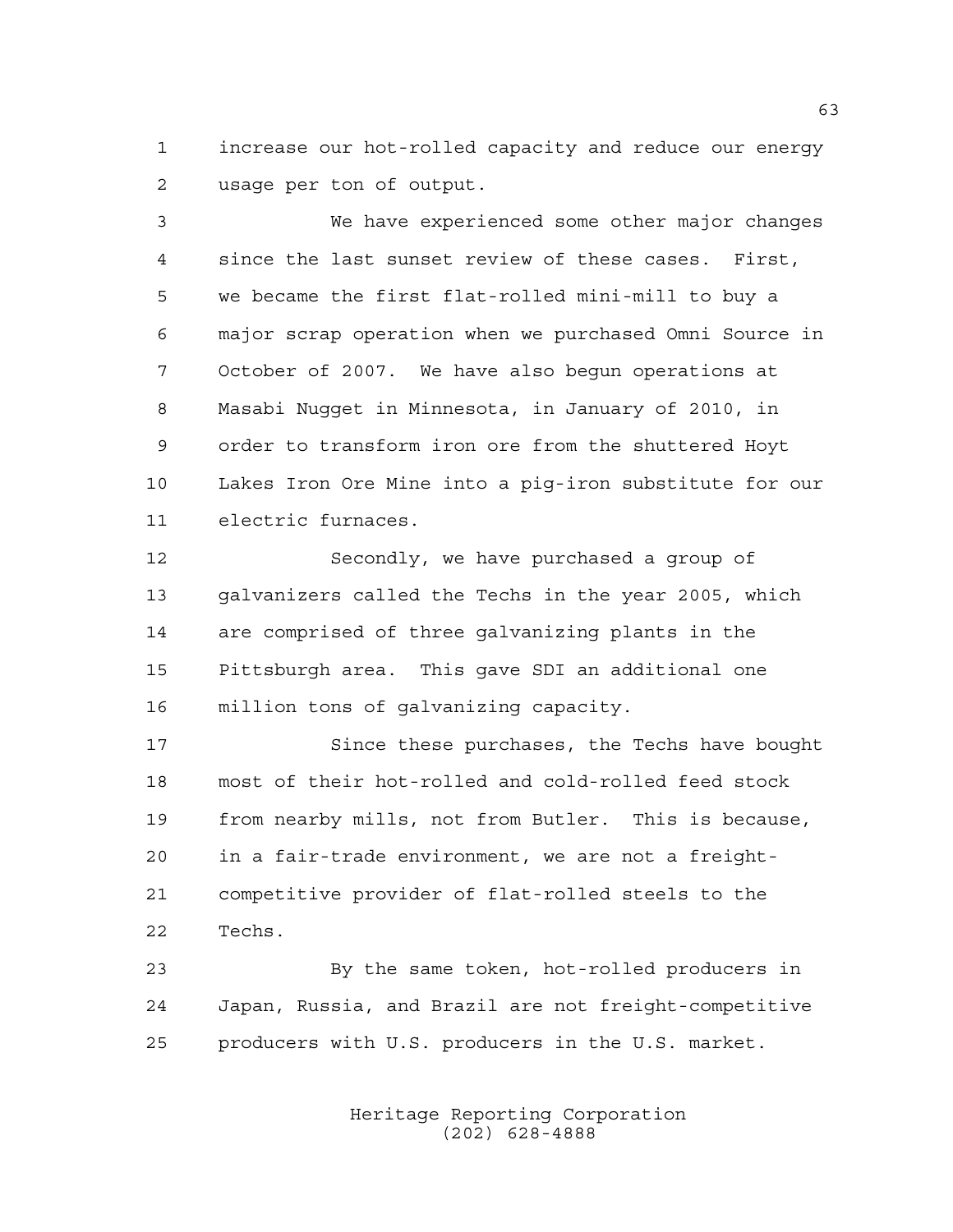SDI believes in free and fair trade, but prices in Japan are maintained at high levels because of cozy keiretsu relationships. Brazil and Russia have high tariffs on steel products, compared to our zero tariffs, which allows their prices to be higher in their home markets.

 Our company is considering a new Greenfield mini-mill in order to capture some of the Techs business profitability to others, as well as numerous other market opportunities. In this new mill we would likely install a vacuum degasser, which would allow us to penetrate the deep-drawing quality market for automotive and appliance sectors.

 However, to get a return of that type on future investments, we need market prices to be set by normal supply-and-demand consideration. Large volumes of dumped products from very large industries in Brazil, Japan, and Russia will add unfairly traded supply to the U.S. market, and push down market prices.

 While our plans for this new Greenfield mini-mill are still on the drawing board, and with no location selected or board approval of capital expenditures, any increase in unfairly traded imports from these subject countries would certainly be a

> Heritage Reporting Corporation (202) 628-4888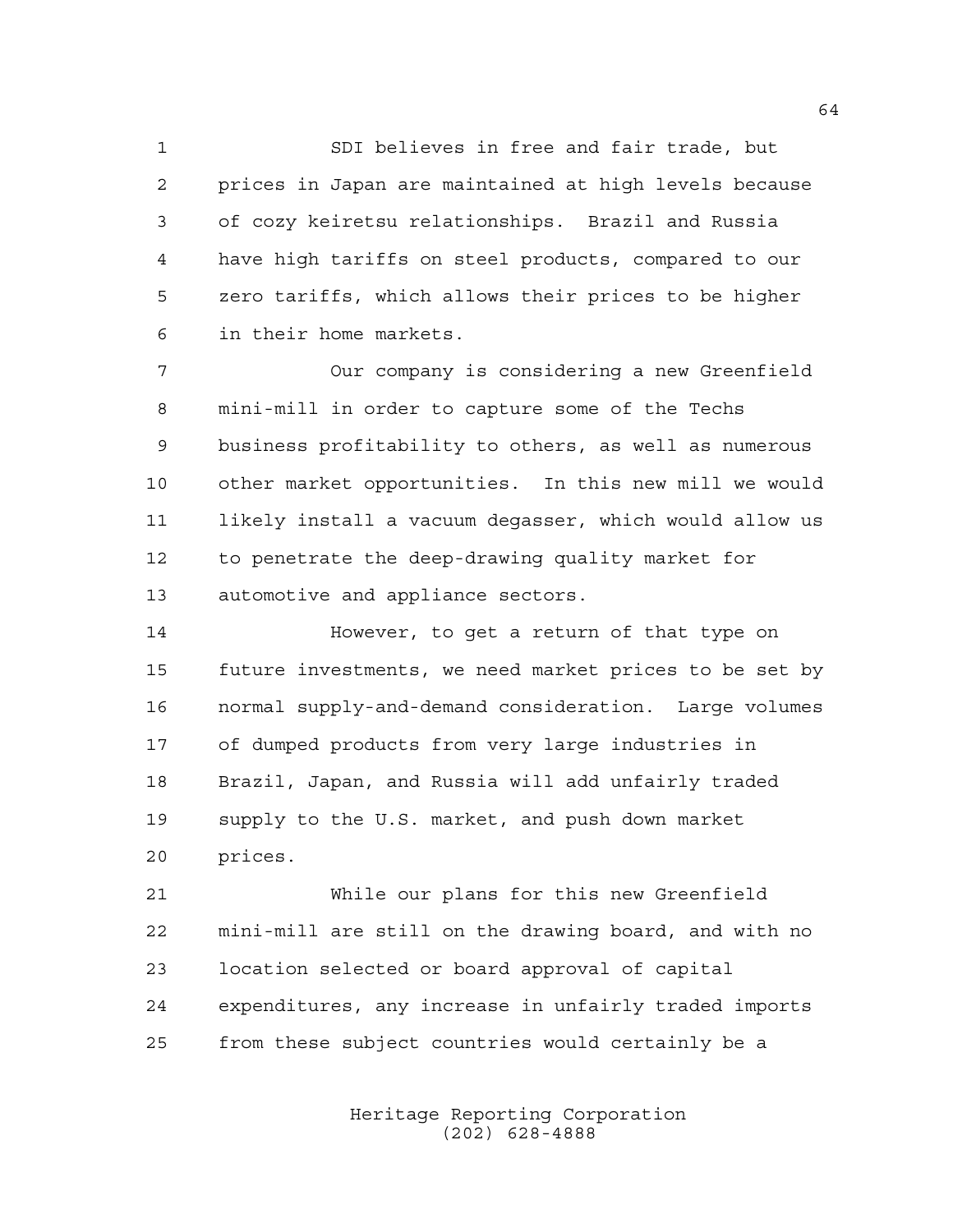strong negative factor against the consideration of this investment.

 We know that our domestic competitors, whether mini-mill or integrated, are playing on the same playing field that we're playing on. This is not true of these subject countries that were found in cases where we were leading participants to dump their products, and who the Department of Commerce says will dump again into the U.S. market.

 For those reasons, and on behalf of Steel Dynamics' approximately 675 employees at our Butler plant and our 6,000 employees company-wide, we ask that these duties be continued. Thank you.

 MR. MULL: Good morning. I am Daniel Mull, the Executive Vice President for Sales and Marketing of ArcelorMittal USA. I've held this position for five years, and have worked in the steel industry for over 37 years.

 I am accompanied this morning by Mr. Roy Platz, Director of Marketing for ArcelorMittal USA. We appear today in support of the continuation of the Hot-Rolled Steel Suspension Agreement with Russia, and the outstanding orders against hot-rolled steel from Japan and Brazil.

Recent years for our industry have been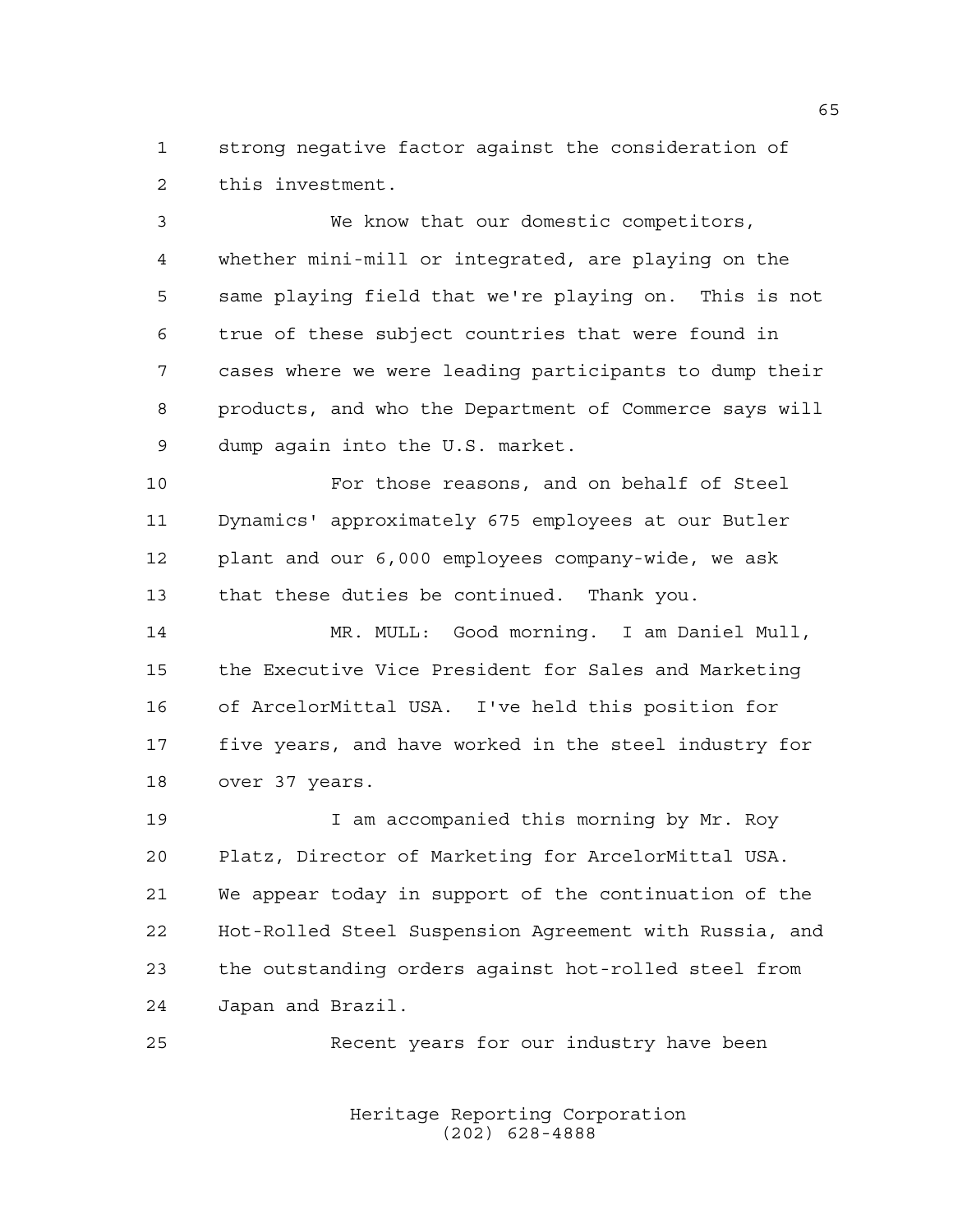bleak. U.S. demand for hot-rolled steel in 2009 and 2010 fell to its lowest point in the past 15 years. The recent recession hit our industry very hard. Production and shipments of hot-rolled steel are well below levels reached in 2004 and 2005. Capacity has been significantly under-utilized in the past three years. Plants have been idled, and significant cutbacks in our work force occurred.

 ArcelorMittal USA was forced to reduce the number of crews at our facilities in Indiana and Ohio. Many of those employees were out of work for most of the past two years.

 In addition, the industry's profitability has plummeted. Our industry suffered substantial financial losses in 2009, and was operating at barely above a break-even level in 2010. That level was even worse than the industry's operating profit ratio in the year before trade remedies were originally provided.

 To further complicate matters, raw material costs have been highly volatile in recent years, with some significant cost increases contributing to our inability to earn profits. Falling demand and rising costs are not a recipe for health in any industry. The foreign producers contend that the

> Heritage Reporting Corporation (202) 628-4888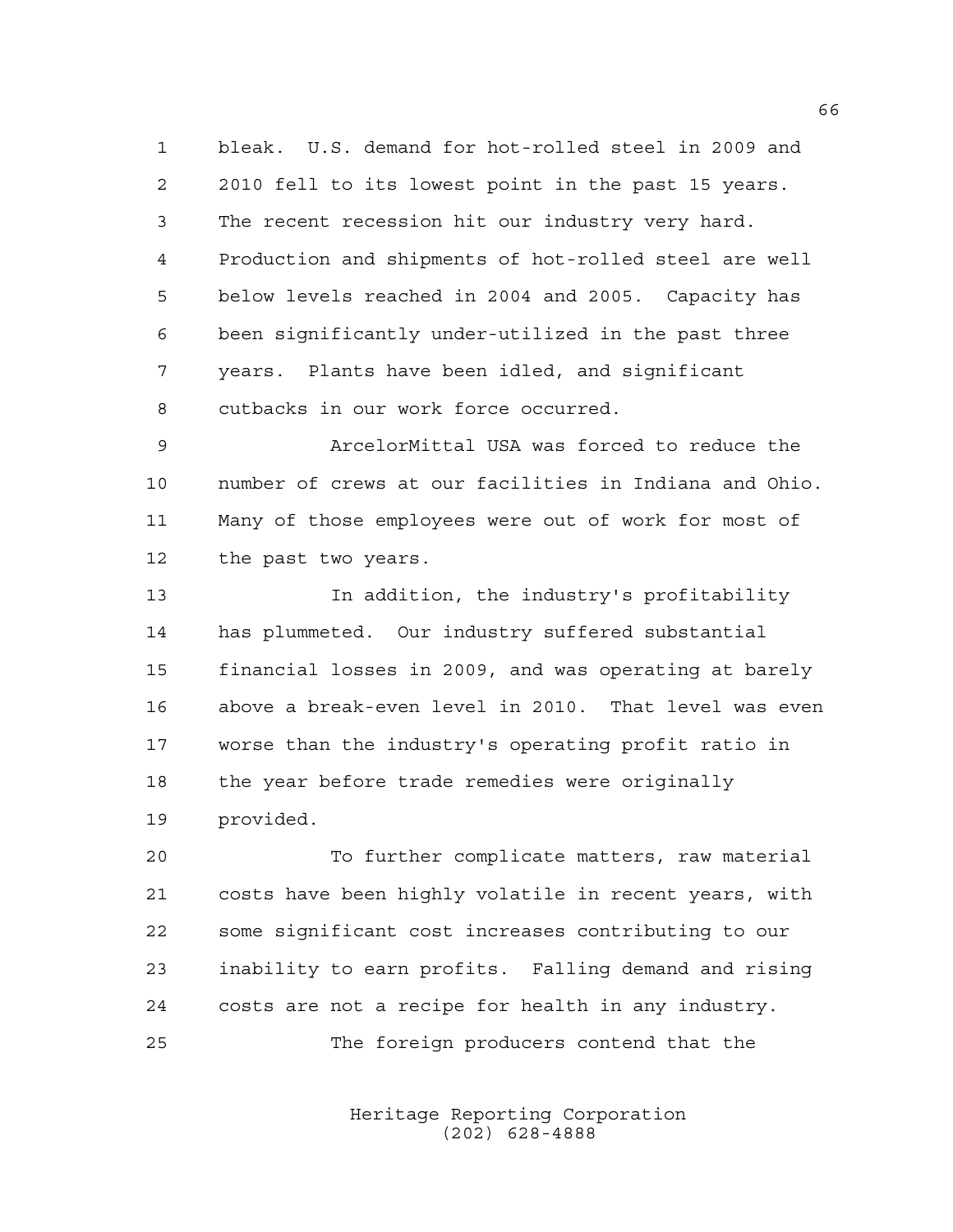market has turned around in 2011. They claim that our industry could easily withstand renewed competition from unfairly traded imports. I strongly disagree.

 Although the market has shown some improvement in 2011, we still face a lot of uncertainties. You may recall that the first part of last year also saw an increase in demand, which was quite encouraging. Unfortunately, the second half of 2010 saw the market contract again. So we need to temper our hopes.

 Demand for hot-rolled steel depends to a large extent on the construction market. To date, we have seen no real rebound in that sector, and we certainly project none in the near future.

 While demand for hot-rolled steel has increased in some areas, you must remember that these increases are relative to the 2009 and 2010 record-low demand levels. We are not anticipating demand in the foreseeable future to return to healthy levels reached just a few years ago.

 Realistically, we are hoping for a sustained recovery, so that we can increase sales, production, and our capacity utilization in the United States. We also hope to hire back laid-off workers at our facilities, and have just begun bringing some steel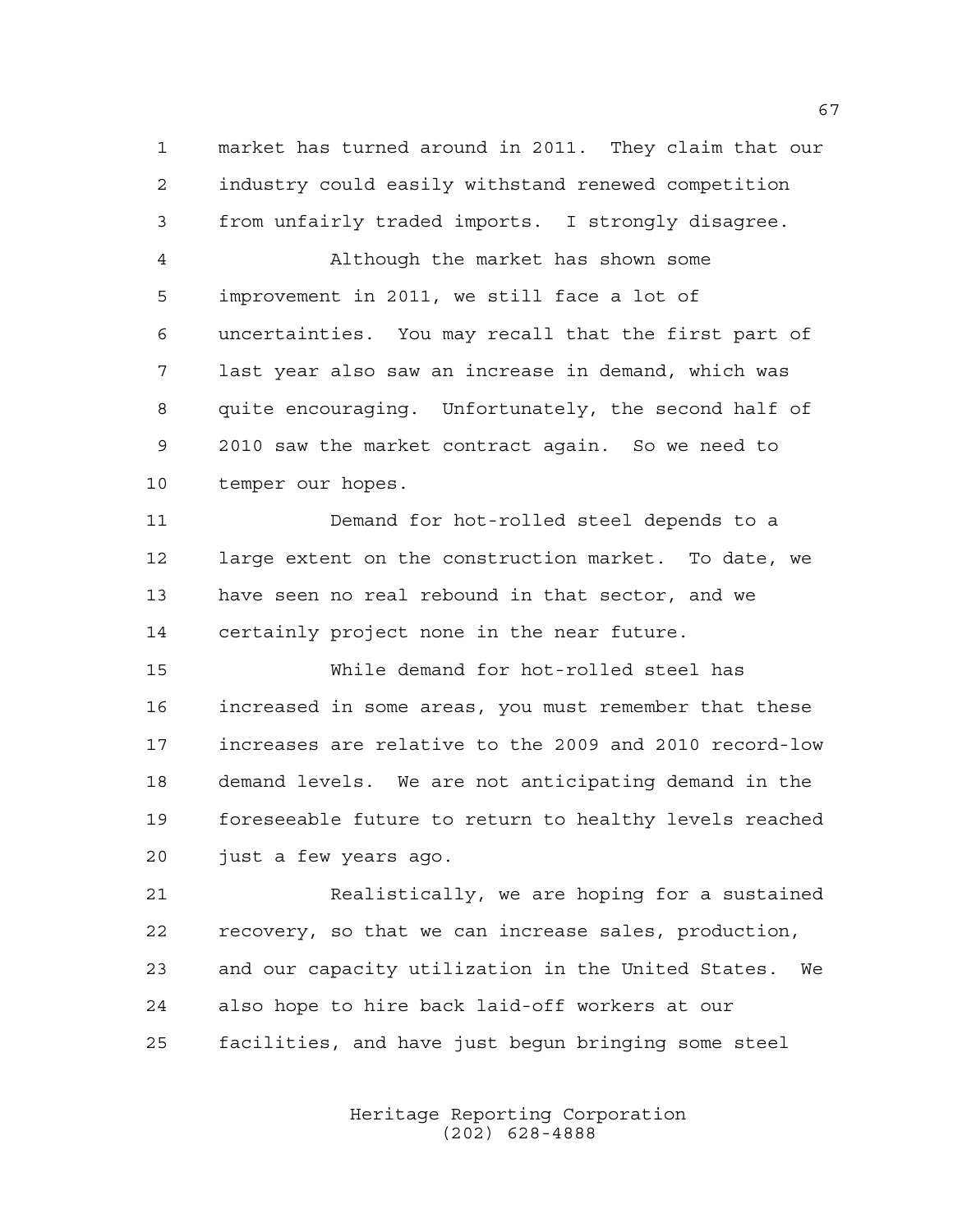workers back to work. We don't want to have to lay them off again.

 Unfortunately, there is no doubt that, absent this trade relief, subject imports would again quickly surge into our markets to injurious levels, and threaten those jobs once again.

 Russia remains a threat to our market. It was the largest volume of unfair imports before trade relief was provided, and those imports from Russia had the lowest prices, as well. Not only has Russia maintained substantial capacity, it has capacity expansions in the works.

 We understand that MKK in particular will have more hot-rolled capacity by the second half of this year, and is looking to export this capacity. These Russian capacity expansions are occurring, despite the more than three million tons of unused capacity already existing in that country.

 Notably, Russia continues to place a heavy emphasis on exports generally, including to our market. Russian hot-rolled steel has entered the United States in appreciable quantities during the past five years, and has shown significant fluctuations as market conditions have changed. As you may recall, at the last sunset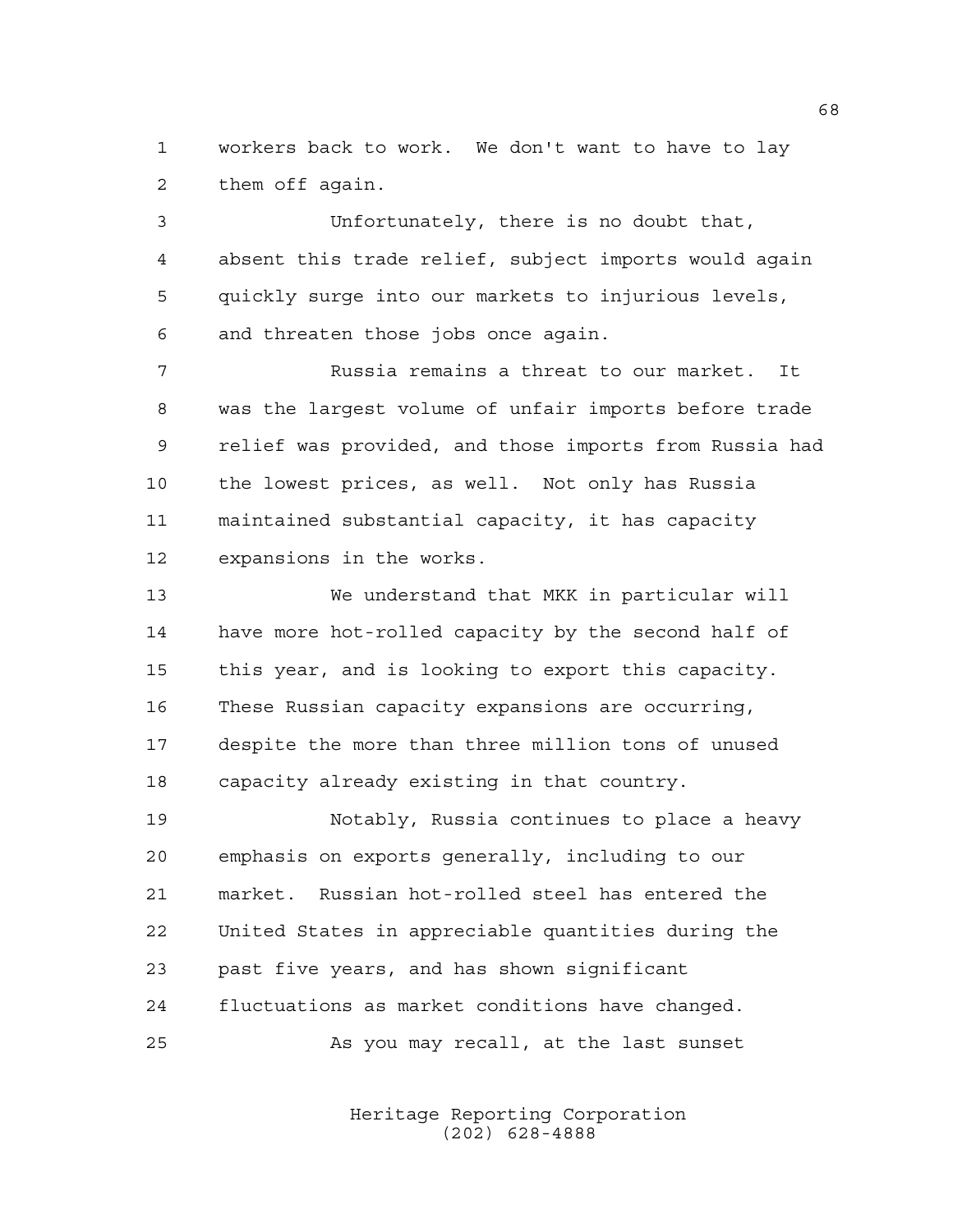hearing in this case, witnesses for the Russian steel industry testified that relatively higher U.S. prices caused them to shift exports to the United States. This admission by the Russian producers is a real cause for concern today, because hot-rolled steel prices in the United States are currently higher than prices in the rest of the world.

 Russian hot-rolled prices in recent years have been extremely low, and Russian producers are particularly opportunistic about surging into markets when competitive conditions warrant it. They are likely to react to the termination of the suspension agreement with precisely such a surge of low-priced imports into the United States.

 We are already seeing quotes this year for sales of Russian product from Severstal at low prices. Severstal also recently sold off a significant portion of U.S. capacity. Clearly, its ownership of the remaining U.S. mills is not preventing it from offering hot-rolled steel to the United States at low prices that undersell the domestic industry.

 Japanese producers are export-driven, and have also increased their capacity to produce hot- rolled steel. Over-capacity in the Asian market, particularly China, means that there will be

> Heritage Reporting Corporation (202) 628-4888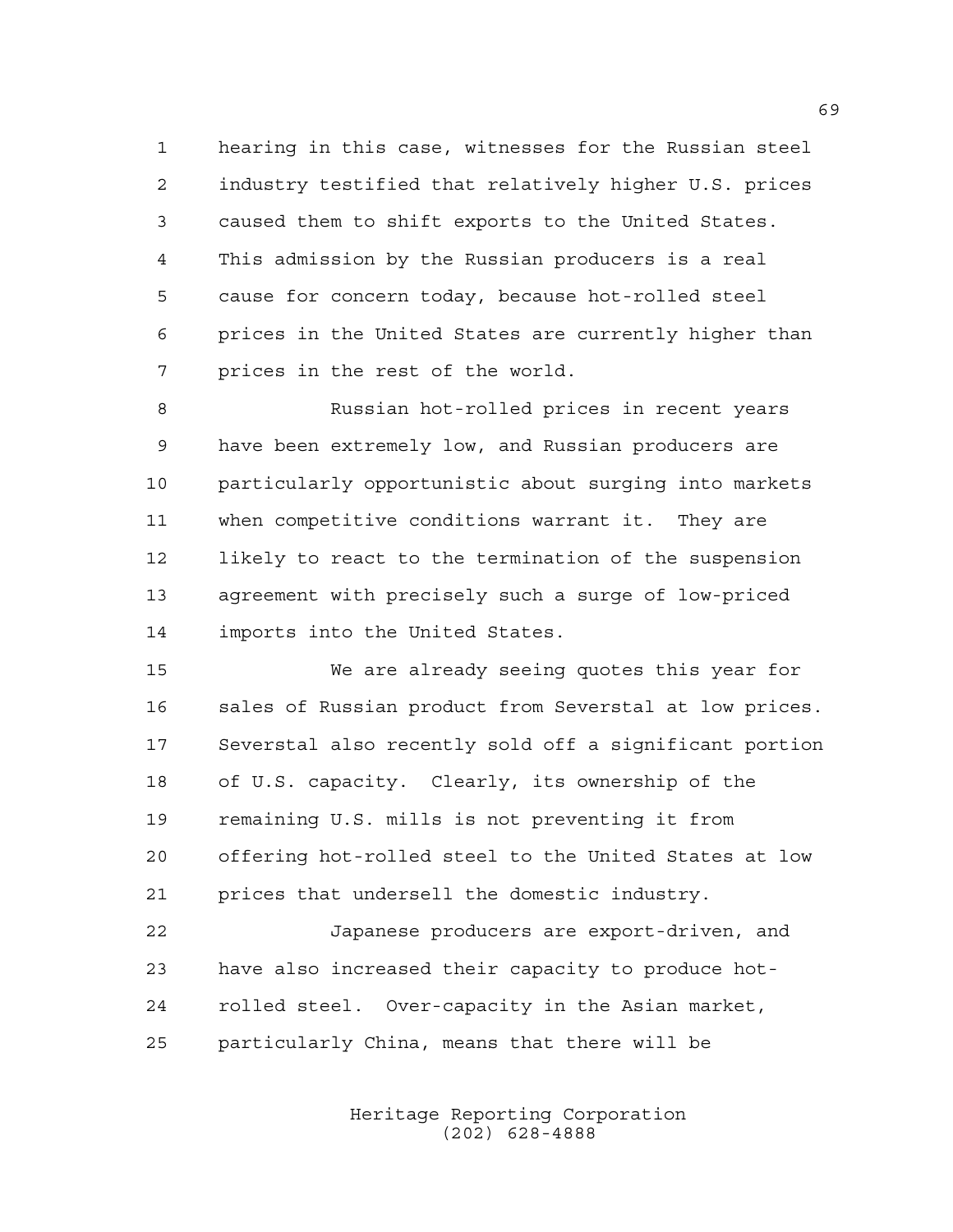substantial capacity to direct to the United States to take advantage of higher prices here.

 There are also very good reasons to expect that imports from Brazil are likely to increase if the orders are revoked. The most noteworthy new phenomena in Brazil have been the surge of low-priced imports into that market, displacing Brazilian producers' sales to their home market, and depressing prices to some extent, as well.

 The other development has been several capacity expansions, along with the announcement of two market entrants into the hot-rolled steel industry in Brazil.

 The domestic industry's condition is already fragile, given the extended recessionary period we have experienced. And our fortunes in this market can turn on a dime. We will quickly suffer both trade and financial injury if significant volumes of imports are permitted to return to this market and sell at dumped prices.

 The brief upturn we have seen in early 2011 will be quickly reversed, and the recovery we need, and have been hoping for, after the past two years will disappear. Recovery for my company and the hot-rolled steel industry depends on the retention of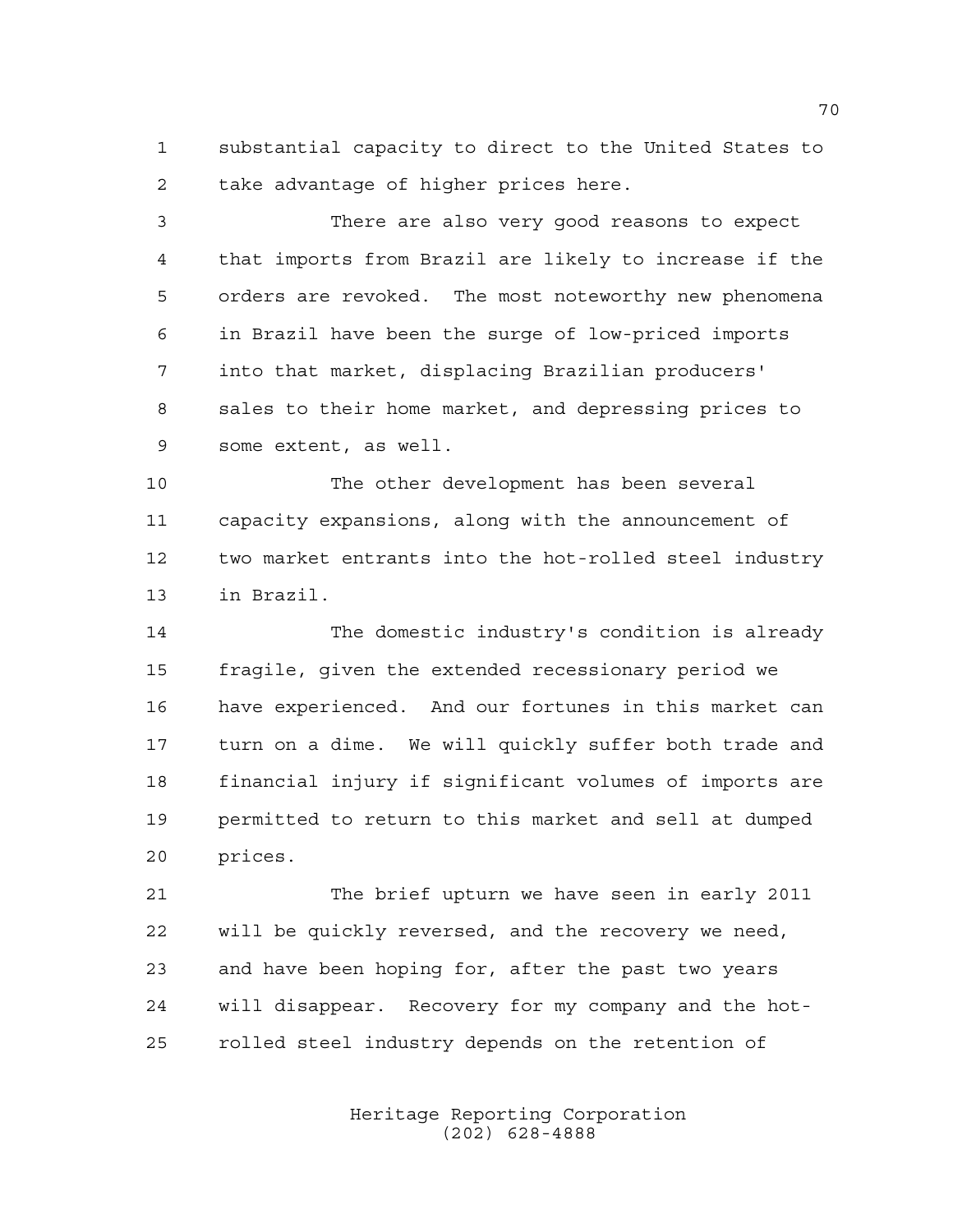these trade remedies, and I urge you to keep them in place. Thank you.

 MR. POSPISIL: Good morning, Chairman Okun and members of the Commission. I am Tobin Pospisil, President of Gallatin Steel in Gent, Kentucky. I have been in the steel industry for 21 years, and have been President of Gallatin since 2009.

 Gallatin was built as a Greenfield mini-mill starting operations in '95. Today it's a 50-50 joint venture between Brudal and ArcelorMittal. We are only a hot-rolled coil producer. We have no cold rolling or galvanizing operations. Therefore, the continuation of these hot-rolled orders against Brazil, Japan, and Russia are critical to Gallatin Steel, because we have no other markets to pursue if unfairly traded imports of hot-roll return to the U.S. market.

 Like every other company in America, we suffered greatly during the 2008 recession and its aftermath. However, as a matter of company values, we did not lay off any associates or cut their benefits, but we were forced to drastically reduce their hours, which inflicted substantial pain on them.

 For months at a time in late 2008 and early 2009, we operated the mill only from Friday through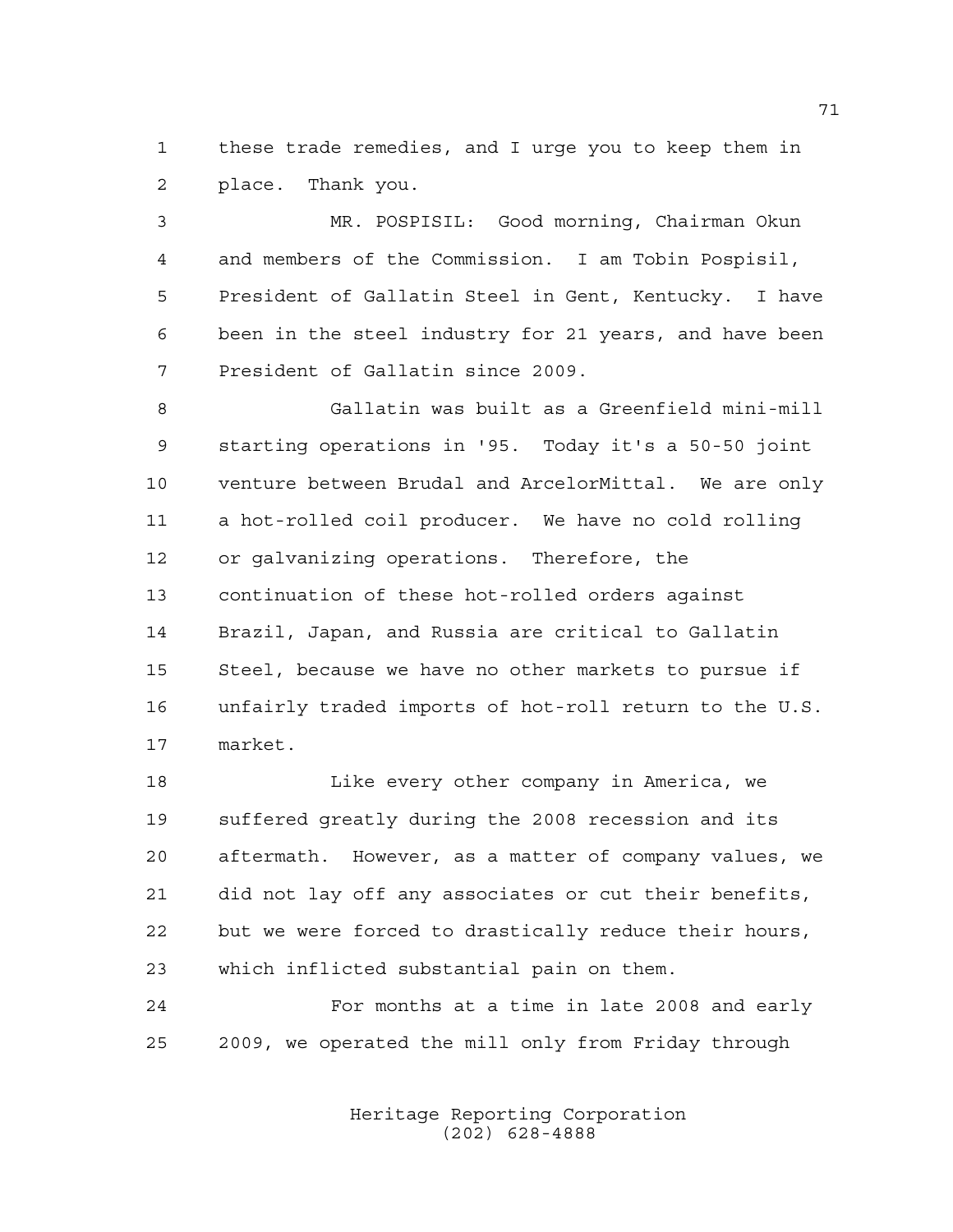Sunday, so that we could reduce costs by operating our electric furnace when power was at its cheapest rate. We used this long period of extended down times, however, to refine our operating processes, so that even without any major capital expenditures, when the market began to return to an increased level of demand, we have been able to help satisfy this increased market demand by producing more hot-rolled products on the same equipment than we ever have in the history of Gallatin Steel.

 From my vantage point, we see markets starting to rebound for just about all end uses of our products, but nowhere near as high as the high-demand levels at the peak during the last economic expansion in 2007. Construction is the big exception to this recovery in demand, as it continues along at very weak levels.

18 As a one-trick pony making only hot-rolled coil, Gallatin believes that our equipment and our associates are able to produce the best-quality hot- rolled coil at the lowest cost to our customers. On behalf of those associates, we ask this Commission to continue these orders, so that our associates have a chance, in 2011, to continue to try to recover from the huge financial hole they were pushed into in late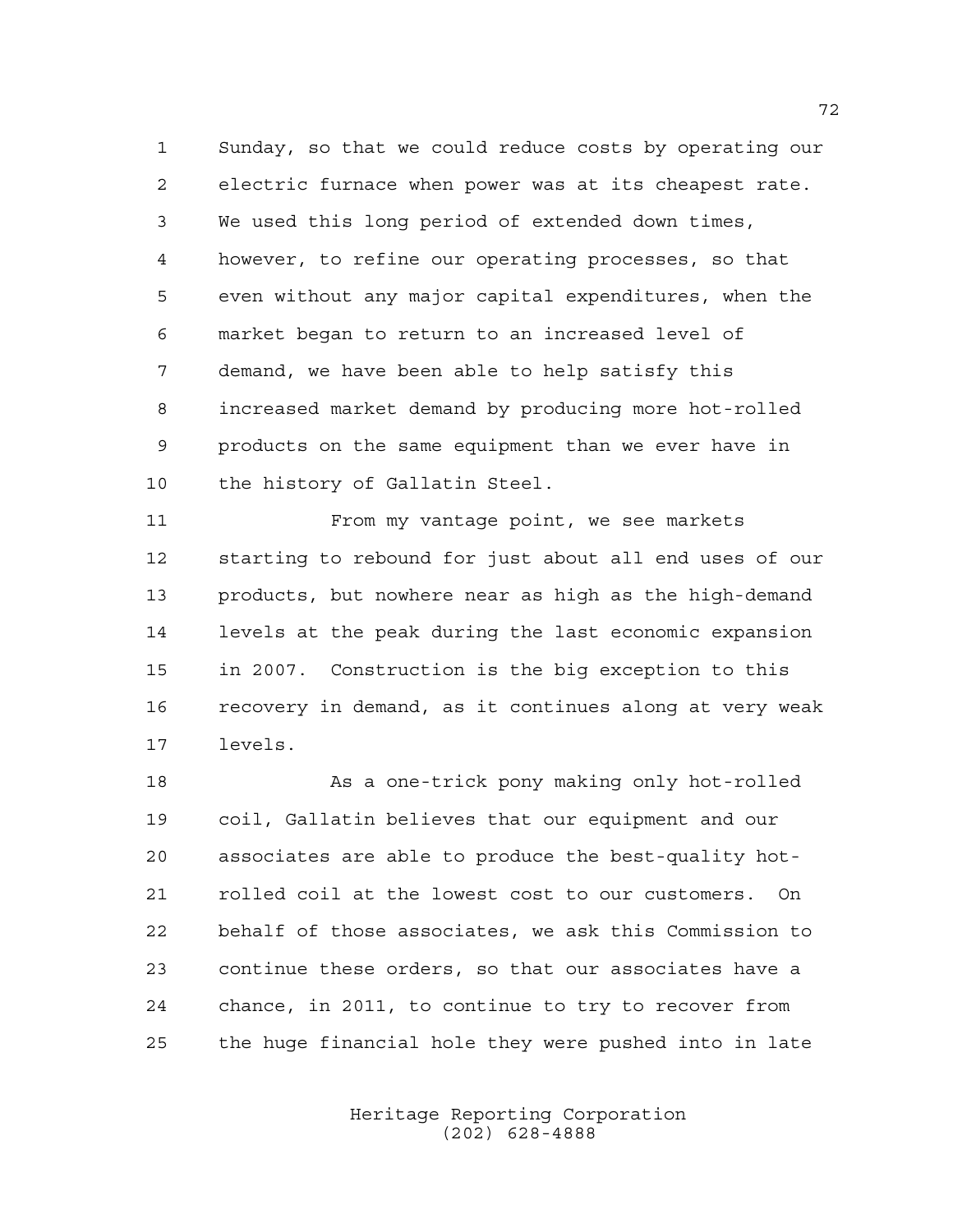2008.

 Thank you for your time and consideration. MR. CONWAY: Good morning, Chairman Okun and members of the Commission. My name is Tom Conway, Vice President of the Steelworkers Union. I appreciate the opportunity to testify before you on behalf of the thousands of Steelworker members who make hot-rolled steel. I'd also like to extend my personal appreciation to the Steelworker members who joined me here in the audience. I'd ask them to stand for a second. 12 Like me, they've come here today -- you'll recognize them, we're not in the dark suits. Like me, they've come here today to support, show their support for these trade actions against the dumped, subsidized imports of the hot-rolled steel from Brazil, Japan, and Russia. Steelworker members produce hot-rolled steel at over 20 facilities and supporting operations, such as coke and iron ore suppliers, including about 21,000 employees, both union and management. Let me

 emphasize, those jobs are at risk from these unfairly traded dumps and subsidized imports. That's what we're here fighting about today.

For those members, and for all the members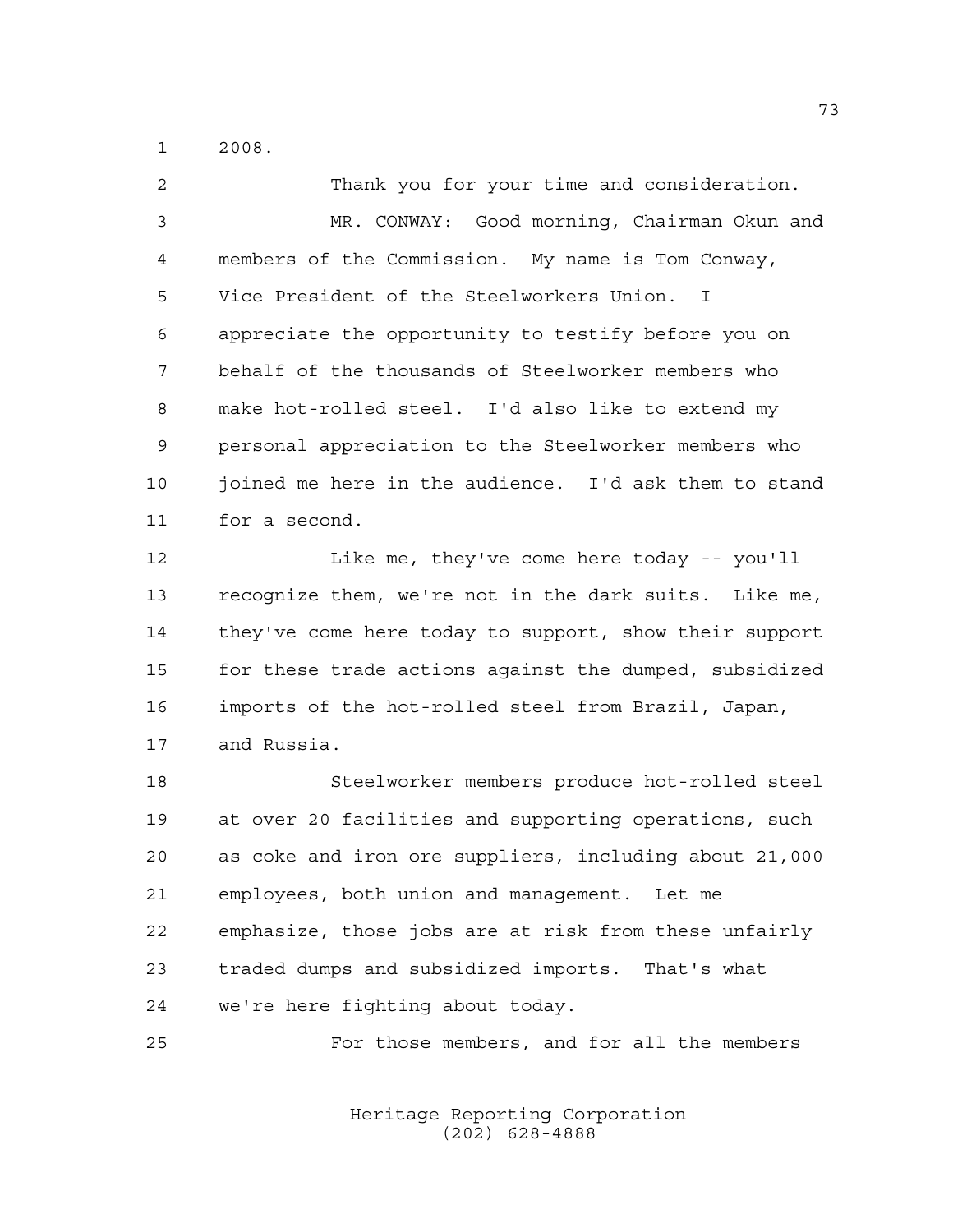of the Steelworkers, I want to say clearly that we can beat the import competition from any country, so long as it's fair. Steelworker members are working very hard; we play by the rules. We expect others to do the same.

 They also expect that our government will make foreign producers play by the rules, by enforcing the trade laws. Continuing these trade remedies against these hot-rolled steel from Russia, Japan, and Brazil is critical to the future of our members and our retirees.

 Unionized steelworkers have sacrificed over and over during the last decade to save the U.S. steel industry, jobs in the industry, and the benefits and dignity of our retirees. We've agreed to the consolidation of the steel companies, major workforce reductions, changes in work place rules to increase productivity. Our members and retirees have suffered layoffs, forced retirement, billions of dollars in lawsuits, and substantial reductions in our benefits and pensions provided in our healthcare.

 Why did this happen? Because many of our steel companies were driven into bankruptcy by the unfair trading in steel products that went on. For these workers, unfair trade imports cost them their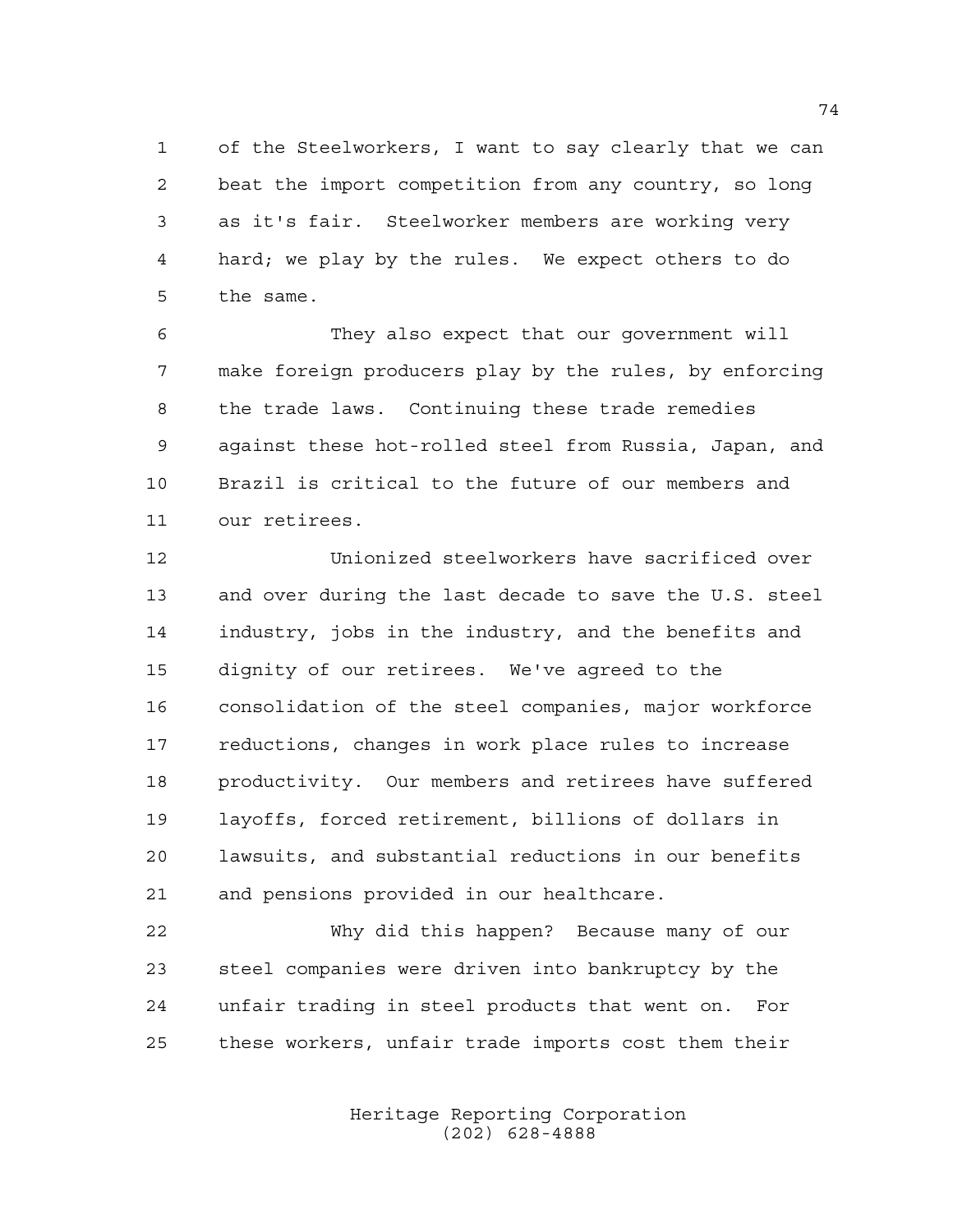entire life's work.

| $\mathfrak{D}$ | The union and its members and our retirees             |
|----------------|--------------------------------------------------------|
| $\mathfrak{Z}$ | have done everything possible to ensure the viability  |
| 4              | of this industry, which has been hurt by trade         |
| 5              | practices over the years. Factors like this unfair     |
| 6              | trade are beyond our control, but they are within your |
| 7              | control.                                               |
| 8              | These orders must be continued, particularly           |
| 9              | following the deep recession from which the industry   |
| 10             | is just starting to emerge. With trade orders in       |
| 11             | place against the traders in these hot-rolled steel,   |
| 12             | companies were able to earn modest profits from 2004   |
| 13             | to 2008. This meant jobs for our members, and some     |
| 14             | additional benefits for our retirees.                  |
| 15             | During this time, this union insisted that             |

 the steel companies contribute into voluntary employee VIVA funds or VIVA accounts in order to help provide healthcare, prescription drug benefits, supplemental Medicare for current and future retirees.

 Unfortunately, in the fall of 2008, the economy went into a recession, and demand for steel products plummeted, which hurt us in a great many ways. This has greatly weakened our hot-roll producers, and all those working in this industry as a result.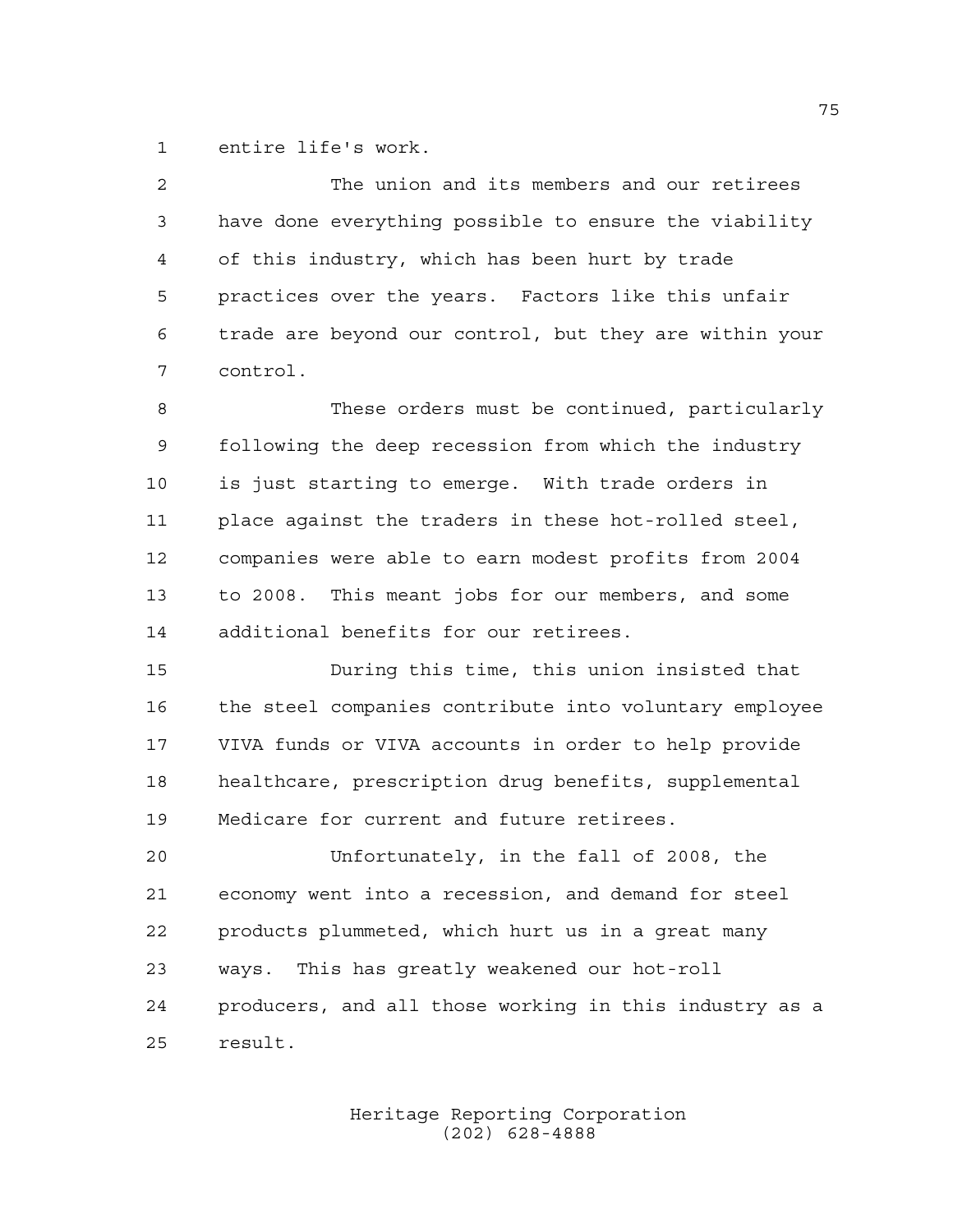The evidence is clear: lost jobs, shut-down furnaces, rolling mills, capital expenditures deferred or canceled, and VIVA payments deferred. And our members are some facilities are also working at reduced incentive payments and pay schemes that the plant levels for the same reasons.

 In the case of the Severstal plants in Maryland, West Virginia, we weren't able to get new labor agreements until very recently, and we're trying to reopen and restart those facilities right now. For our members there, this has been an incredibly poor market conditions, poor timing. Those members have lost wages and benefits as a result.

14 As a further result, our members and other workers are extremely vulnerable today. Fortunately, the market has begun to show some recovery. But that recovery is by no means complete, or even certain. The industry is far from healthy still. We are just starting to see mills reopen and steel workers get back to work, and we're glad to see that some of our members at the Severstal mills that were just sold to Renco will be going back to work.

 But for this recovery to continue, the mills need to be able to increase prices to cover rising raw material costs and regain some profitability or

> Heritage Reporting Corporation (202) 628-4888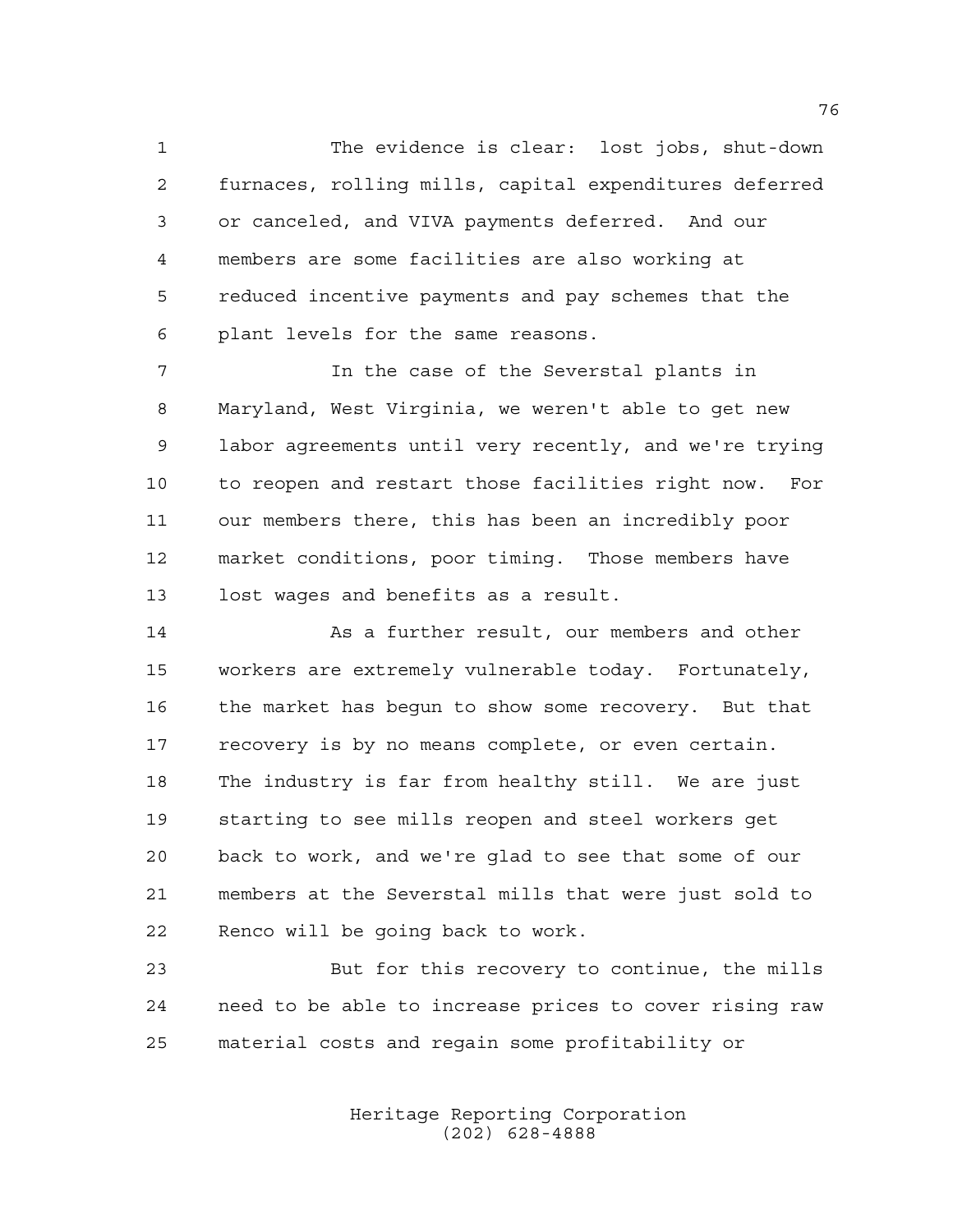reasonable level. They need to be able to increase their production and sales, so that we can continue to reopen facilities and put American steel workers back to work.

 While steel prices have been going up, much of that increase is plowed back into raw material costs, rather than margin for the companies. Coming on two-plus very tough years, simply covering raw material and cost increases does not solve the problem for the industry or for the union.

 This business has become very tentative. It's hand-to-mouth, frankly like nothing I've ever seen in the years I've been associated with it. The industry is still very vulnerable. So it worries the union a great deal that if dumped imports are going to be allowed back into the market again, especially from large export-oriented sources like Russia, Brazil, and Japan; if that happens, the pressure on pricing will cause the profits to dry up again, and plants that are just starting to get on their feet and open will suffer and close. Steel workers and their families and communities will again be hurt in such tremendous ways.

 In 2005 this Commission continued the orders and the suspension agreement, and you gave the hot-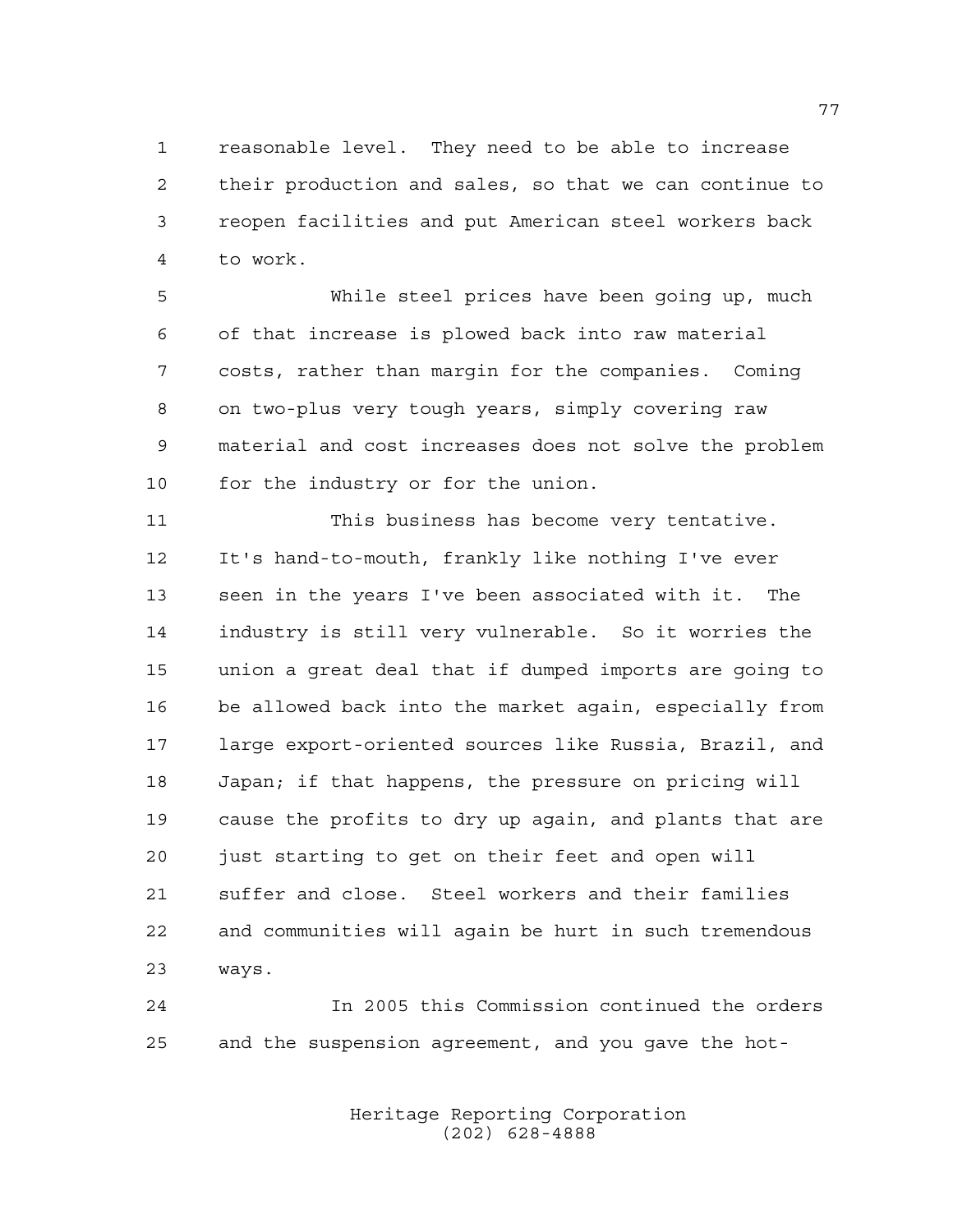roll industry a chance to get back on its feet after a very difficult period. On behalf of myself and our members, I want to thank you for that. In response to that chance, the union and companies continued to make the necessary changes that the industry needed to do to put us back into profitability. It could not have happened without these trade remedies against these three countries – Russia, Japan, and Brazil.

 So once again, our future lies in your hands. On behalf of the union members who make the hot-rolled steel, the retirees that depend on the health of the industry, and all the communities they support, I urge the Commission to grant our workers in this industry the relief they need by continuing the orders against this hot-rolled steel from these countries. Thank you very much.

 MR. SCHERRBAUM: Good morning. I'm Joe Scherrbaum, Vice President of Sales, United States Steel Corporation. Thank you for the opportunity to give you our analysis of the steel market conditions.

 I would like to give you four reasons why we are very worried about the prospects of a new surge of dumped and subsidized imports from Brazil, Japan, and Russia.

First, market conditions are very fragile.

Heritage Reporting Corporation (202) 628-4888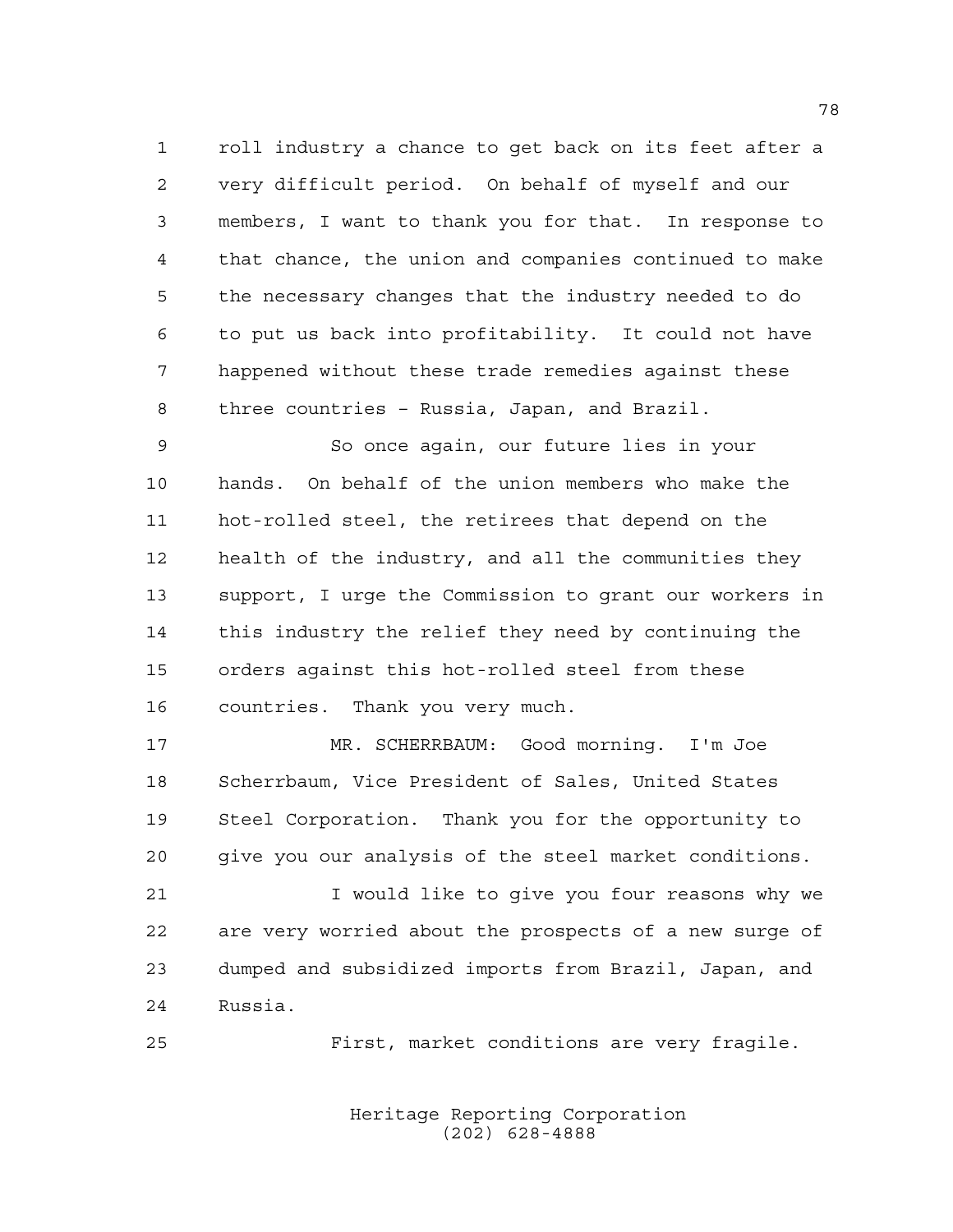Demand is still relatively weak. CRU estimates that total U.S. consumption of hot-rolled steel will not return to 2007 levels until 2015.

 There are a number of factors, from the European credit crisis to unrest in the Middle East, to the fallout of the Japanese earthquake. It all could tip the world economy back into a full-blown recession. So we are very concerned about sales volumes.

 In addition, we face problems with higher raw material costs, as subsidized steel production in China has helped drive up costs for iron ore, coal, coke, and other key inputs. So domestic producers have been forced to seek higher prices, which we desperately need in order to return to healthy profit levels in a period of questionable demand.

 Second, our efforts to return to profitability will not succeed if this market is hit with a significant wave of dumped and subsidized imports from the subject countries.

 Hot-rolled steel is, for the most part, a commodity product sold on the basis of price. Indeed, if this is the most open market in the world, featuring many service centers and end users who are strictly focused on getting hot-rolled steel at the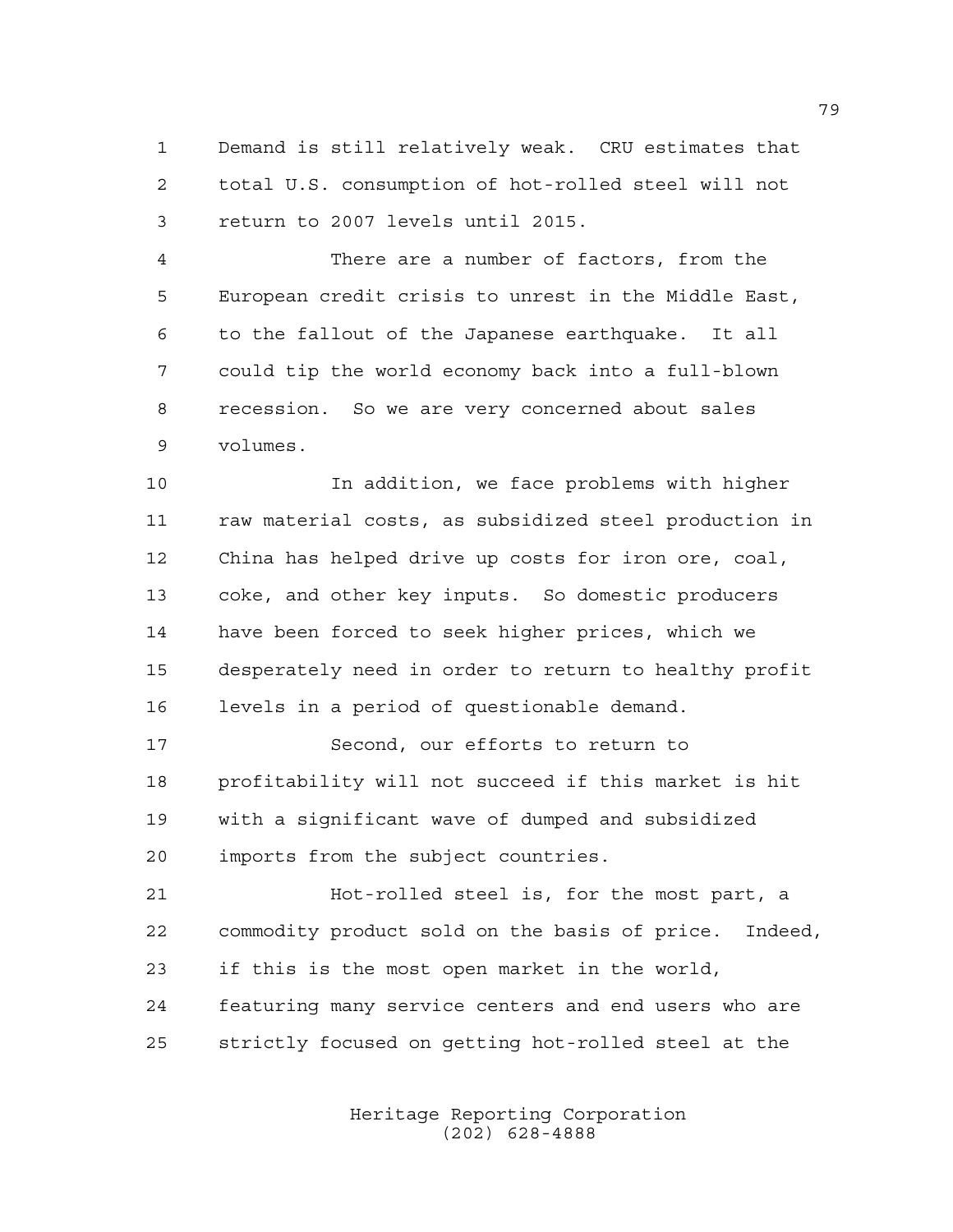lowest possible price, those customers will not hesitate to buy from mills in Brazil, Japan, and Russia, mills which are well-known in this market, and which have a long history here.

 If imports from those countries come back in significant numbers, they will certainly drive down U.S. prices, and take sales from domestic producers. Third, Brazil, Japan, and Russia are significant net exporters of hot-rolled steel. CRU's

 latest estimate is that in 2011, total net exports from those three countries will total almost 13 million tons.

 Furthermore, I understand that each of those countries reported having significant volumes of excess capacity in 2010. When you consider that new capacity is being built around the world, including in the subject countries, and that subject producers are facing new competition in key export markets, I simply don't see any plausible scenario under which subject mills would not return in force.

 I know about selling steel, and no good salesman would want to stay out of a market as large and open as the United States.

 Fourth, while our markets remain relatively weak, by historic standards, the price increases I

> Heritage Reporting Corporation (202) 628-4888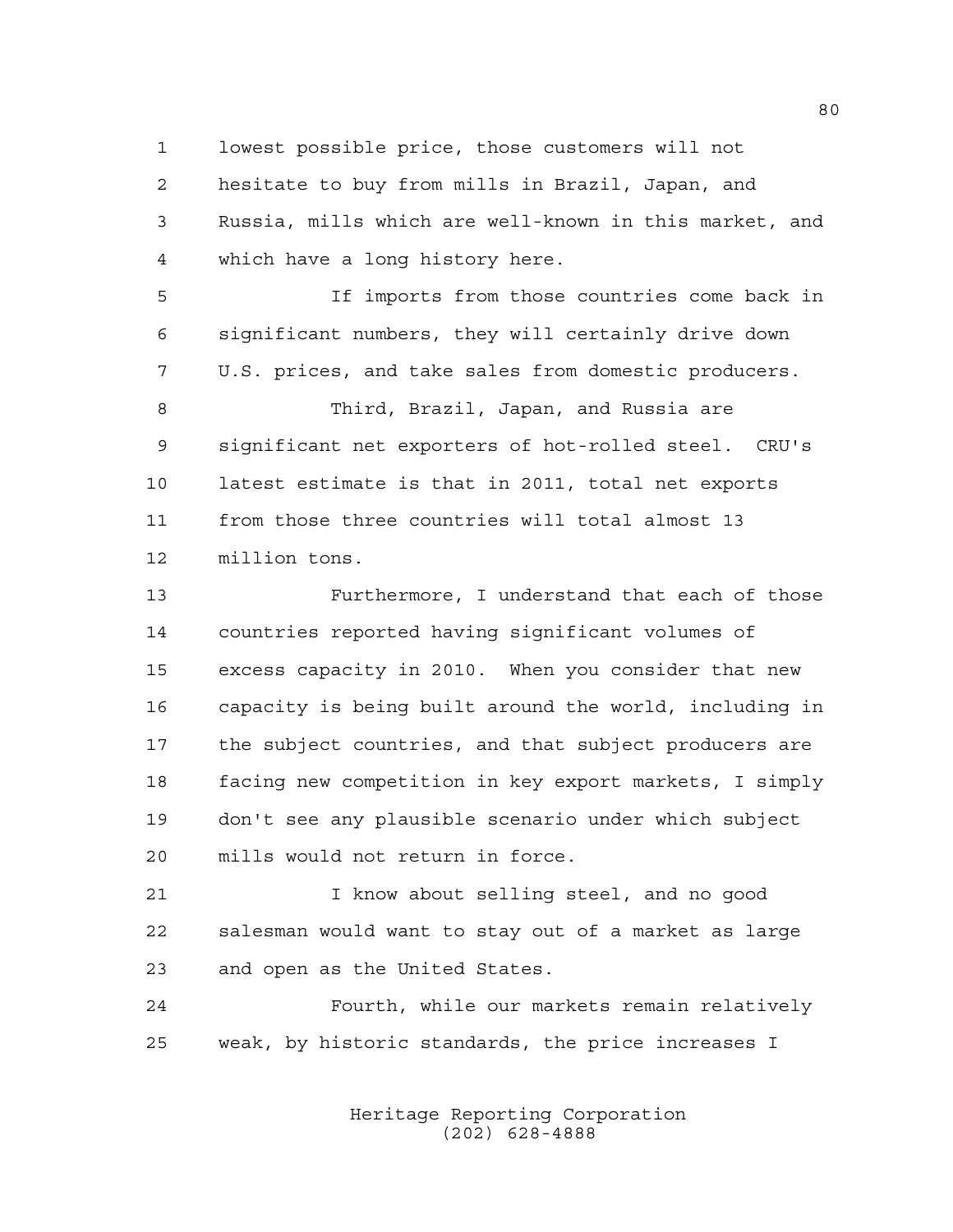mentioned earlier make this market extremely

 attractive to foreign mills. The most recent pricing comparison from World Steel Dynamics shows that the U.S. price for hot-rolled band is \$201 per metric ton higher than the world export price.

 We haven't seen gaps between the U.S. price and export prices of this magnitude since 2006, the last time we faced a significant surge of imports. Not surprisingly, in the last few weeks we have become aware of multiple new offers from Russian mills of hot-rolled steel at prices more than \$100 per ton below domestic prices. As always, such offers force us to choose between losing sales and cutting prices, at a time when we cannot afford to do either.

 In short, with relief in place, we should be eventually able to return pricing and profits to sustainable levels. But without relief, we face the very real prospect of a major surge in imports, at the same time we are also dealing with weak demand and high raw material costs. Such a combination would have severe consequences for everyone in this industry.

 To avoid these consequences, we urge you to maintain the relief at issue here, and to preserve true market competition. Thank you.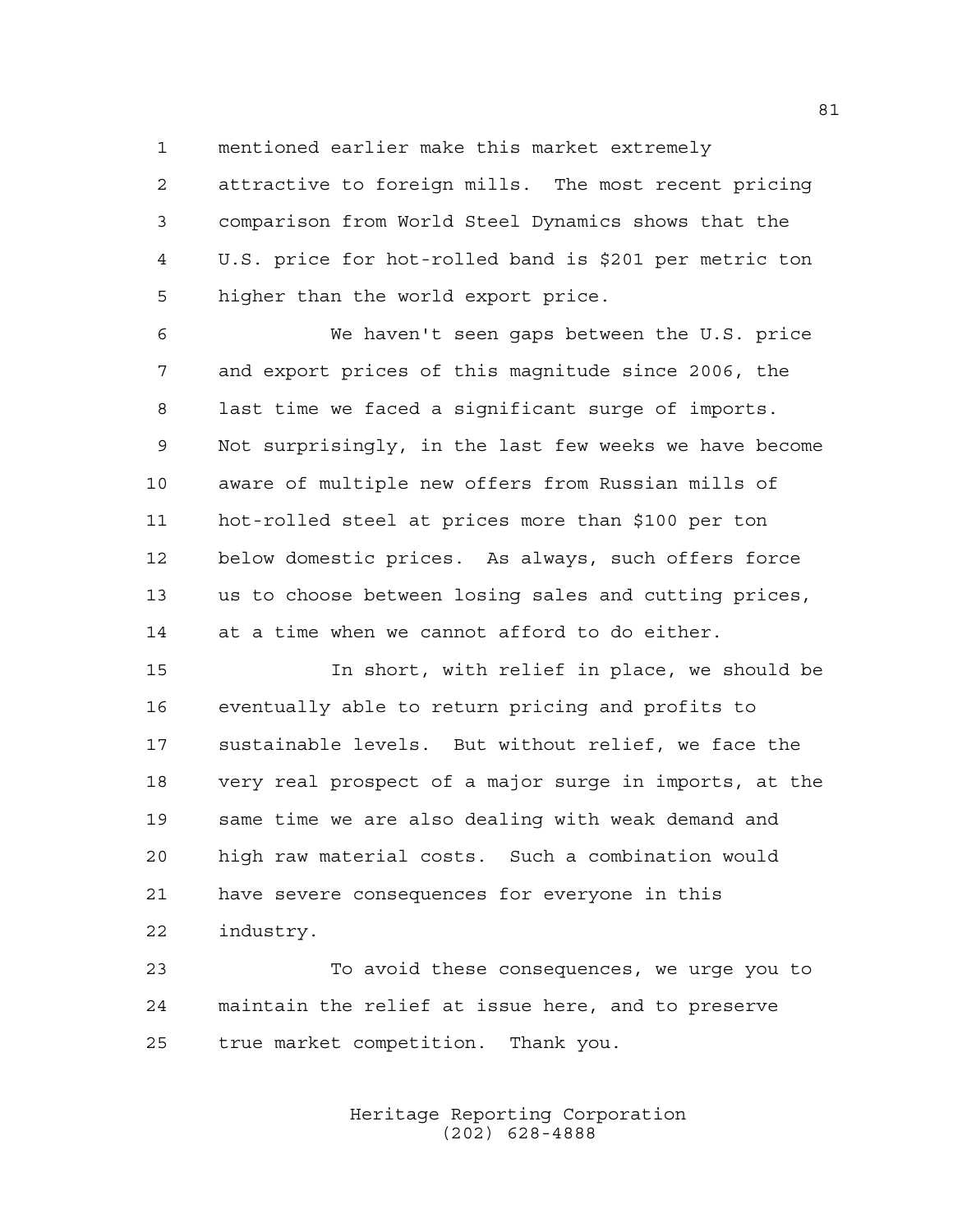MR. LIGHTHIZER: Madame Chairman, that concludes our presentation. We'd like to reserve the rest of our time, if we could, and submit to questions from the Commission.

 CHAIRPERSON OKUN: Thank you. Before we begin those questions, let me take this opportunity to thank all the witnesses for being here; in particular, to thank the industry leaders for taking the time from your businesses to be here to help answer the Commission's questions; to Mr. Conway for being here for labor, and for the workers who have taken the time to join us today and observe the hearings. We welcome you in particular, as well.

 Just a reminder. If you can just restate your name when you are responding to questions for the benefit of the court reporter. And Commissioner Pinkert will begin the questions this morning.

 COMMISSIONER PINKERT: Thank you, Madame Chairman. And I thank all of you, including the steel workers, for being here today to help us to understand the condition in the industry.

 I want to begin with something that Mr. Surma mentioned during his testimony, the returns to shareholders in the industry during the period of review. For the post-hearing, is there any way, both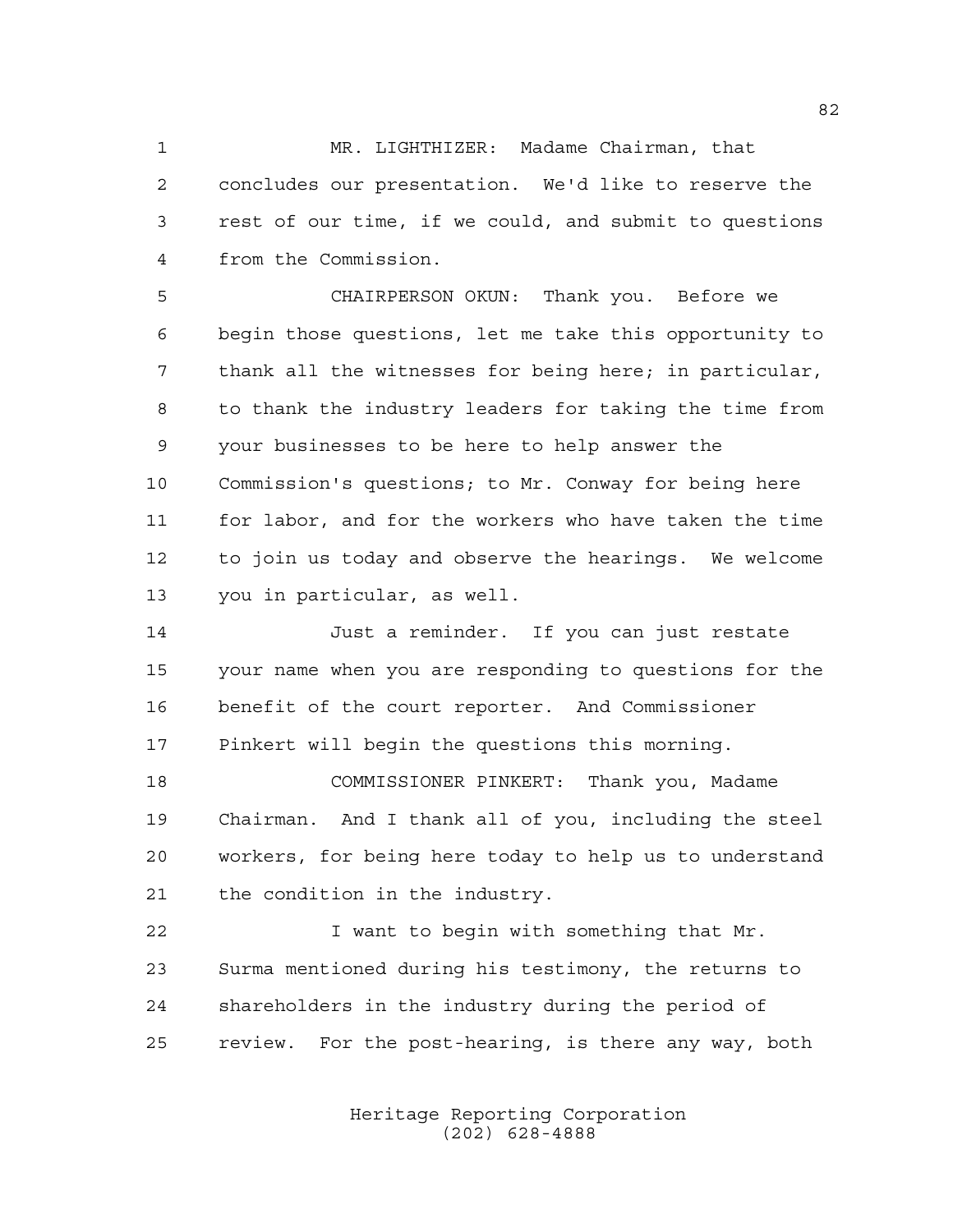for your company and for all of the companies in the industry, to quantify the returns to the shareholders, not just the operating profits?

 MR. SURMA: John Surma from U.S. Steel. Yes, sir, I think, Commissioner Pinkert, we could ask our counsel to compile that data. We would measure a number of things, but total shareholder return, TSR, is a common measure we use for a variety of other purposes. And it would be reflective of what shareholder returns were over whatever period. So if we could just have an idea of the period, if it's the period under review, we could do

that quite easily.

 COMMISSIONER PINKERT: The period under review. Thank you.

 Now, I heard Mr. Mull's testimony, which touched on the question of whether a foreign subject entity might harm or do anything to harm its respective domestic affiliate. And I'm wondering, just on a more general level, how this panel responds to the argument that ArcelorMittal's, Severstal's, and JFE's foreign subject entities won't do anything that might have an adverse impact on their domestic affiliates. Mr. Rosenthal? Or is there somebody else that would like to – Mr. Lighthizer.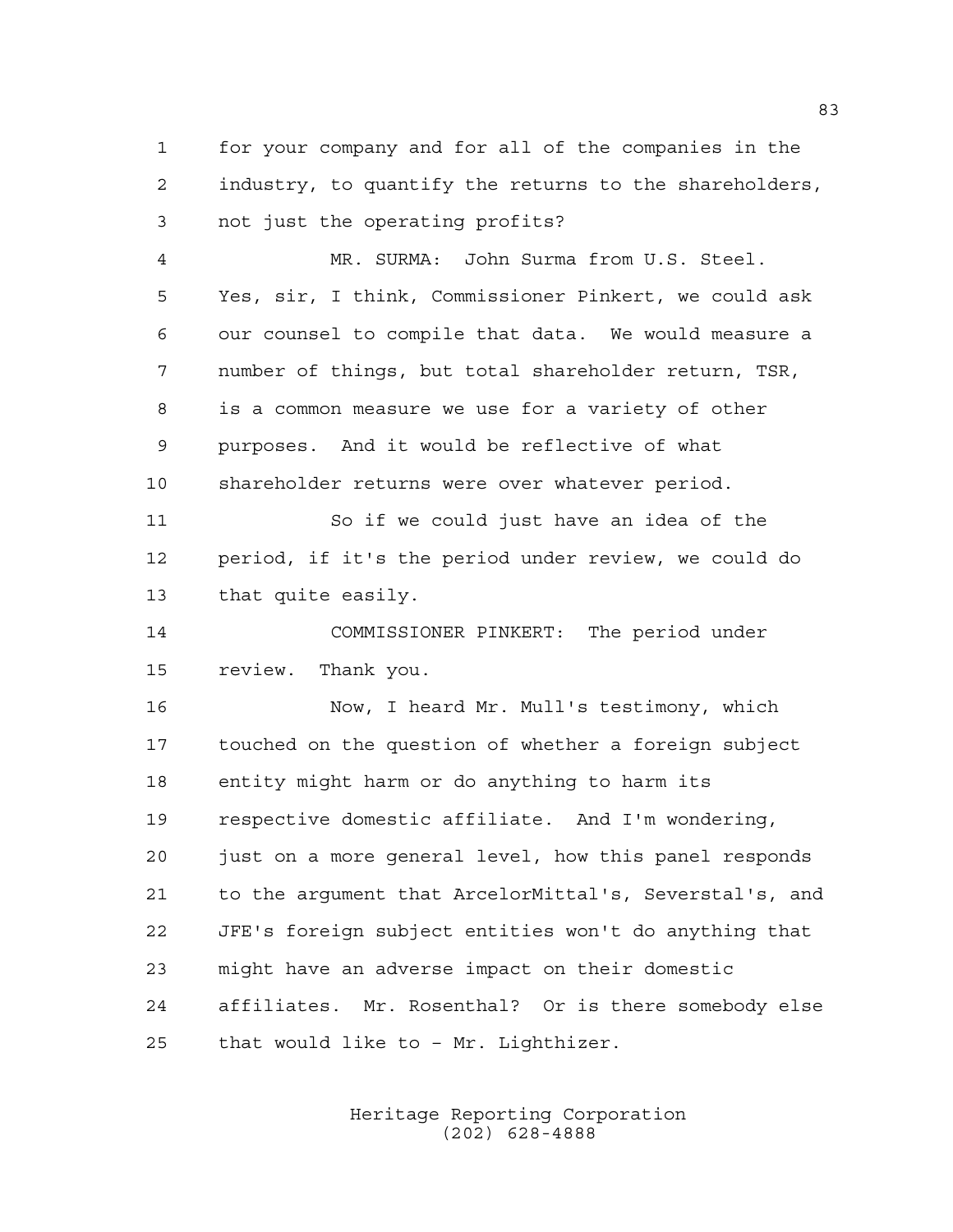MR. LIGHTHIZER: Yes. First of all, I guess, Commissioner, from counsel's point of view, I guess I'd make a point on the return to shareholders. That will be for the whole entity, not just for the hot-rolled industry, and so we'll try to sort that out with the Commission's staff in a way that makes that as meaningful as we can. Because otherwise it won't quite match up with the profit numbers you have. But we'll sort that out with Doug and his staff.

 This issue of affiliates is something that has come up in past cases. I would say, first of all, we don't agree with the idea that affiliates are not going to do anything in this market that will hurt this market.

 Our position, when we've argued this before, has been that they won't do anything to hurt themselves, but they may very well do something to hurt us. So they will figure out a way to maximize profit in the U.S. market for their entity. And that might have the effect of having an adverse impact on U.S. Steel or Nucor, someone who is not an affiliate. So I think that's an important point to make. And if, you know, to talk about that further if

seem not to have agreed with that in the past. And I

you'd like. Because some on the Commission, you know,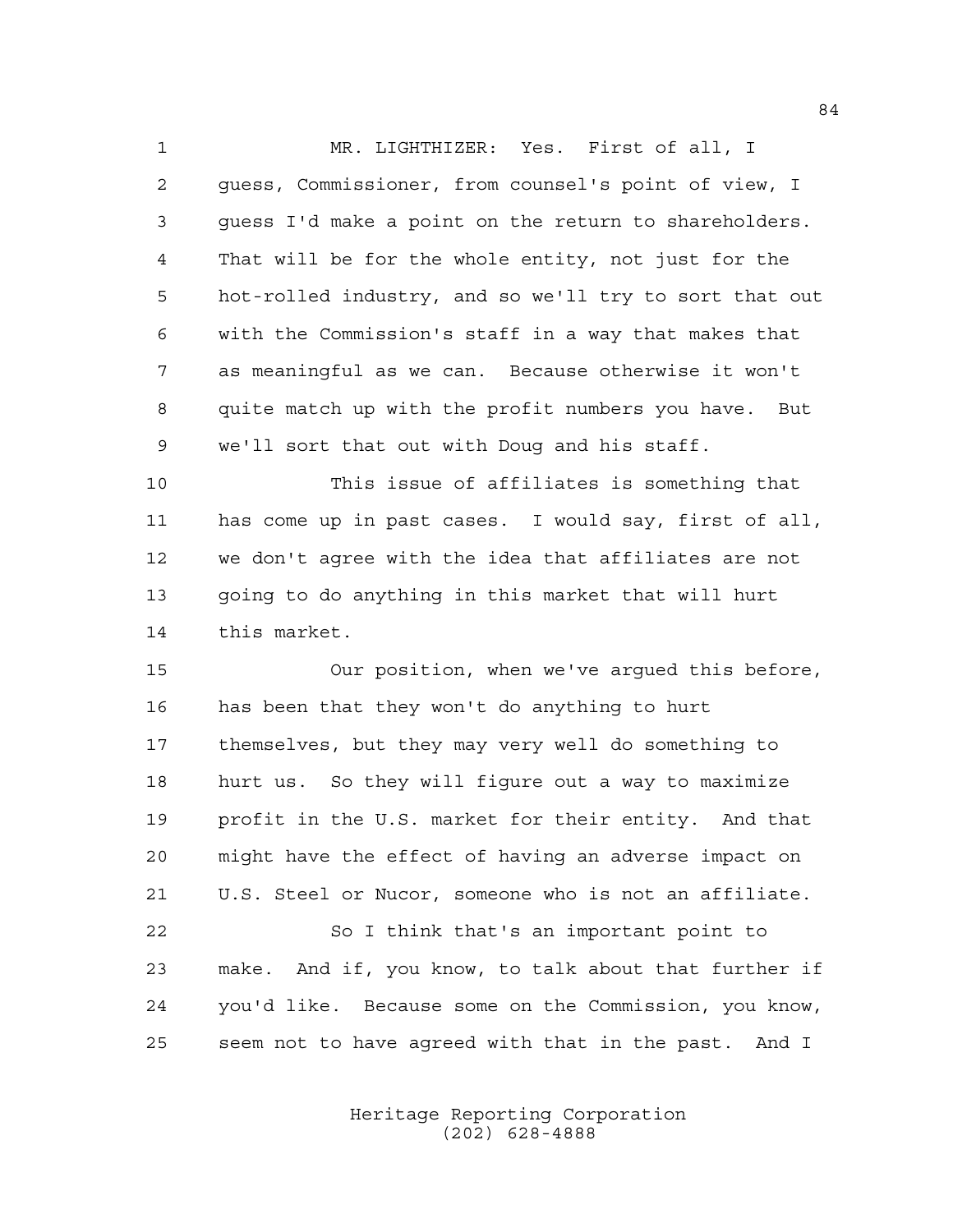think it's clear that if you have an affiliate, you can sell at slightly lower than market price, and make much more money by shipping more, by being able to ship more steel at that lower price from your home market. So I think that's the first thing I would say.

 The second thing I would say, that in any event, this is not that case, right. This is not a case, I think, where I have to try to convince you again that that's the situation.

 Because in this case, in every country we have people who are not affiliates, who in fact are dangerous to us. So even if you buy the argument that it's unlikely or less likely that a person with an affiliate, a U.S. enterprise, would not do something to damage the market, the fact is that in Brazil, in Russia and Japan, there are all people for whom you should still vote affirmatively, because you want to keep, you have to protect against those people.

 But I think it's important to remember, this is not that case. I don't have to convince you, we don't have to convince you that these people won't do anything to hurt our market, because in every case there's another country out there.

The final thing I'd say is, I think that as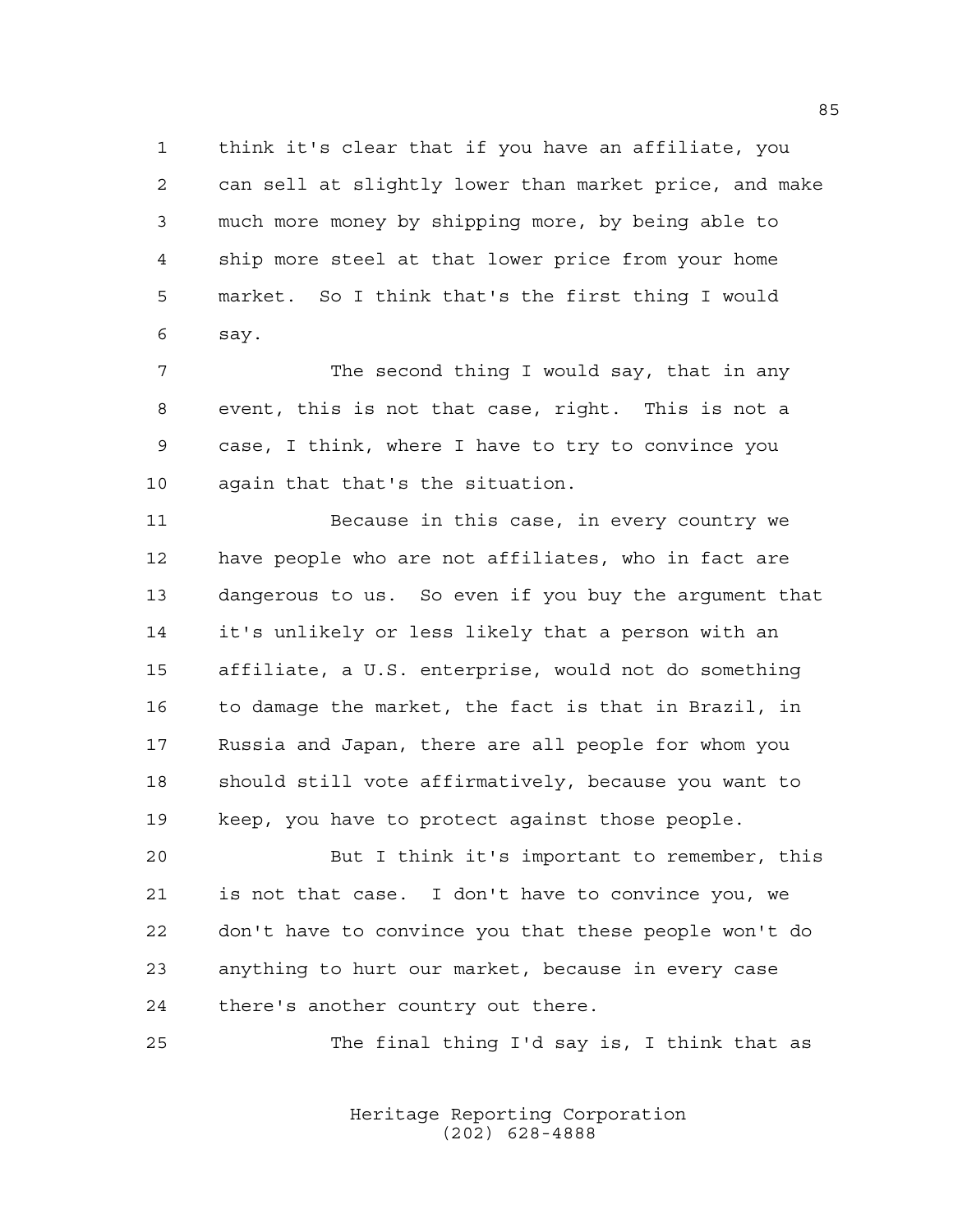you think this through on the broader issue in this and future cases, this idea that you can spend a few dollars and buy a U.S. subsidiary, and that gets a get-out-of-jail-free card, is a very dangerous, it's a very dangerous idea. And it's really one that if it troubled people, we ought to explore even more in our brief. And I would volunteer to do that, because I think it really is significant that we not tell unfair traders that here is the way you can get around the laws.

 MR. ROSENTHAL: This is Paul Rosenthal, ArcelorMittal. We don't look at this, nor should the Commission look at this, in terms of general theory; but rather, on the specific facts on record. And in previous cases in which ArcelorMittal has been involved, it put on the record very particular information about how it operates under its guidelines and under its approach. Which is precisely the reason why the Commission made particular findings with respect to ArcelorMittal USA. And those are approaches that apply in this case in particular. That said, you don't have it on the record with respect to the other entities that were mentioned. You don't know how they manage their

affairs. And you should not assume that they have the

Heritage Reporting Corporation (202) 628-4888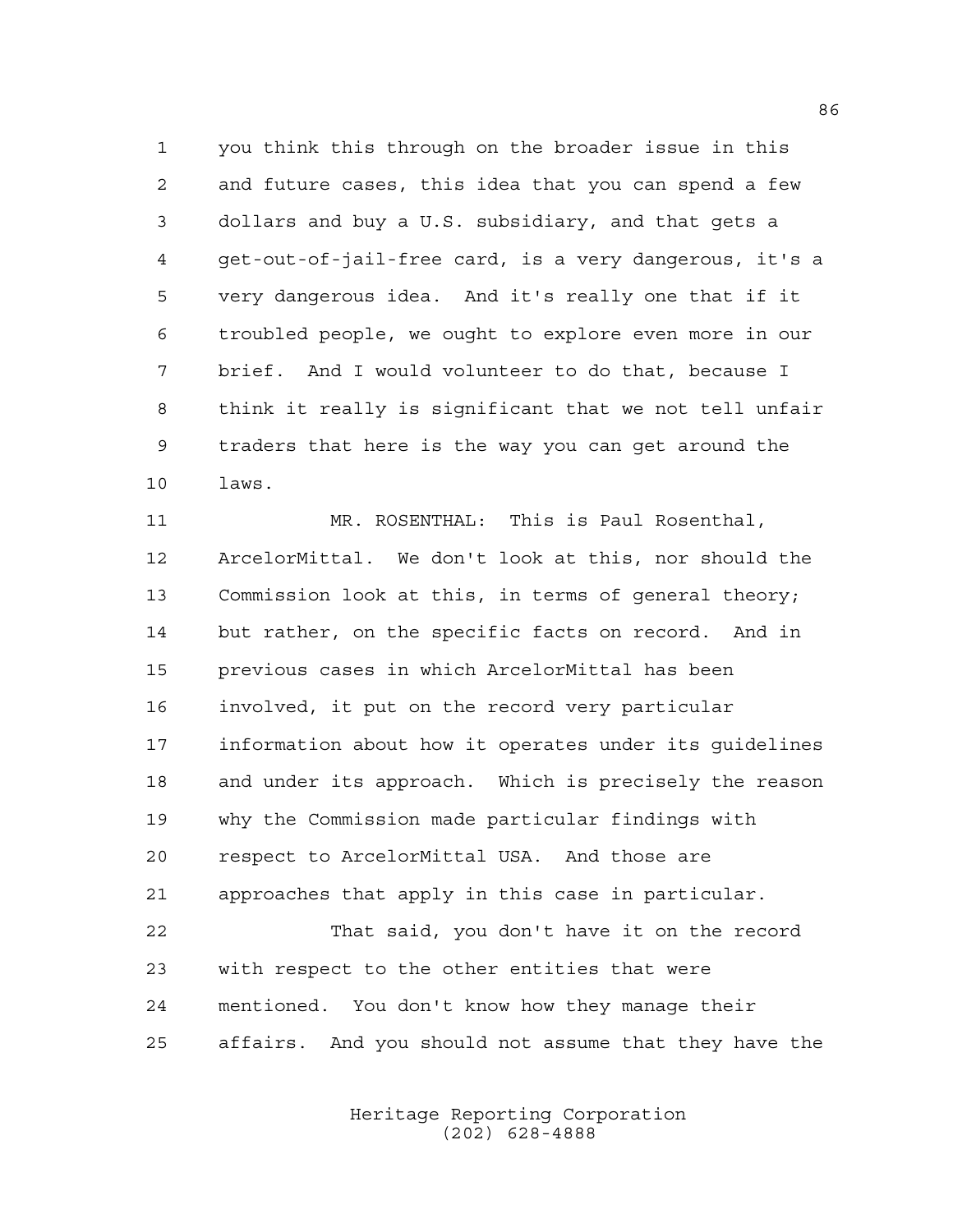same policy in place that ArcelorMittal USA has, where all of the shipments from outside of the USA have to essentially go through Mr. Mull, or somebody in his position.

 So I think it would be inappropriate to assume that Severstal or anybody else would not come into the U.S. market because there is a presence here. You've heard just the opposite in terms of actual factual information on this record.

 So every one of these cases has to be looked at for the particular facts of the record of the case. MR. BUSSE: Commissioner, Keith Busse, Steel Dynamics. In response to your question, there are very few subjects under consideration here that have affiliates in this country.

 The Brazilians under consideration here at the table today have one small galvanizer in Terre Haute, Indiana. The Japanese have no steel-making assets in this country. And the only Russian producer that has assets in the United States is Severstal. The other Russian producers do not have assets here. MR. DiMICCO: Dan DiMicco with Nucor. I've already given testimony of the recent events where Severstal – and it does boggle the mind, I agree with you – is actually shipping into the U.S. market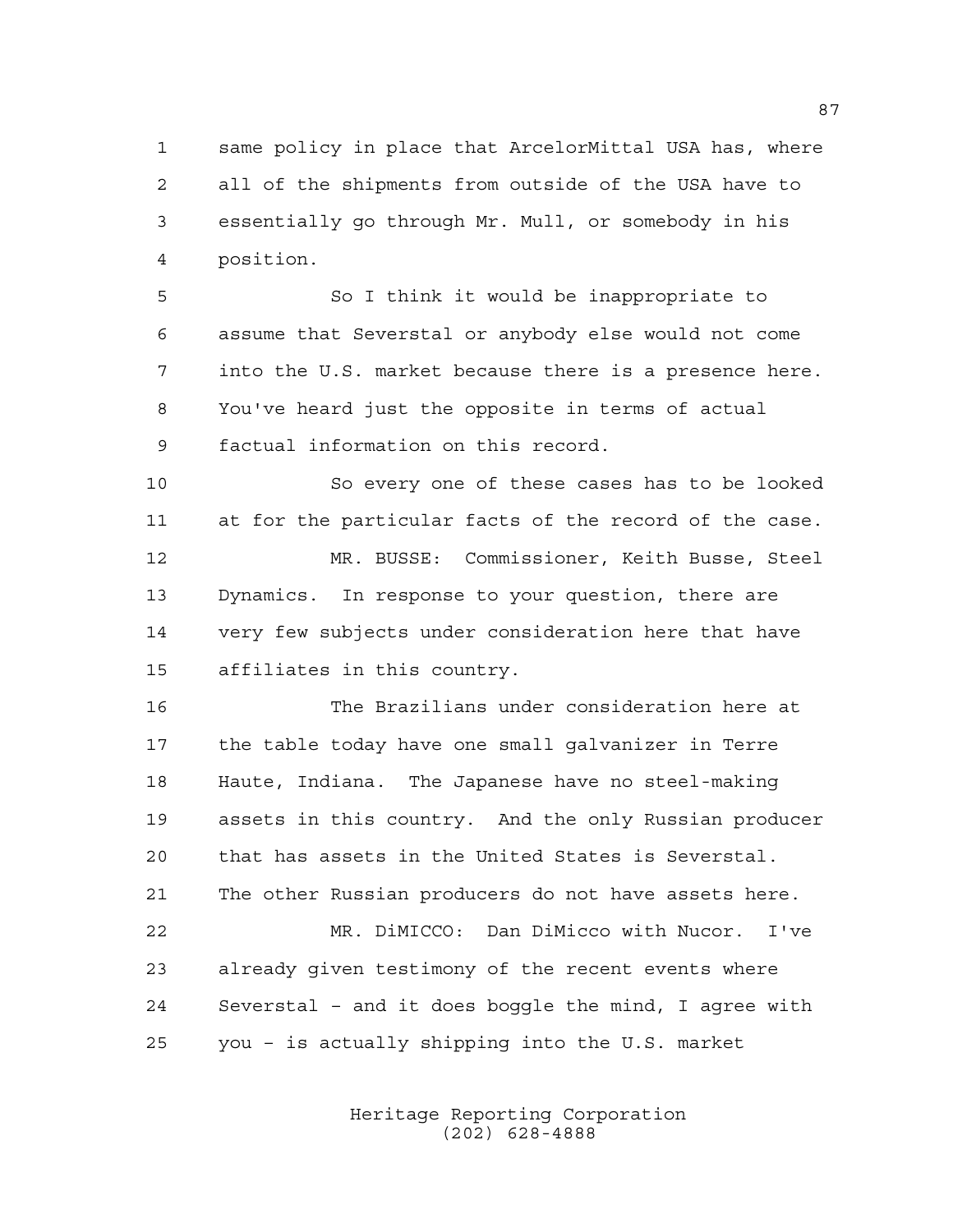product undercutting its own operations here in the United States. So the proof is, is real; it's out there, it's documented. And so for them to say that they would not do that makes no sense.

 The other part that I would like to reinforce is there are other steel companies in each one of those countries that have no even close to affiliates here in the United States, that should not be released from this order. And as Keith says, the operations that are here are relatively small, if they exist at all, for the people testifying. Thank you.

 COMMISSIONER PINKERT: Just a quick followup on this. I take Mr. Rosenthal's point that of course, we have to look at the facts of each particular company. But in looking at those facts, is one thing that I should be looking at the location of the affiliate, and whether or not it serves the entire U.S. market? Or whether it serves only in a regional part of the market?

 MS. SCHAGRIN: This is Roger Schagrin. Yes, Commissioner Pinkert, that would certainly only be one of the factors that will be appropriate for you to look at, as well as changes that have occurred in the U.S. market.

Obviously, Severstal went from being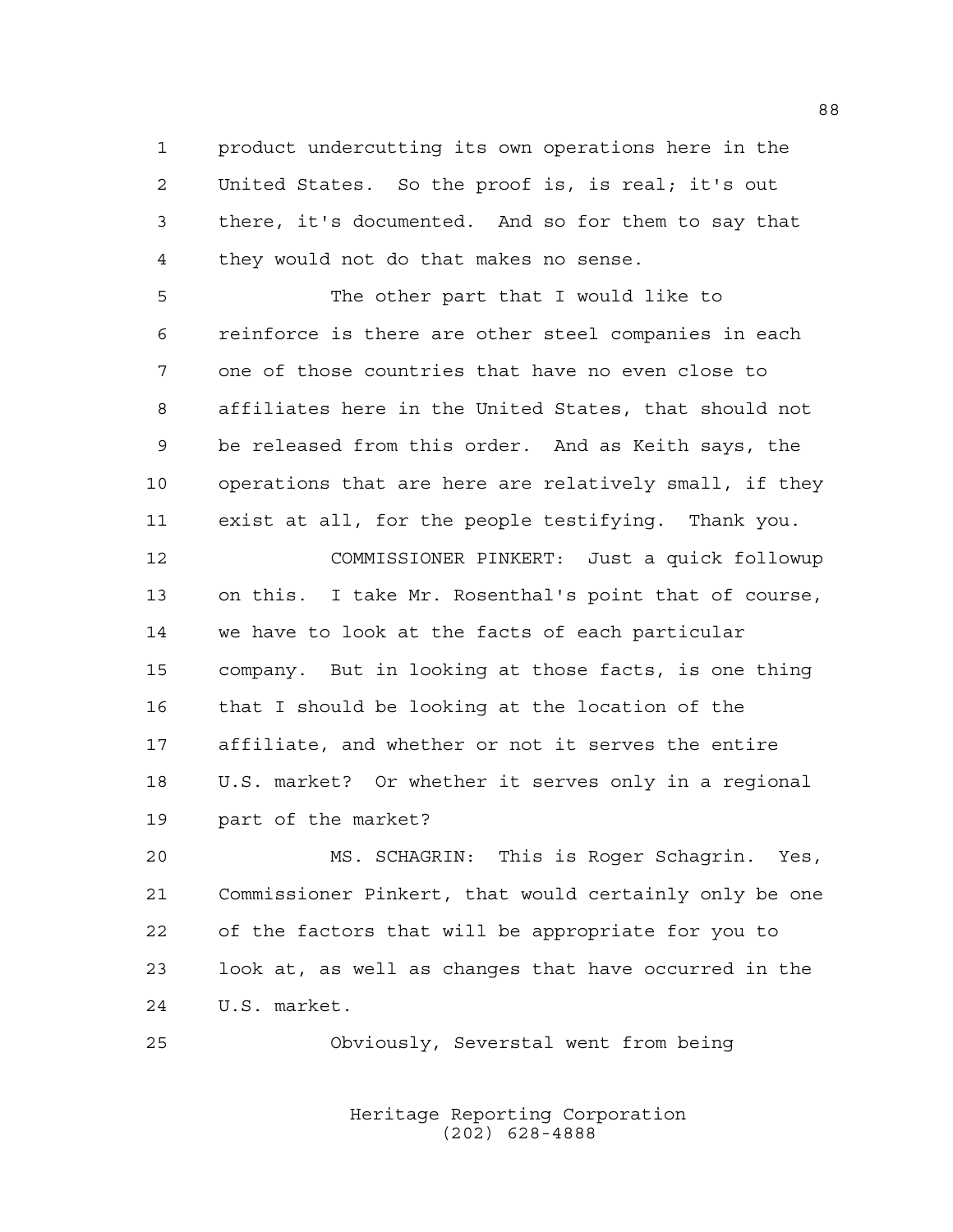possibly viewed as a national supplier with five mills around the United States; they have now just, as of only last week, I believe it was either March 31 or April 1, sold three of those plants. So they now basically have an automotive-oriented production facility in the Detroit, Michigan area, the Old Rouge Steel. And now they have a new mini-mill which they are expanding in Mississippi. So they're probably a plant or a company viewed as a national supplier.

 The other thing to point out is not only should you focus on the regionality or the particular circumstances of the affiliation in the U.S., but of course, as I think was just touched on in answer to your previous question, the situation in the foreign market.

 In the previous hot-rolled reviews, this Commission was looking at facts in which the ArcelorMittal-related mills were generally the only 19 producer, and represented 100 percent of, say, production in Kazakhstan. These circumstances are very different.

 Here, the foreign mills with affiliates in the United States are generally a significant minority of those industries, whether it's the related ArcelorMittal mill in Brazil compared to the entire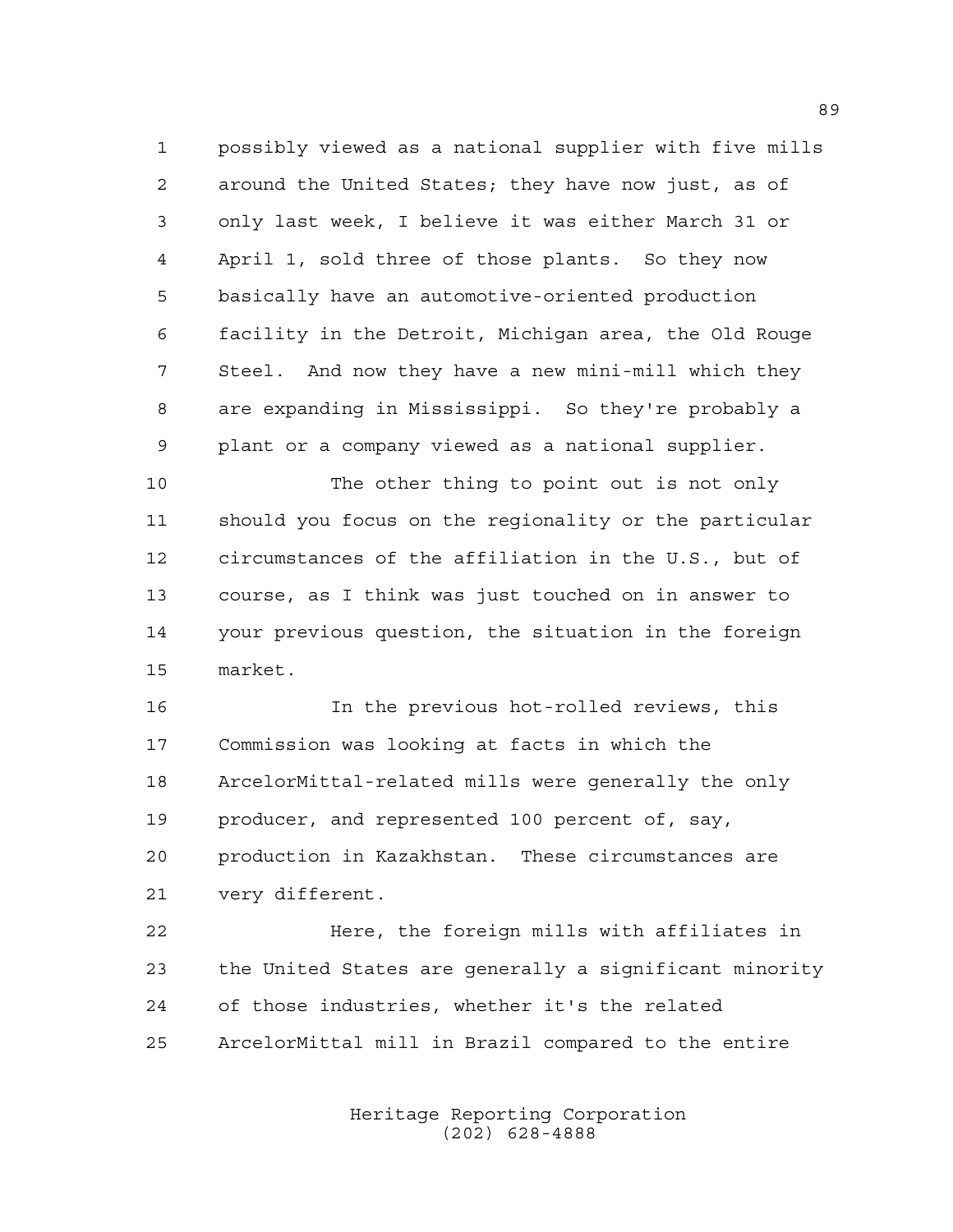Brazilian industry, Severstal compared to the Russian industry, or JFE, which has an interest in a California producer, which is very regional in terms of CSI. It's I think acknowledged to be a very regional-oriented producer. Is a minority of the Japanese industry.

 So I think it's appropriate to look at the facts both on the U.S. side, and the particular facts in the foreign industry, when you're assessing the relevance.

 MR. ROSENTHAL: I see your red light is on, Commissioner Pinkert, but I have to add one other thing, if you don't mind. Again, very fact-specific.

 ArcelorMittal has been on record, both in testimony in the earlier proceedings, under oath, and then in submissions made about its company policies and approach, which have been verified. No other company has done that.

 And so for another company to come in and say that it will hold harmless its domestic operation I don't think is enough. You actually have to see something more than what is presented for the other companies.

 I'm very comfortable with the ArcelorMittal position. I haven't seen that from any other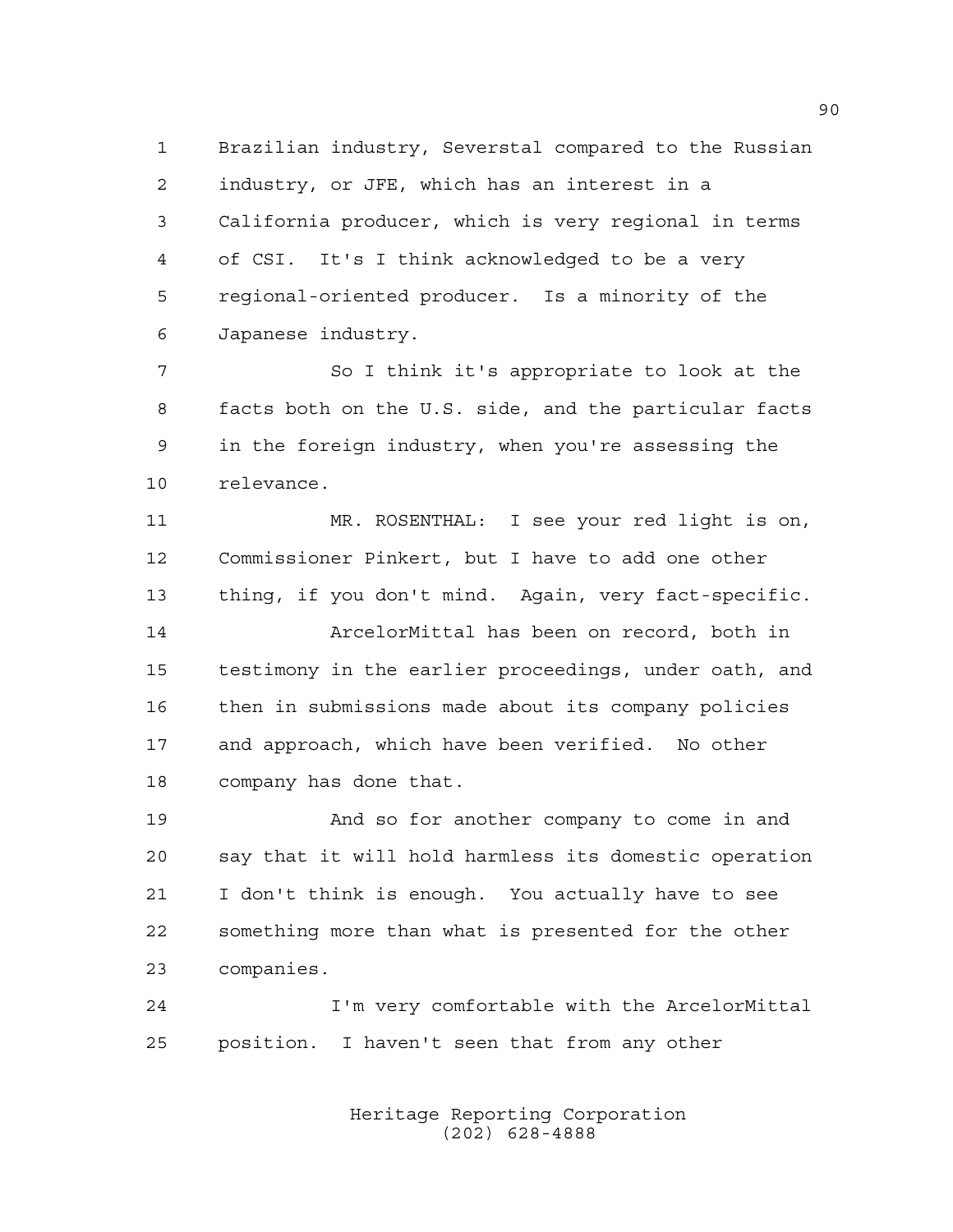companies mentioned. And I certainly agree with Mr. Schagrin's view on regionality and the other factors to look at.

 COMMISSIONER PINKERT: Thank you. I'm past the end of my question period.

 MR. LIGHTHIZER: I would just say we actually have offers from Severstal. So there is no mystery about the fact that they want to come here. And they, in fact, or at least the Russians did ship, after that purchase, large in '04 and '06. So I'd say that we have a pretty good record that they will come. COMMISSIONER PINKERT: Thank you. Thank you, Madame Chairman.

 CHAIRPERSON OKUN: Thank you. And since I would have asked that question, I believe it was covered, I guess, for post-hearing, for counsel just to be sure and put in the specific facts of this case as you see them. Because I'm not sure that I saw that addressed fully in terms of the affiliations.

 And then as a followup on that, I'm not sure how much you can say here, but would also want to discuss, Respondents have also argued that the relevant consideration with respect to non-subject imports, and that the non-subject import presence would simply be displaced by subject imports if the

> Heritage Reporting Corporation (202) 628-4888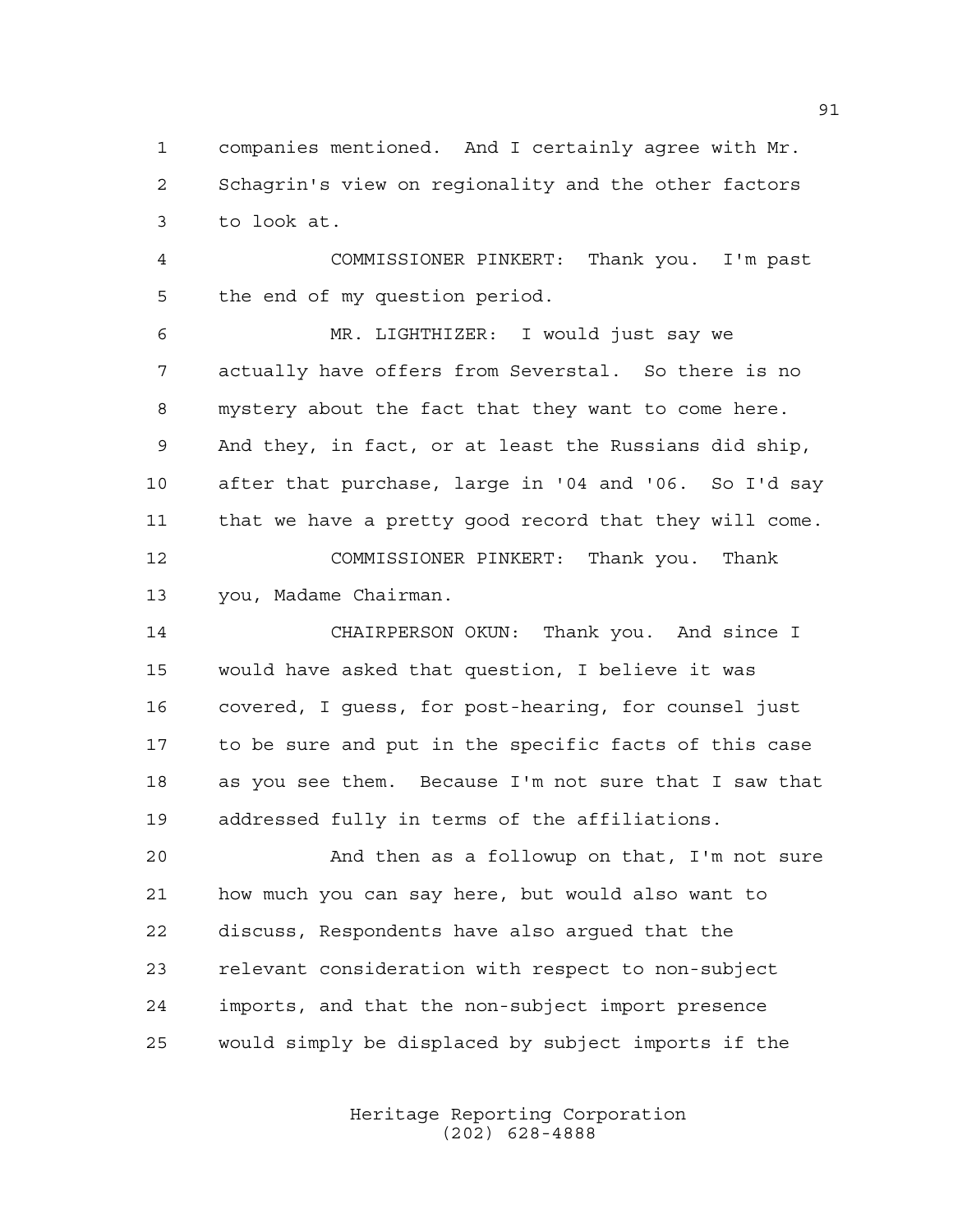orders were lifted because of these affiliations and the control the U.S. producers have.

 Can you address that here in terms of non- subject imports, and whether you think that that is an accurate description?

 MR. LIGHTHIZER: Well, I guess I would say first of all that to the extent, you know, the Brack situation doesn't apply here, so, a considerably more general question, presumably.

 But our view is that to the extent that we are competing with fair trade, we aren't bothered by that. We think we'll do fine with respect to competition against fair trade.

 What troubles us is this competition with unfair trade. And I think it's the testimony of all the business people that if we're competing with fair trade in our market, we're not worried about losing sales to that, you know, an inordinate amount of sales to fairly traded steel in our market.

 CHAIRPERSON OKUN: Okay. And I think the other part of the Respondent's argument, and again producers who might be purchasing from North American markets might be able to comment on this, is that because there's an affiliation, it's a ton of steel that they could produce domestically. And therefore,

> Heritage Reporting Corporation (202) 628-4888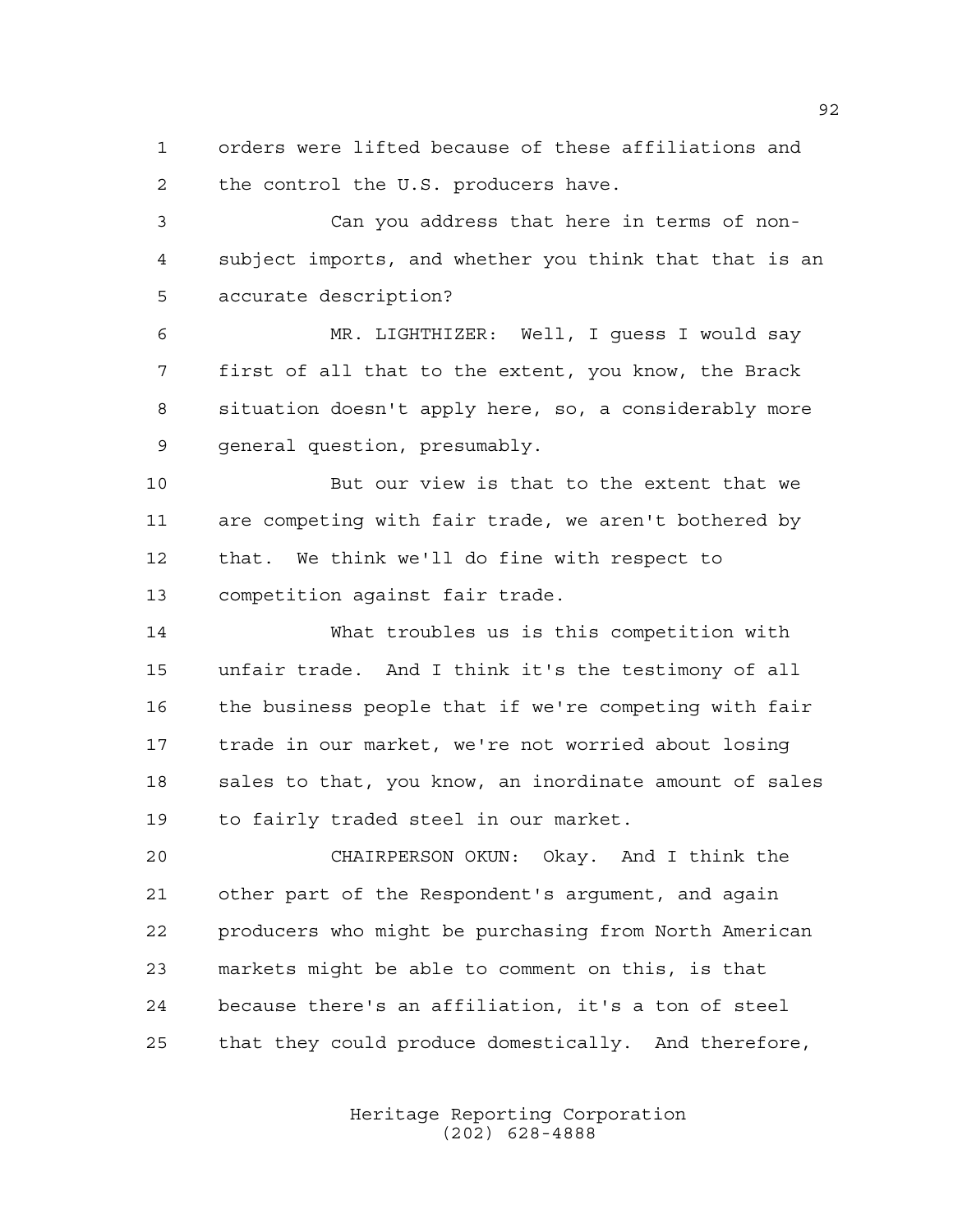if subject imports were in the market, they would just bring back that production. So that's the displacement.

 And again, while it's not a Brack question directly, it goes to what the impact would be, what the volume would be and impact as we would normally look at it. So, others want to jump in? Mr. Schagrin.

 MR. SCHAGRIN: Chairman Okun, this is Roger Schagrin. I have to admit, having read that argument in Respondent's brief, it's one that really doesn't make a lot of sense. It may be one of these producers, such as Mr. Surma, who has plants in Canada, as well as the United States, can address it.

 The idea that now we would have unfairly traded imports coming into the U.S. market, and they would not replace U.S. producers' products, but instead would just be replacing U.S. producers' affiliated mills in Canada's imports, like that's a decision that Mr. Surma would make, with plants in Canada and the United States.

 Now, he can answer this better than I have, but I –

 CHAIRPERSON OKUN: Well, let's hear from Mr. Surma. I want to hear the better.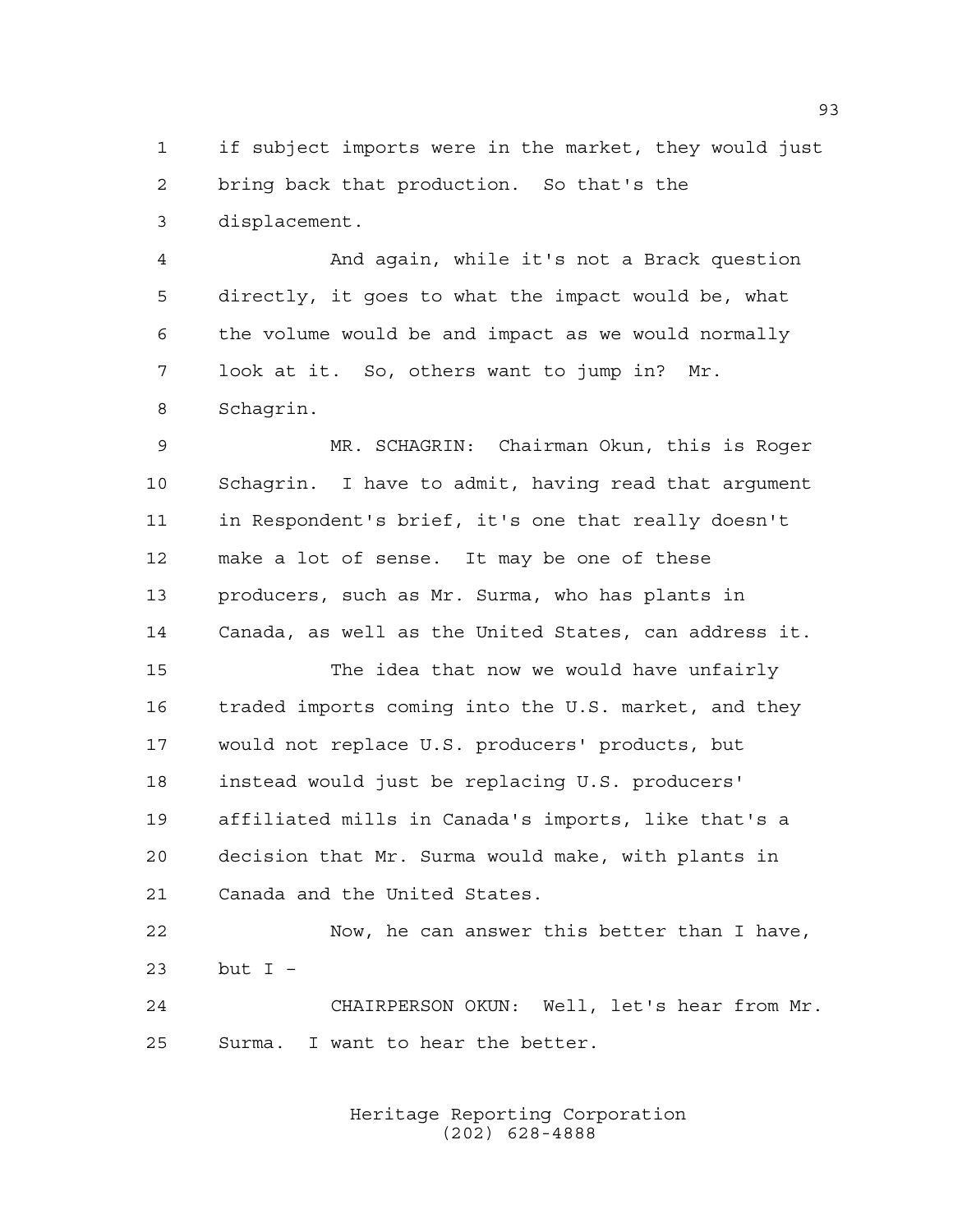MR. SCHAGRIN: It doesn't make any sense, and I think Mr. Surma will agree that Respondents – MR. SURMA: Thank you, Commissioner. Initially I'll incorporate Mr. Schagrin's comments by reference in my response, but I think he makes a very good point. We have material that travels across the border, all fair traded, it's all based on customer needs, et cetera. And for our benevolent opponents here to suggest that in order for us to equalize the market by discontinuing our fairly traded business activities to equalize the market for their unfairly traded business activities is benevolence we could do without. And we would not do it that way. But we appreciate their benevolence. CHAIRPERSON OKUN: Yes, Mr. Hecht. MR. HECHT: Jim Hecht. I just will follow up; a lot of it is confidential. I think we can safety say that that argument is absolutely ridiculous, and not supported in any way by the tonnages or pattern of trade you're seeing on the record. If there's any suggestion that somehow we're bringing this case or supporting this case to protect Canadian activity, there is no record of it and for that, whatsoever.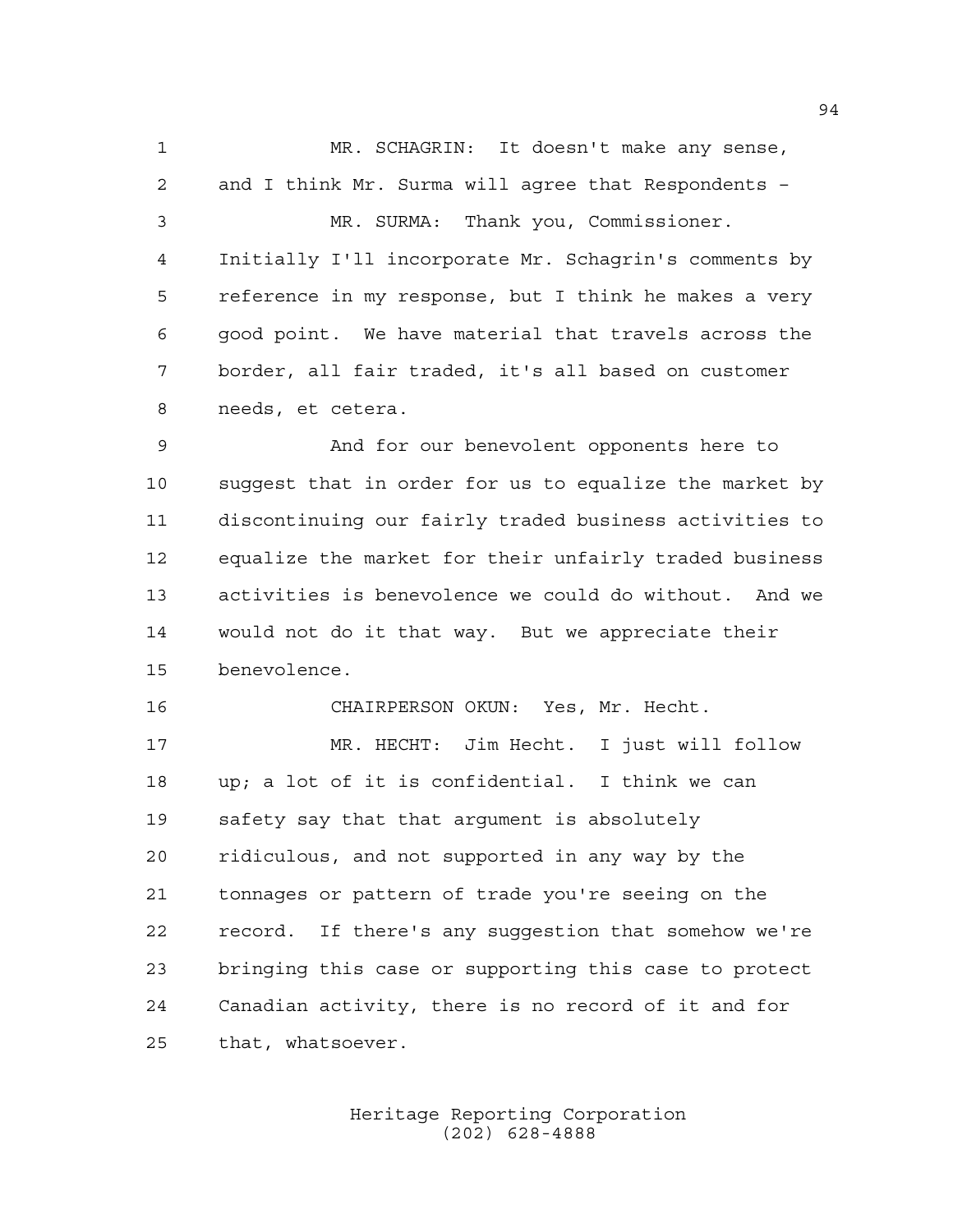CHAIRPERSON OKUN: Okay. Appreciate your telling us on that. Mr. Vaughn.

 MR. VAUGHN: Yes, Commissioner Okun. I'd just like to put in one factual point. I mean, they, I was a bit mystified by the emphasis on the non-subject imports. Your record shows that in 1998, non-subject imports had 5.9 percent of the U.S. market, and last year they had 5.3 percent of the U.S. market. So the idea that there has been this big upsurge of non-subject imports just is not supported by the facts at all.

 CHAIRPERSON OKUN: No other hands are up, but I've actually heard enough response on that. And I'll look forward to the descriptions for post-hearing.

 Mr. Rosenthal, I think this may be a post- hearing question for you, just going back to ArcelorMittal's position. Because I did go through your brief to try to understand whether there had been a change.

 But if one were considering Brazil alone, is there any different position – and you can do this post-hearing – based on the facts for ArcelorMittal? MR. ROSENTHAL: We're being very clear. We support the continuation of the order with respect to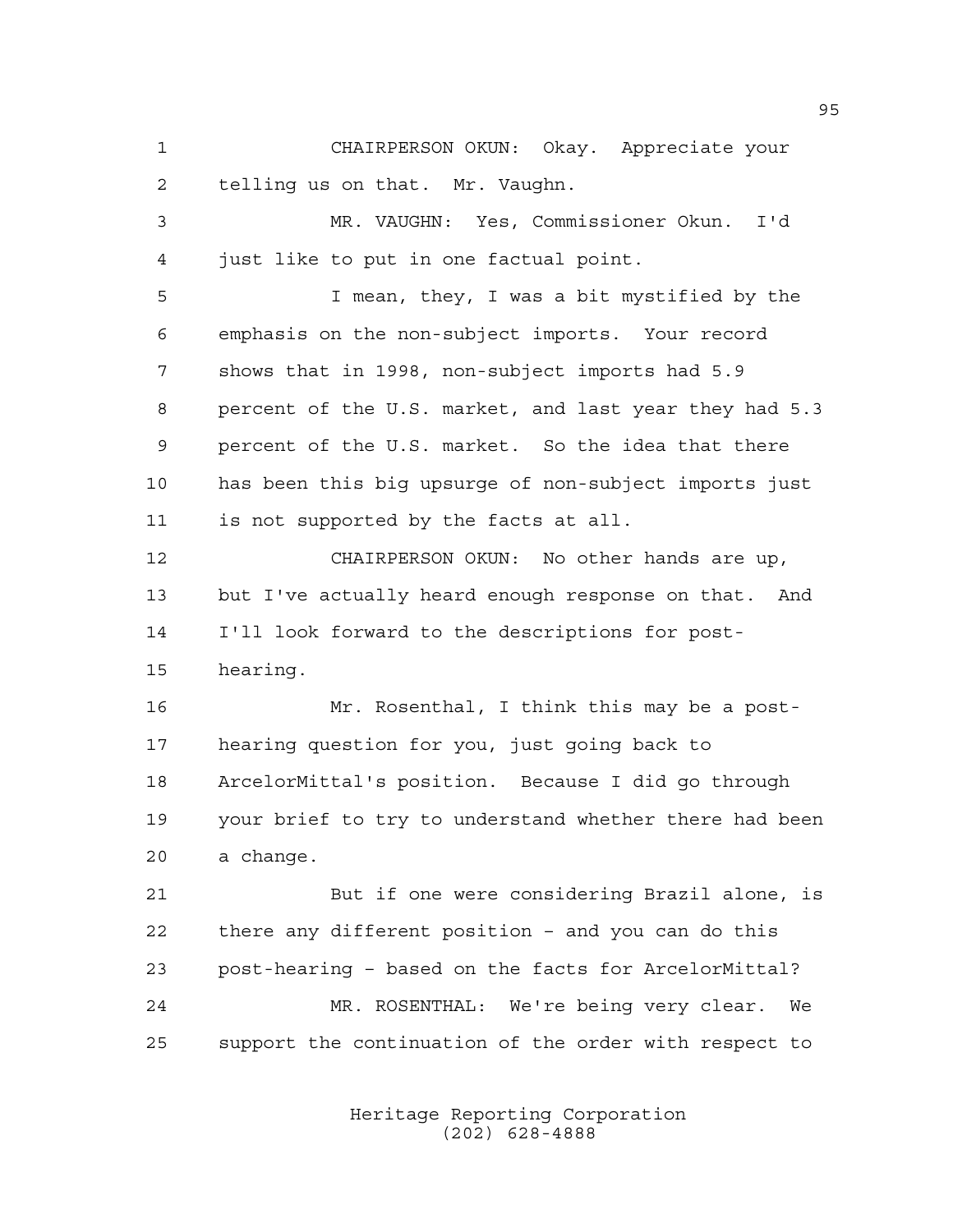Brazil. Mr. Mull can tell you, the ArcelorMittal position in Brazil is very small; I mean, they may represent 25 percent of Brazilian production, and going down as more Brazilian capacity comes onstream. One of the reasons why they're here supporting that order is because the vast majority of Brazilian production does not report to Mr. Mull. The other Brazilian producers will come here whether he

 wants them to or not, and at prices that he likes or not. So that's why we are in support of this order. CHAIRPERSON OKUN: Okay. If you can just make sure that that's on the record.

 MR. MULL: We feel very strongly that we are in support of the order. And we have no concerns that any ArcelorMittal Brazilian material will be coming in, because I won't approve it to come in. So that will take care.

 CHAIRPERSON OKUN: Okay, I appreciate all those responses. Let me turn to another subject.

 You have talked about the decline in consumption in the U.S. market. And I know you have provided information in briefs and talked about a little bit today, the companies, what you see as your projections for the future, and where there is still weakness. And I know you've mentioned construction in

> Heritage Reporting Corporation (202) 628-4888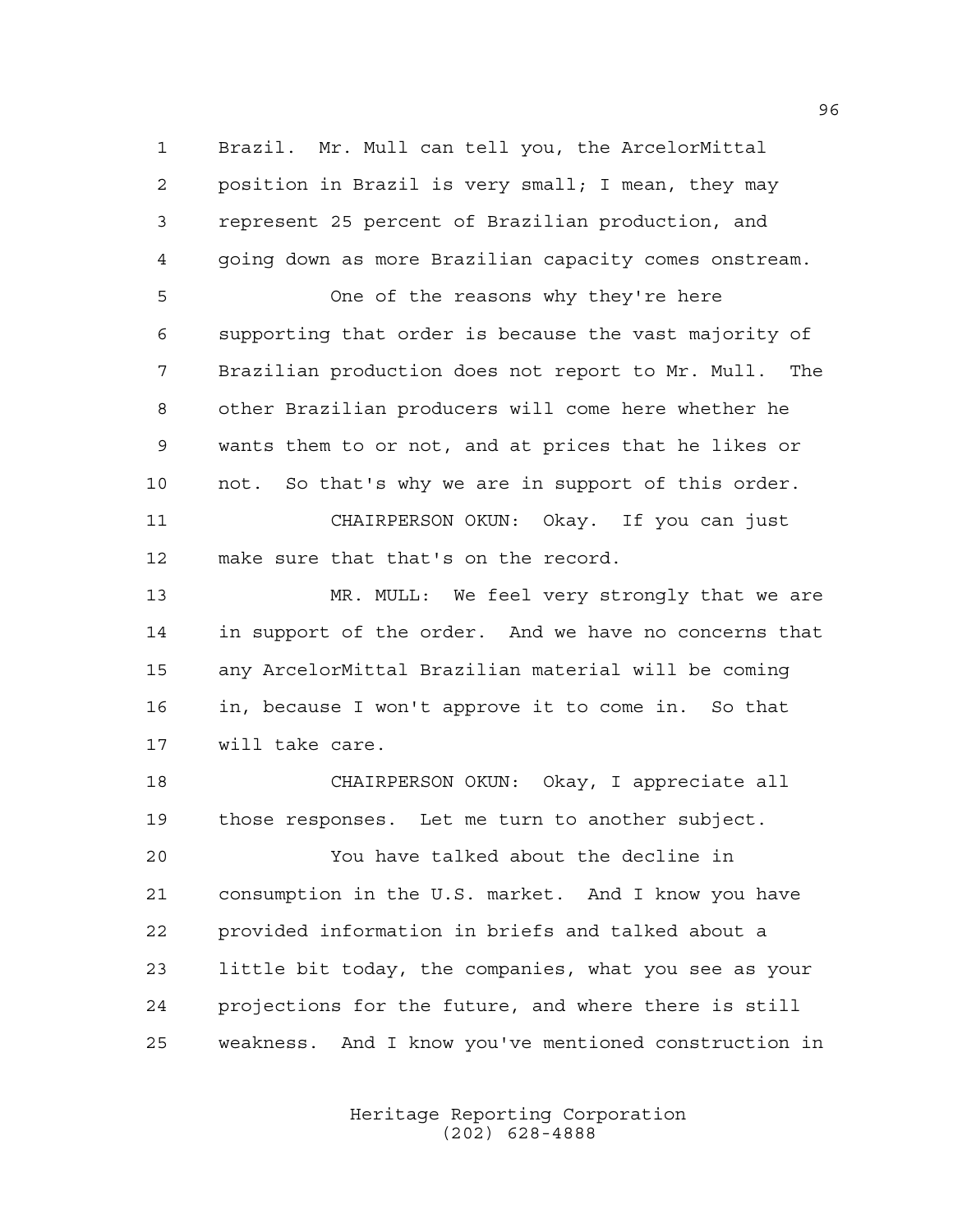particular.

| $\overline{a}$ | With respect to the attractiveness of the              |
|----------------|--------------------------------------------------------|
| 3              | U.S. market. If you look at the information on the     |
| 4              | record and look at other areas of the, of the world,   |
| 5              | in particular Asia, there is growing consumption. And  |
| 6              | we've also heard about the Brazil market, the Brazil   |
| 7              | home market. And I think Mr. DiMicco, you've pointed   |
| 8              | out it is a protected home market, and they show some  |
| 9              | pretty high prices there.                              |
| 10             | So the question is, is this market as                  |
| 11             | attractive to the subject importers as it was, again,  |
| 12             | during the original investigation? Or even during the  |
| 13             | first review, in terms of both market size, where this |
| 14             | market is going, vis-a-vis the other countries, where  |
| 15             | they're sending the material?                          |
| 16             | MR. DiMICCO: Dan DiMicco at Nucor. I would             |
| 17             | contend that it's probably more attractive,            |
| 18             | particularly because of the amount of lower capacity   |
| 19             | that's being, continues to be built around the world.  |
| 20             | Turkey has almost completely displaced all             |
| 21             | the Russian imports that were coming in supplying them |
| 22             | with hot band, by building their own facilities.       |
| 23             | China has, you know, just built four or five hundred   |
| 24             | million tons of capacity. Bao Steel, the largest       |
| 25             | producer in China, as I testified in my testimony, is  |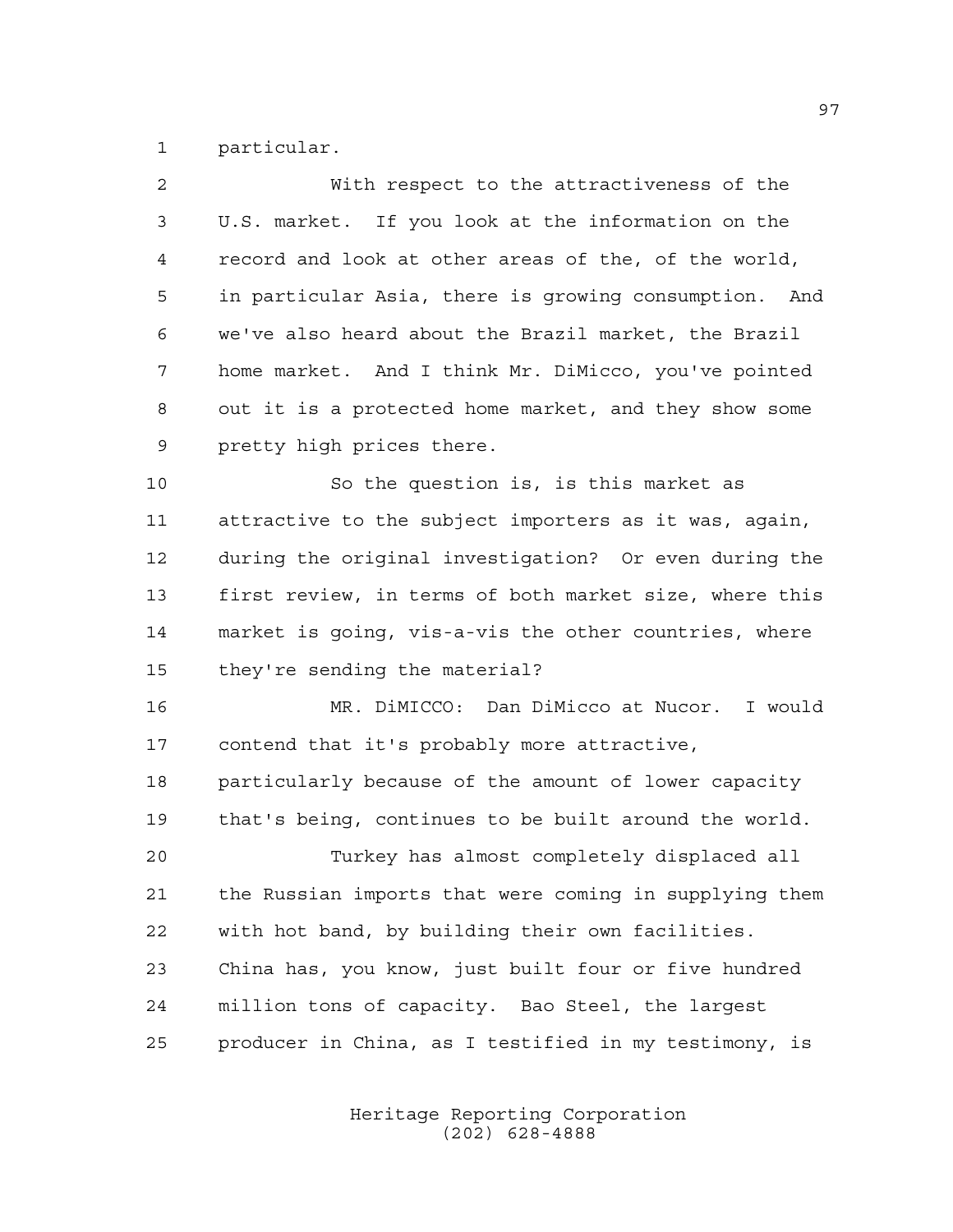telling folks that there's going to be over-capacity in China because of the over-building and the slowing of their economy.

 And all of that, you know, the Chinese are not opposed to going out there and selling steel at any price. We have a protected market at home, like all three of these countries do, as we've tried to sell them to them and cannot. Except in very unusual circumstances. Even with our Japanese partners, we can't sell them to Japan.

 You have that protective market, you can afford to sell your excess capacity at significantly lower prices because you have such higher prices in your home market. And so they can fill their mills up and ship that. And there is more capacity being built in every one of these locations, in Russia and Brazil. And it doesn't necessarily have to be built there, because other countries are building it. And the places they used to ship to, they're not going to be able to ship to any more. And this stuff will just move around.

 CHAIRPERSON OKUN: And do you think that that, the ability to move around or the attractiveness, the incentive to move around, is diminished if you have companies who have joint

> Heritage Reporting Corporation (202) 628-4888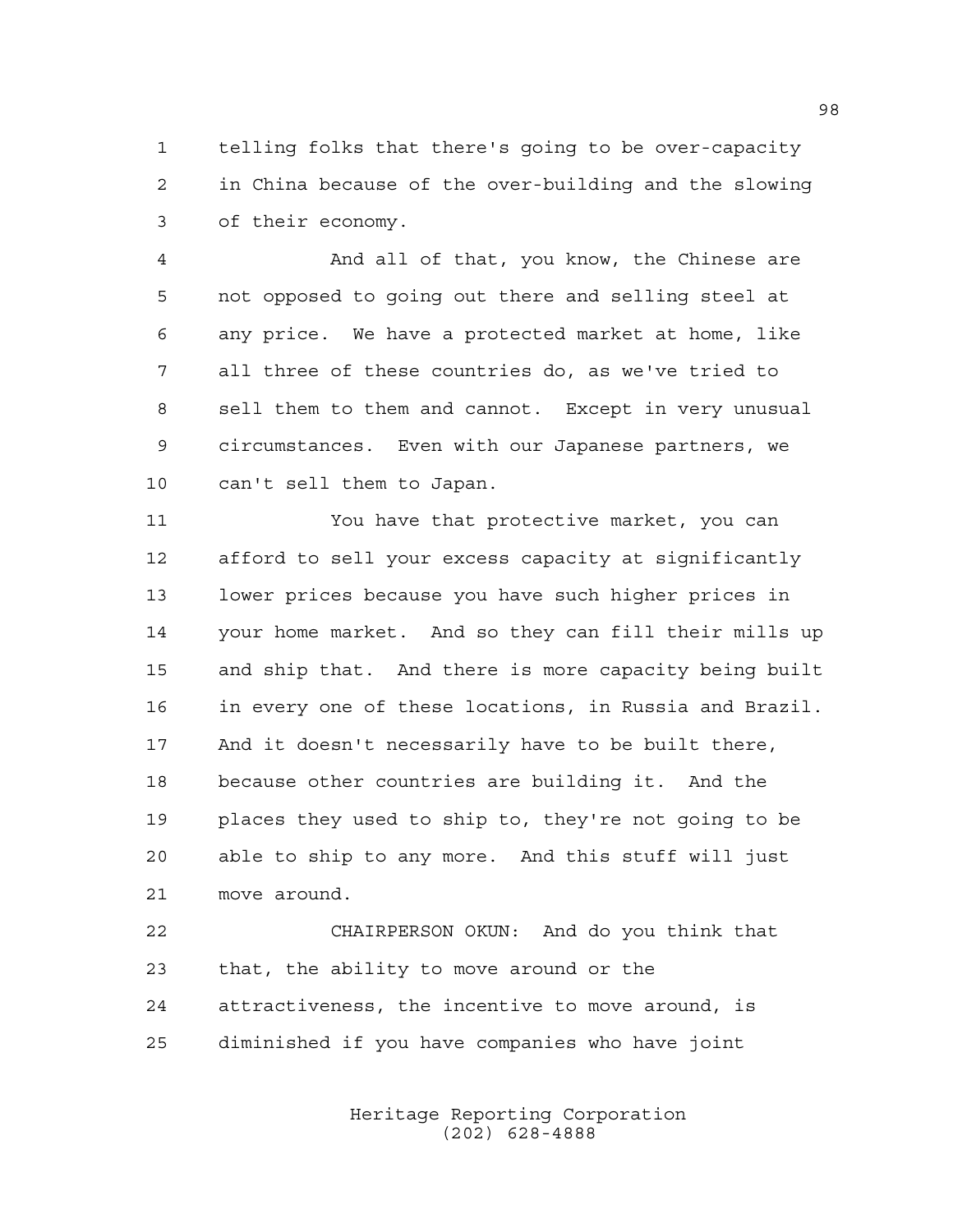ventures or other established operations? I know you can't see everything in the record, and so I'll turn to counsel, as well. But I'll point to Japan, in particular. The Japanese producers put in information with respect to where their orders are going, and why those are long-term and why they wouldn't shift.

 Do joint ventures matter in diminishing your incentive to want to go to a different market?

 MR. DiMICCO: I would say that in the case of Japan in particular, being that you mentioned them, they had a lot of those same affiliates here, back when this order was first put in place. And it didn't stop them. Okay, the Japanese car companies were here. I assume that's who you're talking about in terms of affiliates.

16 There are no, that I am aware of, any Japanese steel companies, per se, in the United States, other than our own partners.

 CHAIRPERSON OKUN: I'm sorry. I was arguing, I think I probably did not make that very clear. I think the argument being made by the companies or by the producers is that because they have joint ventures existing in these other markets that are growing markets, that they don't have an incentive to take that, that's going to go into those

> Heritage Reporting Corporation (202) 628-4888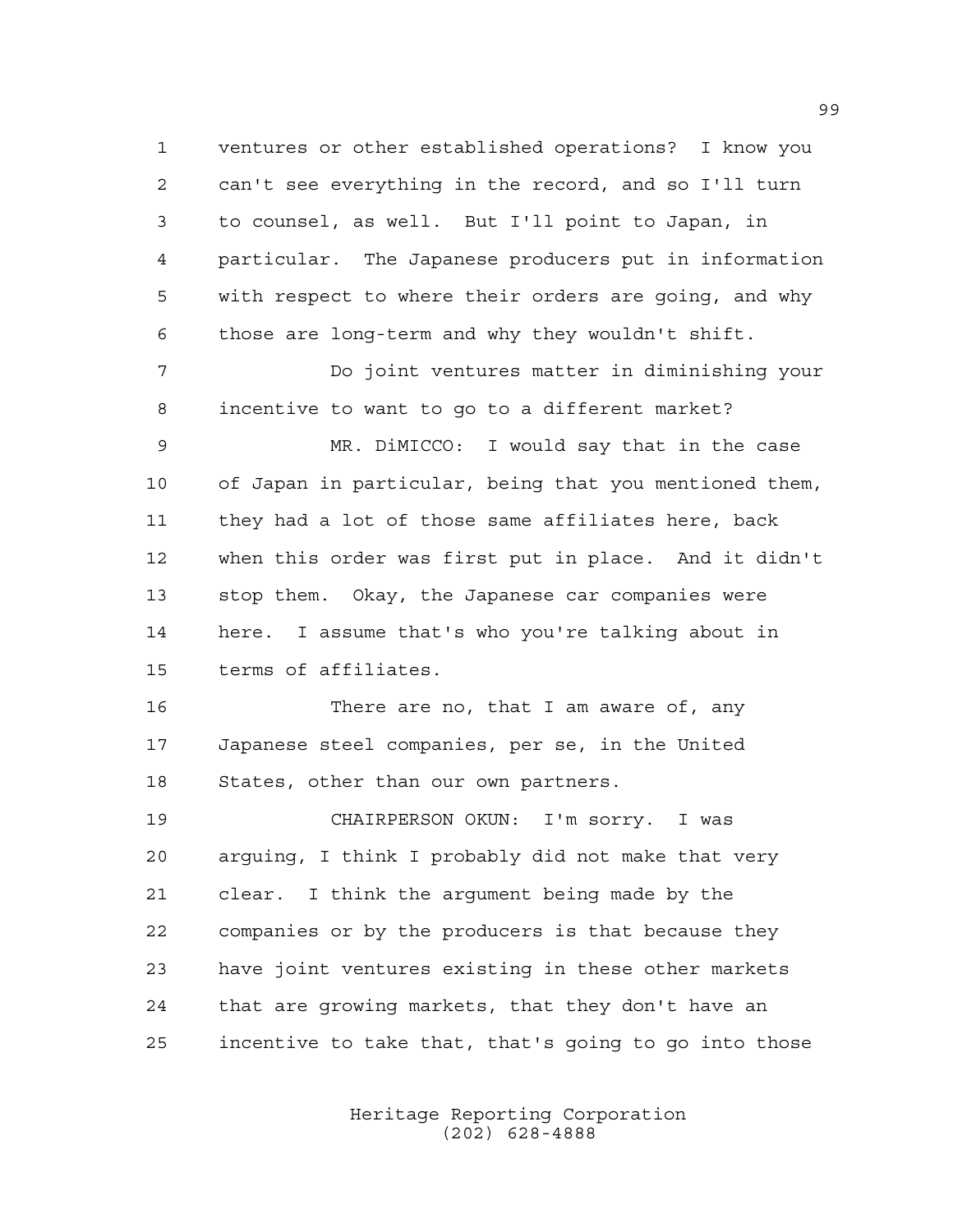other markets – Asia, let's take Asia for example – if you have a Japanese with joint venture in Asia's growing markets. They don't have the incentive to take those exports, and then ship them back to the United States.

 MR. DiMICCO: That's ridiculous. Because the point I was just making is that China, for example, they have, by their own admission, over- capacity, a slowing market, versus the capacity that's being built. So the tons that were going there in joint ventures that may exist, where they only own maybe 10 percent of that joint venture, there's no major steel company in the world that has a major ownership position in any Chinese steel company. That would not deter them from redirecting. Because the production in China, amongst all the domestic producers there, will cause them to be squeezed out. They're going to have excess capacity.

 Look what's happening in Turkey, with all the additional flat-roll that's been built there. The Russians can't sell there any more. They're exporting 30 percent of their product on a regular basis. So is Japan.

 I talked to our partners in Japan. What they tell me is that, you know, the steel mills ramped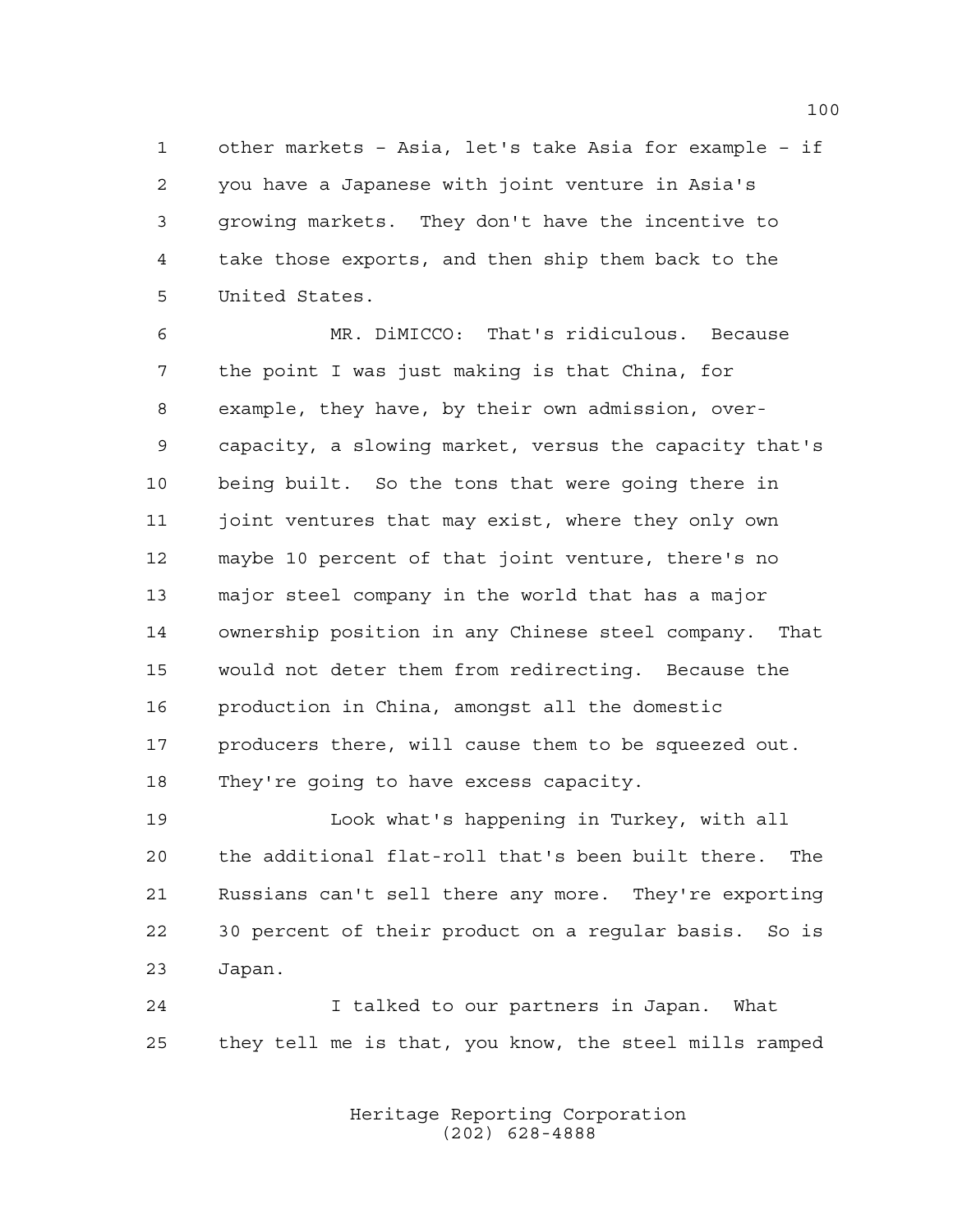up pretty decent after the nuclear accidents and the unfortunate catastrophe with the tsunami and the earthquake. But then they had no place to put the steel that they were producing, because the customers in Japan weren't running. Okay?

 And you've heard about a number of plants have been shut down in this country and around the world because of parts not being available, and what- have-you. So they've got no place to send the steel. Toyota can't take it. And so where is it going to go? The steel. It's not going to go into Japan, it's not going to go into China. It's going to go someplace else in the world.

 And all this over-capacity will exist will find its way to, as it always has, and history has proven it over and over again unfortunately, to the most open market in the world. And that's here.

 CHAIRPERSON OKUN: Okay. My red light has been on for some time. I know there are hands up, but I'll have a chance to return to this.

Vice Chairman Williamson.

 VICE CHAIRMAN WILLIAMSON: Thank you, Madame Chairman. I, too, want to express my appreciation to the witnesses for coming today. Now let's continue on with the line of questioning the Chairman just made.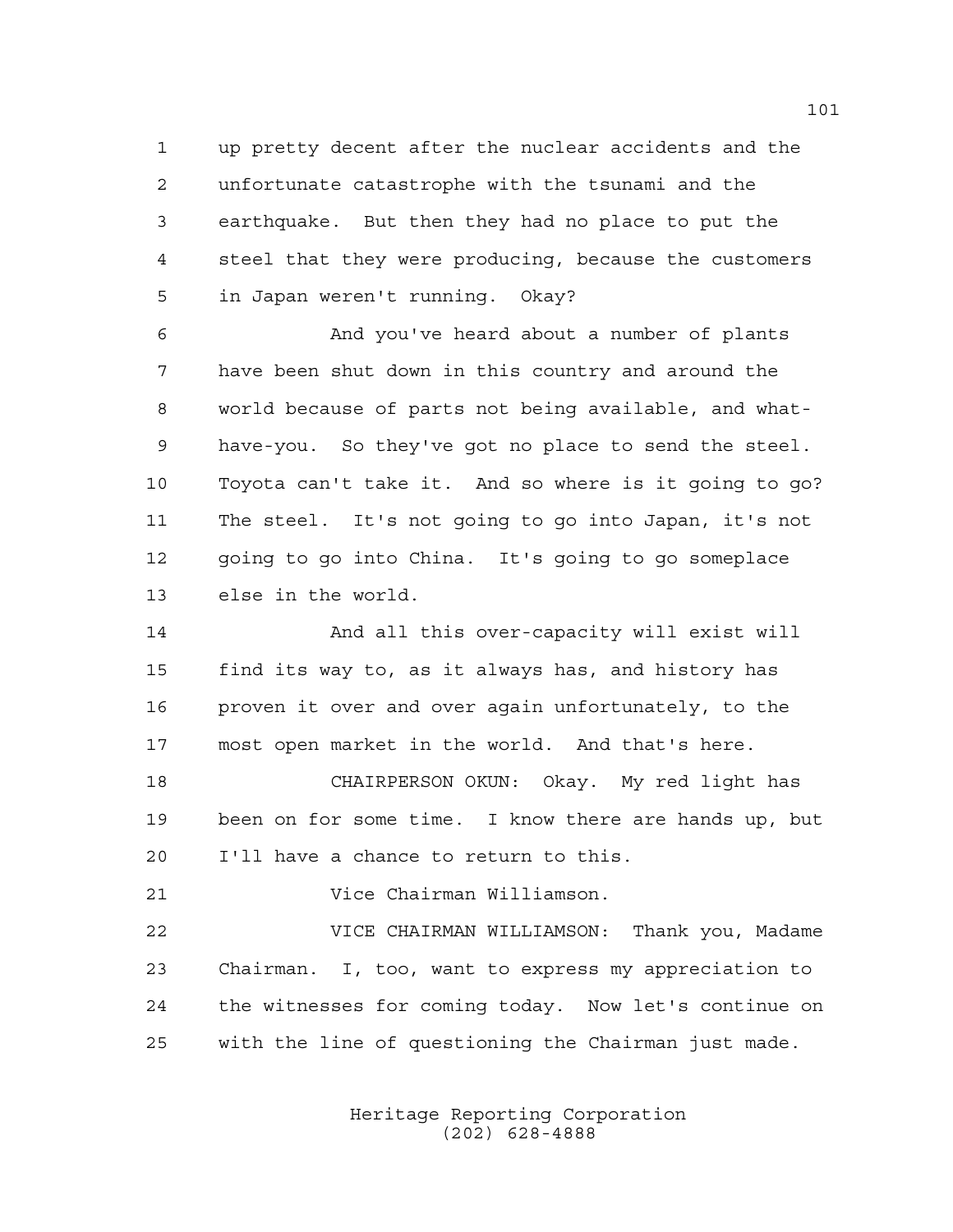Mr. DiMicco, I'm sorry, how should we – can you elaborate further on how we should evaluate the impact of the tsunami in Japan? And I guess the Respondents have talked about the fact that there will be demand or increased consumption in Japan, you know, for hot-rolled steel as the recovery effort goes on. You talked about some things that I guess have happened in short term, where, you know, factories are still shut down, and I guess inventories are building up. But can you sort of spin this out

over the next year or so?

 MR. DiMICCO: Well, a lot of that is going to be pure conjecture. But in general, when you have catastrophes like this, of which there have been very few, you know, initially there's disruptions. All the supply chains, the production.

 And so, you know, there is the inability to provide the steel, and there's not an immediate reconstruction that takes place. There's massive cleanup efforts that have to take place first, and decisions are made whether to rebuild in those locations or not.

 You read in the papers today, there's debate about whether they should rebuild those cities in those same locations or not.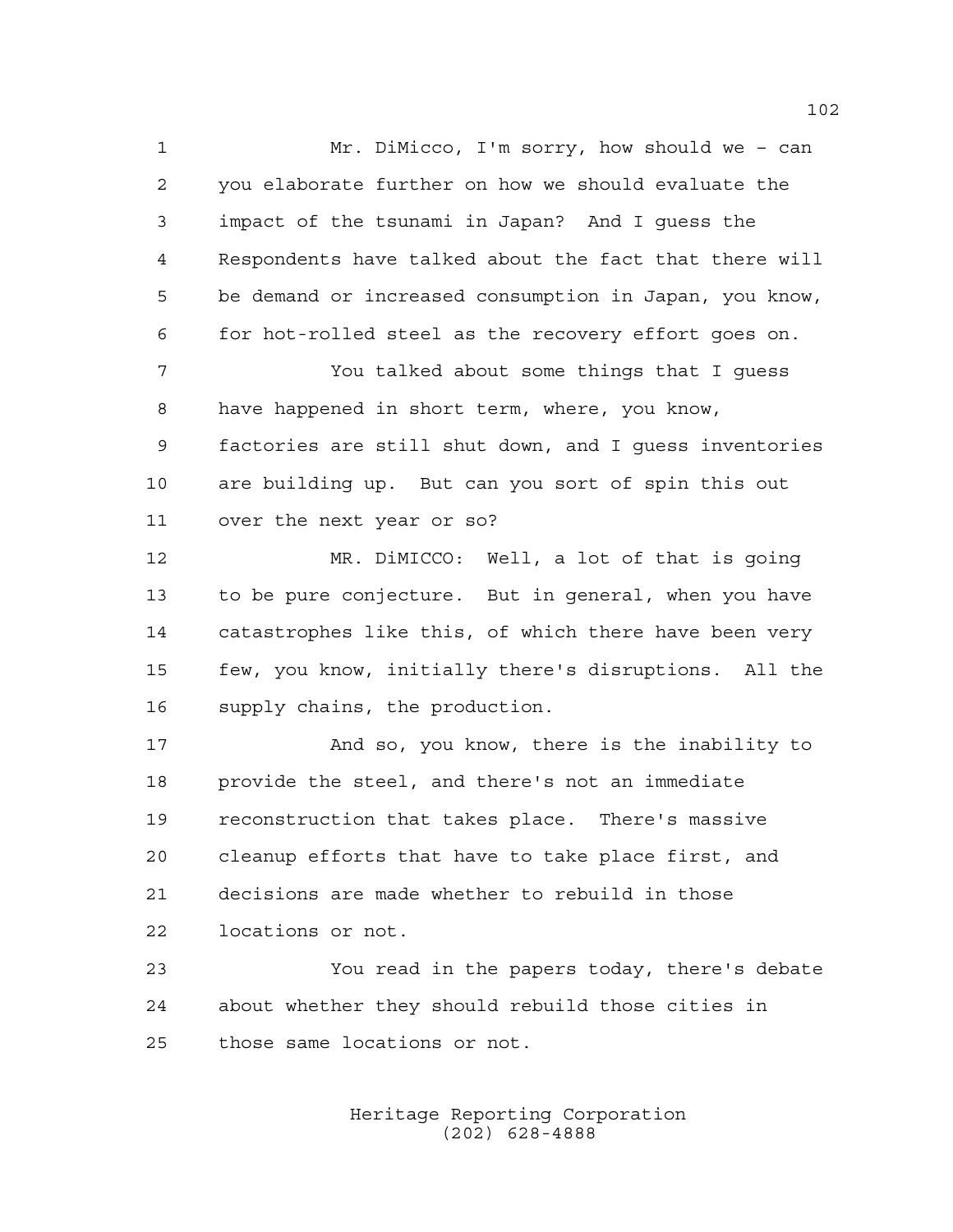So in time, you will see production get back to normal, in terms of the customers, like Toyota, who were buying steel from the integrated steel producers in Japan. They will get back, caught up again. And that process of parts being in short supply will dissipate, I agree with you. And at some point in time, the reconstruction will take place. And there will be steel needed for that. But the amount of steel needed 10 for that is nowhere near the amount of excess capacity

 that's been brought onstream just in the last couple years, let alone what's coming onstream as we go forward.

 So while it is a massive catastrophe, from the standpoint of steel supply, it's really just a blip on the radar.

 VICE CHAIRMAN WILLIAMSON: Thank you for that. Does anyone want to add, and I guess – MR. Schagrin: Commissioner Williamson? VICE CHAIRMAN WILLIAMSON: Yes? MR. SCHAGRIN: This is Roger Schagrin. While we, you know, all of our hearts go out to all of those who suffered because of the earthquake and tsunamis in Japan, amazingly, when we did this case originally – and Mr. Busse mentioned we did this back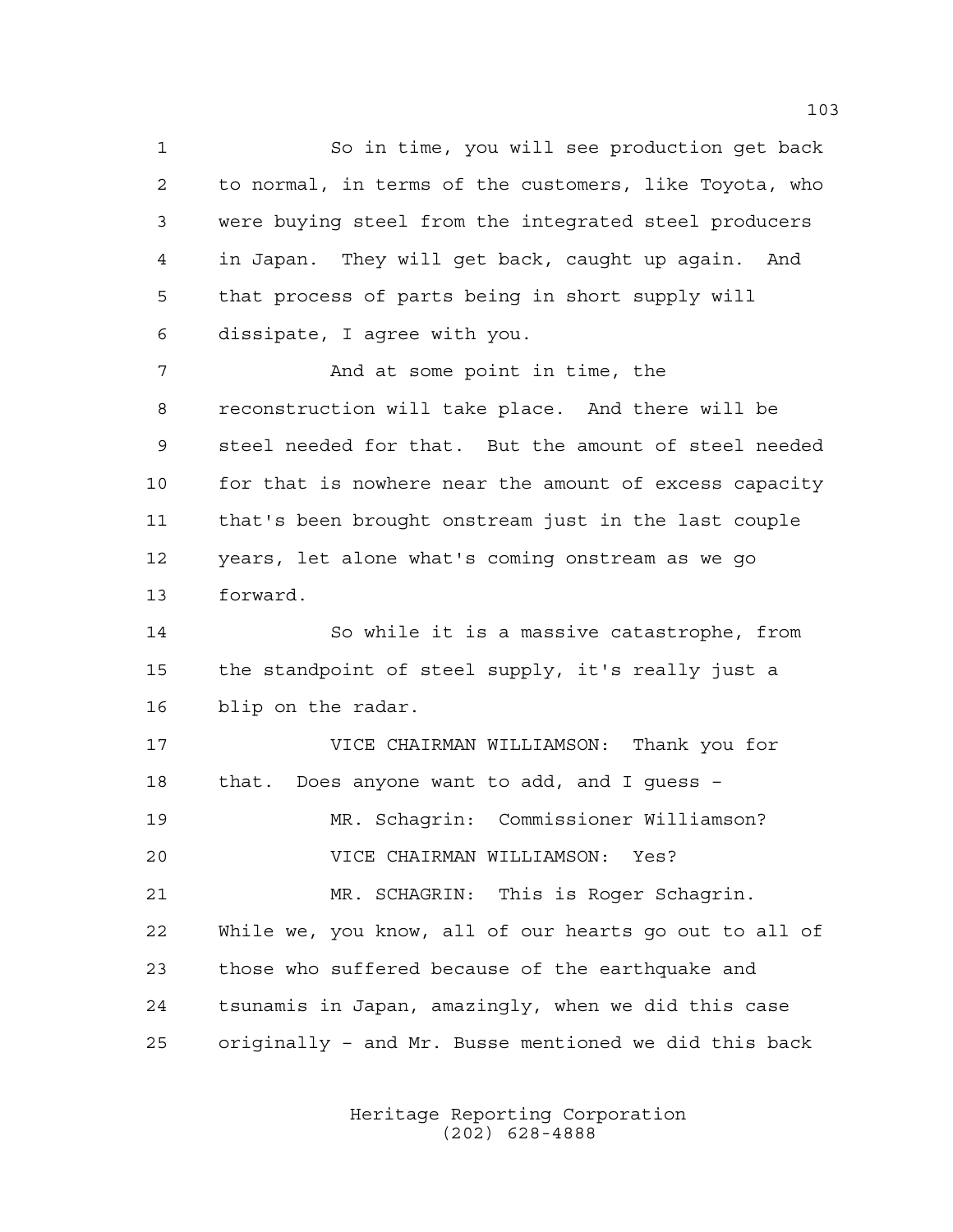in 1998 – studying the past is probably the best predictor of the future. Because Japan had the horrific Kobe earthquake in 1995. It was actually part of this Commission's investigation record in the original investigation.

 So you had on your record the information on Japanese home market consumption from 1995 through 1998 in the original investigation, which encompassed the rebuilding, huge rebuilding. Because Kobe was one of the most industrial cities in Japan.

 And the record showed there, and in terms of consumption levels it's in your original investigation final, the increase in consumption of hot-rolled in Japan in the two to three years following the Kobe earthquake was several hundred thousand tons. That was the total increase in consumption for the whole country of Japan. During a period of a pretty strong economy, plus the rebuilding after the Kobe earthquake. And that was with an industry at that time that had over 50 million tons of capacity.

 And I would submit the same thing here. You know, when they're rebuilding these coastal fishing towns, it's not a hot-rolled-intensive rebuilding. It's rebar to rebuild roads. It's, you know, rebar and structurals in terms of, you know, homes and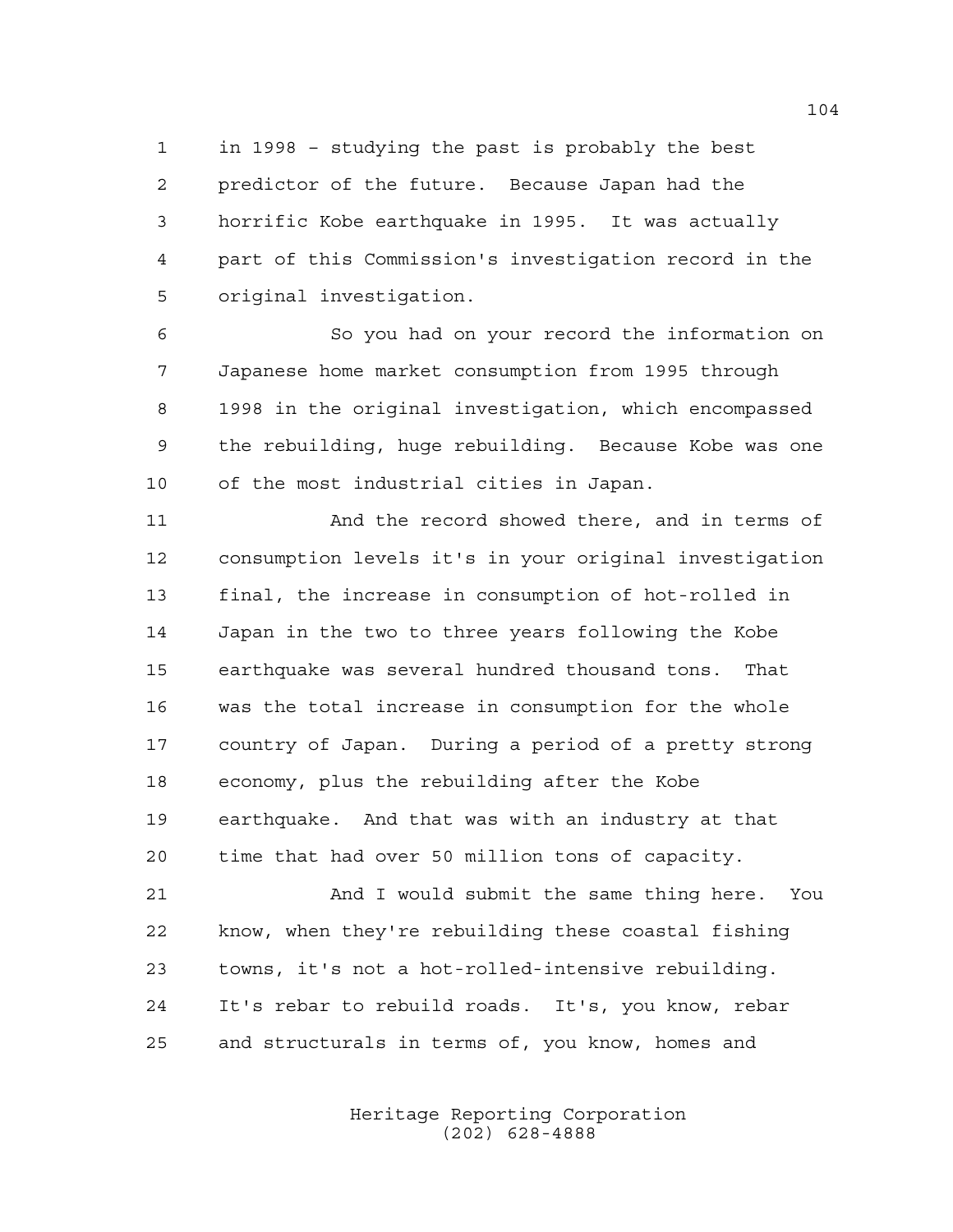apartment buildings, not so much flat-roll.

| $\overline{c}$ | But even an increase of several hundred               |
|----------------|-------------------------------------------------------|
| 3              | thousand tons, they've got a 50-million-ton industry  |
| 4              | with five to 10 million tons of excess capacity.      |
| 5              | So I really think this Commission can go              |
| 6              | back and study its original record, and say what was  |
| 7              | the effect of the Kobe earthquake, what's the likely  |
| 8              | effect of rebuilding here. And I think you would find |
| 9              | it wouldn't remove the potential injury to the U.S.   |
| 10             | industry.                                             |
| 11             | I mean, we wish them the best in rebuilding,          |
| 12             | but - and we'll do this in our post-hearing brief,    |
| 13             | that you can see a similar circumstance. And yet, it  |
| 14             | didn't remove us from the injurious imports at the    |
| 15             | time of the original investigation.                   |
| 16             | MR. PRICE: Alan Price with Wiley Rein.                |
| 17             | There actually is now at least one published article, |
| 18             | which we'll share with the Commission, that goes      |
| 19             | through the rebuilding and steel consumption, what is |
| 20             | anticipated.                                          |
| 21             | Roughly 85 to 90 percent of it is going to            |
| 22             | go to the construction steels, which are essentially  |
| 23             | what they're saying, is rebar and beam. There's a     |
| 24             | very limited hot-rolled component to this.            |
| 25             | We've seen natural disasters, as Mr.                  |
|                |                                                       |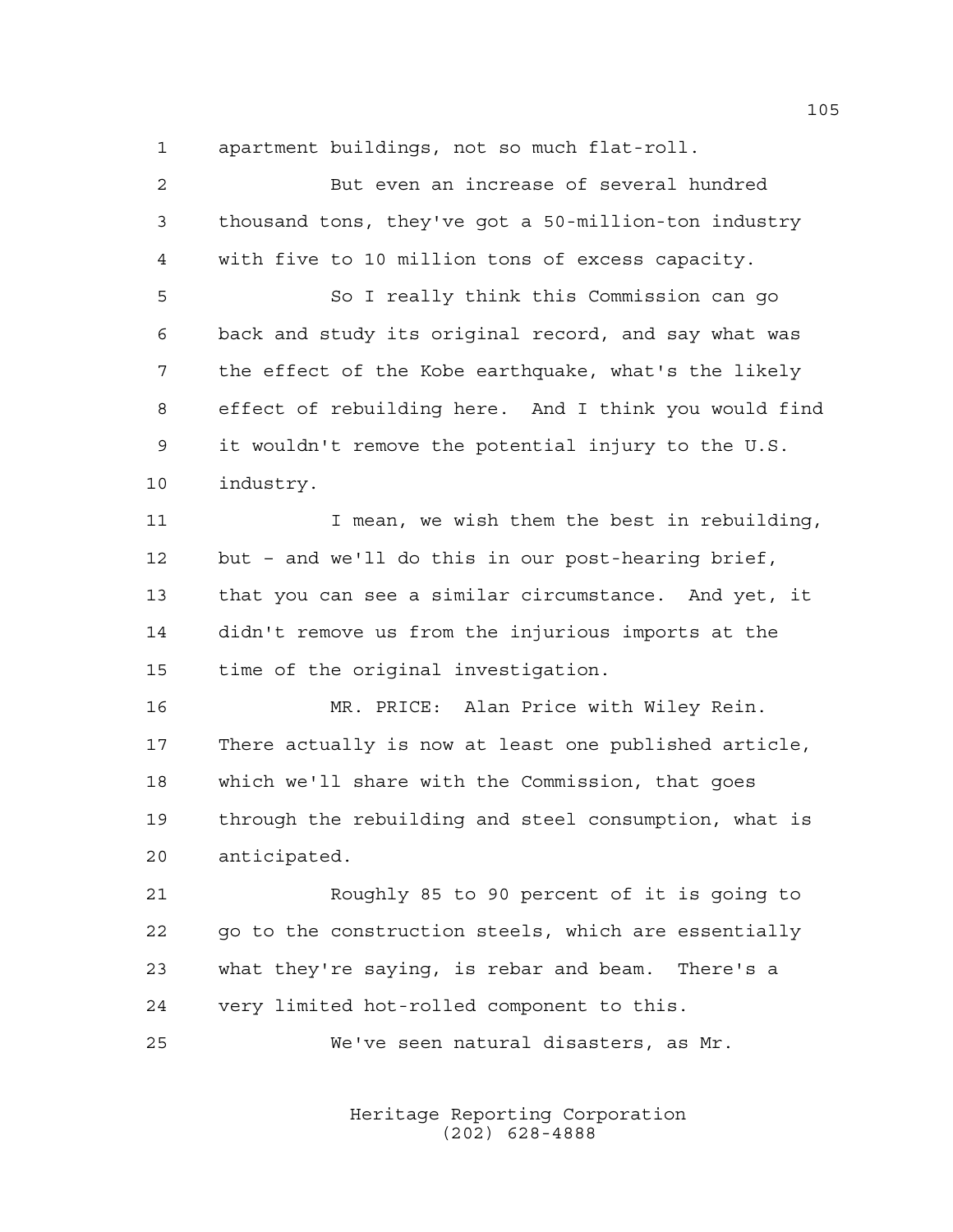Schagrin said, in Japan previously, and seen the effects. Unfortunately, sadly, we saw in the U.S. with Katrina very minimal effect on hot-rolled in this. There's some; eventually houses get built, you know, three to five years later, and some refrigerators get consumed in it. But it is the minority of steel here.

 VICE CHAIRMAN WILLIAMSON: Okay, thank you. Mr. Lighthizer.

 MR. LIGHTHIZER: Yes, Mr. Vice Chairman. I guess I would add just one other thought in addition to all this.

 To me, when I'm analyzing it, it makes me worry more about the state of the global economy than anything else. There are a lot of speculation, a lot of specific effects, and we can talk about that. But to me, it makes me worry about whether or not we're going to have a double-dip recession. And it makes me worry about whether we're going to have a global slowdown, all of which has the effect, I think, of making this industry more vulnerable.

 So to me, it's more of a vulnerability point. It's something I think, in addition to all of the other economic things you have to worry about, I think this is one more question mark sort of hanging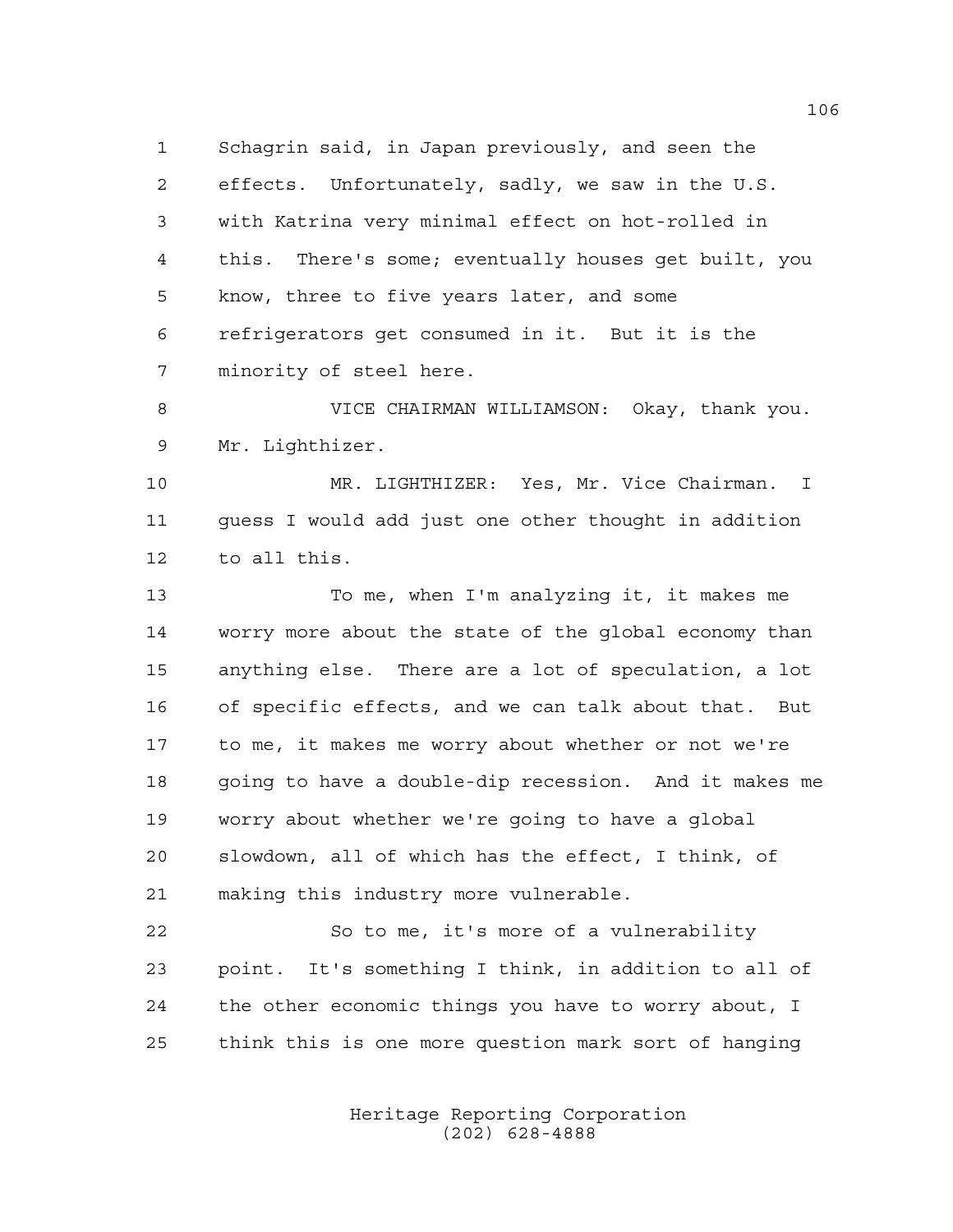over the whole thing.

| $\overline{a}$ | VICE CHAIRMAN WILLIAMSON: Maybe post-                  |
|----------------|--------------------------------------------------------|
| 3              | hearing you could present some analysis on that point. |
| 4              | Because I was wondering about how would that, why      |
| 5              | would that be the case.                                |
| 6              | MR. LIGHTHIZER: Absolutely, we'll be happy             |
| 7              | to. There's a lot written about that, and we'll be     |
| 8              | happy to do it, Mr. Vice Chairman.                     |
| 9              | VICE CHAIRMAN WILLIAMSON: Okay. And then               |
| 10             | I'll work with the material Mr. Price offered.<br>Mr.  |
| 11             | Busse.                                                 |
| 12             | MR. BUSSE: Thanks. Keith Busse, Steel                  |
| 13             | Dynamics. I think the impact is not only going to be   |
| 14             | upon the Japanese people; there will be some impact    |
| 15             | here in the United States. Shuttered assembly line     |
| 16             | production. It's not so much steel that's going to be  |
| 17             | in short supply, it's going to be electronic           |
| 18             | components. And when you can't put the electronics in  |
| 19             | the dashboard, the assembly line stops, and people     |
| 20             | don't have a need for steel whether it's here or       |
| 21             | Japan.                                                 |
| 22             | So I think, unfortunately I think there will           |
| 23             | be a short-term global negative impact. I think the    |
| 24             | greater consideration is the countries in question,    |
| 25             | especially Brazil and Russia, have significant over-   |
|                |                                                        |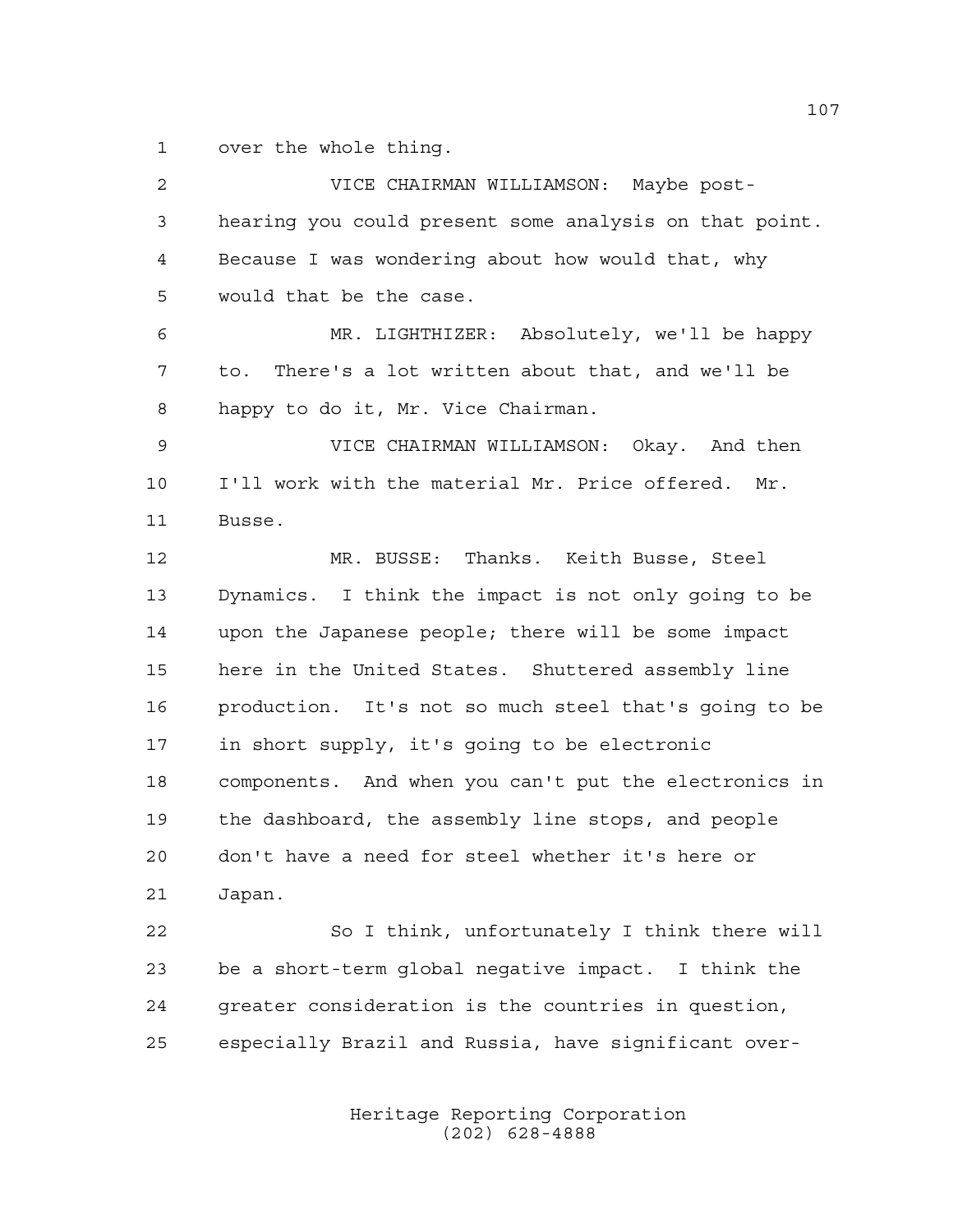capacity, and they're still growing capacity. In the case of Japan, I don't know that they're growing capacity, but they have significant over-capacity. I think the simplest answer is if they didn't intend to bring a lot of product to this market, you wouldn't be here responding. VICE CHAIRMAN WILLIAMSON: Okay, thank you. I'm sorry, Mr. Vaughn? MR. SCHERRBAUM: Joe Scherrbaum with U.S. Steel. I'd just like to add, on the shorter-term impact on this, we are continuing to get information daily about what Mr. Busse said, the shorter yield of electronic parts and its impact on the production schedules of the automotive companies here in the United States. 17 And it appears it is going to have a significant impact on steel consumption by the automotive companies here in the second quarter. More to the point that we have a spreadsheet that we're updating daily, just keeping track of schedule changes due to lack of parts coming from Japan in the short term. VICE CHAIRMAN WILLIAMSON: Okay, thank you for that. I want to stay with you, Mr. Scherrbaum.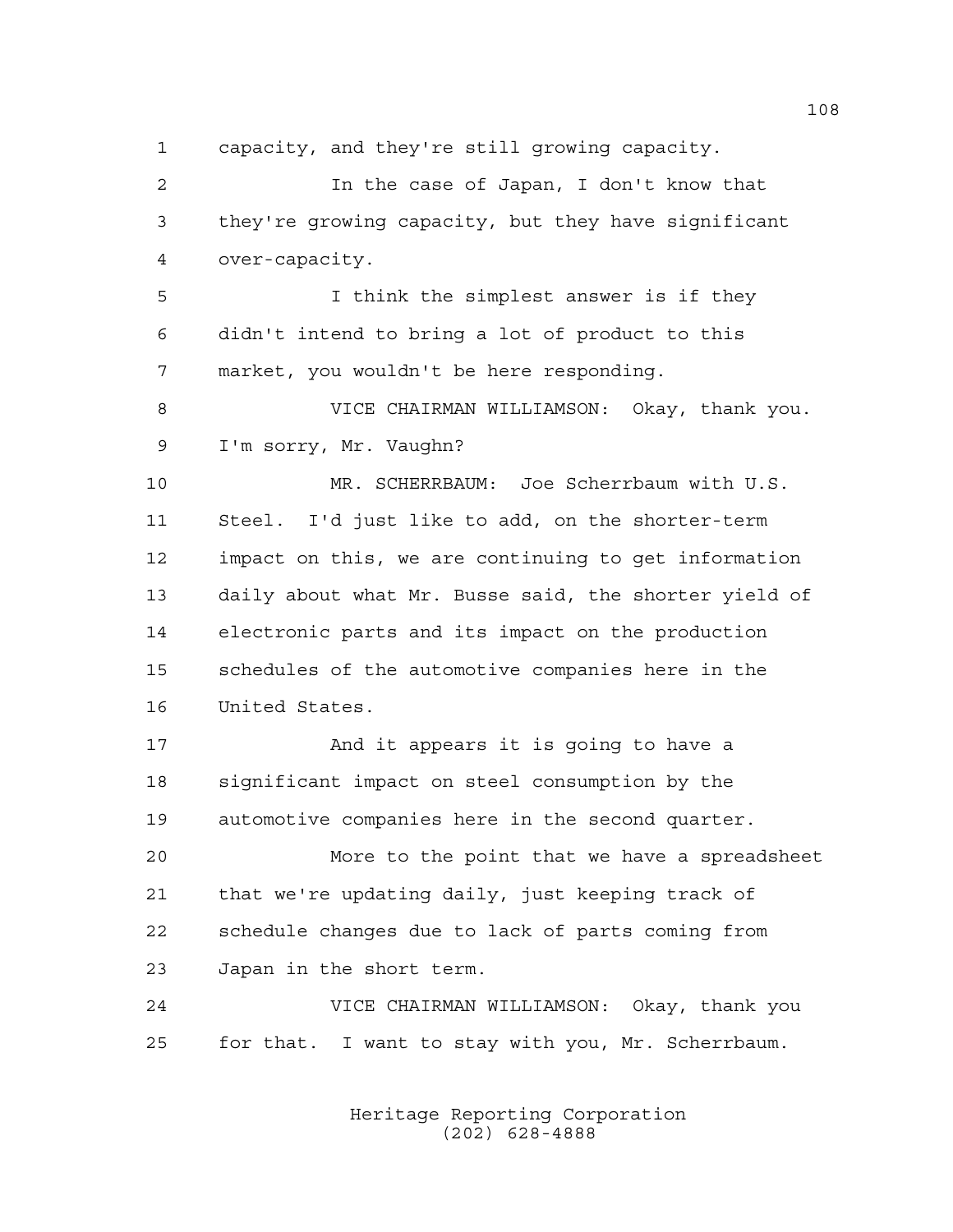You had talked about I guess raw material prices going up, you know, faster than the sales volume and demand. And you made a reference to 2006.

 In 2006, there was a real surge in demand. Everything seemed to go up then. And I was wondering, what was causing that? What was the factors behind that? Our data show, you know, that demand did go up in '06, quite sharply, among other factors. And I was just trying to understand what was driving that, and does that give any lessons for today. And if you want to think about it, we can come back to it post-hearing. That would be fine.

 MR. KOPF: I think – this is Rob Kopf, U.S. Steel. One thing that was talked about earlier is the fact that the Chinese steel-making community has increased their capacity so significantly in recent years. And 2006 was one of those periods where the Chinese continued to expand at a very, very significant rate. And they consumed an awful lot of raw materials from around the world, which drove up the raw material, the globally traded raw material prices of things like iron ore, and the coke and coal, and coke. So that I think had a significant impact on the input cost side of things.

VICE CHAIRMAN WILLIAMSON: Okay. Mr.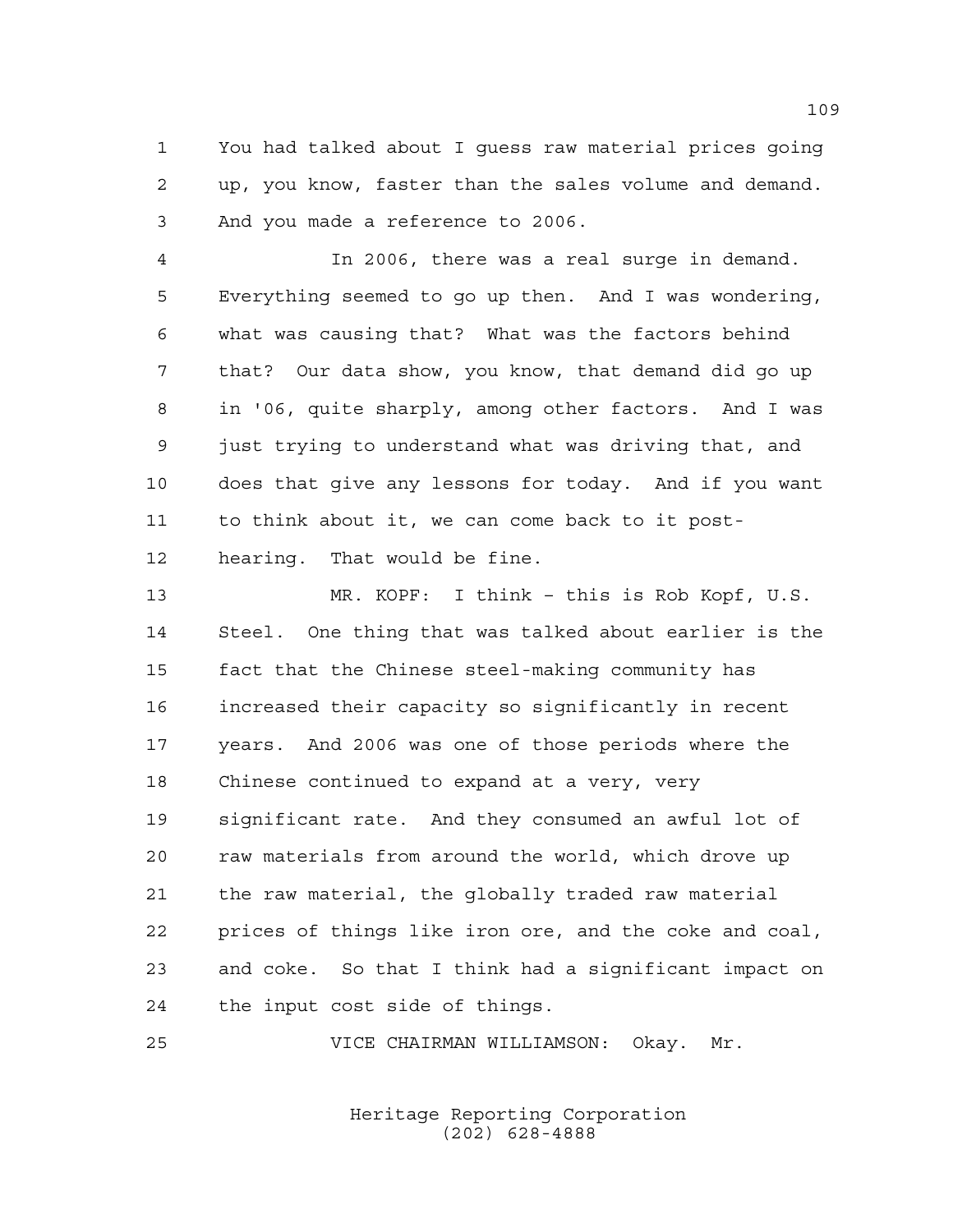Vaughn.

 MR. VAUGHN: I'll defer to Mr. Surma. VICE CHAIRMAN WILLIAMSON: Okay. Sorry. I mean, I see all these hands up here, and I don't know who is doing what. Mr. Surma. MR. SURMA: Thank you, Mr. Vice Chairman. I think if your question is really on what was causing the steel demand step-up that occurred during the '06, '07, and early part of 2008. It was just, at least from our point of view, economic activity in this country that was running at a pretty high level. Unsustainable, as it turned out; a lot of it was fed by construction. We had unsustainably high construction rates, new housing starts, all of which then of course led to the disastrous collapse we had. 17 So I think some of it was just over- exuberance in the consumer durables and real estate sectors that came to a pretty quick halt. But I think it was overall economic activity, and I'm not sure we can pinpoint one or two things. It did drive along with what happened in the rest of the world very high input prices, as you also heard about. Then when that music stopped, it was a very difficult place to be. And in the late part of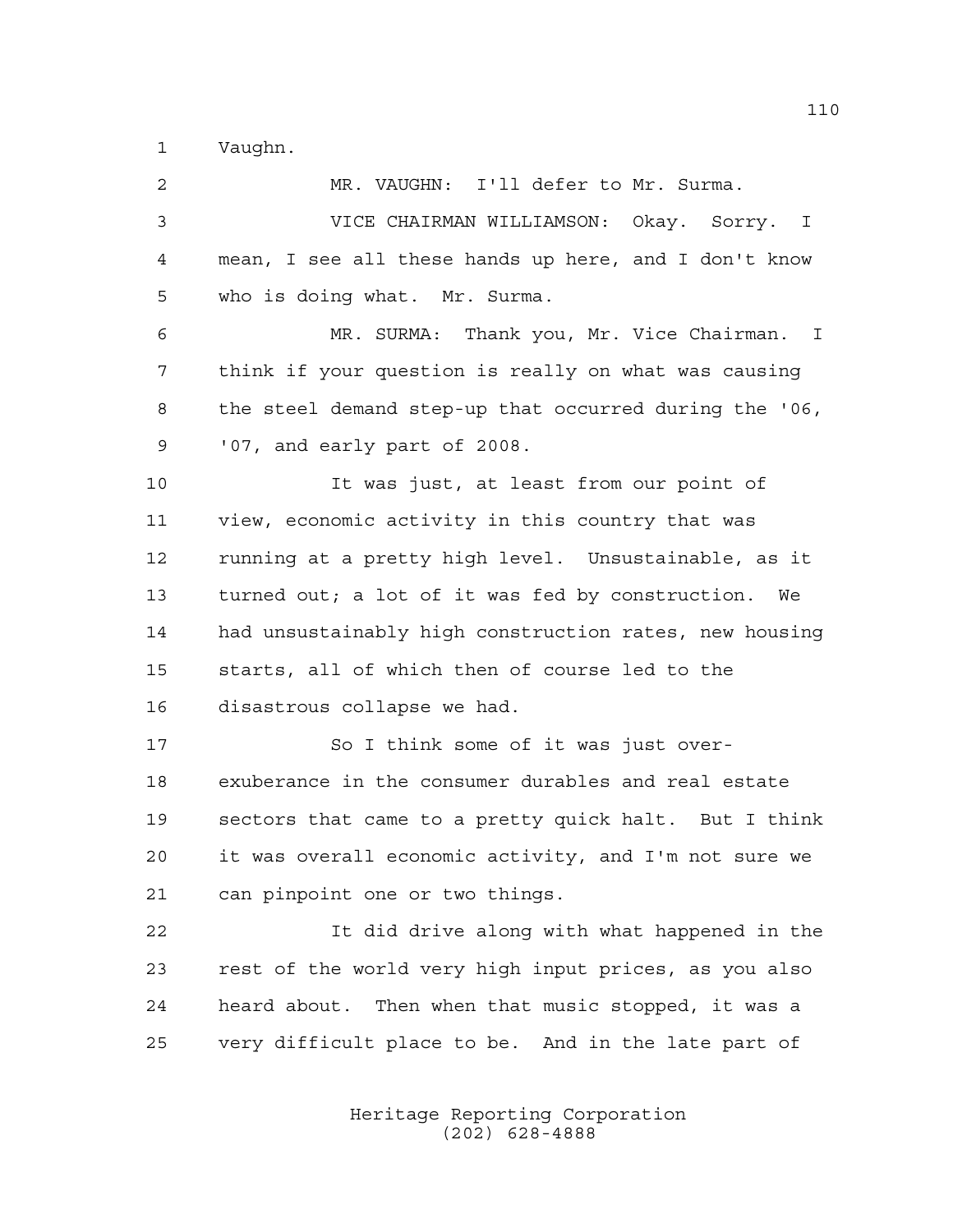2008, it stopped, and we ended up with 10,000 people on layoff and only a few of our plants operating. And it was a very, very dark period.

 VICE CHAIRMAN WILLIAMSON: Hopefully we're not going to repeat that scenario. But maybe post- hearing, it may be interesting to find out what extent is activity in China now, in terms of raw materials and things, how is that affecting the situation here.

 MR. SURMA: We can certainly do that. In fact, just to tack that back on, Mr. Vice Chairman, to the last discussion, there was, when the tragedy occurred in Japan, there was some thought that maybe the global raw materials markets would also move off a bit. After just a brief period, they are sort of back on track again, and the iron ore forward markets in China are back up to a fairly high level, not quite the record but very close to it. Seaborne coke and coal also up to very, very high levels again.

 So the raw materials markets have made a judgment that steel production in Japan will probably be maintained at a fairly high level.

 VICE CHAIRMAN WILLIAMSON: Okay, thank you. And my time has expired.

 CHAIRPERSON OKUN: Commissioner Lane? COMMISSIONER LANE: Thank you. Good morning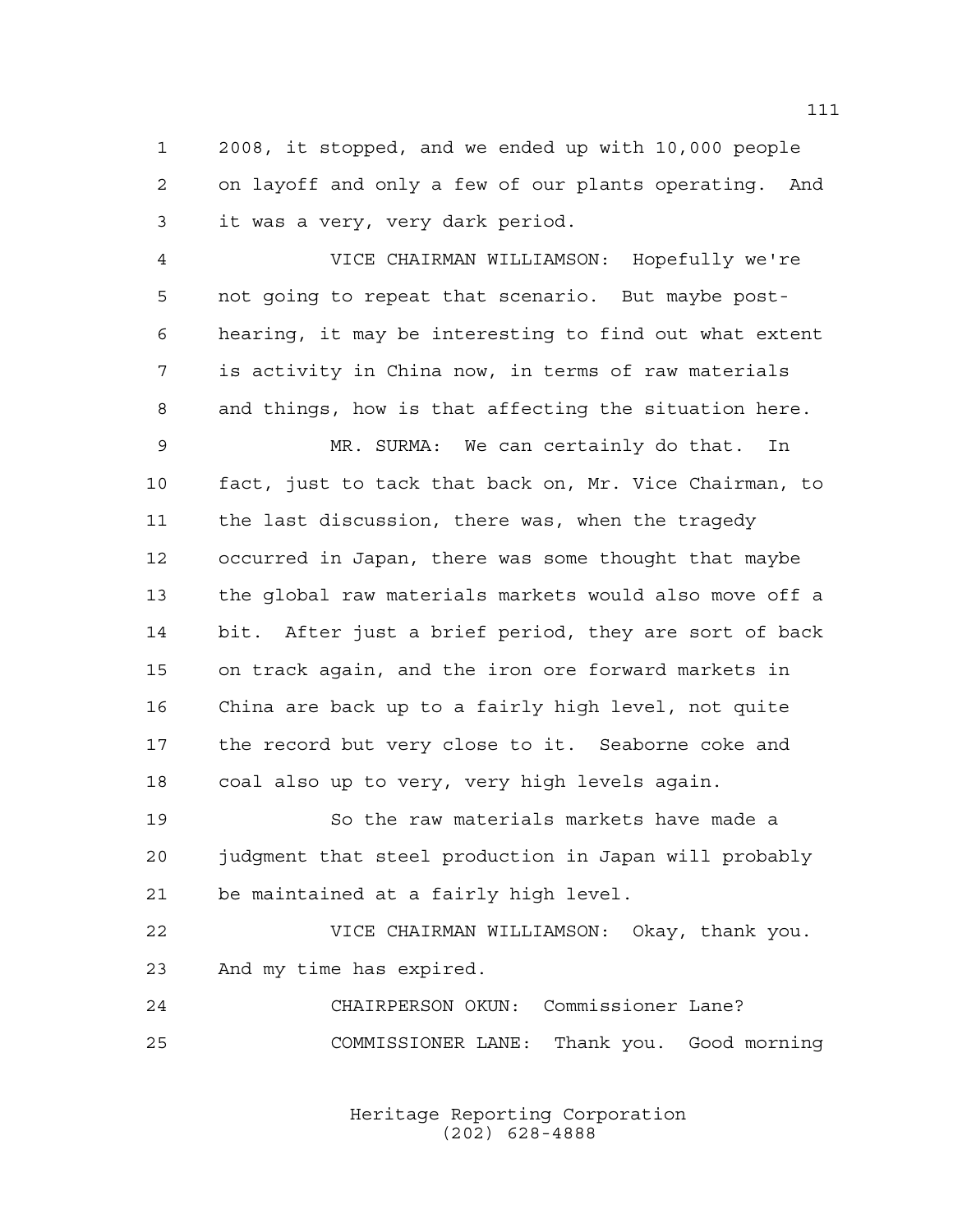to all of you and thank you for coming.

| 2  | Mr. Rosenthal, I'm going to start with you.            |
|----|--------------------------------------------------------|
| 3  | In your brief, you argue that in addition to the       |
| 4  | Commission's traditional constructive fair market      |
| 5  | value ("FMV") methodology for internal consumption,    |
| 6  | the Commission should also evaluate the condition of   |
| 7  | the domestic industry using the valuation methodology  |
| 8  | based on cost plus allocated gross profit, as          |
| 9  | Commissioner Pinkert and I so brilliantly decided in   |
| 10 | the 2007 Hot-Rolled Steel Sunset Reviews. Do other     |
| 11 | members of the morning panel agree with ArcelorMittal? |
| 12 | If so, why or why not.                                 |
| 13 | MR. ROSENTHAL: Why I quess you really don't            |
| 14 | argue addressing ArcelorMittal is good. But I just --  |
| 15 | I'll let the others, lawyers and others answer. But I  |
| 16 | just want to know looking at it from your perspective, |
| 17 | do all the lawyers with their hands up look like carp  |
| 18 | in a pond? So it's very actually good to have a        |
| 19 | question directed individually. But I'll let my        |
| 20 | colleagues answer that one.                            |
| 21 | COMMISSIONER LANE: Okay.                               |
| 22 | MR. LIGHTHIZER: Commissioner, this is an               |
| 23 | issue also that we've argued about from -- argued      |
| 24 | about is not the right word -- that we've tried to     |
| 25 | persuade you from time to time, and we noticed at the  |
|    |                                                        |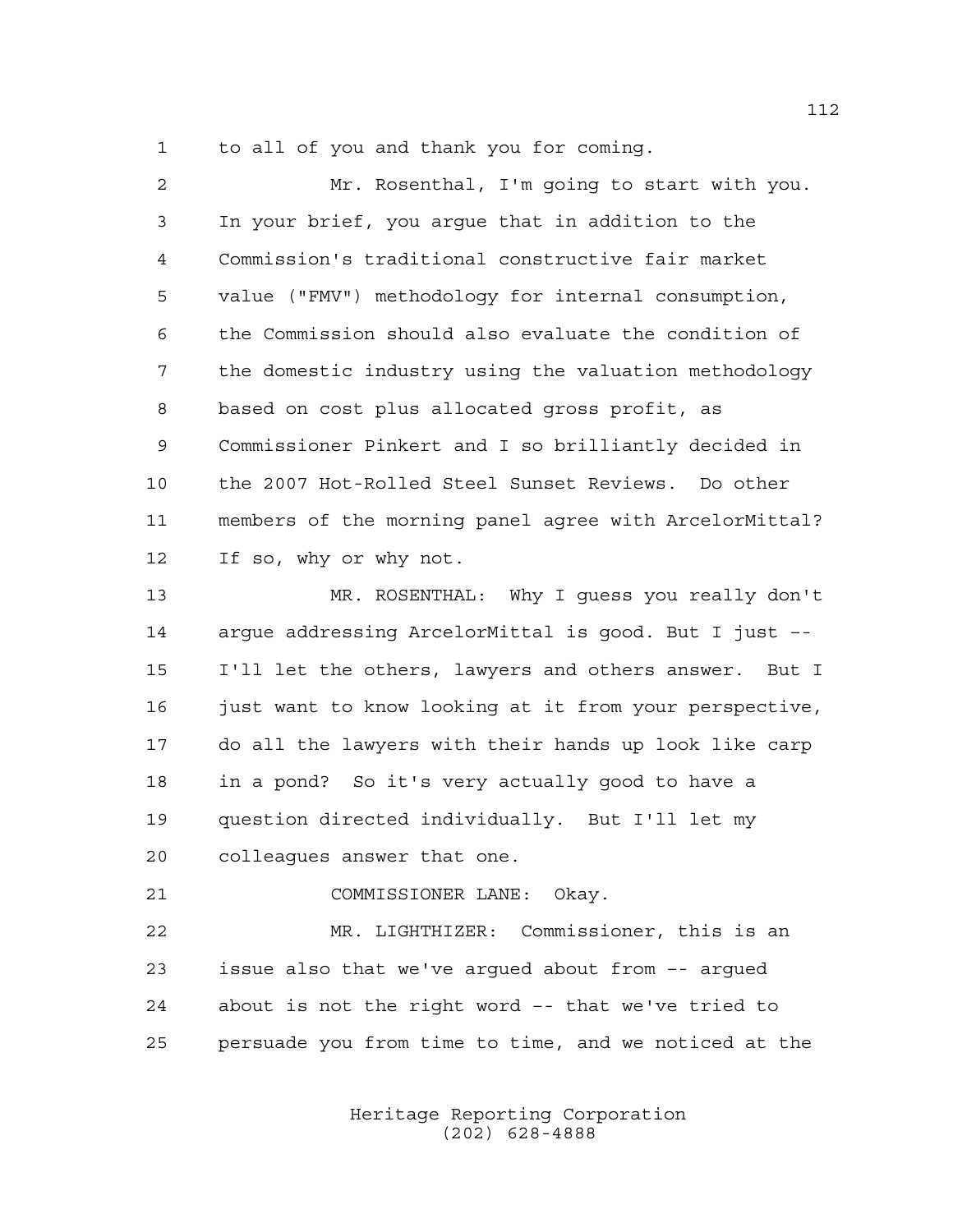last –- in the last opinion, you and Commissioner Pinkert appeared to be more persuaded than others about the importance of how we allocate our profit as we go down the system. As a result, the staff has prepared Exhibit E which gives alternate numbers for profit.

 I actually because I thought we might come up with this, I've actually prepared a sheet that if we have one minute of your time, I would take you through because my hope is that I'm going to be able to persuade just four more of you and then I'm not going to worry about it until there's a change in the Commission.

 So what I have prepared here –- COMMISSIONER LANE: Mr. Lighthizer, I'm not sure that your mike is on.

 MR. LIGHTHIZER: Oh, it's on, but for some reason I don't – I've never been accused of being quiet before. But I'll try to speak closer to it. COMMISSIONER LANE: Okay, thank you.

 MR. LIGHTHIZER: I apologize for that. What I have done while you're waiting to see this is just prepare a hypothetical case to kind of make the argument that it's important to actually look at how much profit is really coming into the hot-rolled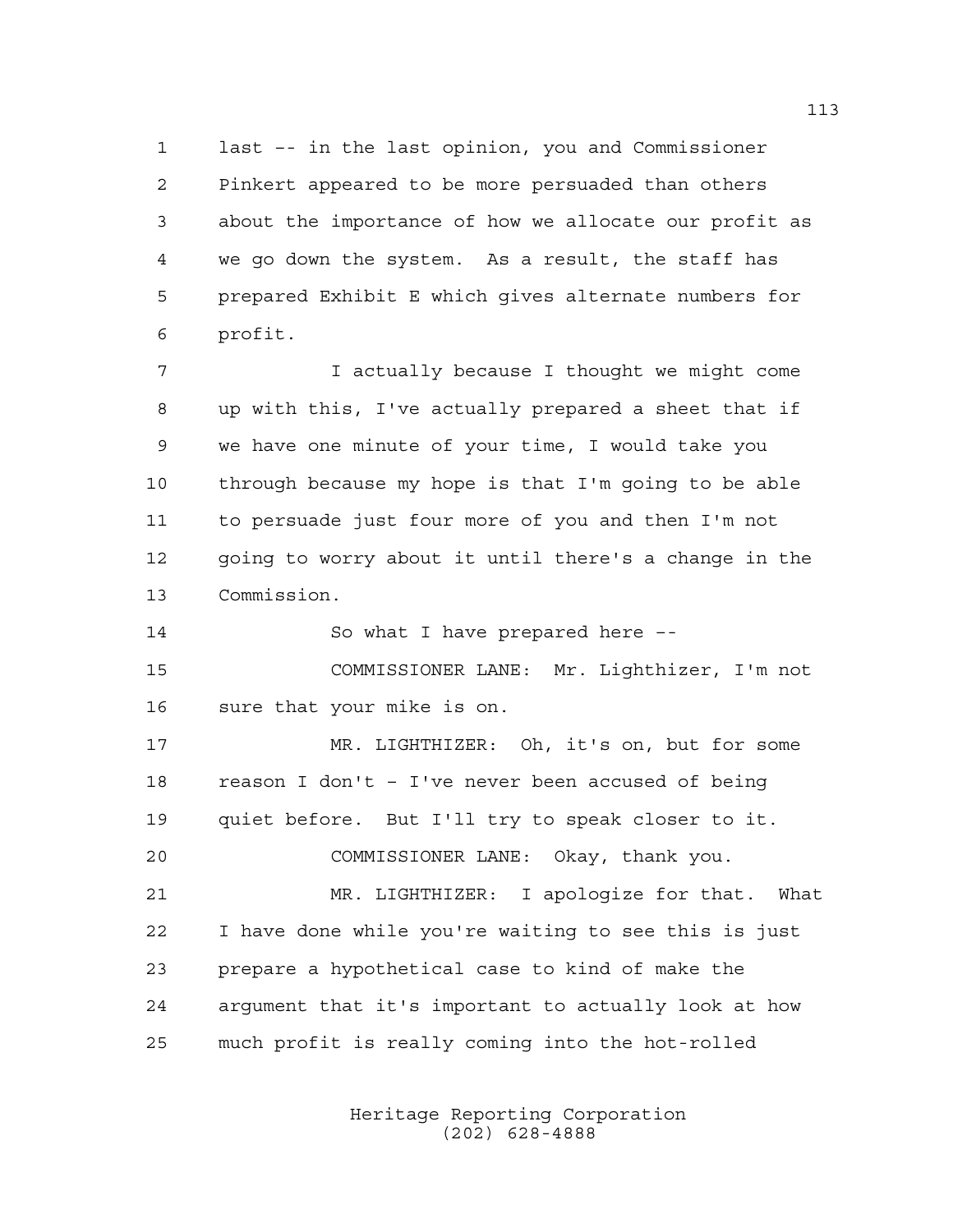industry, okay. Now let me take you through this –- I plan to do it fairly quickly, and hopefully it will illuminate the people who don't completely agree with us now and won't dissuade those of you who already do to some extent buy it. So that's my objective.

 So I have taken here, if you look, I'm suggesting at the top in the blue boxes we have an industry that has three tons of steel.

 COMMISSIONER LANE: Mr. Lighthizer, let me 10 just stop you before you proceed. Do the respondents have a copy of what we're getting into?

 MR. LIGHTHIZER: No, we're giving them a copy right now. We have plenty of copies for them.

14 COMMISSIONER LANE: Okay.

 MR. LIGHTHIZER: And we did do that for that reason. We are – why don't you just grab one and give it to Mark or whoever just so he gets right away. I'm assuming an industry with three tons of steel, all right. It all starts as hot-rolled steel, and it moves. One ton becomes, it's sold as hot-rolled, one becomes cold-rolled and one becomes corrosion resistant. And in my hypothetical, I'm saying that on the cold-rolled, we make \$70 a profit. On the corrosion, we make \$50. But in the market for hot-rolled steel, it's \$100 profit, all right. That's my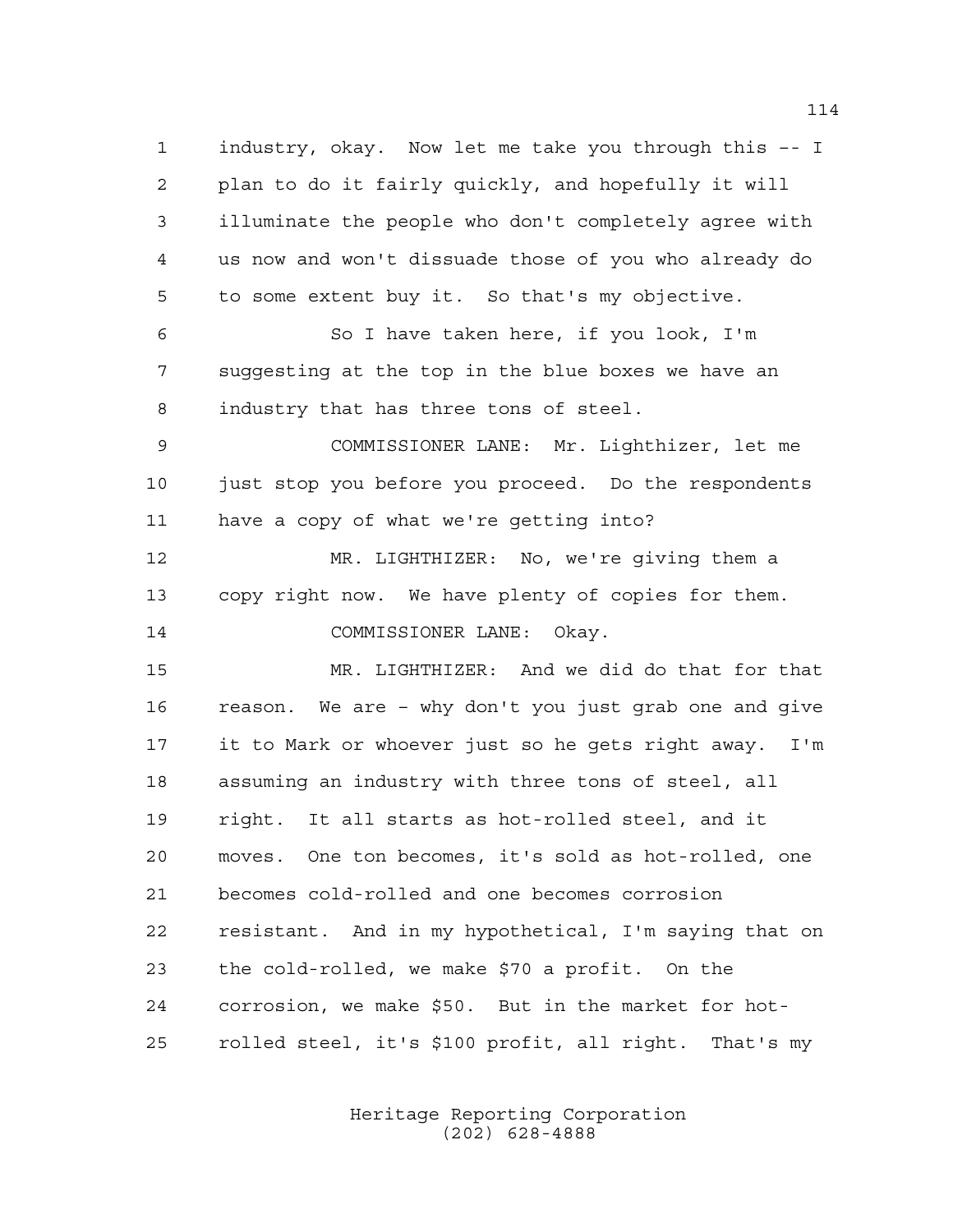hypothetical. This explains, I think, why the numbers are so much lower in Exhibit E than they are in the other, okay. Now if you look at my hypothetical and you go across the top to the right, you will see that the actual amount of profit to the entire enterprise is \$220. So, okay, \$220 is the actual amount of profit of the entire enterprise. If you go down to Exhibit 1, you will see what you have in your regular list, and that would be \$300. So method one says in my hypothetical that you've made \$300 in hot-rolled when in my hypothetical you've only made \$220 in the whole enterprise including the cold-rolled and the corrosion resistant.

 Method two is something like –- not precisely, but something like what is in Exhibit E, and that is to say the profit down the stream, if you will, is a combination of cost plus an allocated share of the profit that we end up and staff does a good job of how they allocate all of this. We have no complaints about any of that, and it's done in a logical way. But if you see the allocation method, then you would say the hot-rolled industry had \$160 in profit. So you can see this is what we're worrying about. The whole enterprise has \$220 in reality in my hypothetical. Method one says hot-rolled alone made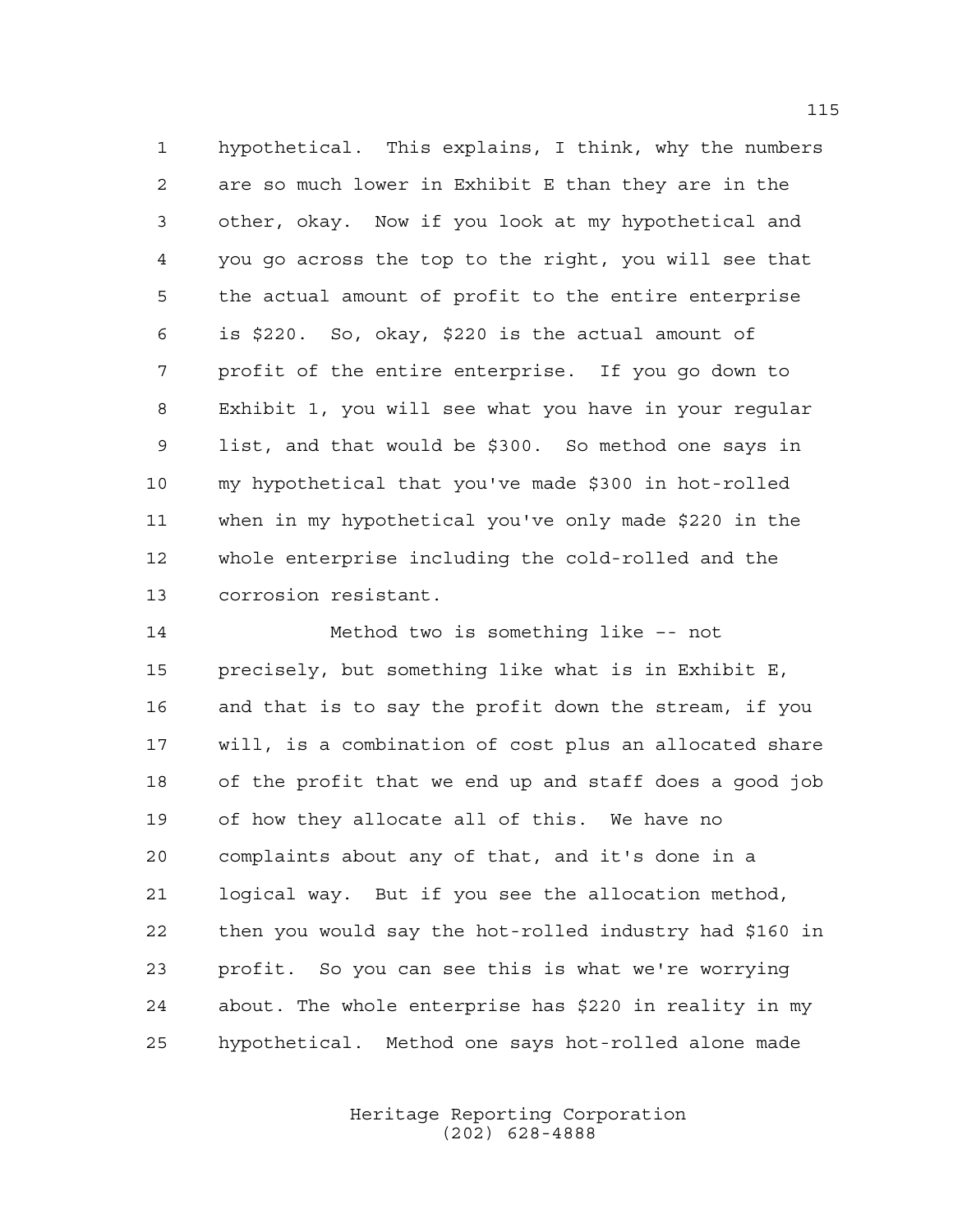\$300. And I would suggest to you that step two which is in your Exhibit E is –- none of this is totally accurate and completely accurate, but is a more accurate way to think about how much money this particular industry of hot-rolled steel industry made. And I say all this because I think that as you go through and analyze and hear these billions and billions and billions of dollars that the other side talks about, you have to realize that a lot of those billions of dollars do not exist in the hot-rolled industry. They just don't exist. They're not real money. And if you want to get an idea what the real money is, I think you have to go to Exhibit E which has an allocation of the amount of profit based on reasonable approach that the staff developed with us, I guess, together after the last case.

 So I hope this is somewhat illuminating. I really think it's an important point when you try to see how well we are not to have a system which gives the impression that we have billions of dollars which in fact Mr. Sherman never had and his colleagues never had.

 COMMISSIONER LANE: Thank you, Mr. Lighthizer, and I appreciate the exhibit. Now we have ArcelorMittal agreeing, and we have U.S. Steel. Mr.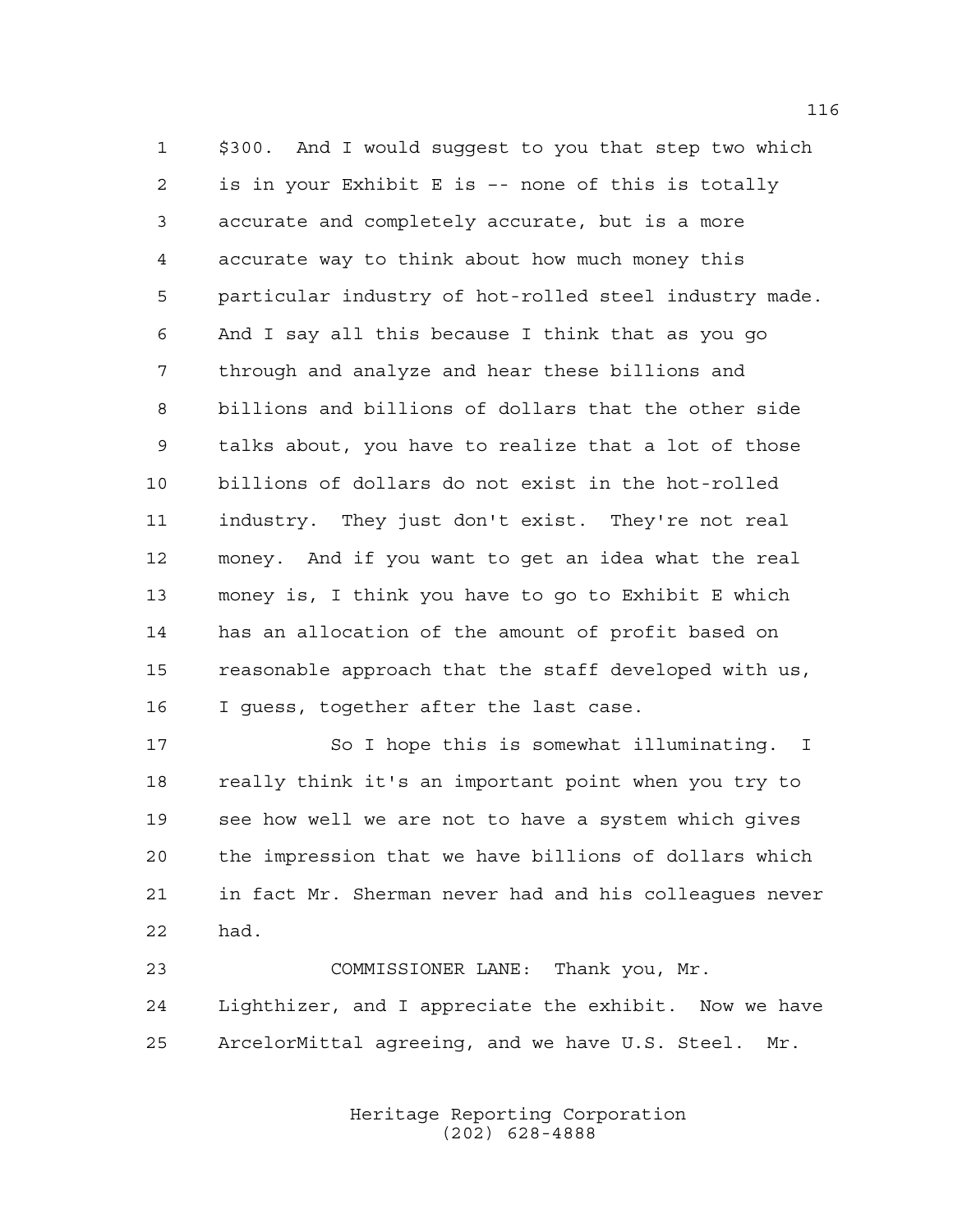Schagrin, what do you have to say about this

methodology?

 MR. SCHAGRIN: Commissioner Lane, I'm going to keep my answer extremely short. To paraphrase the Olympia Dukakis character in When Harry Met Sally, I'll have whatever Bob's having. COMMISSIONER LANE: Okay, that sounds good. Let's see, does anybody else –- MR. PRICE: Alan Price on behalf of Nucor. I agree with Bob and Roger in this. When I tried to explain to Mr. DiMicco last week what we calculated his profits as, he scratched his head and said, "That's not where my profits are in this division." There are a couple of elements of issues here. There's this one. There's actually an additional one in which we have not fully briefed and developed in the case because at the end of the day the financial performance is so poor and anemic right now, the industry's vulnerable really regardless of which

 methodology you're using. But, for example, Nucor several years ago bought DJJ. DJJ is a scrap processor, buys scrap and then sells scrap to Nucor. It sells scrap to third parties, charges Nucor market price. It's run as an independent business. Under your –- under the ITC's –- even under the ITC's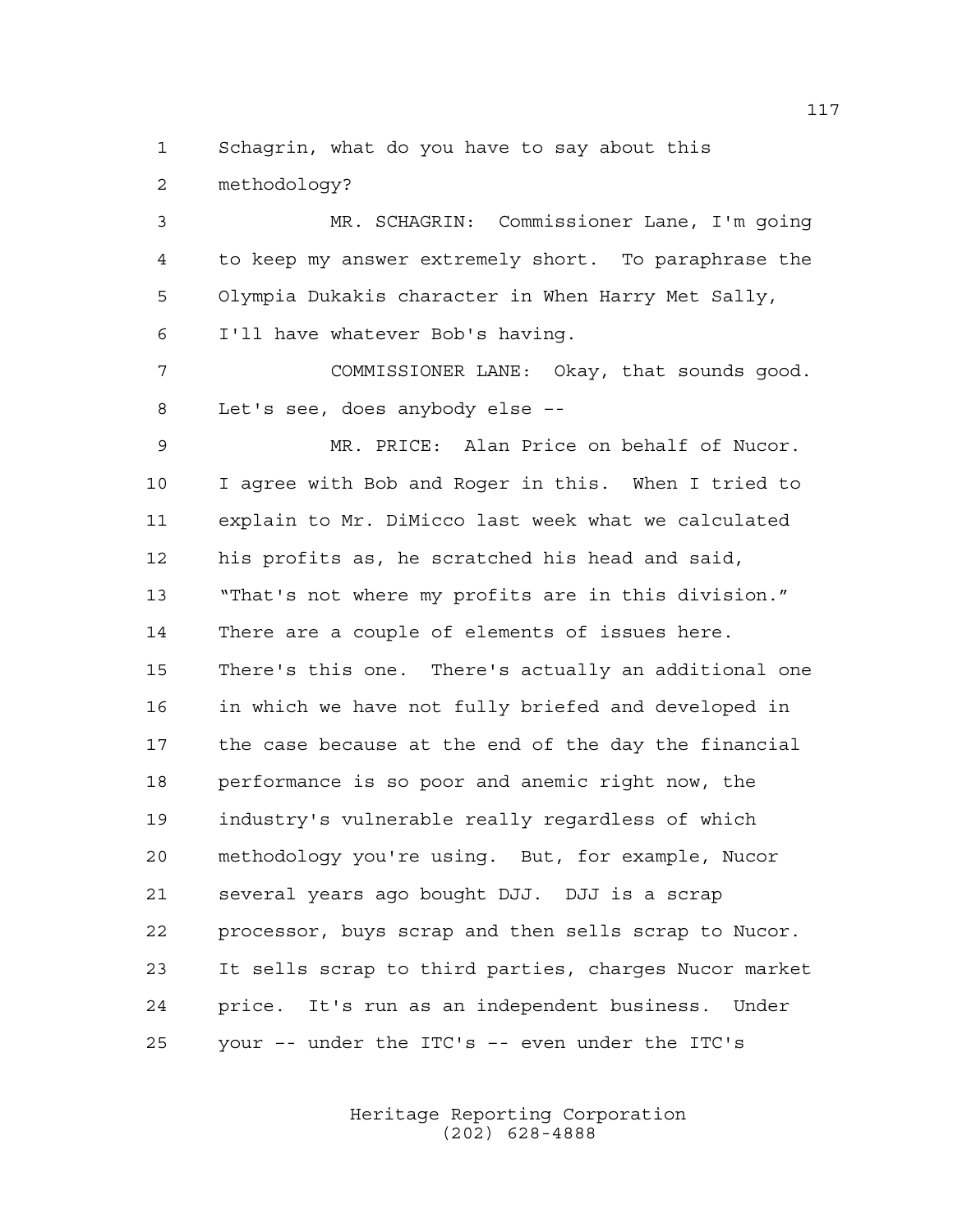standard methodology, DJJ's profits which prior to the purchase stayed on DJJ's books were somehow or other assumed into the profitability for Nucor on hot- rolled. That's following your standard instructions there. And so the data you have for a variety of reasons even under the standard approach really overstates the industry's profits here. On hot- rolled, the industry is really doing substantially worse than I think any of your data sets actually show.

 COMMISSIONER LANE: Okay, in this particular case, does the use of –- does it matter which methodology is used, or is the conclusion still the same? And does it make any difference as to our analysis of vulnerability?

 MR. LIGHTHIZER: I think it makes some difference in your analysis. But the fact is that, as Alan said, the numbers are so strong in this case with either methodology that I think the conclusion is clear and it's exactly the same that we in fact are vulnerable.

 I think for a variety of reasons I'd like the Commission to think about it –- think about both ways. But the fact of the matter is that the staff's primary data show shrinking profits, losses, shrinking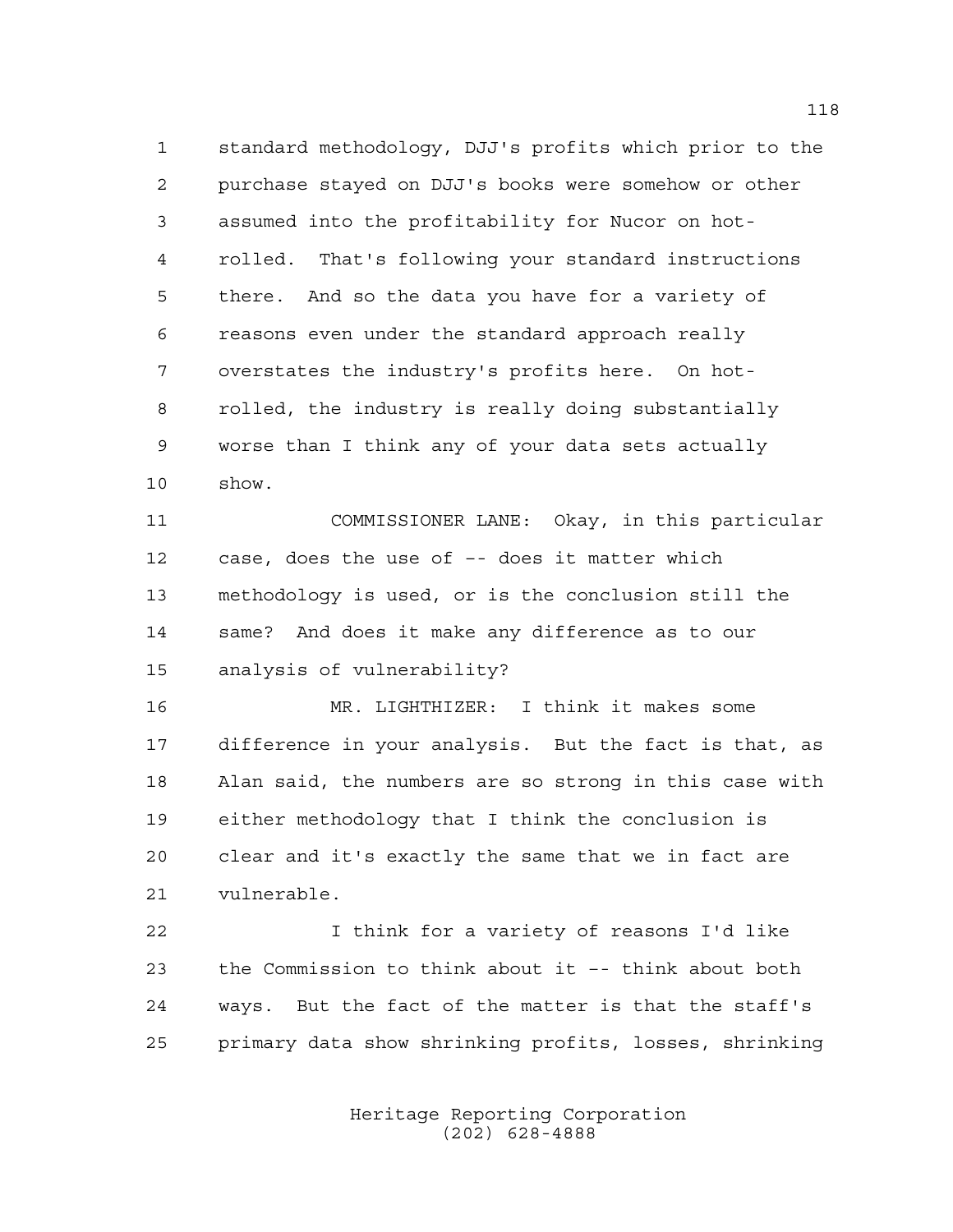market. It shows all the kinds of trends that we're talking about here. They just have a little bit of phantom profit thrown in. That's my only point. So but I think you get the exact conclusion using either data set.

 COMMISSIONER LANE: Okay, thank you. Madam Chair, I'm almost out of time.

 CHAIRPERSON OKUN: Commissioner Pearson. COMMISSIONER PEARSON: Thank you, Madam Chairman. It's a great pleasure to have all of you here. I was looking at the panel earlier as they were being seated, and I was thinking about how many of these gentlemen and ladies have I had a chance to visit one of their facilities, and it's been quite a few. Not all of you, but over the past several years you've helped give me an education in steel production that is far beyond what I ever would have gotten had I gone into any other career other than metallurgical engineering. So thank you.

 There's been some discussion about the consumption of hot-rolled steel in the United States trending downward over time. Could you discuss that a bit more? Is that actually happening? I mean we can see it here in our data. And yet, I don't know how to interpret the relatively higher years of consumption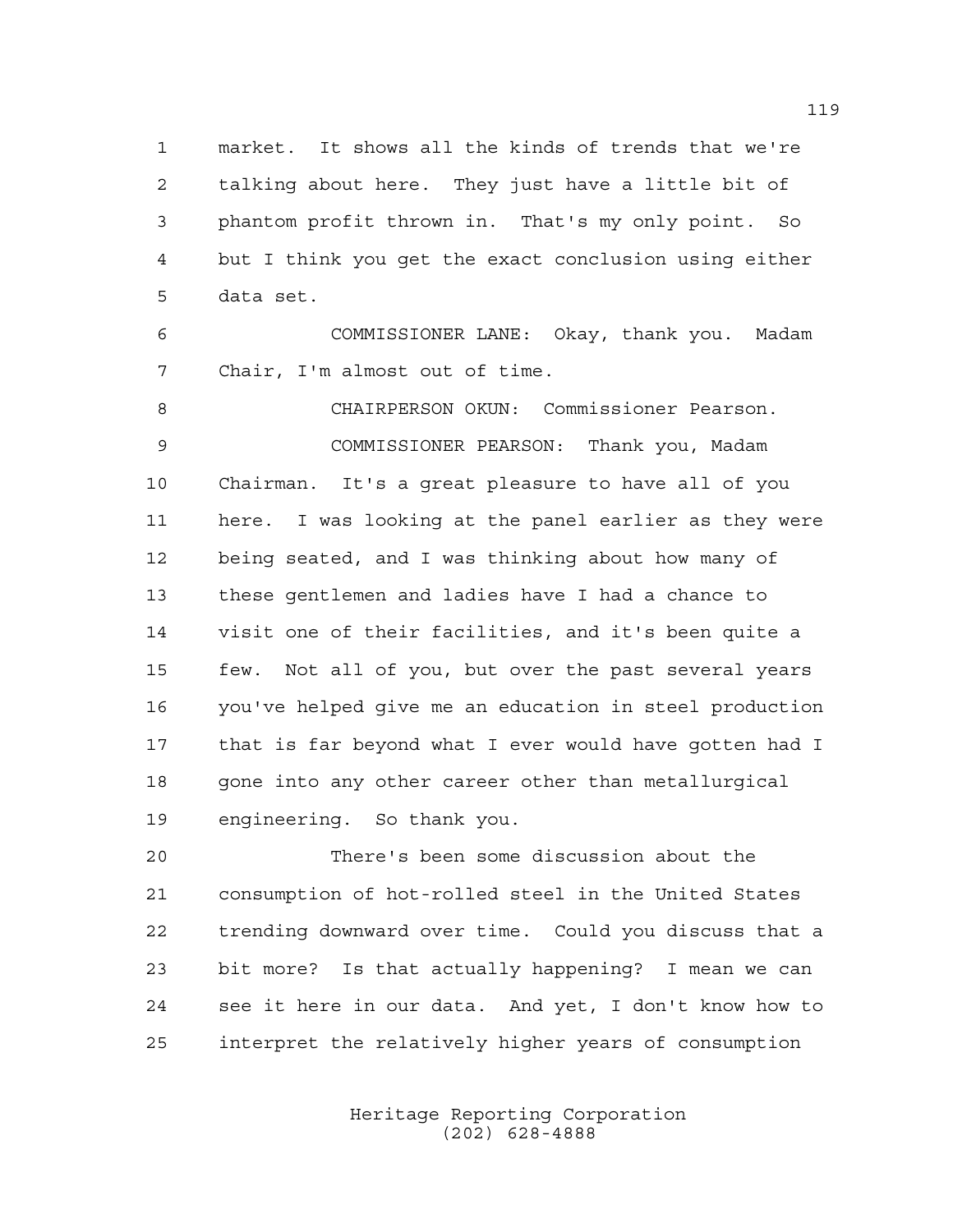we see at some points and then we see some lower years and then we see some higher years again. Is there something going on structurally that is taking consumption down over time?

 MR. SURMA: Commissioner Pearson, I'm John Surma with U.S. Steel. I'll make a couple of general comments. I'm sure my distinguished colleagues will make their own.

 But from the 2004, 2005, 2006 period, the U.S. economy was relatively strong at that time, and I think as the Vice Chair observed, consumption was pretty good. And with the recession that occurred in late 2008 and the unbelievable for the steel market depression which occurred in 2009, to put it into per capita consumption, per capita consumption that was implied by the hot-rolled consumption that took place in 2009 equated the U.S. consumption level each of you consuming hot-rolled steel in your daily lives to about the same as what it was in Romania. Romania's not a bad place. We know it. We've been there. We have customers there, but it's not the U.S. And the level of economic activity and standard of living is much different.

 So we were an unbelievably depressed level that was through just lower consumption. All of you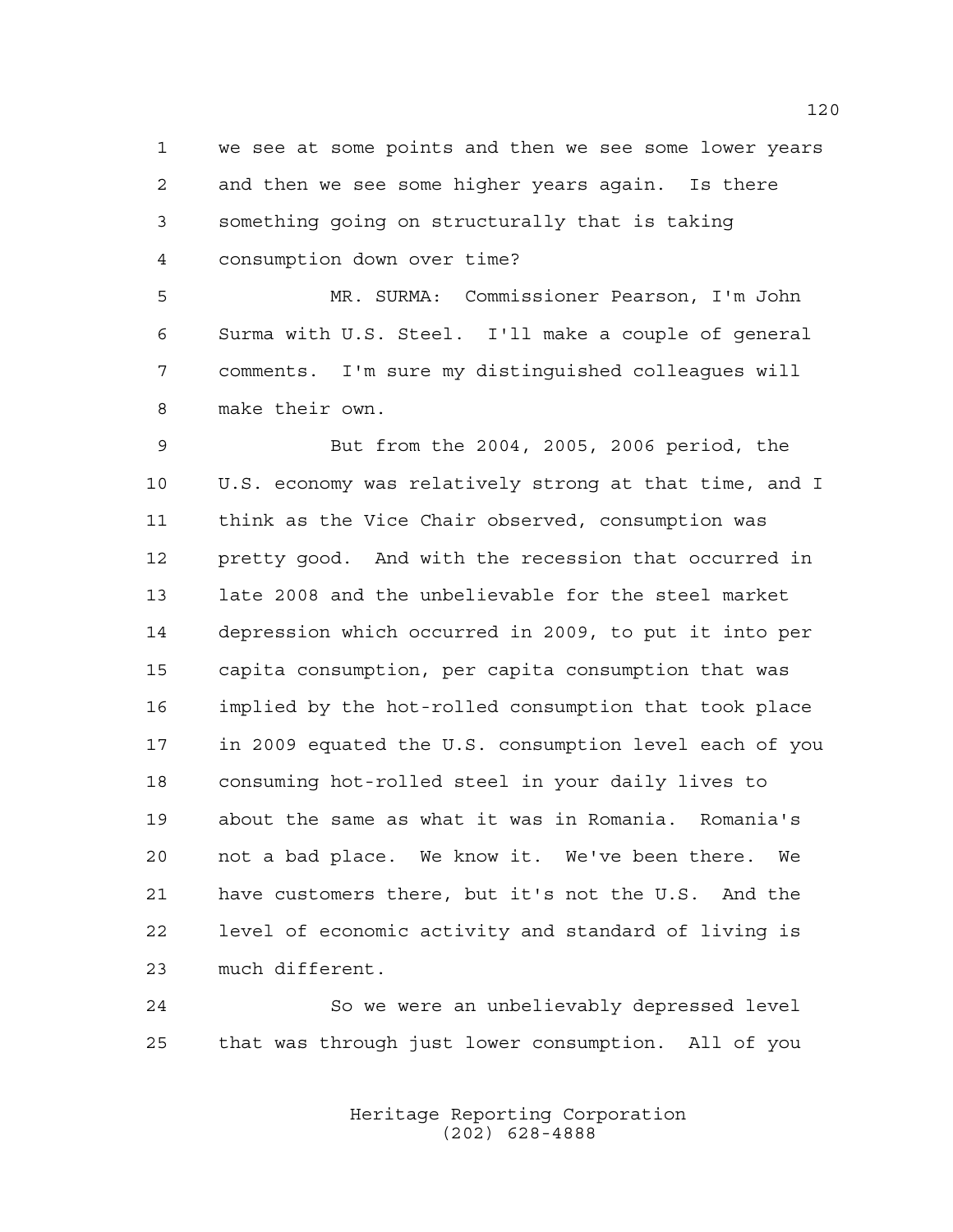stopped buying things. We also had inventories taken down throughout the system. And it has been very, very slow to return, and we are still way, way behind, years behind, the kind of levels that we had back in 2004, 2005, 2006 and 2007 which were decent years, not great but decent.

 My sense is it will take quite some time to get there. In the meantime, we're now confronted with the costs which are extremely higher than they were back in that period because of the strong consumption of all steel making materials mostly in Asia and other parts of the developing world. So we have low volume, higher cost and both very, very slow to change. And with prices moving just barely to where we could begin to think about making a profit for our company the first time since the third quarter of 2008, just barely think about making a profit, and our colleagues on the other side in their benevolence again say that once you make one dollar on one ton, all is forgotten. It's not forgotten by us. Consumption is down because the country's economy slowed to a snail's pace, and we ended up with 10,000 people on layoff for most of that time. It was a very, very difficult time for us. Thank you.

COMMISSIONER PEARSON: Yes, Mr. Conway.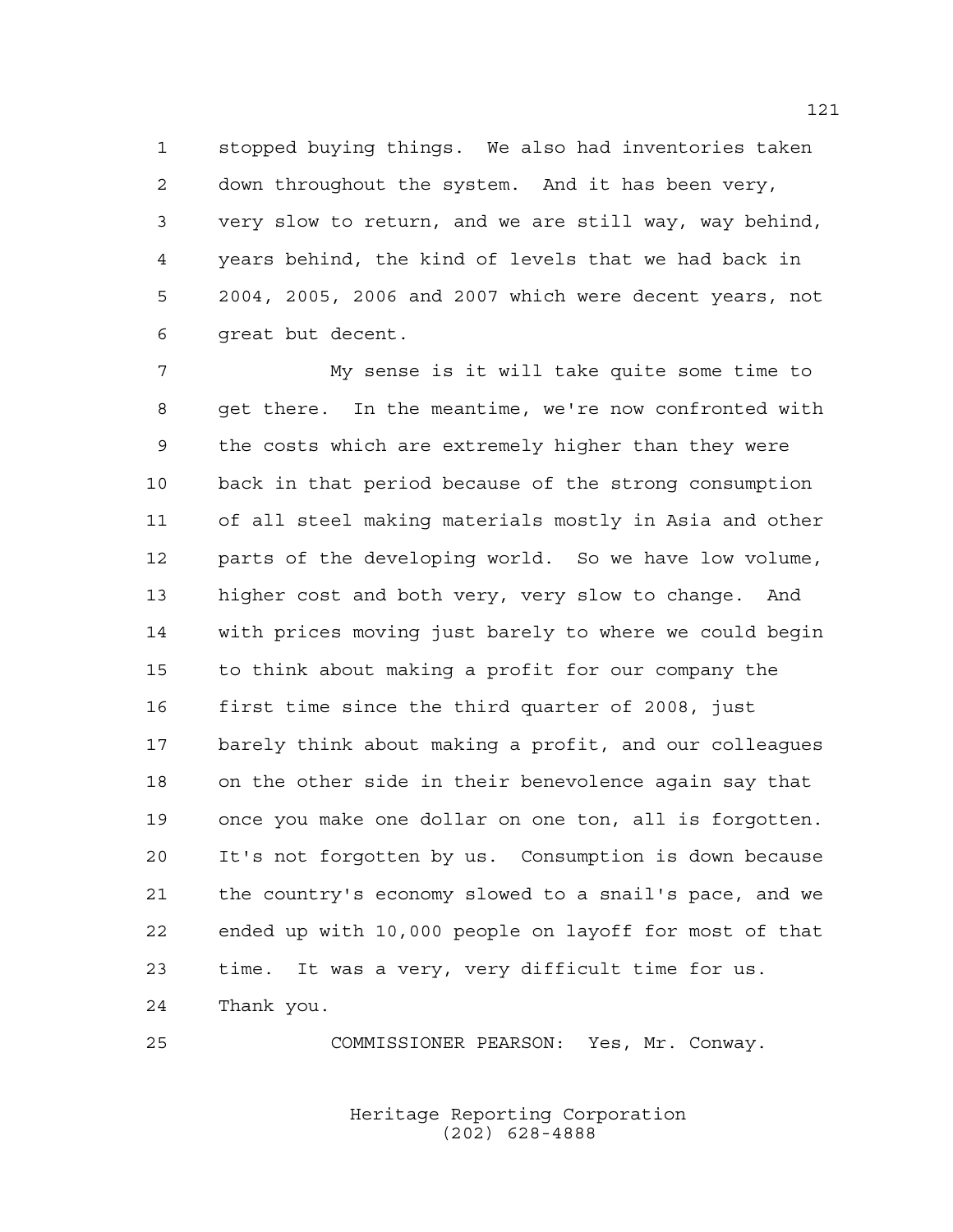MR. CONWAY: We have this odd place we sit. We have a lot of auto parts within the union, as you guys know. We have tires and of course steel that goes into it. So it's something that we watch closely. I was pretty alarmed. We had this decade or more of 17 million auto units. And it's our understanding as has been explained to us by a lot of good auto experts that three and a half, four million of those units were purchased on home equity line of credit loans from homes. And so when this housing market collapsed, so dries up that credit and so dries up nearly permanently three and a half, four million units. And so as we're returning to 13 and people are beginning to cheer about that, it's doubtful how far we can look to see if we will ever get back to 17 because the source of people buying those automobiles on the home equity line of credit they had has dried up as well.

 So we see it pretty long time, pretty structurally different in the hot-rolled market as well as the others.

 COMMISSIONER PEARSON: Mr. Busse. MR. BUSSE: Yes, Commissioner, I think a direct answer to your question, is there more and more steels that all originate in a hot-rolled format being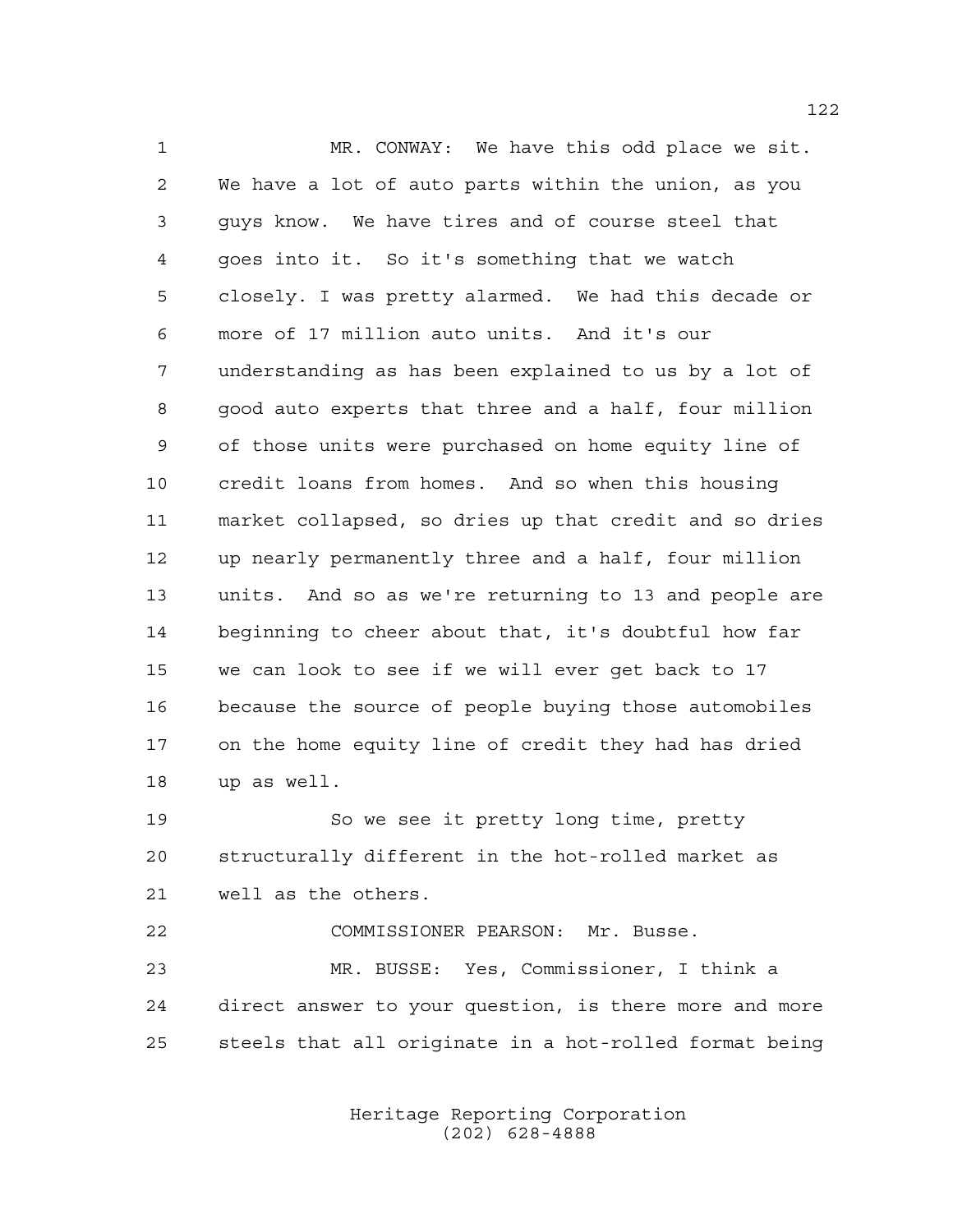value added and going into end use markets that are a little bit different than what they historically went into. Even hot-rolled itself is being coated today to give it extended life. But certainly when you consider the construction market and certainly when you consider the oil patch and drilling for oil and drilling for gas, there are fewer hot-rolled products being deployed today than there would have been 20 years ago.

 COMMISSIONER PEARSON: Okay. In the back there.

 MR. PLATZ: Roy Platz from ArcelorMittal. When you look at the recession that we just went through, officially it started in December of 2007 and officially ended in June of 2009. And the U.S. economy contracted about 4.4 percent over that time period, so significant contraction. But if you look at manufacturing, manufacturing itself dropped by about 17 percent – manufacturing output. And if you look at the portion of manufacturing that's steel intensive, it dropped by an even bigger share. So we had auto production drop by about 49 percent, durable goods fell by 23 percent. I can't remember the numbers any more, but railroad car production, all of the sectors of fabricating metal products all fell by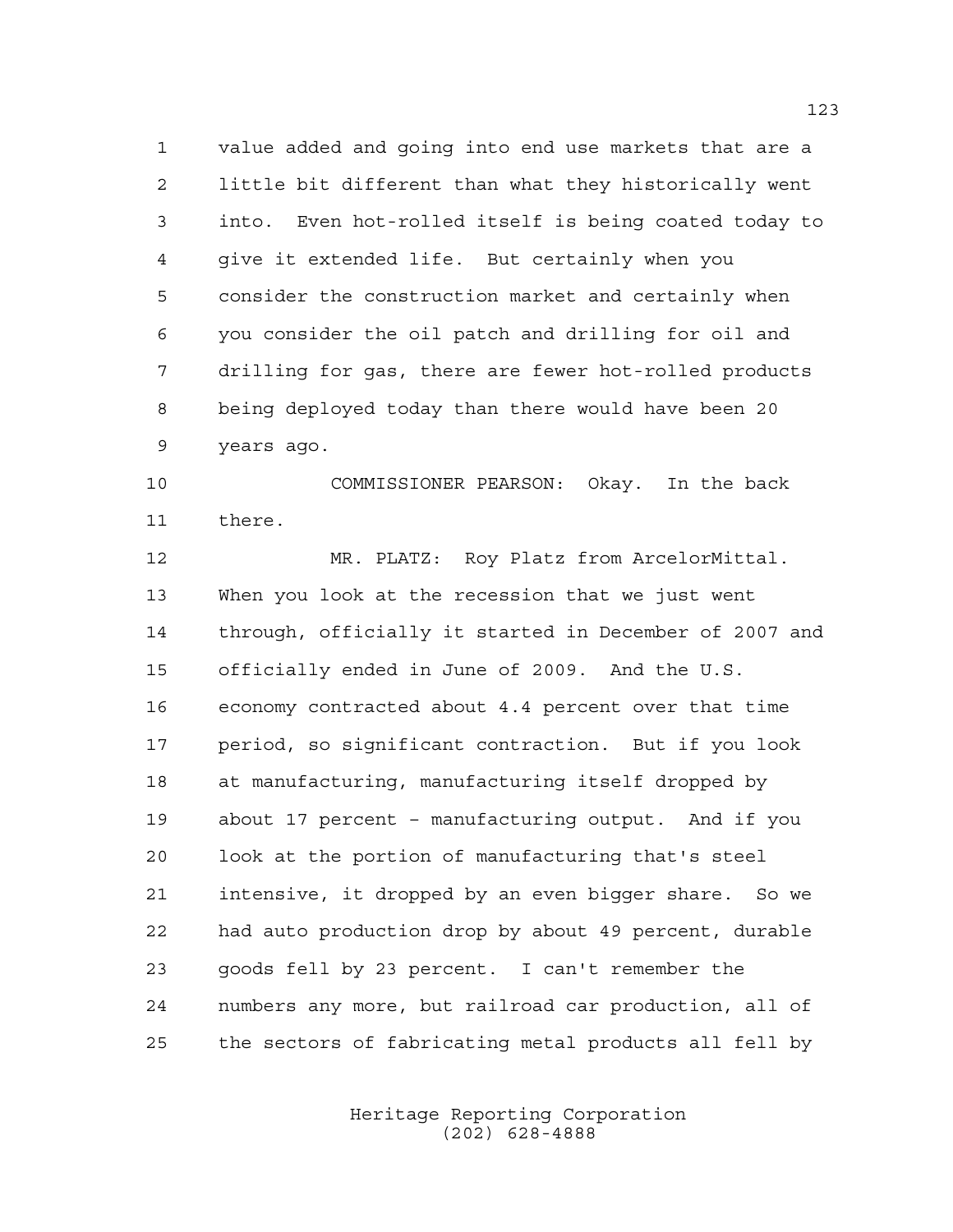significantly more than manufacturing as a whole. So our customer base was disproportionately hit. Actually manufacturing was disproportionately hit and then our portion of that was disproportionately hit even beyond where we're hit on manufacturing.

 COMMISSIONER PEARSON: And could you please – are you talking about just the recent recession now? MR. PLATZ: I'm talking December of 2007 to June of 2009. So you know, we've had some recovery from that standpoint. You know, coming back to Tom's comment, we had –- I remember in 2007 we had discussions when we were talking about the automotive industry what a recession would look like in auto. And at that time, we said a significant recession we would see auto sales in the United States at 14.5 million units. So far this year, the first three months of this year we're selling at a rate, annual rate of 13 million and that's where we think we're going to end the year.

 So, you know, we're hoping some day to climb back to what we considered recessionary auto sales. So it's going to be a long climb back, I think, as has been described earlier.

 COMMISSIONER PEARSON: Okay. Taking a somewhat longer view and looking beyond just the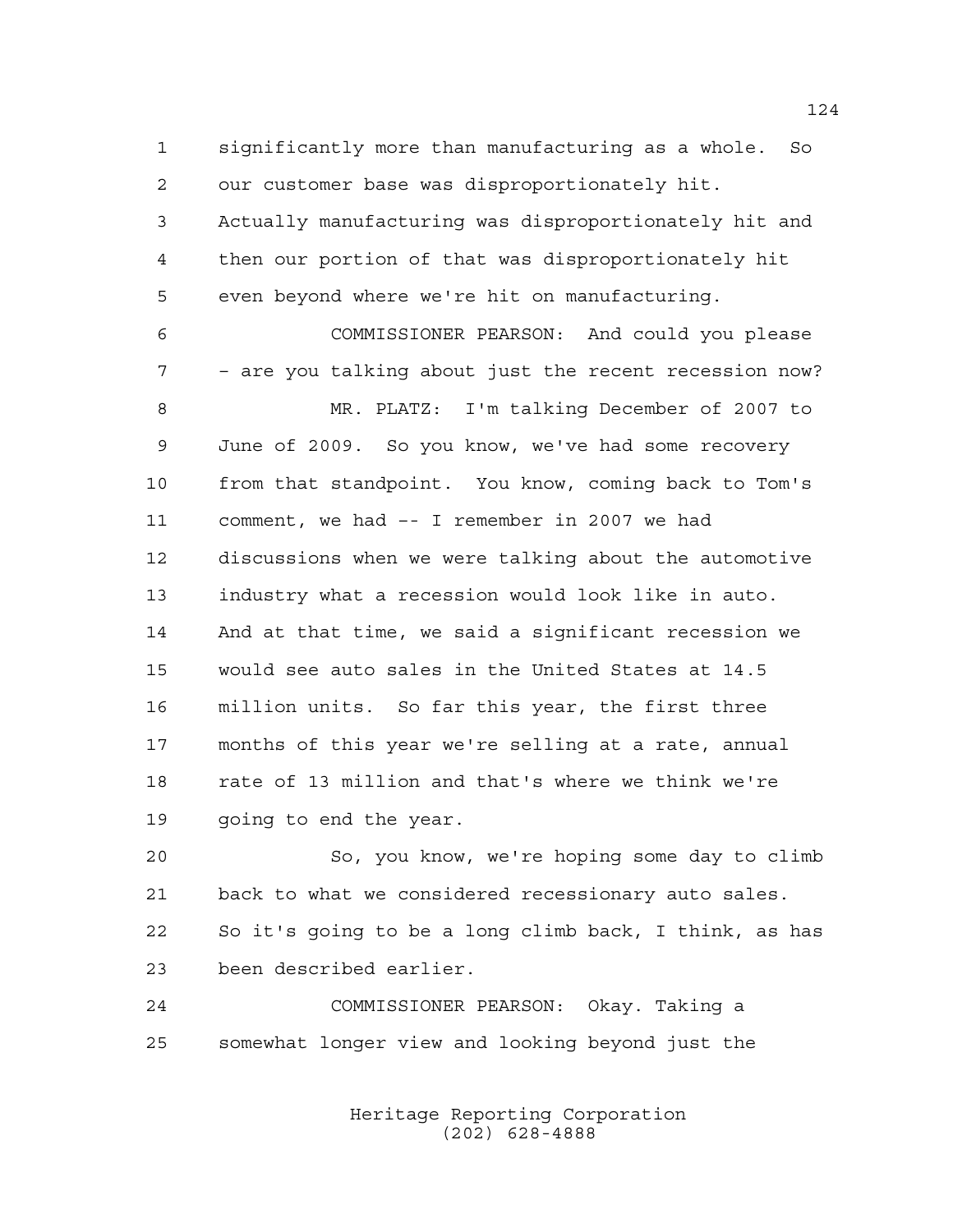recent recession, in Table 1-1, we showed the trends over time going back to 1996, and we see a number of years in which consumption of hot-rolled steel in the United States was in excess of 70 million short tons but most recently 2006. Are we going to see that number up above 70 million tons at some time in the future, or will it never get that high again?

 MR. SCHAGRIN: Commissioner Pearson, this is Roger Schagrin. You talk about structural issues. One major structural issue is the massive trade deficit we have with China in steel-containing goods. While China has a steel industry of 600 million tons, the Chinese are a communist planned economy. They do not want us in semi-finished steel around the world. They want to send steel-containing goods. I think we have about a 10-12 million ton deficit in steel-containing goods with China.

 So until they let their currency flow, until our president and our congress decide this is actually an important issue, that's a structural problem. So I think a lot of forecasters don't see hot-rolled consumption getting back to over 70 million tons or total U.S. steel consumption getting back to 135 million tons even though we have a growing population. We're not consuming steel products produced in the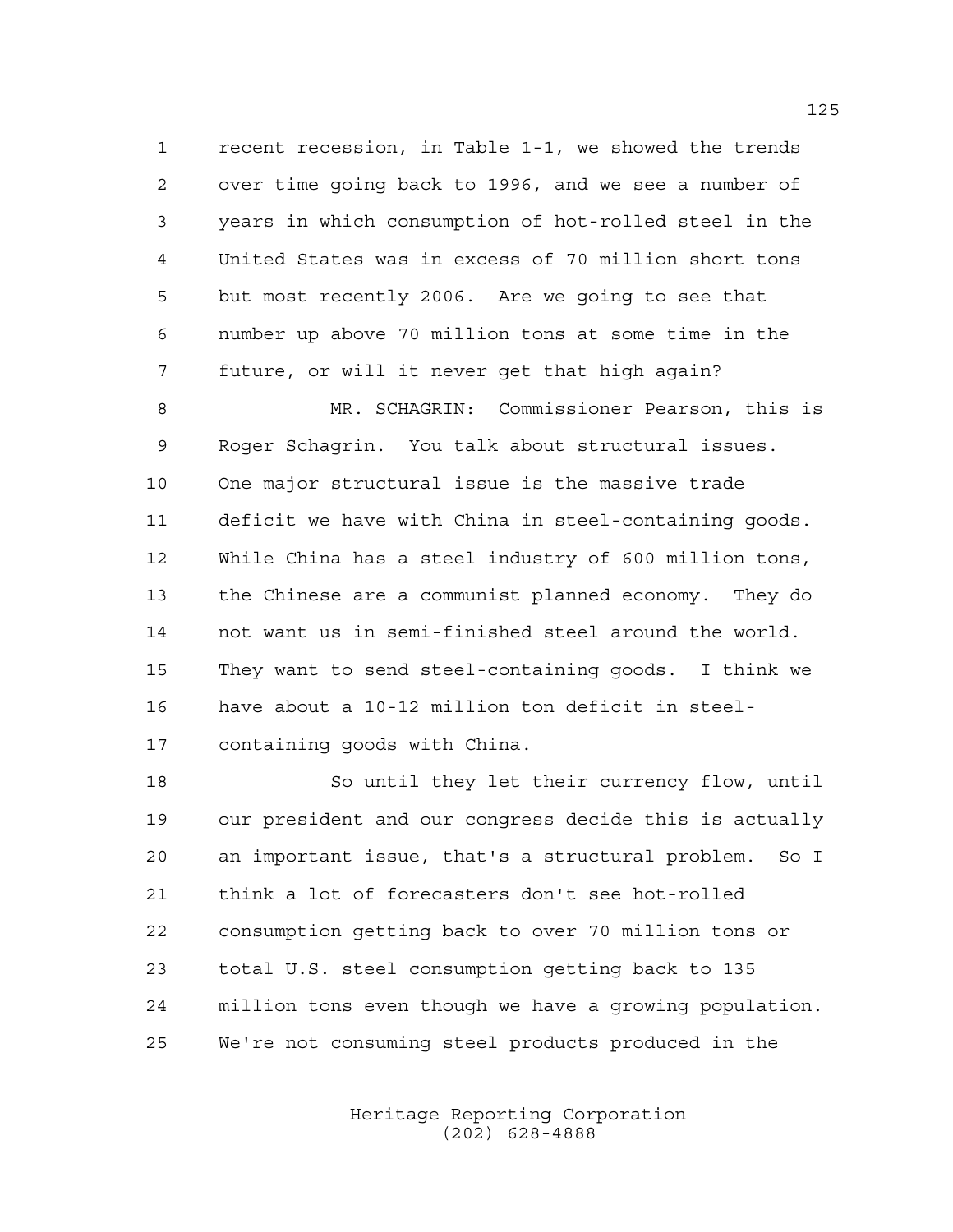U.S.

 The other thing besides just the number of units involved in auto because auto's so important to the hot-rolled industry, you can ask this of the Ford representative this afternoon. Even with 13 million units, everything's getting light weighted because gas is four dollars a gallon instead of two dollars. And so ask Ford as their units of production are coming back, the increase is clearly in the Ford Focus which I drove the other day as a rental car. It's a tiny little lightweight car that gets like 35, 40 miles to the gallon. It's not in what Ford used to sell very profitably these giant SUVs and almost, you know, small trucks. And so there's just a huge amount of weight difference between the units being sold by the auto companies today and what had been sold five or six years ago, and a lot of that has to be related to gas. And unless you think the price of oil is going to fall much from \$105, it's hard to believe that structurally that change won't continue and we'll see more lightweighting of vehicles which means less steel consumption for the U.S. steel industry.

 COMMISSIONER PEARSON: I've got about ten seconds left on my time, Mr. --

MR. SCHERRBAUM: Joe Scherrbaum with U.S.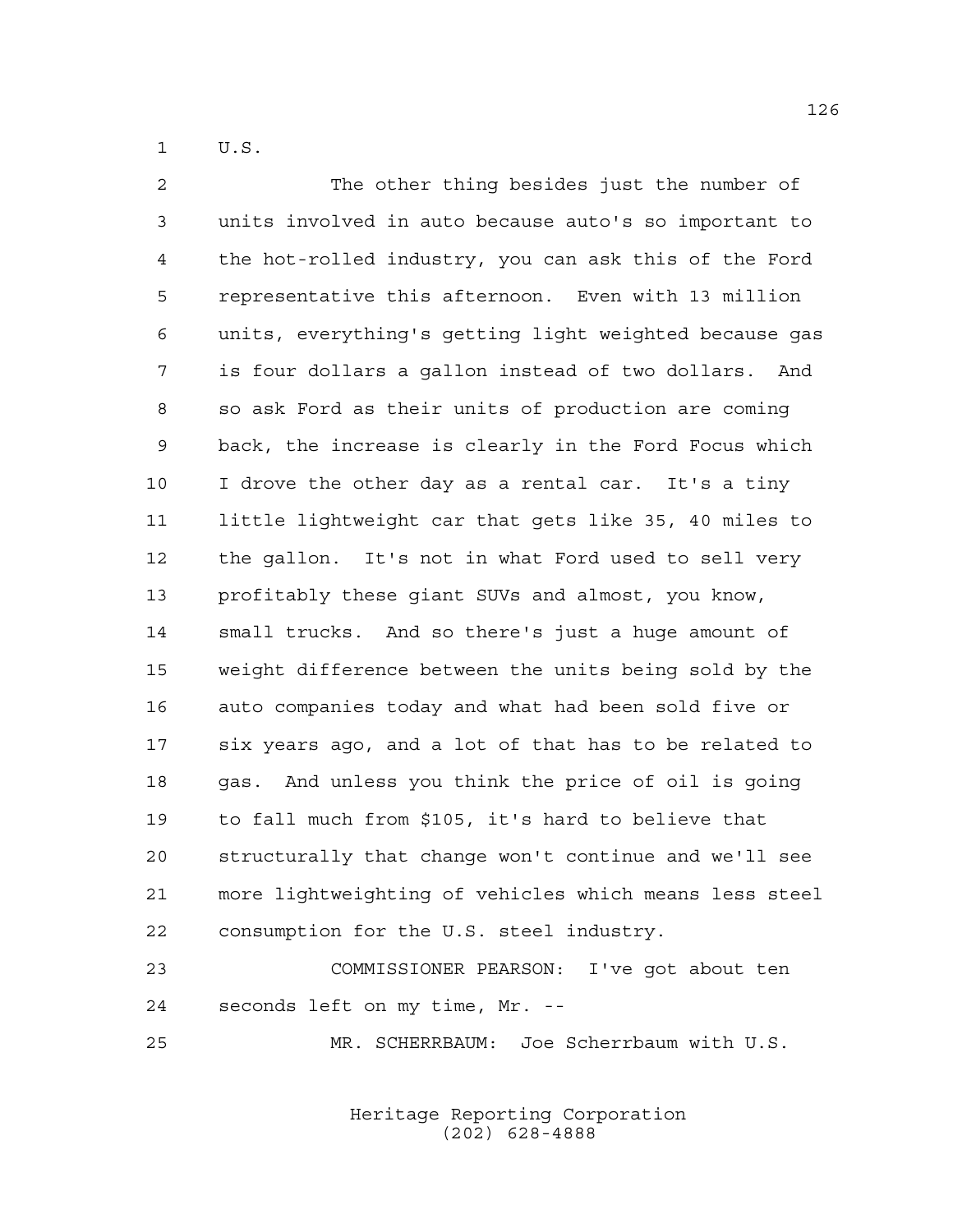Steel. Just to add, we're looking at a forecast from CRU which is an international global forecasting company who estimates that hot-rolled consumption in the United States will not get back to 2007 levels until the year 2015.

 COMMISSIONER PEARSON: Okay. For purposes of the post-hearing, Mr. Schagrin and perhaps others, you might want to elaborate on this issue of imports of steel-containing products if that's something –-if there's something going on there that we should understand, I'd be glad to understand it. Because you know, we know that the value of manufacturing output in the United States has continued to rise with the exception of the last –- the recent recession. And if there's more manufacturing going on in the United States over time even with fewer people, my thought would be that more steel would get used. So help me understand whatever you can about that. Thank you, Madam Chairman.

 CHAIRPERSON OKUN: Commissioner Aranoff. COMMISSIONER ARANOFF: Thank you, Madam Chairman. I join my colleagues in welcoming you all here today. Since this might be our last hearing for a while, it's nice to see such a good turnout. I want to follow up on the point that was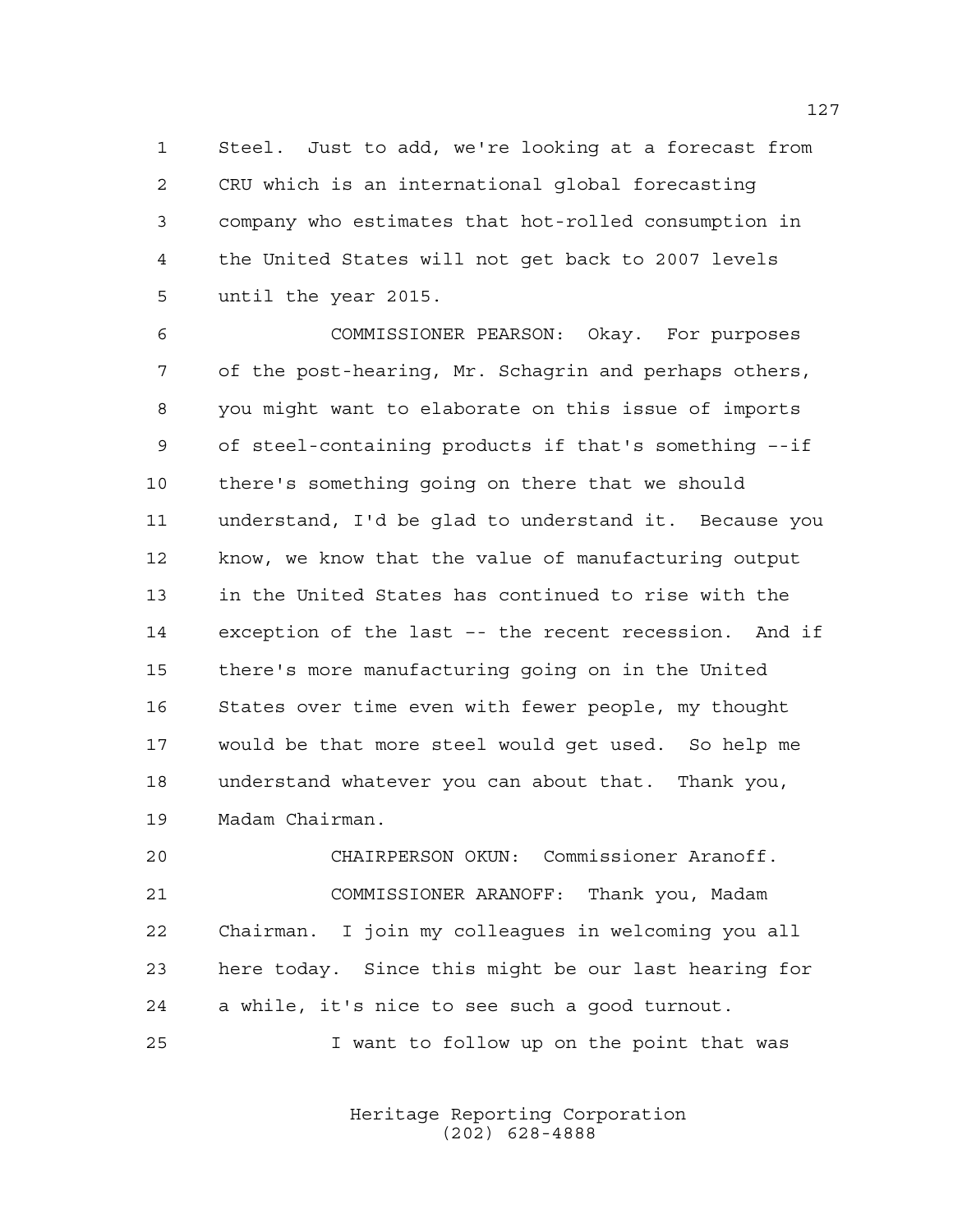just being made in the last round of questioning. A number of the witnesses have talked about the fact that the U.S. market for hot-rolled steel is smaller today than it was in earlier periods that the Commission has looked at. And I just wanted to pin you down on to what extent that's a reflection of the recession such that we can hope for improvement at some point in the not too distant future, and to what extent it's a permanent or more long term decrease due to some of these factors that have been mentioned.

 Mr. Conway mentioned the fact that there's a lot of people who were funding car purchases and waited and it's probably not going to happen any more. And Mr. Schagrin was talking about the gas prices and the effect on the size of cars. And so there's other factors like that which look like more long term that that kind of demand is never coming back. Does anyone want to comment the extent to which the reduction in the size of the market today is these longer term factors versus the shorter term economic factors? All right, in the third row back there.

 MR. BLUME: Rick Blume, Nucor. My comments regarding the demand of hot-rolled. The longer term factors obviously are the loss of manufacturing jobs and the key element that we all are concerned about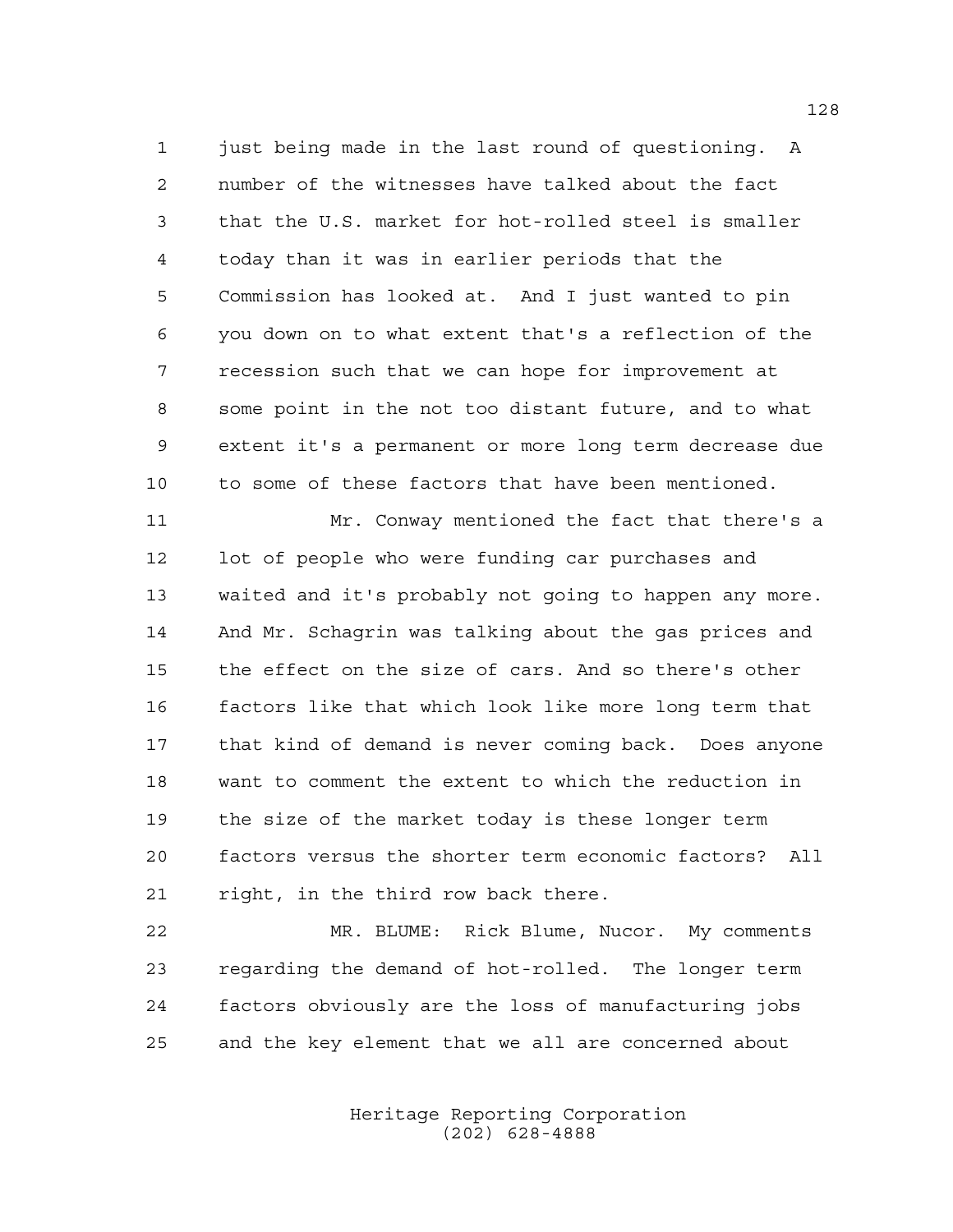from the economy's perspective. So you know, from a longer term perspective, those are the things that concern us.

 Short term, certainly the economy has had an impact. We look at all of our end user markets. They were all hit very hard over the last few years. And now it's only now we're starting to see some rebound in some of those key markets.

 So I think the other point that I would add is that certainly the hot-rolled product within steel making and certainly within flat-rolled is a key market. This is a big deal. This is a big part of what we do in the flat-rolled industry. So as we look at demand, it's important that we do things to spur demand, to create jobs. But unfortunately I think we have a ways to go in terms of seeing some of those structural turnarounds that need to occur.

 Certainly, the economy was getting better, and in the end the challenge that we have is to make sure that this slow recovery that we have is not undercut by removing these orders allowing dumped steel to be a part of what is already a very challenging environment.

 COMMISSIONER ARANOFF: Okay. Mr. DiMicco. MR. DIMICCO: Yes, I'd like to comment both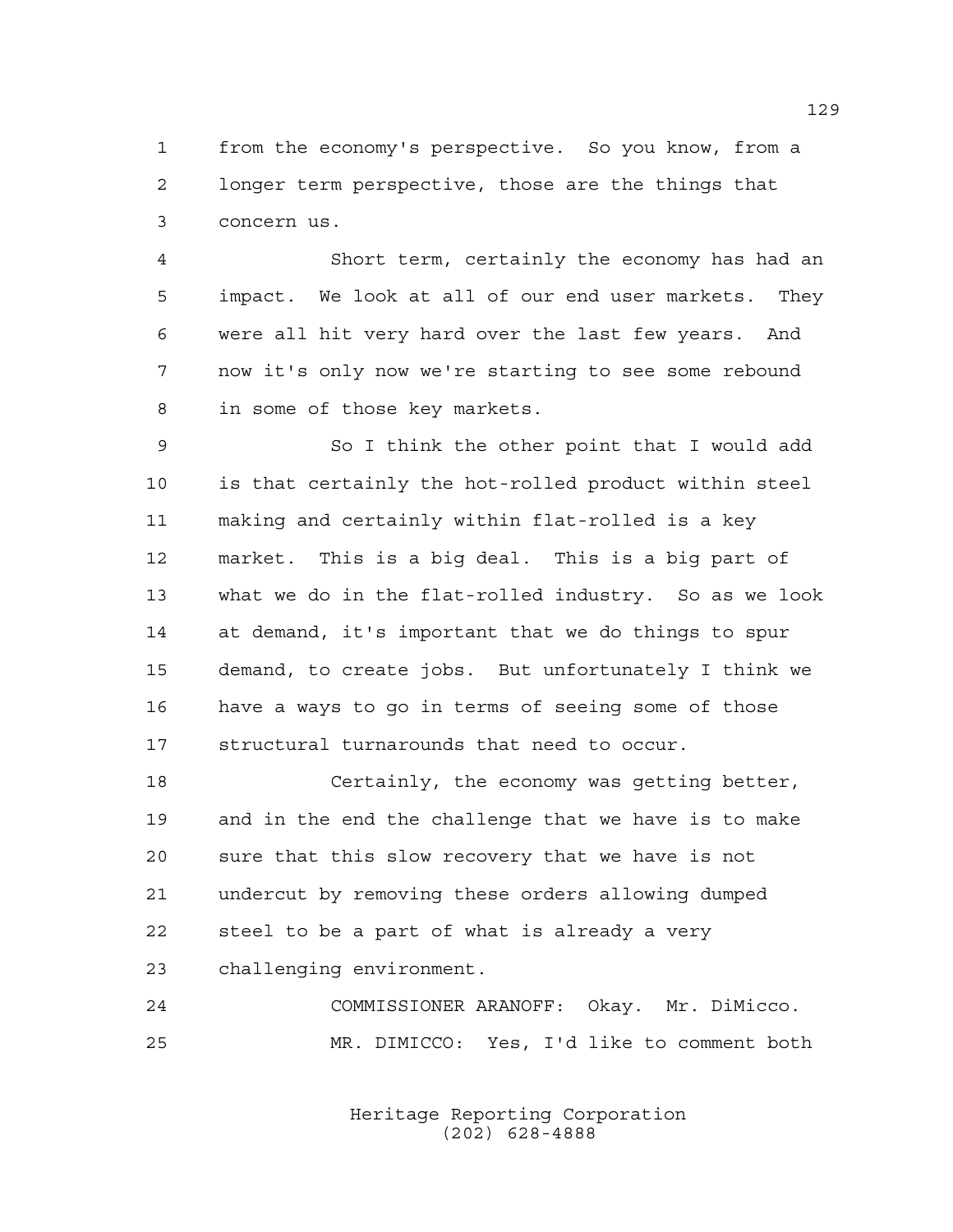on your question which ties back into Commissioner Pearson's question as well. It was mentioned that the dollar value of manufacturing has been increasing. The reality is the actual manufacturing volume has been decreasing over the last 30 years for a variety of factors not the least of which is major mercantilistic trading practices of our so-called trading partners who are really competitors.

 And you're seeing more and more cases being brought about this on auto parts and tires and other things, and there's going to be more coming down the road in the future. But in general the manufacturing sector has been shrinking dramatically over the last 20, 30 years, not increasing. It actually sped up in the last ten years.

 Over 30 million tons a year steel bearing products come into the United States that used to be produced here before. So it's not just the steel in the form of a bar or a sheet product, a hot-rolled product or beams coming in. It's also all of the cars and refrigerators and fabricated products that are coming into the United States and have been increasingly so over the last ten years that has taken away part of the hot-rolled market and the steel market in general. I mean we even see fabricated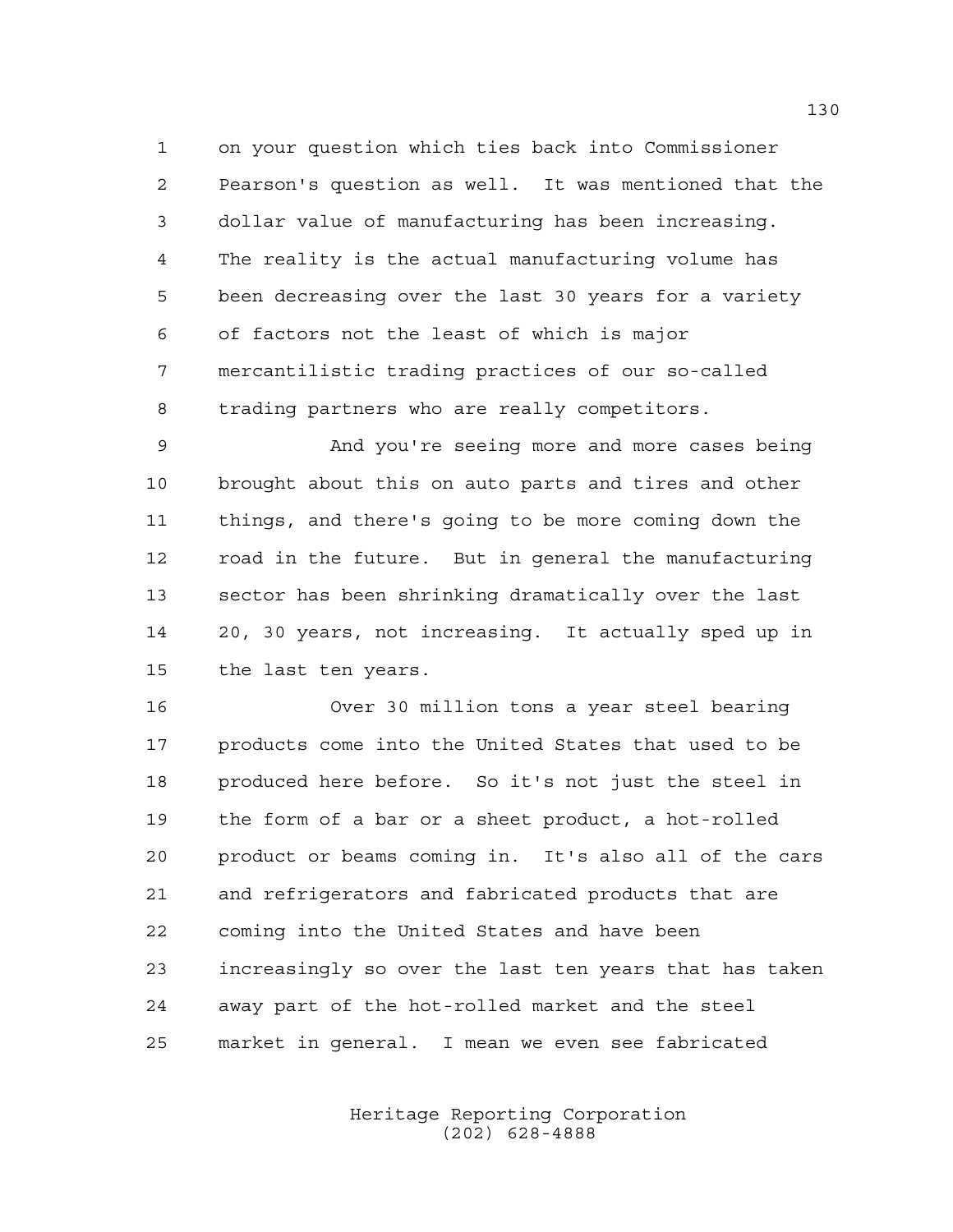bridges coming over from Korea and other places. And so that –- there is a general trend in manufacturing downward, not upward. I wish it was upward.

 You take into the fact of inflation. You take into the fact other factors. The manufacturing segment in this country has been shrinking dramatically. That's one of the reasons why we've lost our middle class.

 And so that is just another piece of information that I'd like to present to the Commission. Thank you.

 COMMISSIONER ARANOFF: Thanks. I think I got what I needed out of that. But feel free to add more post-hearing. And I want to turn to another question before I run out of time. Commissioner Pinkert about an hour ago was asking some questions about the U.S. affiliates of subject producers. And I think everyone went through in very sufficient detail responses to the Respondent's argument based on some of the Commission's past decisions involving ArcelorMittal and all the production capacity in subject countries and why this case is different. But there was one other argument that the respondents have raised that I wanted to make sure people had an opportunity to respond to.

> Heritage Reporting Corporation (202) 628-4888

##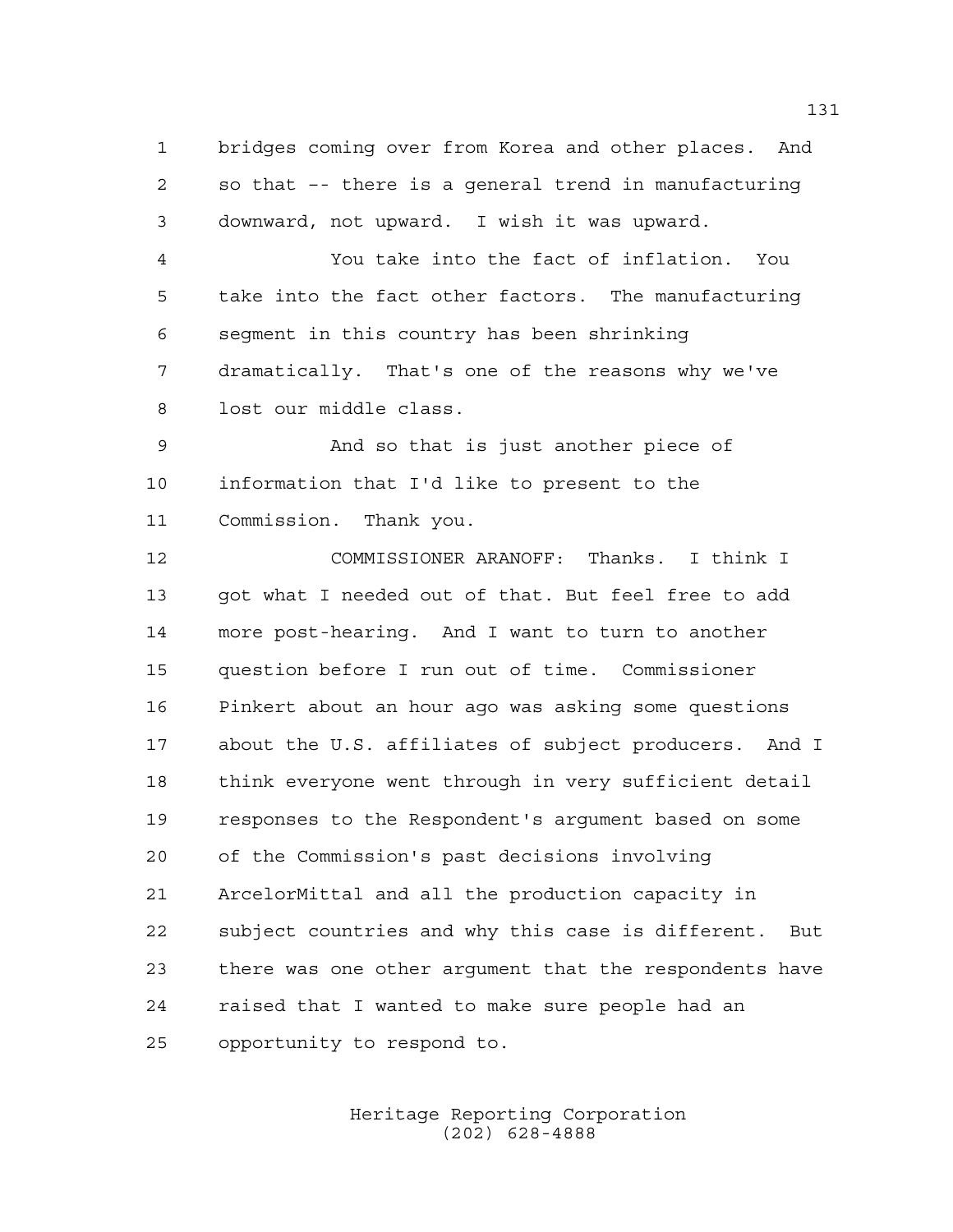Rather than arguing that we should revoke the order with respect to a whole country because of one of the producers in that country has a U.S. affiliate, I think what they were arguing in some cases was, well, okay but maybe you don't want to do that because clearly this one producer with a U.S. affiliate doesn't control all or substantially all the production in the subject country. But when you're adding up the capacity that can be considered to be of concern to the U.S. industry when you're looking at how much excess capacity, how much added capacity, subtract out the capacity of that affiliated producer and just look at the other people who are unaffiliated. Does anyone want to respond to that logic?

 MR. DIMICCO: One legal point and one factual point is I think the Commission would have some difficulties under the legal standards in segmenting out parts of the foreign industry. There's a series of cases before the CIT and one CFC case back in the '80s and early '90s that went to the need for the Commission to look at (a) the U.S. industry as a whole and not, you know, segment and say, well, this person's not really in it or it's separated and there were a number of court cases that, when the statute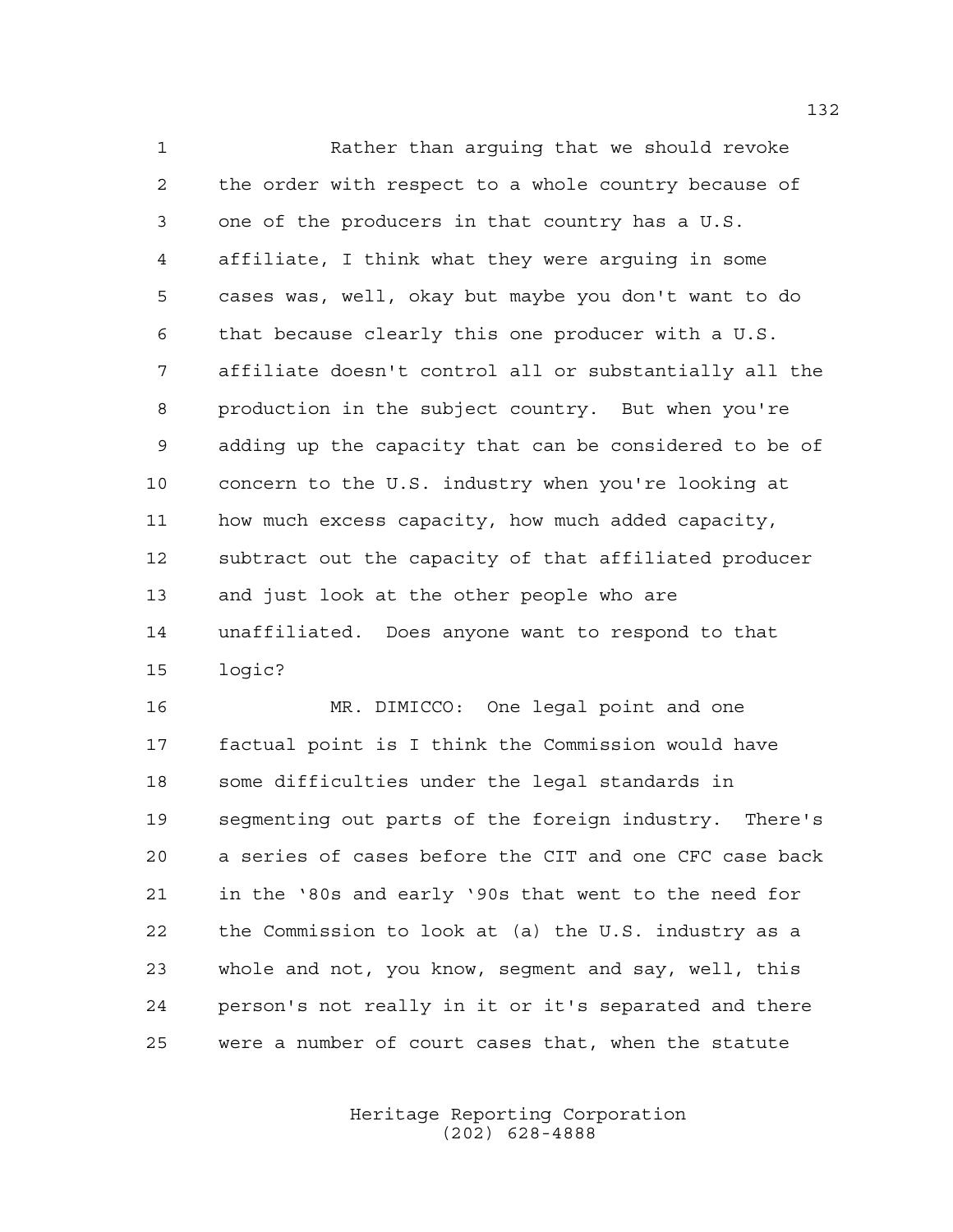says look at an industry, you really have to look at the industry as a whole. You have discretion as conditions of competition besides looking at the industry as a whole.

 And the same thing happened with some court cases. I forget who Bill Silverman brought them on behalf of, but it came to segmenting out certain nondumped sales and everybody wanted to segment things and the court cases said no, you really have to look at all the imports. So we'll do that, address it legally.

 But on the factual side, just as talking about the health of the industry how do you look at it in response to Commissioner Lane's question, you know, how much does it matter, this industry looks horrible in the last two years any way you look at it.

 The same applies to the foreign industries. Any way you segment them, they have enough additional capacity that those increased imports from the other producers in Japan, Russia and Brazil are going to cause industry to this very vulnerable industry. So those are important points. We'll address them legally. But I think factually it really doesn't matter in the end because of the extreme vulnerability of this industry and the excess capacity.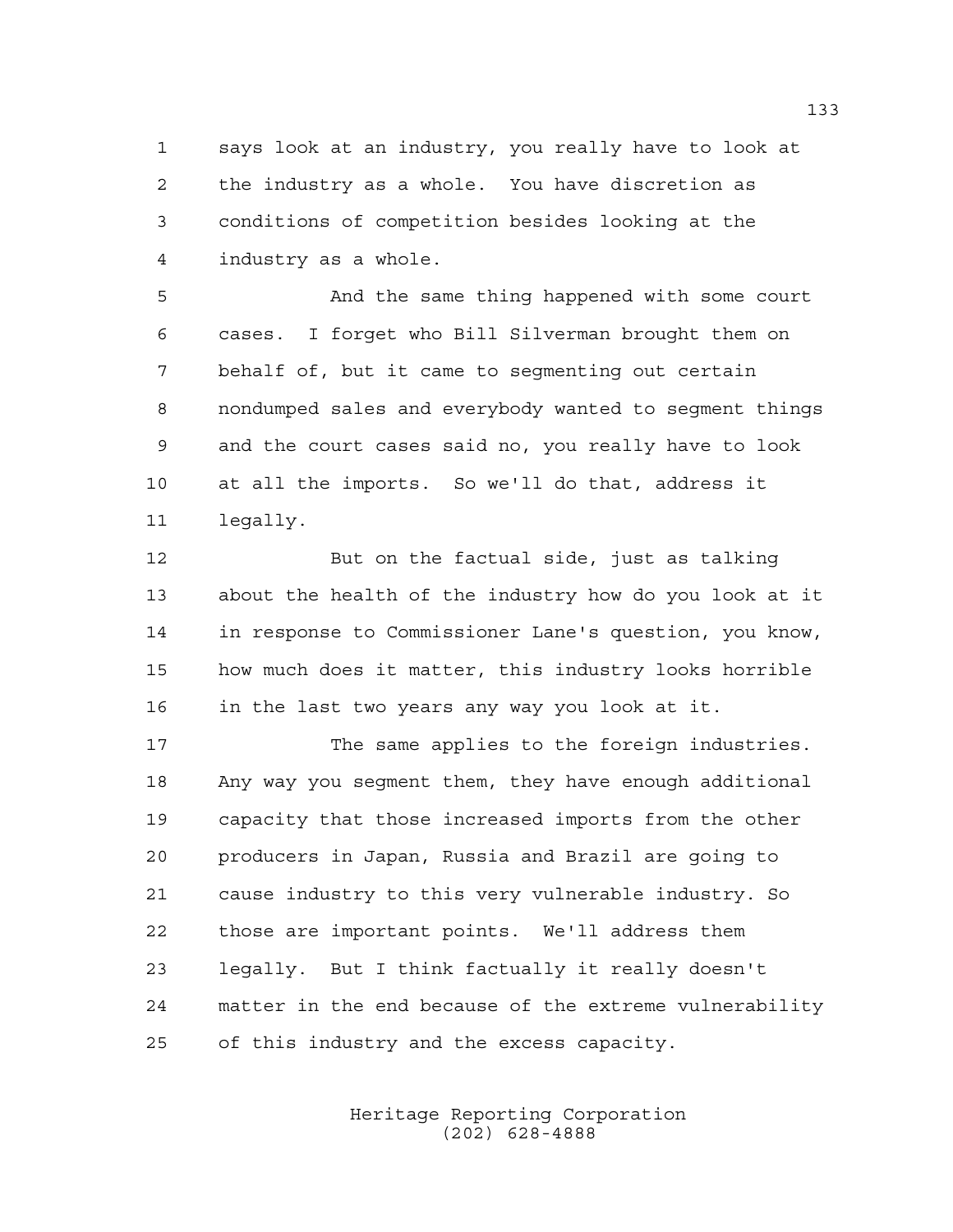COMMISSIONER ARANOFF: I appreciate that. I've just got a few seconds left, but Ms. Cannon's been waiting patiently, so I want to give her my last 30 seconds.

 MS. CANNON: Thank you, Commissioner Aranoff. I appreciate that. I just want to point out that in the ArcelorMittal brief when we looked at the capacity, we did aggregate the capacity together basically reflecting the point that Mr. Price made which is that all of that capacity is competing together in the market, and I don't think it should be ignored. I think there are some mill capacity does have to be taken into account because it's all contending for that increased home market demand as is the new capacity coming online from the other producers.

 Whether ArcelorMittal specifically exports is not only an issue, it's a question of how much is the total capacity is going to be forced out given the excess total capacity. So I do think it's important that you consider that with respect to Brazil.

 The other point I just wanted to make briefly is that, again, we reiterate the point Mr. Rosenthal made was it is only ArcelorMittal that is on record showing that it's going to have any policy of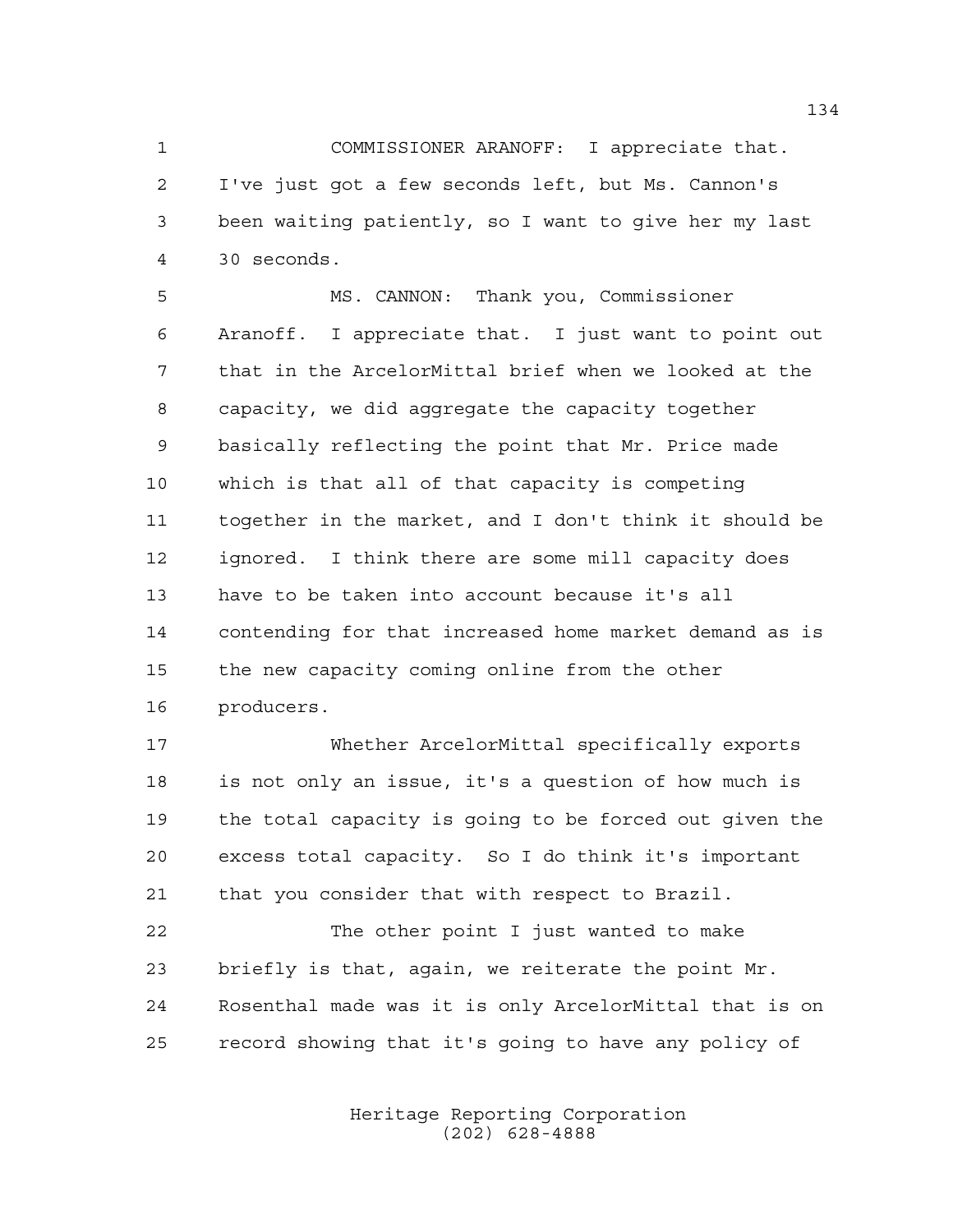controlling imports into the United States. Severstal is not on record nor is any other producer, and the facts show just the opposite for Severstal. So I don't think you even get there for those companies. Thank you.

 COMMISSIONER ARANOFF: Thank you all for those answers. Thank you, Madam Chairman.

CHAIRPERSON OKUN: Commissioner Pinkert.

 COMMISSIONER PINKERT: Mr. Rosenthal, do you want to complete that answer?

 MR. ROSENTHAL: Thank you. I want to continue to agree with my partner. The one last thing I would say on that is that because the ArcelorMittal products in Brazil won't be coming to the U.S., all it does is put more pressure on the rest of Brazilian producers to put their products some place else if they can't sell it in Brazil.

18 So I think it has exactly the opposite effect of what the respondents are arguing. Not only should you not deduct the ArcelorMittal capacity from the total capacity. You should be especially concerned about the additional capacity coming on screen in Brazil and elsewhere and wonder what's going to happen to that.

COMMISSIONER PINKERT: Thank you. Now Mr.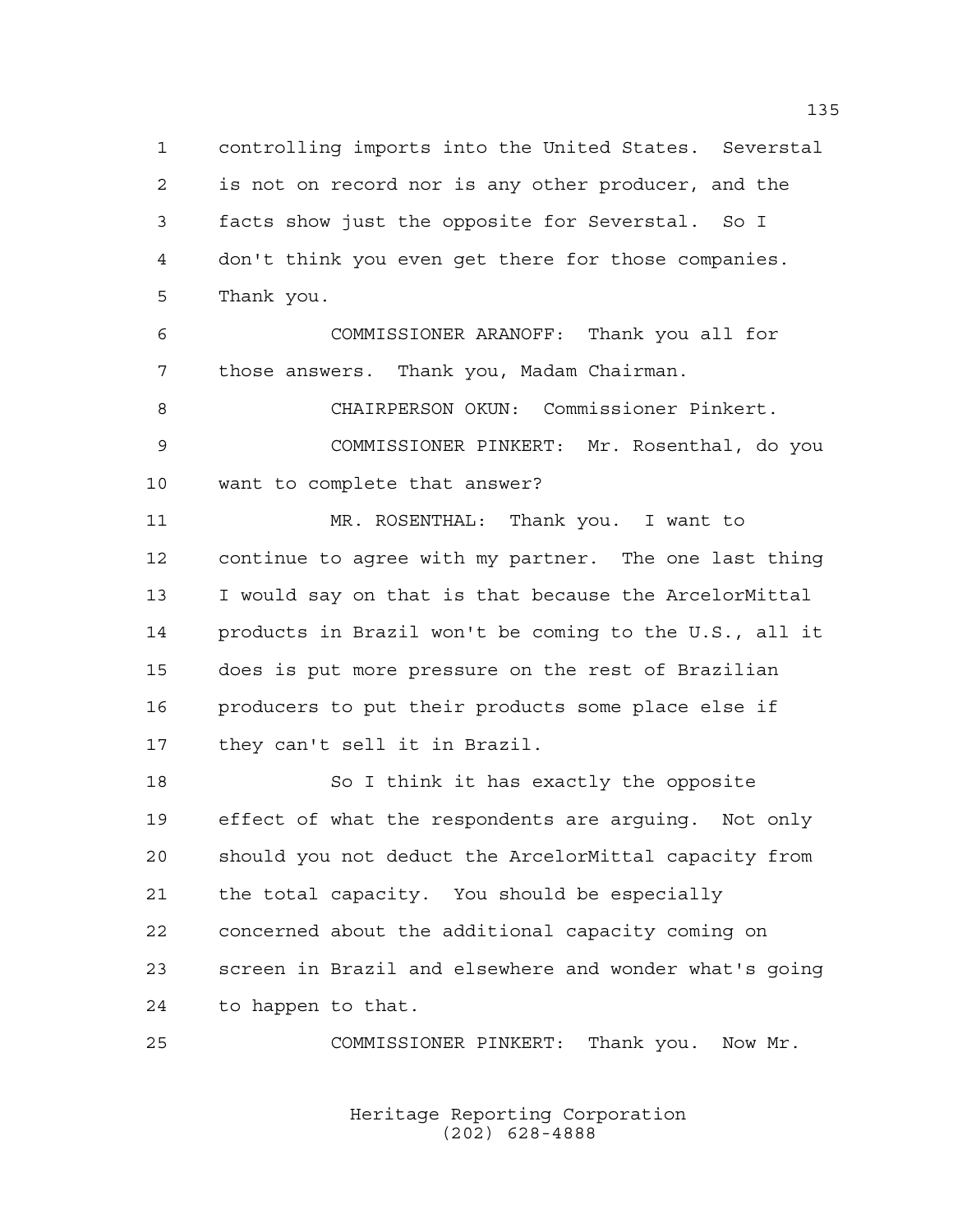Conway, you've mentioned the acquisition by RG Steel of Warren, Wheeling in Sparrows Point. Do you have any information about whether any of those facilities will operate as integrated mills?

 MR. CONWAY: Well, we're trying to bring up the Sparrows Point operation right now and get raw material in front of Sparrows Point. So you know, that L furnace will come back up, and we'll get Maryland running. I'm not familiar in that detail about the Wheeling Pitt operations and how quickly we can get them up. Warren is currently running and has been running. So we will be bringing that back on to those three plants, and hopefully it will open as quickly as we can. And from our viewpoint, you know, if there is capacity here to be made here, why we shouldn't be bringing up those U.S. plants to do it as opposed to waiting for Russian, Brazilian and Japanese steel to come in and get that market makes perfect sense to us.

 COMMISSIONER PINKERT: Thank you. Now turning to the other members of the panel, can the domestic industry protect itself from increases in raw material costs by contract mechanisms and captive supply?

MR. SURMA: I'll start, Commissioner. John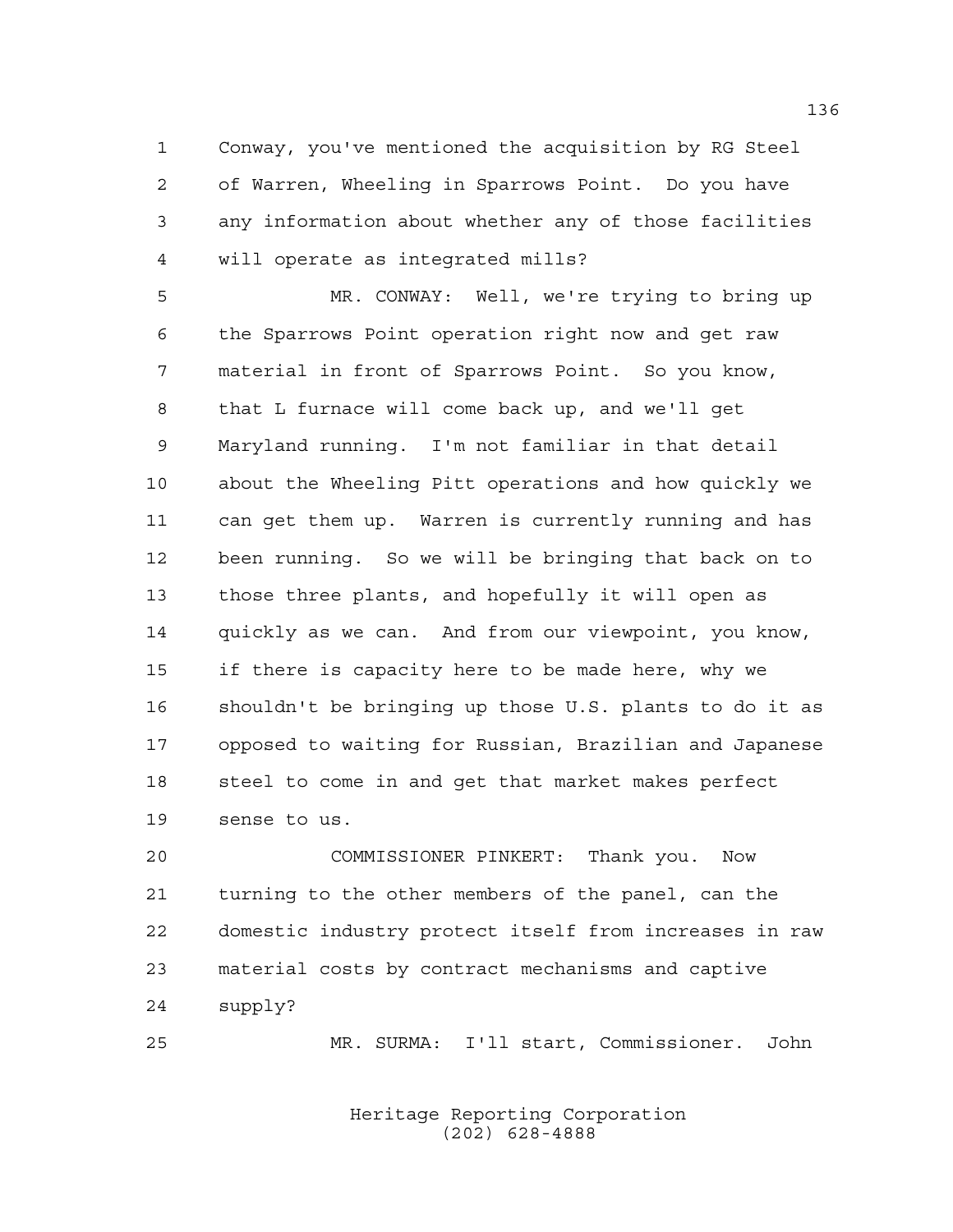Surma from U.S. Steel. Protect, perhaps. I think we can try to manage. I can only speak for our company, of course. We try to manage our affairs from an input cost standpoint.

 We do happen to own some natural resource in the iron ore operations. We can supply ourselves internally to a point. We're at the point now where we're going past that as we follow the market up. And so we're in the market for iron ore. We're in the market for coal. We're in the market for traded coke because we can't produce all the coke we need. We're in the market for scrap less than my electric furnace colleagues but for quite a bit along with fair -- oil and things we need. We can protect ourselves by trying to purchase wisely. But ultimately we're market takers. We're going to have to pay whatever the market is and those that own it have it and those that don't pay for it. And ultimately that's how it works out.

 We could protect ourselves, I guess, in theory by investing further in upstream activities. Our particular company, because we have a large resource base, is looking at expanding our armor operations. That's public knowledge, but very lengthy permitting, very large expenditure. And for us to be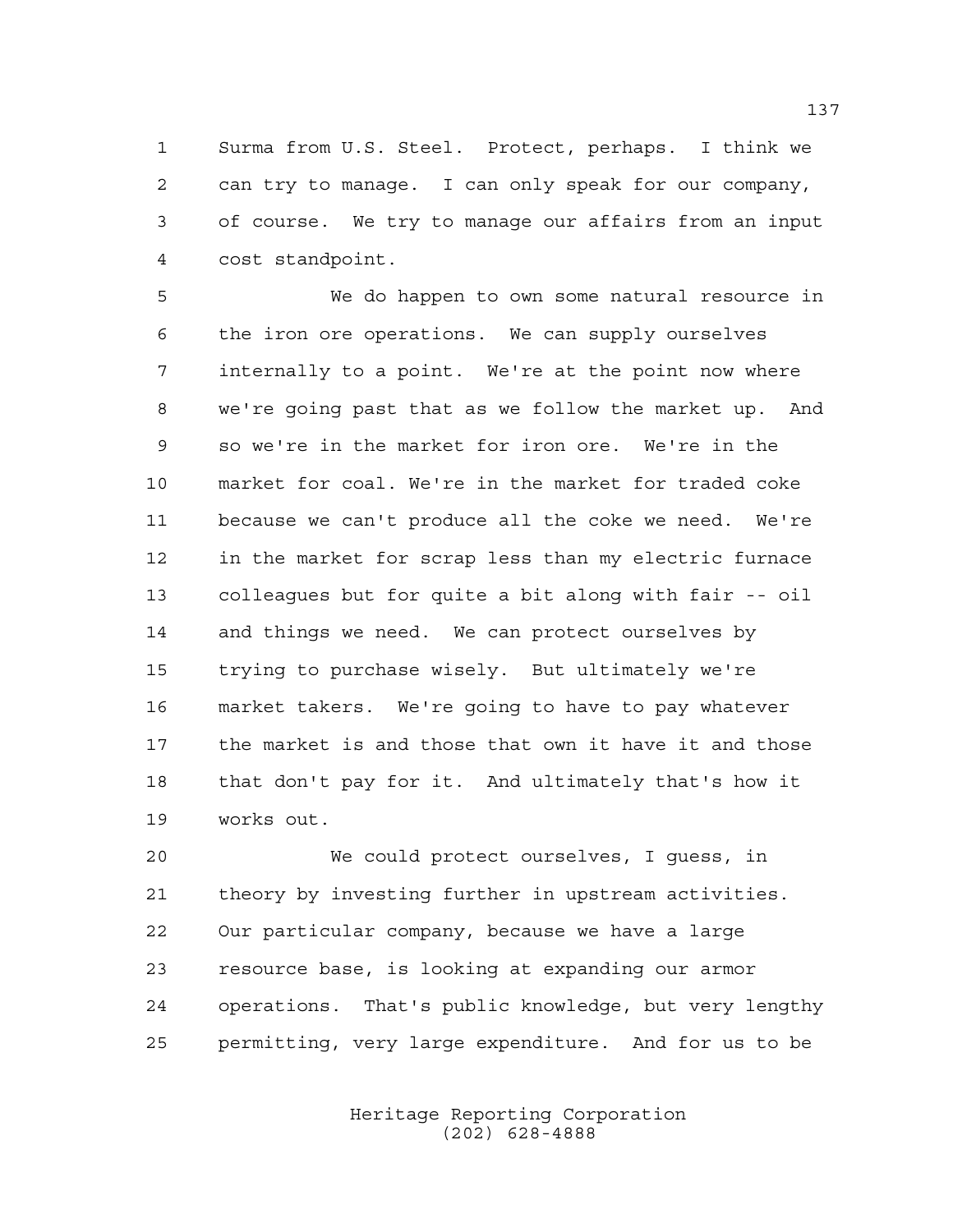able to make an investment of hundreds of millions of dollars, I think, as Mr. Busse noted, hundreds of millions of dollars in something like that, we need to have some confidence for the future. And knowing that we've got this sword hanging over our head that it may be that imports coming in at virtually any price to take our market makes us less than confident we can make that kind of investment here in North America.

 So we can protect ourselves. But it's something that's a big investment. It takes a long period of time, and we have to have long visibility and we have to be comfortable and this really results from your good work that we're going to have a fairly traded market. In a fairly traded market, we think we can do okay.

 But it's not easy to have the resources today. And if you have a resource today that you want to develop and you want to – it means you have to buy a resource whether it's carbon or ferrous, chances are anywhere in the world if you get there, the Chinese were already there and it's very expensive.

 MR. DIMICCO: Speaking out on the scrap side, I know some folks may think that because we own a company called David J. Joseph that brokers a lot of scrap and processes through some of our operations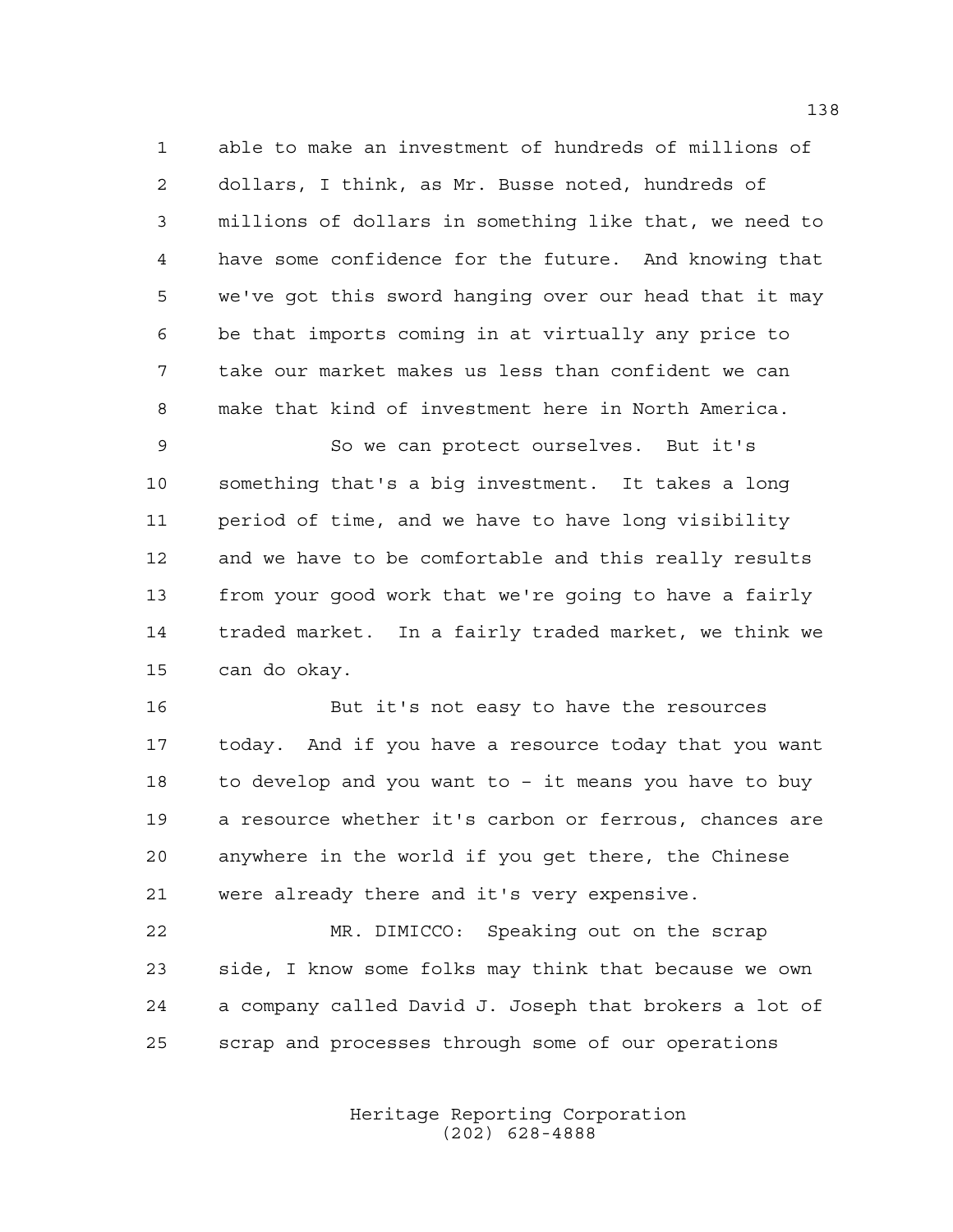about four to five million tons of scrap and we use about in a good year it's 25 plus million tons, that somehow we might have some control over the pricing. The reality is we don't. The market's a 70 million ton market. Twenty-five million tons of it plus or minus a few million is exported out of this country to around the world based upon demand in China and Thailand and Turkey and other places.

 So the benefit of owning a scrap company do not unfortunately extend to having control over the pricing of the product that you purchase, whether you do it openly in the market or do it through your own in-house source, you're paying market prices. And those market prices over the last decade have been increasingly determined by what happens outside the United States, not what's going on inside the United States.

 Scrap pricing has gone up extremely rapidly over the last several months, and it's not because our demand has gone up extremely rapidly. It's because demand from overseas has drive scrap pries through the roof.

 COMMISSIONER PINKERT: Mr. Blume. MR. BLUME: Yes, Rick Blume, Nucor. To illustrate how it is very difficult and not possible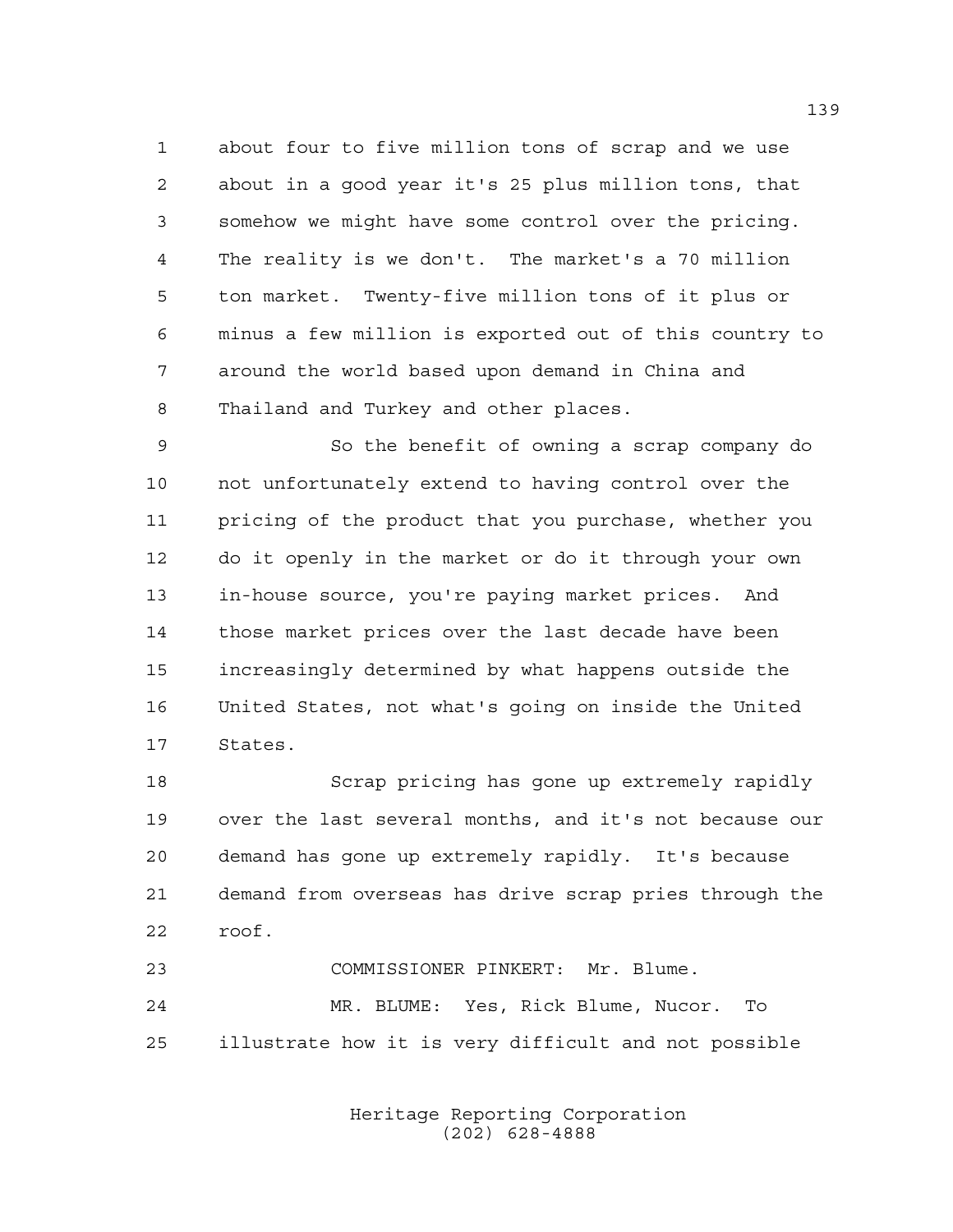to protect ourselves against the volatility on the raw material side, you simply have to look at our contract percentages over the past few years, and we've seen our contracts actually go down.

 As Mr. DiMicco mentioned, we don't have the ability to have the pricing mechanisms on the sale side to be able to protect ourselves. And even the contracts that we had a few year ago, we had a much higher percentage than we have today. And that's a decision because of the risk that is imposed by the raw material volatility.

 So, again, it's an illustration of our inability to control that raw material cost. Yeah, the other point that I would add to that, the contracts that we do have in place today really we are taking at risk to allow ourselves to have an appropriate mix. But it certainly is less than what we had a few years ago.

 COMMISSIONER PINKERT: Mr. Busse. MR. BUSSE: Yes, I'd like to comment. Our situation is not any different than Nucor's. We operate these units as profit centers whether it's our ore interests or whether it's scrap interests. I suspect it appears any advantage and we buy it market. As Dan said, we're not in a position to determine,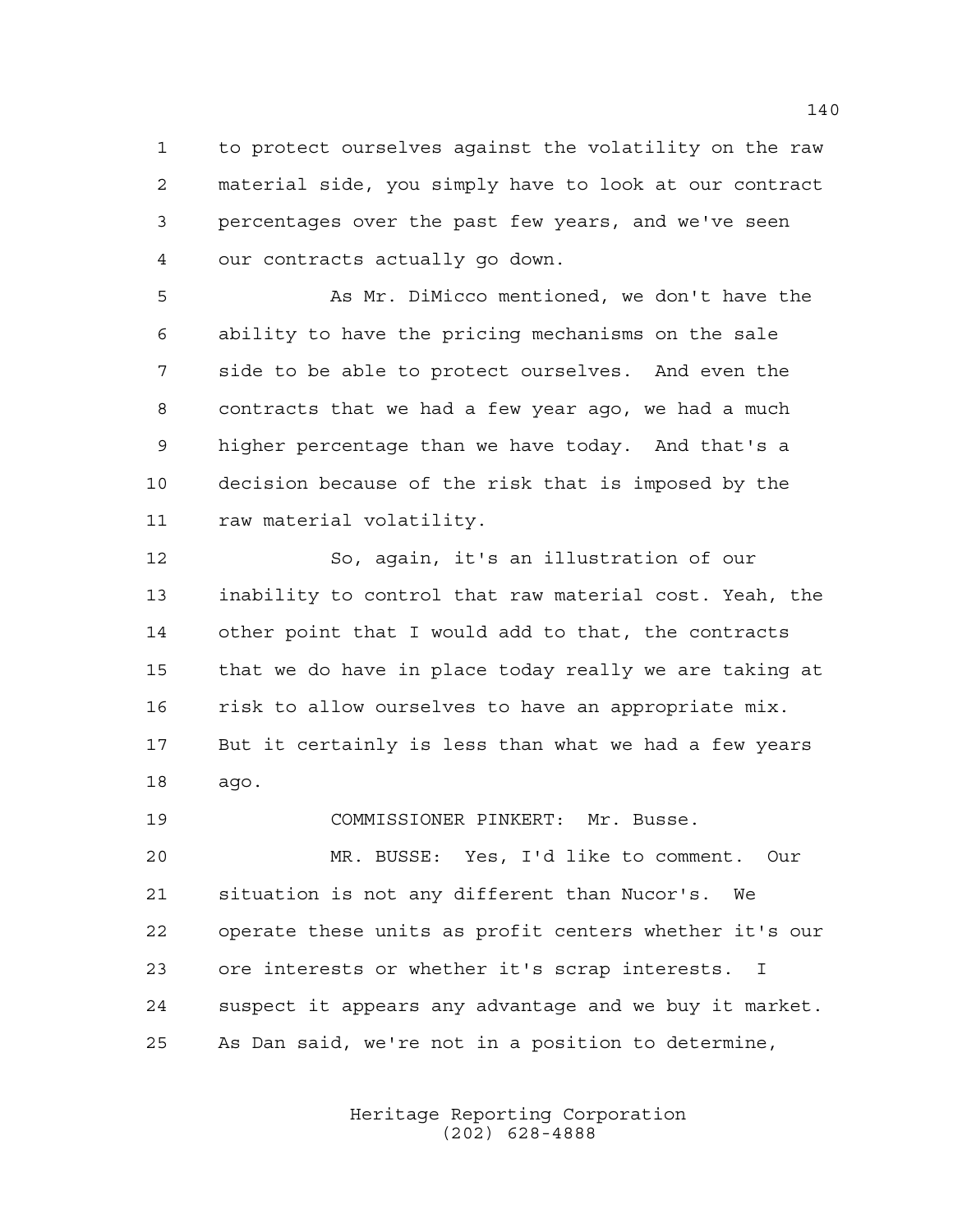we're not big enough to make the market. So you're at the mercy of the market from a supply and demand perspective.

 But if there's any advantage that you have, it would be supply. There could be times when there are several raw material shortages, and you would have a more assured supply, if you will. I couldn't help but come back to the argument of whether or not profitability of the scrap operations should be included in the profitability of high road. And it's an absurd argument. I mean it doesn't matter whether we buy scrap from ourselves or we buy it from the fellow down the street. The cost is just the cost, and it's not part of the profit that we have in making hot-rolled steel.

 COMMISSIONER PINKERT: Dan Mull, ArcelorMittal.

 MR. MULL: Our position on raw materials as a global corporation is that we are actively soliciting and pursuing new raw materials, and we're trying to protect our position globally. One of the challenges in that is that we also are competing not only with these fellows every day on a very tough business, but we're competing with our sister companies with a capital that's constrained within the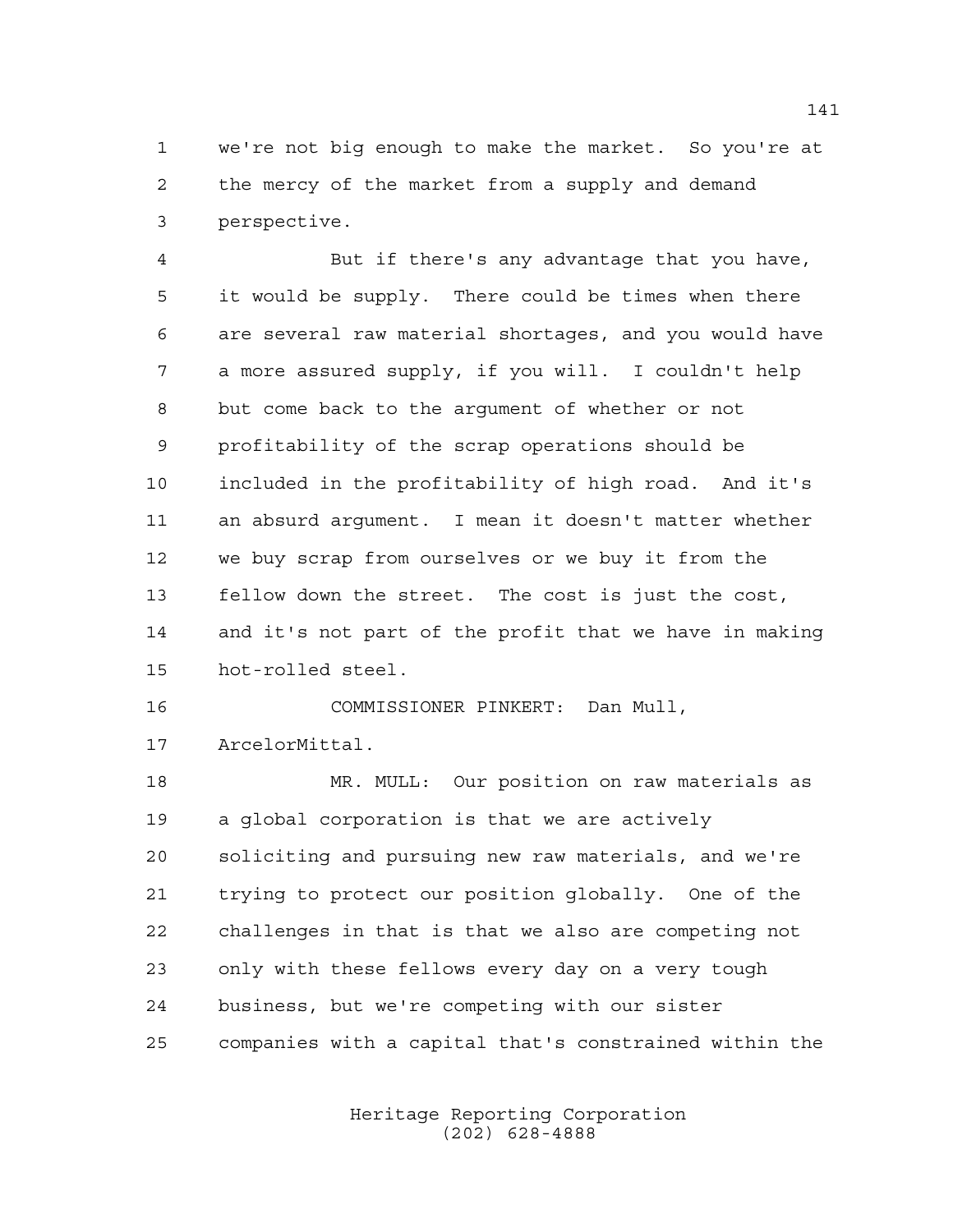industry in order to get our position. And just repair and maintenance on our existing steel making facilities is our first priority in the United States before we're able to capture more raw materials.

 So, you know, running at the limited levels that we've been running, it's a challenge just to make sure that we're running our operations and the money's going in that direction much more than acquiring additional mining facilities here in the North American sector.

 COMMISSIONER PINKERT: Mr. Price, I'll let you have the last word on this one, and I have a very quick follow up for this round. So go ahead.

 MR. PRICE: So not only have you heard all these answers on why there's no protection here, on the flip side of this you have the Russians who have a massive substantial 15 percent export tax on their scrap to give their own industry a cost advantage to lower their scrap input cost so that they can undercut the global market.

 So it's really a terrible situation. The Russians aren't the only ones doing this. But I'll 23 just sit down quickly for this one.

 COMMISSIONER PINKERT: Thank you. My follow up is for Mr. DiMicco, and it concerns the situation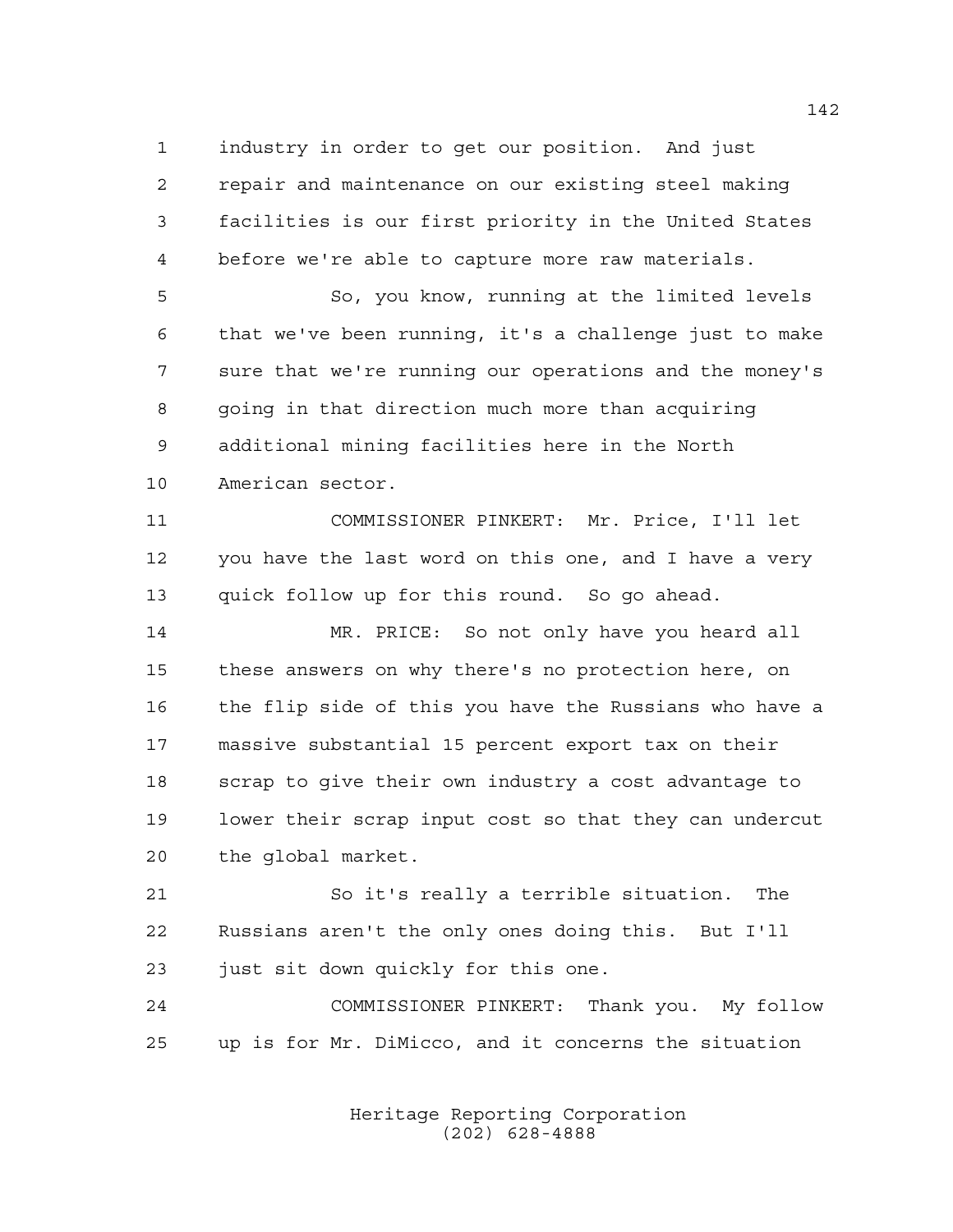where the industry might be operating at less than full capacity. Do the mini-mills have a cost advantage in that situation in holding their costs more in line with their production at less than full capacity.

 MR. DIMICCO: That's probably a mixed bag. We don't lay off our teammates. So we incur costs to keep our teammates employed even when they're not working anywhere near full work weeks. So that's an added burden that three of the folks here have when they don't lay off their teammates like Gallatin or SDI or Nucor do not.

 In times past, we used to have the benefit of scrap prices that when times were slow, scrap prices would go down. And so our cost structure would be significantly less to produce any given ton of steel regardless of what the demand was. And that pretty much existed up through about 2004.

 What was taking place of a different dynamic was all the capacity had been added around the world in China and Turkey and other places steel making capacity, some of it electric furnace but most of it integrated. They still use scrap. We found that scrap exports and if you don't have that data, we can provide it to you, the scrap exported to the United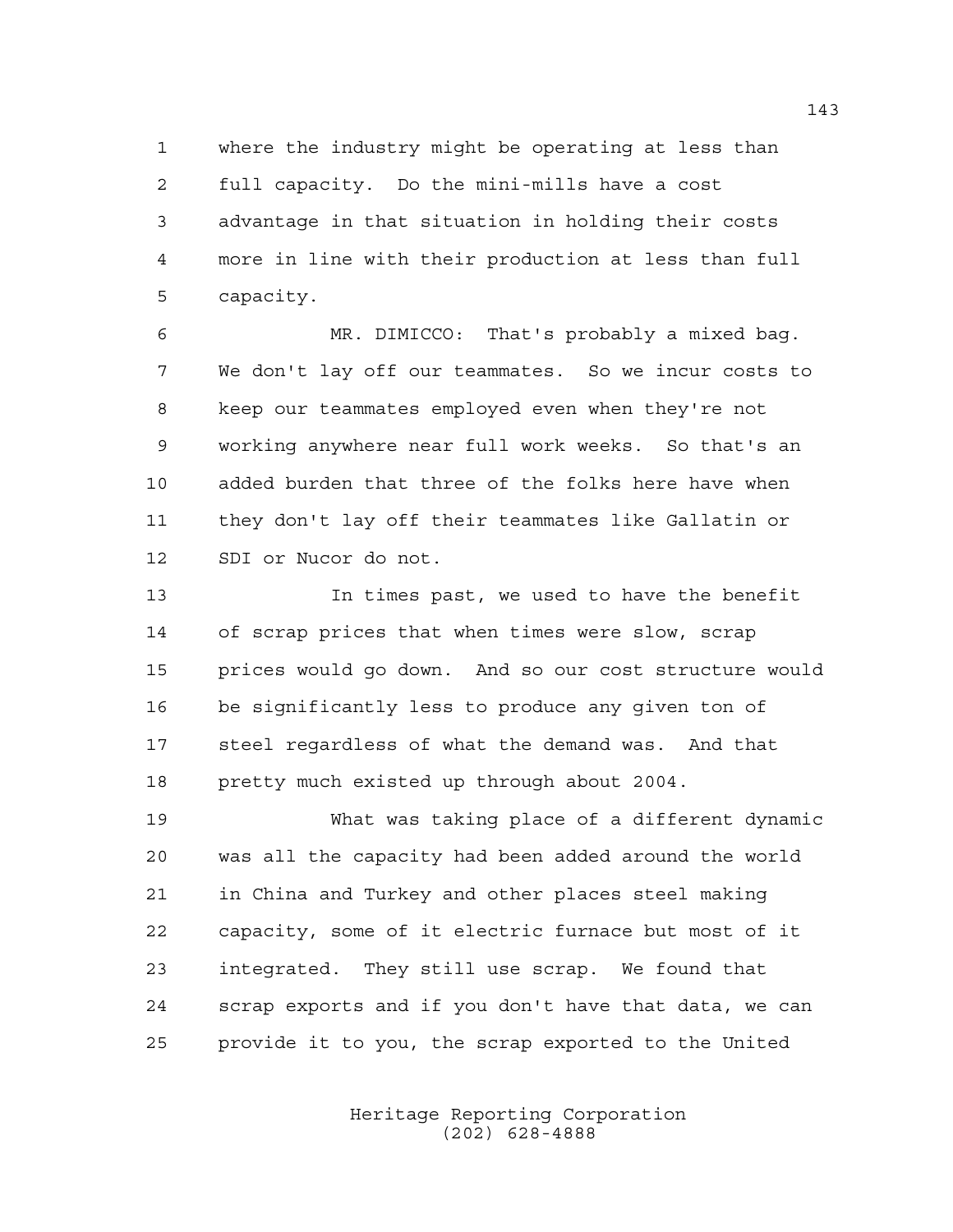States grew significantly to the point where it's been bouncing around 25 million tons of a 70 million ton market in the United States for scrap supply.

 So that opportunity that we had in the past is significantly less and virtually non-existent because that overseas demand buffers the drop in demand that would have been experienced in the local market place by increasing the demand from overseas. So the demand stays much more steady, in fact can even be greater and hence results in some of the scrap prices being driven back up to \$400 and \$500 plus a ton when going back 30 years, scrap would be \$100 a ton, it might get up to \$150 and it would go down to \$70, okay. Now that overseas demand has just changed the entire dynamic.

 COMMISSIONER PINKERT: Thank you. I'm going to have to stop you there, and I'll come back to the issue. Thank you, Madam Chairman.

 CHAIRPERSON OKUN: Thank you. And while I usually get to hear the answers when I'm and may answer them again. So if you answered this question in response to Commissioner Pinkert,just let me know that and I'll go back and look at the transcript.

 But one of the arguments made by respondents is that the evidence on the record that U.S. producers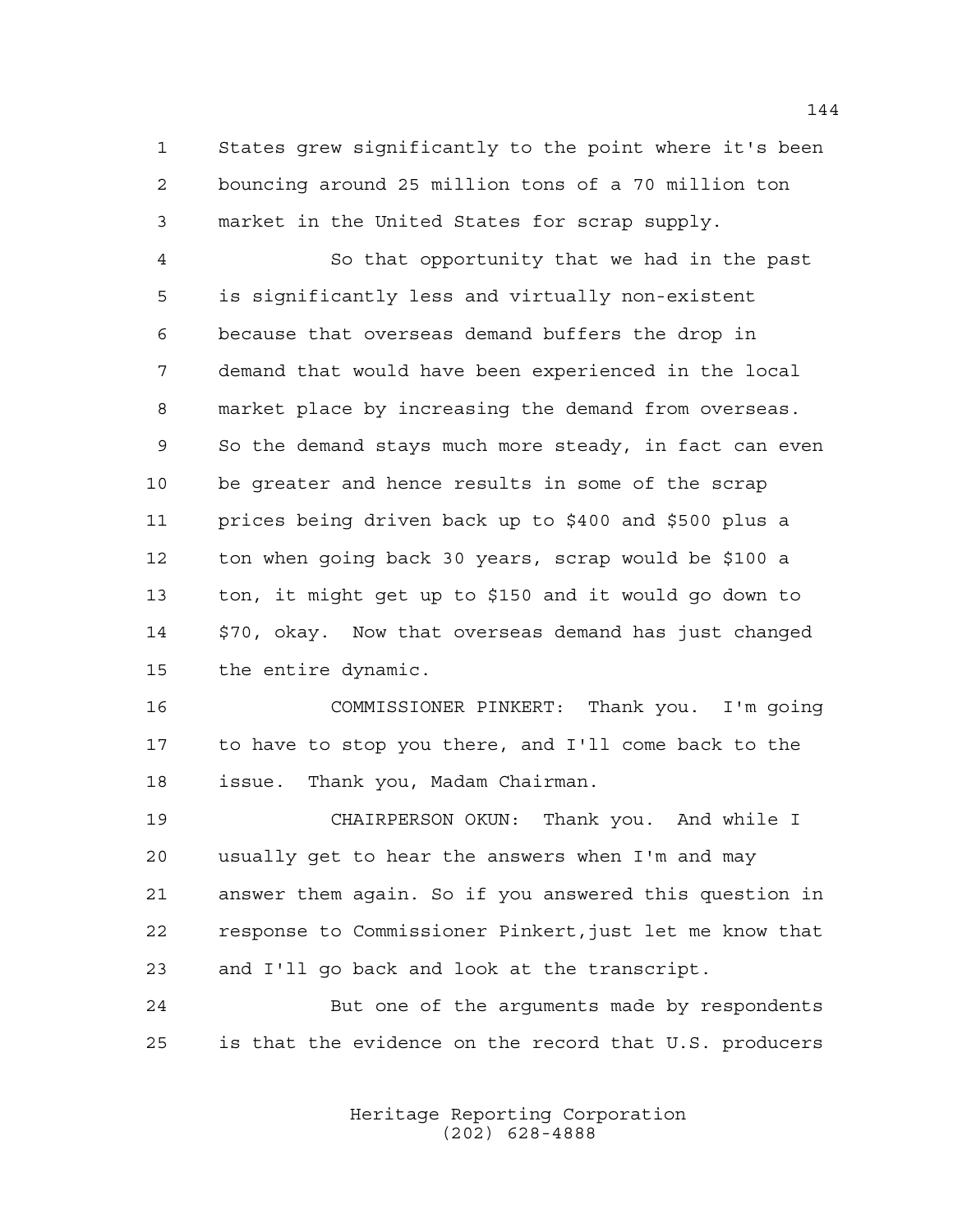have been able to implement a series of price increases taking into account we understand where the raw materials have gone. But the fact that they've actually been able to have those stick in a market in which demand has not been increasing is an indication of pricing discipline that we did not see during the original investigation.

 Have you had a chance to respond to that question, producers?

 MR. DIMICCO: Well, this is just one part of it.

CHAIRPERSON OKUN: Okay.

 MR. DIMICCO: When you say that didn't exist, the discipline that didn't exist during the original 1998 filing period, I don't think that there's any difference in pricing discipline back then or today. The pricing situation at that time was being dictated by the flood of imports into the United States and the massive over supply was being created even in a good market here that caused steel prices to fall dramatically. And hence, we came here to file a case and were fortunate enough to win it. So –

 CHAIRPERSON OKUN: Right. But what they're arguing is that we see a different pattern here where you are able to pass through price increases,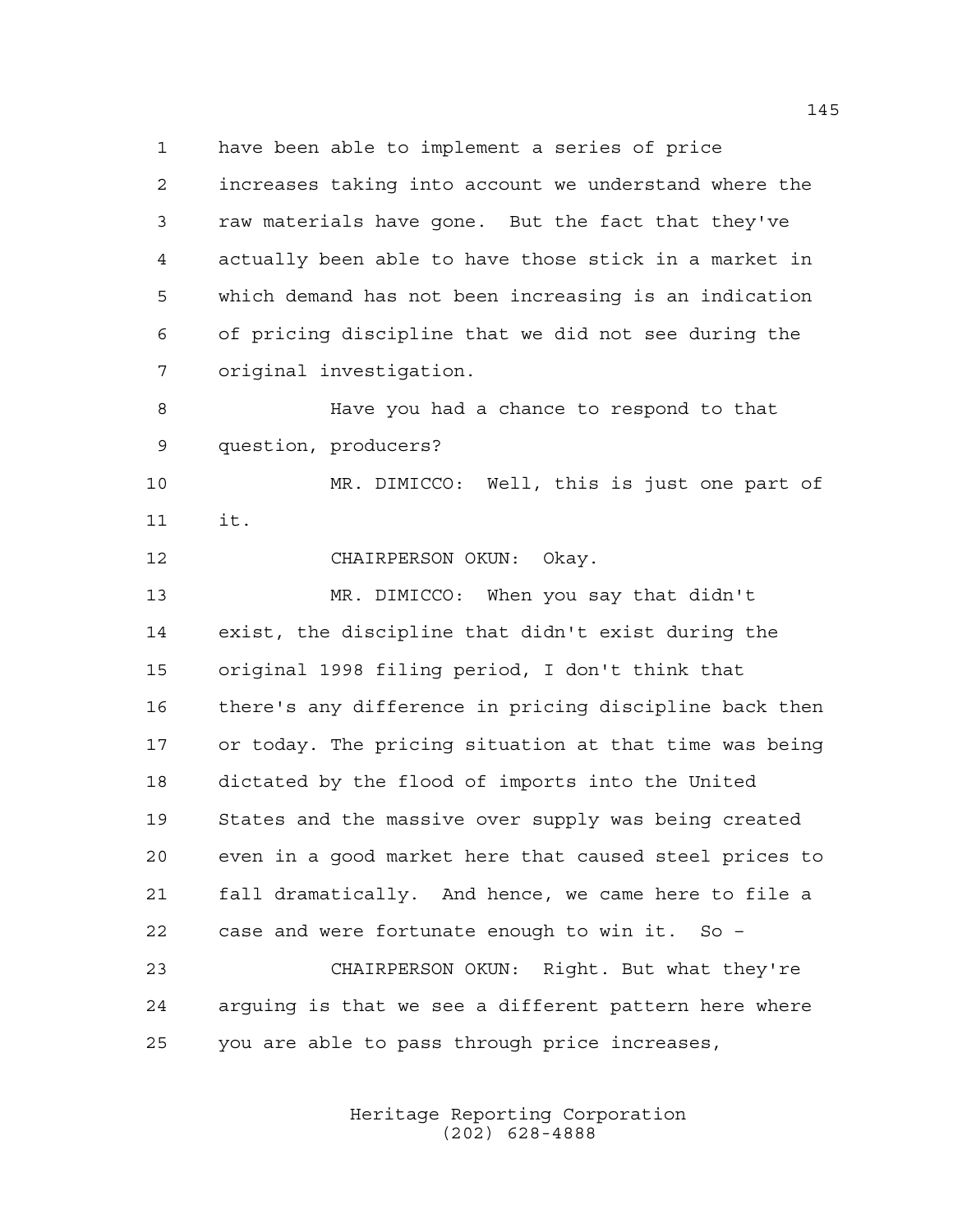recognizing that it's being driven by raw material prices because of discipline by the producers in a more consolidated industry.

 MR. DIMICCO: It's not driven by the producers. That's complete BS and totally inappropriate. The discipline that's being forced on the producers, if there is a discipline, is because everybody's raw material prices has gone through the roof. That's not just an issue here in the United States. It's an issue globally.

 And you know, so in order if we're losing money, we're running at reduced rates, the industry as a whole doesn't say anything about, well, we got to do this. Individual companies make decisions and say we've got to try and get our raw material costs back. Then you hope and pray everybody else decides that they've got the same problem.

 And you know, because we've been able to do that over a period of few months doesn't mean that that's going to maintain itself by any means. In fact, we're already seeing some situations where that is not the case in products other than hot band and also in hot band. So there is no magical difference in pricing discipline. That's complete hogwash.

CHAIRPERSON OKUN: Mr. Mull.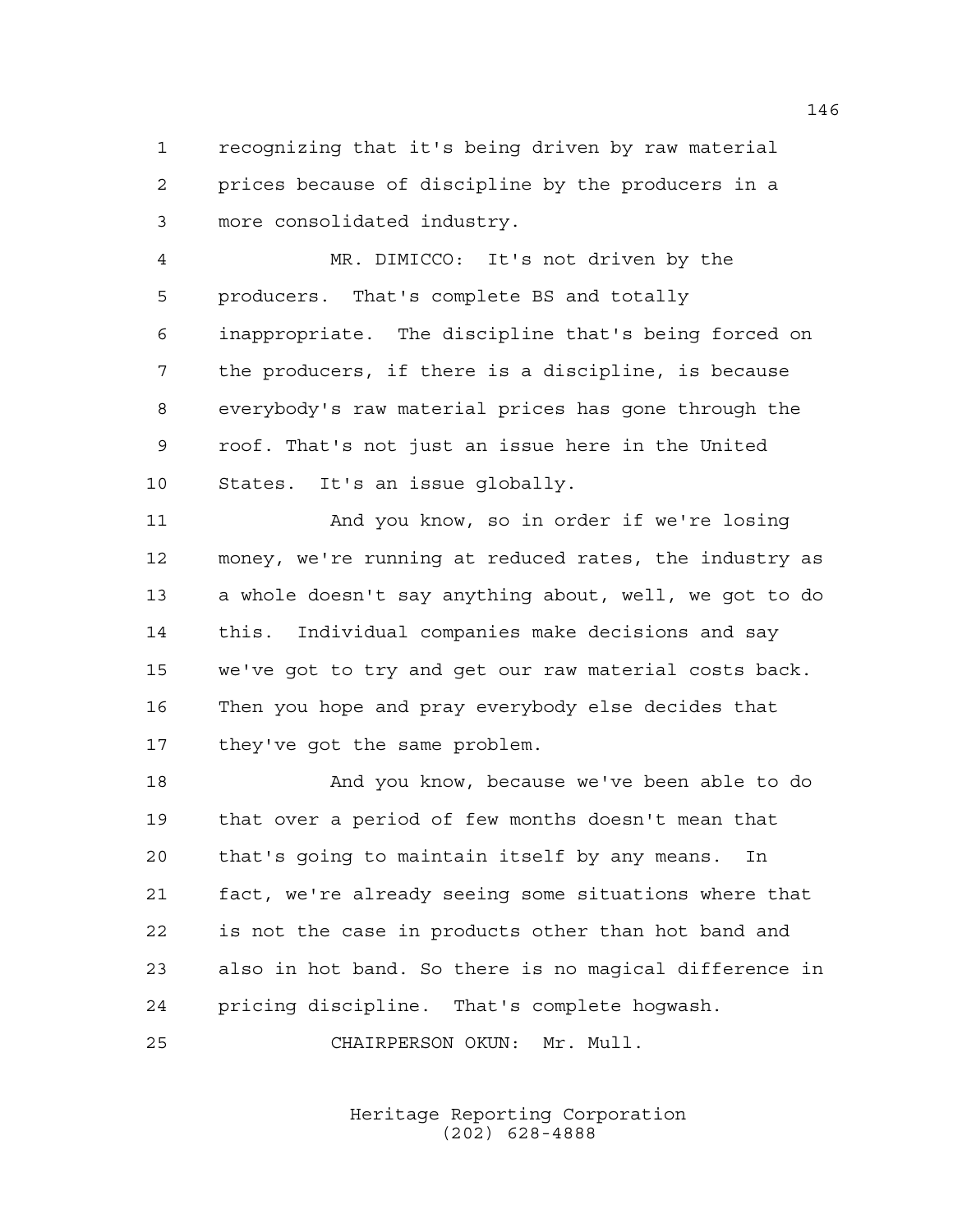MR. MULL: I think the industry's results Mr. Sherman talked about, their losses, U.S. operations without revealing anything we will reveal in the brief. But similar types of results and pricing in the fourth quarter of last year would have shown almost anything but some kind of a discipline in the market place. So – 8 CHAIRPERSON OKUN: Mr. Busse. MR. BUSSE: I think in the early part of 2009 a lot of what you saw in the recovery was really restocking and probably not a lot of excitement about real demand. And I think what you're seeing or, excuse me, in early 2010, not 2009 was restocking and not a lot about demand. What you're seeing in early 2011 has a much larger demand component to it. CHAIRPERSON OKUN: Mr. Surma. MR. SURMA: Just to add, Madam Chair. I agree that any assertion by the respondents about some discipline which implies coordinated activity I find totally offensive and inappropriate in this conversation or in any other. I can only speak for our company, and that is that as our costs have gone up inexorably just to give you an example, metallurgical coal, we used to own metallurgical coal mines years ago. And when we sold them in 2003 or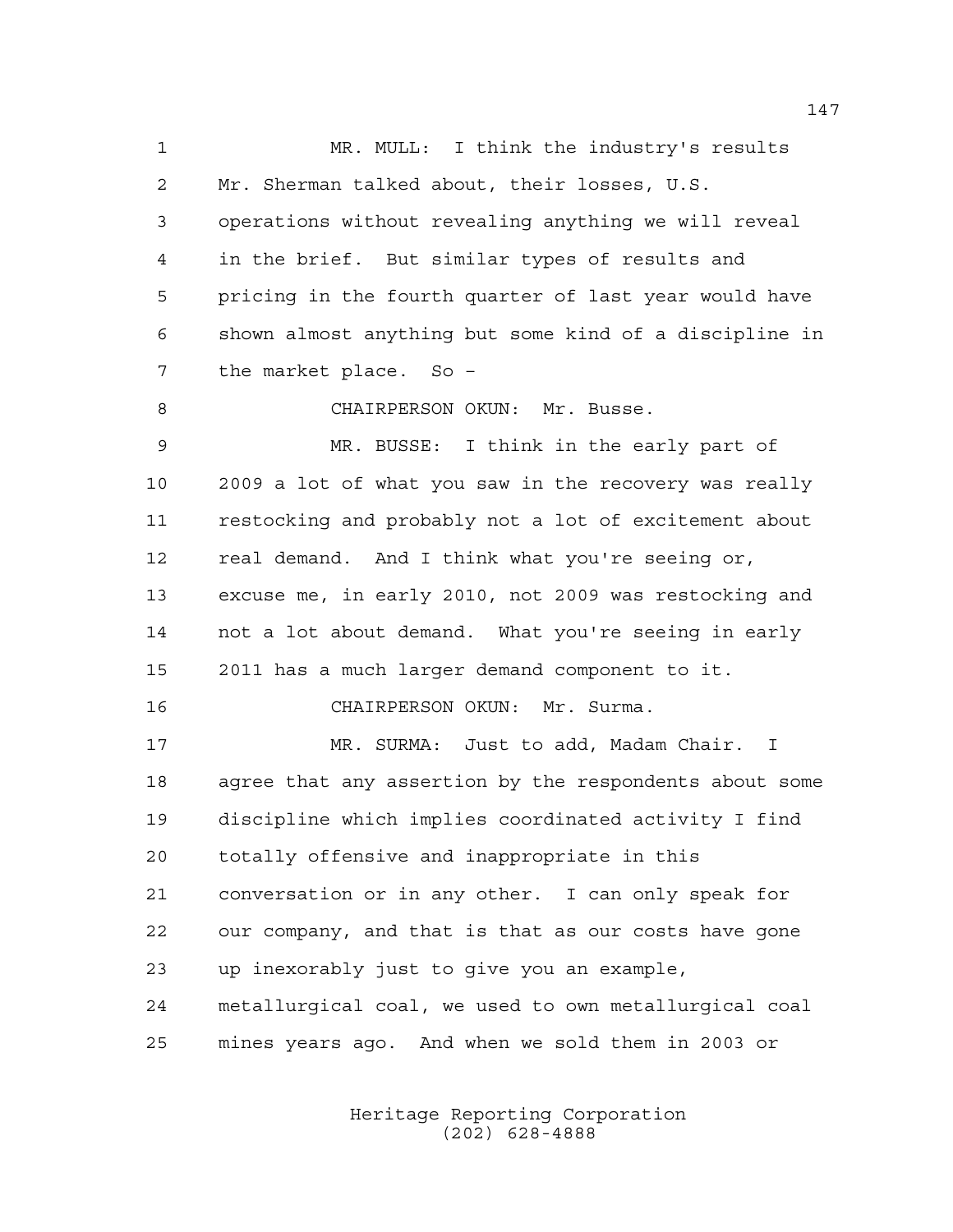2004, we were selling coal for about \$50 a ton, and we're buy coal now for \$200 and some dollars a ton. So the cost pressures are real. And despite what the other side may allege, we don't think that we are necessarily –- have been condemned to lose money for the rest of time.

 So we believe that getting our prices up where it restores our margins and covers our costs is entirely appropriate. We intend to do that. That will be decided, of course, in the law of supply and demand. And for the moment at least, the laws of supply and demand have allowed us to move our prices - our prices, that's all I can speak for, to a point where we're just beginning to think about making money. And we think we're not necessarily destined to always lose money. We'd like to make some for a while.

 CHAIRPERSON OKUN: Yes, in the back row. MR. BLUME: Rick Blume, Nucor. If you look at any industry index with respect to pricing, you'll see that in about the November time frame was the time at which the market price started to move and change in hot roll. But it's certainly the pricing that had fallen to unsustainable levels, and many people forget that fact that pricing had gotten to a point that it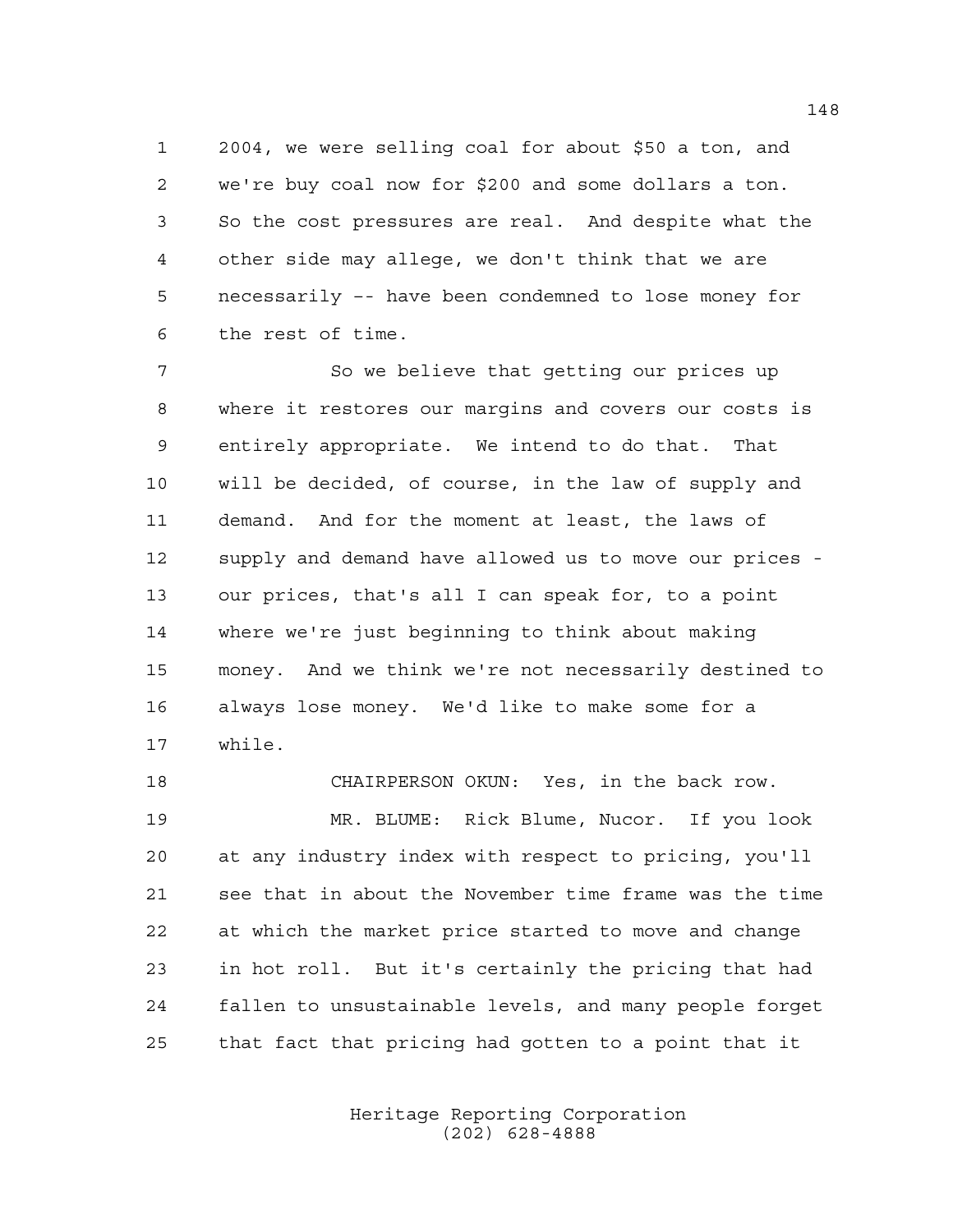was just not sustainable.

| 2           | So not only did you have a push, a                      |
|-------------|---------------------------------------------------------|
| 3           | considerable push from scrap and raw material during    |
| 4           | that time period that changed the trajectory of that    |
| 5           | slope, but you also were coming off a very low level    |
| 6           | pricing that just doesn't make economic sense.          |
| 7           | So to the point about some kind of                      |
| 8           | discipline, I would say those facts speak against       |
| $\mathsf 9$ | that.                                                   |
| 10          | MR. ROSENTHAL: Chairman Okun, the one                   |
| 11          | important discipline they don't really like to talk     |
| 12          | about is the discipline of the dumping order. That's    |
| 13          | the most important thing we should be talking about     |
| 14          | today because, absent that, the companies in this room  |
| 15          | will be unable to cover the increased raw material      |
| 16          | That is what we really should be focusing on.<br>costs. |
| 17          | And interestingly enough, they really don't             |
| 18          | talk very much about what would happen absent the       |
| 19          | order. At least they don't talk very convincingly       |
| 20          | about that. Can any one of them claim that if the       |
| 21          | order were not here that the ability to cover the       |
| 22          | rising costs would still be there? I don't think so.    |
| 23          | CHAIRPERSON OKUN: Yes, Mr. Vaughn.                      |
| 24          | MR. VAUGHN: Yes, Chairman Okun, I just                  |
| 25          | wanted to make sort of a -- cause this sort of runs     |
|             |                                                         |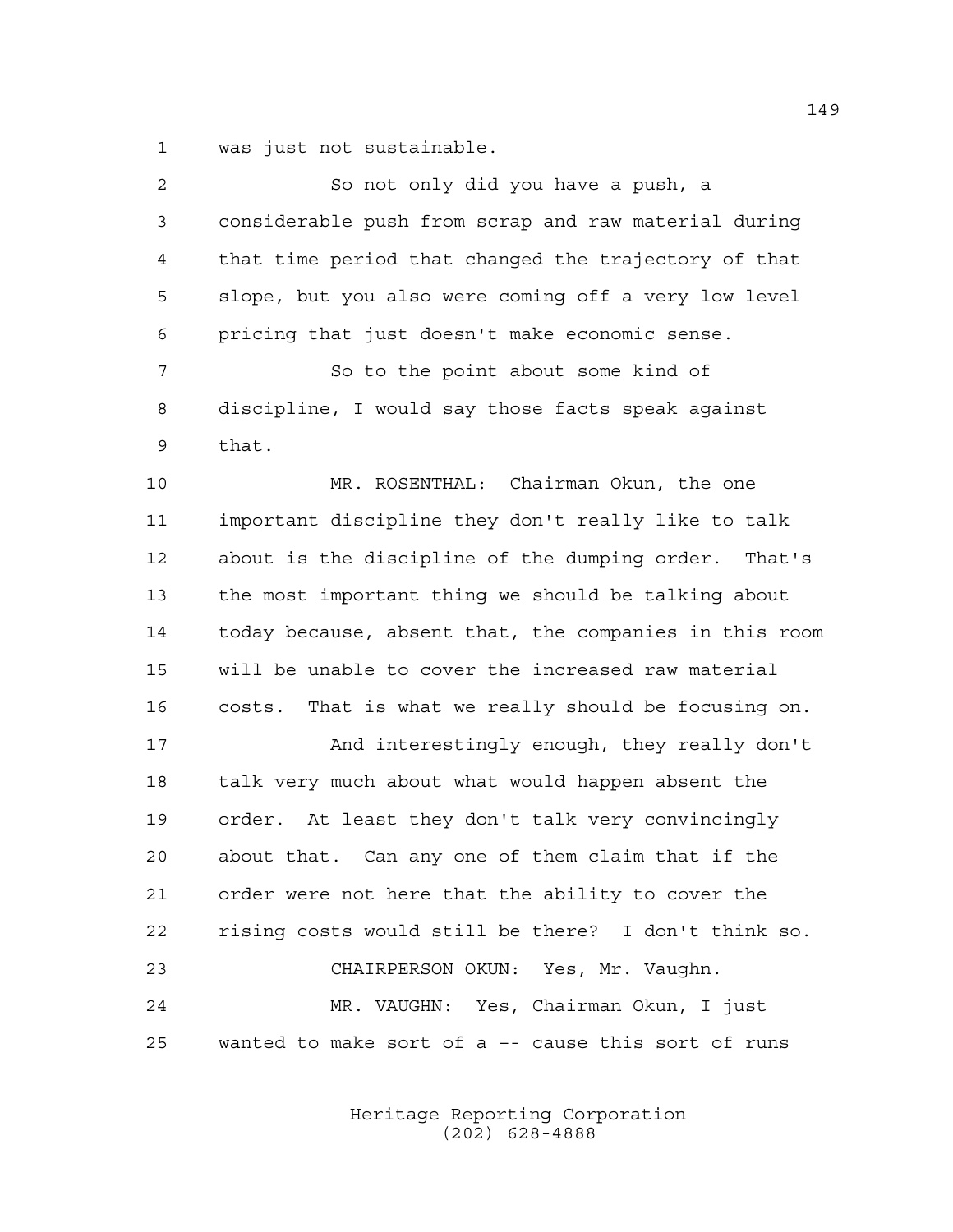through their brief in several points where they make these comparisons and they say, well, you know, let's compare '10 to 2001. And if you're doing better than you were in 2001, then you're not vulnerable. And I just think as a legal matter, I mean that's just sort of a ludicrous argument.

 I mean the crisis that hits a domestic steel industry in the 2000, 2001, 2002 period is honestly one of the worse crises in history. You guys found in the Section 201 case that it was serious injury. So the idea that we have to sort of be at that level of, you know, injury and losses in order to even be considered vulnerable to material injury going forward is just a baseless argument and one to which the Commission should give real disregard.

 CHAIRPERSON OKUN: Okay, thanks for all those responses. Let me return to a question I had some responses to and there were some hands up. So I wanted to go back to it, and that is whether what Japanese producers describe in their brief as sticky trade patterns that are not likely to change exist. I know for post-hearing, if counsel can look at the specific information provided by the Japanese producers with respect to orders and joint ventures and other supply that they say is committed in the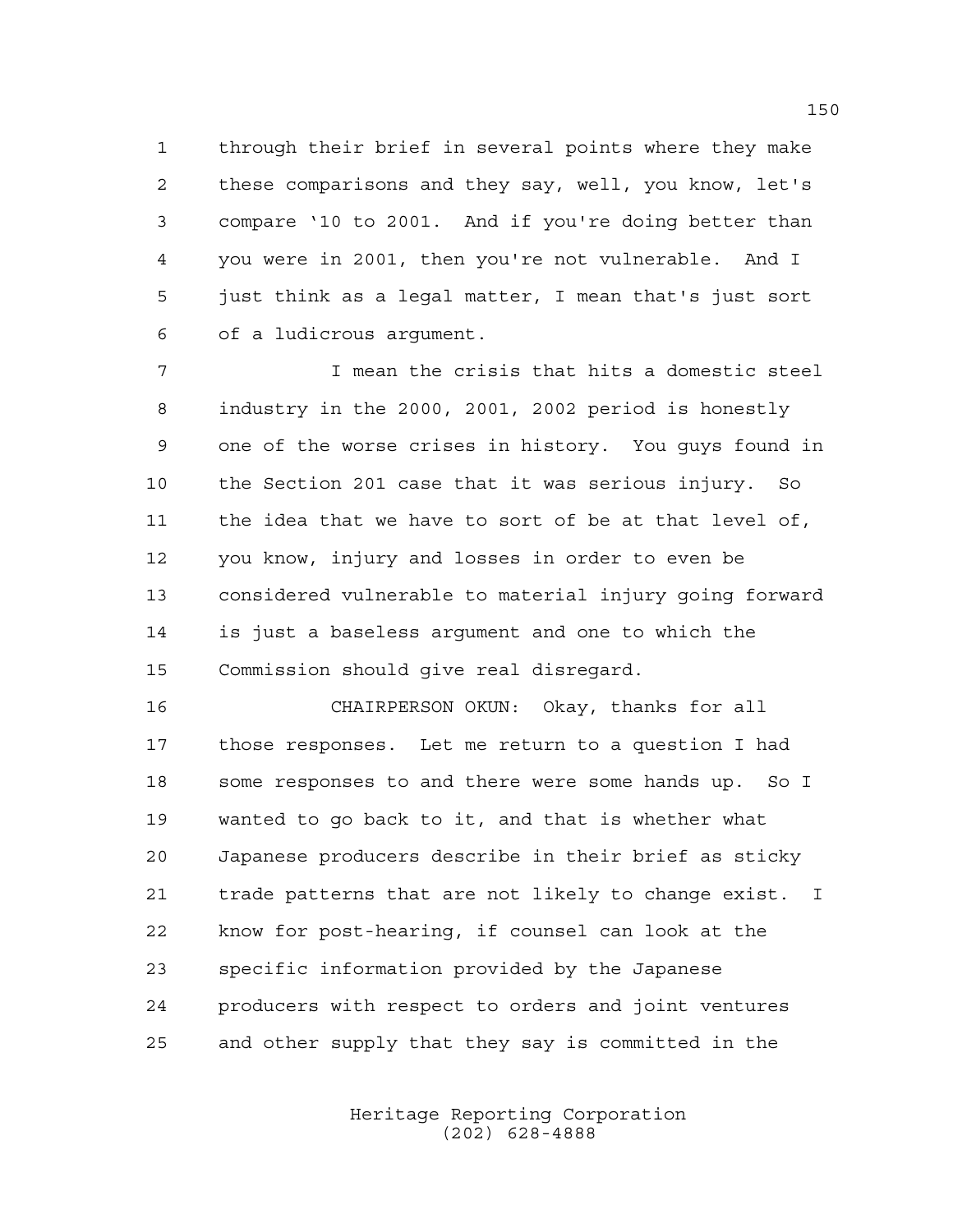reasonable foreseeable future, I'd appreciate that. But let me also just ask more generally. We started talking about Japan. I think Mr. DiMicco had talked about Japan. With respect to Brazil, you've addressed some of their arguments. But I would like someone to comment on both the size of the home market, the growth of the home market and whether the fact that Mercosur exists is another reason why they would be unlikely to return to here in terms of having incentives to return to this market in large quantities. Mr. Hecht.

 MR. HECHT: Thank you, Chairman. Yeah, and on that question going back to what you asked earlier about Asia, I guess one of the frustrations we have looking at their briefs is that a lot of anecdotal, you know, there's some demand growth here, maybe we have a JV there. There's no sort of attempt to sort of look at how does that net out in terms of what the likely behavior is going forward.

 You cannot just look at the demand side. You have to look at what's going on with capacity and production in these other markets, and there's a lot of information on that. When you look at Asia, the projections are that from 2010 to 2012 they're adding 75 million net tons of new hot rolling capacity.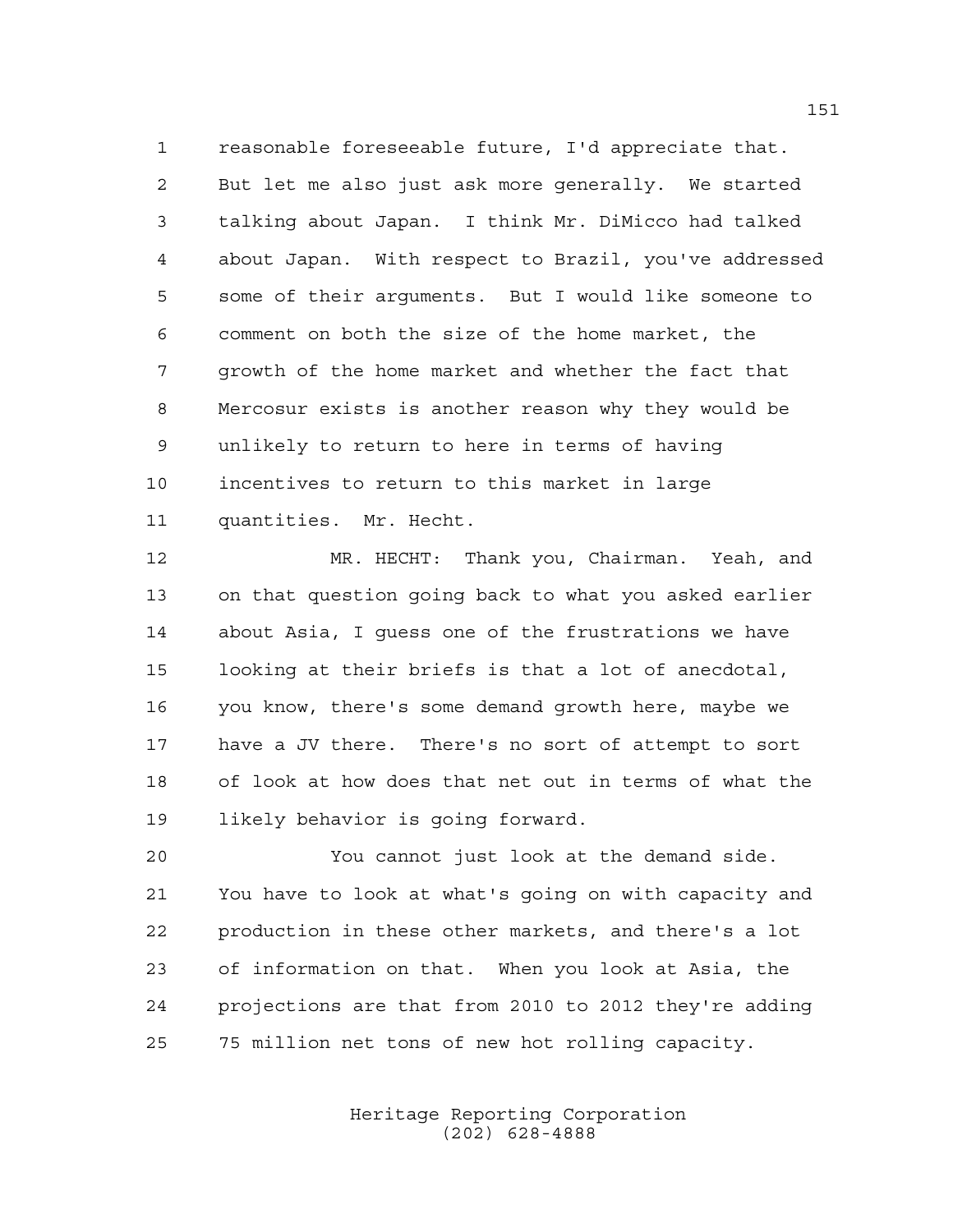If you look at India and the Middle East, you've got another 20 million net tons. So you ask yourself are net exports, when you net it all out, going to go up or down. And across the board if you look at Brazil, they're going up. If you look at Asia, they're going up. If you look at Russia, they're stable or going up.

 So even when you take into account all these anecdotal factors of demand or JVs or what not, there's going to be additional pressure from where we are now for new exports, and that is what our concern is, is that a large market with the highest prices in the world right now. And again, once you net out what they're saying about demand, they're still going to have more exports going forward.

CHAIRPERSON OKUN: Mr. Price.

 MR. PRICE: Alan Price, Wiley Rein. I actually want to start by pointing everyone to Exhibit 27 in the Nucor brief, and you don't have to look at it right now but after the hearing, please look at page 1. And it puts in line just generally the capacity picture that's changing globally and all the capacity that came on and the output which isn't keeping up with these massive capacities that are coming on at a very macro basis.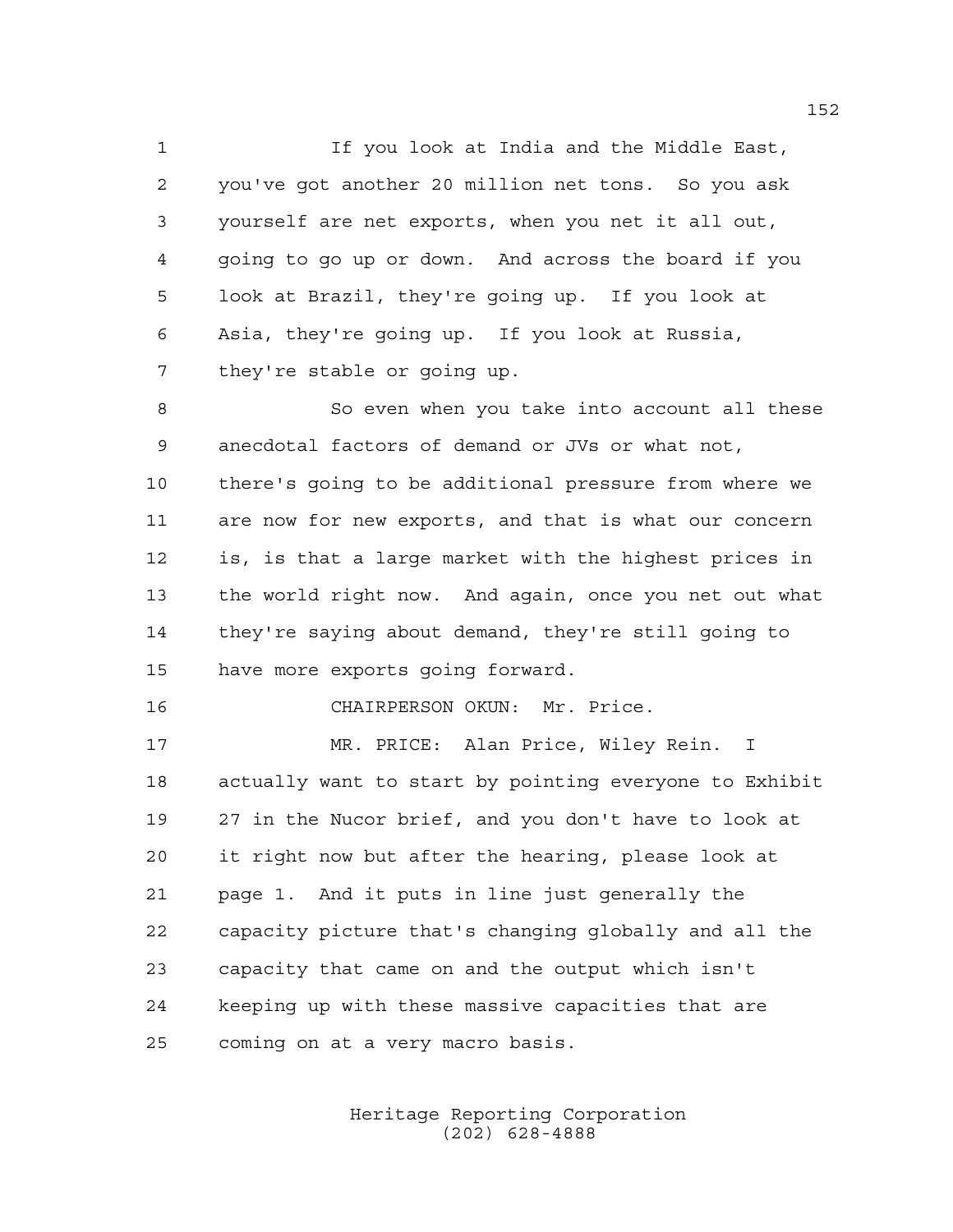Now you start going market by market, and you start pulling this apart and a lot of these answers that you've seen in the anecdotes don't really make sense the other side has put together. And I think Mr. Hecht hit some of the specifics on hot roll. But just to give you an idea, Brazil shifted very heavily into India and Vietnam over the last two years, a local Latin American market, I believe, India and Vietnam.

 The prices they put the product in there in Vietnam was \$319 in metric tons, \$317 a metric ton into India. That's about 40 percent of their exports. Now the U.S. price, even as bad as it was during this period on metric ton basis, was about \$600. These imports would have come here based upon a price basis without these orders.

 The idea that these markets abroad are more attractive makes no sense. Japan overnight lost a good chunk of its Korean consumption which it was selling at an average AUV of about \$349 a ton because Hyundai put up a 4 million ton plant. And the idea that the JVs are significant or protective just really don't make a lot of sense. And a lot of the JVs are technology JVs, not substrate JVs. And a lot of these JVs as you start to look at them are not for high end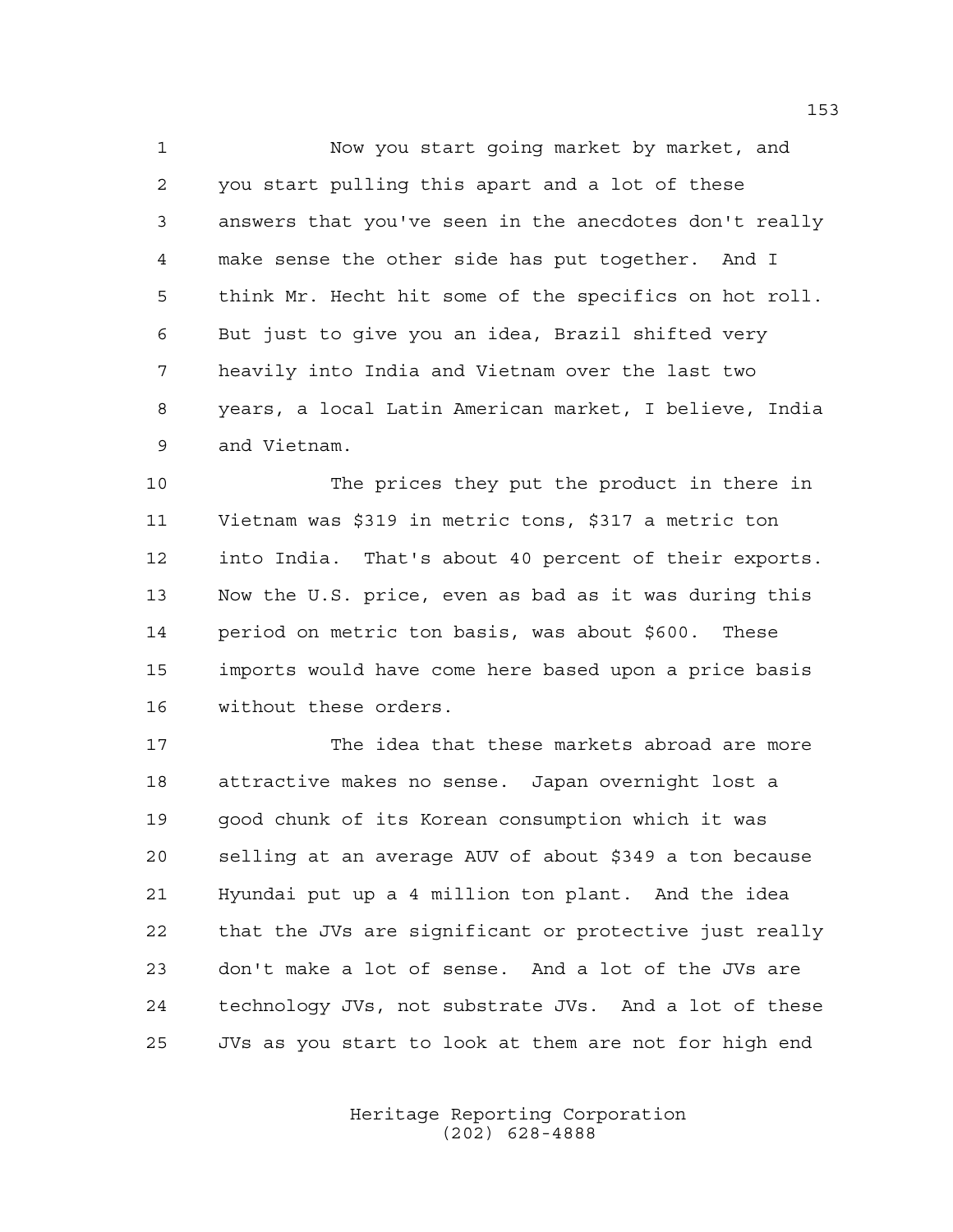products. They're for pipe and tube even. So the idea that they're making something special is just a bunch –- is just a nice story that's been created here but doesn't hold water.

 CHAIRPERSON OKUN: Mr. Price, I didn't realize my time has been running and running. So I will have a chance to come back and I want to see the respondents as well. Let me turn to Vice Chairman Williamson.

 VICE CHAIRMAN WILLIAMSON: Thank you, Madam Chairman. Mr. Conway, several of the producers have said they have a no layoff policy. And yet, if you look at the peer review, employment is down much more over the period of review than domestic production.

 And so what I'm wondering about, given what many of you have testified today about, you know, the market is not really going to get back above 70 million, what does that say about, shall we say, labor or the vulnerability of labor in the steel industry at this time in the near future?

 MR. CONWAY: Oh, I think there's two broad approaches to a downturn in the industry that are practiced. One is in the unionized industry and I understand Mr. DiMicco's approach to his comments that they don't lay off their teammates. We in fact choose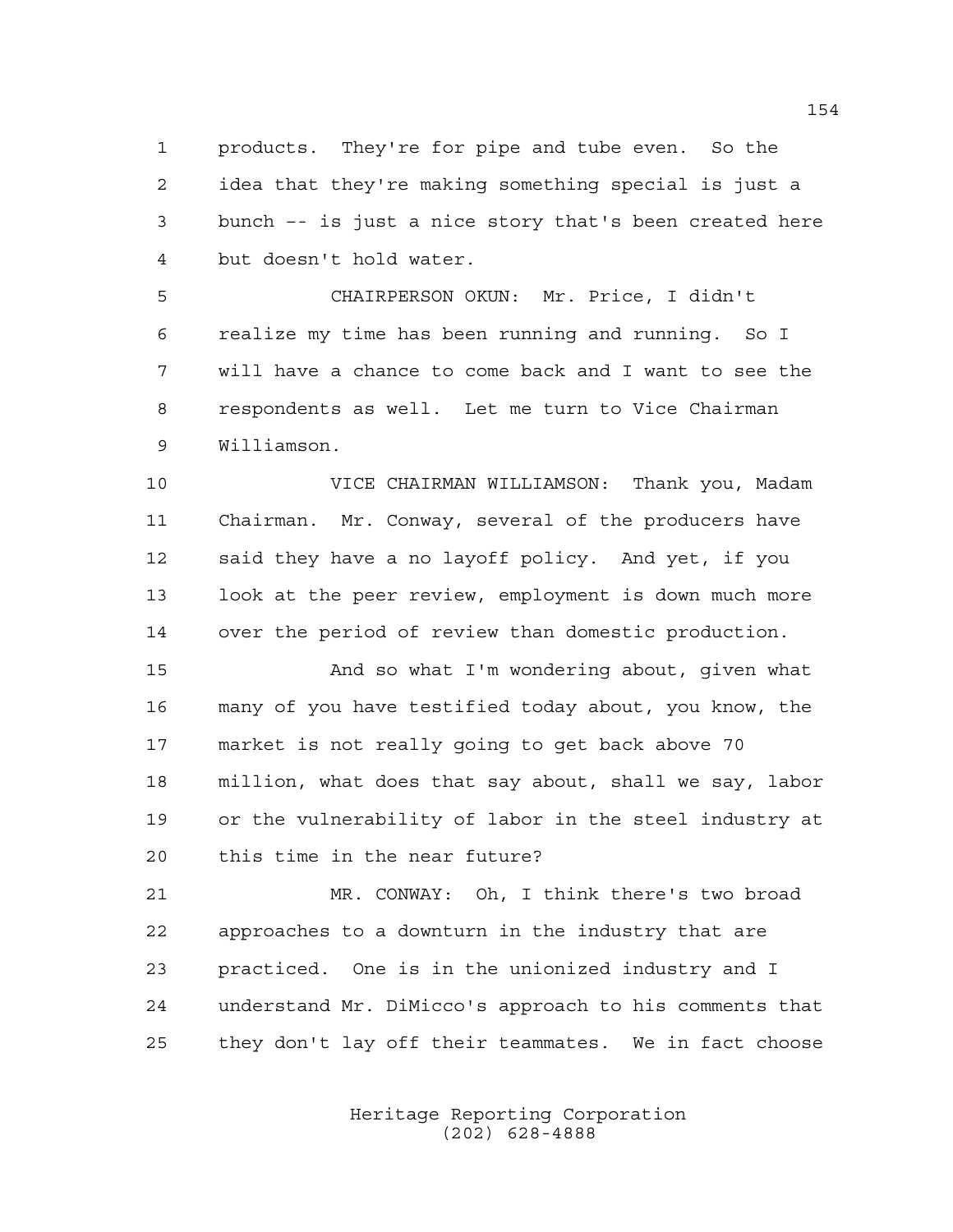to lay off and have reached accommodations and understandings with U.S. Steel and others where we have a subbenefit that's paid.

 And so rather than having what at Nucor is a significant portion of your pay on a variable income, you lose that and you have a base sort of pay, we take the base and give that at the plant. And we have experiences from years at the plants where we had employment security insist that we stay in the plant. When you've got a bunch of steelworkers standing around a steel mill, you tend to make steel that you don't need.

 And so this approach for us works, and it works well and our members understand it. But is this – the other point that Dan was making is the point that we struggle with the most. We see nearly 55,000 factories leave or close in America in the last decade and six million manufacturing jobs, each of them with a rippling effect of job of another four jobs supporting it. That fundamental hollowing out is what concerns us more because the steel industry we sell into manufacturing and end users and steel users. So as that slide continues, that concerns us more.

 And so here we're trying to start up plants in Maryland and plants in West Virginia and bring them

> Heritage Reporting Corporation (202) 628-4888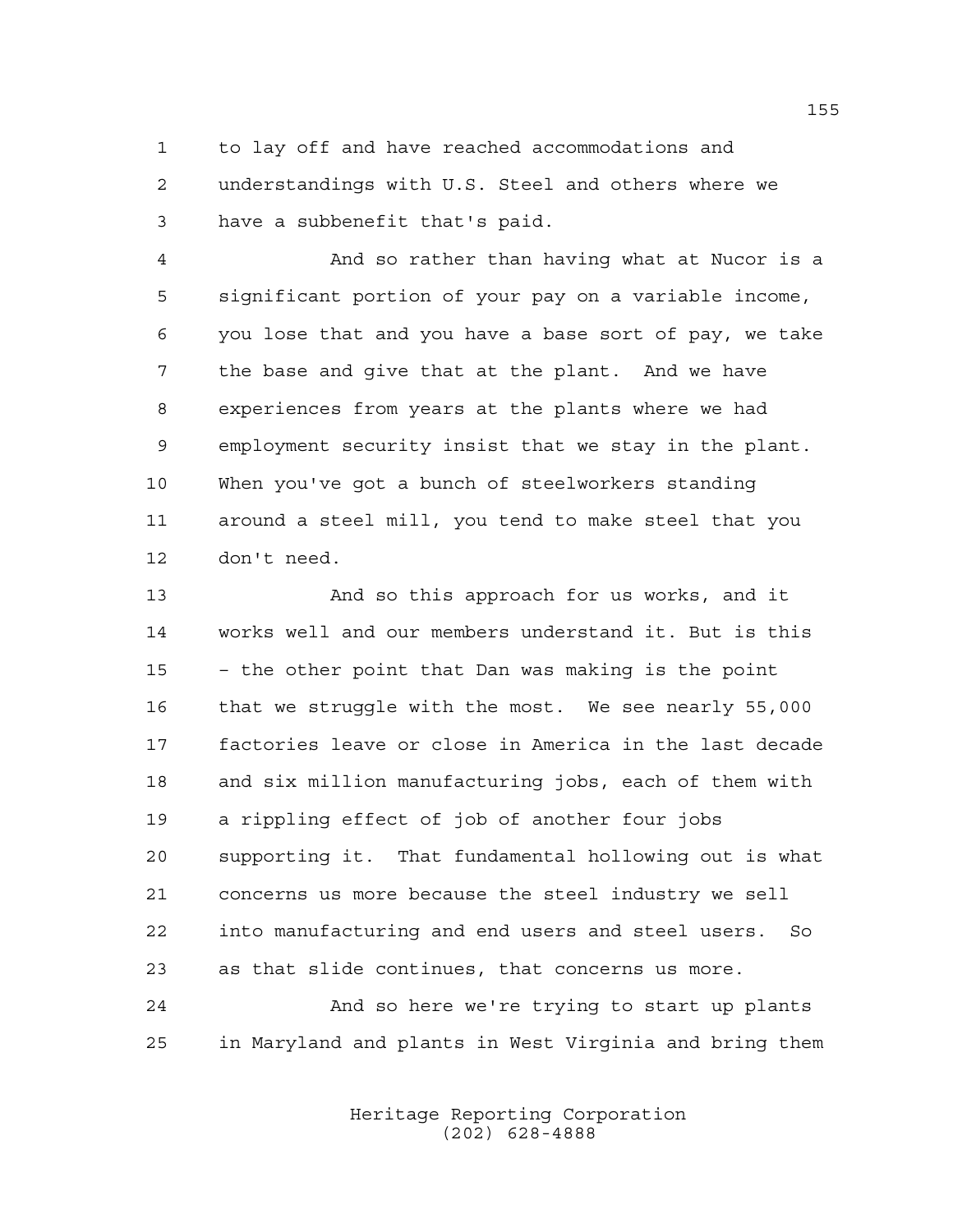on at the end of this recession that we've been through this terrible downturn since the summer of '08. And just when we're about to get some people back to work, we find ourselves here with people who are in a way the respondents are essentially saying to Chairman Okun's last question, well, you've taken that time and you've fixed yourselves and you've consolidated the industry. You gave up your pension. You gave up your health care. Thousands of you lost your jobs. Now we want to come back. Why should we have suffered that and then sit now and allow that to come back proving dumping nations and subsidizing nations.

 So long term, that's why we're always in front of you guys because we're sort of expecting you guys to help solve this problem for us.

 VICE CHAIRMAN WILLIAMSON: Okay, so I take it because you'd made reference earlier to the new agreements and I was really trying to understand the impact of them. And I take what you're saying is that these are agreements that reflect the impact of the recession and the market.

 MR. CONWAY: There's a reality to it. I mean when we're approached by steel company and I got a guy who says to me I've got three days worth of melt on my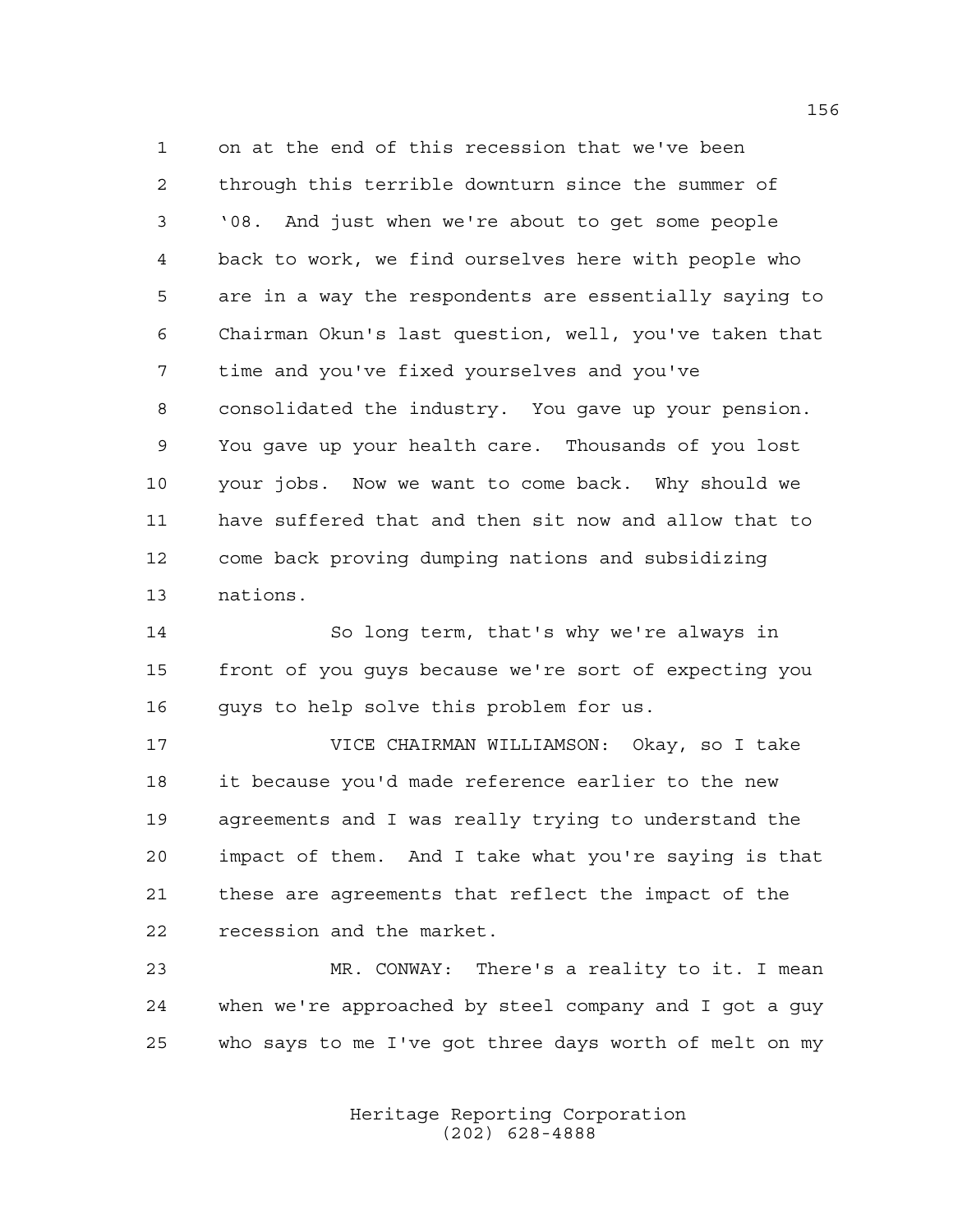book, you know, what are you going to do? We're going to find a way to not make a product and continue to exacerbate the market when there's nowhere to sell it. No one ever comes to me and says I've got a pricing problem. I mean I've never had a steel company come to me with this question of discipline, do they talk to each other. I'm surprised I can get them all in the same room to talk to you guys. So there's no question in my mind that this is about there's no order book. And when there's no book, we understand it, you know. You do the best you can to bring down the plant you can in a way that makes as best sense to hang on what business is out there and service it. So we face the market with them whether we like it or not. VICE CHAIRMAN WILLIAMSON: Okay. Mr. Kaplan, I'm sorry, do you want to come back? MR. KAPLAN: Yes, and I think that the CEOs have spoken eloquently about the vulnerability faced by the industry. But getting back to your question here is labor is particularly vulnerable and even more so given the changes you've seen over the period of investigation. There is labor saving investments that

occurs. There's rationalization. There has been the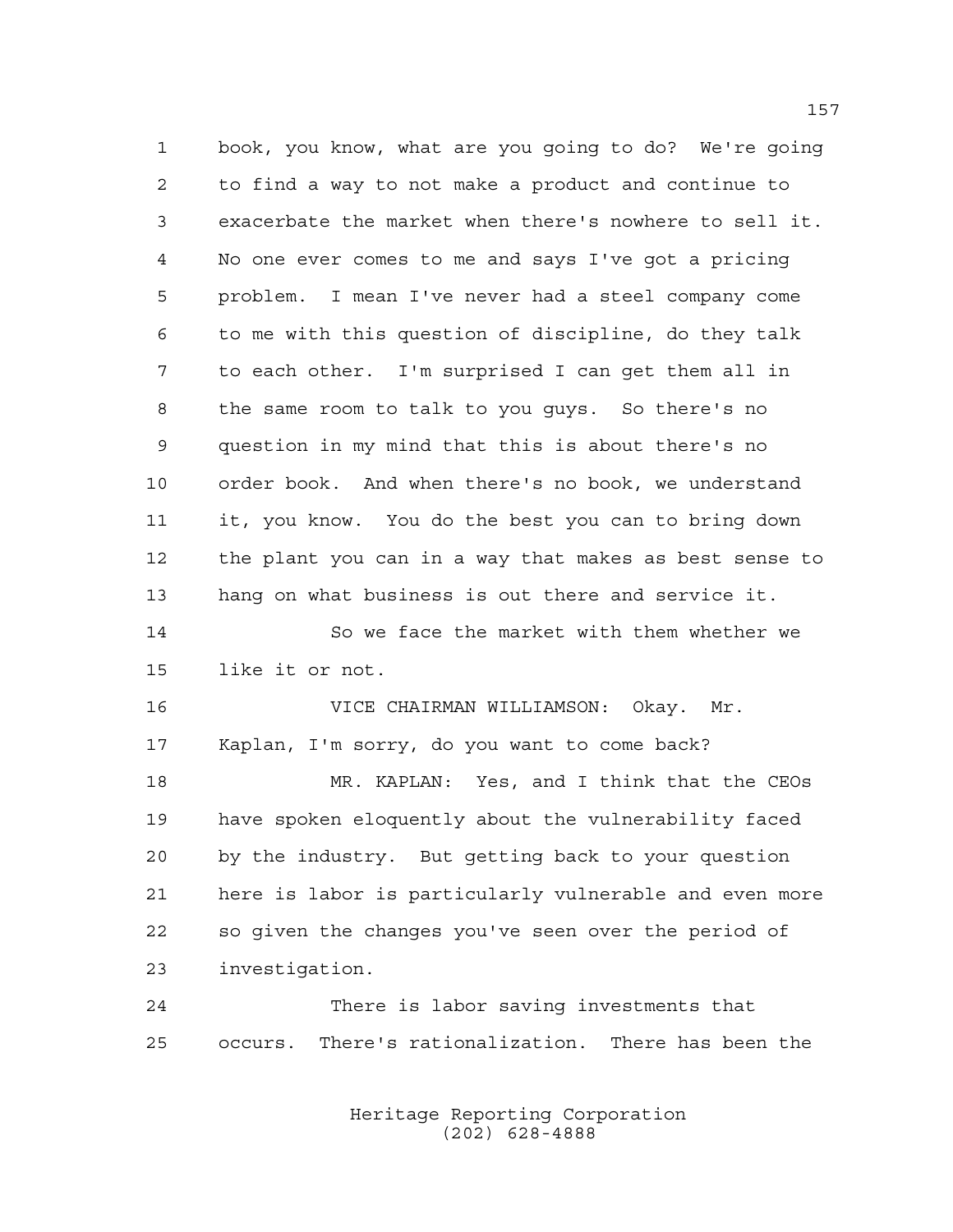way that the union has operated with the unionized firms to try to meet the concerns of keeping profitability up when it's possible. Some of that has fallen on labor as well as capital and the shareholders as well.

 So I just want to reiterate in answer to your question that labor is particularly vulnerable. It's been demonstrated through the period of investigation. And so both labor and the industry and the production industry are both vulnerable in this investigation.

 VICE CHAIRMAN WILLIAMSON: Okay. Thank you for that additional comment. Mr. Conway, different people have started to address this. The Severstal plants that you mentioned, and I guess some of them are closed, and I was trying figure out why. Now those are different plants from the ones where you 18 just reached signed agreements, is that correct, or am I getting things mixed here?

 MR. CONWAY: There are three plants that we reached an agreement, that we have a buyer and investor, who is buying them away from Severstal. They are the three steelworker operations that Severstal had and we are looking to get them, two of them back up and running and back into the market as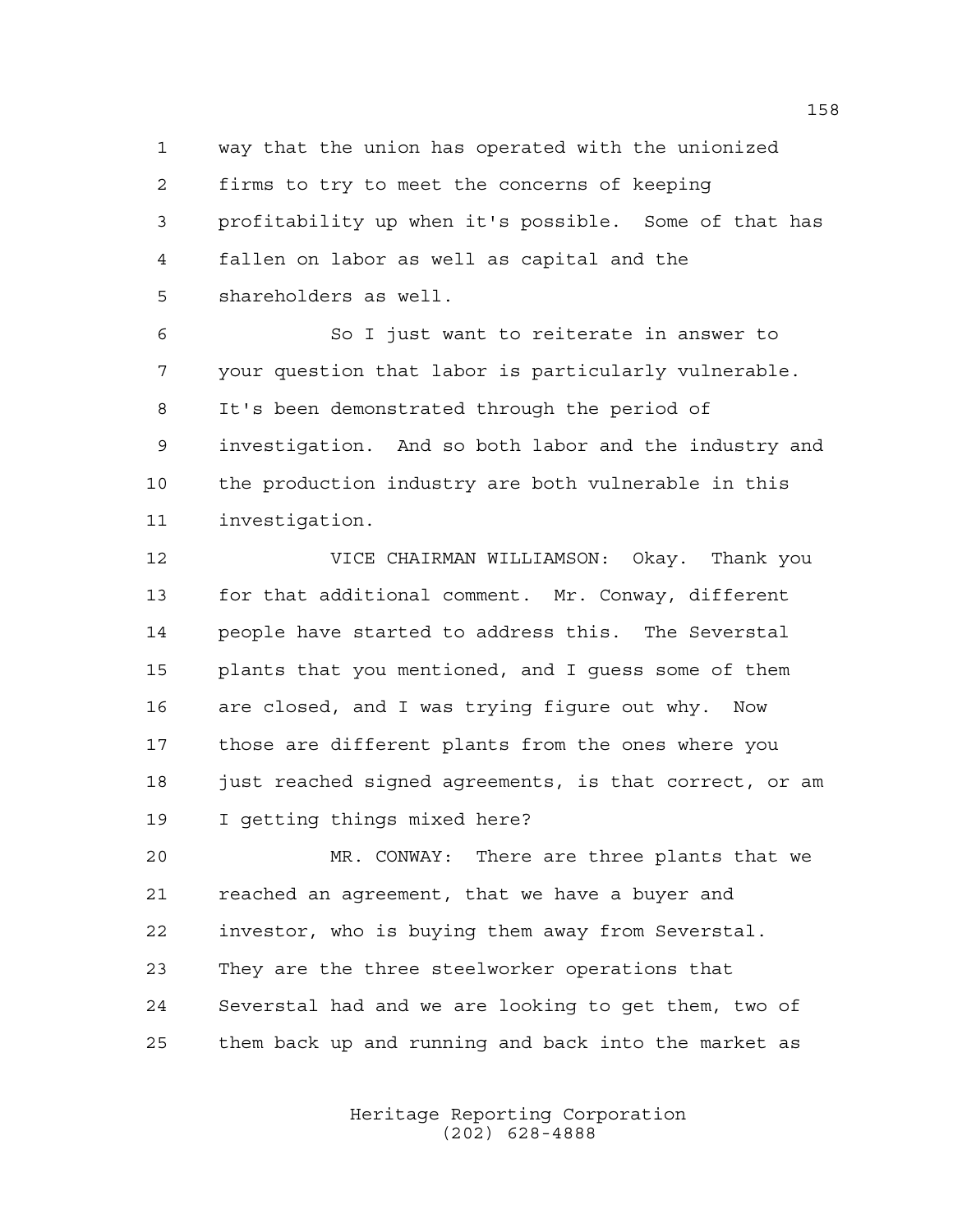quickly as we can. Severstal has other operations not covered by our union in the U.S. or are non-unionized. In the case of Mississippi, and the plant is a UAW plant. VICE CHAIRMAN WILLIAMSON: Okay. In regard to the plants that, I guess, Severstal is getting rid of, any explanation of why they want -- why they're doing that? MR. CONWAY: No, you'd have to ask them. VICE CHAIRMAN WILLIAMSON: Okay. MR. CONWAY: We welcome this new opportunity, I'll tell you that. VICE CHAIRMAN WILLIAMSON: Okay. MR. SCHAGRIN: Vice Chairman – VICE CHAIRMAN WILLIAMSON: You're looking forward, I understand. MR. SCHAGRIN: Vice Chairman, this is Roger Schagrin. I would just add – this is just in the press, at the time of the sale of Severstal, when things were good, 2006-2007, they bought those three plants for approximately \$2.2 billion. They shut most of them down when the recession started in 2008 and they just sold them last week for \$1.2 billion. So, they lost roughly 40 percent of their investment over a three-year period. I think they probably figured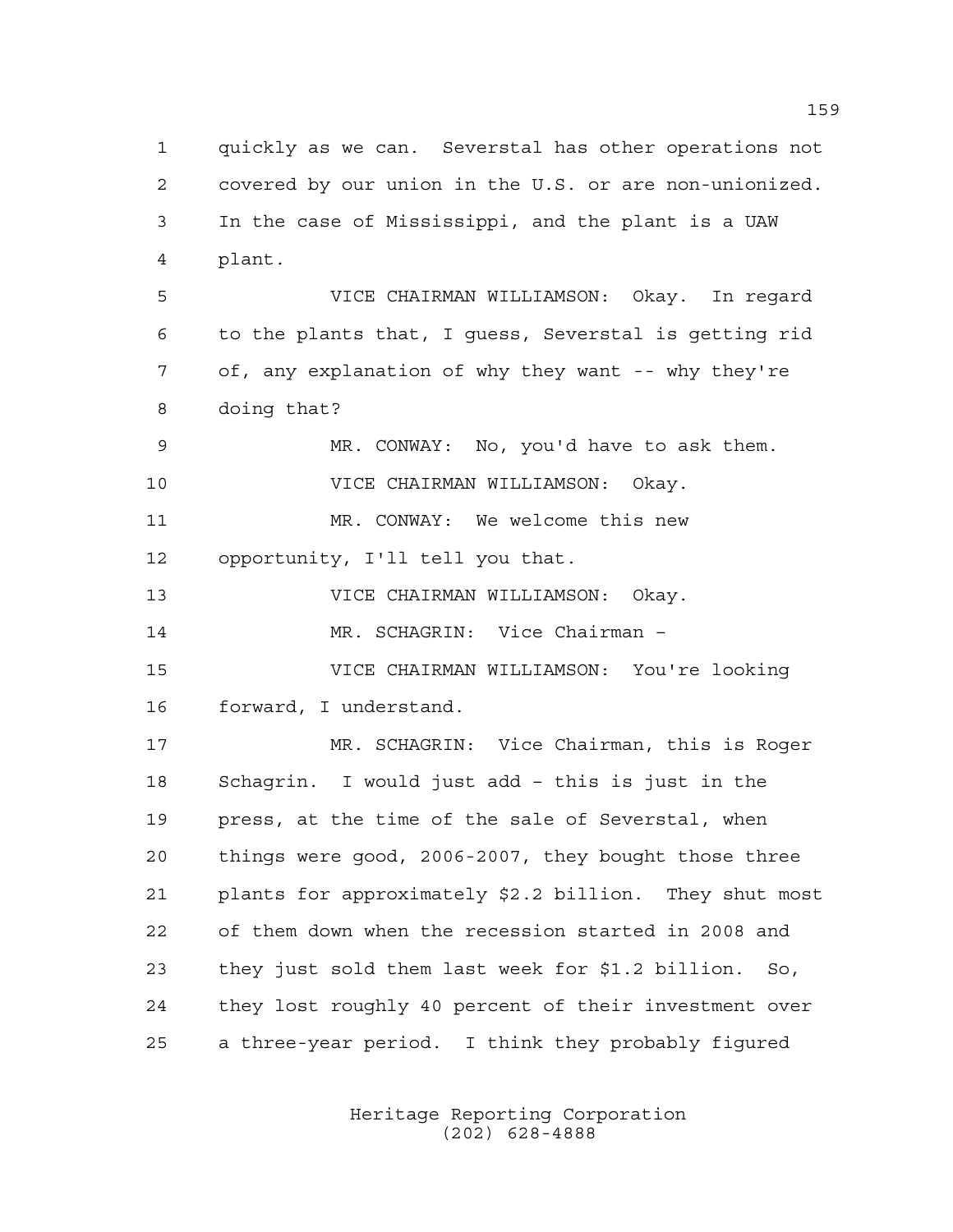they might as well get something out of it, rather than keeping, you know, shuttered plants. So – VICE CHAIRMAN WILLIAMSON: Okay. MR. SCHAGRIN: That's a matter of public record as to why they said they sold them. VICE CHAIRMAN WILLIAMSON: Okay. Thanks for that clarification. I notice the industry has asked Commerce -- has requested the termination of the suspension agreement with Russia, because, I guess, of the issue -- and I was wondering if you could give an explanation for why they did that. On your slide 21, you do talk about the effect of the suspension agreement, in terms of the three years for the referenced prices and limited shipment and 404 of those six, you didn't see, you know, the massive shipments. I'm not sure what do you say about 2008 and 2010. But was I wondering, why did they get shipped, in light of these things, what's going on with the suspension agreement. Yes, Mr. Lighthizer? MR. LIGHTHIZER: Commissioner, first of all, I would make the point that the suspension agreement has two elements, right -- once again, my microphone again. The suspension agreement has two elements. One is a referenced price and the other is a

quantitative amount. First of all, with respect to

Heritage Reporting Corporation (202) 628-4888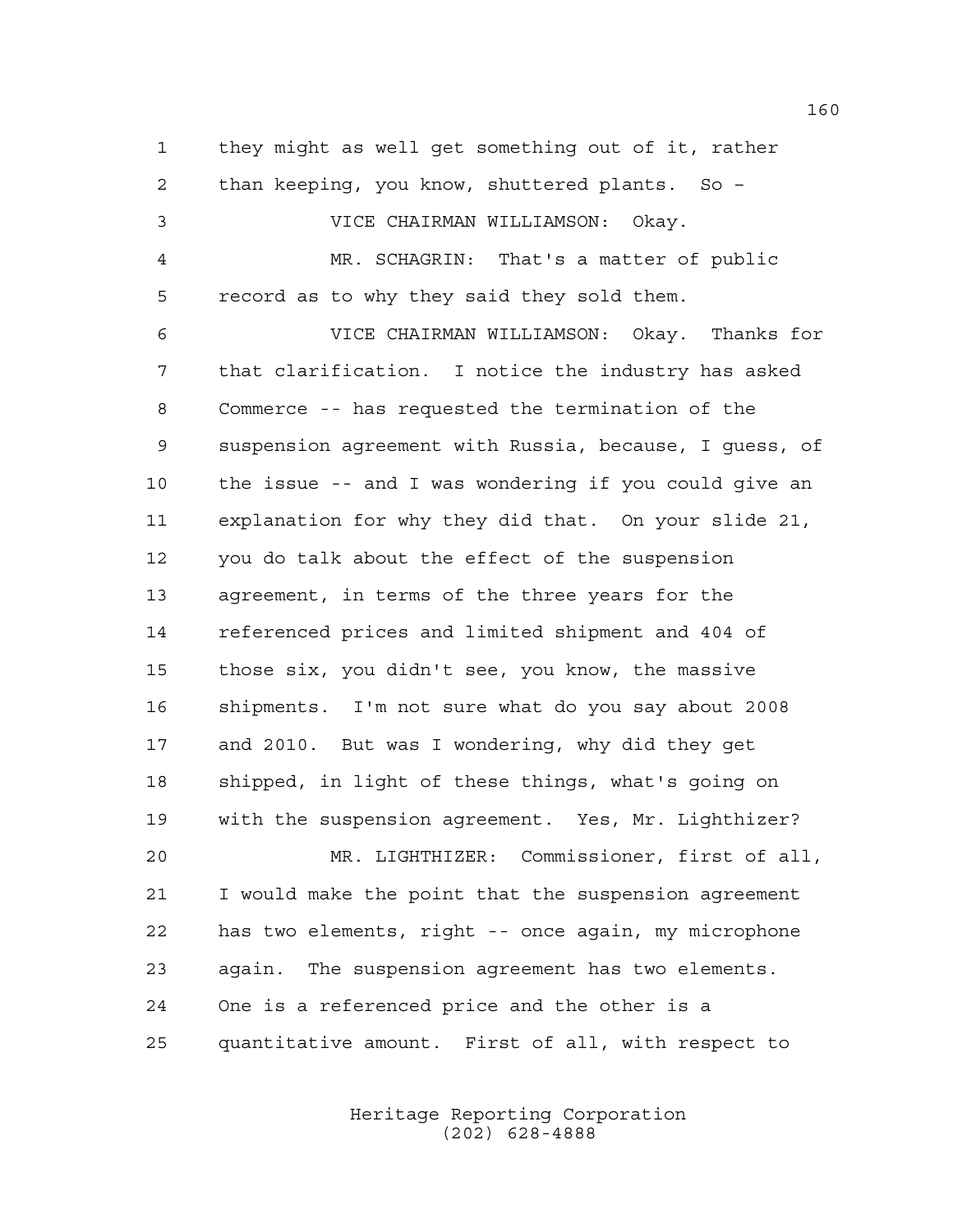the quantitative amount, I'd say you'd better be – you'd have to worry about that because the fact of the matter is that they have shipped more than a million tons in a year, indeed, I don't think anyone was on the Commission then, but in November of 1998, they actually – I know that one was on the Commission then – in November of 1998, the Russians actually took the million tons in a month; in one month, they took the million tons. That was really quite startling. So, they have the capability and they have the pattern of shifting back and forth.

 But the referenced price element of the suspension agreement has had a pretty good effect. I would say not as effect as I would want, but a pretty good effect. It's kept them out of the market about every other year. And in the years when they were in the market, they'd tell you to spike. The only exception to that was the last two times when there was this oddity where their export price – their other export price was actually higher than their price here, in which case, you know, they put a lot of steel into other areas. So, I would say that's number, that the quantitative thing is potential problem. The suspension agreement reference price has been a problem.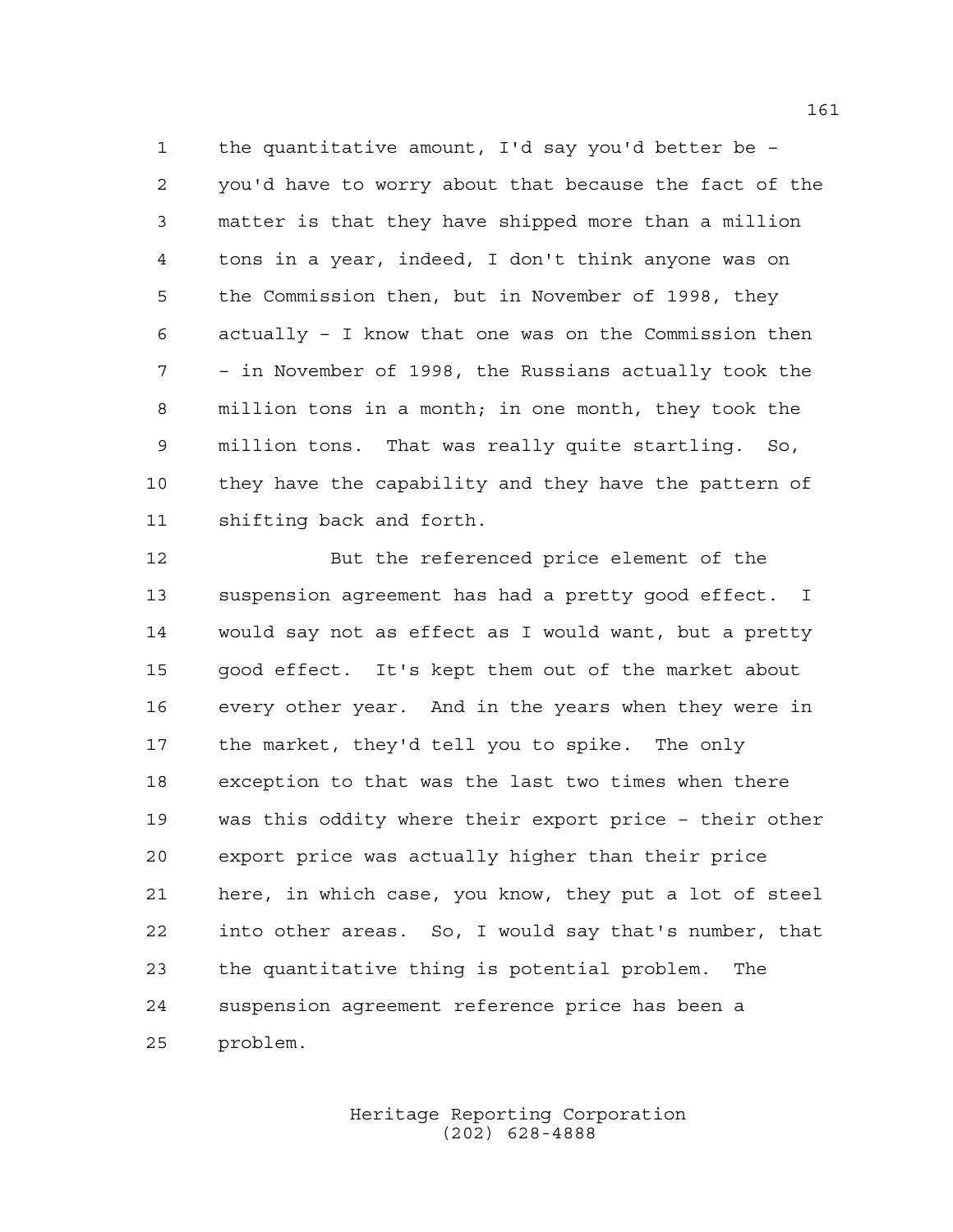If you go negative, that means, then, that they can shift unlimited amounts at any price. So, I think it's a huge fact.

 And the final thing I would say is that even this suspension agreement, which is a non-market economy suspension agreement, is something that, it is our position, at least, should be changed to, if there's going to be a suspension agreement, a market economy suspension agreement, and the reason we say that is that the Department of Commerce has made the decision that they, in fact, are a market economy. I think as a matter of course, that will, in fact, happen. And when that happens, my guess is you will see a constructive suspension agreement that will be even tighter than the one that we have now.

 So, I think that the combination of market force a couple of times and the suspension agreement overall is the reason that they haven't come here in vast amounts every year. Although in some years, when they could, they did come in very large and very damaging amounts. I hope that answers your question, Commissioner.

 VICE CHAIRMAN WILLIAMSON: Thank you. I think it does and if there's any additional clarification post-hearing, we appreciate it. My time

> Heritage Reporting Corporation (202) 628-4888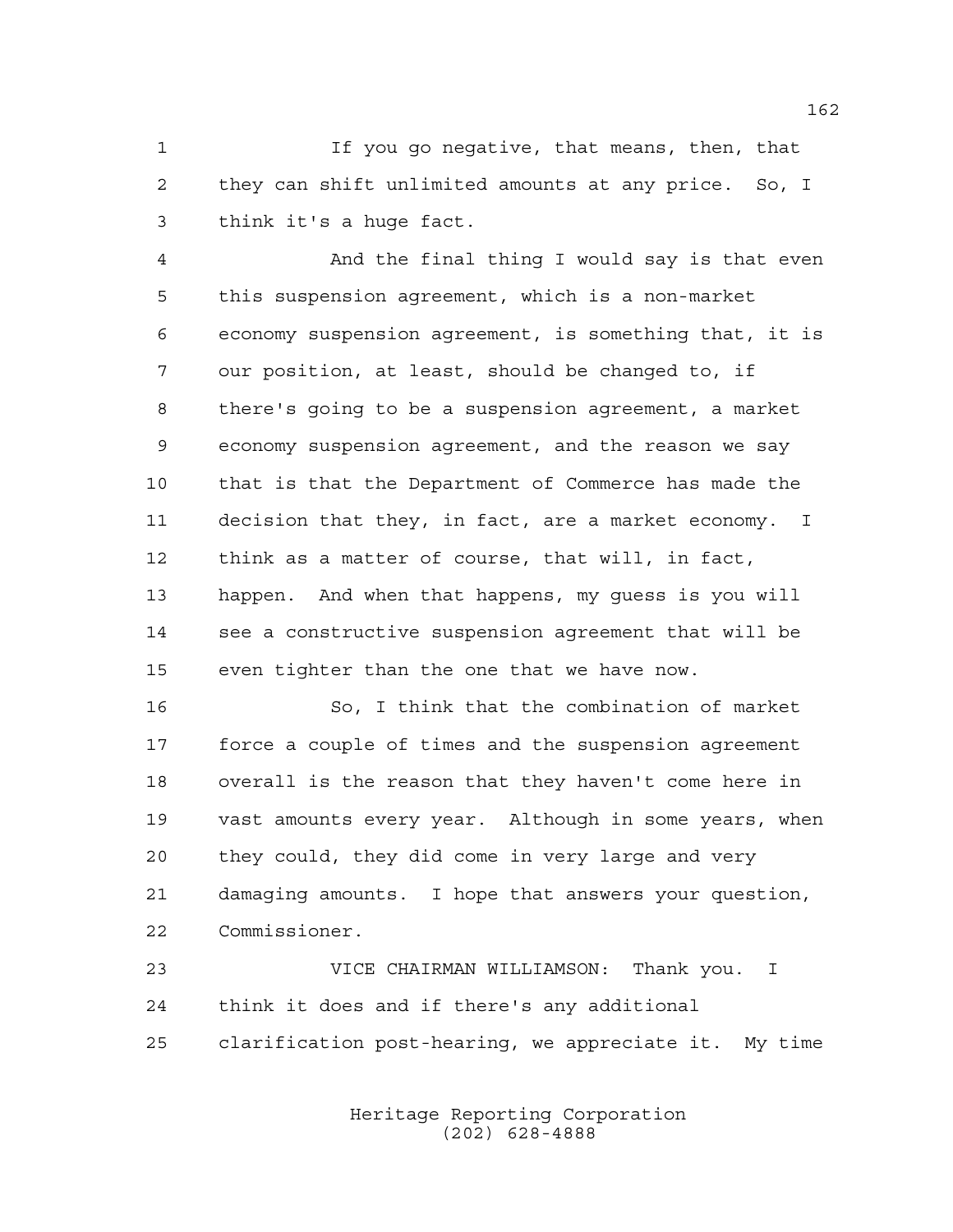has expired, so thank you.

| 2              | MR. LIGHTHIZER: Thank you.                             |
|----------------|--------------------------------------------------------|
| 3              | CHAIRMAN OKUN: Commissioner Lane?                      |
| $\overline{4}$ | COMMISSIONER LANE: Thank you. At page 71               |
| 5              | of the pre-hearing brief, ArcelorMittal USA argues     |
| 6              | that "many of the trade and financial indicators from  |
| 7              | which the Commission evaluates industries, the hot-    |
| 8              | rolled steel industry is worse off today than when the |
| 9              | Commission found injury in the original                |
| 10             | investigation." Specifically, what indicators are      |
| 11             | worse than they were during the original investigation |
| 12             | and what indicators are better than they were during   |
| 13             | the original investigation? And Mr. Rosenthal, I'd     |
| 14             | like for you to go first and then other members of the |
| 15             | panel can comment on that.                             |
| 16             | MR. ROSENTHAL: Actually, I think Mr.                   |
| 17             | Lighthizer's opening slide, page 13, are a very good   |
| 18             | summary of why things are worse. Consumption is        |
| 19             | worse. Capacity utilization is worse. Production is    |
| 20             | worse; it's worse. Even the cost of goods sold are     |
| 21             | worse. And despite the Respondent's argument that      |
| 22             | things are so much better in 2010, as the spike up to  |
| 23             | an overall oscillating process, two percent, that's    |
| 24             | still worse than things were at the time of the        |
| 25             | original investigation. So, every major factor that    |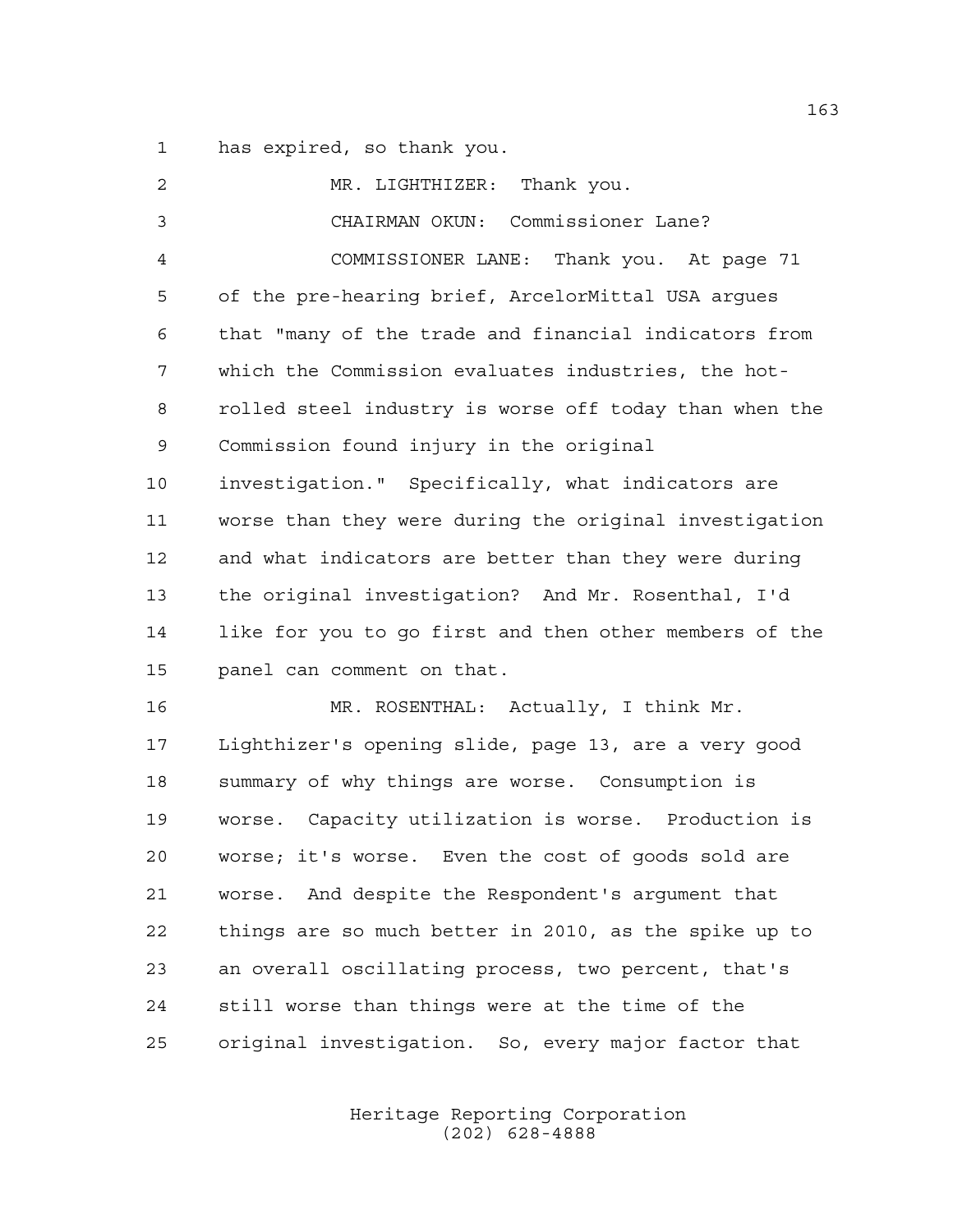this Commission looked at, things are worse for this industry, which makes us very, very vulnerable.

 COMMISSIONER LANE: Okay. I assume that everybody else from the panel agrees with that, so I'll go to my next question.

 MR. SCHAGRIN: We agree, Commissioner Lane. The other thing, the only item Mr. Rosenthal didn't mention, employment is also much worse. Of course that went down with the capacity utilization and the decrease in production of shipments, as well.

 COMMISSIONER LANE: Okay, thank you. The staff report indicates that several producers and importers and purchasers indicated that there were new markets and emerging end uses for hot-rolled steel products, including the energy sector's fuel utility and frames, new automotive parts, and mining expiration industry. Would the panelists please comment on the importance of these new and emerging industries in the United States and the global hot- rolled steel markets? Well, first of all, do you agree with that statement that there are emerging markets that may help with demand?

 MR. MULL: I think it's – when you describe it as an emerging market, we –

COMMISSIONER LANE: In the foreseeable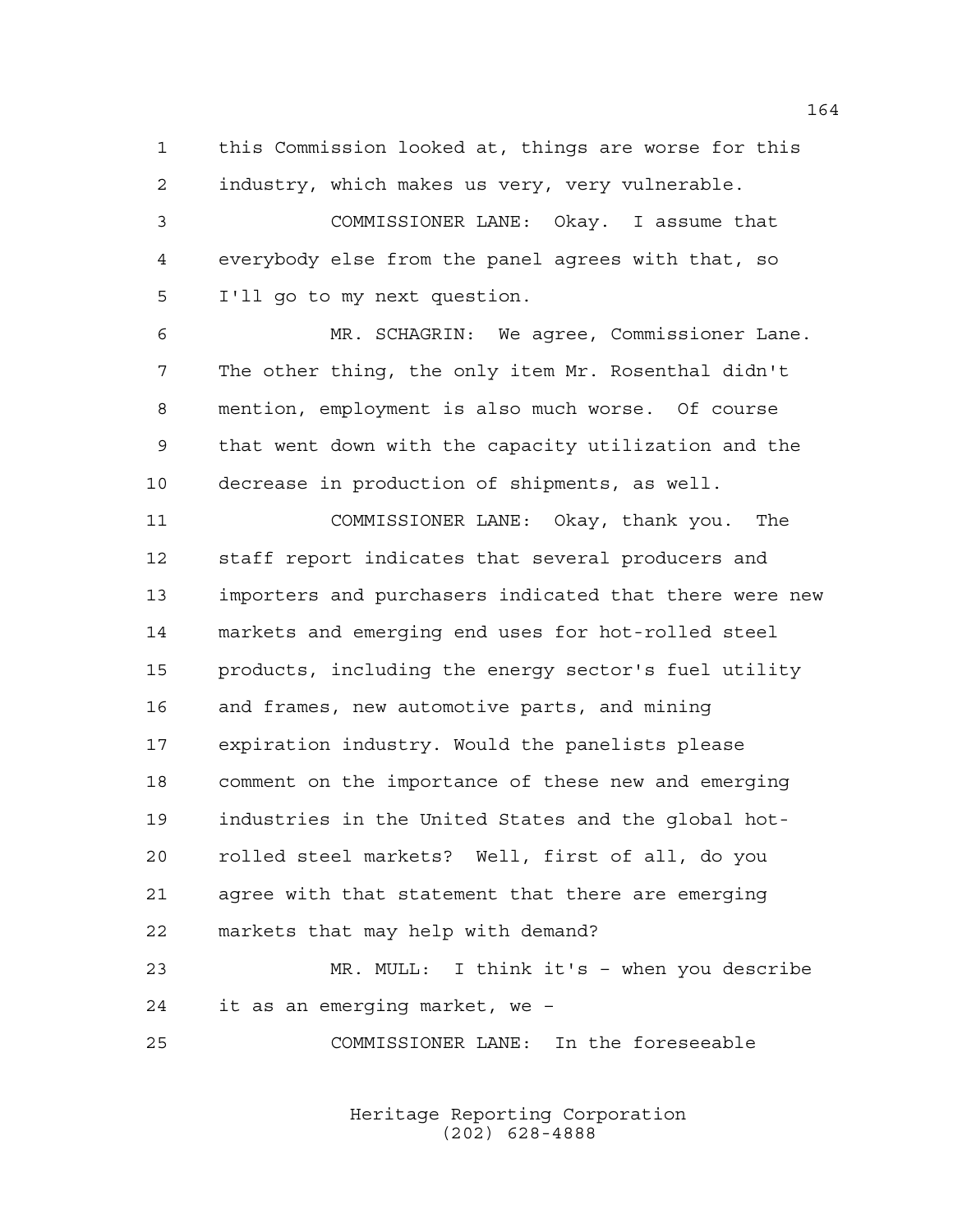future.

| $\overline{2}$ | MR. MULL: We've been trying to develop                 |
|----------------|--------------------------------------------------------|
| $\mathfrak{Z}$ | those markets and we have placed steel in those        |
| 4              | markets for some time, including when - I mean, this   |
| 5              | goes back to in the early 1990s and 2000. So, I mean,  |
| 6              | as an emerging market, no. Are those markets maybe a   |
| 7              | little bit better today than some of our other         |
| 8              | markets? Yes. It's not a big secret that the energy    |
| 9              | market is a pretty strong market today. So, yes,       |
| 10             | we're seeing demand from energy markets recovering.    |
| 11             | But, it's not any great strength or overcoming where   |
| 12             | we see the softness in the other hot-rolled markets.   |
| 13             | Construction market, even though it's not all hot      |
| 14             | roll, is by far the largest consuming market for steel |
| 15             | globally and in the United States.                     |
|                |                                                        |

 So, you certainly have to recognize that a growth we're seeing in some of these other markets is 18 really a recovery in these other markets. It's just that, we're starting to see them better than they were in a very poor period behind the 2009 and 2010.

 The mining industry, yes, we're seeing pickup from there. And we're hoping – I mean, the infrastructure of this country is falling apart. So, we're hoping that we get the opportunity to be able to sell our steel to railcar manufacturers. We get to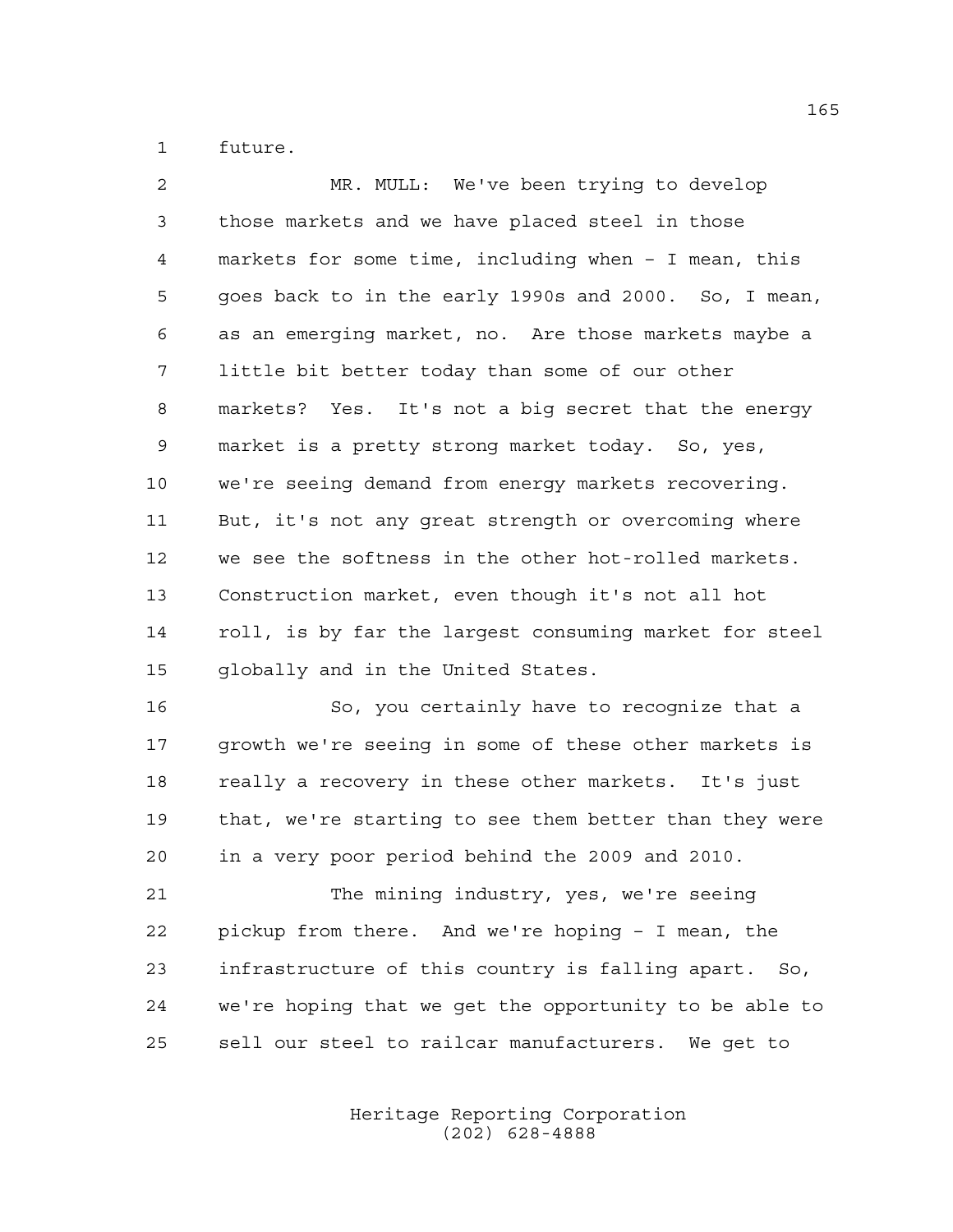build bridges. We get to see additional rail be put in place. And trucks and those types and barges increase their demand for an infrastructure to start to be able to allow commerce to move product around the country. So, we really believe those are opportunities, but we have not seen them come to fruition, at this time.

 COMMISSIONER LANE: Okay, thank you. MR. BISHOP: Excuse me?

COMMISSIONER LANE: Yes, sir.

 MR. BLUME: Rick Blume, Nucor. Just a couple of follow-on comments to Mr. Mull's comments regarding the new products, the new markets. Certainly, we're seeing some; but, quite frankly, those increased demands in those markets are dwarfed by the excessive capacity that has been brought on line globally. And, in fact, in many cases, these imports are going to be also chasing that same limited demand.

 The other point I would make is that there is some reference to automotive steels and while that – we heard earlier that automotive weights are coming down. In many cases, those new opportunities are replacement opportunities, the more commodity type hot rolls into higher strength hot roll example. So, I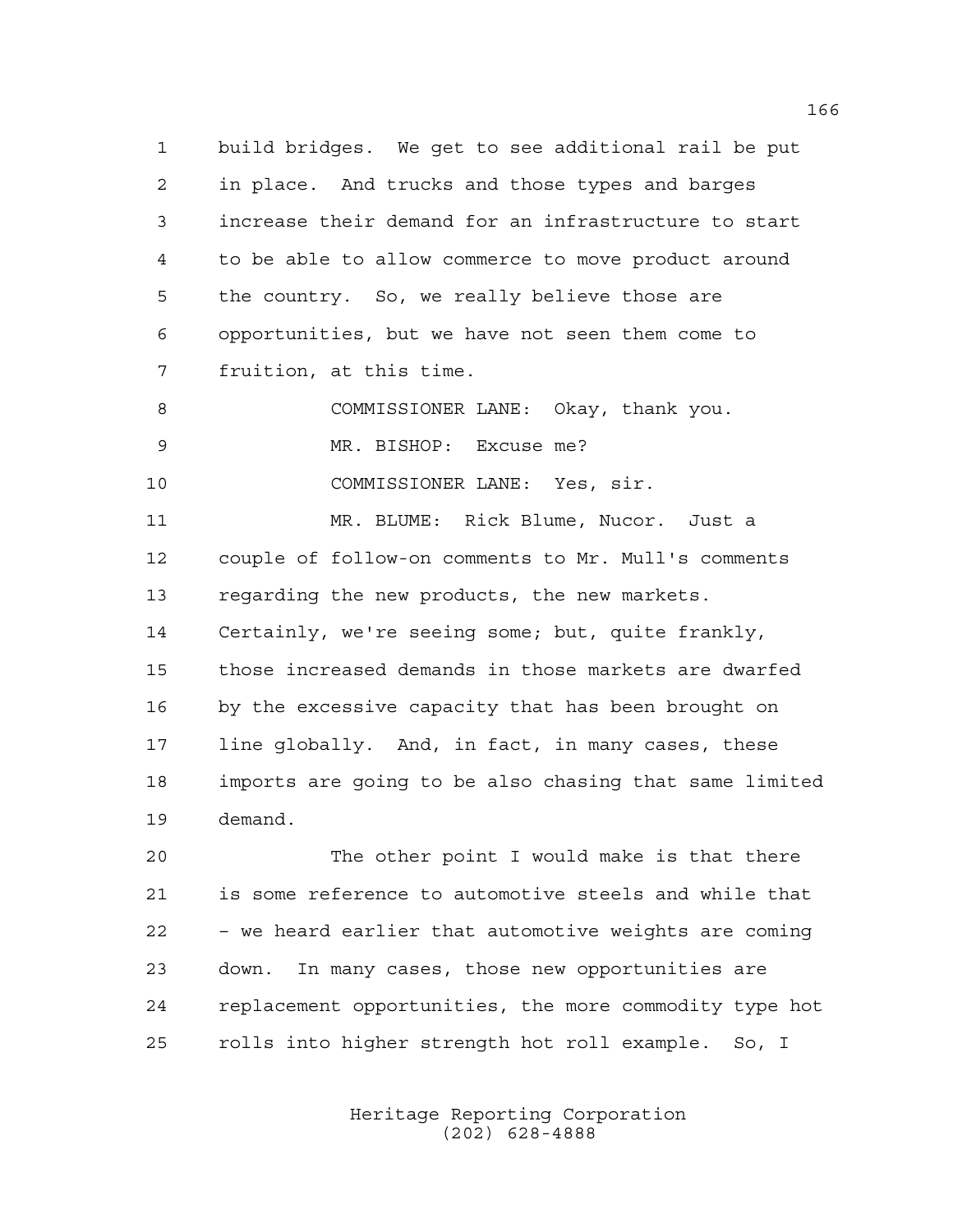think in terms of the growth, again, the key point is that it's really overwhelmed by the excessive capacity that's been brought on line.

 COMMISSIONER LANE: Mr. Vaughn? MR. VAUGHN: Commissioner Lane, I would just like to make for the legal point, following up on what these guys have said. And this really goes back to the back and forth between the parties in this case, and this is just one of many examples where throughout their brief, they will point to this anecdote or that anecdote.

 COMMISSIONER LANE: Are you talking about the Respondents?

 MR. VAUGHN: Yes. I'm sorry, yes, the Respondents will point to this anecdote or this anecdote and say this is a sign of good demand; this is a sign of good demand. And that's why what we tried to do and we think the Commission really needs to do with this type of a situation is to look at the overall consumption number within the reasonably foreseeable time, what is overall hot-rolled consumption in the United States going to be. What the record shows is, it's way down from where it was just a few years ago and it's projected to stay at relatively low levels going forward. So when you net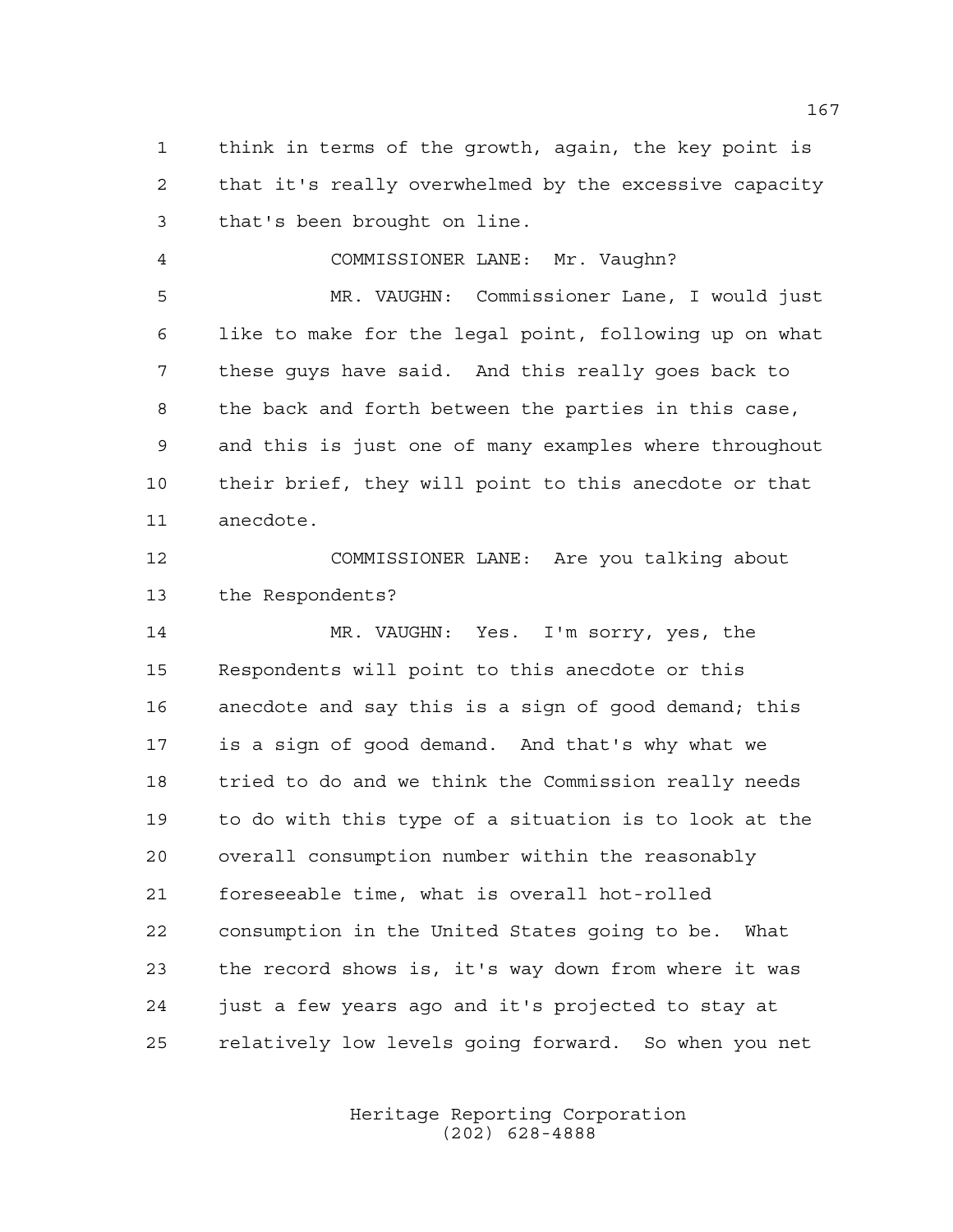all these things out and you sort of look through the anecdotes and you get down to the actual numbers, those numbers wholly support the testimony from the panel that you're hearing this morning.

 COMMISSIONER LANE: Okay, thank you. Mr. Busse?

 MR. BUSSE: Just to comment on one of those emerging markets you mentioned, utility poles. Historically, it's kind of like railroad rails to replace the market. It's not a huge growth opportunity; but in years gone by, utility poles were made out of angle iron, to a large degree, use spread putters, talk to the farmers. To get around them today, it uses more hot-rolled in single pole construction because it's a better methodology and the farmers can work around it better. But, these aren't huge markets, but they're different markets. They're opportunities.

 COMMISSIONER LANE: Okay, thank you. I thought I saw another hand in the back. Okay. On page 12 of the pre-hearing brief, U.S. Steel argues that if the orders and suspension agreement are revoked, it is highly likely that the resulting increase in imports would be heavily, if not exclusively concentrated in the merchant market. Do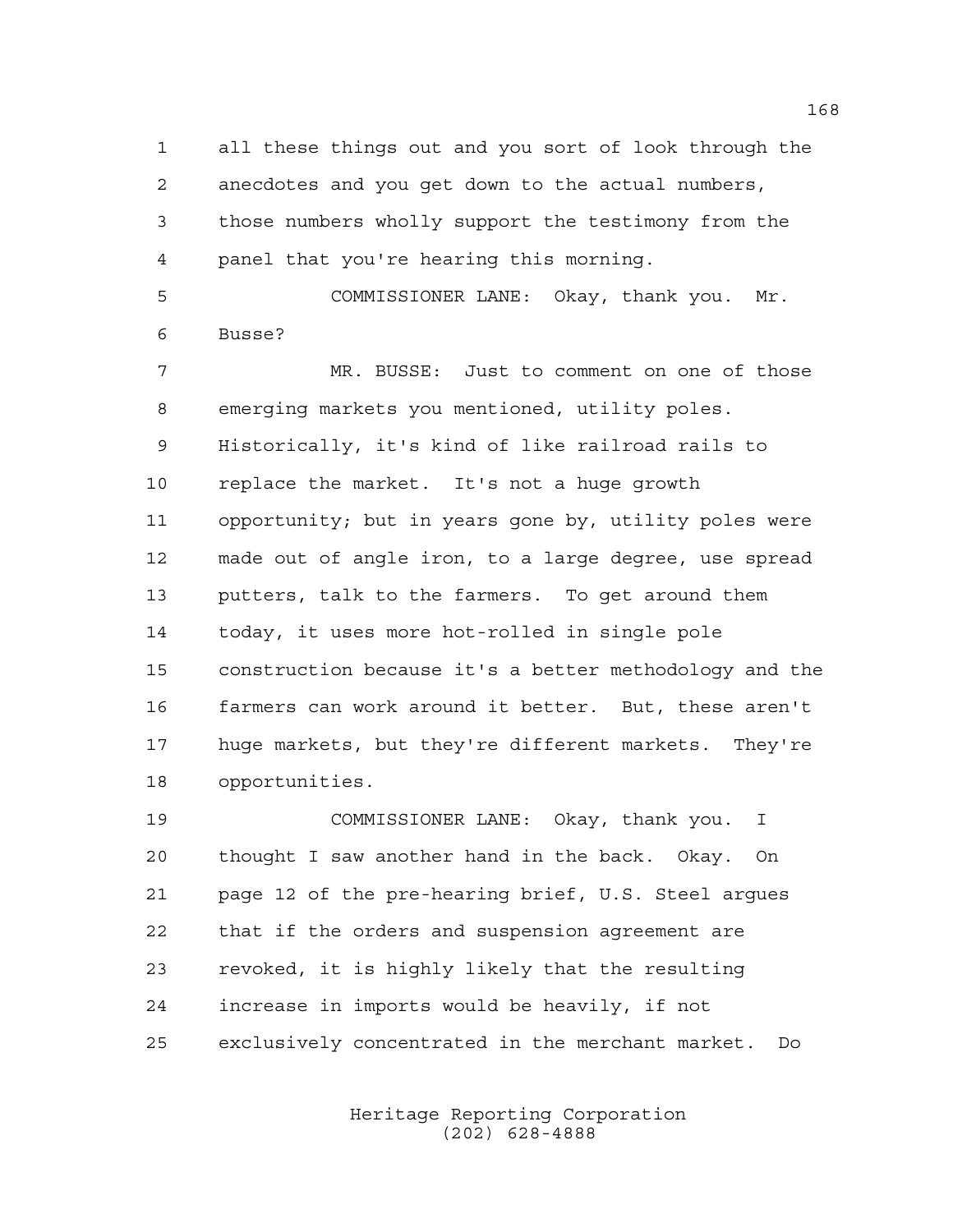all of you on the panel, other than U.S. Steel, agree that the increase of subject imports would be concentrated in the merchant market?

 MR. SCHAGRIN: Yes, we do. This is Roger Schagrin for the record. Yes, we agree that the imports would be concentrated on the merchant market, going through trading companies. Or traditionally, if you go back to the original investigation, most of these imports went to service centers, producers, other end users in the merchant market, and not that much of it went to any related parties for downstream manufacturing. And even though there are some of these related parties, unquestionably, the majority of the increased imports would go into the merchant market for hot-rolled.

 COMMISSIONER LANE: Okay. And U.S. Steel goes on to say that the Commission should focus on the potential harm that imports from subject countries would have on the domestic industry and the merchant market. Do you agree with that statement?

 MR. SCHAGRIN: Once again, Roger Schagrin. Yes, we agree and I invite my co-counsel to put their comments on the record.

 COMMISSIONER LANE: Mr. DiMicco? MR. DIMICCO: Yes. I, also – we, also,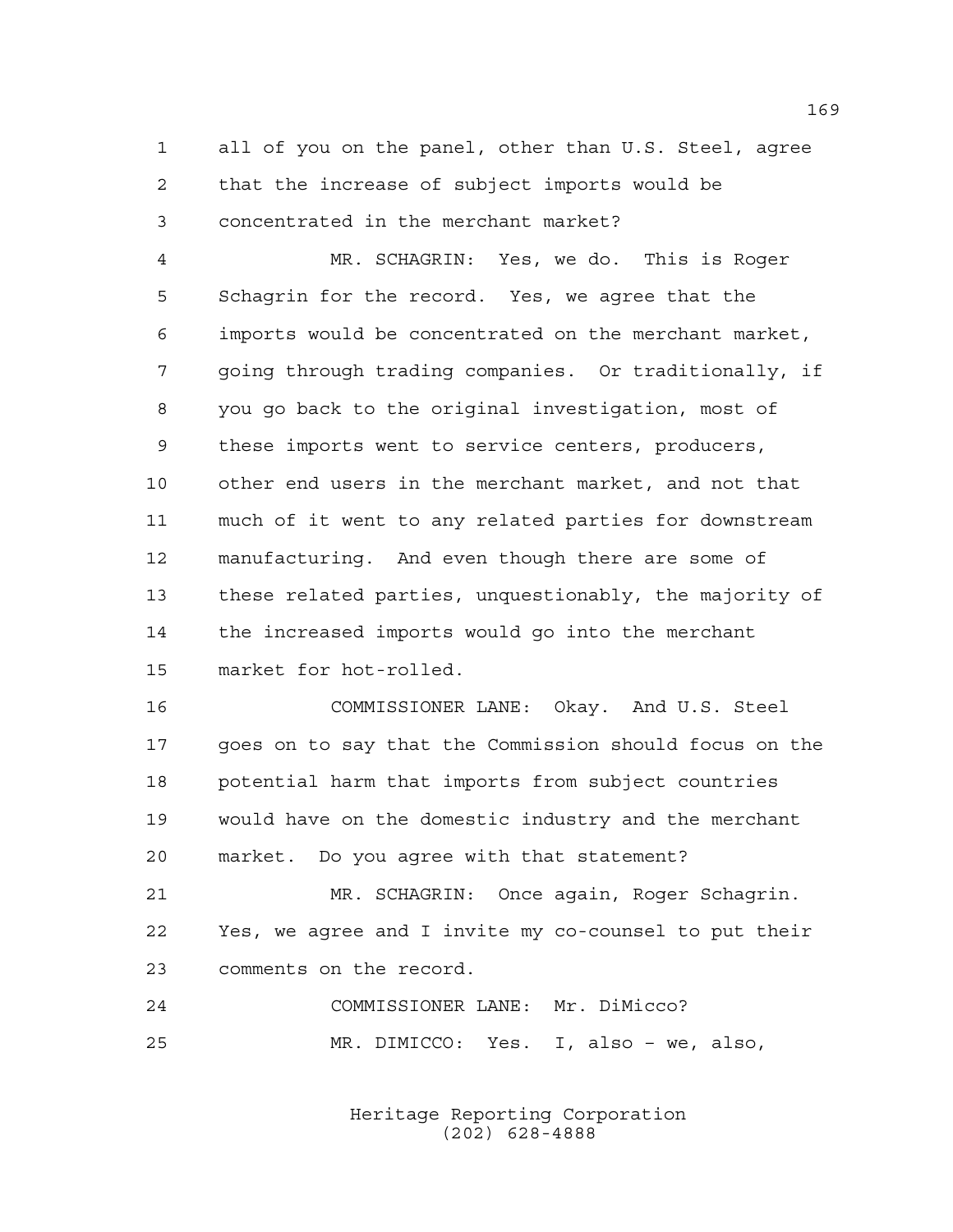agree. To move away from that merchant market, you have to go through lengthy approvals and trials and testing and that's not what they're going to be focusing on with the surges that will take place. It's the easiest place to move it, rather than to have all that time involved in getting approved. It's going in the bread and butter merchant markets and that's where it will show up.

 COMMISSIONER LANE: Okay, thank you. Madam Chairman.

 CHAIRMAN OKUN: Commissioner Pearson? COMMISSIONER PEARSON: Thank you, Madam Chairman. Mr. Conway, I have a question, kind of a broad question about employment. There's been the focus on a loss of about 9,000 jobs since 1999 and it's very clear that you and your membership went – you went through this unprecedented change to try to help the domestic industry maintain its competitive position, so this particular case might not be the best example. But, we deal in many of these cases with productivity increases, leading to declines in employment. And, here, we look over this period of time, you have 9,000 jobs lost. We had about a 24 percent increase in productivity. The decline in employment is greater than the decline in production,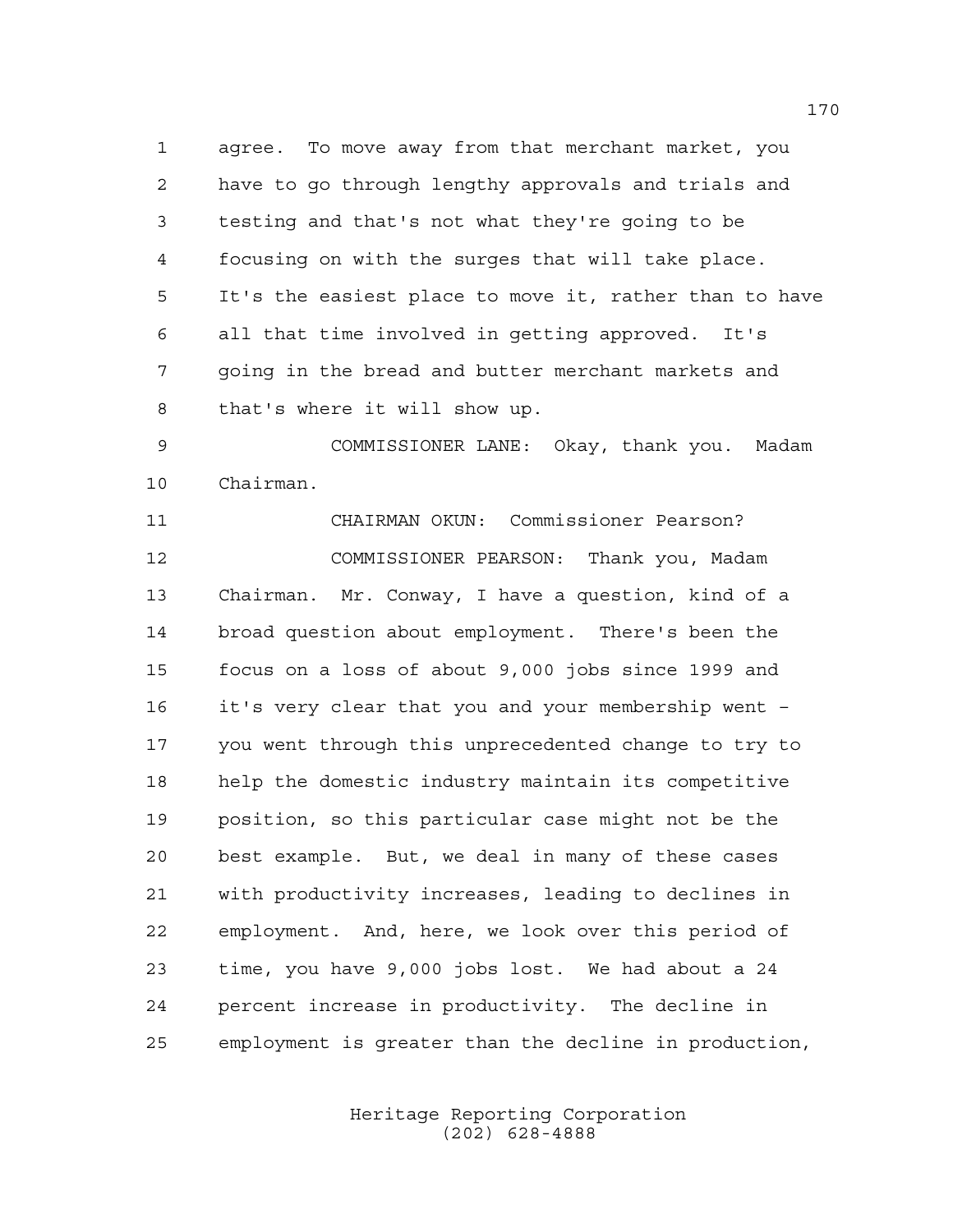because we have production down about 18 percent over that period and employment down by 29 percent. In an economy where productivity growth in manufacturing is increasing more or less two to four percent a year, and someone might have a more accurate number, but somewhere in that range, how should we view a decline in employment that is somewhat graduated? Is that an indication of injury or is that just an indication of life as we live it?

 MR. CONWAY: A lot of this is technology driven. In this particular instance, the restructuring – we, in our agreements, provided we were going to reduce the workforce nearly overnight by 20 percent. So, 20 percent of the workforce, we developed a transition program and halved the amount. 16 So, they were just sort of gone overnight. That drove a lot of productivity. A lot of productivity is driven by the effects of technology, by new equipment, and just by time and attrition. So, it's not all – not every job loss is tied to trade. But, the staggering numbers that have come in this – you know, when you have to just constantly adjust to it and you're constantly losing your market to it, it just makes it so difficult to bring people on. It's so hard to plan.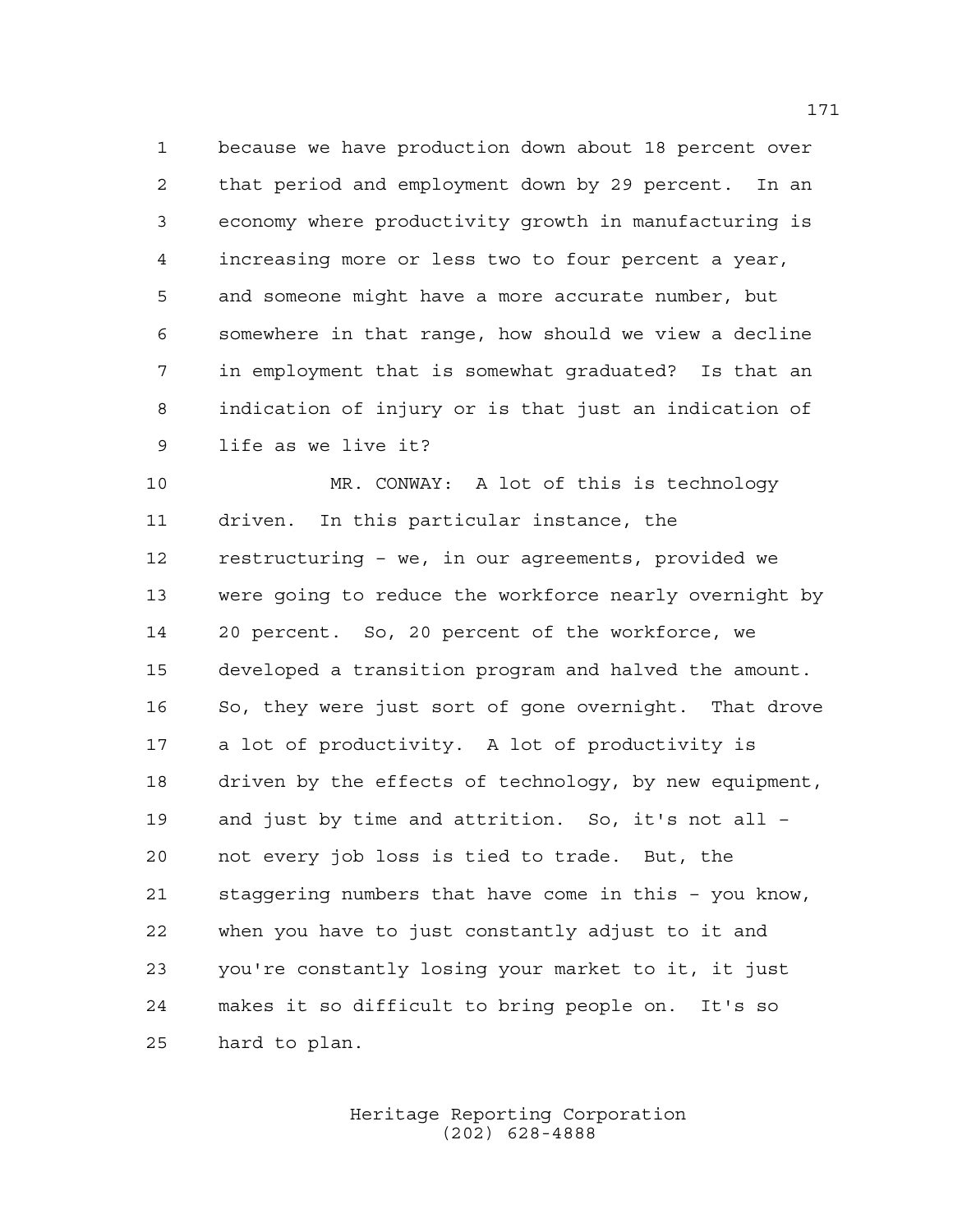Right now for us, if we go for blast furnace, I don't think any of these guys could sit there and say with this place in cycle, with the craziness that's been in it, how can you reasonably say I've got to make a three-month decision to bring up a furnace, invest in the raw materials in front of that, find and get ready, and I don't know if this price is going to hold for three weeks. It's going to turn around again and right now for the six weeks, we've got some pricing. I'm trying to convince guys it's time to start a furnace. I mean, we're having a lot of discussions about is it time to start a furnace.

 So, there is some stuff that is structural, that has to do just advances and people getting better skilled and technology that takes place, but the predominant issue we face are the trade issues. We're not – I know we're not here -- I know what we're here on today and what we're not here on. I'm looking at something that's telling me on bridge and bridge sections in the U.S. I was hoping we would see a lot of infrastructure working skill. We really yet to see that. But, I'm told that imports on bridge sections from China in 2007 were \$1,300.000. Last year, about \$170 million, up from 300,000 tons to 42. It's just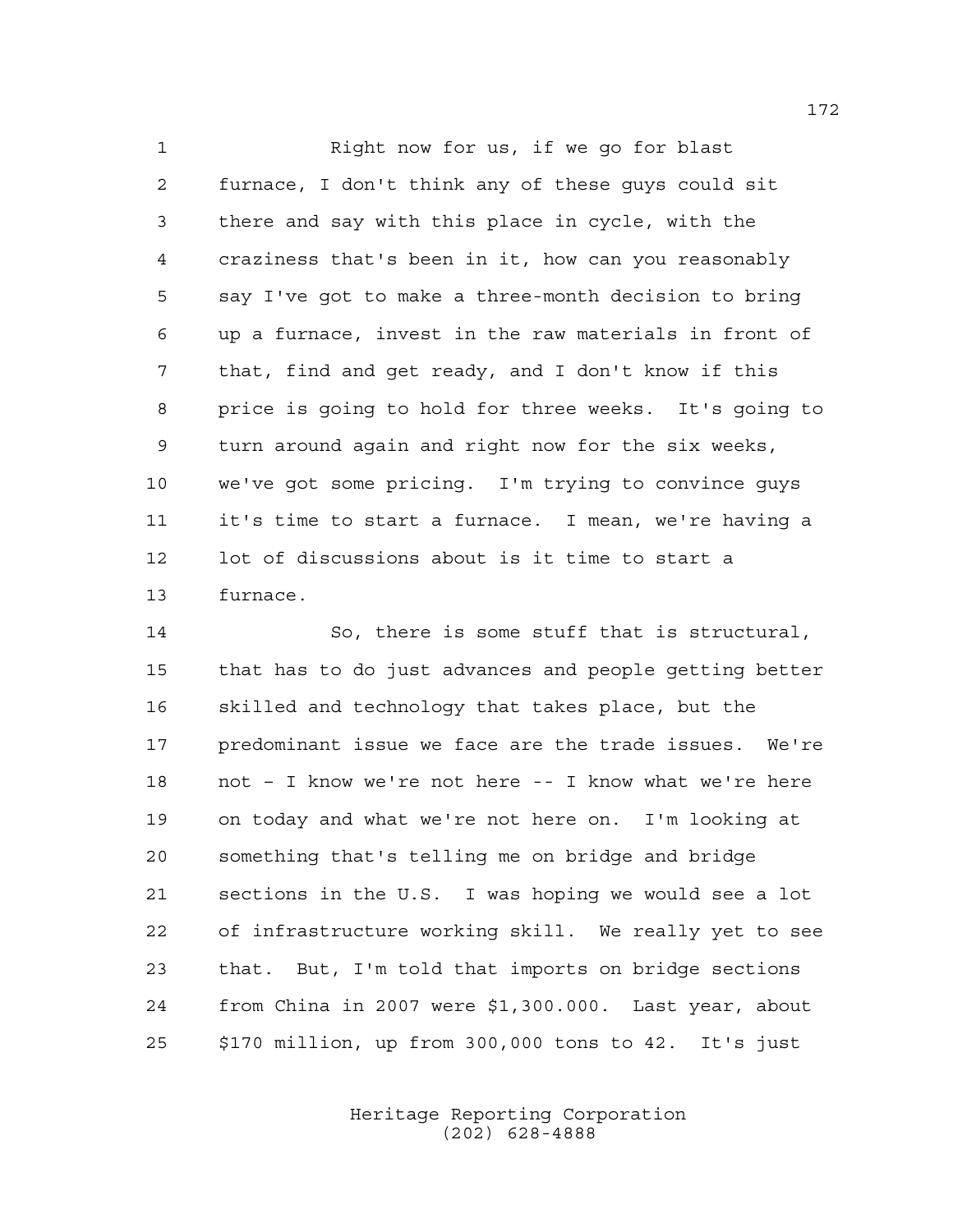staggering that our opportunity or potential and hot- rolled would have played a piece in that. And then I know that's China and it's not what three countries are, but – so this – you know, we're suffering because of trade largely, not just productivity and working smarter and working harder.

 COMMISSIONER PEARSON: Okay, thank you. Mr. DiMicco?

 MR. DIMICCO: What period are you referring to?

 COMMISSIONER PEARSON: I was looking at the period from 1999 to 2010; 1999 because that was the year that was highlighted in the presentation that Mr. Lighthizer made and 2010 because that's the most recent data we have on this record.

 MR. DIMICCO: Okay. I thought that the 10,000 job number was over a shorter time frame.

 COMMISSIONER PEARSON: Did I misunderstand, Mr. Lighthizer, what you had presented? It was over – since 1998.

 MR. LIGHTHIZER: On this point, you're correct, Commissioner.

COMMISSIONER PEARSON: Thank you.

 MR. SCHAGRIN: This is Roger Schagrin. You know, I think you're looking at labor productivity in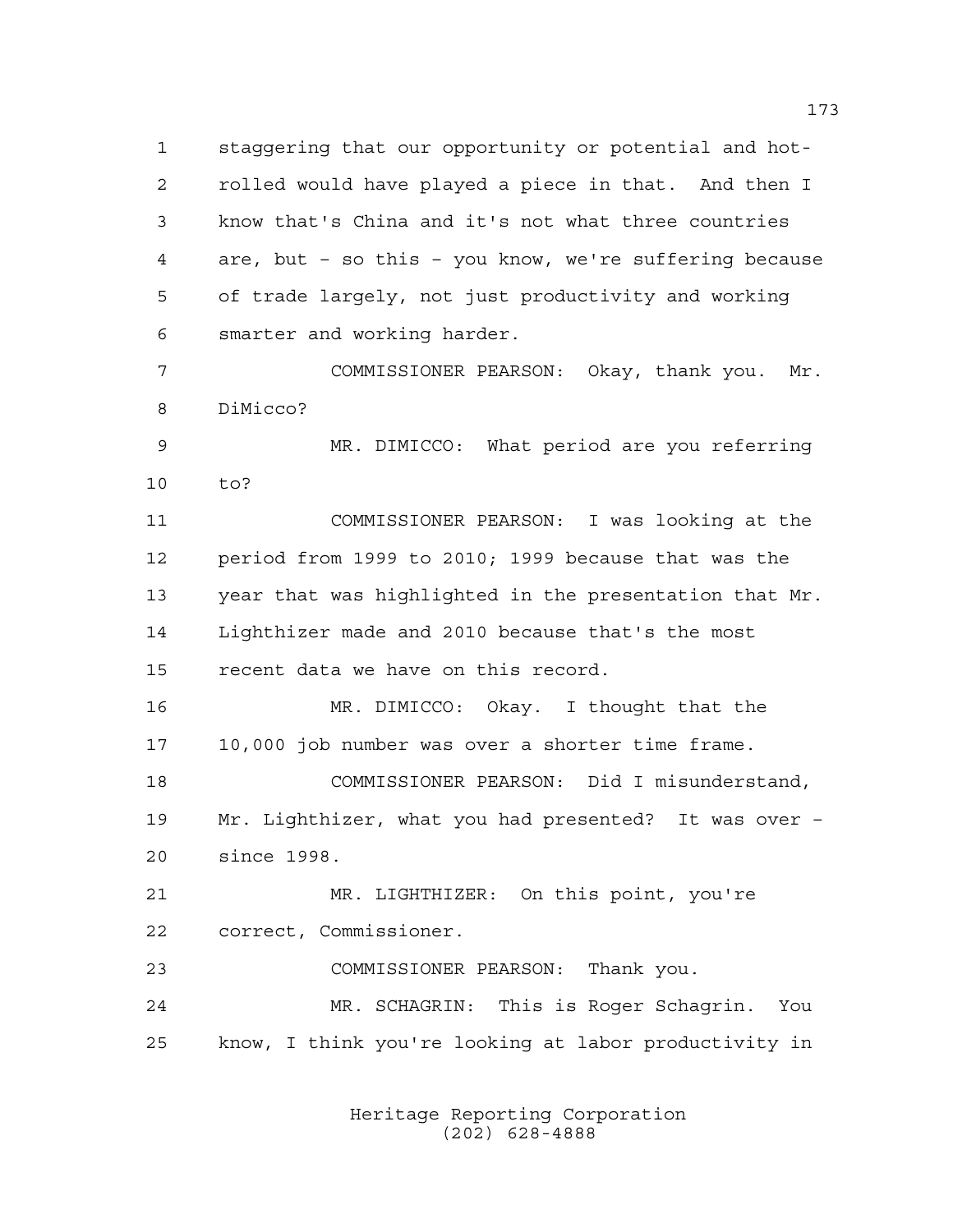China. You know, we've had this reduction in production and shipment. So, obviously, the level of productivity has increased. Doesn't the increase then, whether it's a union worker; is it a worker that is at the non-union mini mills, Hazmat, in some way contributed to the loss of jobs beyond the reduction of production of shipments and, obviously, it has.

 One important thing to point out, though, as well, so that we don't, you know, say, as often happens, depending where you are on the political spectrum, that the only reason for massive job loss in manufacturing is increased productivity, like the \$300 billion trade deficit with China, the overall \$600 billion trade deficit just don't matter. And, obviously, Mr. DiMicco spends a lot of time on this, work with the President, is that we're just looking at the products of this investigation of hot-rolled.

 The cost of labor per hour to product a ton was \$26 in 1999 and it's \$29 today. Now, obviously, workers make more. But the fact is it has never cost a massive amount of labor costs to make a ton of hot- rolled sheet, because we're so efficient. The plate costs are closer to \$100 a ton. So, if we've got such an efficient industry -- and, by the way, this does not apply just to hot-rolled – because the America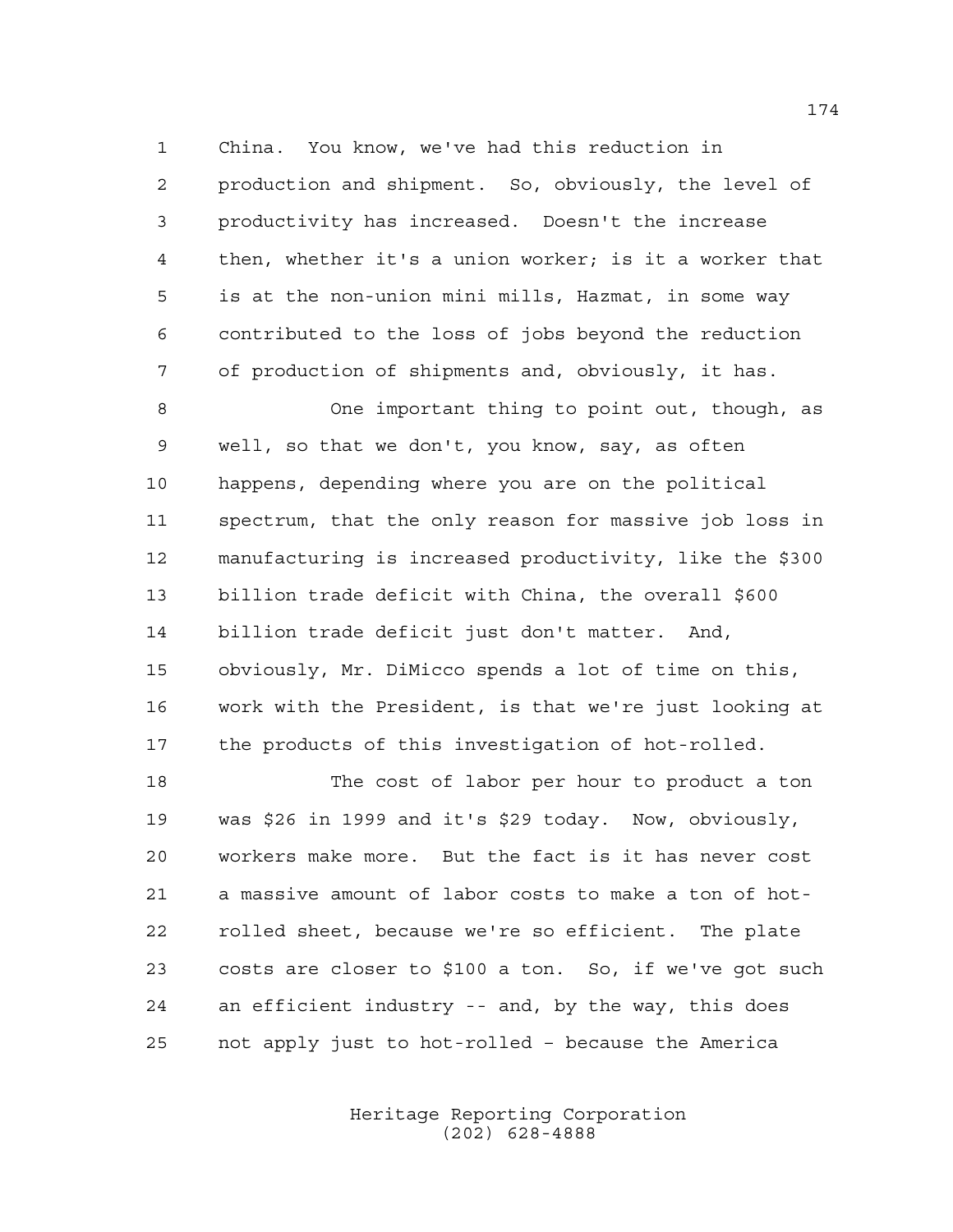workers are so productive, why do we have to lose jobs, as we get more productive? Why can't we increase our world market share? And the reason for that is simple, it's usually close foreign markets and unfair trade and this is a microcosm of that. There's no greater example in the world that lack of balance in trade in a product like steel. And so, it's just there. It's not a labor problem. It's not Mr. Conway's workers fault, they're losing their jobs. It's just that they've suffered repeatedly from unfair trade. And the Russians, Brazilians and Japanese have no labor cost advantage over the U.S. At \$29 a ton an hour, \$26 a ton that date ago, it was not a problem then; it's not a problem now. Our problem is unfair trade and let's face it, a lack of demand, and that also is, as we spoke earlier, a structural problem. COMMISSIONER PEARSON: Okay. Well, I want

 to thank you for those responses. Mr. Vaughn, do you have anything? Go ahead.

 MR. VAUGHN: Yeah. I just wanted to – in terms of framing this as to how you guys should look at it. I mean, obviously, what we were sort of trying to do on the slide and sort of have – and this fits into your analysis is, part of what you're supposed to be doing is, is taking into account, okay, to what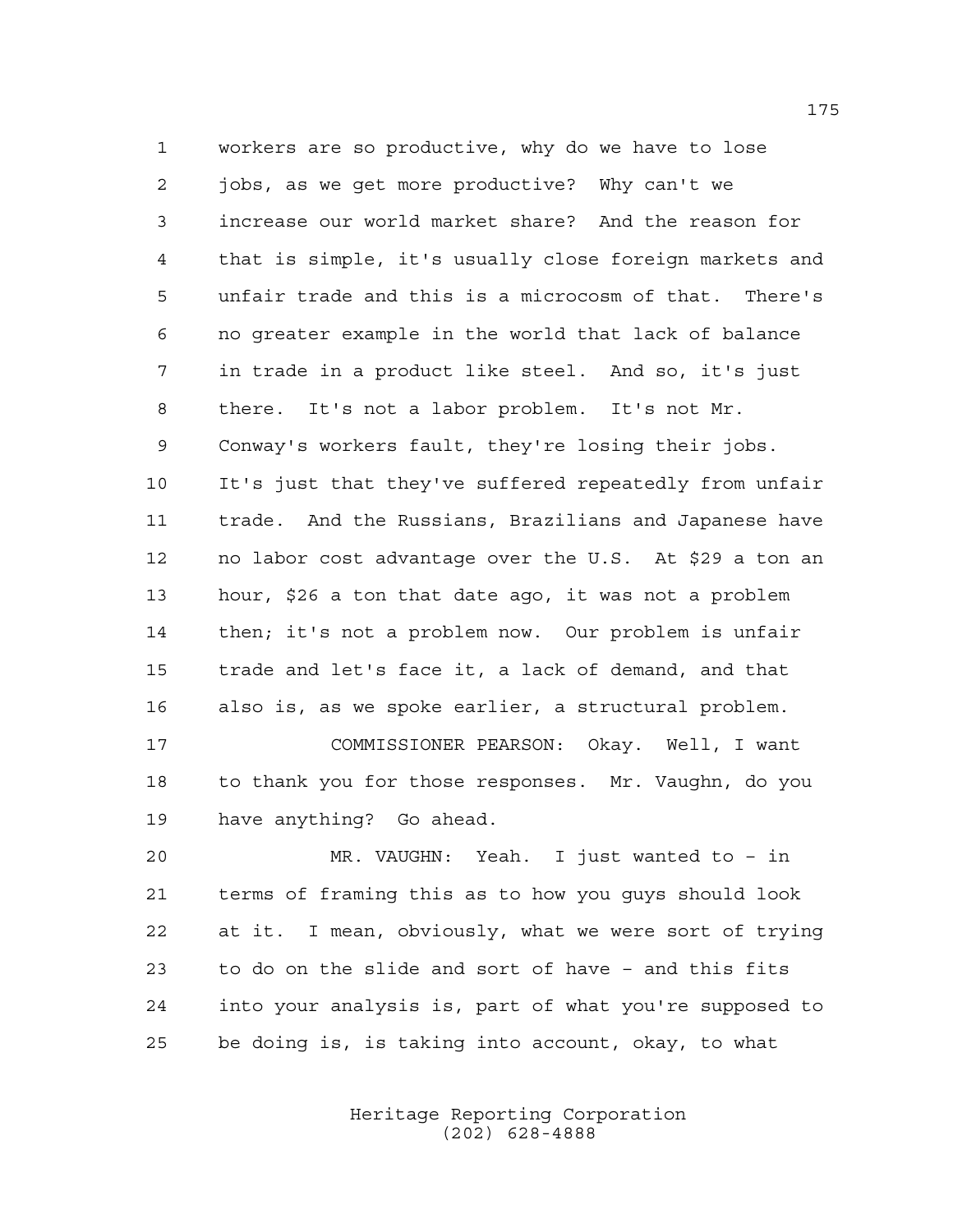extent are those remaining 21,000 people vulnerable to injury in the event that imports come back into this country. And the fact that you do have some increases in productivity; but because of problems with demand because of closed markets and other markets, because of things like that, the industry has not been able to translate that new productivity into the same number of workers making more steel, which is the other way the productivity number could have gone. And so the fact that all of this has been taking place on the employment side because of the decline in volume, that is compelling evidence going forward, the remaining workers are going to be vulnerable to material injury.

 And so – and this is very important because the Respondents sort of try to argue that, well, because of consolidation, even if the domestic industry loses volume, they an survive. We disagree with that. But even beyond that, these workers are not going to survive. I mean, they're going to continue to lose jobs. And so that's how I think those figures fit into your analysis.

 COMMISSIONER PEARSON: Okay. Well, if anyone wishes to say more about this in the post- hearing, by all means go ahead. The whole question of labor productivity and how it influences the data we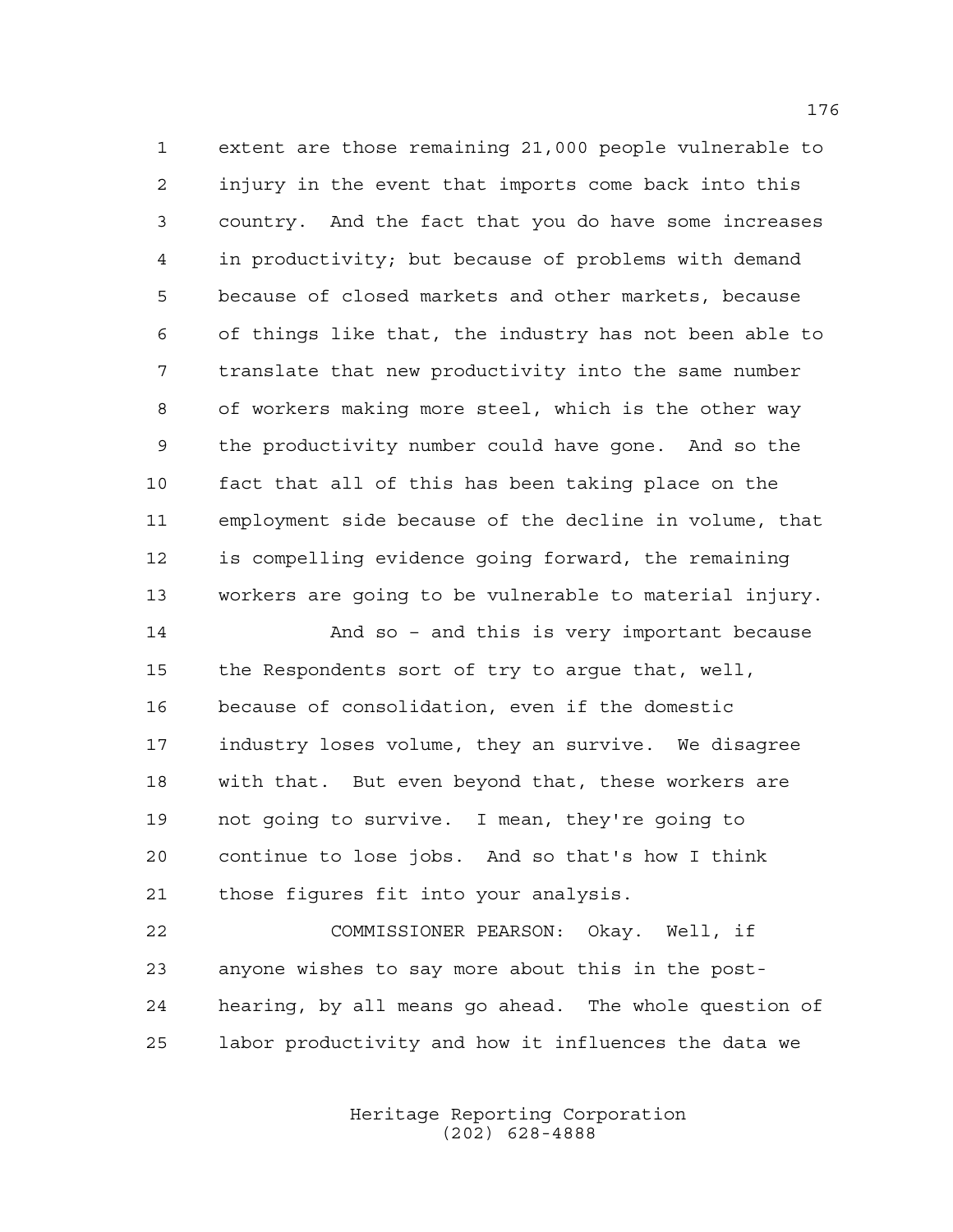have in front of us is an issue in a number of our investigations and likely will be in the future. And so, here, on this record, it's somewhat dramatic and if there are more things we should know about it, by all means, do.

 Mr. DiMicco, I am going to ask you to withhold. I had a quick question on an entirely different issue and it is, if we were to consider Japan separately from the other countries, and I know that's not what you're suggesting to do, but how should be interpret the overselling by the Japanese that is so observable in our pricing product? I mean, is Japan going to continue overselling and are they – would they be able to take sales away from the U.S. producers? Mr. Vaughn, again?

 MR. VAUGHN: I'll just start and other people can comment if they have other ideas. But, I think the first thing you've got to remember is that they've been under order and that this has really limited what they've been able to sell and what they've been able to do in this market.

 COMMISSIONER PEARSON: As I recall, they were overselling in the original investigation. MR. VAUGHN: They were overselling in the original, although there was also significant volumes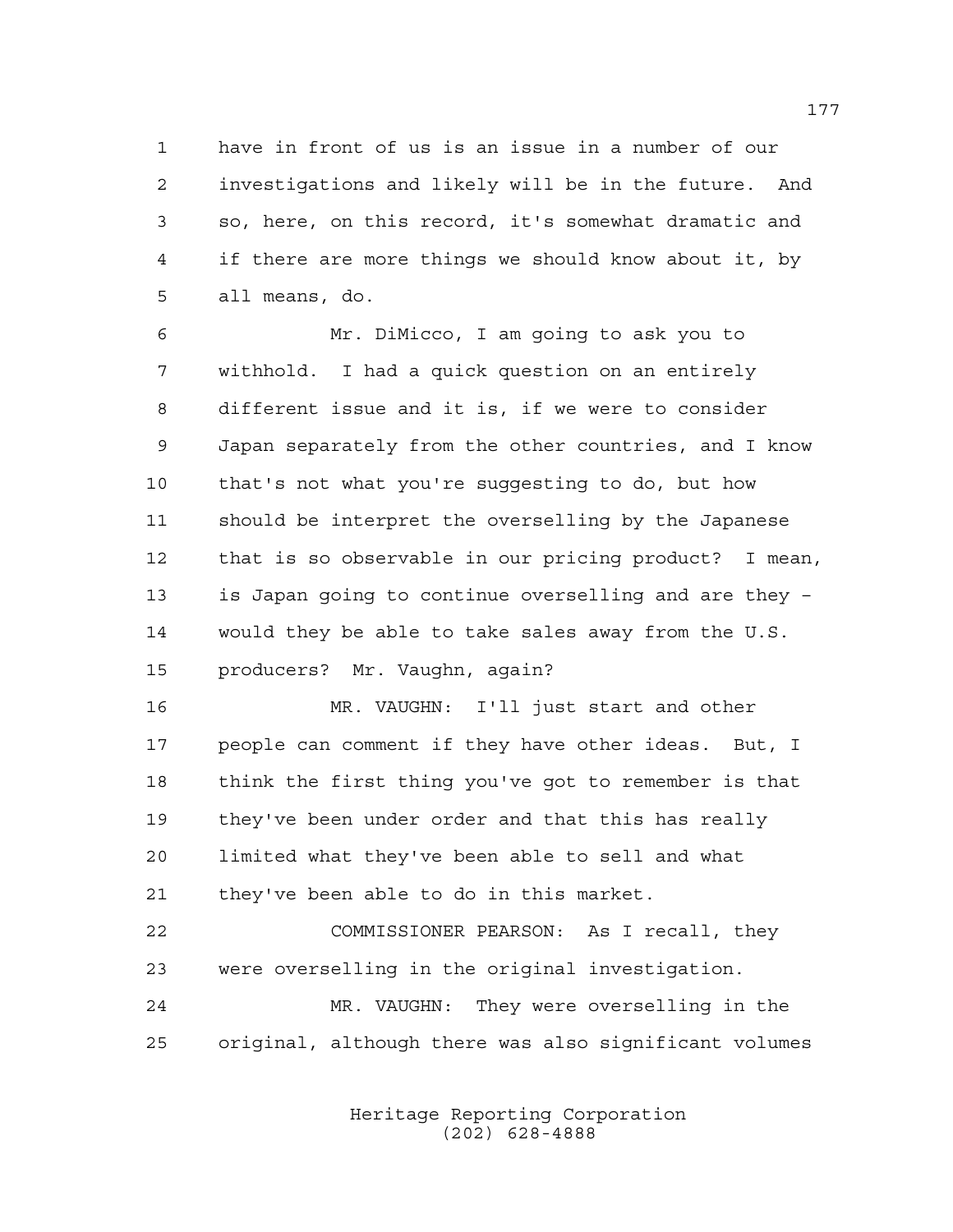of underselling in the original and the Commission ultimately found that Japanese imports were contributing to price effect in the original investigation. So, I think that you should give very little weight to isolating instances of overselling with orders in place and you should give more weight, for example, to some of the evidence that we've put on the record of Japanese sells at relatively low AUV and other markets. And that's going to be much more representative of what they're going to be doing once they come back into this market without the disciplinary effects of an order.

 COMMISSIONER PEARSON: Okay, thank you. Madam Chairman, my time has expired. I think that I have no further questions for this panel. I thank them for the very thorough answers to the questions that I did pose. It's been a pleasure having all of you here; good to see you again.

 CHAIRMAN OKUN: Commissioner Aranoff? COMMISSIONER ARANOFF: Thank you, Madam Chairman. The Japanese Respondents argue that we should look carefully in this case at what has happened since the revocation of the order on incursion of the steel from Japan and my observation is there's been some increase in imports, but from a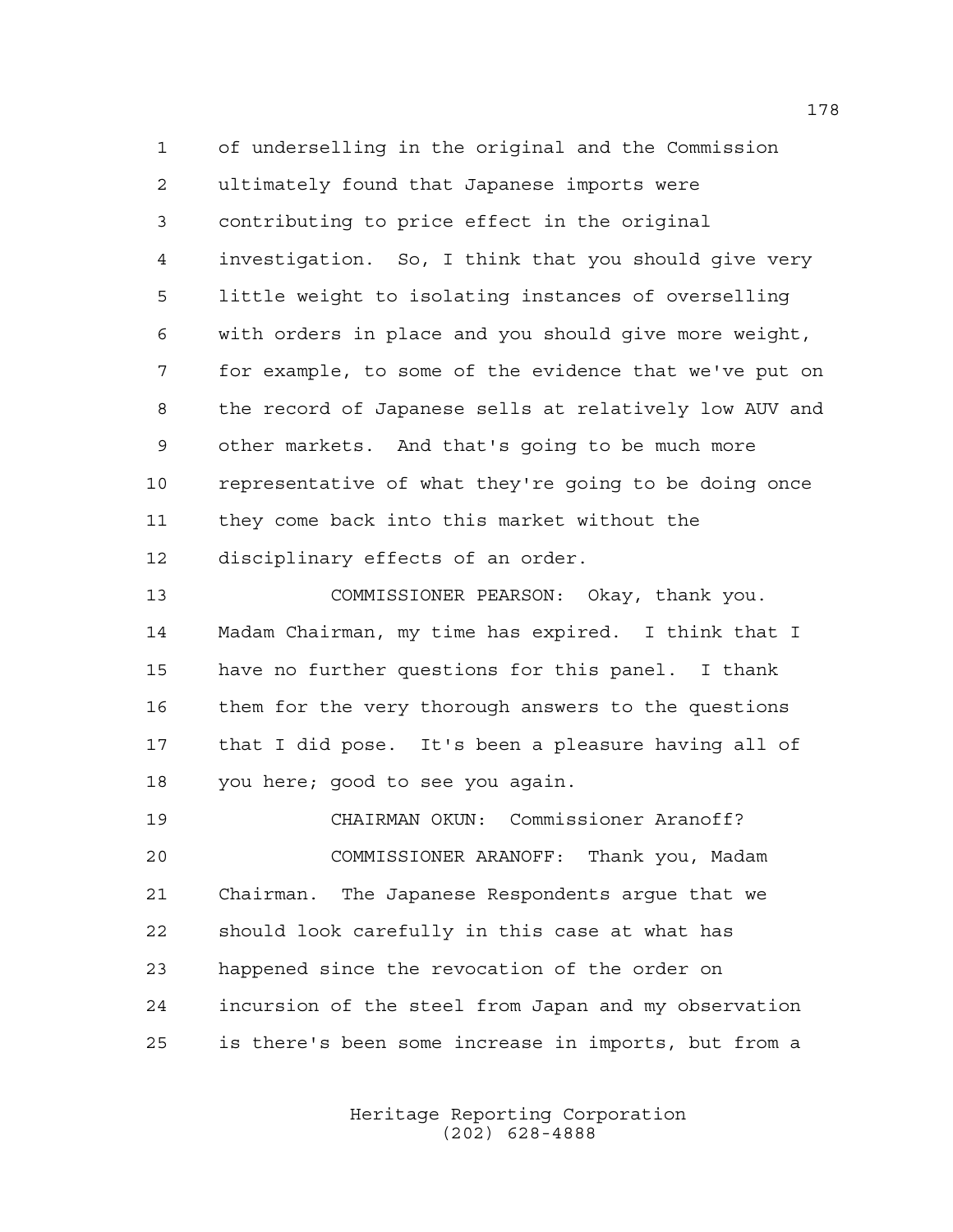kind of low level. How should what has happened since revocation of the order on corrosion effect our assessment in this review; and, in particular, if there's something different about the Japanese hot- rolled industry and the conditions they face versus the industry, that we should be taken into consideration? I see Mr. Scherrbaum.

8 MR. SCHERRBAUM: Joe Scherrbaum, U.S. Steel. A couple of points on that. First of all, it's a timing issue. The corrosion order was lifted late 2006, early 2007, and then for the automotive industry, most of their contracts wasn't in place by then for that year. Then when we went into 2008, the automotive business started to collapse the second half of the year. A couple of the automotive companies went actually bankrupt and whole operations for a bid in early 2009. Basically, corrosion resistance, there really wasn't much of a market for them to come into. Everybody was scrambling on the automotive side.

 And secondly on that, with, again, the car companies scaling back, purchasing groups, et cetera, they're looking to do more and more, I don't know if you'll call it one-stop shopping, or they're looking for suppliers that can supply all the products, not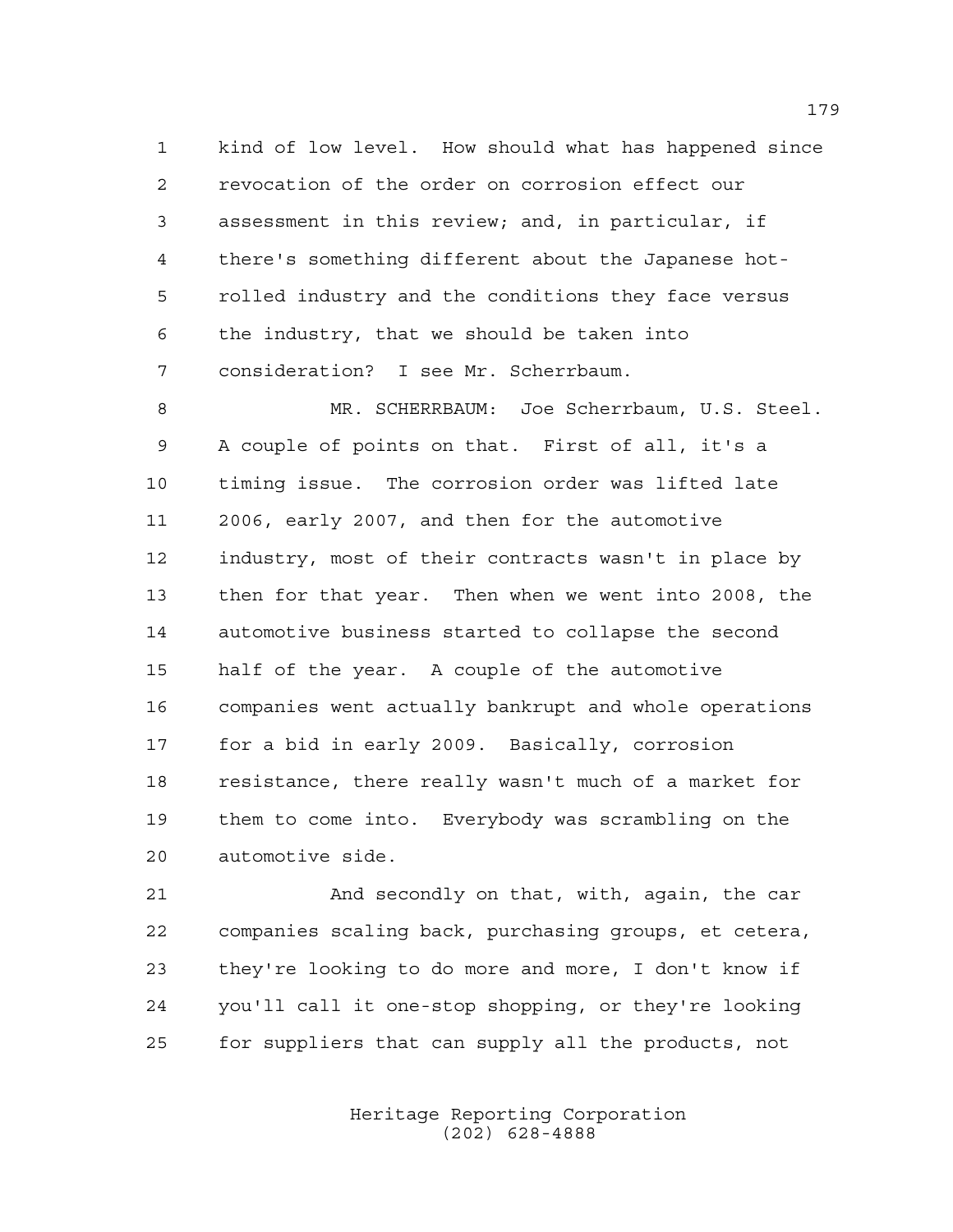just corrosion resistance. So, again, give them now access to hot-rolled, plus to give them ability to be a full line supplier, which would be a real threat to us.

 MR. BLUME: Commissioner, Rick Blume, Nucor. Just a couple of points to add to that. Certainly, one big factor that has changed has been the massive capacity build that's gone on in China and additional capacity with respect to Korea. So the fact that it would be tremendous pressure on the Japanese industry to find markets to be able to – as we know, they're a significant exporter. So, in fact, they're going to experience displacement. They're going to be pushed out of some markets by some of these other Asian producers. So, I think that's a big significant change that's happening.

17 The other point that I would make why it's potentially a threat here is we know that there's a lot of discussion around the Japanese and their involvement in the U.S. automotive sector. The reality is, is they have a very large installed customer base here, trading companies. They have distribution within – in the U.S. So, certainly, they have the ability to bring product here, as it is displaced from some of these other global markets.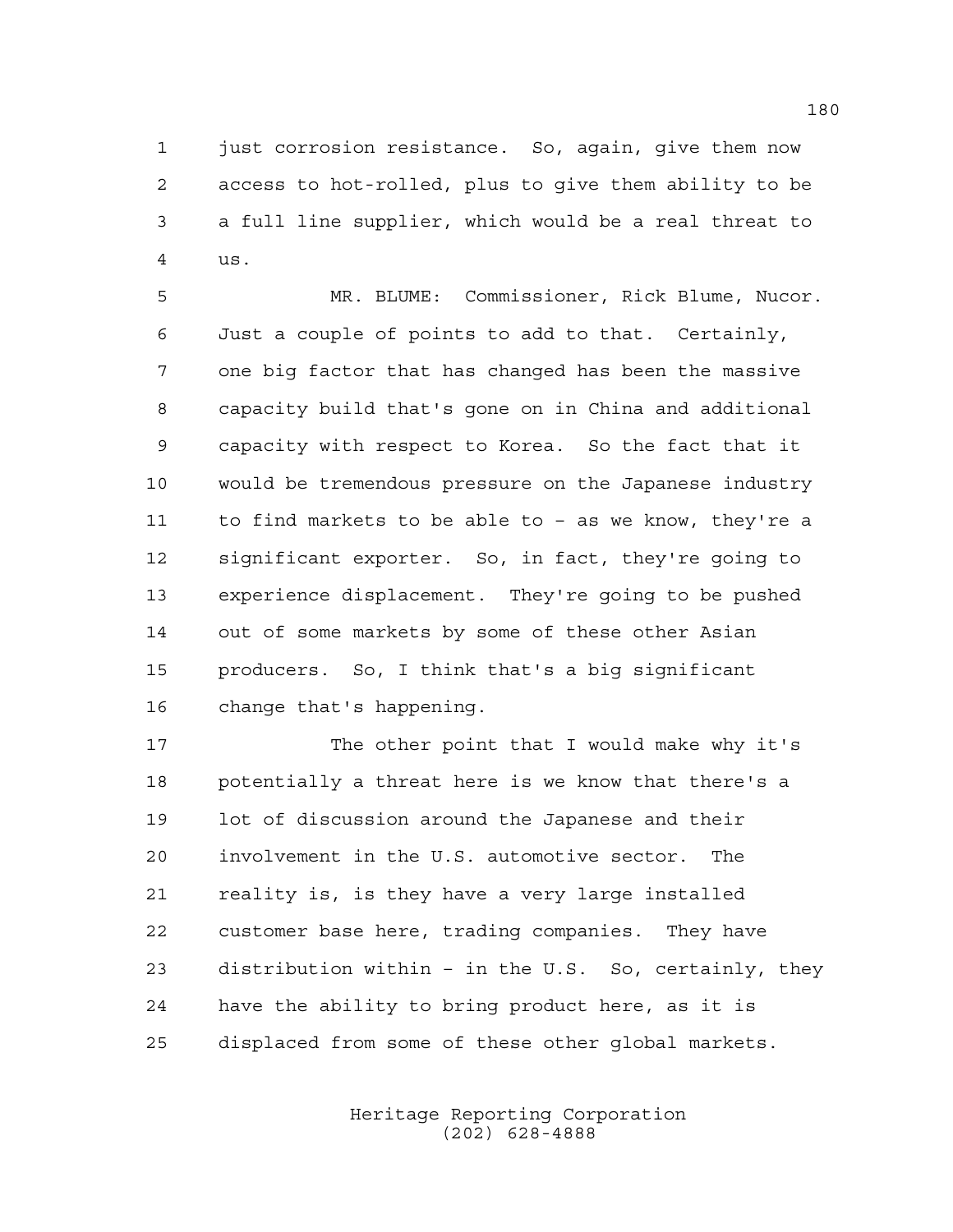COMMISSIONER ARANOFF: Okay, thank you for those answers. Another topic that has come up today has been, as well as the prices in the U.S. and other markets -- and I think the evidence on the record is pretty clear that right now at least U.S. markets and U.S. prices are higher than prices in other markets. The data that we have on the record, some of which I apologize is proprietary, shows that that hasn't always been the case, although I guess the U.S. has arguably been among the highest markets at the time that we place it. We have on the record that there's a lag time between when you can order an imported product and when you actually get it. I think two to six months is the information we have on the record. And so what I wanted to ask is to what extent, given the volatility that we've seen in demand and prices and everything else, to what extent is the fact that prices in the U.S. at any moment in time are higher than prices in some other market an incentive to divert volume here, if you may not know what you're going to sell it for, for a number of months down the road when it's going into the merchant market? Because, there's been this idea that prices are high now, that's the incentive; but, that assumes a certain certainty that they'll still be pretty good two to six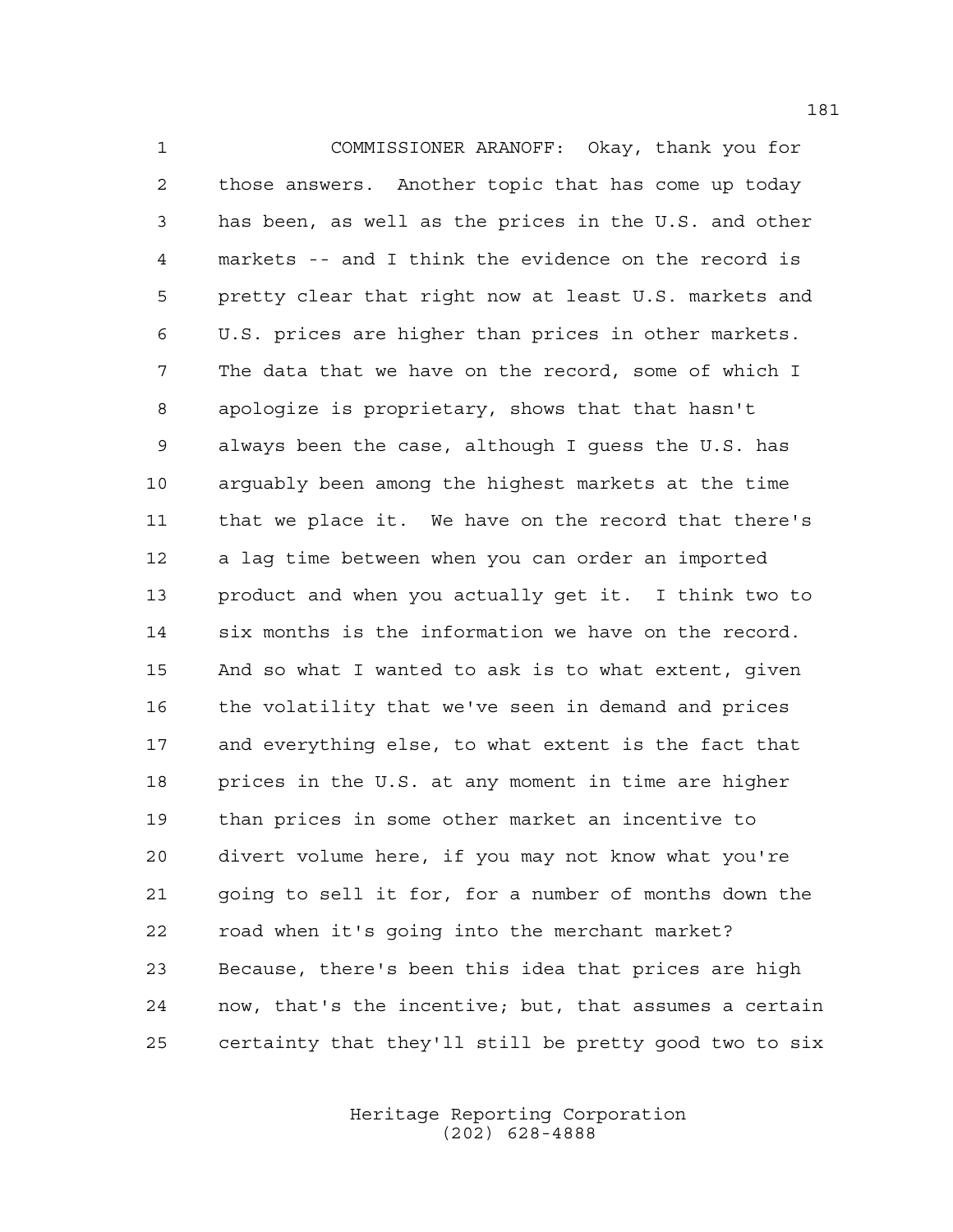months down the road. Does anybody want to take a stab at that?

 MR. SCHAGRIN: Commissioner Aranoff, I'll take a stab. A lot of people in other segments of industry, who buy a lot of steel, I think that in terms of setting up that lag period, you gave a sense in your question that isn't the seller going to face difficulties because they don't know two to six months, maybe in these days more like an average of three months or so, what they're going to get for when a lag is here. The seller is not taking any risk. When the seller makes a deal with the buyer in the U.S., the seller knows what they're going to get. If steel price in the U.S. are 900 and the seller says, wow, this is really attractive, I'll take 800 delivered U.S., they know what they're going to get. The buyer may say, well, and that lags in three months, maybe U.S. prices are at 900 and I didn't get such a good deal getting it at 800 because maybe U.S. prices are 750. So, it's the buyer that takes the risk.

 One of the things about the differentials, which is pointed out in the original slide presentation, is now those differentials are so significant and that's even without the unfairly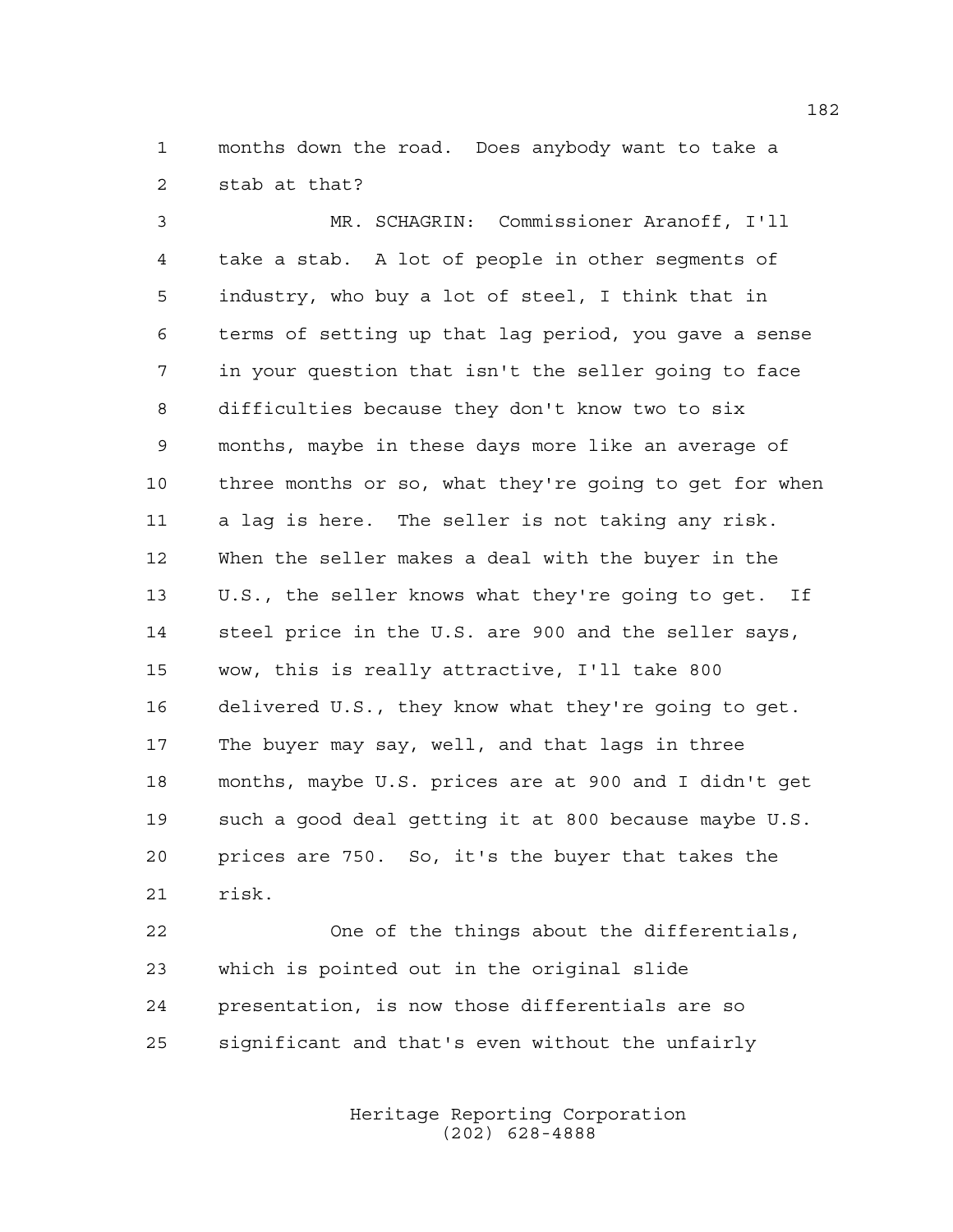traded imports from Japan, Russia, and Brazil. The best comparison is world export prices to U.S. price. Today the differential is \$200 a metric ton. That's today. That's world market searcher information – hot-rolled bench marker information – world bench marker information. It's \$200 a metric ton. That differential – there's not a lot of buyers, who think that U.S. prices are going to fall by \$250 in the next 12 weeks. So, that makes it really attractive. Can we forecast what's it going to be like in the next three months? Six months? Nine months? Twelve months? I'd be in a different business.

 But the seller, they don't have any risk. The buyer will measure that differential and I would say that information we have on the record shows that differential is so significant. Would they place orders at the world export price tomorrow, if the Brazilians, Russians, Japanese? I would submit to you that there is a boatload of U.S. buyers that would do that. And, in fact, we're actually seeing – if you look at the CEMA data, we're already seeing imports in March overall steel at one of the highest levels in the past three years. So, it's already happening. COMMISSIONER ARANOFF: When you're talking the purchasers who would be willing to take the risk,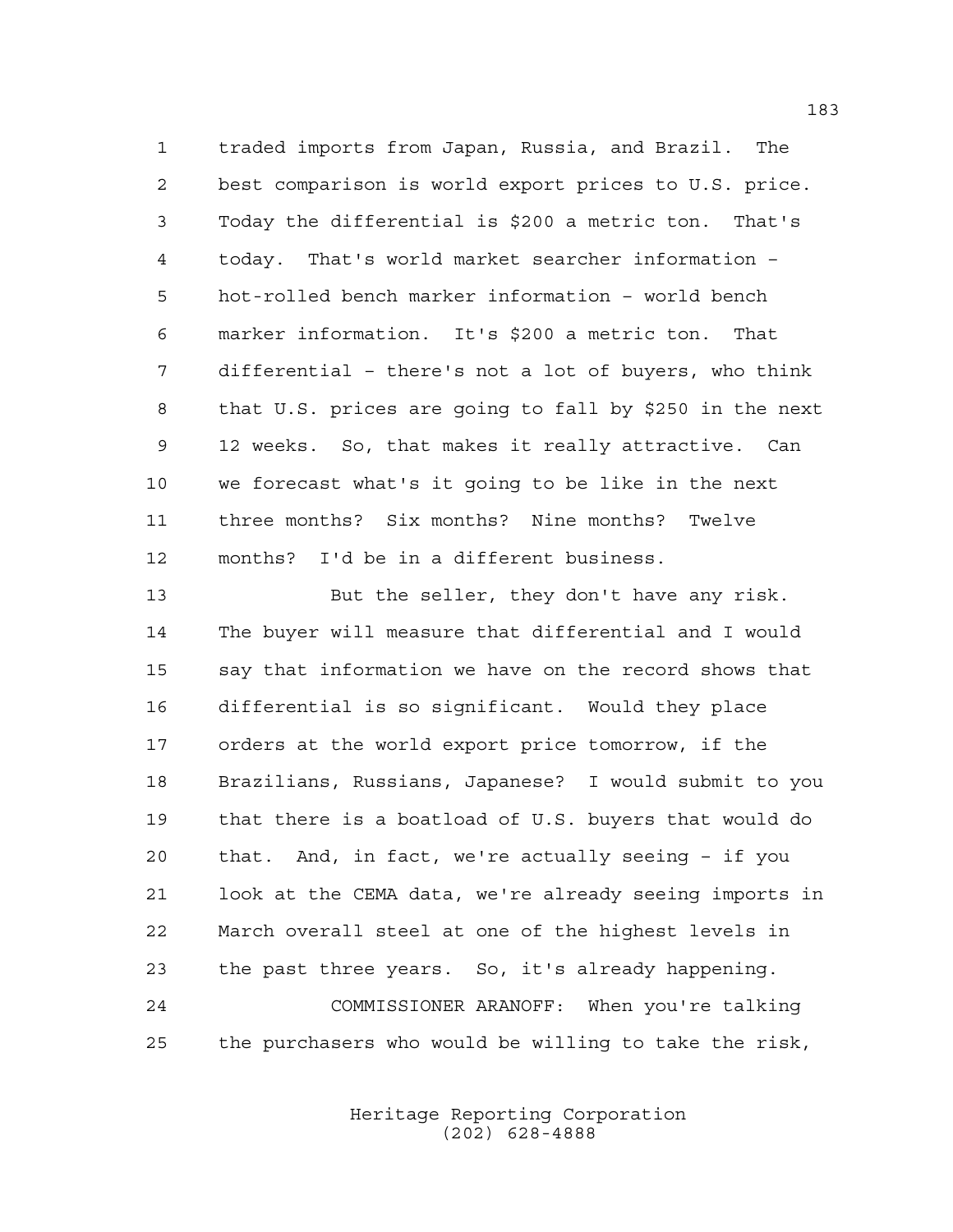of course, when you're talking about the merchant market, you're talking about distributors or service centers people, people who are in the business of buying steel and holding it for inventory, and hoping they can sell it for more than they bought it for.

 MR. SCHAGRIN: Or price to producers, people who are actually using it. So, it would be both, you know, users, who are big enough to buy directly, as well as service centers and distributors.

 COMMISSIONER ARANOFF: Okay. Mr. Hecht? MR. HECHT: yeah, I just wanted to add, also, that in terms of what projections are out there, they are projecting this price differential, a significant price differential to persist for quite some time and certainly through the reasonably foreseeable future. I think you've seen in past cases that, typically, there has been a higher price level here. There were certainly a few years during this period of review where that was not the case, that we've talked about it. I think if you look at the history of it and also what the projections are going forward, there's every reason to believe that people will find this to be a very attractive market, both in terms of its size and the likely pricing differential. COMMISSIONER ARANOFF: Let me try to squeeze

> Heritage Reporting Corporation (202) 628-4888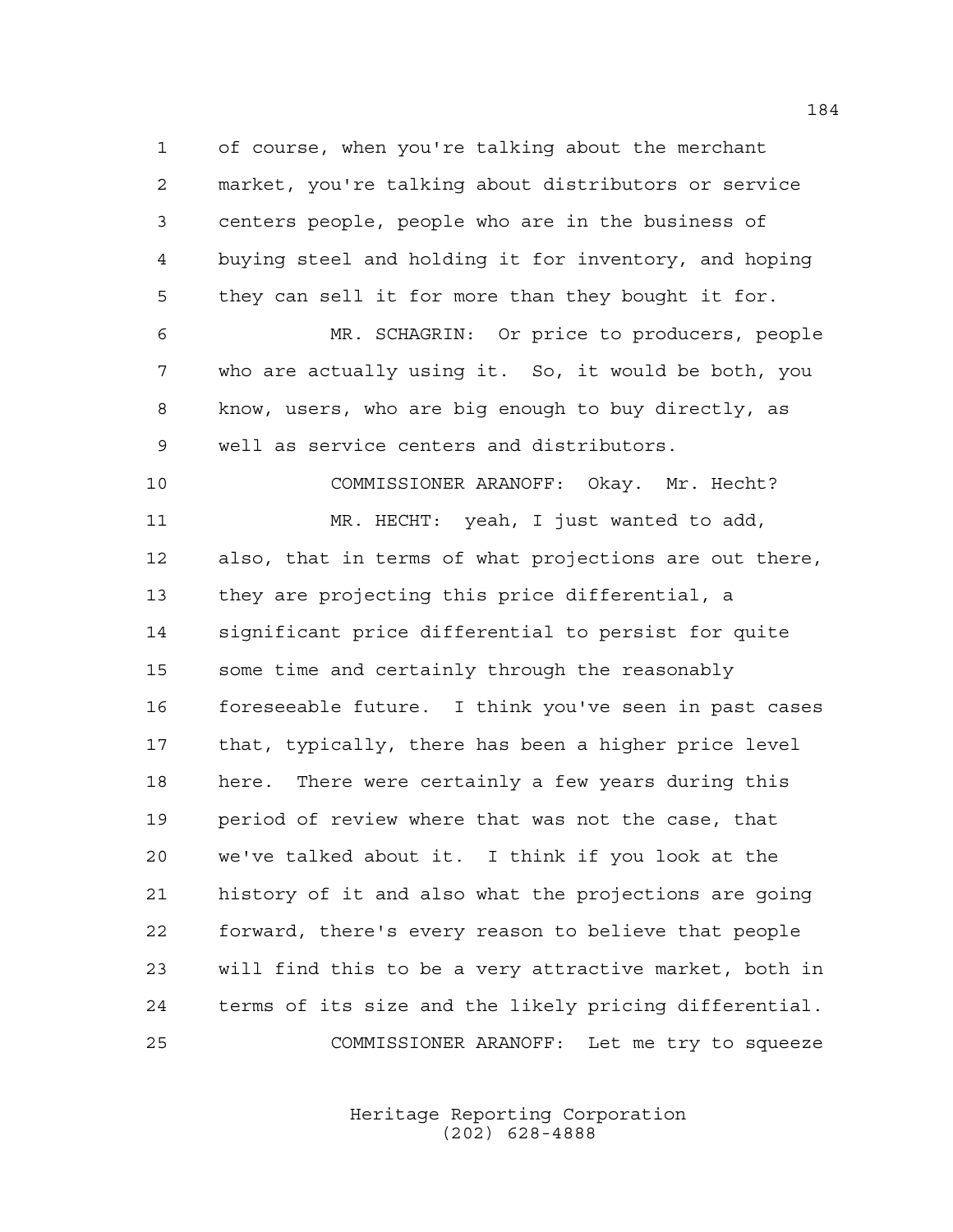in one more question before my time is up and folks are welcome to say more about this in the post-hearing brief. I was looking over the Commission decision from the 2007 hot-rolled review and in that case, the Commission had focused on the fact that between 2001 and 2006, the percentage of domestic producers sales made pursuant to contract versus on a spot basis had increased. But, the Commission also found that contracts had shifted from being multi-year contracts to being annual or even shorter term, particularly in the automotive sector. And I just want to get an update, in terms of conditions of competition on where the market is with respect to contract versus spot sales and the duration of typical contracts in the market.

 MR. SCHERRBAUM: Joe Scherrbaum, U.S. Steel. I would say in general on contracts, the duration of them are getting shorter than they were in the period you referenced earlier. One of the primary reasons is the volatility in the raw material costs and inability to be able to lock in a firm price. Given the volatility of the costs, I think protects both sides – a big winner and a big loser over a longer period of time. I think we're both better off with a little bit shorter versus, again, a long-term relationship, where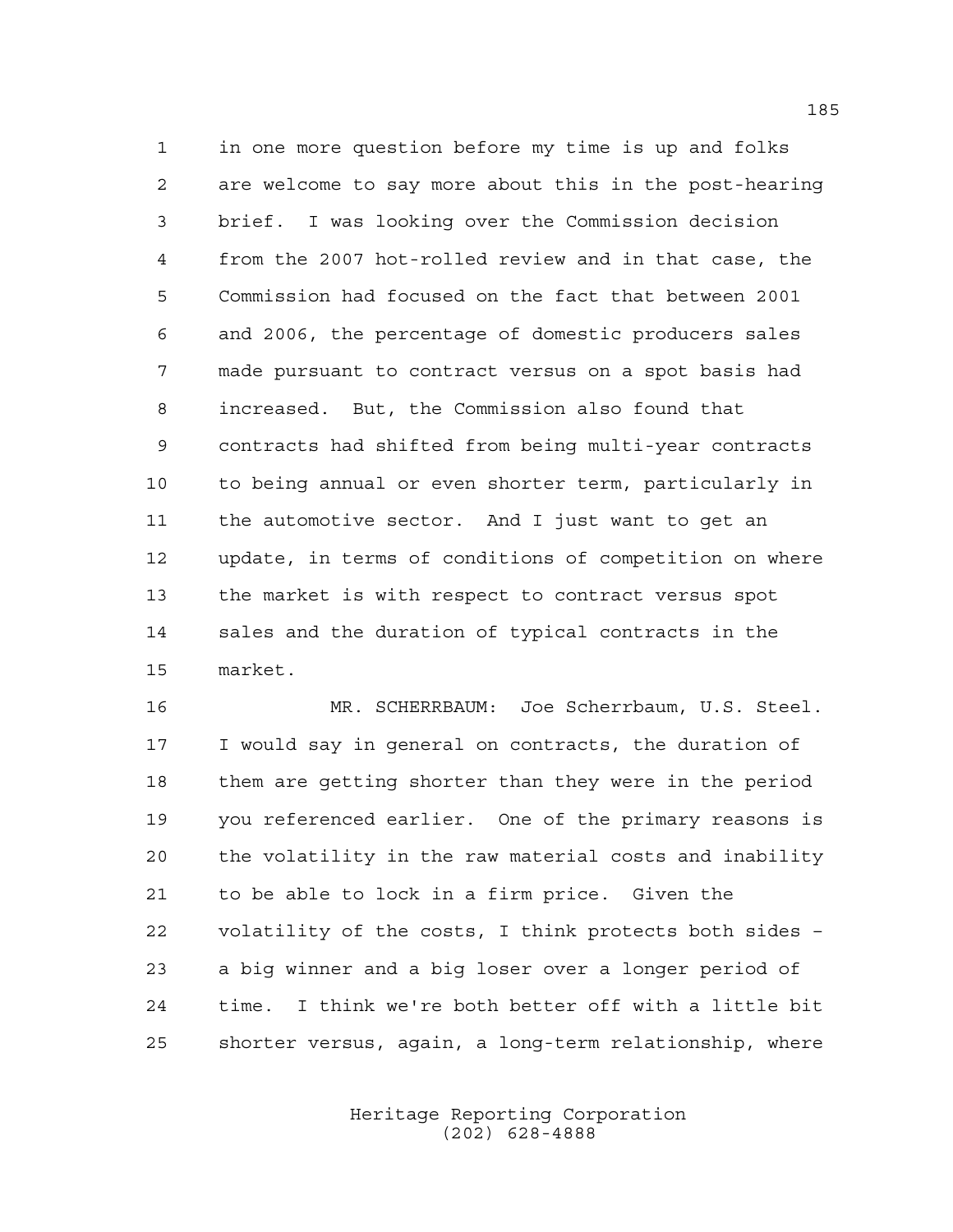somebody comes out way ahead and somebody else is way behind.

 COMMISSIONER ARANOFF: Has there been a continuing trend towards more sales under contract and fewer sales in the spot market?

 MR. SCHERRBAUM: I think it probably stayed about the same as it was at that point in time, from our perspective.

COMMISSIONER ARANOFF: Okay.

 MR. BLUME: Commissioner Aranoff, Rick Blume. I would describe the market as trending more toward spot business, quite frankly. Again, when I talked earlier about the risk that occurs because of the inability to protect yourself against the raw material issues, and so certainly, in our business, and I think what we're hearing in the competitive marketplace, contractual sales are less, putting more 18 of our product on the spot market, and then, ultimately, making these order very, very important to our business and to the industry.

 You know, just a few follow-on points. Again, it is a very, very important product, as I mentioned, because of the volume of hot-rolled in our mix, but also because of being more exposed to the spot market. And the other point that I would make is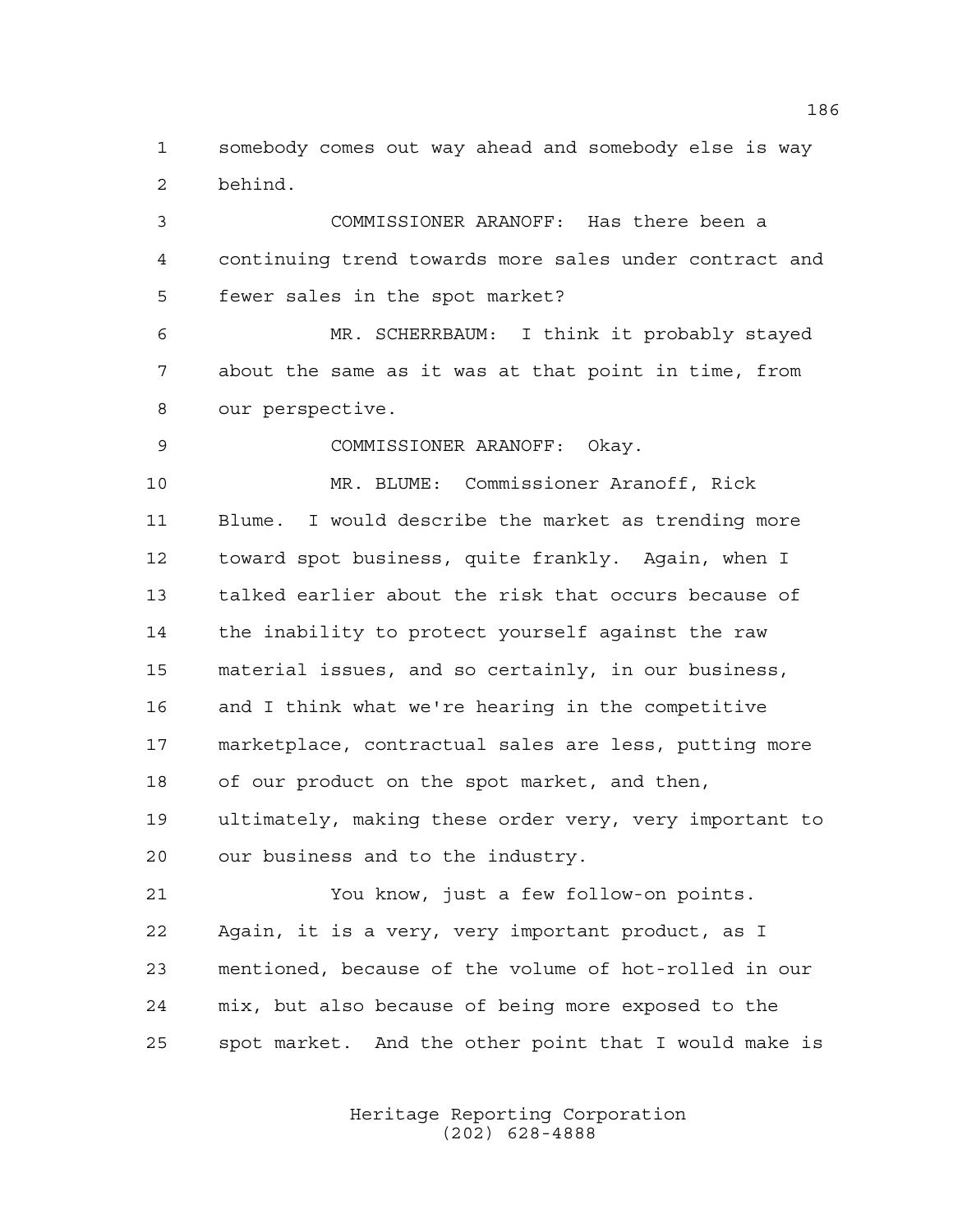that a very little amount of imports, unfairly-traded imports has a significant market impact that's greater because we do have more exposure on the spot market. And, finally, just to sum up the comment, certainly, these producing countries have the ability to be disruptive and certainly these are the most important – of the most important four or five countries, that's important to keep these orders in place.

 COMMISSIONER ARANOFF: Mr. Blume, just to clarify my understanding. Were you saying that customers that used to purchase under contract are not doing it or are you saying that there's less demand from the customers, who purchase pursuant to contract, as a result of which more of your business is in the spot market?

 MR. BLUME: Well, I would answer that question this way. Certainly, a contract – you have to have both partners, who are willing to agree to those contract terms. So, it's a little bit of both. In some respect, the customers are less interested in contracts. There is certainly a segment of customers that want contracts, need contracts. But, there's a middle ground that doesn't and that tends to swing based on the environment. And certainly from a producer's standpoint, we back off from exposure.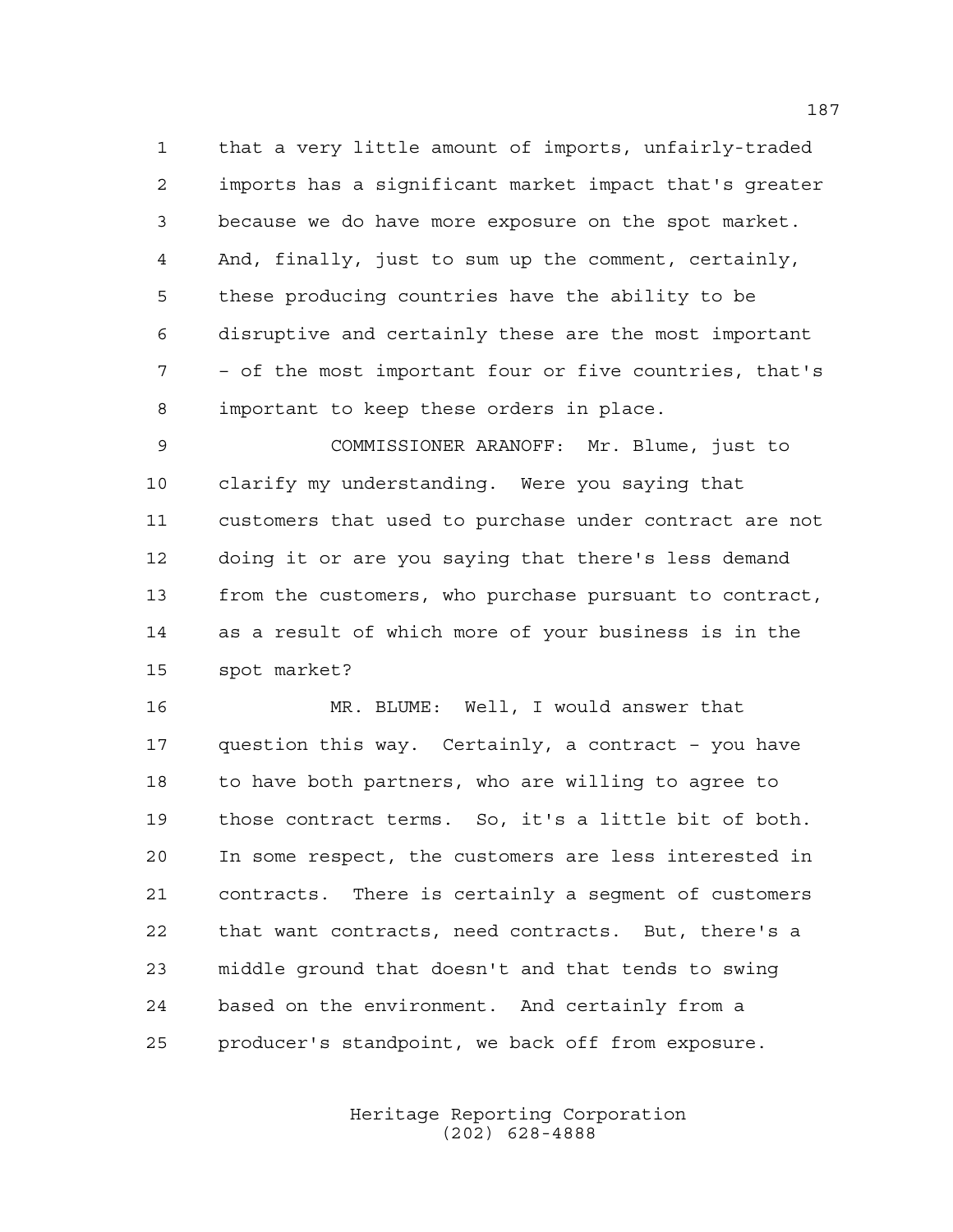COMMISSIONER ARANOFF: Okay. Well, my time is up, but let me give Mr. Busse a final word on this. MR. BUSSE: I would direct – I think there's four or five businesses available today, less contract business available. A lot of the C changes that occurred were spot at our pricing. You used to be able to buy an iron ore for – out 12 months and today, the producers would not sell you for a longer period of time than three months and that's created a dynamics change. COMMISSIONER ARANOFF: Thank you to all of you. I appreciate those answers. Madam Chairman, I don't think I have any further questions. CHAIRMAN OKUN: Commissioner Pinkert? COMMISSIONER PINKERT: I just one or two. First of all, Mr. Price, did you have anything you wanted to add about any mini-mill variable cost advantage? MR. PRICE: I think we – I think it was adequately addressed by Mr. DiMicco. I think that the discussions of scrap dynamics over the last decade he covered and so forth. So, I'll think about it and address it further in the post-hearing brief. COMMISSIONER PINKERT: And if you have any additional data on export pricing that we don't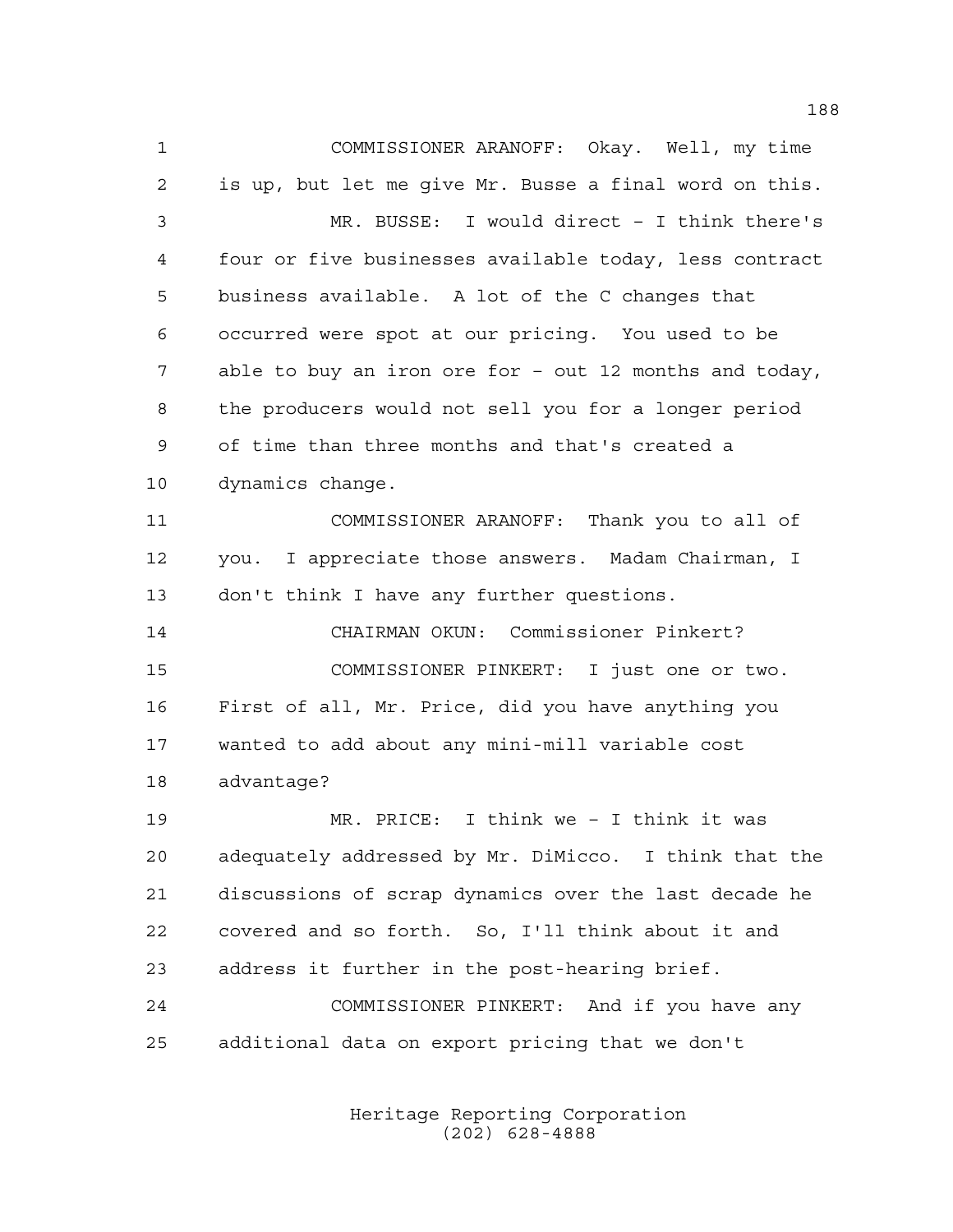already have, that would be helpful, as well.

 MR. PRICE: Absolutely. And there has been a significant amount of exports. There's essential a single scrap price for the minor regional variation around the United States; but that's the world price, so that's what we export. We're the world market supplier of scrap to the world, along with Europe. So, it really has unified this market and it's significant competitive dynamics.

 MR. BUSSE: I think from the standpoint, it's a two-edge sword. When scrap prices surge, you can be at a disadvantage versus the cost of iron that you manufacture and we do manufacture iron. When the scrap prices tank, it can be an advantage. But, it's not the historical continual advantage that it was 20 years ago. It's kind of up and down. It depends on timing to a great degree.

 COMMISSIONER PINKERT: Thank you. I just have one additional question and it concerns whether Japan has a quality advantage over Chinese production of hot-rolled and, if it does, is that quality advantage diminishing over time or is it staying the same?

 MR. DIMICCO: Certainly, when China was going through the massive building of steel capacity,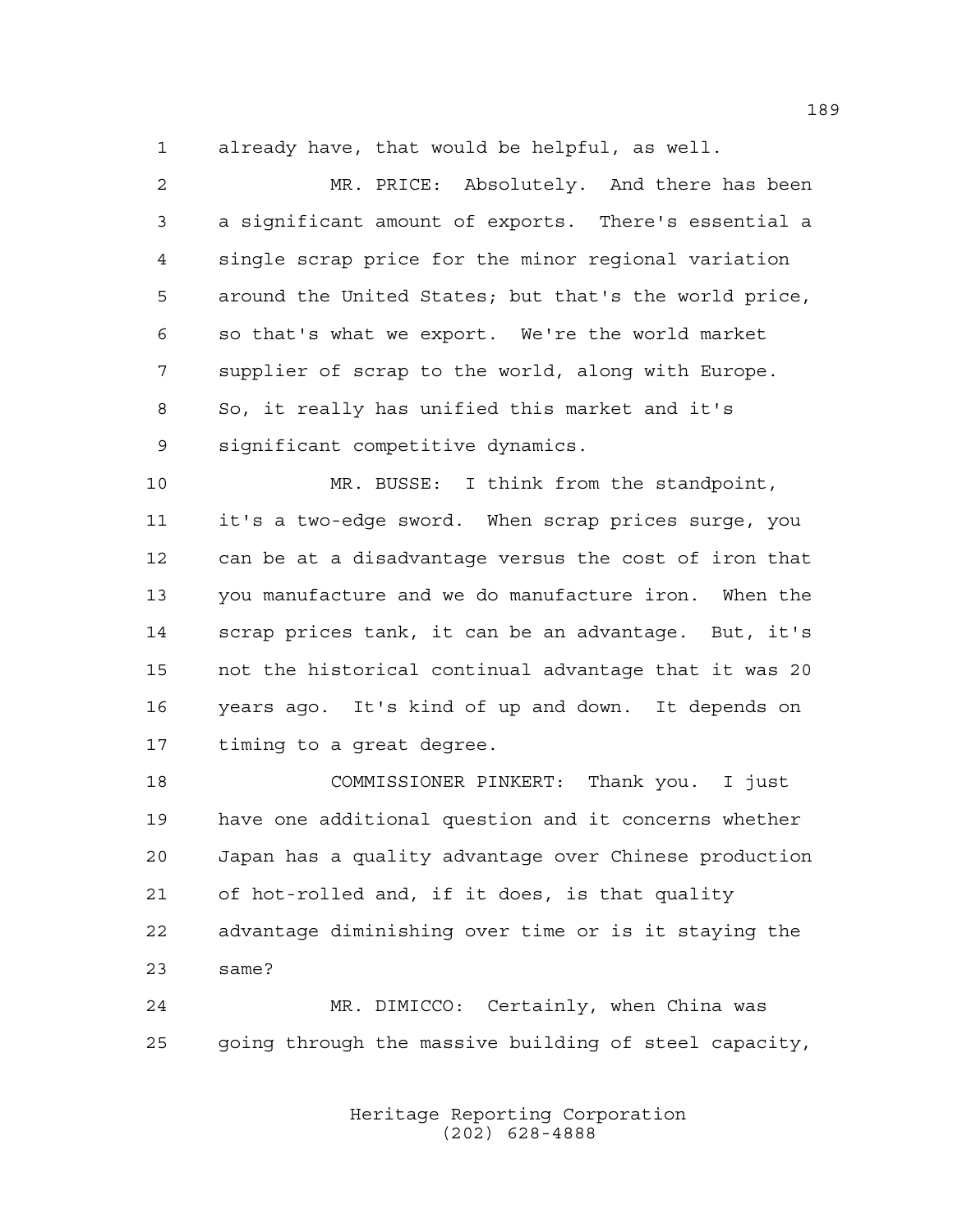there was a major advantage for the Japanese and European producers, with respect to quality, and U.S. producers if we could have sold there. But that has changed because a lot of partnerships have formed where the technology is the partnership, not so much ownership in the facility. So, Japanese steel companies have formed partnerships with Chinese steel companies and so they have now progressed to be able to produce the higher quality grades of product today and a much more significant volume than they did, say, five years ago.

COMMISSIONER PINKERT: Mr. Surma?

 MR. SURMA: Commissioner, just to add to that. I think it's probably not susceptible to a real simple answer because the breadth of technologies and technological capability that's evident in the 600 million ton Chinese steel industry is very broad and there would be some quality levels, which would be very inadequate for many applications that a more advanced economy might require. But, there's lots and lots of things in China that their quality is plenty good for and there would be some areas where, as my colleague points out, that the newer Chinese development is probably just as good technology and quality-wise as virtually anything else in the world.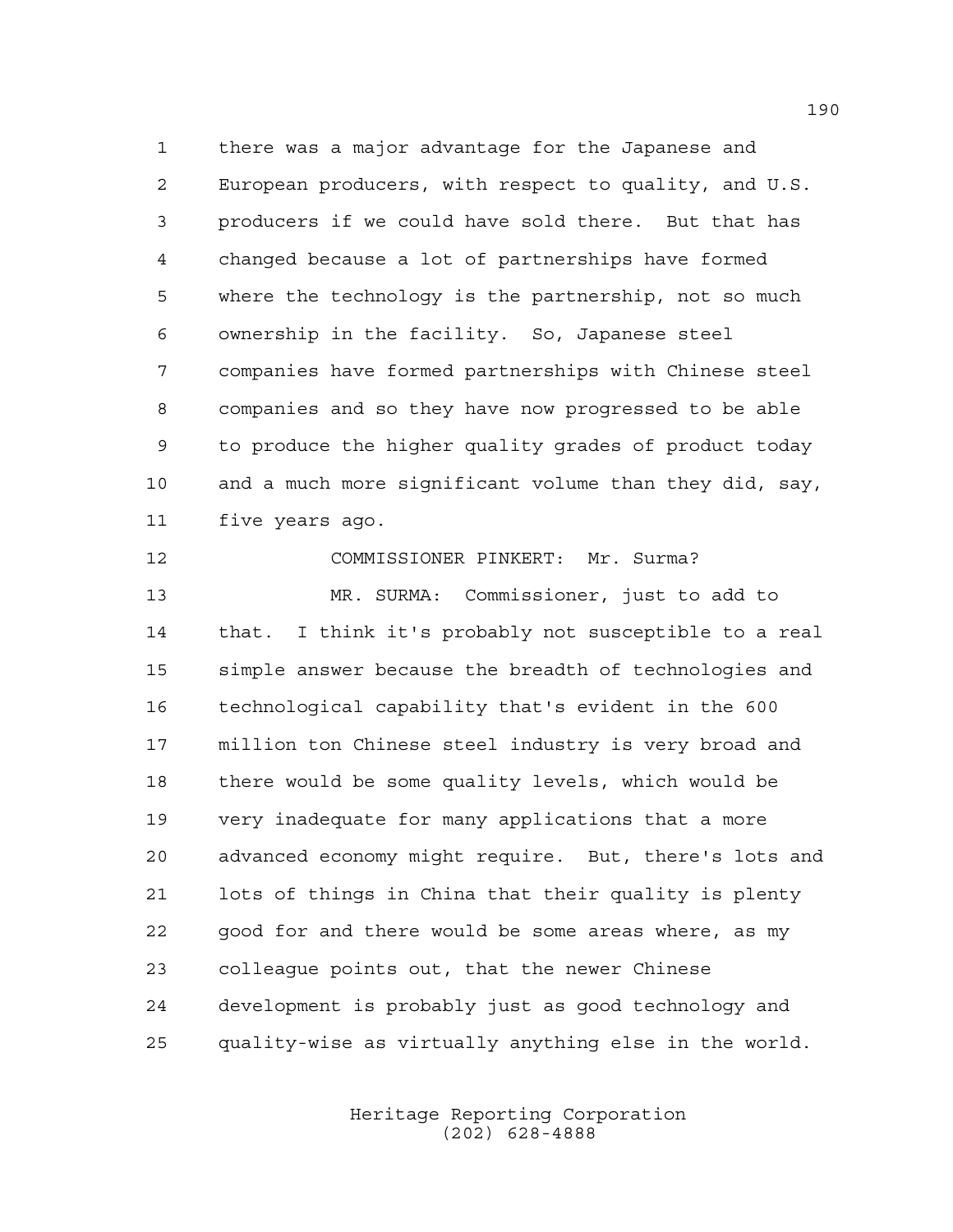So, it's a wide spectrum that there would be some where certainly they're coming up pretty quickly.

COMMISSIONER PINKERT: Mr. Price?

 MR. PRICE: Yes. One of the things of record in this case is that perception of quality differences, even among the subject countries, has really collapsed and that's because, you know, world class equipment has come across and technologies have really spread globally. So, the Russian producers, who were considered very low quality producers early on, now are viewed as very equivalent, their imports to domestic product. You see some JVs, for example, in Japan that the Japanese point to. It's technology JV. Bao Steel has fantastic quality. They're a JV with Nippon. A lot of the substrate now is all Bao and so forth. So there's no quality issue distinguishing. There's a major Japanese JV with Tahoe right now. It's a technology JV. The substrate is India. So the idea that there's these huge quality advantages that exist between Japan and the rest of the world anymore, whether it's China, whether it's Russia, whether it's Brazil, really just doesn't – or the United States, really doesn't hold water. The world has gotten a lot smaller, as the technology has really become much more equivalent across all markets.

> Heritage Reporting Corporation (202) 628-4888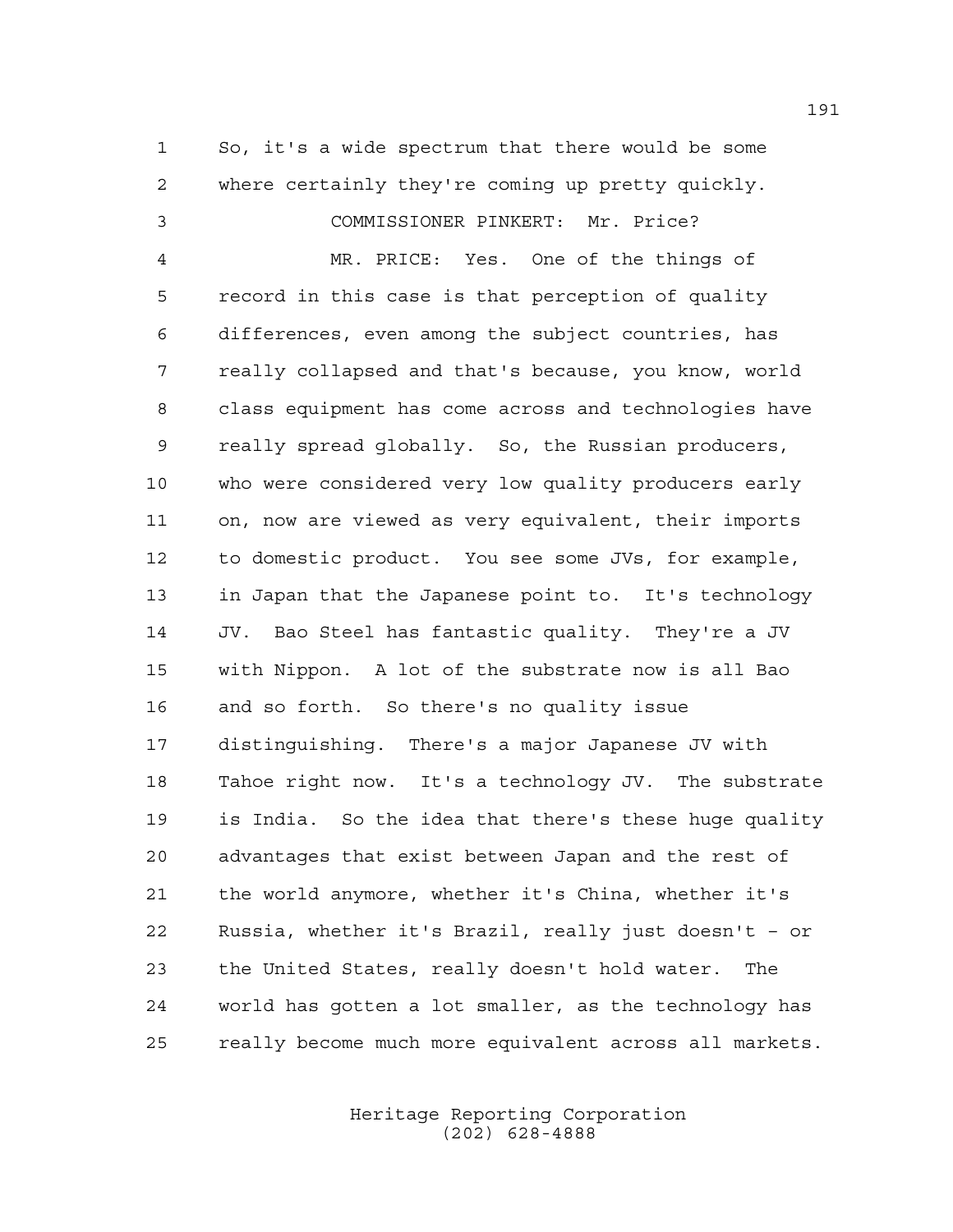COMMISSIONER PINKERT: Thank you. Thank you, Madam Chairman.

 CHAIRMAN OKUN: I think just two follow-up questions from me. I want to just continue on the issue with respect to China's impact on both export patterns and trade patterns for the subject imports. And then I will be asking Respondents to provide more specifics with respect to some of the trade patterns that they rely on to indicate why they don't have to come here. But, in your post-hearing, if you can go into further detail, have information about particular 12 joint ventures, and I know you have some of it already in your brief, but just to respond to that. And in some cases, the Respondents' brief do have very specific numbers in there and you may not be able to comment on those, but just to encourage you to look at the specifics that are provided and respond to those. That would be very helpful.

19 And my second question - I just forgot. I may remember it in a moment. But, I know corrosion resistance was covered, so it wasn't that. I will turn to Vice Chairman Williamson.

 VICE CHAIRMAN WILLIAMSON: Thank you, Madam Chairman. Also, I just have a couple of questions. To the extent you haven't commented already, I was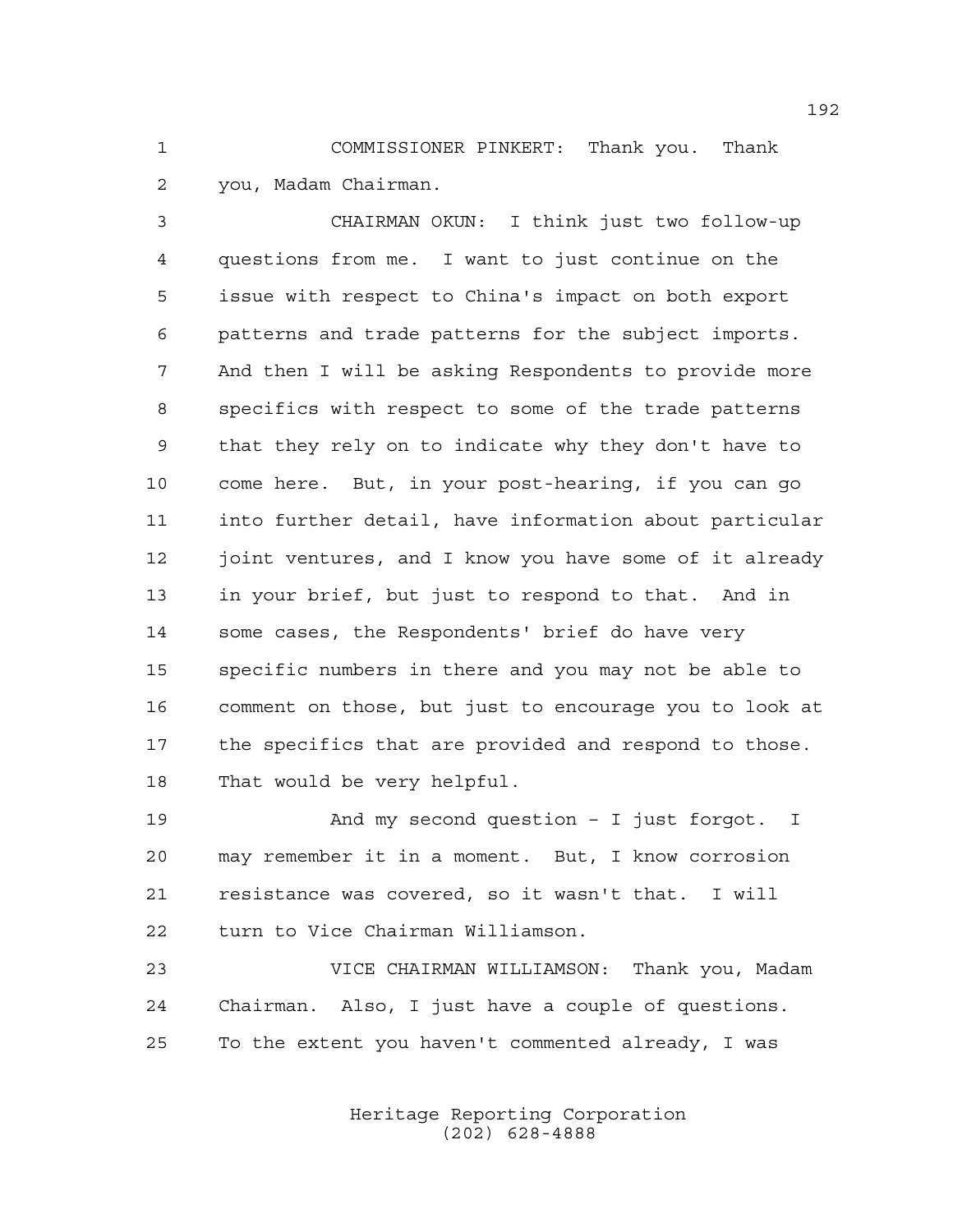wondering if you could describe the market environment of the hot-rolled steel during early 2011 and to each of the companies, have you increased hot-rolled prices? Mr. Blume?

 MR. BLUME: Yes. Rick Blume, Nucor. The market environment, as we see it right now, is very tentative. Again, there's been some discussion about price increases. But, in many cases, in most case, that was driven by the raw material costs. It's obvious if you look at the data. But as we get feedback today from our customers, we continue to hear concerns about additional import offers that are out there. It's creating a very tentative market and, quite frankly, the forward look is becoming more and more cloudy.

 VICE CHAIRMAN WILLIAMSON: Okay. Yes, Mr. Busse?

 MR. BUSSE: I think the market has become more tentative; but as I said earlier, I think there's much larger demand of component available today than there was a year or two ago. But, I think there's a lot of – there's a lot of nervousness about all the unrest in the Middle East and the impact of the problems that Japan is having and supply curtailment and the impact it might have on steel demand. So, I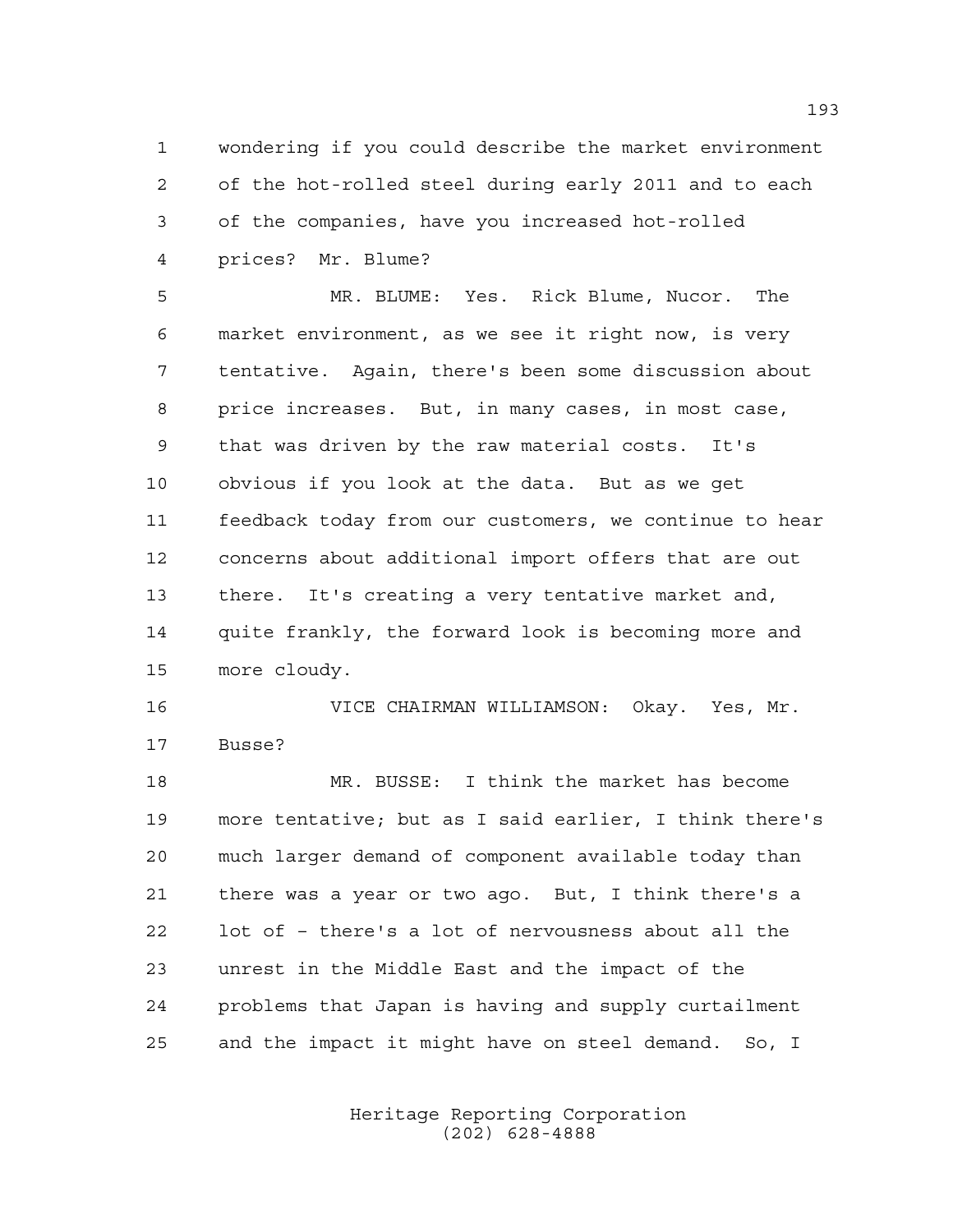think it has grown more tentatively, certainly.

 VICE CHAIRMAN WILLIAMSON: Okay. Mr. DiMicco?

 MR. DIMICCO: There's certain dynamics that go to work when raw material prices for its producers have start raising their selling prices. The mentality in the marketplace when say, for instance, scrap is falling is the customer base will say, well, I'm not going to buy, okay; I'm not going to buy because I think next week the price of scrap is going to be lower and so because demand is soft, I'll be able to get a better price. When does that image bottom out or pique out, either way? When those dynamics start to change, the mentality of the customer base changes.

 So, if scrap prices and iron ore prices and coal prices start going through the roof, producers will recoup those costs as best they can. And the mind set is, it's going to be more expensive next month than it is this month, so I need to buy. And if that continues for several months, that sort of panic that takes place within the customer base that says, Jesus, these prices are going to keep going up, I better place a lot of orders. When things start to flatten out, like they have here recently, very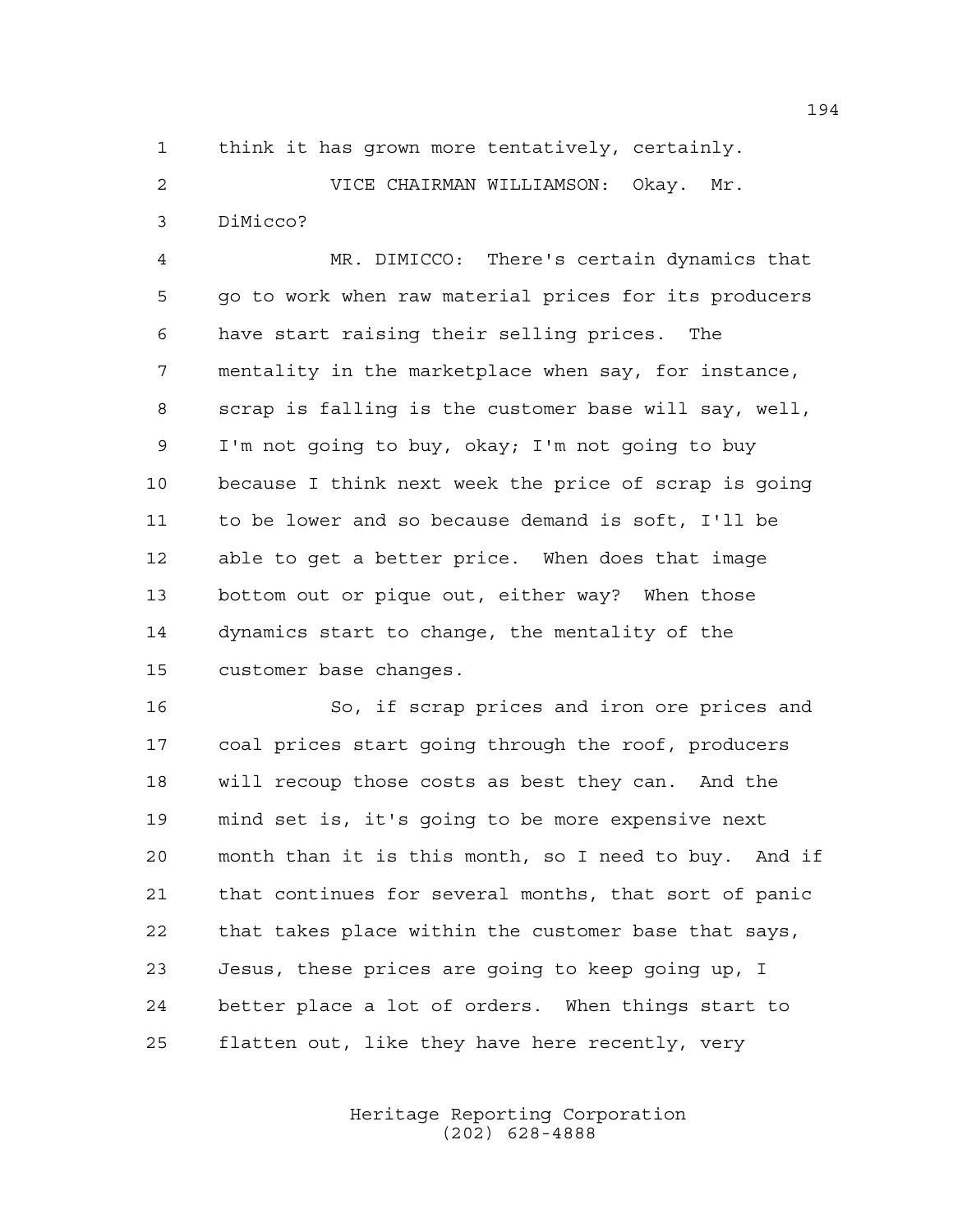recently, you know, a customer starts saying, hmm, am I another inflection point, okay, and maybe they bought more than they really needed to.

 I think they do a better job of not doing that today than they have in a long time, but they still have a tendency to do it, buy ahead, because prices have gone up. And then that starts to reflect the market dynamics. If the raw material prices start to pique out or slightly fall, then they'll back away from the market again. Right now, the dynamics that's out there is there's been this unsettling. Iron ore prices have fallen, now they're going back up. Scrap prices have gone up; not they've plateaued out, maybe dropped a little bit. But it's this uncertainty is aware raw materials are going to be going forward and that has an influence in the marketplace and creating some of the uncertainty you've heard about.

 VICE CHAIRMAN WILLIAMSON: Okay. MR. SURMA: I can't add much to my distinguish colleagues. I think uncertainty is a good

 word for. My technical term would be the market is just okay; Mr. Vice Chairman, just okay. And we won't say much about it publicly until we get our results out and released in a few weeks. But, the high cost of raw materials, if we wish to make more, if the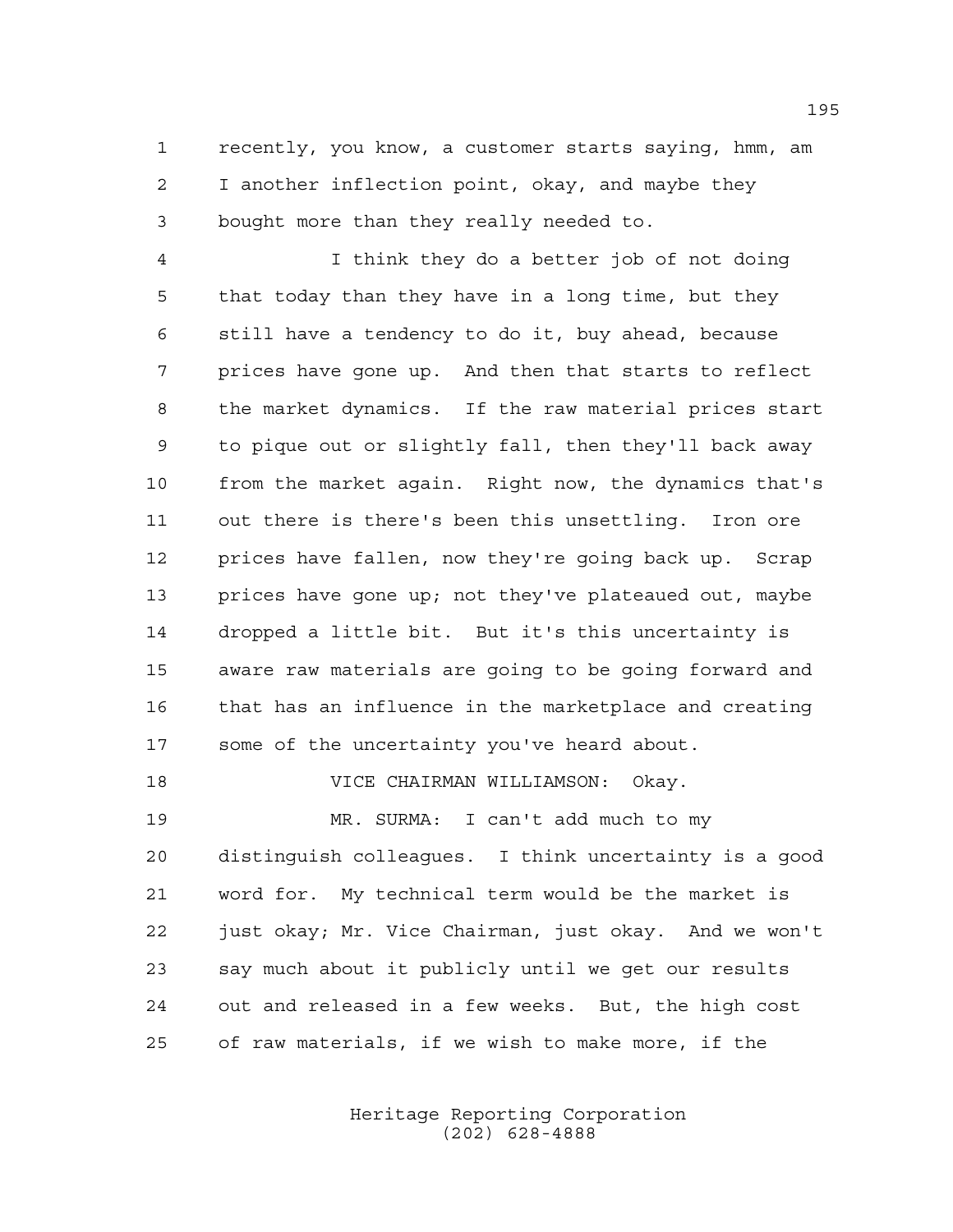market demand is there, really makes it difficult for us to make that judgment because of the viciousness of these cycles. And they're so rapid and so – can move over such a wide spectrum, that that decision to make incremental time can be a very risky decision for us and I think we need to have some value in the marketplace to encourage that. Whether or not the current market stays stable and allows us to make more remains to be seen; a very uncertain market.

 VICE CHAIRMAN WILLIAMSON: Okay. The Respondents pointed out that in January 2011, you told investors that North American operations were sold out through March. Now, which one of you want to comment on whether it has continued or –

 MR. SURMA: We said that – I think that was in late January when we issued our fourth quarter – VICE CHAIRMAN WILLIAMSON: Yes. MR. SURMA: – results. Our North American flat-rolled business had lost 156 million in the fourth quarter, just to refresh your memory on that. And I think we said we expected some slight improvement in the first quarter. We did say that our operations that we were then currently running were relatively fully booked because we had some maintenance outages and other things that weren't

> Heritage Reporting Corporation (202) 628-4888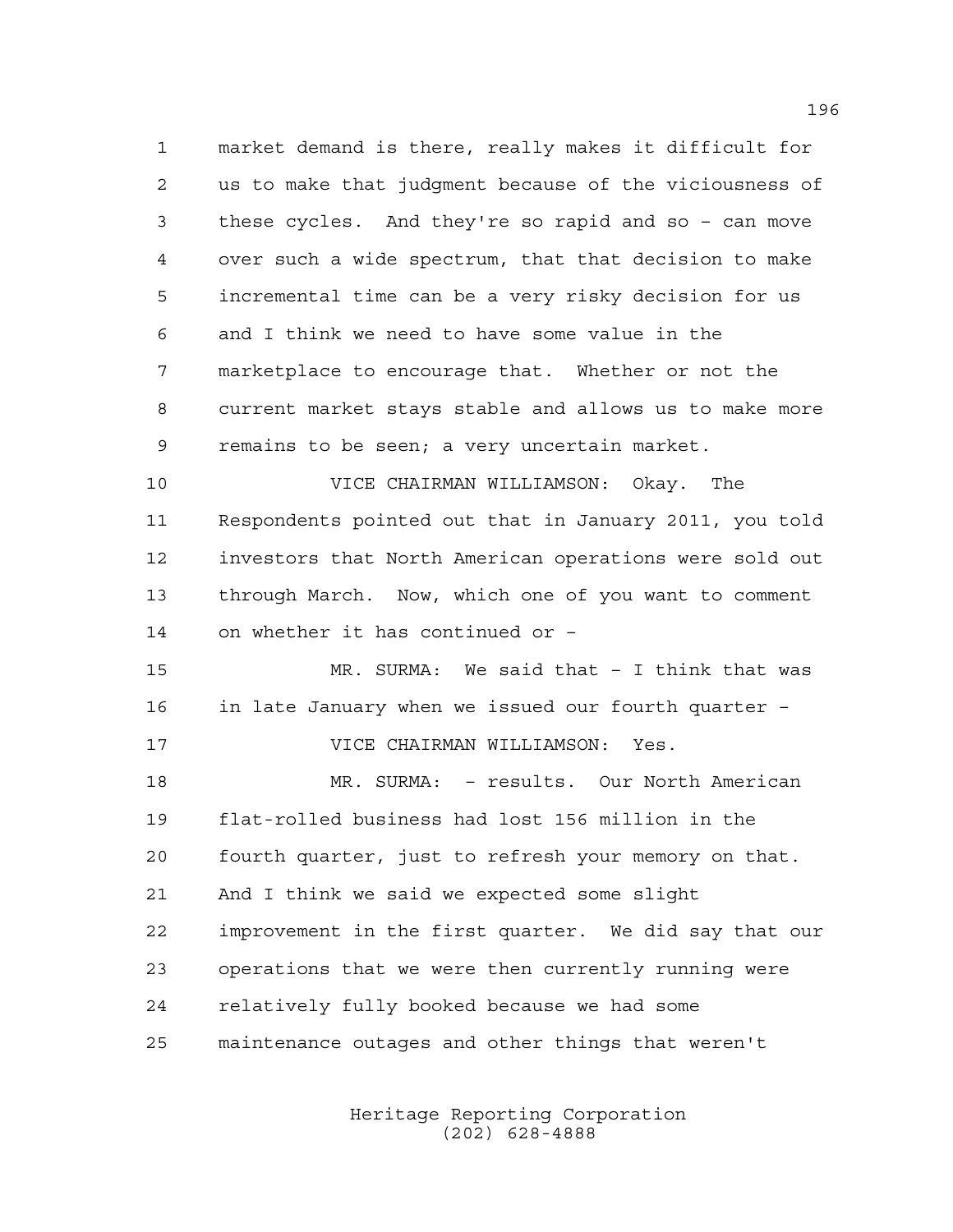giving us our full utilization that would otherwise be available. And as well, we had a problem with one of our industrial gas suppliers. It was a very major facility that really took us out of production for several weeks, a better part of a month, we're still just catching up from. So, the situation is relatively similar to what we said then, but we were fully booked or nearly fully booked, but not at our full production capacity.

 VICE CHAIRMAN WILLIAMSON: Okay. Does anyone else wanted to add something on this question? MR. BLUME: Yes. Commissioner Williamson, Rick Blume, Nucor. Certainly, as we look at our capacity, we've mentioned before that we are not fully sold out. We have capacity that's available for the marketplace and a commercial scene, actively engaging their customers, looking for business. So, the capacity is there.

 VICE CHAIRMAN WILLIAMSON: Thank you. Mr. Mull?

 MR. MULL: Yes. We have just, over the weekend, brought up some additional capacity, in order to meet improvement in demand we have seen. But, as we have done that, because it takes time for us to bring these facilities up, we have great concern about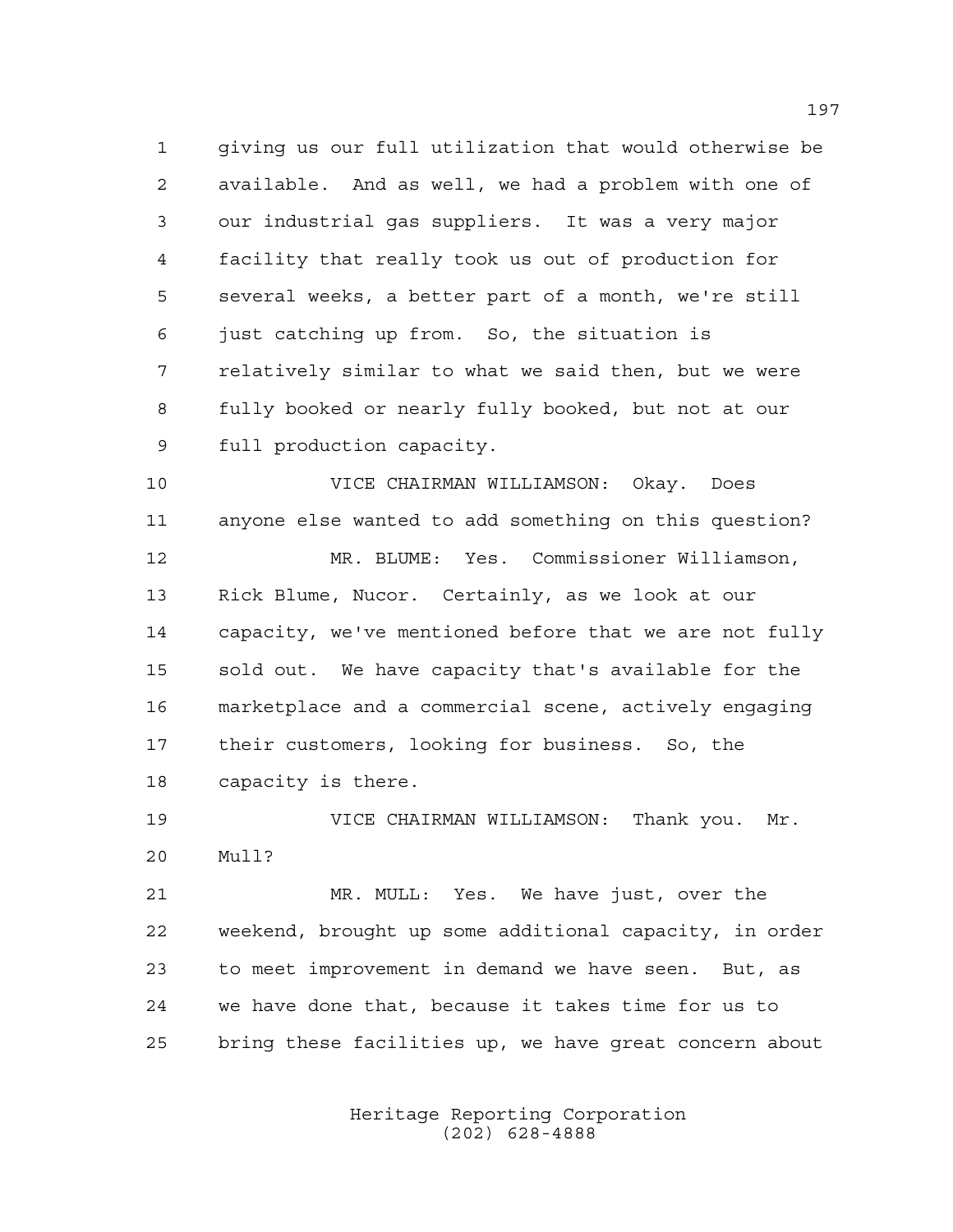the interruptions we're now going to see from the automotive sector due to their challenges of being able to make vehicles. So, once again, supporting everybody else's comments, it's better, but it's still very cloudy as we look forward to the future.

 VICE CHAIRMAN WILLIAMSON: Several of you, I think, have made reference to the fact you didn't want to see a 2010, where, I guess, the first part was half as great than the second half. I didn't quite understand what happened there and maybe how does that apply now.

 MR. MULL: I think what really took place was at the end of 2009, we were still trying to figure out where we were in the bottom of the recession and inventories had certainly been depleted throughout the marketplace. And we started to come into the new year and we certainly saw strong demand and people were starting to replenish inventory in the feeding frenzy that Mr. DiMicco referenced. People see prices going up and availability becoming more of a concern, started to feed on itself, and I think we probably misread that as true demand and it was really a short-term situation.

 And the economy was starting to have a little bit of recovery there in the early 2010 and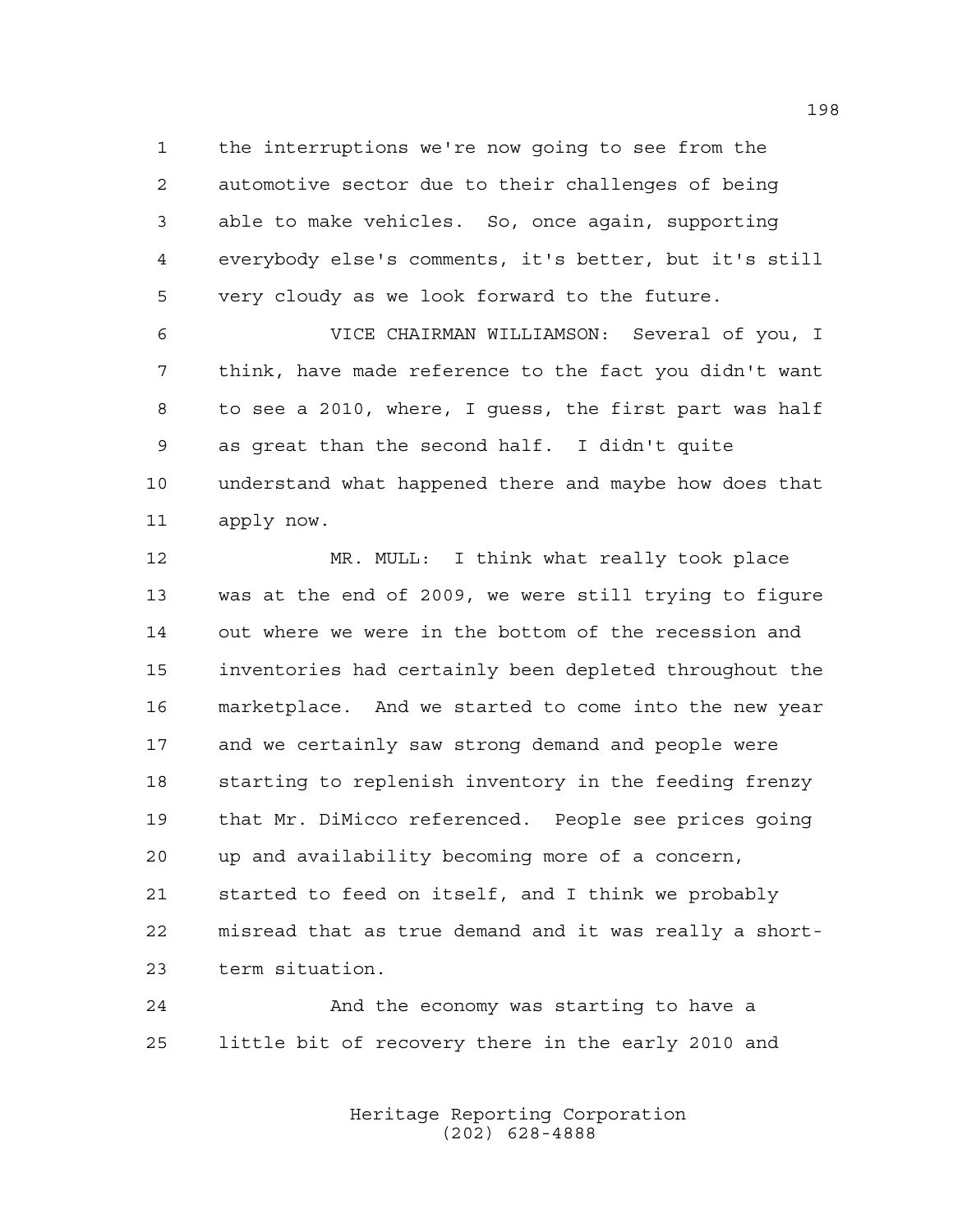everything kind of settled out and we saw ourselves in the second half of the year being challenged with manufacturing dropping back and no additional need for replenishment in inventory. And we actually saw our fourth quarter being quite weak, from a demand standpoint. Pricing was very sporadic and probably set up part of what we experienced in the first half of this year so far, to Mr. Busse's position that we're seeing more solid demand. I've got my fingers cross that's the case because I'm sort of on record with that. Our boss says that the case, so I certainly hope it's coming true.

VICE CHAIRMAN WILLIAMSON: Thank you.

14 MR. MULL: Yes, sir.

 VICE CHAIRMAN WILLIAMSON: Okay, Mr. DiMicco and then Mr. Surma.

 MR. DIMICCO: Just quickly, the quotable dynamics have a lot to do with what takes place in our markets around the world and sometime in the middle of last year, you had Europe become a big issue. That started to effect people's mentality about their business and the uncertainty and the overall economy, would we go back into a double dip. So, it started to impact people's buying habits.

Today, we have a similar type of situation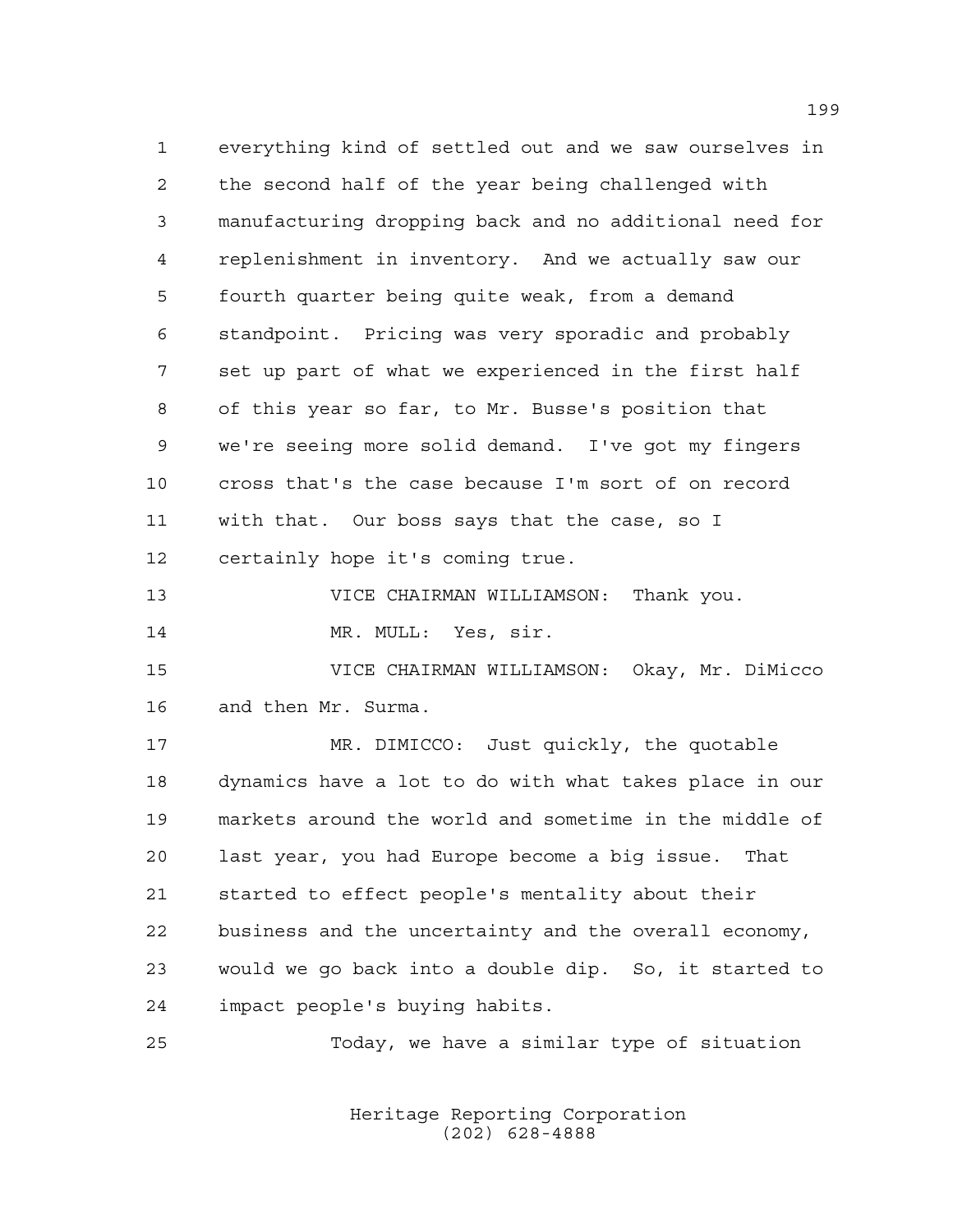happening with respect to international activities, whether it be the unrest in the Middle East that continues to spread and effect what's going on there. It effects what people can sell into those markets; or the disaster that's taking place in Japan. And the uncertainty as to how all of that is going to effect the global economy, which is still a very fragile stage of recovery.

 So all of those things start to affect people's thinking about their level of business and should they be buying more, should they be sitting down, you know, and just staying pat with where they're at. All of these things add into what happens in the dynamic between, say, what happened in the first six months last year and then the second six months. And here we are again, you know, just getting into a new year, there's a tremendous amount of uncertainty being created in the world. After that, everything else that people have said at this point, as well.

 VICE CHAIRMAN WILLIAMSON: Thank you. Mr. Surma? MR. SURMA: Just to illustrate how difficult

 it was for us, Mr. Vice Chairman, we make steel in several locations in North America. We operate 12 to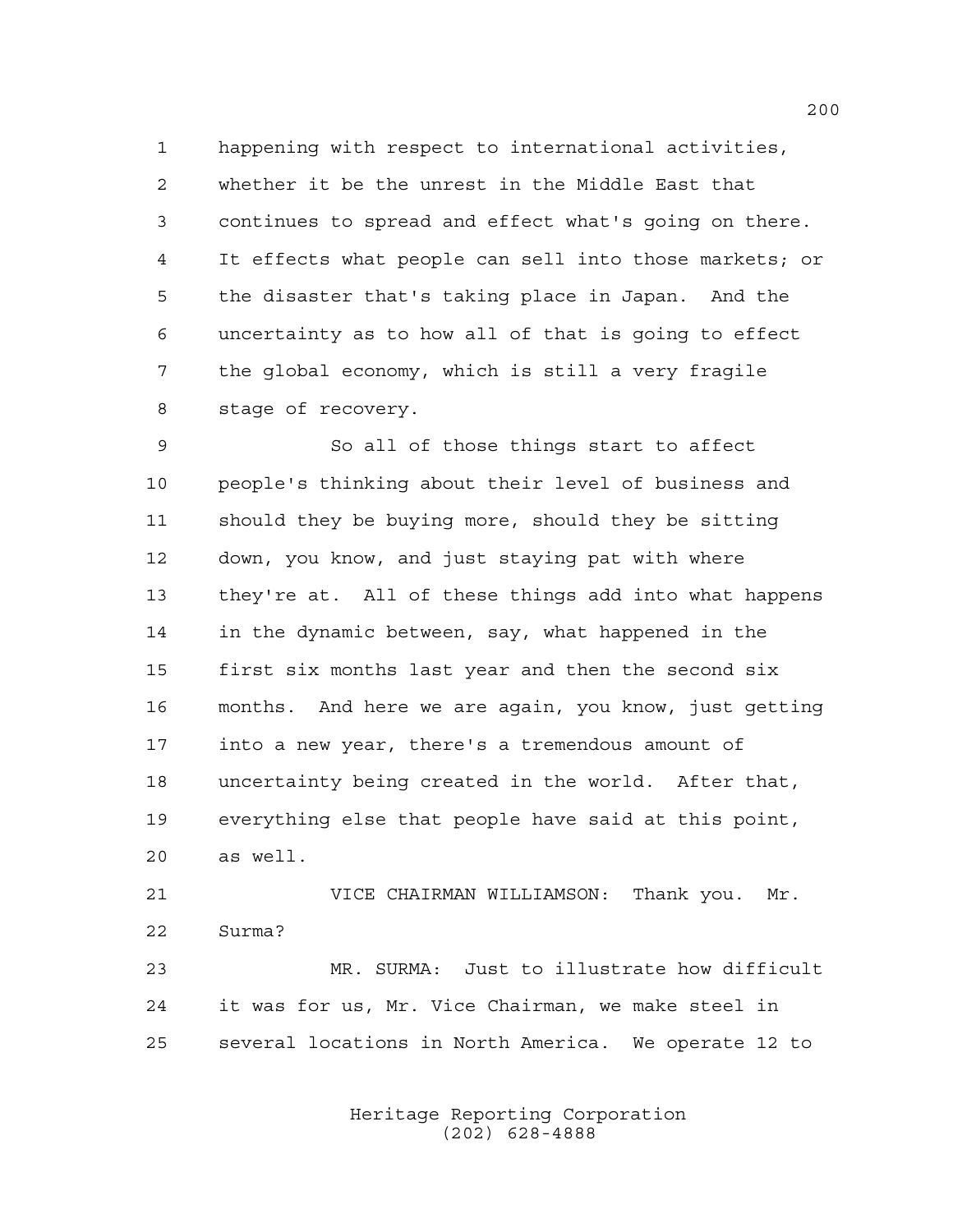13 blast furnaces typically. We were only operating three of those facilities and about four or five blast furnaces at the very bottom of the market back in 2009. Beginning in the first part of last year, there seem to be some cohesion. The market was moving in our direction or so we thought. My colleagues have pointed out it was a bit of a false alarm. We began to restart facilities, which is lengthy, expensive, call back employees, go through all that, buy raw materials. We were all set to go and then other things happen and the market dissipates.

 We're just now recovering from all of that. We're just now consuming all of those materials, just now getting to the point where we might have a chance of making a profit if we can shake off some of the current issues that we have in front of us. And the very last thing we need now, after having gone through all that and our employees having gone through that, is more unfairly traded steel in this market.

 VICE CHAIRMAN WILLIAMSON: Okay. Thank you for those answers and I have no further questions. CHAIRMAN OKUN: I remembered my last

 question and this can be for post-hearing and then I shall bring it up this afternoon. But two of the briefs from those in opposition to continue the order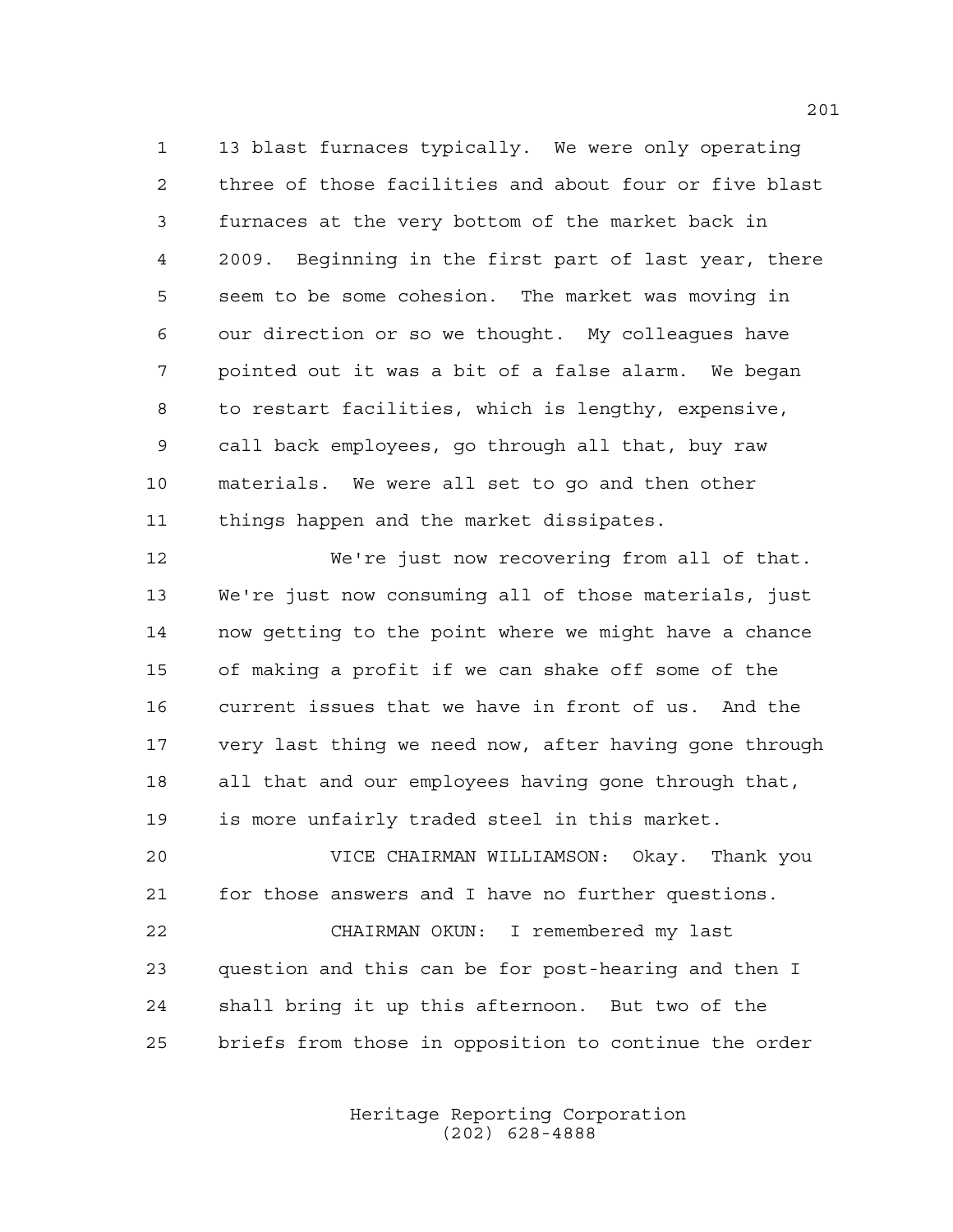reference antitrust cases ongoing against producers. And so for completeness of the record, I wanted to give you the opportunity to respond post-hearing. I don't think there are any other questions from Commissioners. Let me turn to staff, to see if

 MR. CORKRAN: Douglas Corkran, Office of Investigations. Thank you, Madam Chairman, staff has no additional questions.

staff has questions of this panel.

 CHAIRMAN OKUN: Thank you. Let me turn to counsel for Respondents. Do you have questions for this panel?

 MR. MCCONNELL: We have no questions, Madam Chairman.

 CHAIRMAN OKUN: Okay. Before we break for lunch, I want to take the opportunity to again thank this panel of witnesses for all of your time this morning and this afternoon.

(Panel excused.)

 CHAIRMAN OKUN: This will be a good time to take a lunch break. We will break for one hour; we'll return at 2:45. I remind parties that the room is not secure, so please don't leave any confidential business information. And with that, the hearing will stand in recess.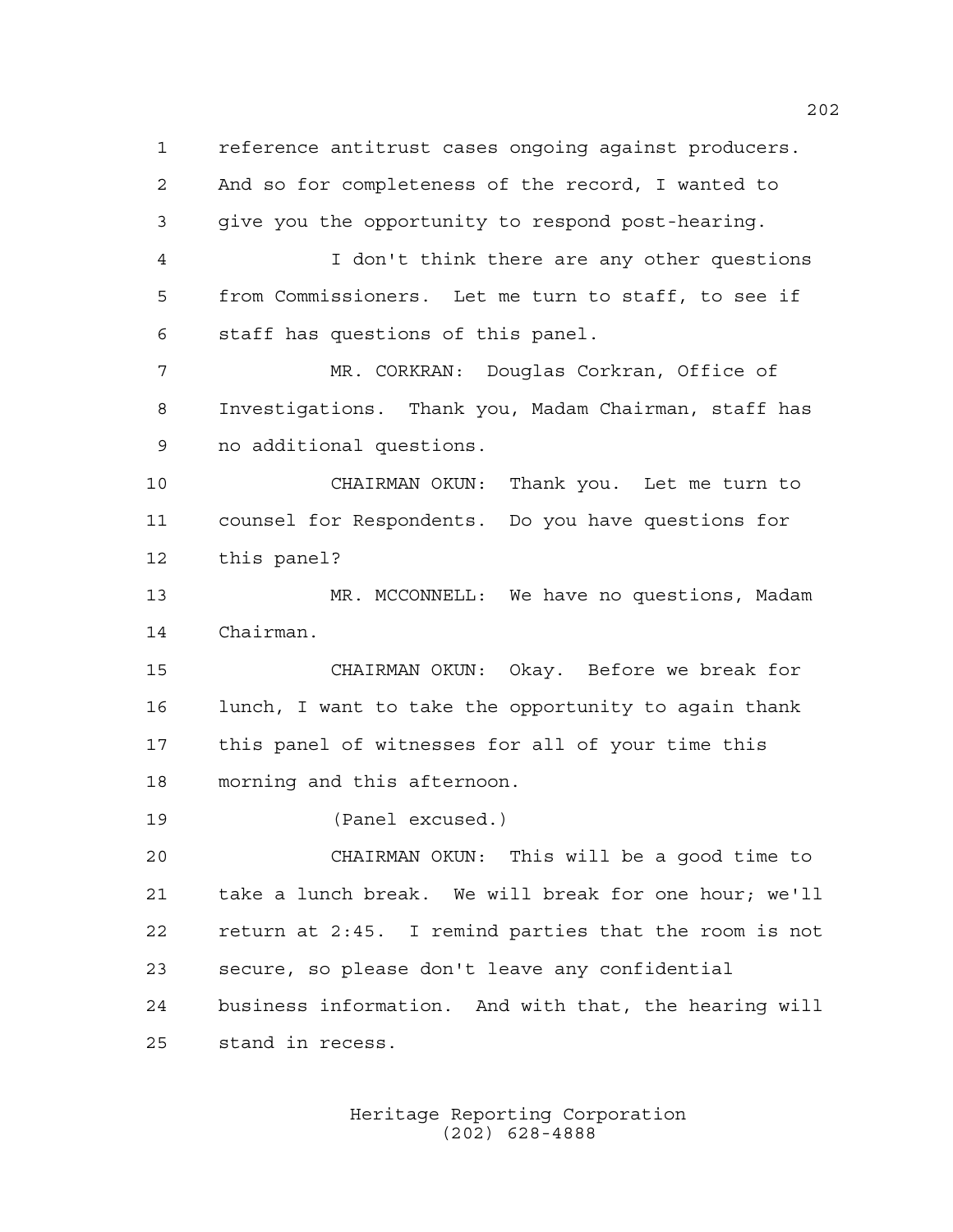| $1\,$            | (Whereupon, at 1:45 p.m., the hearing in the        |
|------------------|-----------------------------------------------------|
| $\mathbf 2$      | above-entitled matter was recessed, to reconvene at |
| $\mathfrak{Z}$   | 2:45 p.m. this same day, Tuesday, April 6, 2011.)   |
| $\overline{4}$   | //                                                  |
| 5                | $\!/\!$                                             |
| 6                | $\!/\!$                                             |
| $\boldsymbol{7}$ | $\!/\!$                                             |
| $\,8\,$          | $\!/\!$                                             |
| $\mathsf 9$      | $\!/\!$                                             |
| $10$             | $\!/\!$                                             |
| $11$             | $\!/\!$                                             |
| $12$             | $\!/\!$                                             |
| 13               | $\!/\!$                                             |
| 14               | $\!/\!$                                             |
| $15\,$           | $\!/\!$                                             |
| 16               | $\!/\!$                                             |
| $17$             | $\frac{1}{2}$                                       |
| 18               | //                                                  |
| 19               | $\sqrt{}$                                           |
| 20               | //                                                  |
| 21               | $\!/\!$                                             |
| 22               | $\!/\!$                                             |
| 23               | $\!/\!$                                             |
| 24               | $\!/\!$                                             |
| 25               | $\sqrt{}$                                           |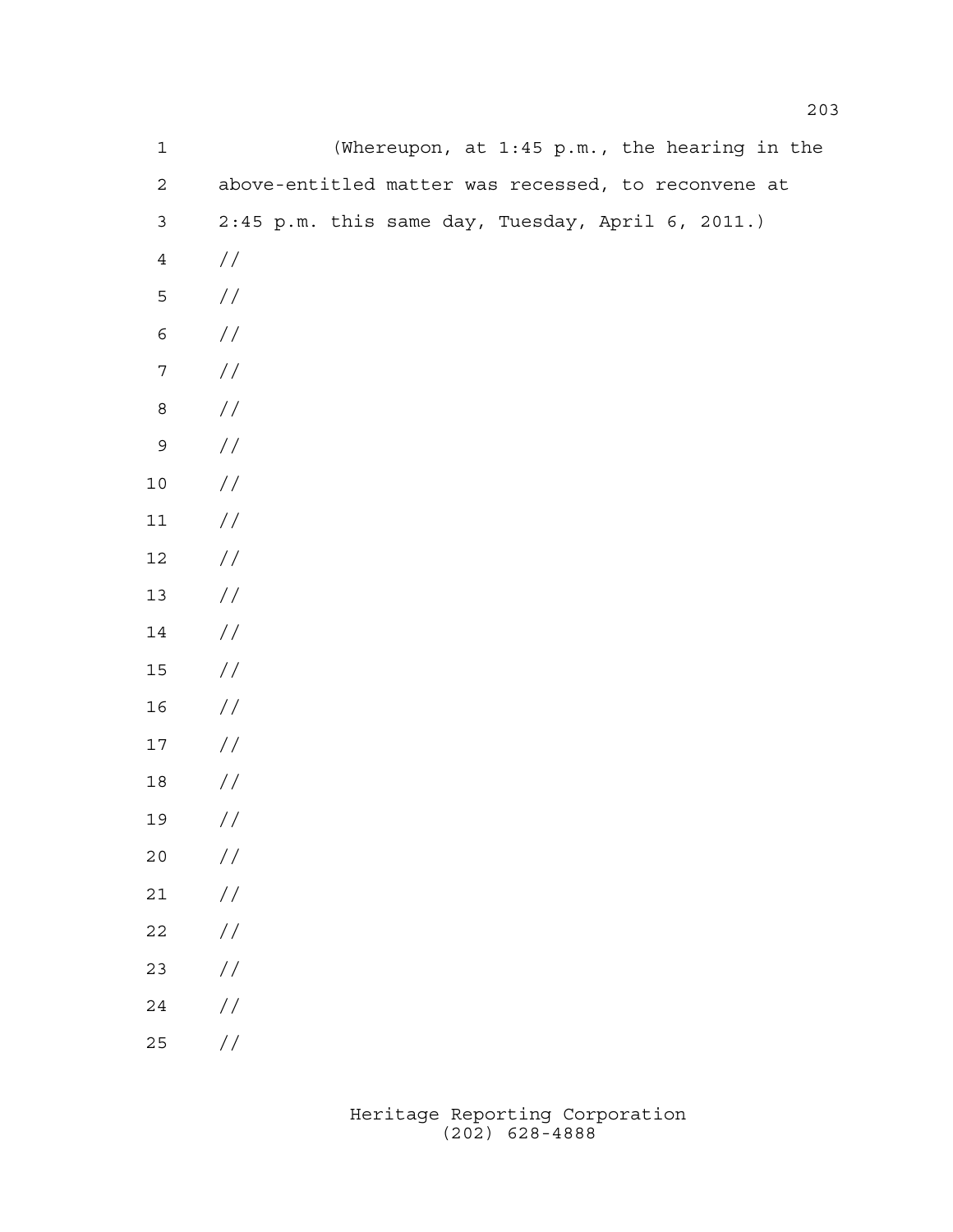A F T E R N O O N S E S S I O N  $(2:45 \text{ p.m.})$  MR. BISHOP: Would everyone be seated. CHAIRMAN OKUN: CHAIRMAN OKUN: Good afternoon. This hearing of the International Trade Commission will please come back to order. Mr. Secretary, I see that our second panel is seated. Have all the witnesses been sworn? MR. BISHOP: Yes, Madam Chairman. Those in opposition to the continuation of the orders have been seated, all witnesses have been sworn. CHAIRMAN OKUN: Very well, you may proceed. MR. VANDEVERT: Good afternoon. I am Paul Vandevert, international trade counsel for Ford Motor Company. Ford greatly appreciates the opportunity to appear before you today. Lisa King, who is the head of Ford material purchasing operation and has previously testified before this Commission had hoped to be here with me today. However, Ford is facing some business critical supply issues at the moment and Lisa and her team are working around the clock to keep our plants running. In Lisa's absence, I will make a statement and I will be delighted to take your questions. If some questions need the additional perspective of Ford purchasing, we will be happy to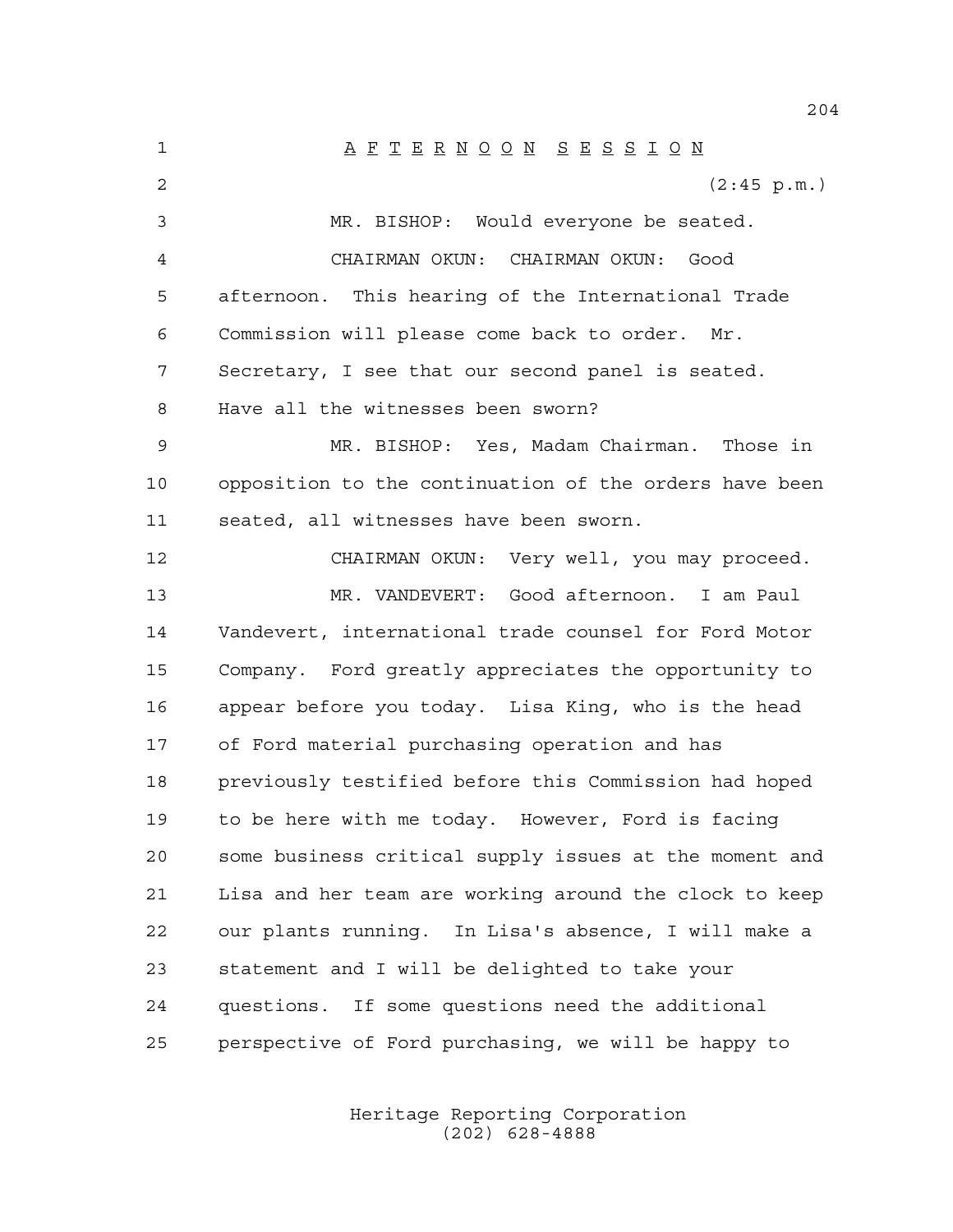provide answers in a post-hearing brief.

 Ford believes that the orders under review should be revoked. I would like to make three points. First, our partnership with U.S. steel producers is critical to Ford's future. The U.S. automotive industry was hard hit in the recession, but we are recovering rapidly. Even during the downturn, Ford continued to overhaul our U.S. assembly plants, including Chicago assembly, where we make the Taurus and the new Explorer, and our Wayne, Michigan assembly plant, where we make the Focus, including the battery- electric Focus. We can profitably produce cars and trucks in the United States and we are making the investments and creating the jobs to do so.

 A big part of this is exporting to foreign markets. President Obama has set the goal of doubling exports in five years. Overseas auto markets are growing rapidly and we believe that we can export increasing numbers of U.S.-built vehicles to these markets. If we are going to succeed, our suppliers, including our steel suppliers, must provide us with the best in materials and parts.

 At Ford, we believe that innovation comes from healthy and fair competition. Just as we have to be world class with our product, all suppliers up the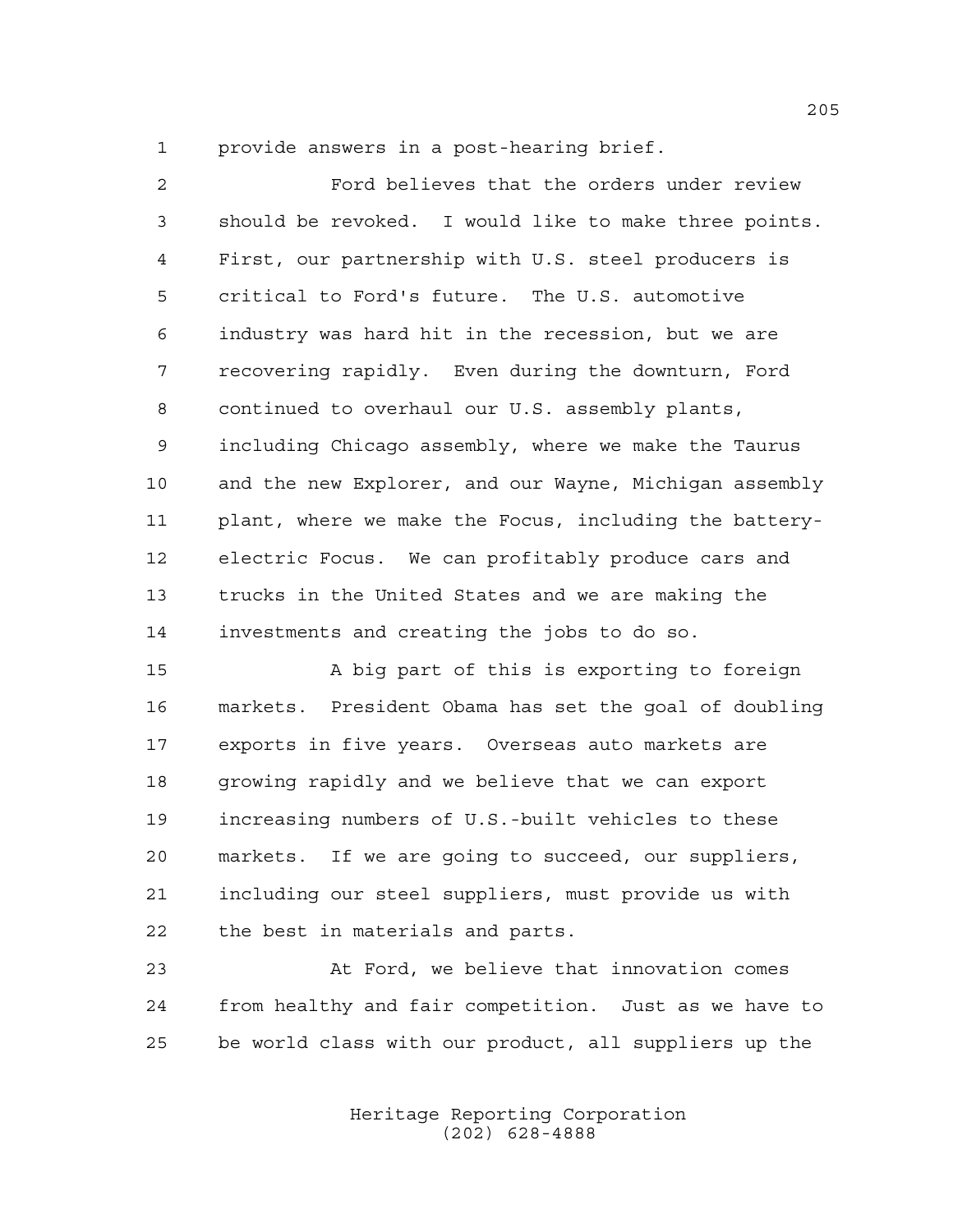chain must face the world's best competition, as well. Second, the restructured steel industry is ready to face competition. It has weathered the worst recession in 70 years and is making money again. It is shown that it can hold prices up even in the sharpest downturn and that it can past through high raw materials prices. Let me give you one fact. When you last reviewed these orders in 2005, you were looking at a hot-rolled steel industry that had lost a cumulative \$285 million during the review period. Now, you are looking at a hot-rolled industry that has made a cumulative \$19.7 billion during the review period and that includes the deepest recession that any of us in the room have ever seen.

 Third, you are reviewing a decision that was made in 1999. That decision was based on trade in steel as it was 12, 13, and 14 years ago. The world today is a very different place. Back then, Asia was in a deep recession. The world's growth was here. The United States was booming at the height of the internet bubble. Gas was around a dollar a gallon. But all of that has changed. The U.S. is no longer the market of last resort for steel. There are growing, very attractive markets outside of the United States and these steel markets are a permanent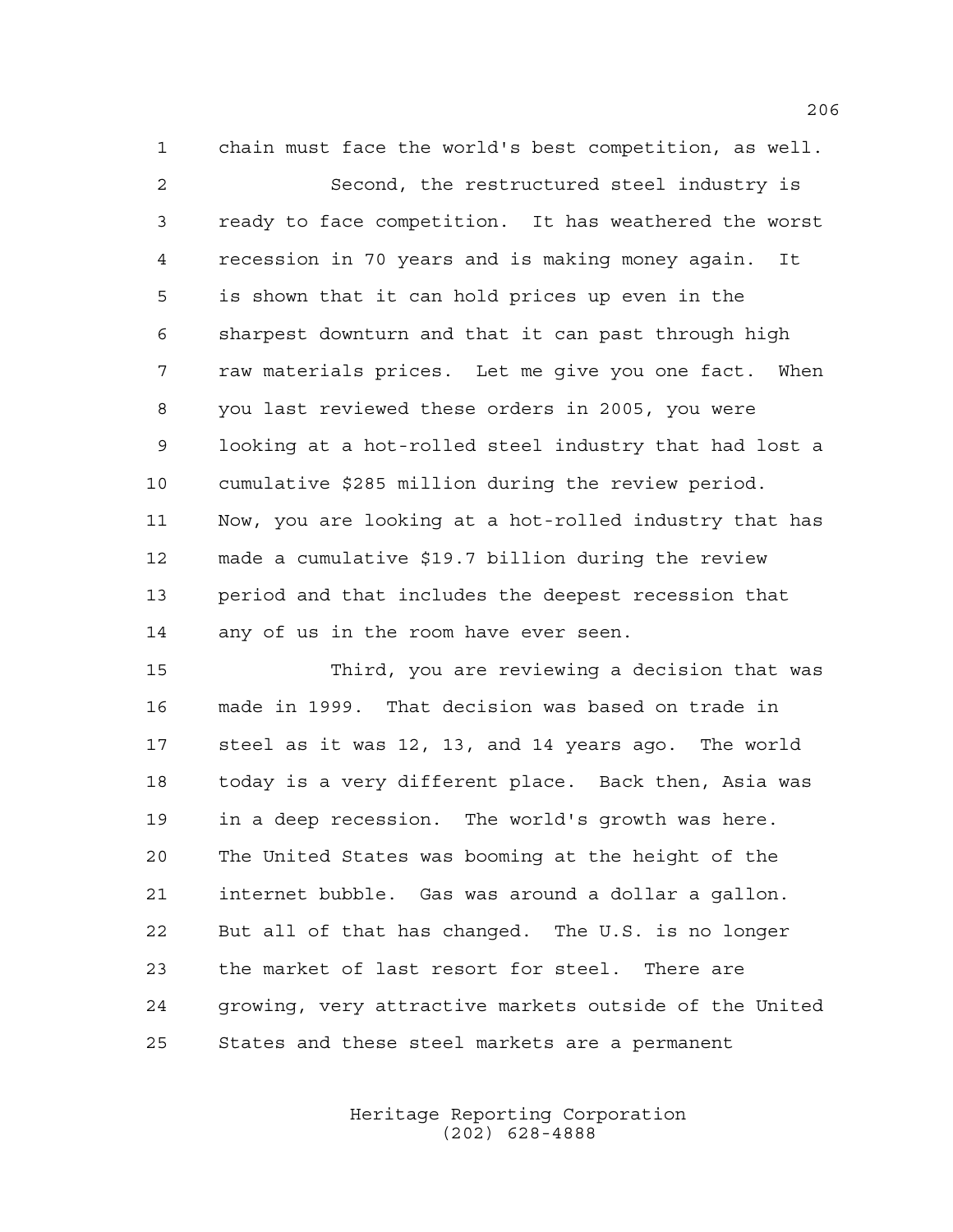addition to the global economy.

| 2  | We urge you to base your decision on the                |
|----|---------------------------------------------------------|
| 3  | facts as they stand now, not then. We have a            |
| 4  | restructured, competitive U.S. industry that has        |
| 5  | proven itself. Foreign steel mills have great           |
| 6  | opportunities and growing markets in their own          |
| 7  | backyards. There is no clear reason for them to ship    |
| 8  | large volumes to the United States and the U.S.         |
| 9  | industry has proven that it can face competition.<br>We |
| 10 | urge you to revoke the orders.                          |
| 11 | Now, our counsel, Mark McConnell, will focus            |
| 12 | on the restructuring of the steel industry since 1999.  |
| 13 | MR. MCCONNELL: Thanks, Paul. Mark                       |
| 14 | McConnell on behalf of Ford Motor Company. We think     |
| 15 | that the restructured steel industry is not vulnerable  |
| 16 | and I'm going to walk you through a graph that shows    |
| 17 | this and we think this will demonstrate three key       |
| 18 | points.                                                 |
| 19 | First, the restructuring is such a                      |
| 20 | transformation.<br>The events before 2005 are           |
| 21 | meaningless. You can ignore arguments that are based    |
| 22 | on the late 1999s.                                      |
| 23 | Second, low capacity utilization is no                  |
| 24 | longer a sign of weakness. Before the restructuring,    |
| 25 | mills had to run at high rates just to get revenue,     |
|    |                                                         |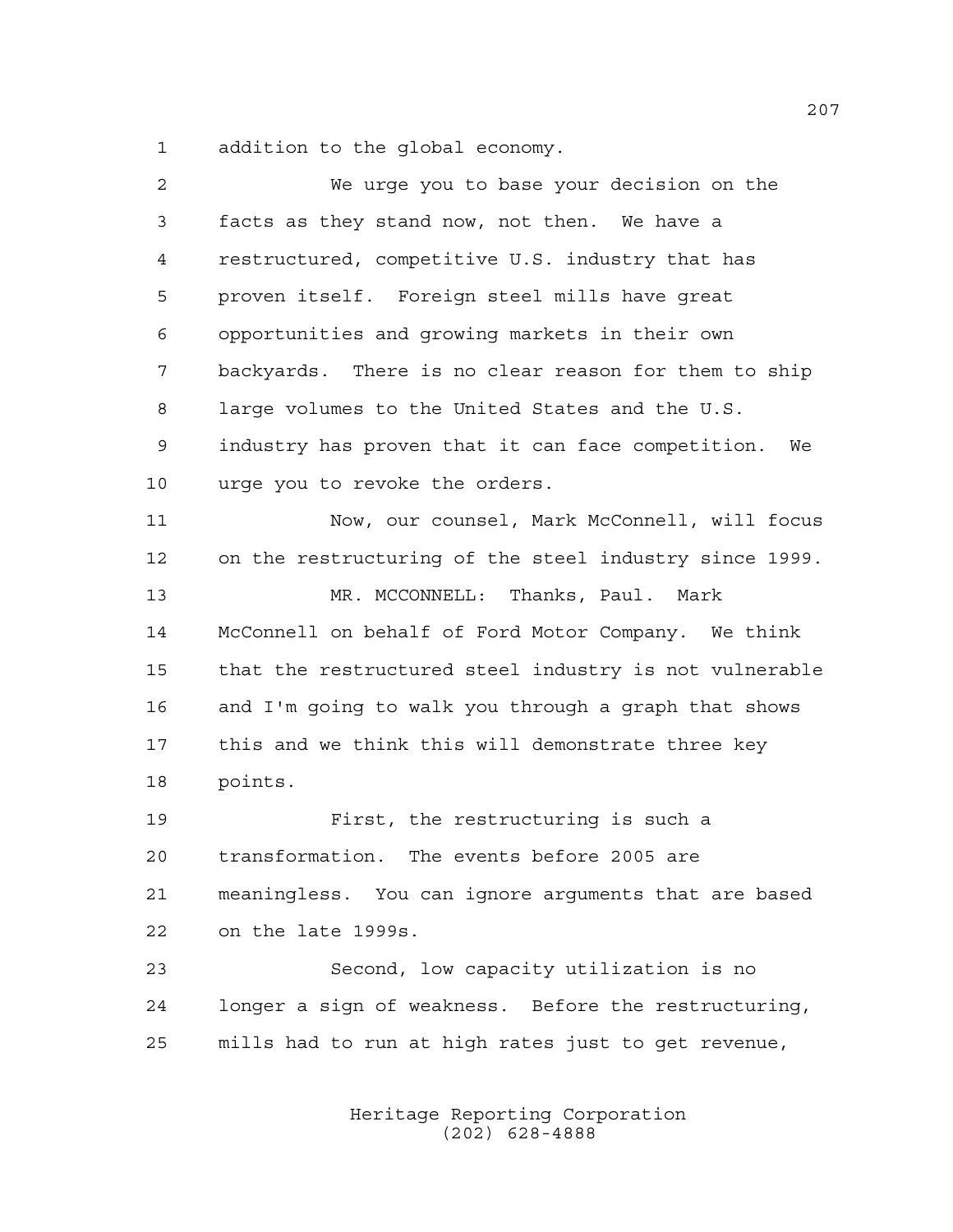1 just to cover fixed costs. Now, reducing production is how the industry keeps prices high.

 Third, the industry has proven that it can past through its costs, those high raw materials costs you heard so much about this morning, even in the most difficult market imaginable.

 Let's start on the chart in 1996, the first year of the investigation. Here, we track commercial hot-rolled shipments and the value of those shipments per ton. In 1996, the industry shipped 21-1/2 million tons. That's the blue dot up here. The bottom orange dot is the value of those shipments. In 1996, that was just under \$350 a ton. Now this is not a spot price; this is the value of all commercial shipments, spot and contract, and all data from the Commission's own staff reports. In 1996, there were 28 different U.S. hot-rolled producers. Most of them had to cover high fixed costs, including pensions and healthcare for retirees.

 Now, let's look at the years 1997 to 1999. Large volumes of imports, as you know, came in, particularly during 1998. Asian markets were very weak during the currency crisis and the United States was booming, so steel came here. U.S. commercial shipments grew during this period and not surprisingly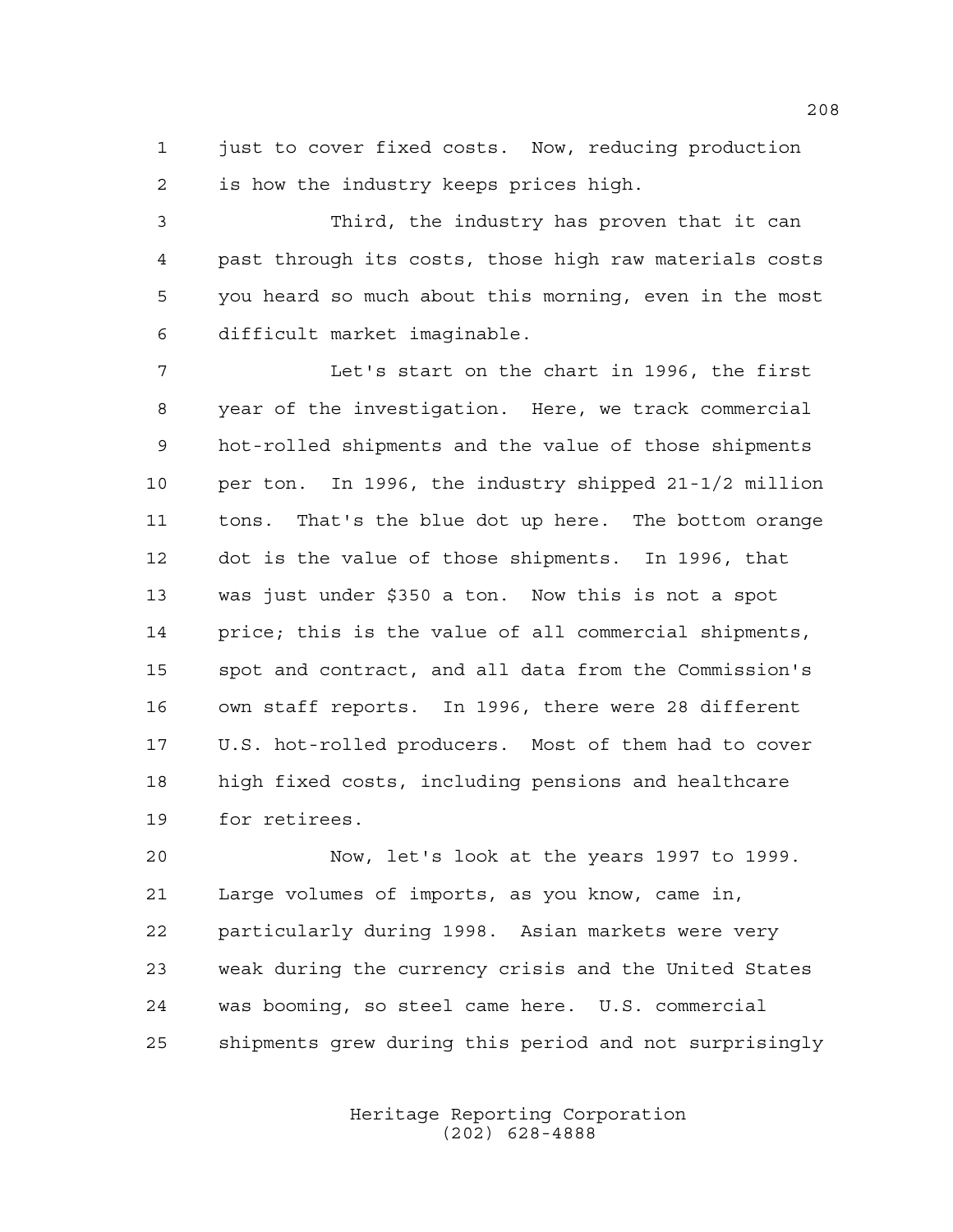prices fell. What's happening here is that the U.S. mills with no market power had to find a way to cover high fixed costs, as their prices fell. They had to raise more revenue. And the only way they could do that was to ship more volume, but that additional volume drove prices down.

 It was particularly bad in 1999. Imports were restrained, but U.S. consumption fell 14 percent. If you look at the top line, into that 14 percent reduction in demand, U.S. producers shipped 12 percent more and prices fell 12 percent.

 This is the problem of the old steel industry. Producers had no choice but to ramp up volume to raise revenue. We see this even more clearly in 2001. When the 2001 recession hit, the industry was not able to cut back volume to hold up prices. The industry shipped more than 22 million tons. It shipped those tons into a market that was 14 percent smaller than the year before. And what happened? The value per ton fell 13 percent.

 Imports were not the problem. They were only a quarter of the 1998 peak at that point. Over production in United States was the problem. The mills had to run volume to cover fixed costs, even though that volume drove down prices.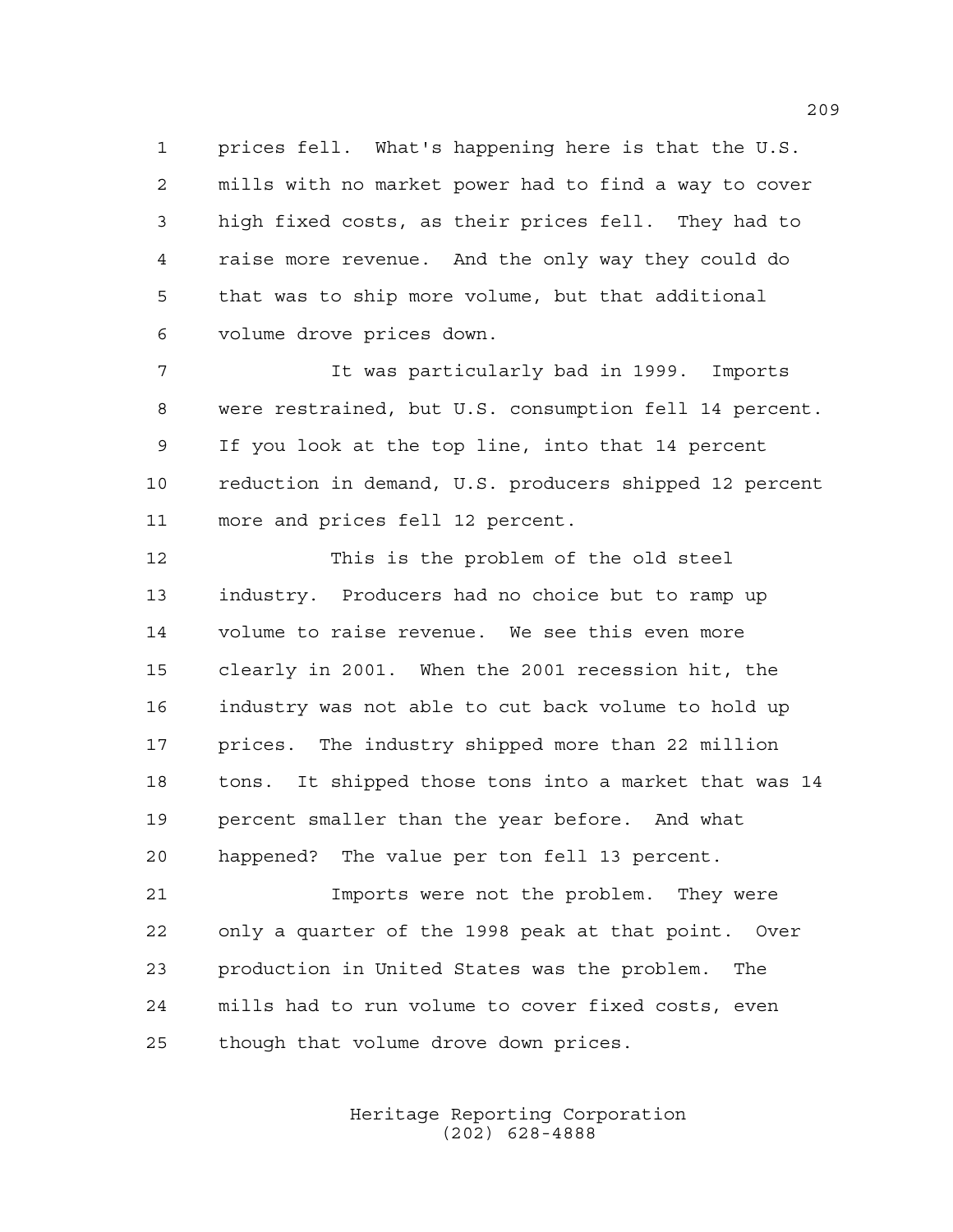Now, let's turn away from the chart for a moment and talk about how the consolidation fixed that problem. By 2005, the sixth largest flat-rolled producers had become just three firms. Large retiree healthcare obligations had been eliminated by bankruptcy and the government had assumed over nine billion dollars in pension obligations. This radically reduced fixed costs. It, also, consolidated production in a few hands, creating market power. I don't have access to the confidential data that you have; but if you sum the market shares in this industry of Arcelor, Nucor, and U.S. Steel, you will get a very large number.

 The ability to restrain production and lowered fixed costs that let the industry made money when it restrains production, that's the key to the restructured industry. The industry now has the power to hold up prices. You can see this on the chart. I just drew out the lines for 2003 and now see the effect of the consolidation.

 In 2004, values spiked to 238 – excuse me, \$538 a ton. Volume increased, as well, as you can see there in 2004 in a strong market.

 Another point, in 2005, demand slackened. U.S. consumption fell nine percent, but the steel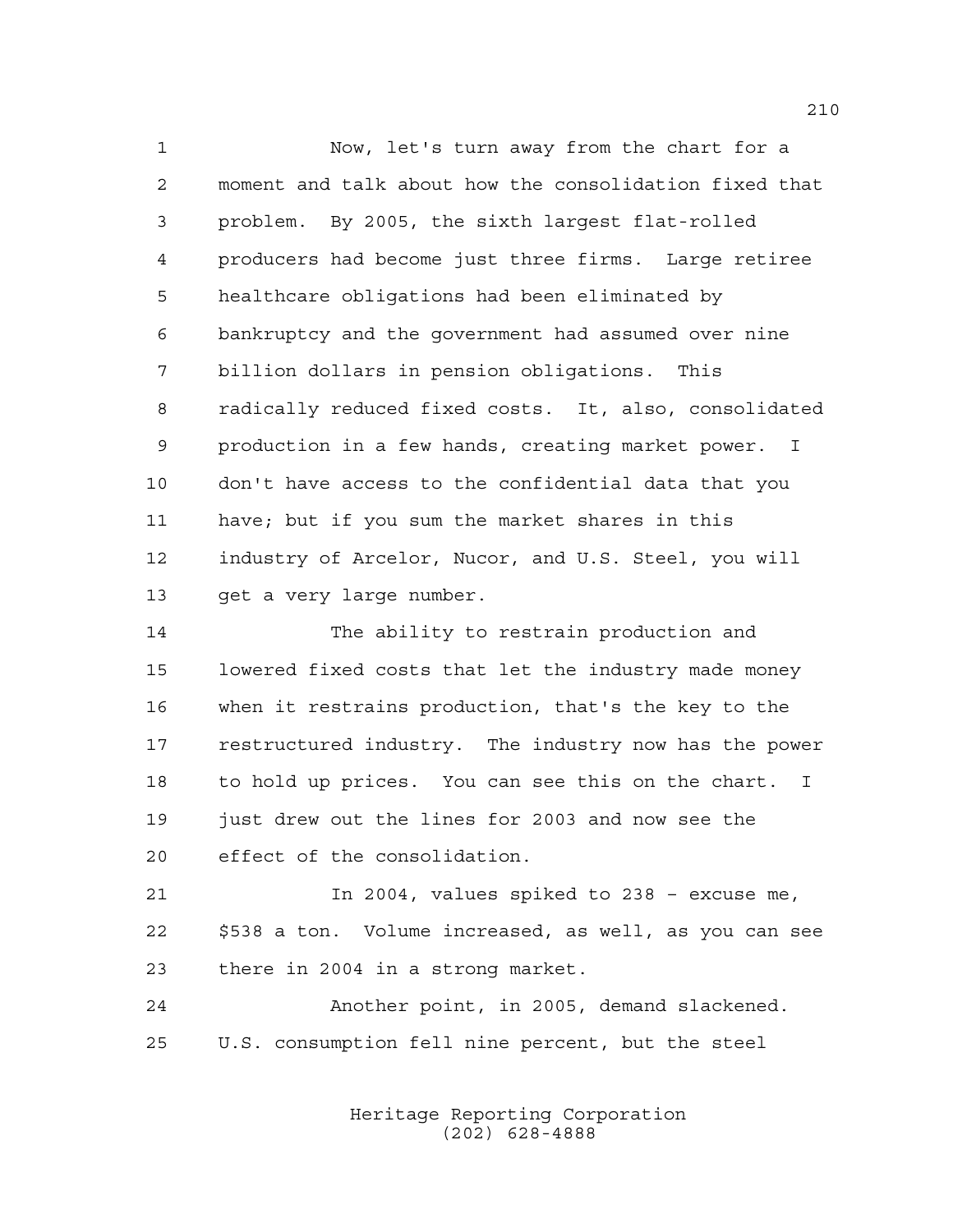industry held value at 539 a ton. How did they do that? By cutting volume back sharply. The industry did something it couldn't do before the restructuring. It cut its shipments by nearly nine percent, the same as the drop in consumption, and you can see that on the blue line at the top of the chart.

 Two-thousand-six and 2007 were very profitable years. The industry held back – held prices high and made more money. In 2008, the industry faced a new challenge, historically high raw materials costs. Economic growth worldwide drove materials prices to levels that had never been seen before. Yet, the industry cut volume 12 percent below 2006 and drove prices to historic levels. Value in 2008 was \$730 a ton.

 The challenge of 2009 was completely different, a collapse in demand. If there was ever a test of the restructuring, this was it. We auto makers cut production in half. GM entered bankruptcy  $\ldots$  on June 1st. The industry responded by cutting volume another 40 percent. Prices fell, too, but they stayed at \$525 a ton. And raw materials prices dropped off a cliff in 2009, which limited the damage to profits. In 2009, the hot-rolled producers lost less

than two billion dollars on operations, and that's

Heritage Reporting Corporation (202) 628-4888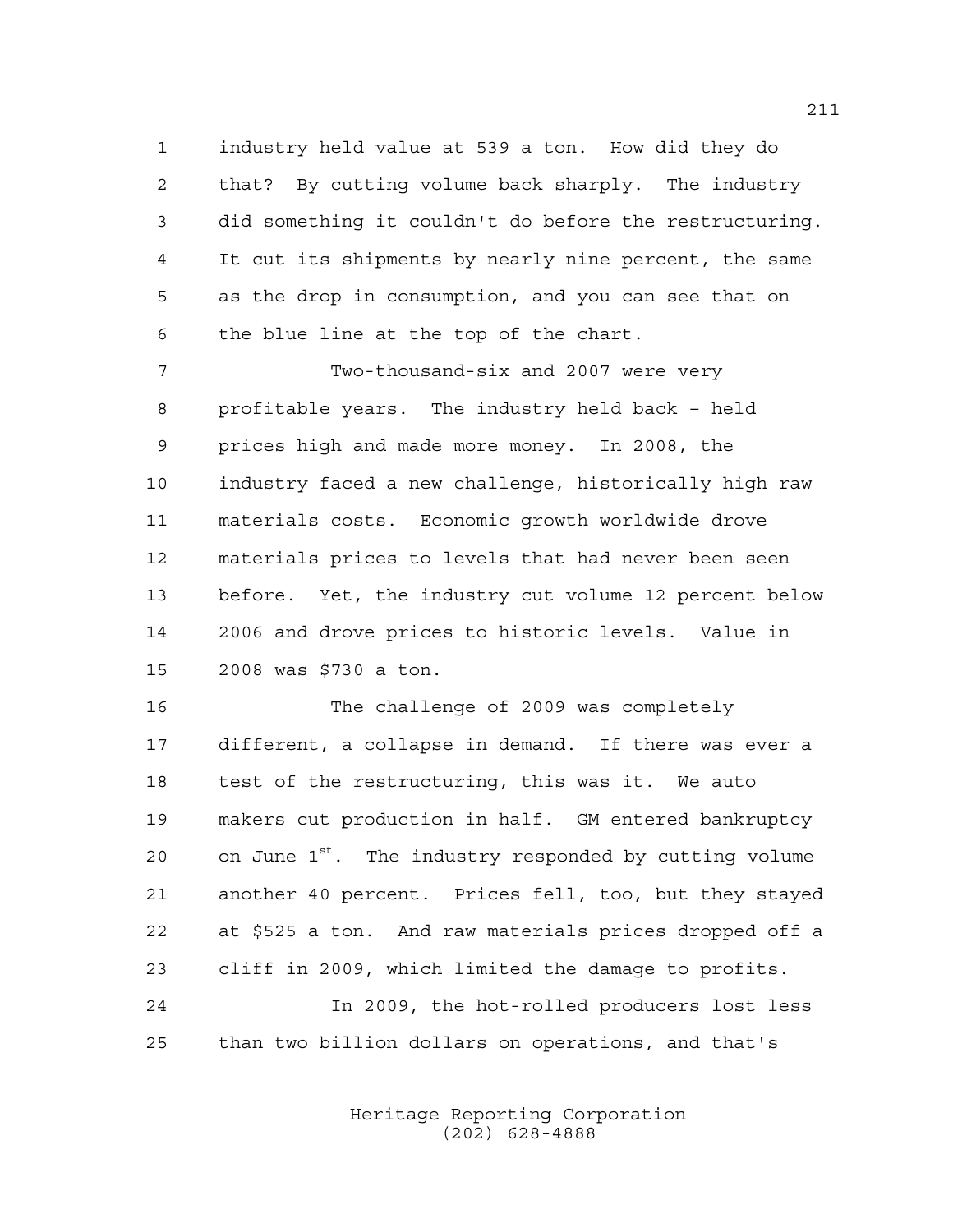worth noting. In the greatest recession we have seen, they lost less than two billion dollars. Now this followed five straight profitable years after the restructuring, where they made more than \$28 billion on operations.

 And that brings us to the present. In 2010, steel producers recovered rapidly, a lot faster than some of their customers. Volumes increased and the industry raised prices. The industry, as a whole, made profits, even though capacity utilization was less than 69 percent.

 What's the lesson of this? I think there are three. First, today's industry, to the right of the dividing line here, if I can get it up -- there we go – today's industry, to the right of the dividing line, is fundamentally different from the industry to the left of the dividing line before the restructuring. You should look with great suspicion on arguments based on things that happened before the consolidation.

 Second, low capacity utilization is no longer a sign of weakness. It is, in fact, a sign of strength. It's how industry can hold prices high. In 2002, the industry ran at 88.9 percent of capacity. It was protected from imports and it lost money. In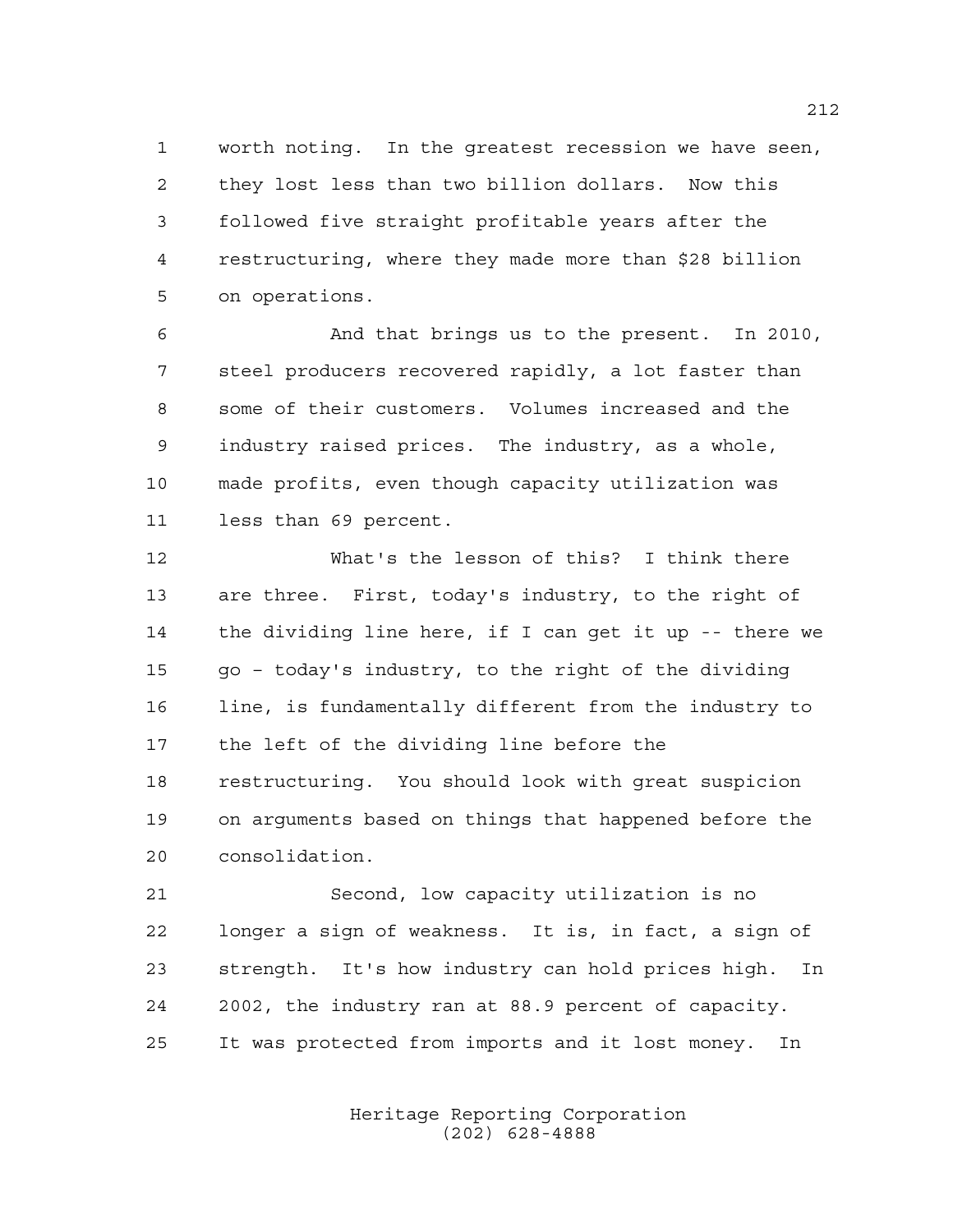2010, the industry ran at 69.9 percent capacity and made money.

 Third, this industry is resilient. I drew a dotted arrow on the value curve there because we don't have figures for 2011. But if you draw the line to current spot prices, you get the \$880 a ton. Raw materials prices may be high, but they're not that high. This is an industry that can set price in the market. It is not vulnerable. That concludes our presentation for Ford.

 MR. DUNN: Good afternoon. My name is Chris Dunn and I represent Usinas, a Brazilian producer of subject merchandise. But, I'm speaking now on behalf of the joint foreign producers appearing here this afternoon. My goal is to give the Commission an overview of the conditions of the hot-rolled steel industry in the U.S. and in the subject countries today and then I'll turn the microphone over to representatives of the Brazilian and Japanese Respondents, so you can hear firsthand what their likely participation will be in the U.S. market in the foreseeable future.

 You heard a great deal of testimony this morning implying or stating that the U.S. industry and American and global steel markets today are just as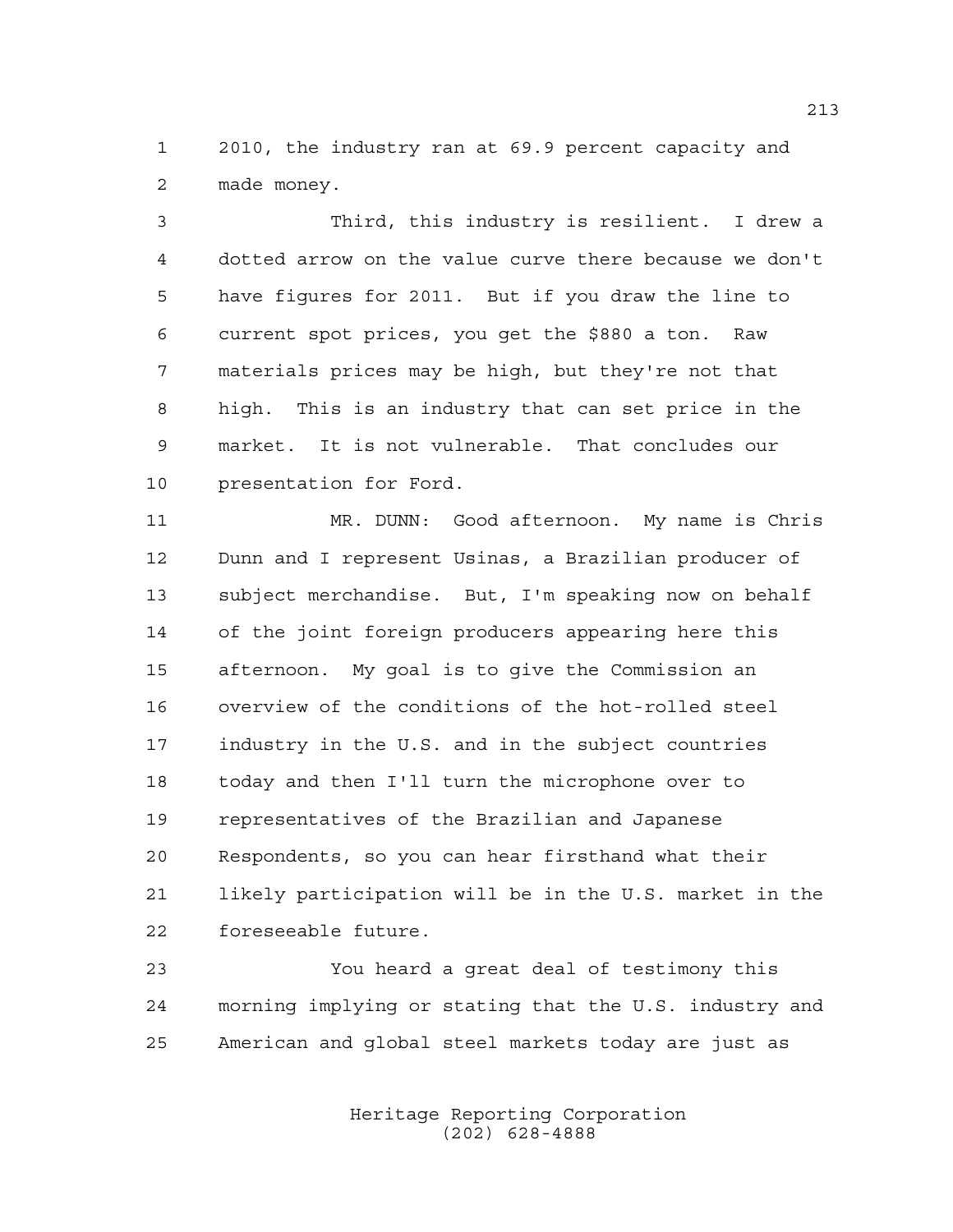they were in 1998, when the investigation in this case was initiated, or as they were during the Commission's last sunset review. In our opinion, nothing can be further from the truth.

 There are two profound differences between the situation confronted by the Commission in the original investigation and in the first review, and the situation we see today. First, the domestic industry is far stronger than it was in 1999 or 2004. Second, the industries in the three countries subject to the order have neither the ability, nor any incentive to return to the U.S. market in a significant way.

 The U.S. industry today is completely different from the high-cost, over-extended, aging industry that existed in 1999. As Louis Schorsch, the CEO of ArcelorMittal's flat products Americas division put it, years ago, you had many more desperate players that were really kind of living hand to mouth, trying to manage for cash. As you heard from Mr. McConnell, there were too many producers with very high fixed costs that virtually forced them to keep producing as much steel as they could, even when the market demand was not there for the steel. Their need to produce at almost any price drove the price of hot-rolled steel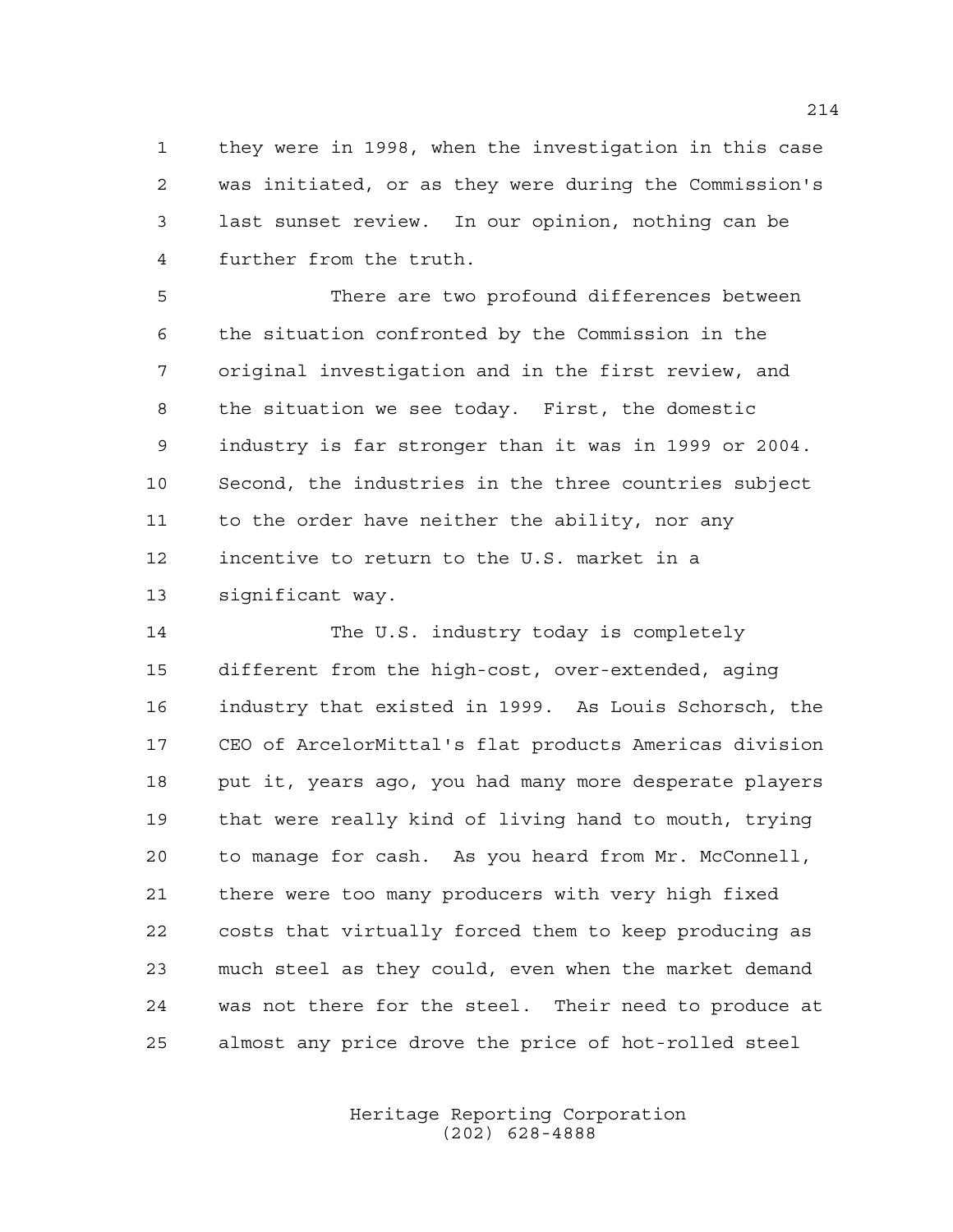to the floor.

| 2  | The domestic industry, at that time, was               |
|----|--------------------------------------------------------|
| 3  | also experiencing fierce intra-industry competition    |
| 4  | between electrical art furnace, EAF, producers and     |
| 5  | integrated blast furnace producers. The cost           |
| 6  | advantage enjoyed by domestic EAF producers was so     |
| 7  | great, that they were able to turn a profit when       |
| 8  | integrated producers couldn't. Mini-mills were in      |
| 9  | double digit margins where their integrated            |
| 10 | competitors operated at a loss.                        |
| 11 | The U.S. industry today could not be more              |
| 12 | different from what it was then. To begin with, the    |
| 13 | number of U.S. producers today is half what it was.    |
| 14 | This industry consolidation has involved not just the  |
| 15 | reduction of the number of companies, but the closing  |
| 16 | of many old and inefficient production facilities and  |
| 17 | the upgrading or addition of other facilities.<br>That |
| 18 | process continues today with mills like Thyssen Krupp  |
| 19 | USA coming on line and new mills projected from SDI    |
| 20 | and Nucor.                                             |
| 21 | You heard from Mr. McConnell how the                   |
| 22 | domestic industry vastly reduced its fixed costs.      |
| 23 | There's another aspect of this change, however, that   |
| 24 | bears emphasis. At the same time that large            |

integrated mills were reducing their fixed costs,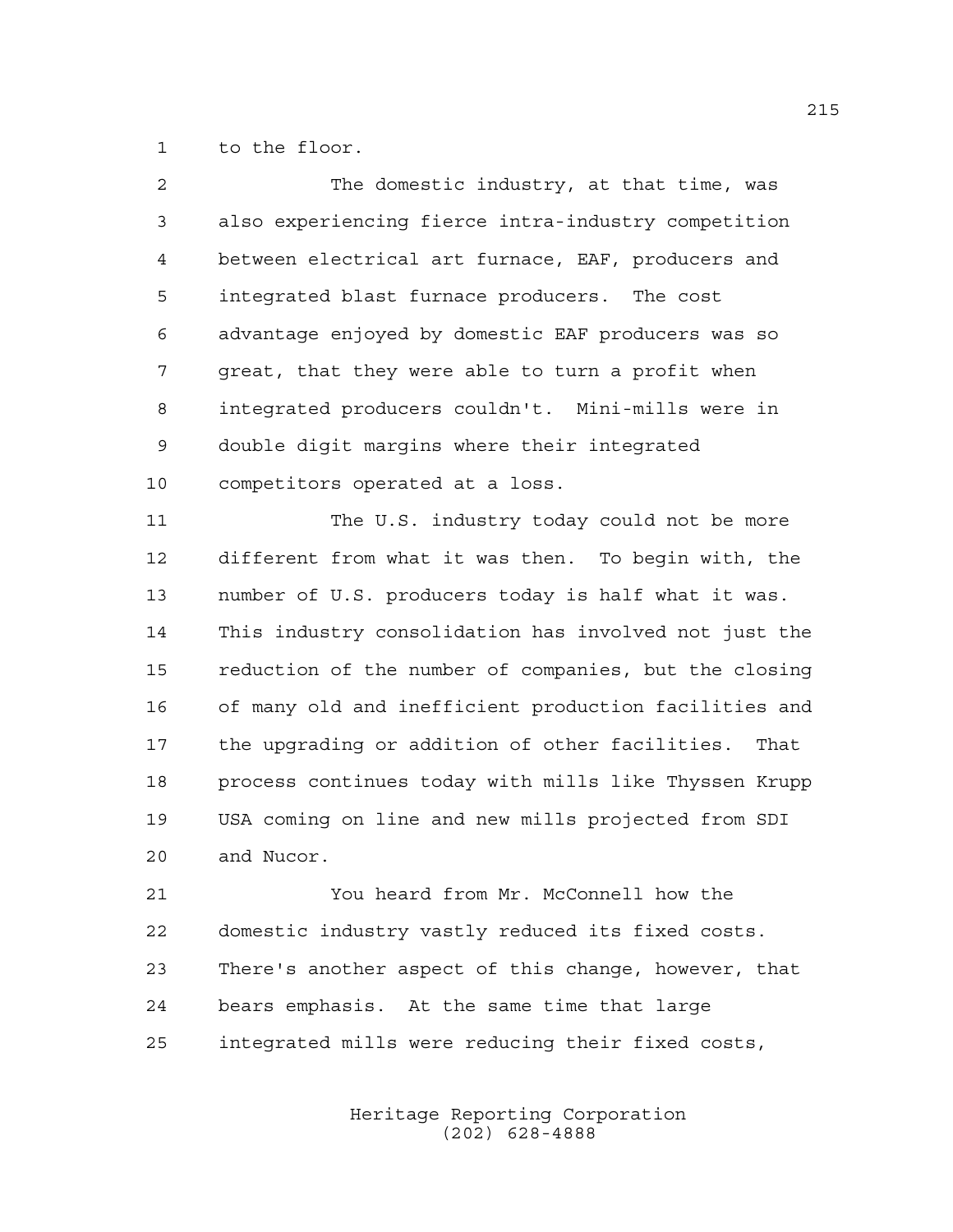their domestic competitors, who were EAF producers, saw their variable costs rise dramatically. Over the past several years, the cost of scrap, which is a basic raw material for electric art furnaces, has risen much faster than the cost or iron ore, the basic raw material for integrated producers. As a consequence, EAF producers no longer operate with the variable cost cushion they had in earlier years. Meanwhile, with their own fixed cost now under better control, the integrated mills no longer seek to produce the last ton at any cost.

 The result of all of these fundamental structural changes in the U.S. industry is that the domestic industry is far more efficient, profitable, and flexible than it was in 1999. The difference is night and day, as this chart shows. This is clearly a much stronger industry than the one that existed previously. It is an industry that no longer needs to produce flat out, in order to turn a profit. It is an industry that can produce high-quality steel efficiently and profitably, even in market downturns, and an industry that looks to be more profitable in the near future.

 With respect to the industry's near term profitability, let me point out some interesting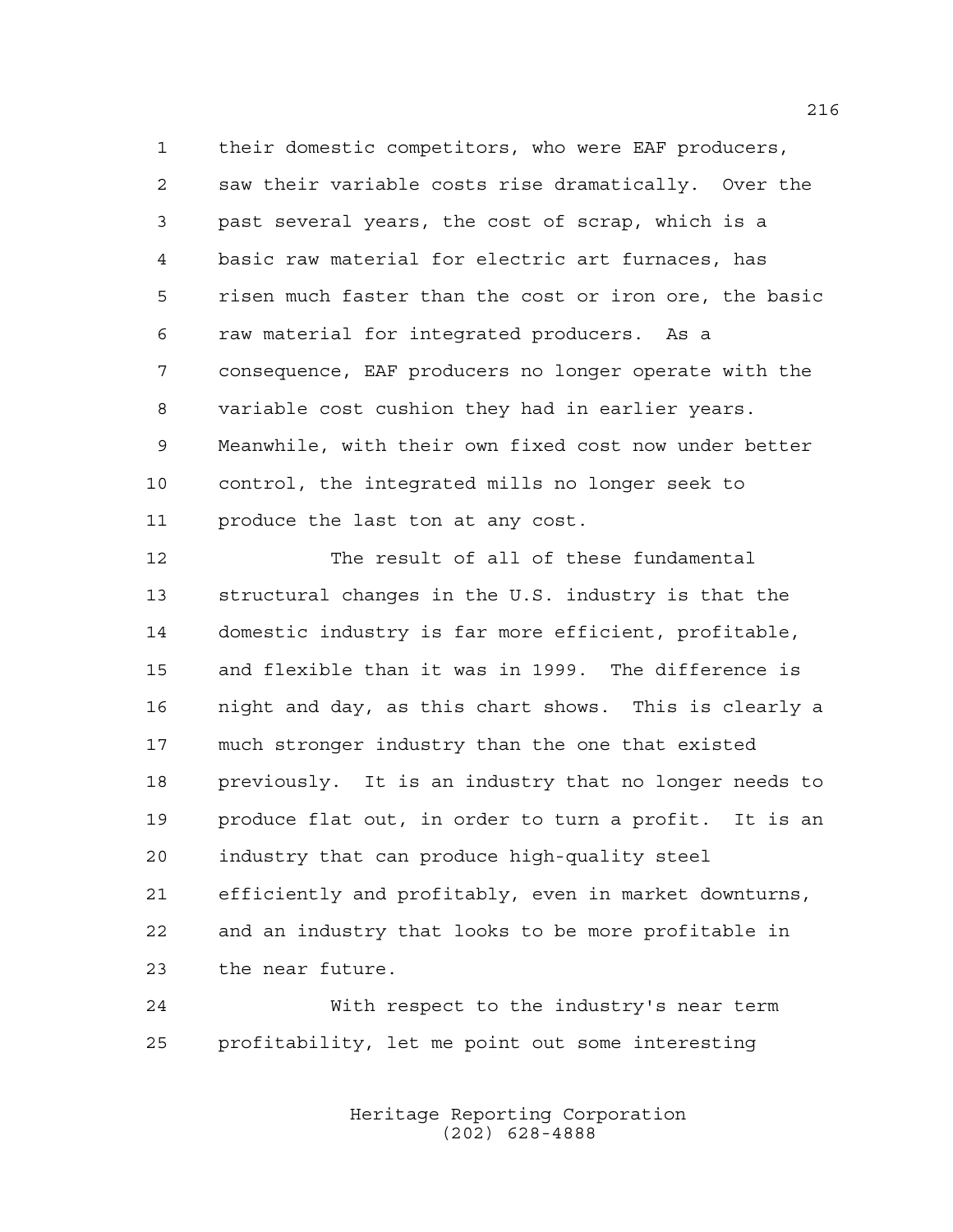facts. The domestic industry this morning made much of the fact that they're still producing at less than 70 percent of capacity; yet, in the past four months, the price of steel has risen more than 50 percent. This suggests that the industry's utilization of its effective capacity in economic sense is much higher than the 70 percent figures you see. That's why the industry may technically have 30 percent unused capacity, a considerable portion of that unused capacity may be hold, inefficient, and economically unproductive facilities that may be too costly to bring back on line. While some additional capacity has been brought back on line and is being brought back on line since 2010, a large portion of that unused capacity may not be economic to bring back yet, 16 so that producers may be operating closer to their economic capacity than the numbers in the staff report suggest.

 This conclusion, as suggested by the statement of John Surma, CEO of U.S. Steel, effectively, all of our space is spoken for. The fact that some portion of existing unused capacity may not be worth bringing back also cast light on the domestic industry's statement this morning about the new domestic capacity scheduled to begin production in the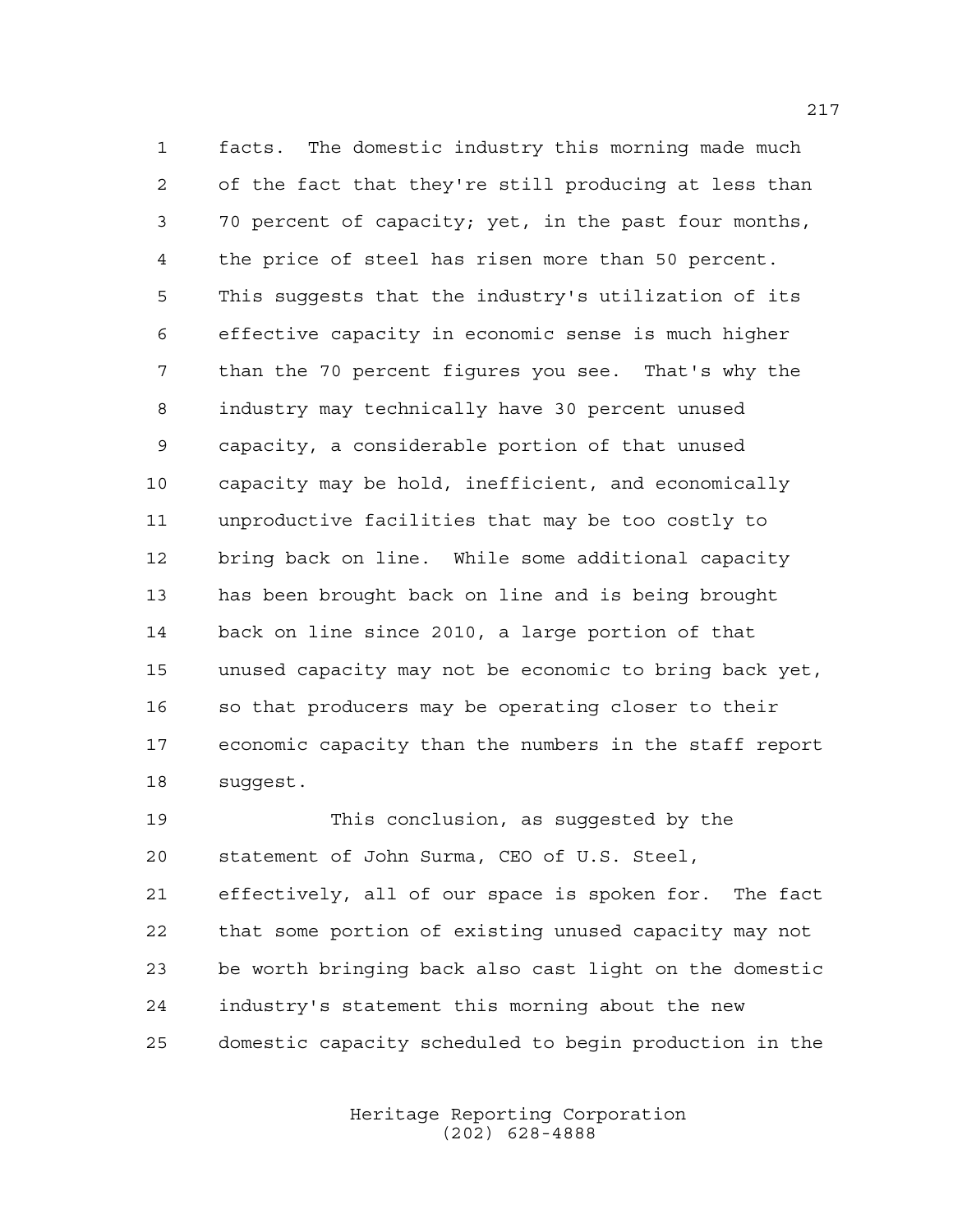next two years. What, in fact, is occurring is not new capacity being added on top of unused capacity, but rather new efficient capacity replacing old inefficient facilities. This change, far from being a cause of worry, is actually part of the new dynamism of the domestic industry.

 The domestic industry, after all, is sitting on a huge amount of cash. During the five years since the last review, the domestic industry – during the first five years, the domestic industry's cash flow was 2.3 billion – 2.4 billion. In the five years since that review, cash flow was almost 10 times larger, at 22 billion. If you allow for all of their expenses, including significant capital expenditures and depreciation, since 2005, the domestic industry is still sitting on almost 7.4 billion, that's billion with a "b," dollars of excess cash, of available cash. This is an industry that has the profits to upgrade its facilities even further, in order to compete at a global level.

 The domestic industry, in short, has become and is continuing to become a stronger, more efficient, more profitable industry than it was in 1999. Having enjoyed remarkable profitability from 2006 to 2008, it was able to weather the most serious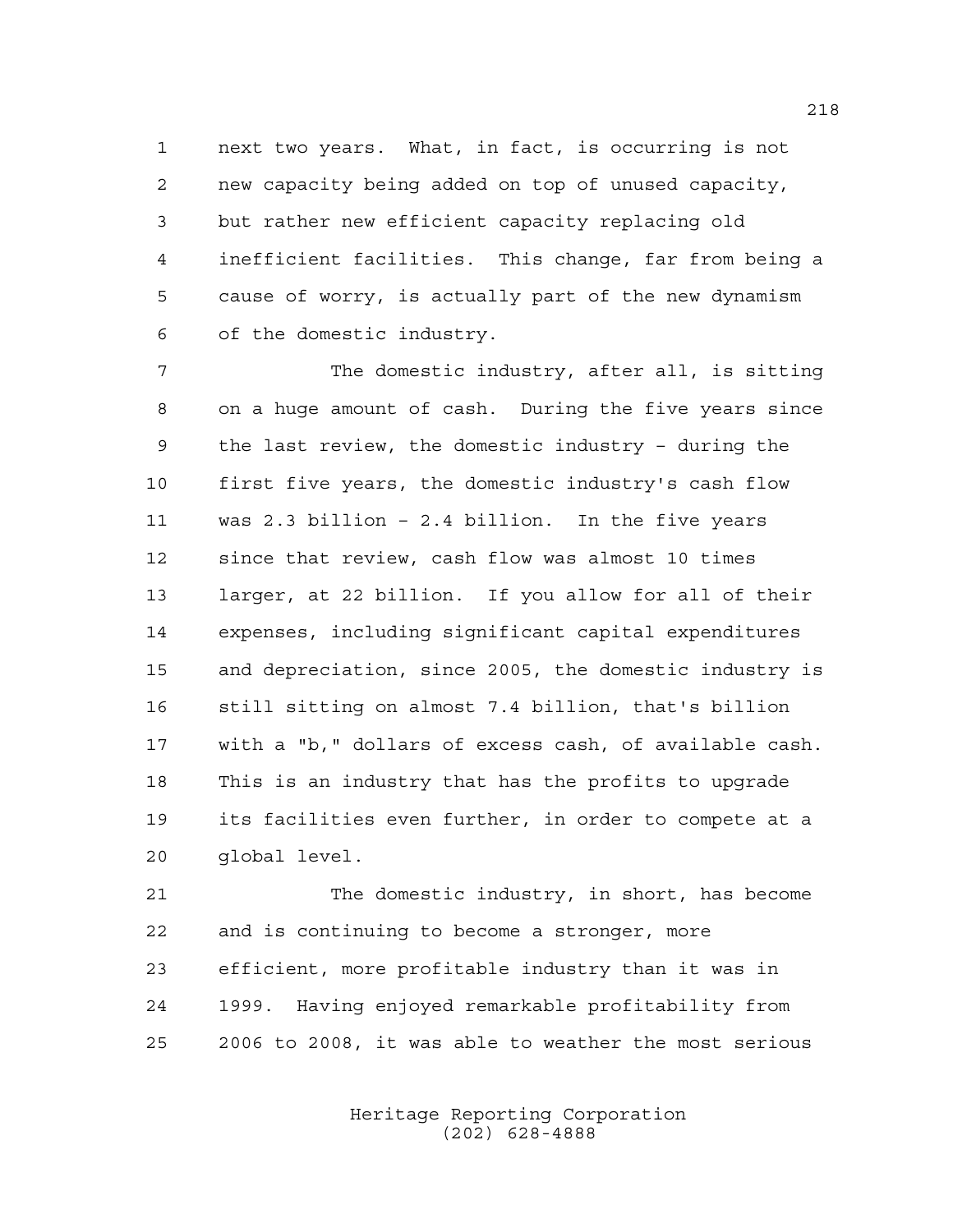economic downturn since the Great Depression and

 return to profitability in 2010 after only one year of losses. It now stands poised to do even better in the near future.

 It's not only the U.S. industry that is remarkably different from the industry that the Commission confronted in 1999. The world economic situation is also vastly different. In fact, it's almost the reverse of the situation 10 years ago. When the Commission conducted its original investigation, subject producers were facing a severe economic downturn in the Asian economies that caused their industrial production and prices to plummet. Even economies such as Brazil were struggling under the effects of what was then called "the Asian contagion." At the same time, the U.S. economy was enjoying its Goldilocks period. That discordance between the U.S. and other markets made the U.S. market an attractive outlet for subject producers, who found domestic and regional markets under severe stress.

 Global economic conditions are now completely different. While the U.S. economy is beginning to climb out of the great recession, Asian economies have been back on a track of robust growth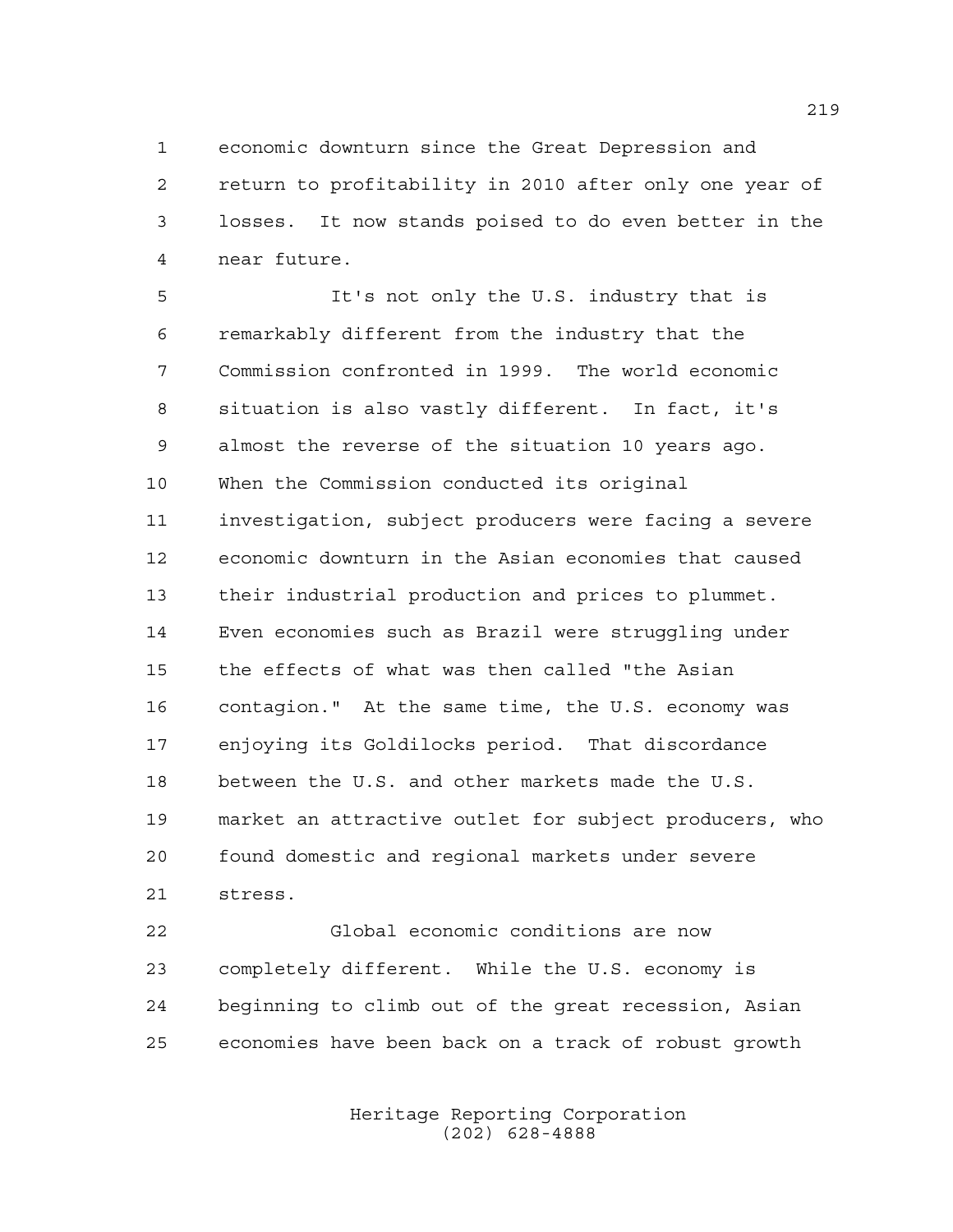for well over a year, so that inflation, not recession, is their primary cause of concern. Subject producers have much more attractive markets close to home than in the United States. They've become overwhelmingly dedicated to their home and regional markets, with little incentive to resume exports to the United States. Each one of these countries is a little different, but none has any inclination to export significant quantities of hot-rolled steel to the U.S. Let me now turn the microphone over to them to detail their individual situation.

 MR. STOEL: Good afternoon, Madam Chairman and Members of the Commission. My name is Jonathan Stoel with Hogan Lovells. I am here today to discuss three Brazil specific facts, demonstrating that the Commission should find that both imports from Brazil cannot be accumulated with imports from Japan and Russia, and that imports from Brazil would not add adverse volume or price effects on the United States domestic industry.

 First, I want to emphasize that imports from Brazil have always played an insignificant role in the United States market. In fact, even during the original period of investigation, as the United States became "a safe haven" for global steel exports,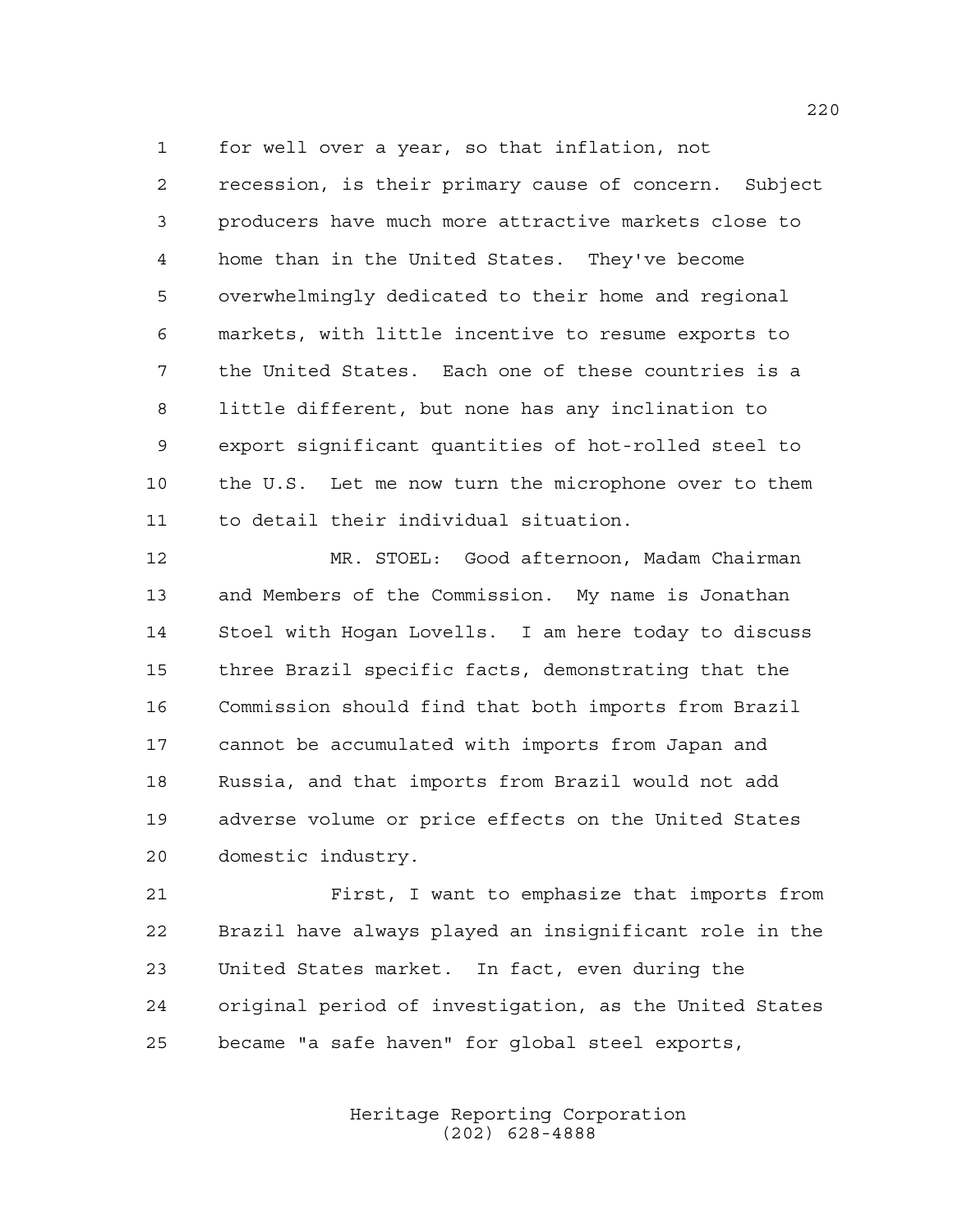Brazilian imports at their peak amounted to only 0.6 percent of total U.S. apparent consumption.

 The Brazilian exporters have been even less active in the United States market since 2001. This lack of interest in the U.S. market is not because of the restraints imposed by the AD&C measures.

 As the prehearing staff confirms the AD&C deposit requirements for all three Brazilian producers are very moderate. Accordingly, comparable subject imports from the Czech Republic and South Africa in the 2006 Seamless Pipes Sunset Review, imports from Brazil have never been a significant force in the U.S. market, and are unlikely to become one if the orders are revoked.

 Second, while the Brazilian producers have as the Commission itself observed in 2005, never been particularly export oriented. They have become even less so over the past five years, as Brazilian producers have become even more focused on their domestic market.

 As Mr. Alvarez will explain in greater detail, the Brazilian economy is booming, withstanding very strong demand and higher prices in Brazil for hot-rolled steel. Brazilian producers today are operating flat out as they strive to meet the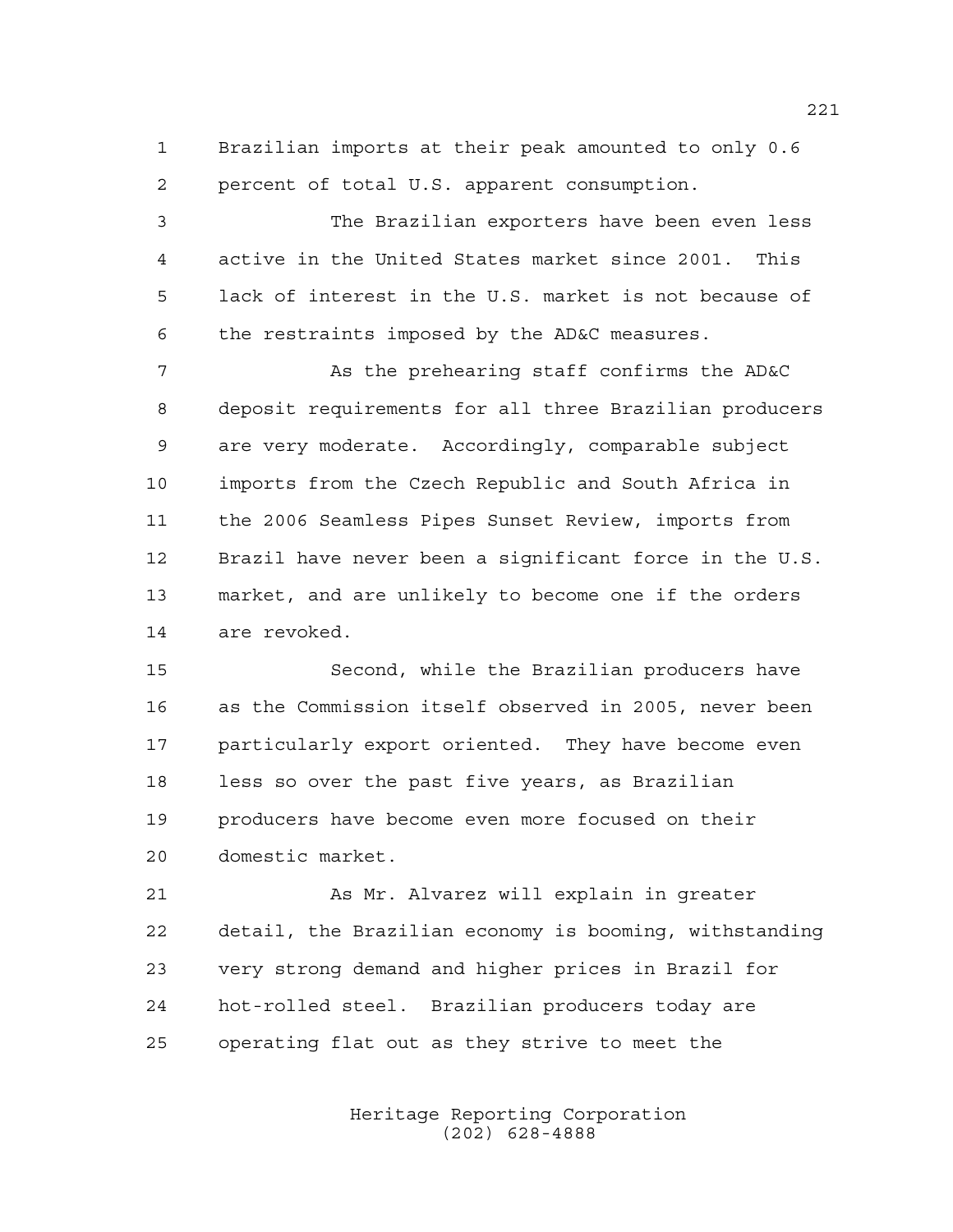increasing requirements for hot-rolled steel from their domestic customers.

 And further strengthening of the Brazilian economy and the continued significant appreciation of the Brazilian Real against the U.S. dollar, an astonishing 136 percent over the past two years, have caused Brazilian producers to become even less export oriented than they were during the Commission's first Sunset review in 2005.

 The record of evidence in this Review thus demonstrates that the Brazilian industry today is increasingly disinterested in exporting hot-rolled steel to the U.S., or to any other market.

 Finally, as in the Commission's 2007 hot- rolled steel Sunset Review, the Commission must confirm here the role of hot-rolled steel in the global field market, and its impact on the U.S. market.

 Usiminas is one of the largest Brazilian producers of hot-rolled steel. Brazil also is affiliated with ArcelorMittal USA, and thus as the Commission explained in its 2007 Sunset Review, and Mr. Rosenthal stated it again this morning, will not ship hot-rolled steel to the U.S. market on terms that would harm the U.S. industry.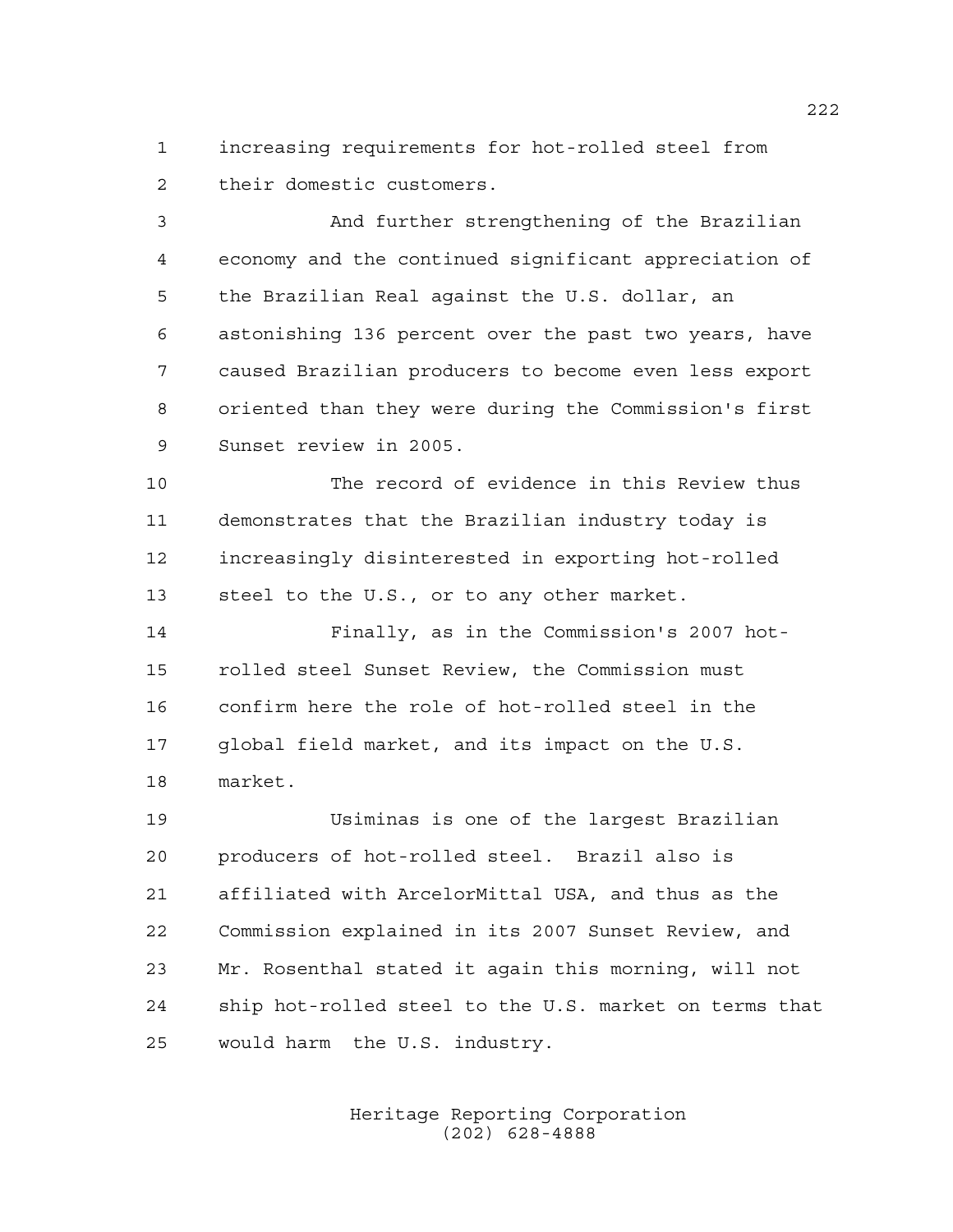The Commission must examine these facts and recognize if they further support a negative determination. The Brazilian hot-rolled steel industry is unlikely to play a major role in the U.S. market, or to act contrary to the interests of the U.S. industry. Thank you for your attention to my statement. Mr. Alvarez will not provide further insights on the Brazilian market.

 MR. ALVAREZ: Good afternoon, Madam Chairman, and Members of the Commission. My name is Manuel Raimundez Alvarez, and I am the senior manager at Companhia Siderurgica Nacional, or CSN, in Brazil.

 I have worked for more than 30 years in the steel industry in Brazil. In my direct testimony this afternoon, I will make three principal mutual reinforcing points regarding the market for hot-rolled steel from Brazil, and the lack of interest from Brazilian producers in exporting to the U.S. market. First, it is important for the Commission to recognize that the Brazilian economy and correspondingly the demand for hot-rolled steel is very strong today. Brazil's economy grew on average

 by 3.64 percent annually during the 2005 and 2009 period. Moreover, Brazil recovered very quickly from the financial crisis and recorded an astonishing 7.5

> Heritage Reporting Corporation (202) 628-4888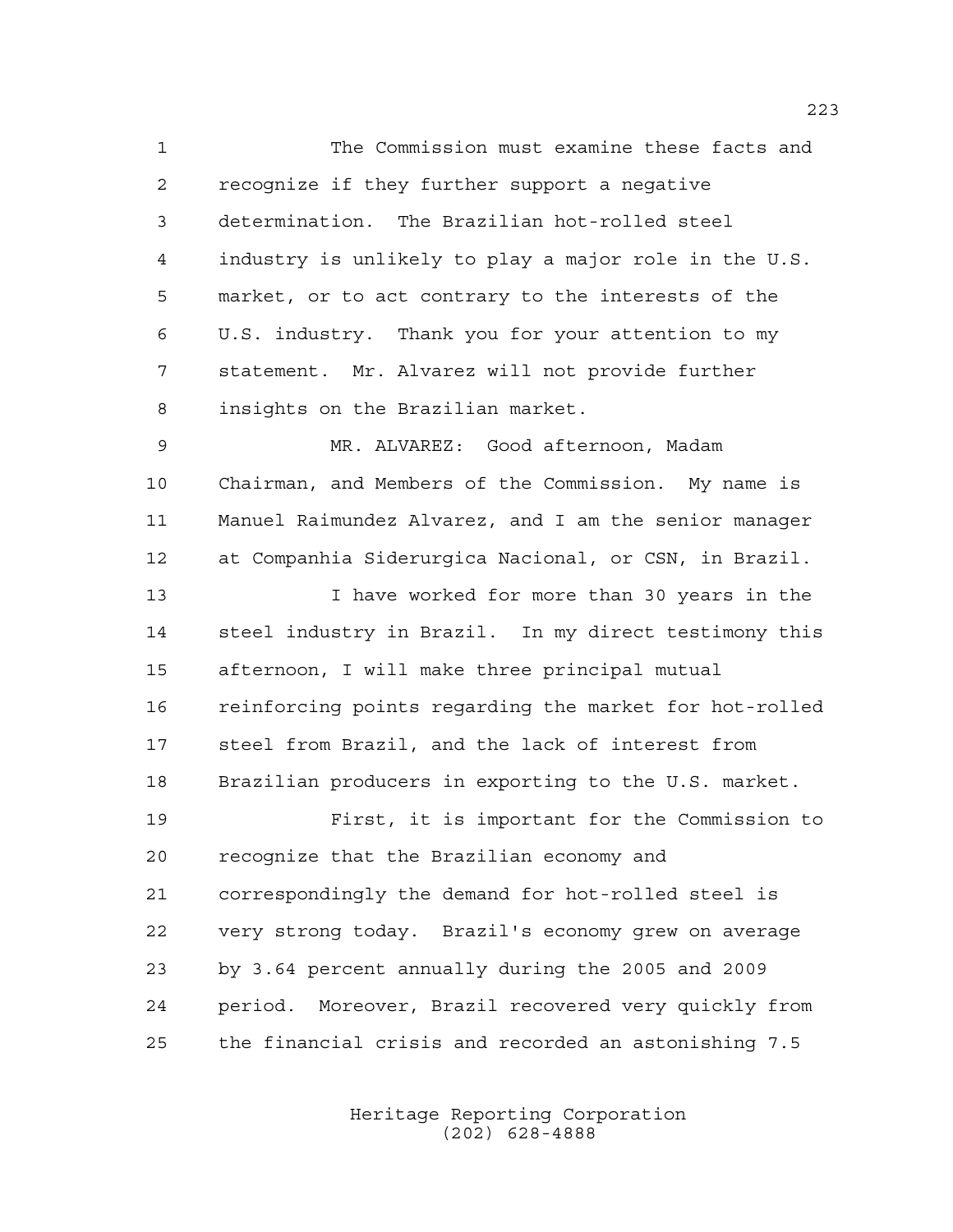percent growth in 2010. This economic strength has continued into 2011. Brazil's apparent consumption of hot-rolled steel has risen historically and presently double at the rate of the economic growth.

 Apparent consumption increased hugely in 2010 due to the expansions in consumer goods production growth. As a result, CSN has had multiple large volume orders in 2010 from its Brazilian customers from hot-rolled steel.

 In fact, the domestic market in Brazil has been so hot that CSN only exported a total of 43 thousand tons of hot-rolled steel in 2010. CSN forecasts economic growth in Brazil of more than 4 percent for the next few years.

 Continued economic conditions in Brazil will produce significant new interest in other projects due in part to the 2014 World Cup and 2016 Olympic Games, and increased automobile manufacturing, and enhanced consumer goods production.

 CSN anticipates that hot-rolled steel demand in Brazil will increase significantly over the next two years. This will serve to reduce Brazilian inventories even further, and to maintain the high capacity utilization rates of Brazilian mills, even as new production capacity is brought on-line.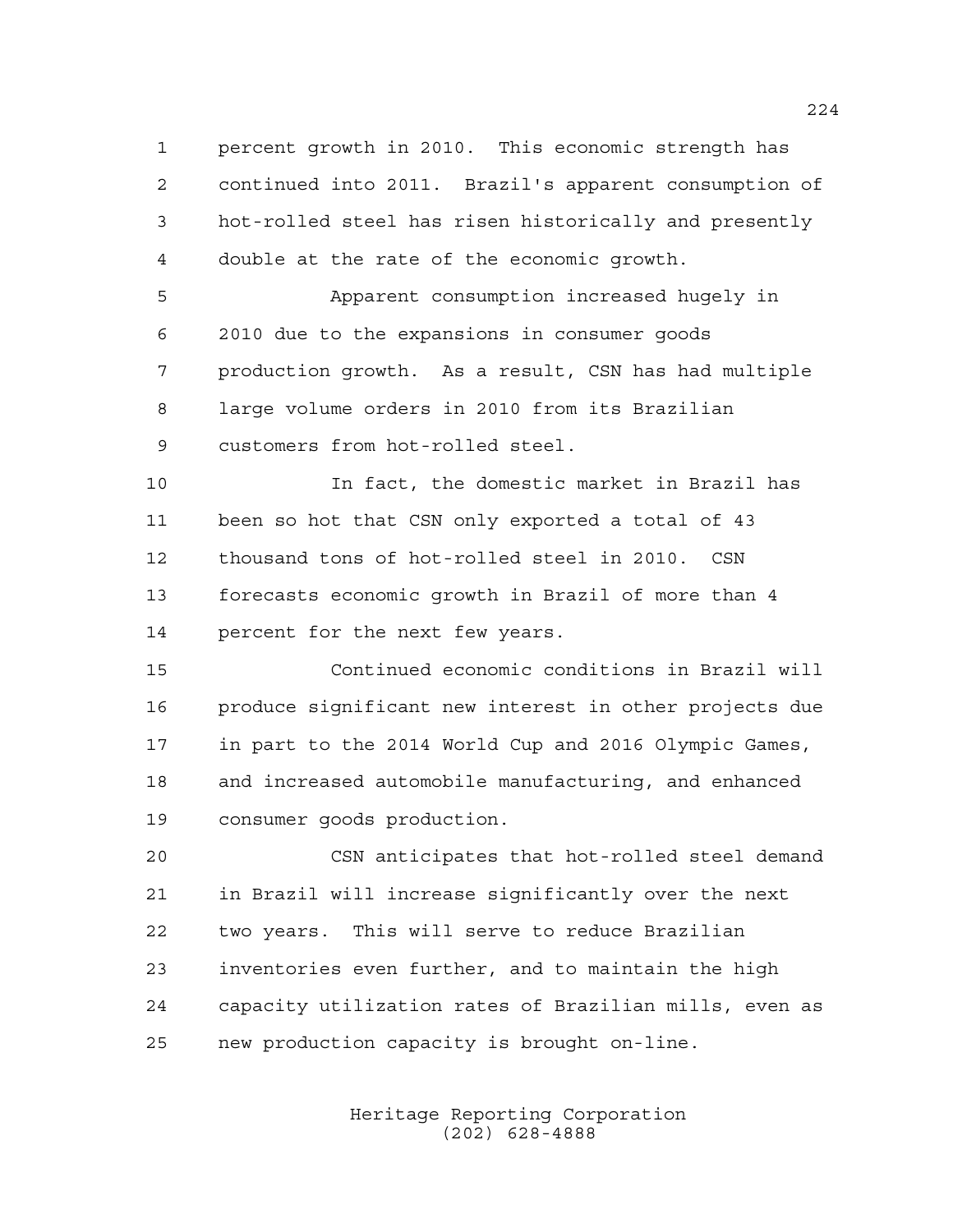Second, the Brazilian market for hot-rolled steel continues to have significantly higher prices than other major global markets. Importantly, for this proceeding, the price of hot-rolled steel in Brazil has been historically and in recent years significantly higher per metric ton than the price here in the United States.

 We have provided charts illustrating this in our briefs to the Commission. Moreover, the major Brazilian steel producers, such as CSN, have recently raised their domestic price for hot-rolled steel by between 5 and 12 percent.

 Finally, Brazilian producers currently have no capacity or economic incentives to export hot- rolled steel to the United States. Brazilian mills today are operating at very high capacity utilization rates.

 Moreover, even if there were a viability capacity, Brazil's high domestic price would serve as a major disincentive for Brazilian producers to export hot-rolled steel at all. Brazilian producers are deeply committed to serving their growing domestic market, and meeting the needs of their Brazilian customers.

I can tell you here today that even if I had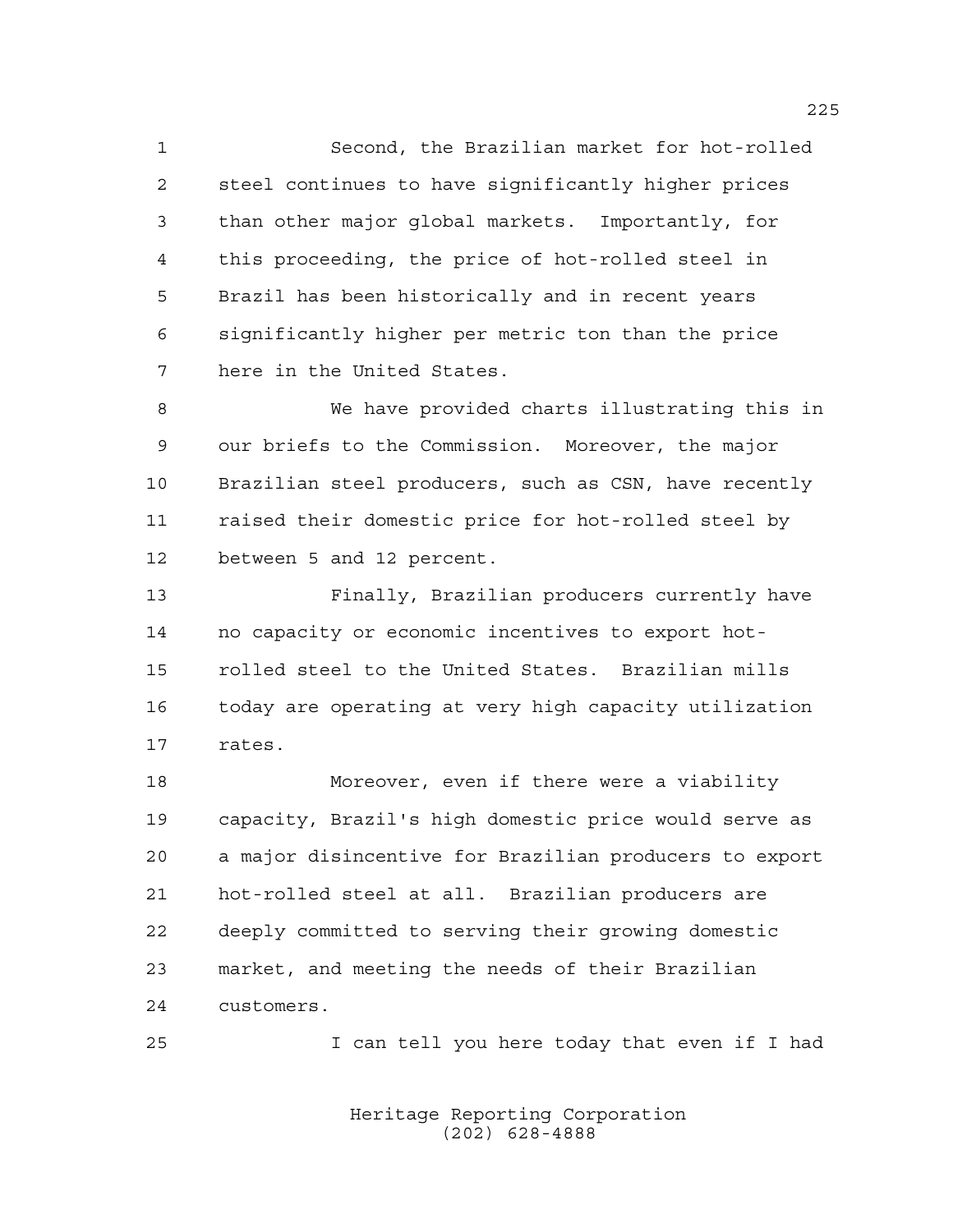a major order for hot-rolled steel from a U.S. customer, I would not be able to fill it. My management would inform me that CSN has more important, higher paying, customers in Brazil, and that the company's priority is to meet their significant needs.

 This is the reason that Brazilian exports of hot-rolled steel not only to the United States, but to all markets, has declined significantly over the past decade. In fact, the reaction of the senior management at CSN has reduced it by half the number of employees needed in the steel export department.

 The fact is that CSN and the other major Brazilian producers have never viewed the U.S. market as a major market for exports, and the revocation of the orders would not change our strategies. Thank you for your attention to my testimony. I would be pleased to answer questions.

 MR. LEWIS: Once again, good afternoon, Madam Chairman, and Commissioners, and Commission Staff. My name is Craig Lewis with the law firm of Hogan Lovells. I would like to switch gears here for a moment and take the opportunity to briefly address Russian imports.

I am obviously not here today as a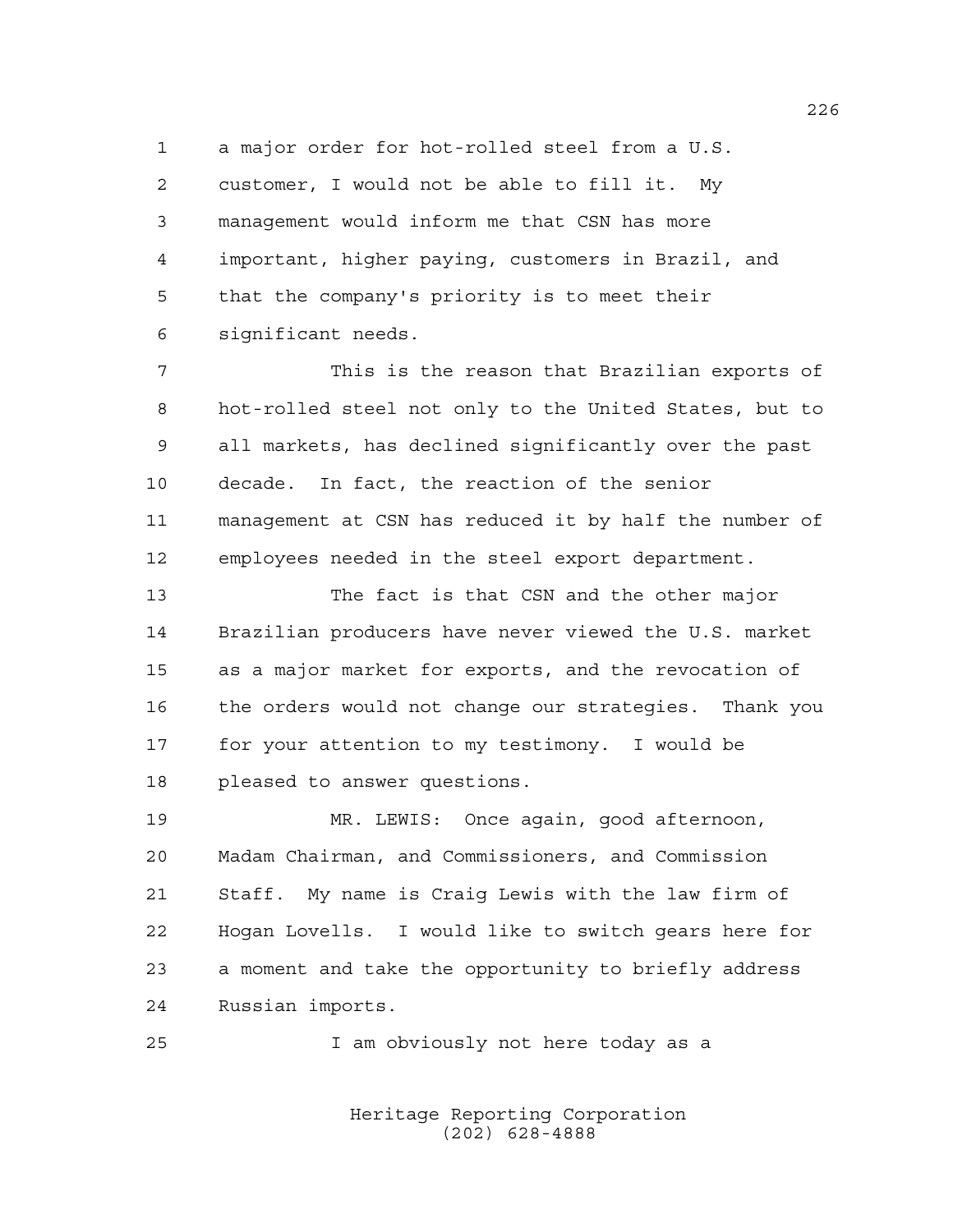representative of the Russian producers, but I have reviewed the prehearing briefs submitted by the Russian producers, and on behalf of the Joint Respondents would like to highlight for the Commission's consideration a few critical points raised in that submission.

 First, the Russian economy has substantially transformed since the original investigation. Whereas, Russia was in considerable economic turmoil in 1998, the Russian economy has stabilized and domestic demand for steel has taken off.

 With growth rates in recent years similar to those in China, demand for hot-rolled steel has increased in the automotive and energy sectors, in heavy machinery, and in white goods. Demand has been further stimulated by large scale infrastructure spending.

 Demand in all these sectors has also caused Russian producers to devote more of their hot-rolled capacity to captive downstream uses in manufacturing cold-rolled and galvanized steel. As a result prices in Russia for hot-rolled are currently strong and rising.

 Second, as a predictable result of the expansion of domestic demand, the Russian industry's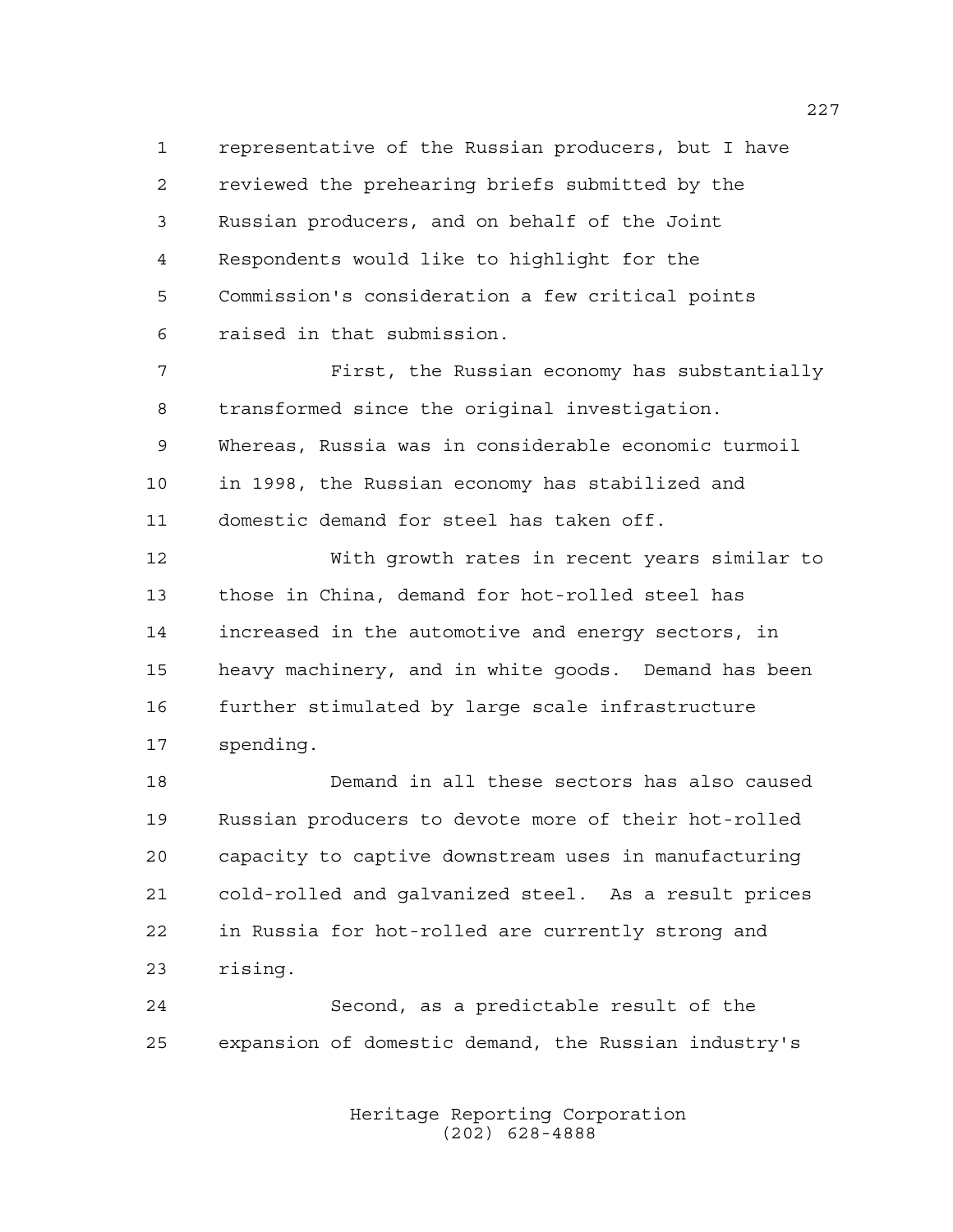export orientation has significantly declined. In 1999, exports accounted for close to 40 percent of Russia's producers shipments.

 During the review period that figure in all but one year was in the range of 24 to 31 percent. Third, Russian exports face less trade measures that inhibit exports to third-countries. Nine countries had measures on Russian hot-rolled steel in 1999, as compared to only four countries in 2010.

 Moreover, Russian exports reflect established commitments in key markets outside of the United States, including in particular the European Union. It bears noting, moreover, that while Russian exports to the EU are currently subject to quotas, those quotas will terminate when Russia joins the WTO.

 In contrast, Russian exporters face lower prices, higher transportation costs, and unfavorable dollar-ruble exchange rates for exports to the United States.

 Fourth, and importantly, Severstal and NLMK have substantial U.S. hot-rolled production operations that they would not wish to jeopardize through aggressive export of the same products to the United States.

According to the Russian brief, NLMK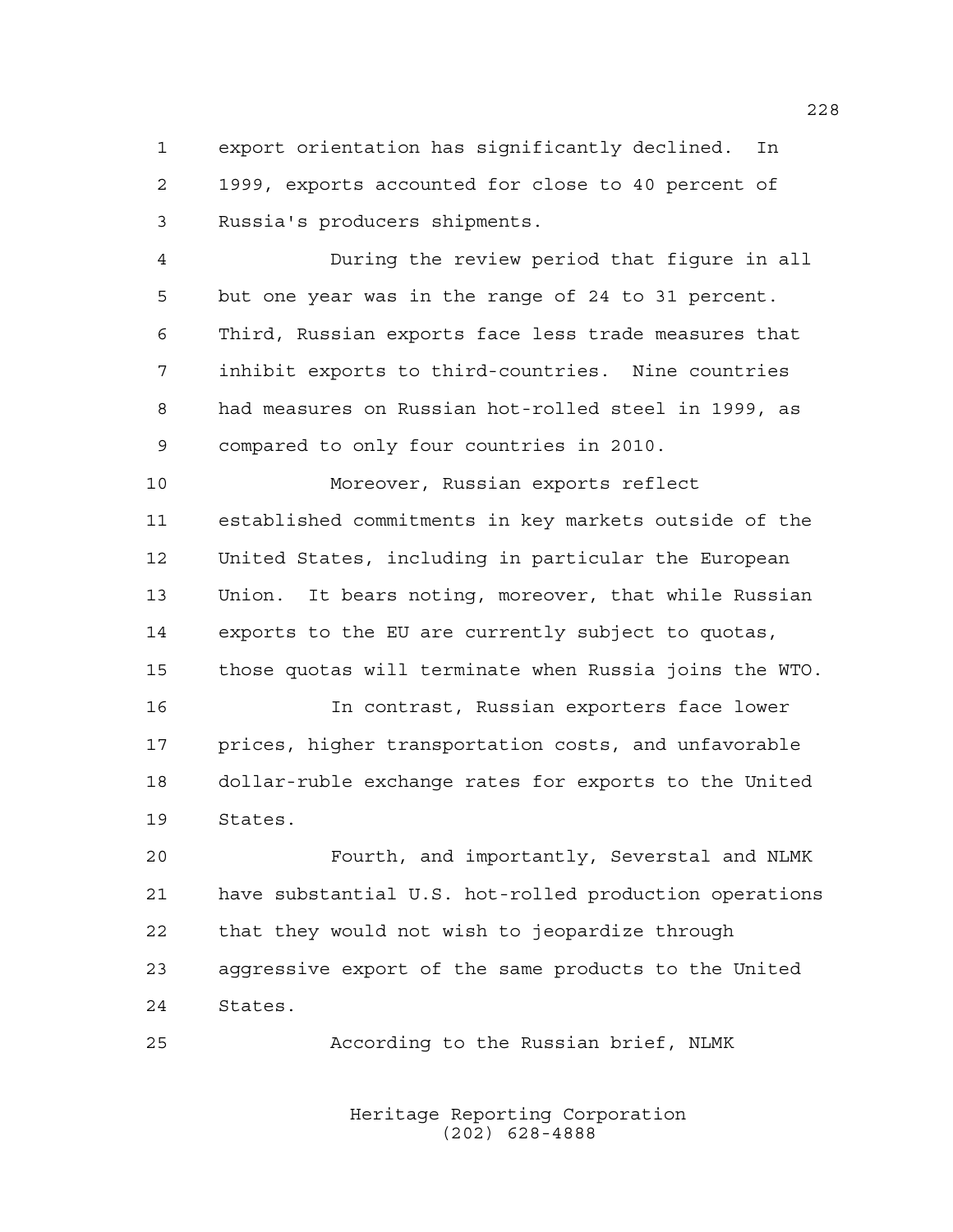invested \$400 million in beta steel in 2008, and supplies that mill with its own slab. Severstal invested several billion dollars in U.S. hot-rolled capacity in 2008, and although Severstal recently sold its interest in three of its mills, Severstal remains committed, and in fact even more committed than before, to making its U.S. investments work.

 Finally, but not least of all, Russian producers have shipped considerably below the quota established under the anti-dumping suspension agreement, even though U.S. market prices in the vast majority of corridors have been higher than the suspension agreement referenced prices, and this is demonstrated in Exhibit 2 of the Russian producers' brief.

 This last fact clearly demonstrates that revocation of the order is irrelevant to Russian shipment patterns, and is unlikely to have any effect on future Russian imports. Thank you very much.

 MR. AOYAMA: Good afternoon. My name is Takeo Aoyama, and I am the Executive Vice President and General Manager of the Chicago Office of the Nippon Steel U.S.A. I appreciate the opportunity to appear before you today and provide some comments on behalf of Nippon Steel.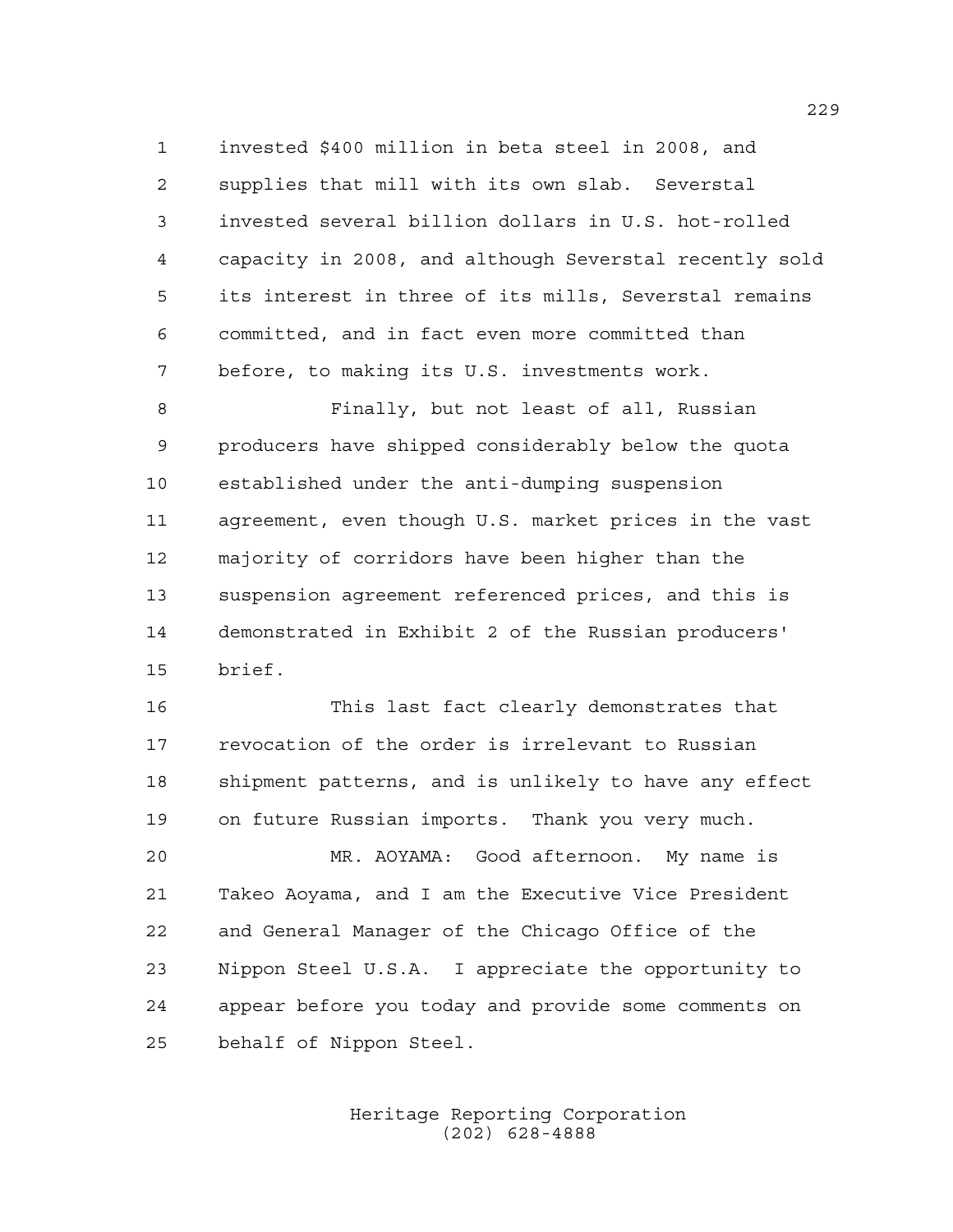I do also appreciate all the comments, sympathy, and actual help extended to the recent tragedy happening in Japan. Thank you very much. I would like to start my testimony by telling you a little bit about Nippon Steel's export strategy for hot-rolled steel, and how it was developed.

7 11 In the year 2000, I was appointed as a Group Manager for hot-rolled steel exports at Nippon Steel. We saw that demand in Asia for cold-rolled and cold- rolled resistant steel, and pipe perdex was growing very quickly, and rerollers and pipe producers in Asia were adding capacity in response to this demand.

 These downstream manufacturers are the customers who do not have their own steel making capacities or hot-rolled mills, such as they need an external source of hot-rolled steel. Our strategy has focused on supplying hot-rolled steel to these local processors as a substrate so that they can produce high quality cold-rolled, cold-rolled resistant steel and pipe products.

 We have worked very hard to set up stable, long term relationships with these local producers. In some cases, we have invested in joint ventures, or set up memorandums of understanding with separate commitments for hot-rolled steel.

> Heritage Reporting Corporation (202) 628-4888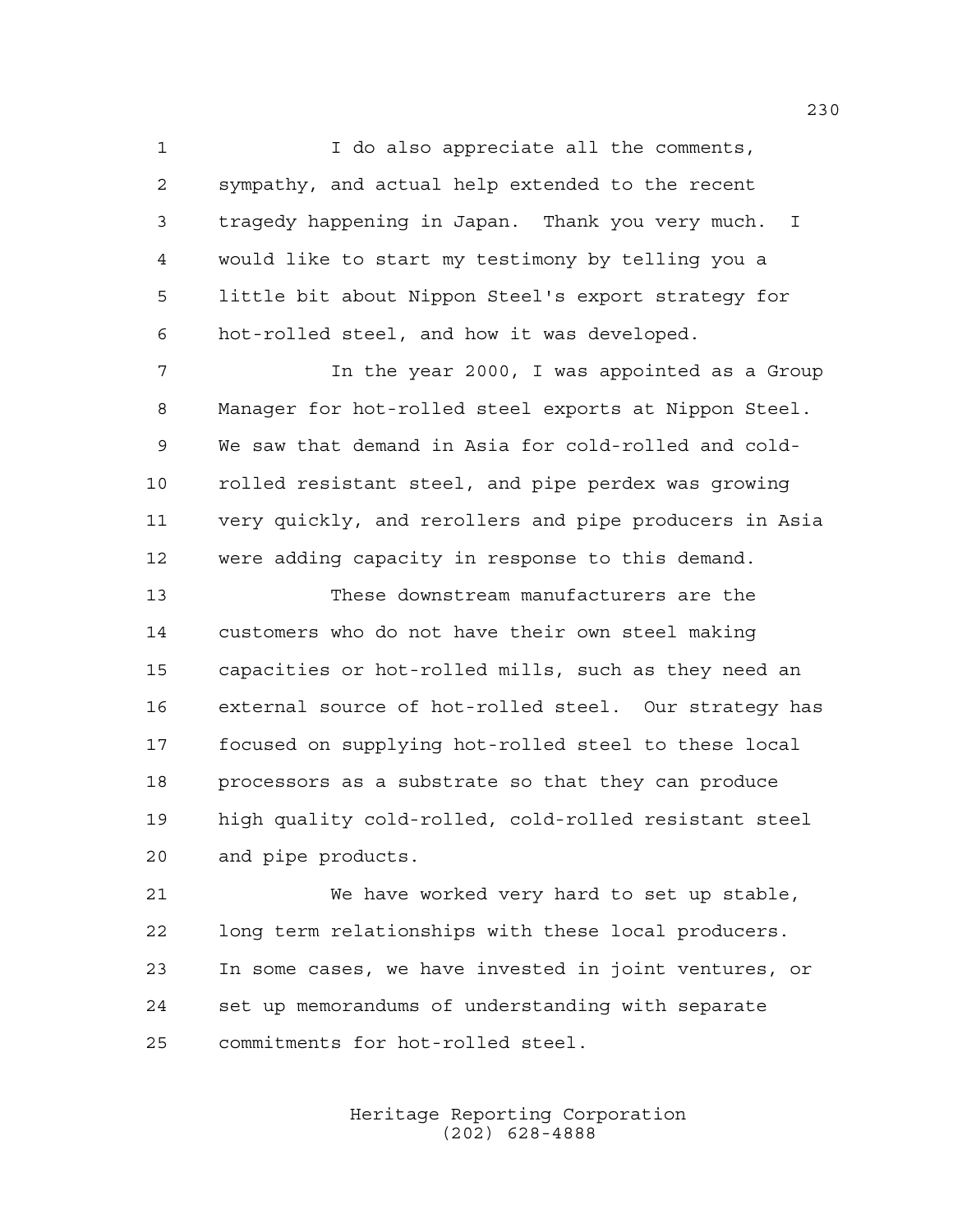I understand that the details in these investments were included in our prehearing brief. In other cases, we have worked with local processors to solve technical issues and to improve the quality of their downstream products.

 Our supply of hot-rolled steel as a substrate to these downstream manufacturers is a kind of technology transfer, which allows them to make better products and serve more customers than they could by purchasing hot-rolled steel locally.

 We have seen that as Japanese steel producers have followed a similar strategy. In addition, we supply high quality hot-rolled bands to the automotive industry customers throughout Asia. These are high tense textile grade that the old producers are not able to serve from local producers.

 Nippon Steel has also set up private centers and other downstream processing facilities in China and Southeast Asia to serve these customers. I was personally involved in these efforts from the years of 2003 to 2005 as a Group Manager at Nippon Steel's marketing and strategy department.

 We recognized that many of our traditional old industry customers in Japan were expanding their operations in China and throughout Asia, and that we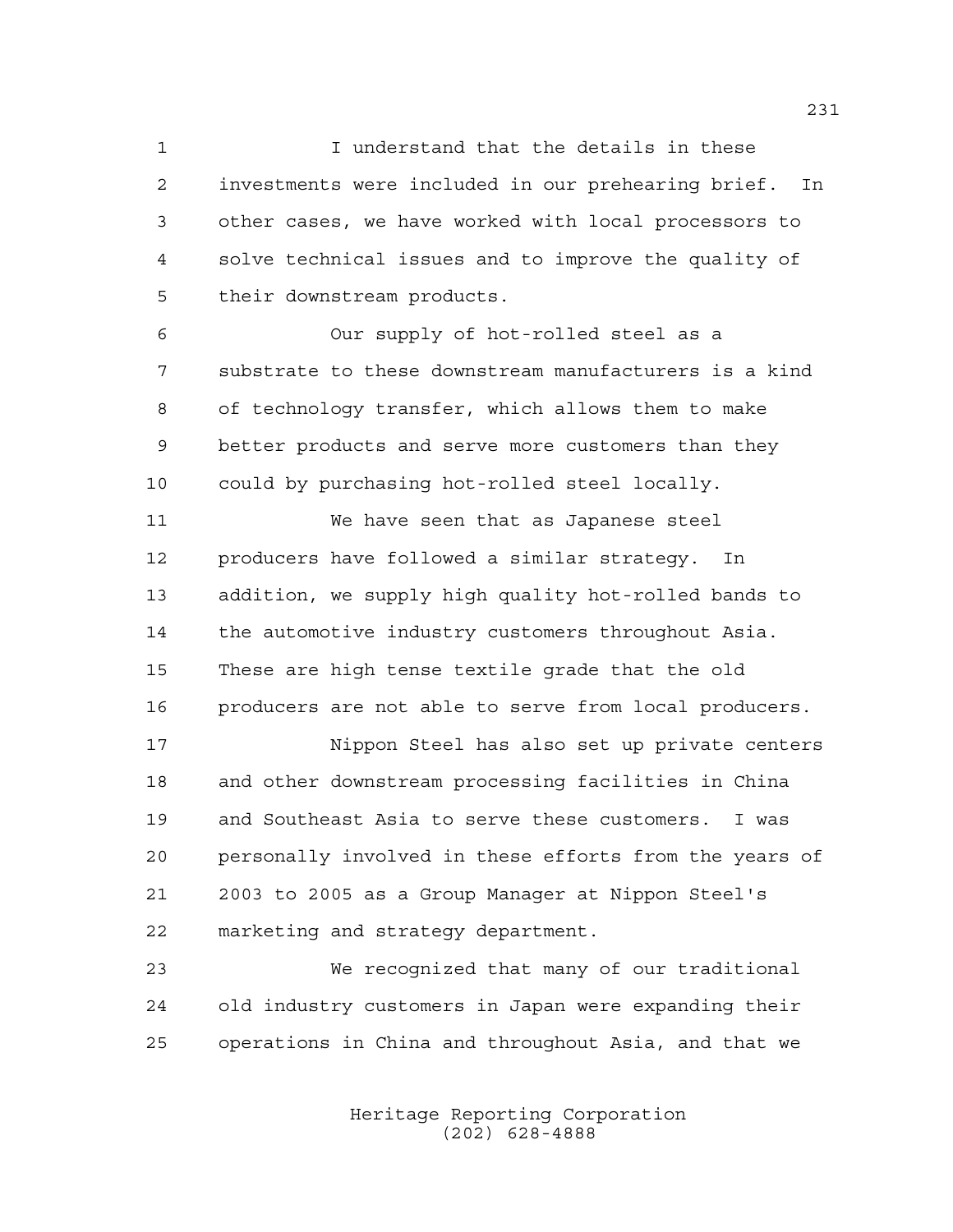could provide better service to them by operating locally and through partnerships with local steel producers.

 This strategy has been successful for Nippon Steel. Our hot-rolled steel exports to Asia have grown a lot over the last decade, and exports to Asia have consistently made up about 80 percent of our total exports of hot-rolled steel.

 Because of the investment that we have made in Asia, and as the demand grows that we see continuing in Asia, I do not expect that our strategy will change in the future.

 Let me also briefly address our thinking about the U.S. market. At Nippon Steel, our main goal is always to make sure that our customers anywhere in 16 the world are able to get high quality steel products that they need to support their operations.

 So, it is very important to us to support customers like Toyota, Honda, or Ford, in the U.S. market. In the United States, we mostly do that through our participation in joint ventures with specifically our IN Tech cold-rolled mill, and IN cold-galvanizing line in Indiana.

 High quality hot-rolled substrate for those operations can be supplied locally, and so we see no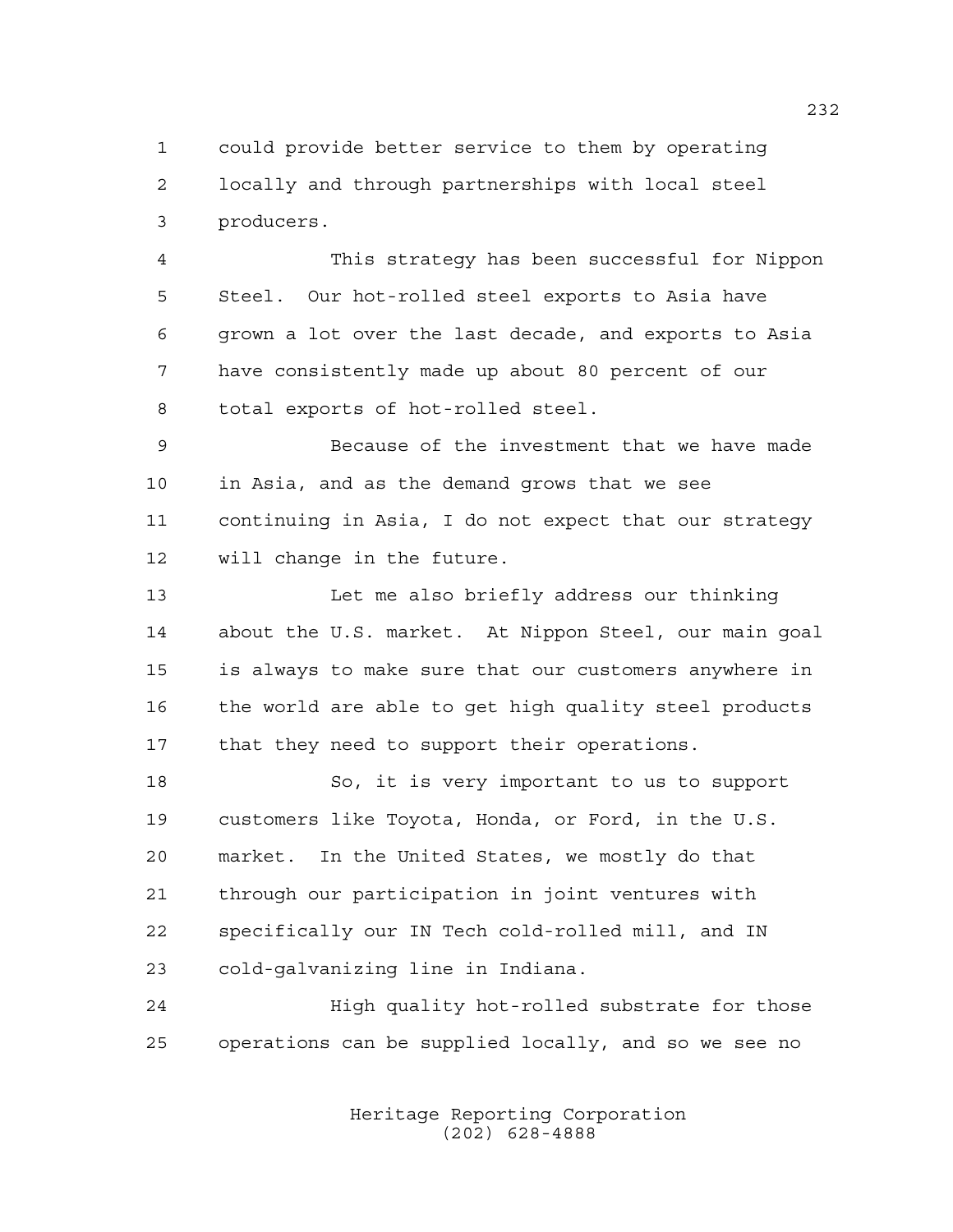need for direct exports from Japan. If the anti- dumping order on Japan is revoked, our direct shipment from Japan would likely continue to be limited to special quality grades for automotive applications.

 We would not expect any significant increase in our export volume because the demand in the U.S. market for these products is rather limited. The market for commodity grade hot-rolled steel here is also not especially attractive for us.

 It is important for you to understand that our entire vision strategy at Nippon Steel is built on differentiation. We want to sell our products for applications where we can capture the value of our technology, not just in the United States, but in Japan and around the world.

 Our focus is not on commodity grade. Our long term goal is to continue to increase the proportion of our business that is high quality steel for high value added end-users. This base approach does not depend on whether the order is continued or revoked.

 So we do not think that revocation would have much effect on our business. The main benefits that we see to the revocation is that our customers would no longer be subject to duties on the specialty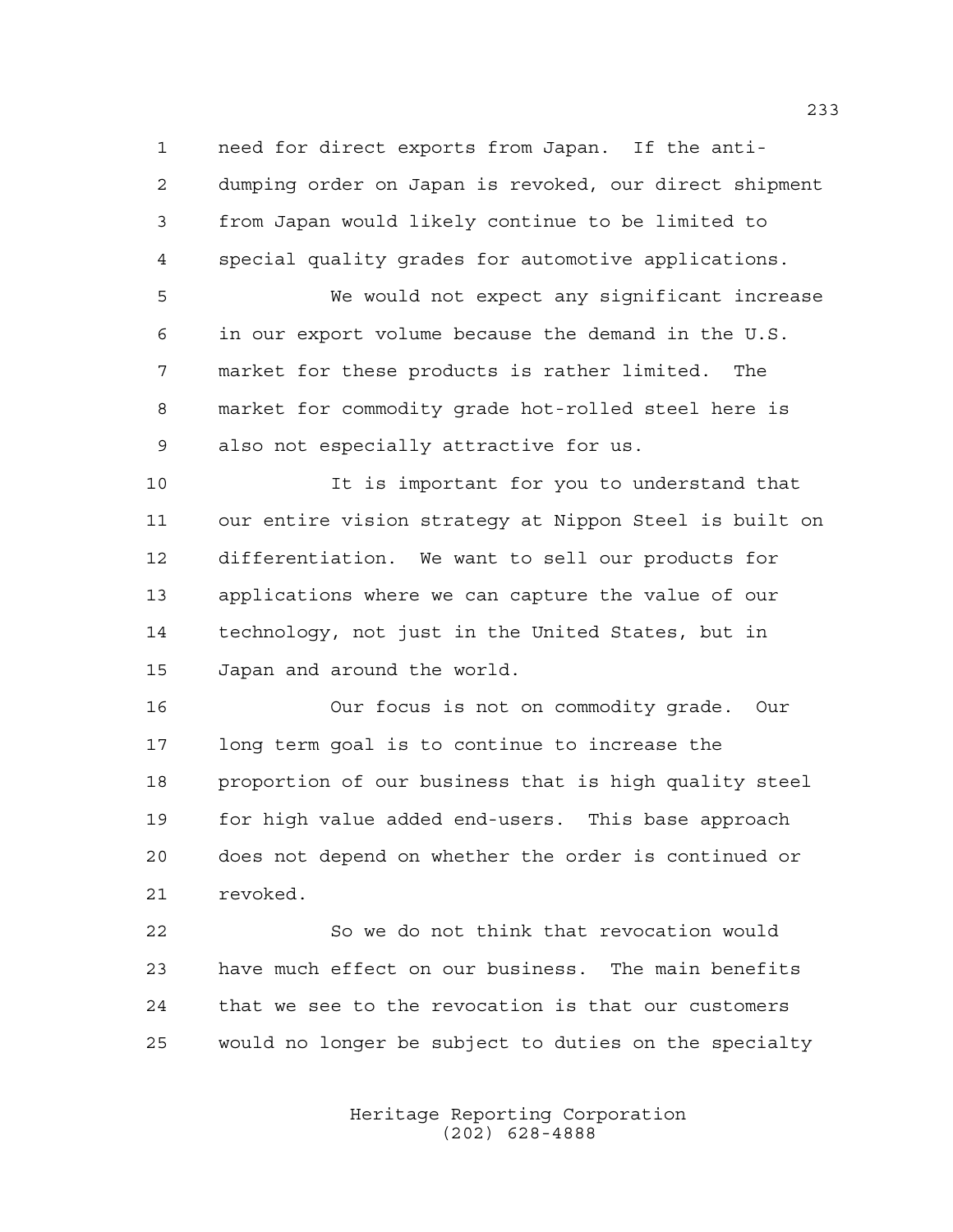of hot-rolled product that they need to import from Japan. Thank you for your attention, and I would be pleased to respond to any questions of you.

 MR. WOOD: Good afternoon, Members of the Commission. for the record, I am Chris Wood, and I am counsel for the Japanese Respondents. I would like to take just a few minutes to address the claims that the domestic industry has made concerning the likely effects of revocation of the order on hot-rolled steel from Japan.

 For those of you who were here for the Corrosion Resistant Steel Sunset Review Hearing in October of 2006, the domestic industry claims on Japan should sound very familiar. The domestic industry raised virtually all of the same arguments in that Sunset Review as reasons to keep the order in place.

 You can literally run down the list and check them off. Claims of excess capacity in Japan, and arguments that new capacity in Asia will displace Japanese exports. Arguments that high prices in the U.S. will draw imports in, and claims that revoking the order will lead to a replay of pre-order conditions, ignoring the huge changes that have occurred over the last 10 plus years.

Our response to those arguments in the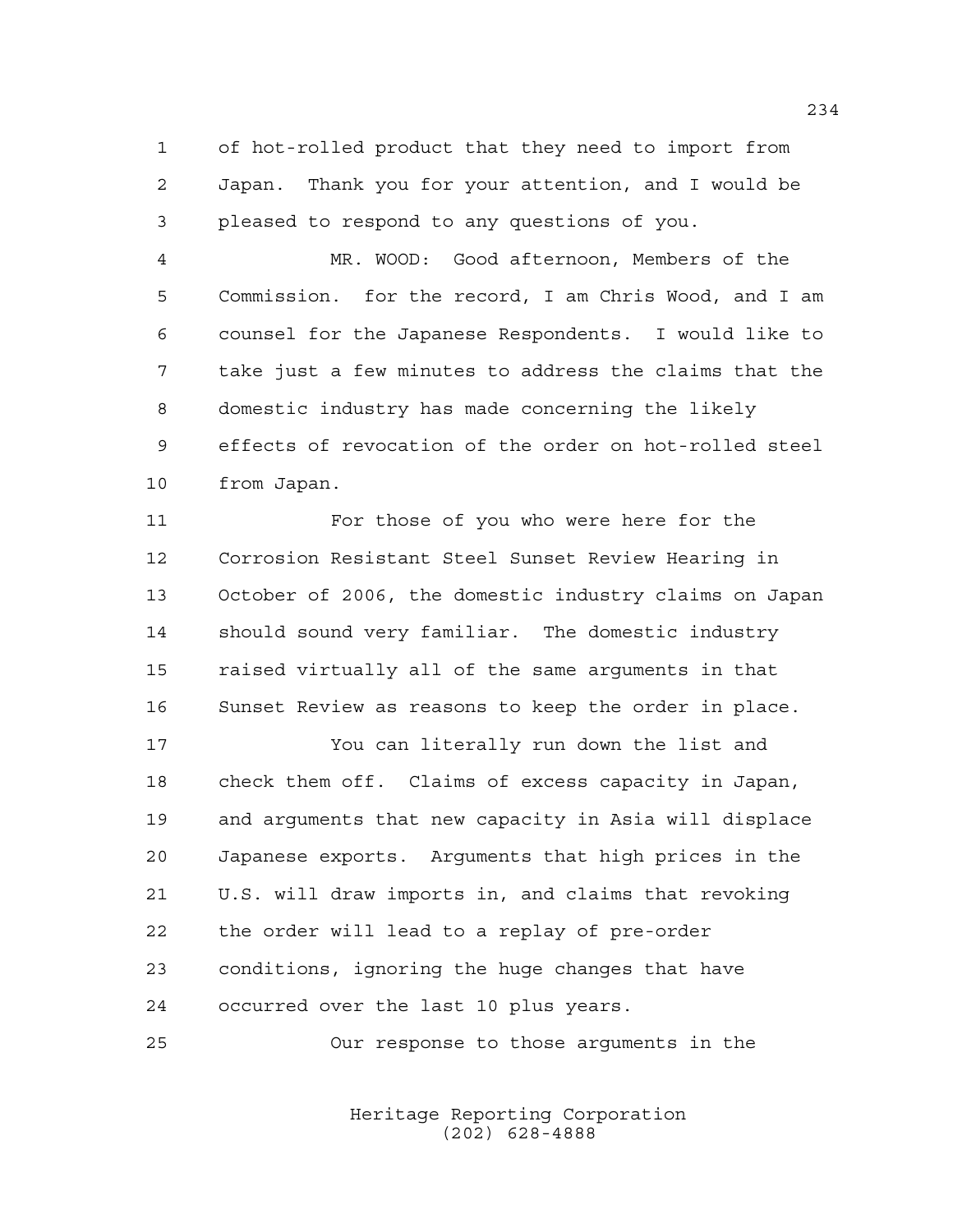Corrosion Resistant Steel case was very consistent with the points that you just heard from Mr. Aoyama. We showed that the industry in Japan is focused on its home and regional export markets, that there are long term investments and other relationships supporting those trends, and that a big increase in direct exports to the United States was just not in the cards.

 I bring up this history because we have a tremendous natural experiment here. In January of 2007 the Commission voted to revoke the order on corrosion resistant steel from Japan. We now have the benefit of hindsight, more than four years of experience, to tell us whether the Japanese producers were correct in predicting that their focus would remain in Asia, or whether the domestic industry was right in claiming that enormous volumes of imports from Japan would follow revocation.

 In fact, Japanese imports have remained at very low levels since the corrosion resistant steel order was revoked. We put the data in Exhibit 9 of our prehearing brief. Imports of corrosion resistant steel from Japan totaled 28 thousand tons in 2006 before the order was revoked, and have averaged around 35 thousand tons per year since 2007.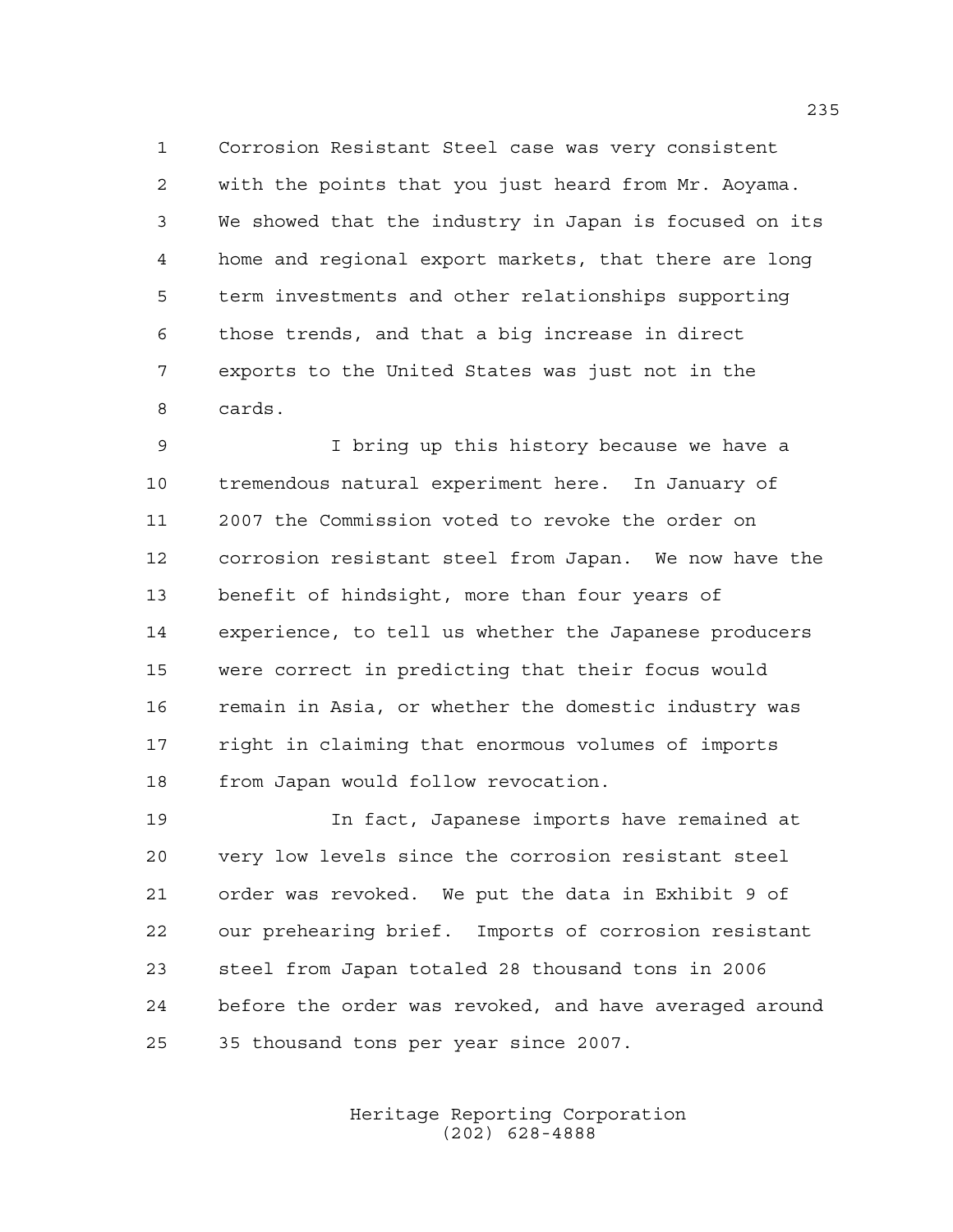In a 20 million ton per year market, these quantities are trivial. In short, the order was revoked and the sky didn't fall. The predictions that imports from Japan would increase greatly did not happen.

 The real predicted value of the arguments made by the domestic industry, the same arguments that you heard in the Sunset Review this morning, was zero. The Japanese Respondents continue to sell corrosion resistant steel exactly as they did before, with shipments going mainly to customers in the home mark in Asia, and sales in the United States limited to small volumes of specialty products.

 We would respectfully suggest that revocation of the order on hot-rolled steel from Japan will likely have the same inconsequential effect on the U.S. market as did the Commission's 2007 action revoking the order on corrosion resistant steel from Japan.

 The facts are that the Japanese industry is operating at a very high level of capacity utilization, well over 90 percent, and well over 95 percent of all the hot-rolled steel produced in Japan is consumed either in Japan or Asia, and this trend has been consistent for years.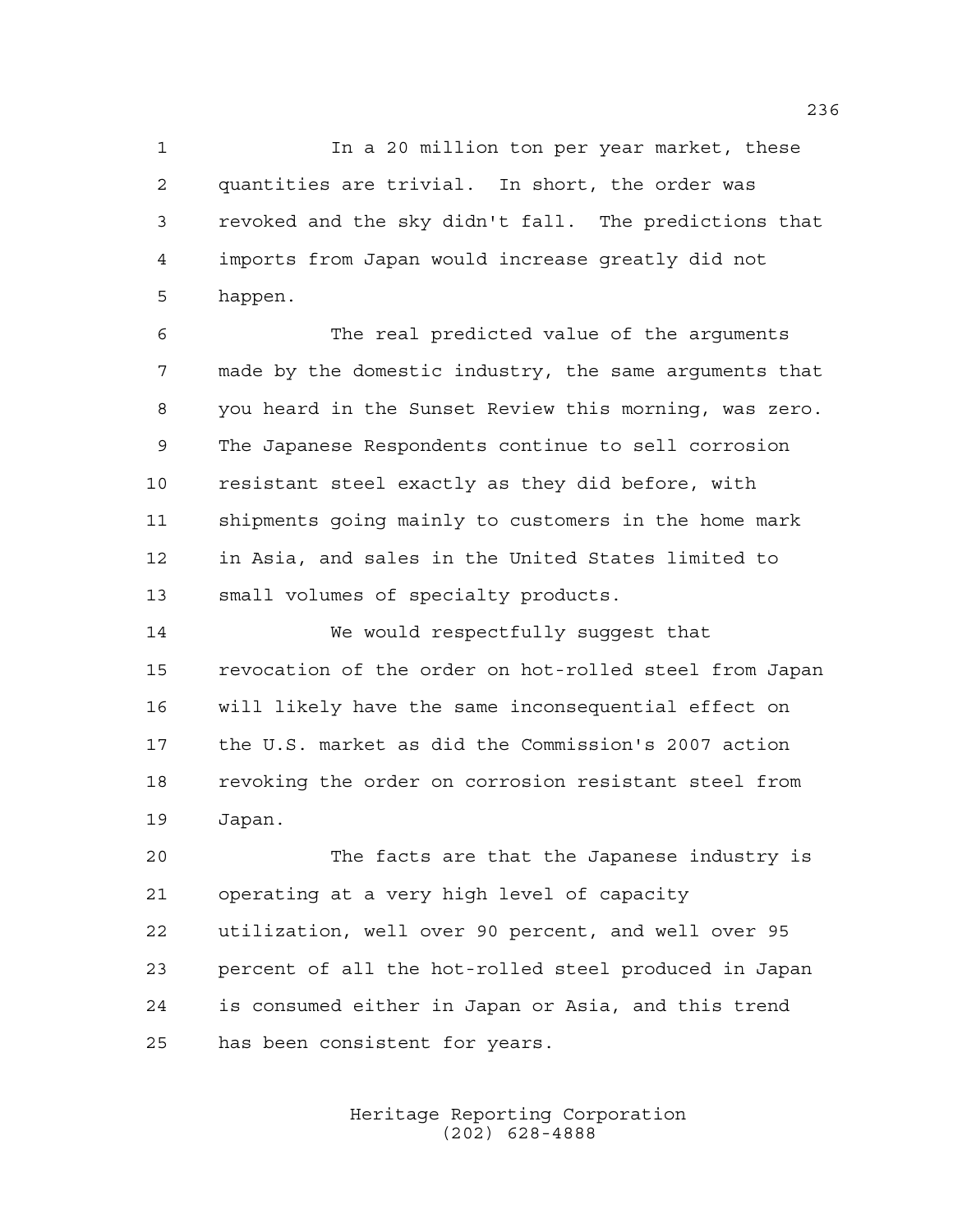Asia is already the center of world demand for hot-rolled steel, and demand is predicted to continue to grow much faster in Asia than in North America for the foreseeable future. And as Mr. Aoyama explained, Japanese producers have made significant long term investments in Asia in business models that use hot-rolled steel supplied from Japan as an intermediate material for the production of downstream flat rolled and pipe products.

 To sum up, both recent history and the record in this Sunset Review should lead you to conclude that revoking the order on hot-rolled steel from Japan is not likely to have any adverse effect on the domestic industry. I appreciate your attention and would be happy to respond to any questions that you may have. thank you.

 CHAIRPERSON OKUN: Does that complete the testimony for this panel? All right. Well, thank you, and before we begin our questions, let me take this opportunity to thank all of you for being here, and for the industry witnesses, and producers who were able to travel, and take time away from their business, we very much appreciate the effort that you made to be here.

Mr. Aoyama, to you, I take it that you are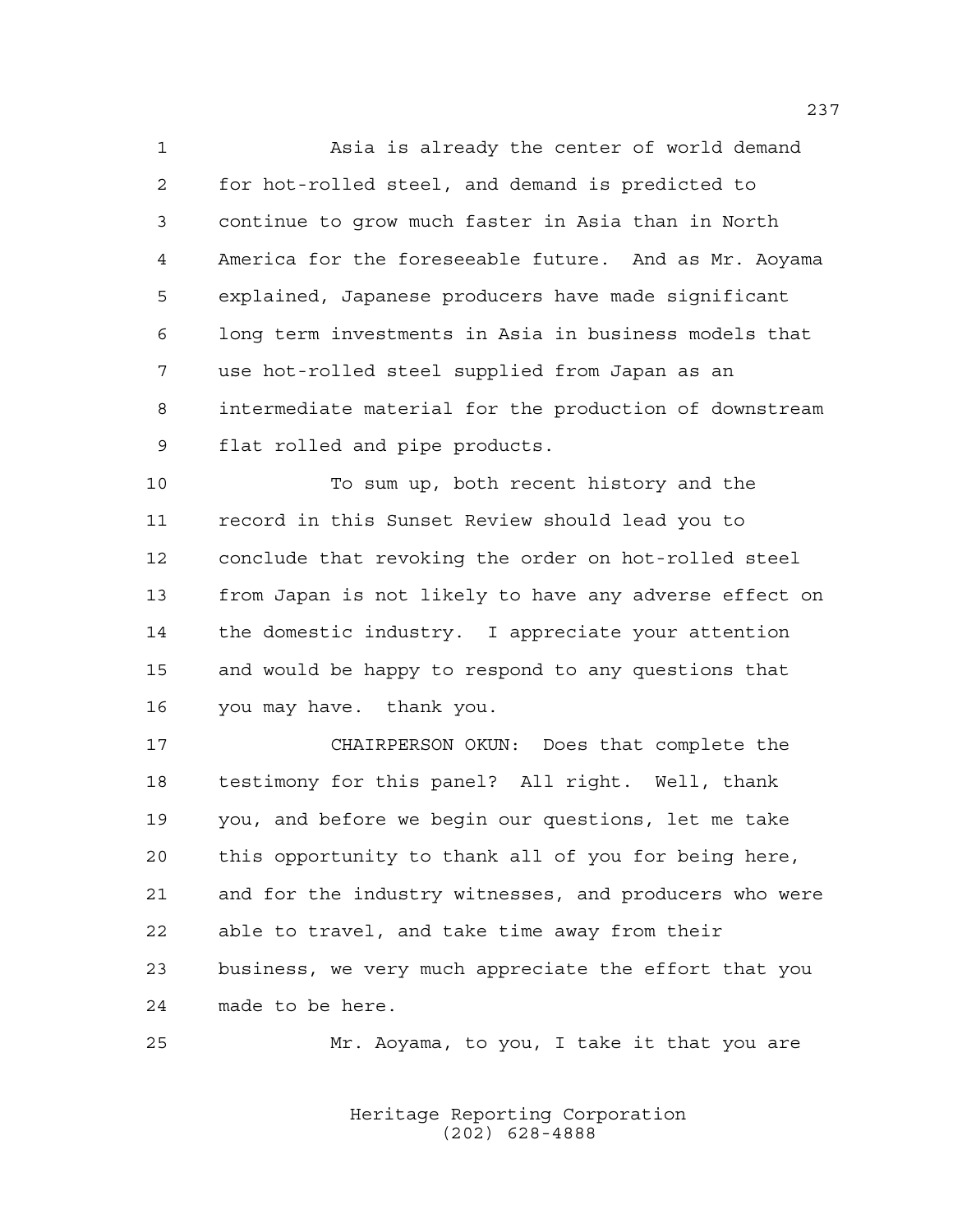in the Chicago office, but with everything that has gone on in Japan, and with the earthquake and tsunami, and the nuclear reactor crisis, I am sure that it is a difficult time for your company. So we appreciate your effort to be here as well.

 And with that, I will begin the questions this afternoon. If I could just ask you to repeat your name for the benefit of the court-reporter since we can't see everybody's name plates out there.

 And, Mr. Aoyama, I think I will start with you. I very much appreciate both your appearance here today, and the specific information that you provided in your questionnaire, and the business and other kinds of information that you submitted.

 One question, or the Petitioners this morning had indicated that the joint ventures that were discussed in the brief for the Japanese producers often times were technology joint ventures, and therefore really didn't indicate that there was product being used.

 In other words, in this case, I think the Chinese was the example that they used. That the Chinese would be providing the actual hot-rolled. So I wanted to give you an opportunity to respond with the specifics for your company, and to the extent that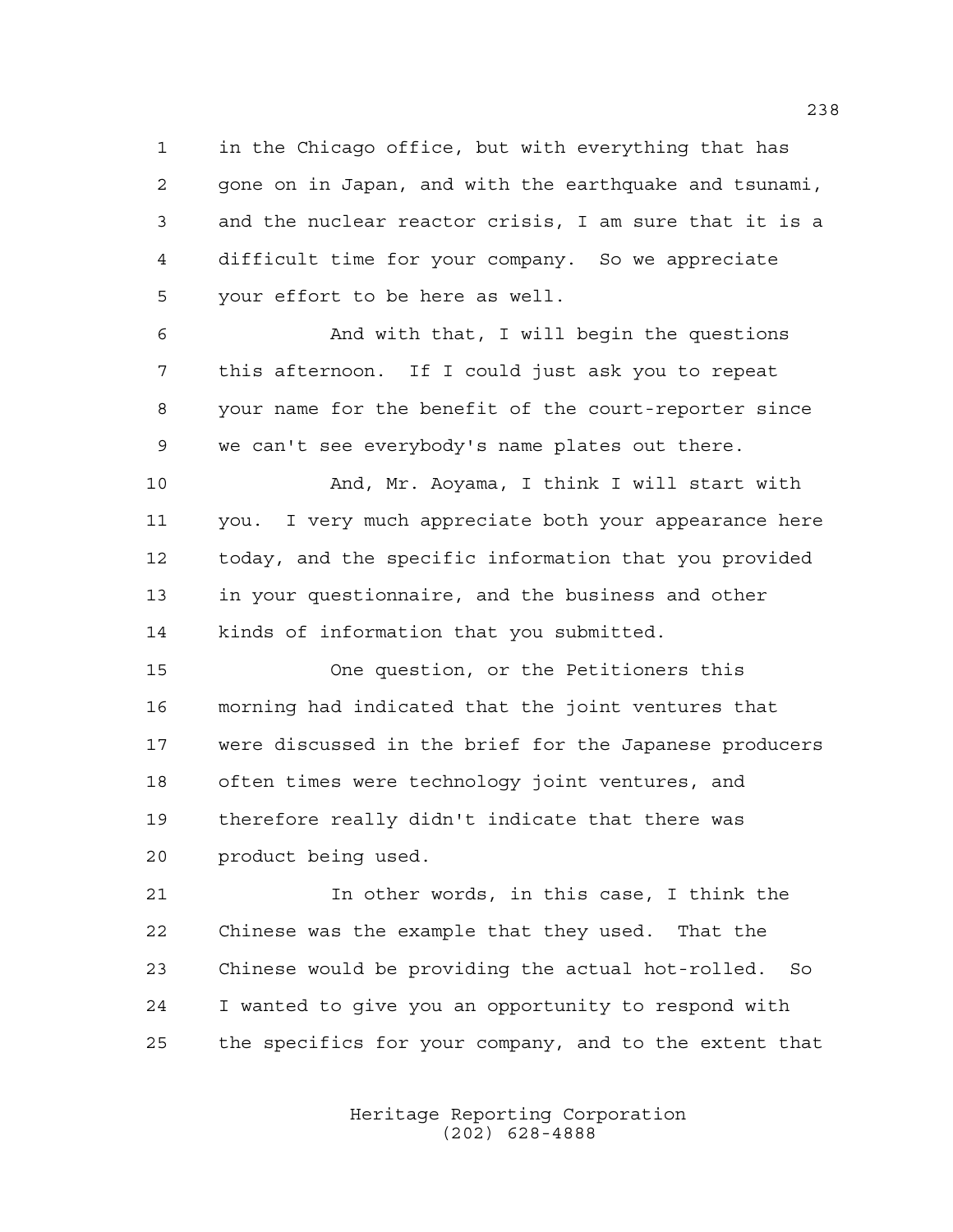you can talk about them here, and if not, maybe further information in the brief, Mr. Wood.

 But, Mr. Aoyama, can you talk about joint ventures, and where you have technology ones, versus others?

 MR. AOYAMA: Even though our joint ventures in Asia are with technically driven joint ventures, but at the same time, we have a long term commitment to supply our hot-rolled coil as a substrate because some of that high-end, high quality coil, cannot be produced even in the top class, for example, of Chinese mills.

 So in that case, we supplied our hot-rolled to produce a high-end product in joint ventures, and so in such a way that our joint venture is not only technology driven, but also supported by our stable supply of high quality of hot-rolled.

 MR. WOOD: And, Commissioner Okun, this is Chris Wood. If I could just supplement that by saying that as you alluded to, we did put specific details in Exhibit 3 of our prehearing brief, which includes the supply commitments on hot-rolled steel.

 And it is not surprising, but some of the representations that you heard this morning are just factually incorrect with respect to those.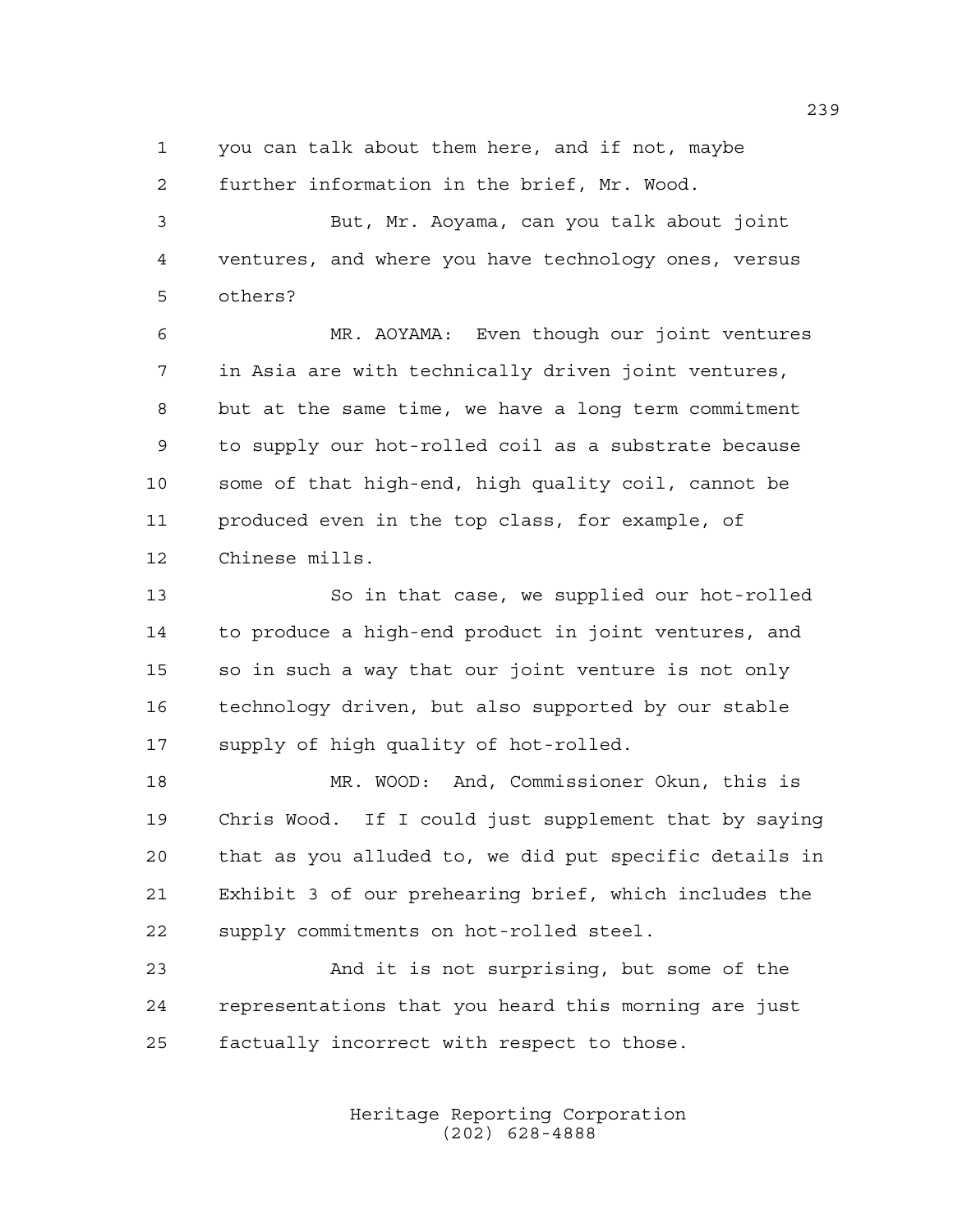CHAIRPERSON OKUN: And, Mr. Wood, do you think that you will be able to get any more specifics for the other producers that you represent? MR. WOOD: We will certainly try, Commissioner Okun. We will do the best that we can to supplement that information in a post-hearing brief, but one other last point that I wanted to make, and to supplement what Mr. Aoyama said, is that I think it is important to consider the entirety of the relationship with these purchasers in Asia.

 If Nippon Steel or the other Japanese producers are investing and sending technical personnel over there, and giving technical assistance, even if that is not a financial investment, it is an investment in the relationship, and that facilitates the sort of long-term commitments, and the stickiness of these trade patterns that we mentioned in our brief.

 CHAIRPERSON OKUN: Okay. And then another question for you, Mr. Aoyama. In discussing the likely effects if the order was listed of imports, and you talked about the relationship with the U.S., and with the auto companies in the United States.

 And I wondered if you could give any more information that would support your statement that the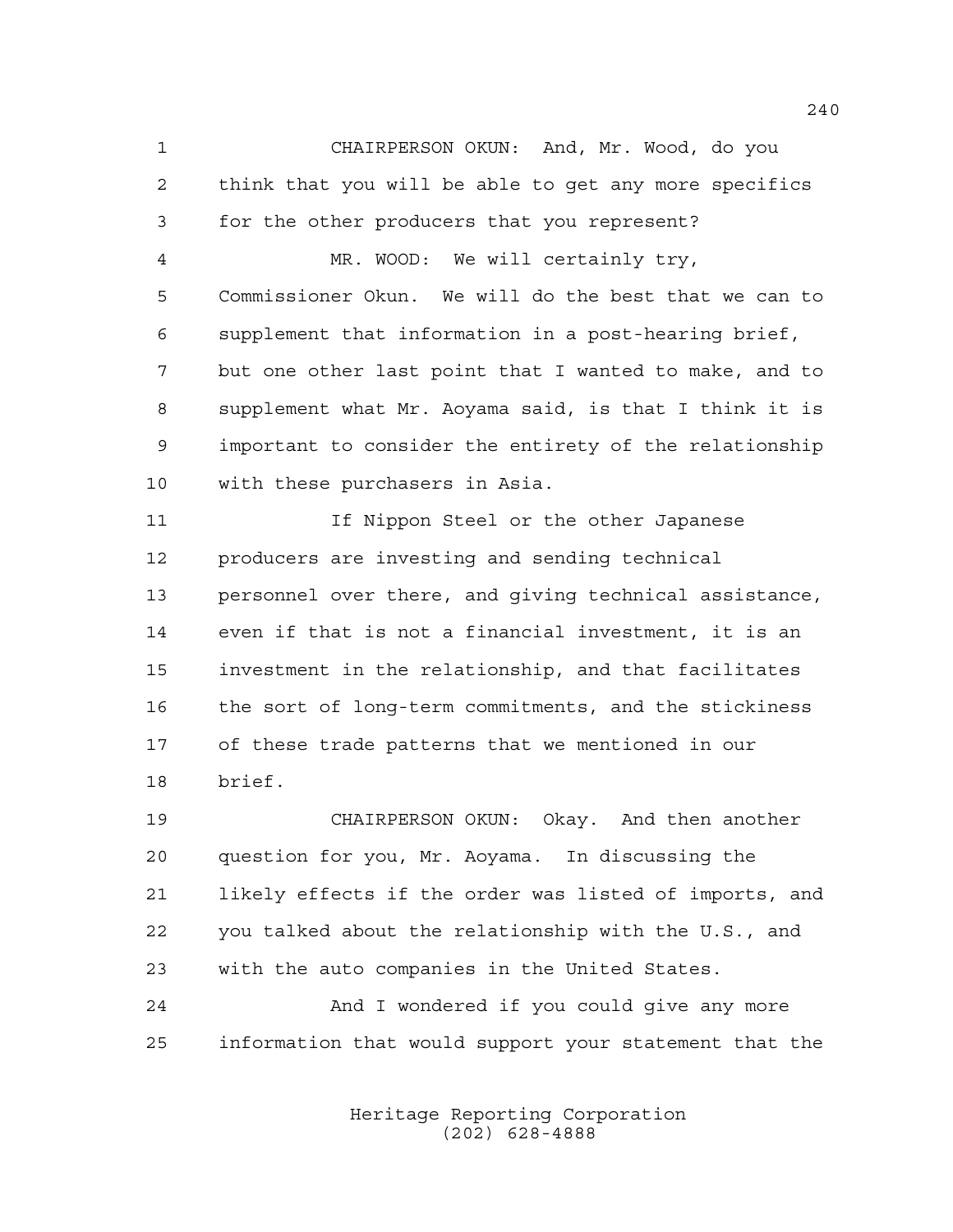product that would come in post-order would still be with high quality limited product, as opposed to broader products which the record would indicate was brought in during the original investigation? Is that clear, or do I have to restate that, Mr. Wood?

 MR. AOYAMA: The major reason why we have or why we see no possibility to increase our directives from Japan to automotive customers as I mentioned, we have already had joint ventures in the United States to serve our customers in the United States.

 Our operations of joint ventures are already way back to 20 years ago. We have a 20 year history of operating in the United States, and speaking about the cold-rolled and corrosion-resistant steel, especially for the usage of automotive customers.

 So even if the hot-rolled dumping duty is revoked, I see that the only possibility for us is to export from Japan is limited to the high strength steel, which literally is difficult to produce in domestic industries, and actually even now with the dumping duties, some customers are importing from us due to the scarcity of the availability in the United States market.

 CHAIRPERSON OKUN: Okay. Any information that you could provide post-hearing with respect to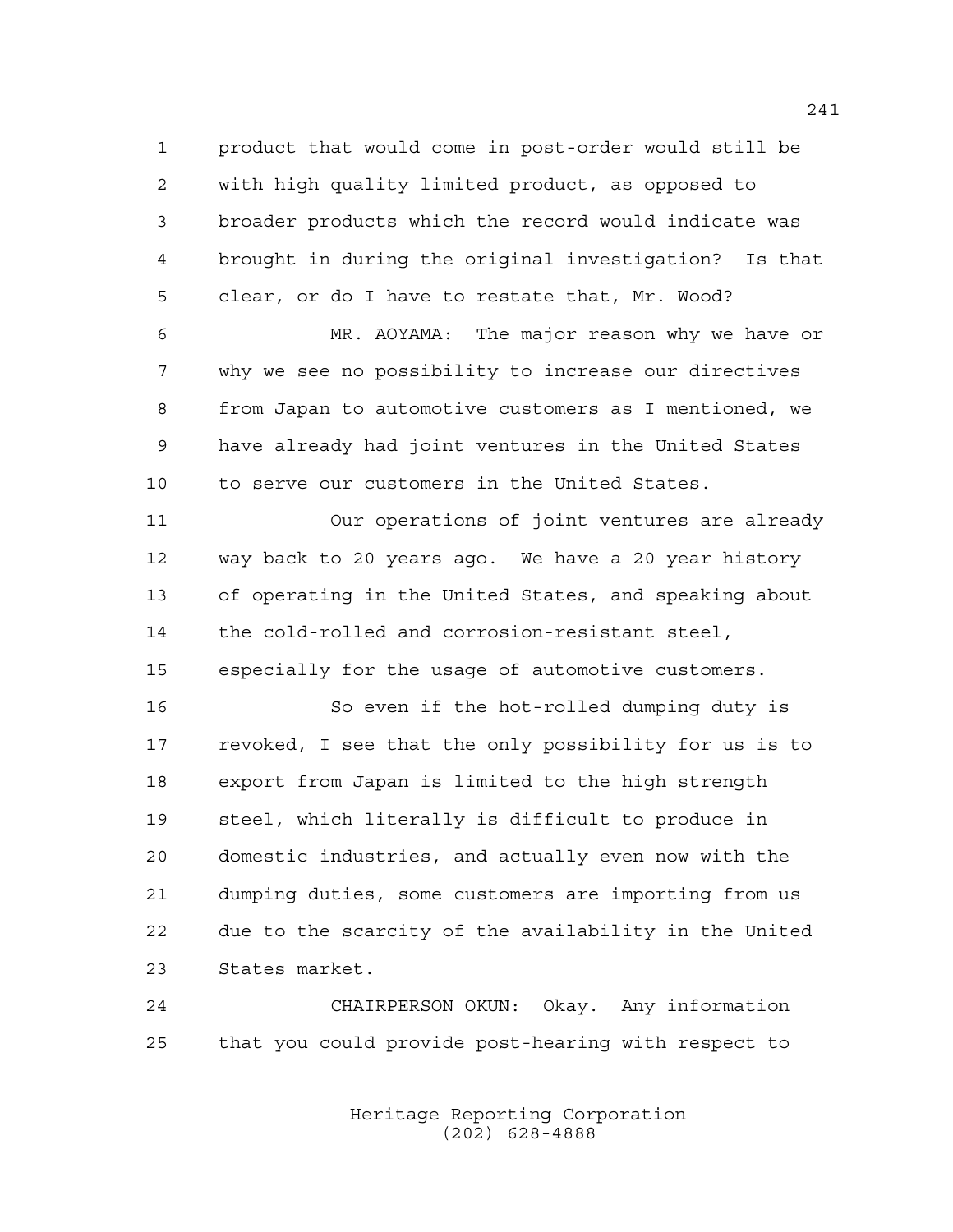that particular issue of the limited supply of the types of product that you are bringing in currently would be helpful.

 Before I turn to our representatives from Brazil, Mr. Vandevert, I wanted to ask you if you could comment on demand patterns in the United States for automobiles. I know this morning that we had talked with the panel this morning about a market they used to have of about 17 million units, and that now we are talking about 13 or 14, and I wanted to know what projections you see for the U.S. market?

 MR. VANDEVERT: Well, first of all, Ford itself limits its projections to one year, and so I can't speak directly to longer term projections. However, the range is fairly consistent.

 I would say we are looking for this year in the United States for industry sales to be in the range of 13 to 13.5 million.

 And so a little bit better than our steel suppliers had indicated, but I think fairly close.

 CHAIRPERSON OKUN: And then you had focused in your testimony on the importance of export markets to Ford's business strategy, and I am not sure, as I actually didn't see one thing you submitted, but if you have not already submitted a business plan or

> Heritage Reporting Corporation (202) 628-4888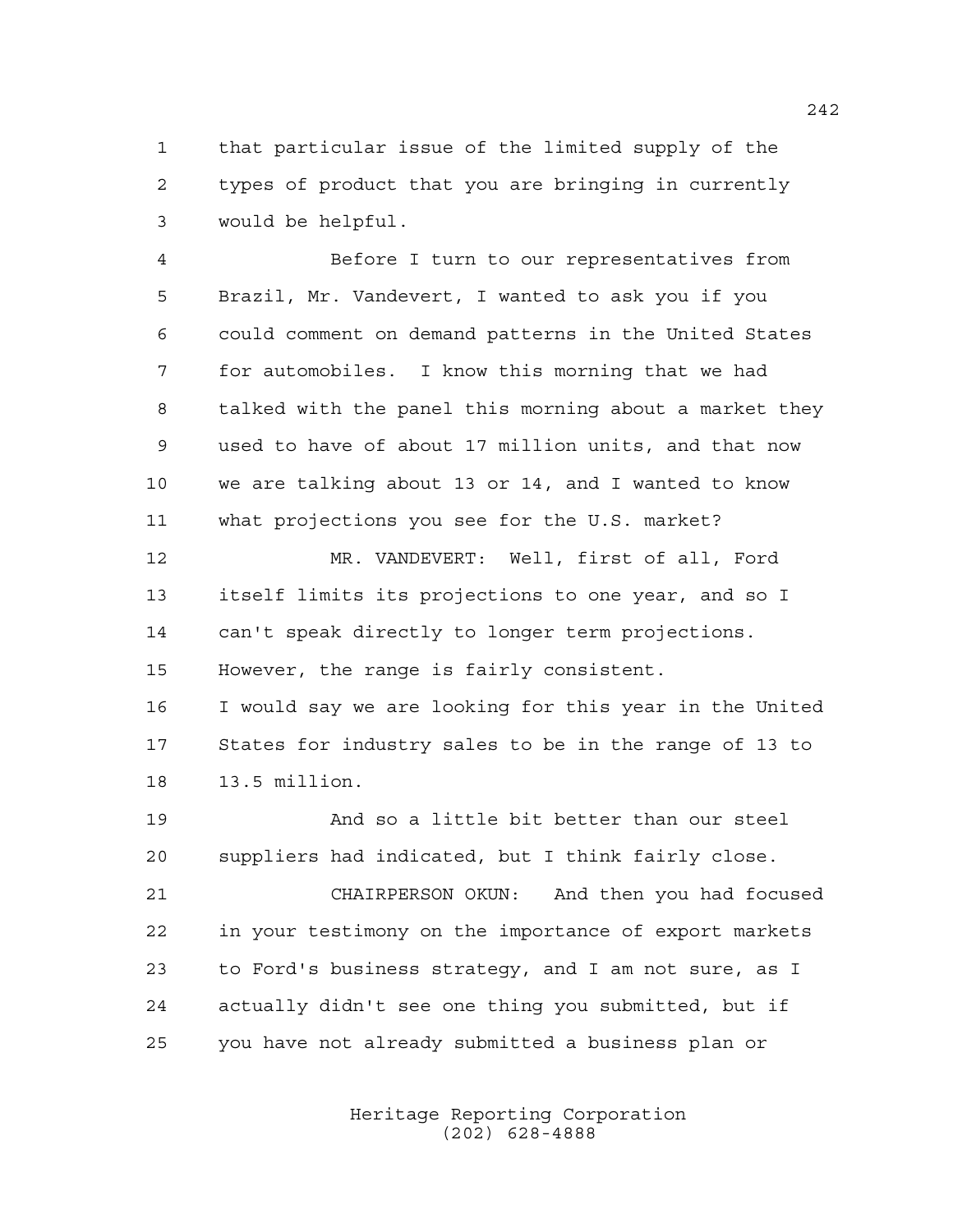projections for export markets, it would be very helpful to see that, and what Ford anticipates doing in the different markets in the time period. MR. VANDEVERT: We will do that. CHAIRPERSON OKUN: Okay. MR. MCCONNELL: Commissioner Okun, if I could just add one point to that. There was also a suggestion on how to translate that into actual steel demand, and in particular a suggestion that at a time of high gas prices there might be some tendency to consume less steel per automotive unit. And we just wanted to make sure that we got on the record on that, that just because someone is concerned about fuel economy doesn't mean that they are going to go to a whole different class of vehicle, and to go from an F-150 to a Ford Focus. 17 And, in fact, the trend that we are more likely to see is that a consumer identifies the type of vehicle that they want to buy, and then they look for the fuel economy leader in that type. So I think that we don't see that as significantly affecting steel demand. We think that steel demand is going to

force.

CHAIRPERSON OKUN: All right. If there is

be driven by the number of units rather than by that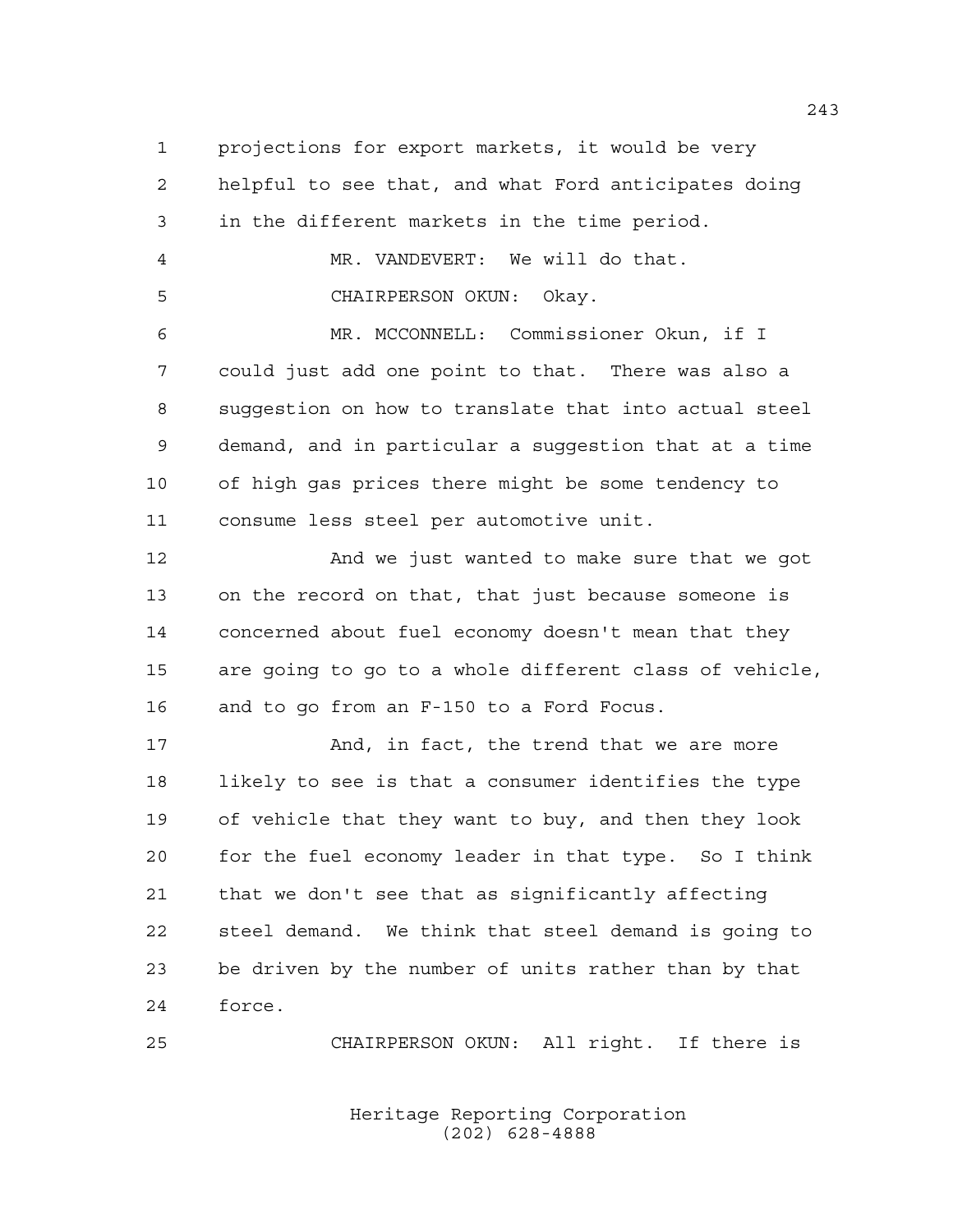anything from the industry or publications that you could place in the record, that would be helpful, because I do remember this discussion coming up in one of the cases in prior years about auto demand, and how steel prices impact that.

 So I am interested in seeing that. And then for Mr. Alvarez, in response to questions about whether Brazil has the incentive to change markets, the Petitioners had pointed out that there are Brazilian exports to India and Vietnam, and that they have surged at different times during the period.

12 And that would indicate that the purchaser market is not what drives it if your home market isn't preventing you from exporting. I was wondering if you could comment on that?

 MR. ALVAREZ: Well, I don't know about the exports to India. CSN is not responsible for that and we are not exporting, even for India. But it is not the objective of this Commission, but we only export some tin plates, and not hot-rolled coils.

Maybe is it is from others in Brazil.

 CHAIRPERSON OKUN: Okay. Well, counsel, if there is anything that can be -- if you can discuss that as it relates to your argument with regard to whether trade patterns would shift upon revocation, I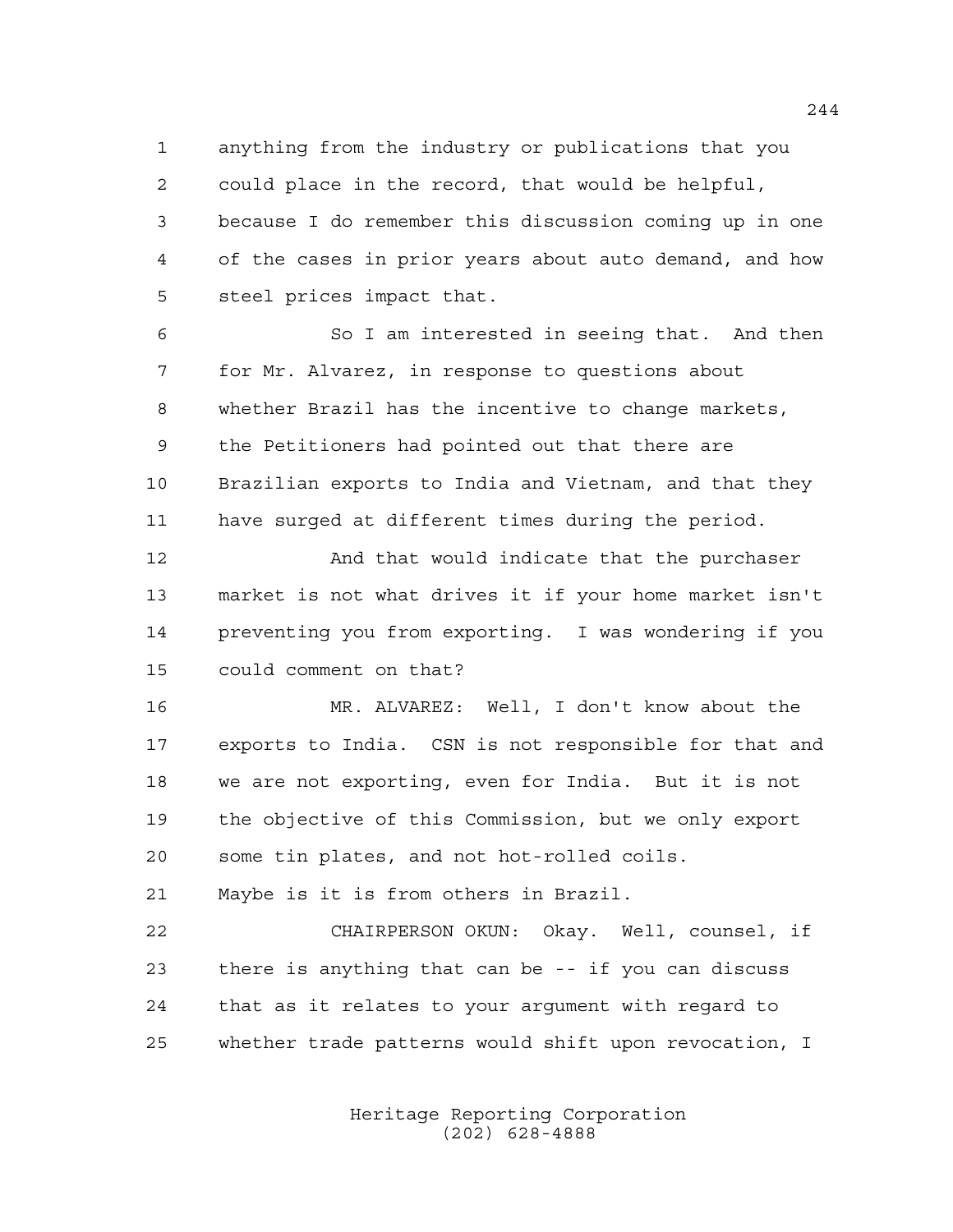would appreciate seeing that.

| 2  | And then I know that my time is about to run           |
|----|--------------------------------------------------------|
| 3  | out, but I don't know if there is any more             |
| 4  | specificity, or any more detailed information that you |
| 5  | could provide about the demand that is expected to be  |
| 6  | associated with the steel demand to be associated with |
| 7  | the Olympics, or with the World Cup.                   |
| 8  | I know that it has been cited as one of the            |
| 9  | reasons for the Brazilian home market is going to      |
| 10 | continue to grow, but I didn't see too much            |
| 11 | specificity in the briefs, and I don't know if there   |
| 12 | is something else that might be available.             |
| 13 | Chairman Okun, Jonathan Stoel.<br>MR. STOEL:           |
| 14 | We will certainly do that, and I just wanted to point  |
| 15 | out that I think that the main point that we made was  |
| 16 | that with GDP growth of 4 to 5 percent each year, and  |
| 17 | as Mr. Alvarez's testimony pointed out, that really    |
| 18 | translated into double the growth in steel             |
| 19 | consumption.                                           |
| 20 | And that is where we see the growth coming             |
| 21 | from the Olympics and from the World Cup, and are just |
| 22 | examples of how significant that demand is going to    |
| 23 | be, but we will certainly look into that for you.      |
| 24 | CHAIRPERSON OKUN: Okay. I appreciate that.             |
| 25 | MR. DUNN: Chairman Okun, just to complete              |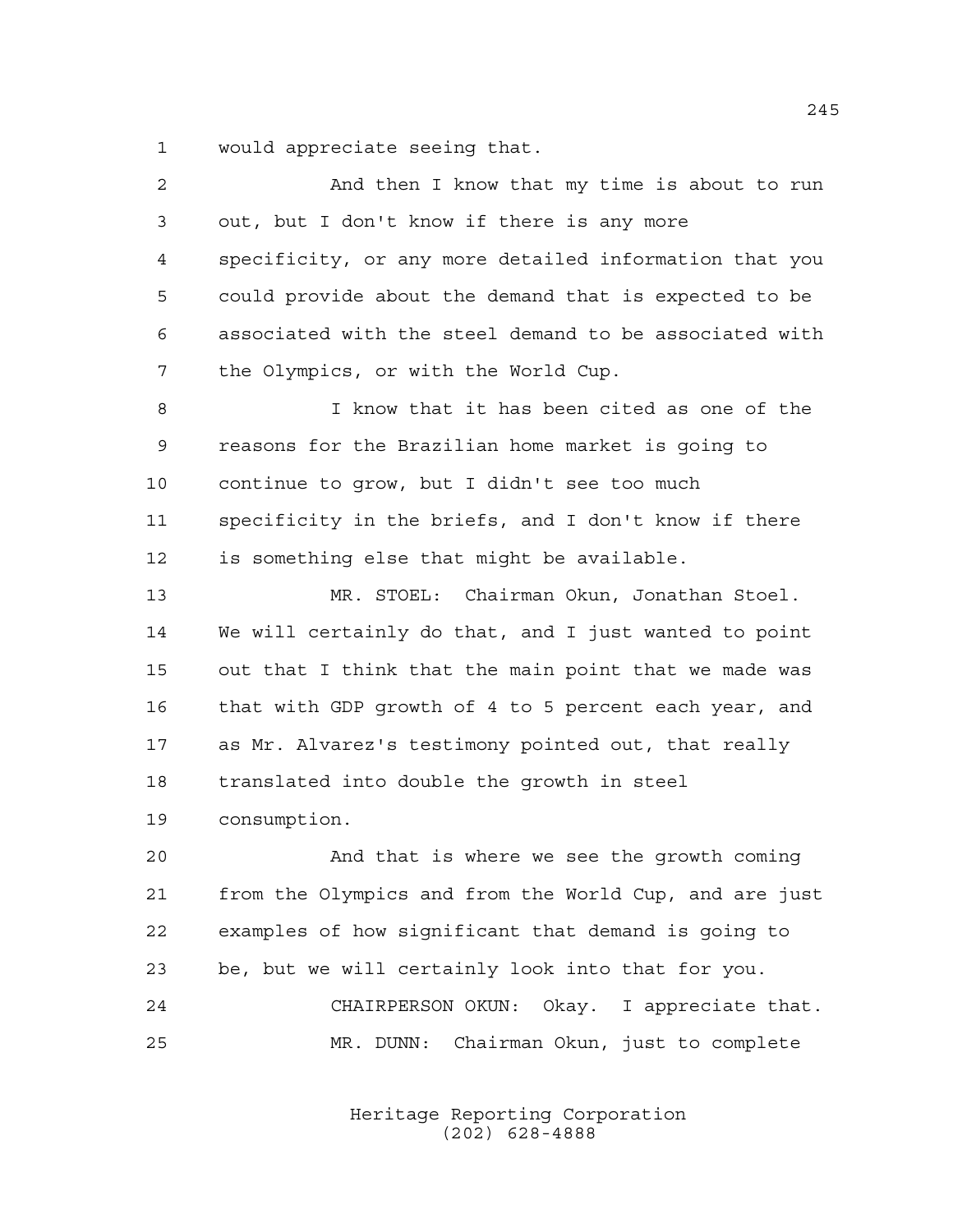that thought for Usiminas, we don't have any

 projection of how much precisely will be to each one of those, but we do have -- we had given the Commission our business plan for the next five years, which shows an increase, or a projected increase in hot-rolled demand of 6 percent a year, and that takes those into account.

 CHAIRPERSON OKUN: And thank you, and in the beginning of my remarks, I did note that I very much appreciated those business plans that were produced in response to the questionnaires, and I had a chance to look at those, and it was very helpful information for purposes of filling out the record. And with that, I will turn to Vice Chairman Williamson.

 VICE CHAIRMAN WILLIAMSON: Thank you, Madam Chairman, and I, too, want to express my appreciation to the witnesses for coming today. Mr. McConnell, in your chart one, I was wondering if you could add the cost of raw materials.

 A couple of times, you did point to the high cost of raw materials at the end, in the latter years, but it would be interesting to sort of see how that tracked for the whole period.

 MR. MCCONNELL: I would be happy to give it a try. We are a little bit prohibited because we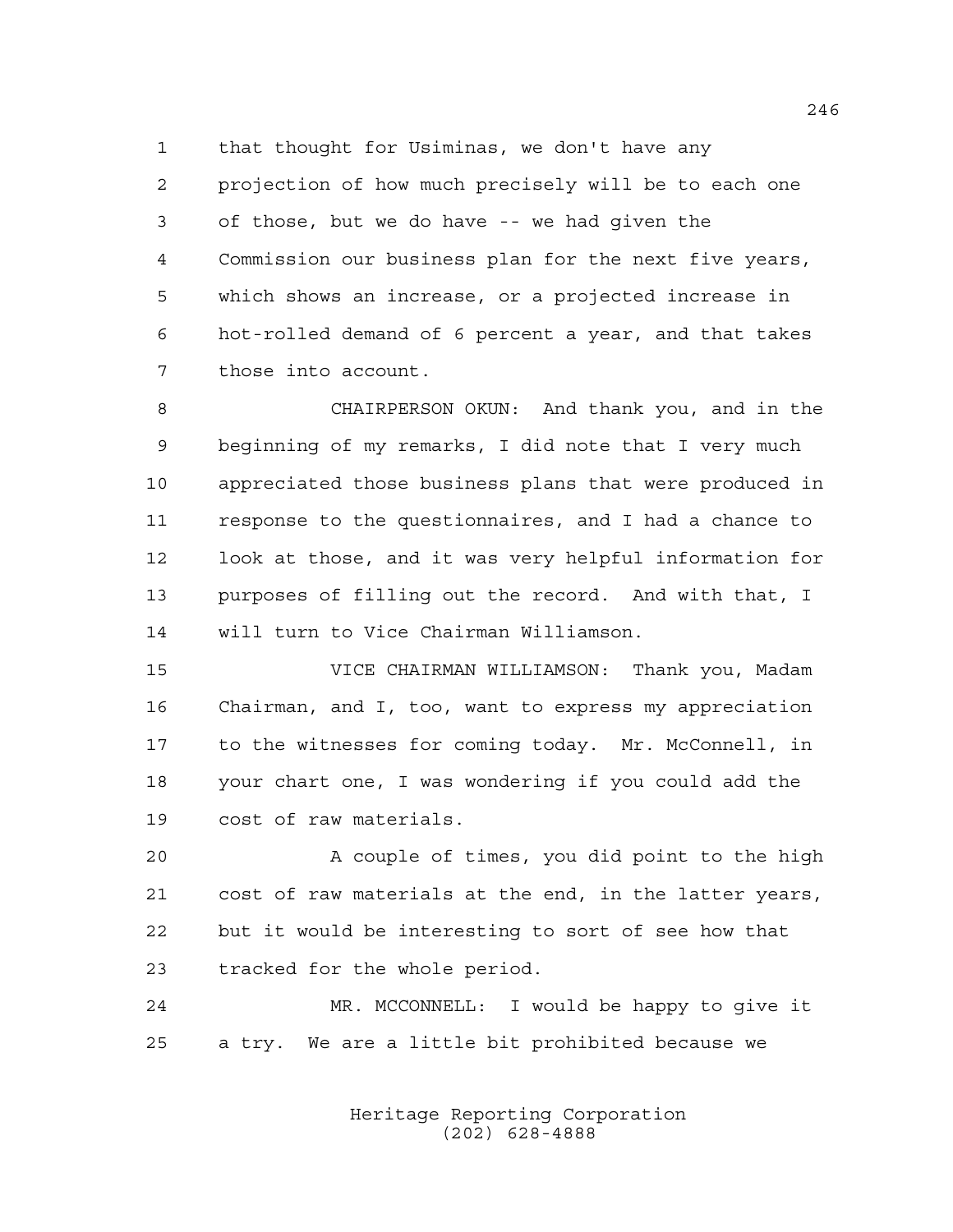don't have access to all of the data in the record on raw materials. There are a couple of charts in the public version, but as I sort of looked to prepare this, there were some issues that we could not deal with because the data in the staff report weren't available in the public record. But we would be happy to give it a try.

 COMMISSIONER WILLIAMSON: Okay. We would appreciate that, and any comments from what you know about what is going on.

11 MR. MCCULLOUGH: The other thing, Commissioner Williamson, is --

 VICE CHAIRMAN WILLIAMSON: Sure. Go ahead. MR. MCCULLOUGH: Matt McCullough. We heard a lot today about raw material prices and the industry concern about covering its raw material costs, but I think that there is plenty of that in the record, and certainly in Figure 17 and Figure 18 of our brief, the Joint Respondents' brief, on scrap costs, I think it is quite evident that this industry has been more than capable of covering in particular its scrap costs.

 In fact, when scrap costs increase, the domestic industry tends to raise prices well in excess of that increase and actually increases its profit per ton. You can see that in the basic hot- rolled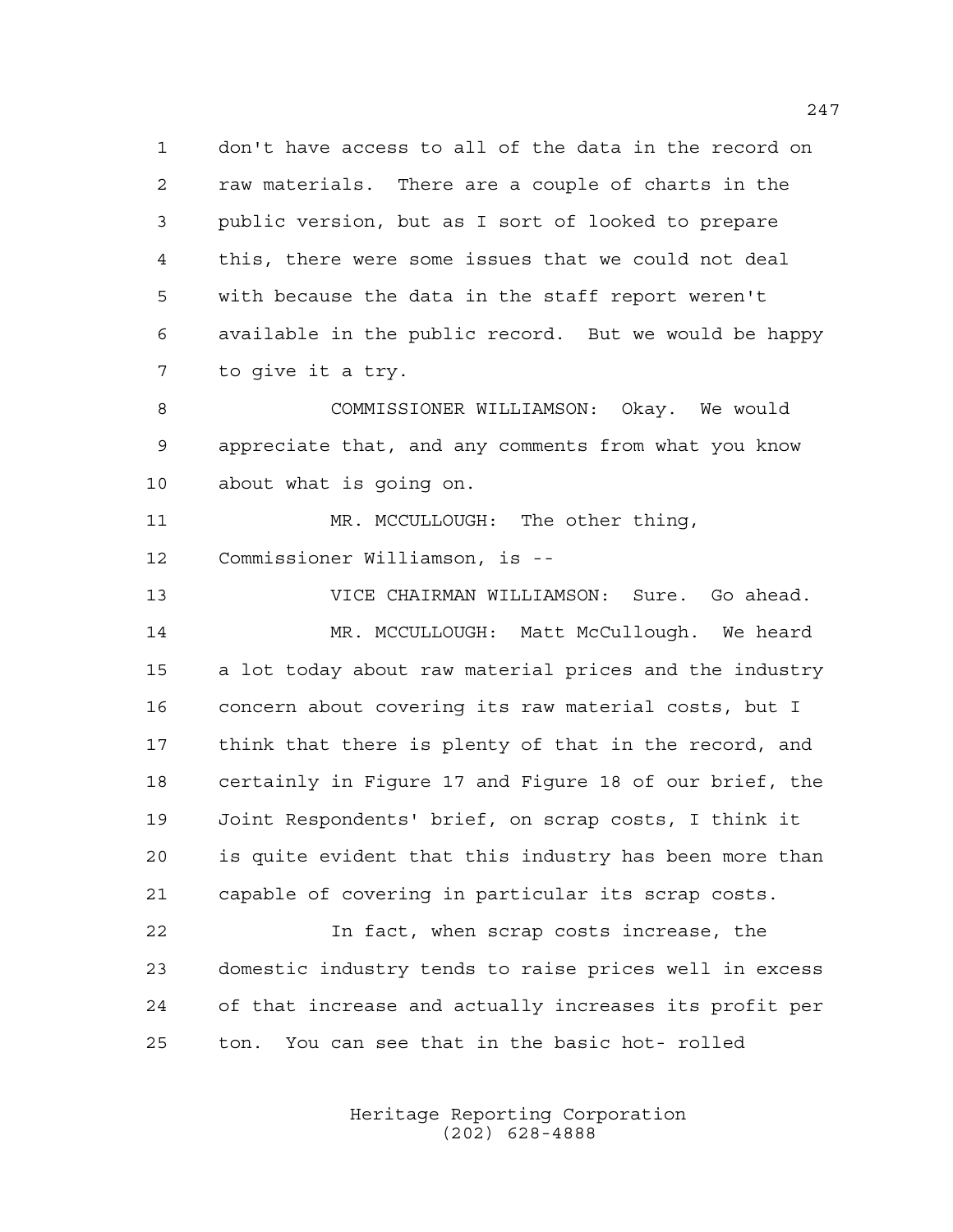prices, and scrap price data. But you can also see it in the investor presentations of new core steel, and that is reflected in Figure 17 and Figure 18.

 VICE CHAIRMAN WILLIAMSON: Okay. Thank you for that.

 MR. MCCONNELL: Actually, if I could, Commissioner Williamson, just amplify one other point on that since Matt raised it. I mean, the issue isn't the cost. The issue is the net that they can make on their raw materials costs.

 And I probably should address that. I mean, your staff has found, I think, quite accurately that the demand for hot-rolled steel is inelastic. What that means is that customers need to have the steel, and they are going to pay high prices if that is what they have to do to get it.

 We are probably the best example of that that you are going to see, and we have to keep our plants running, and so if the price gets high, we are going to pay that price if we have to, to keep the plants running.

22 And I think that what you have seen here, and I will undertake that comparison that you suggest, but I think what you have seen here is that since the restructuring the steel industry has protected itself,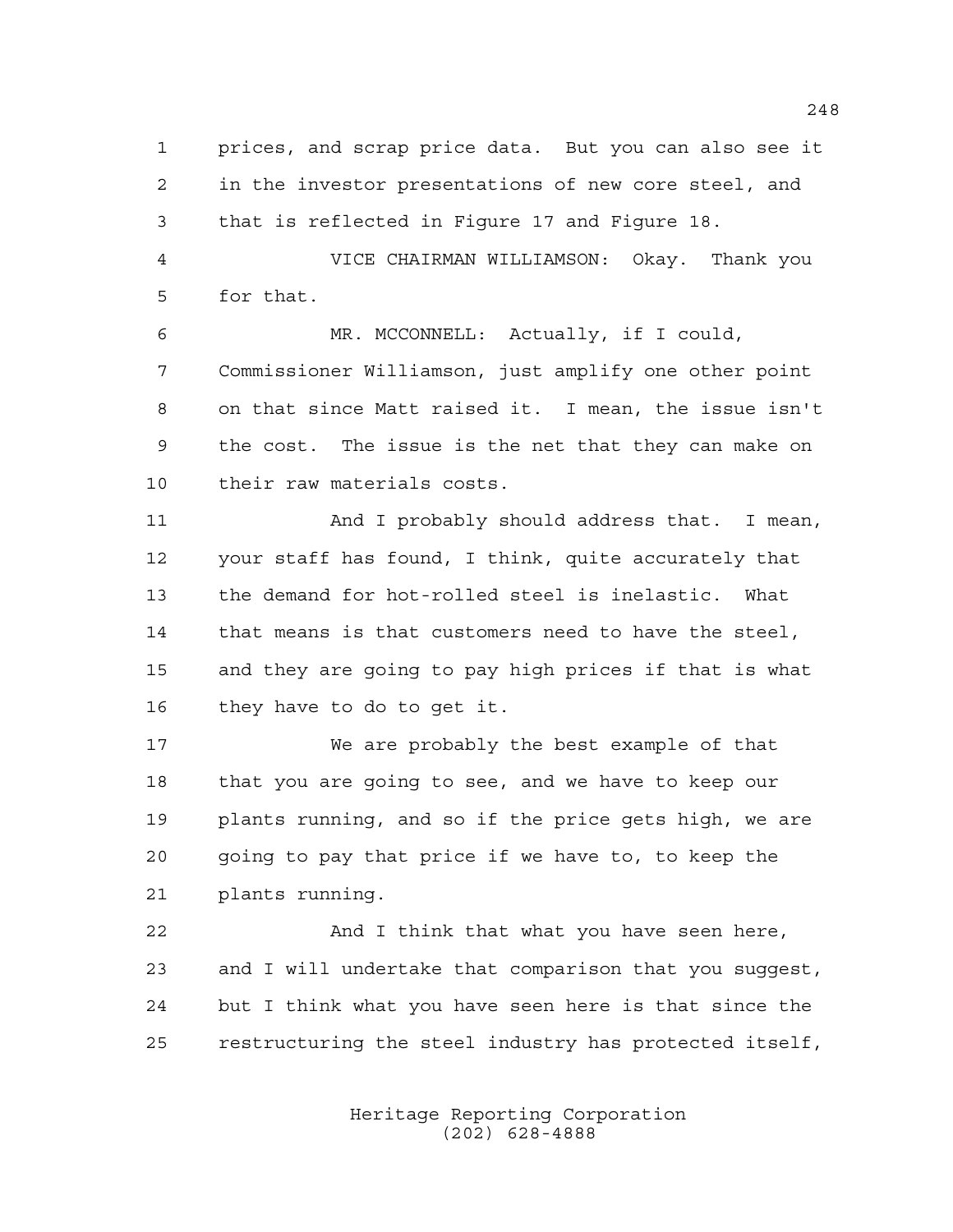and actually as Mr. Blume said this morning, they have backed off from their own long term exposure. They have held us to short term contracts so that they can pass those costs through, and I think that if I can make these data work, that is what you are going to see. VICE CHAIRMAN WILLIAMSON: Okay. Thank you for that clarification. I was wondering. Do you consider the workers in the industry as part of the industry? Are the workers part of the industry? 11 MR. VANDEVERT: In the automotive industry? VICE CHAIRMAN WILLIAMSON: No, I'm sorry, in the steel industry. MR. VANDEVERT: I would say, yes, of course, 15 just as we consider the workers in the automotive industry part of -- I mean, Mr. Ford, our chairman, seriously and consistently refers to at least the Ford Motor Company as a truly family business, and he regards all of the employees down to the line as part of his working family. VICE CHAIRMAN WILLIAMSON: Okay. The reason that I asked that is because in Mr. McConnell's presentation about the profits to the companies, and how as they have consolidated they have been able to basically do better on profits through the recession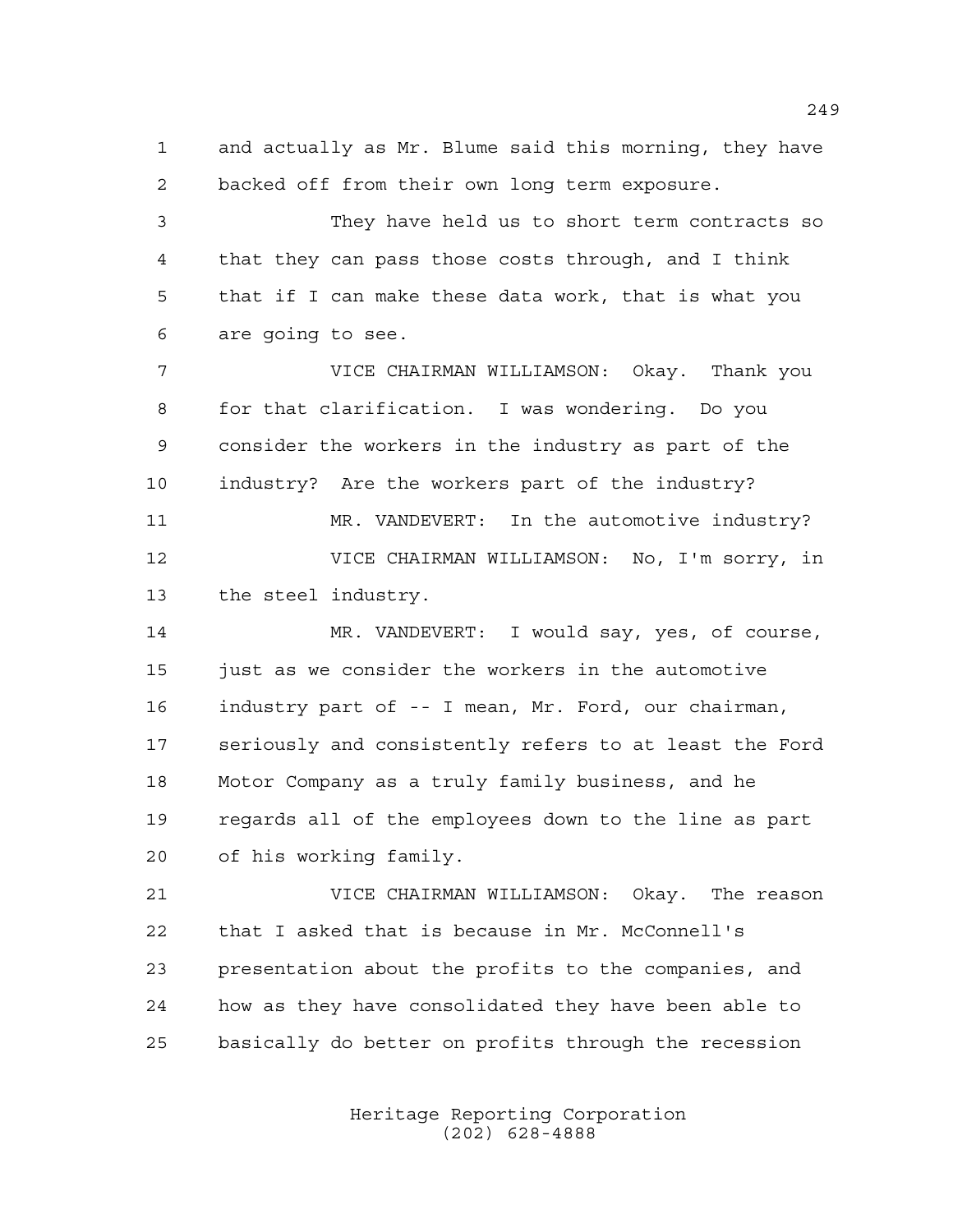and all.

| But if you look at the workers, of course, I           |
|--------------------------------------------------------|
| think employment has fallen about 23 percent. So it    |
| has fallen much greater than did demand, and probably  |
| earnings, and so I was wondering is there an impact    |
| there that we should take into account in looking at   |
| whether or not the industry -- well, how vulnerable is |
| the industry at this time.                             |
| MR. MCCONNELL: Well, I think a couple of               |
| points on that. I think that you will find that in     |
| our industry that we have lost a lot of workers as     |
| well, and we had to consolidate dramatically within    |
| our own operations.                                    |
| If you look at the labor productivity in               |
| autos, I suspect that it is very high. I have not      |
| looked at those numbers, but certainly Paul can talk   |
| about a number of his friends who aren't working there |
| anymore.                                               |
| In terms of the effect of the restructuring            |
| on labor, I think you heard some very interesting      |
| testimony on that this morning, and what I heard was   |
| that the unions were agreeing to concessions, and      |
| basically recognizing that there was a need to limit   |
| volume at times, and to accept lesser payments to      |
| permit that to happen.                                 |
|                                                        |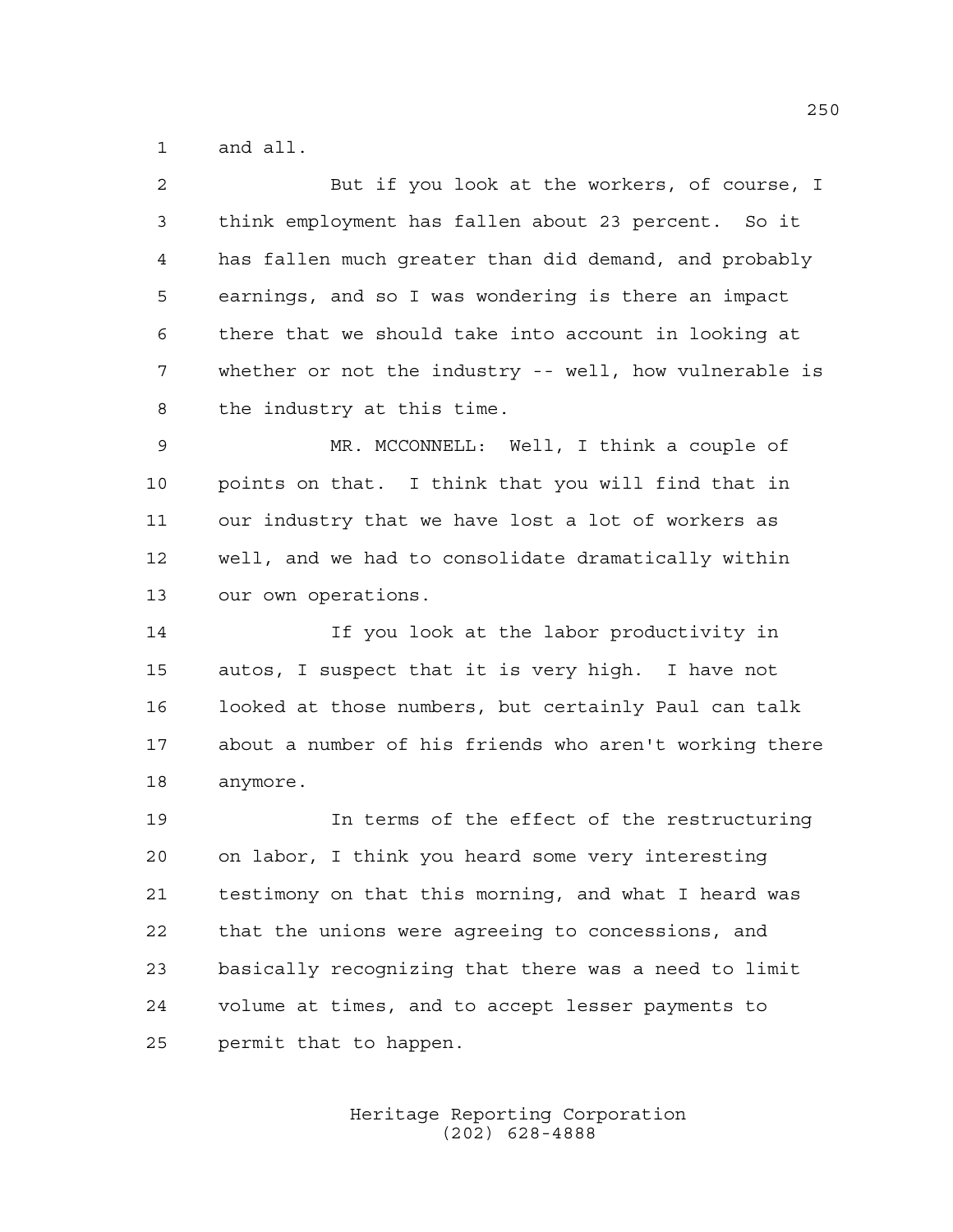And I think that it is completely consistent with the story that we were telling this morning. The other thing -- and I don't have these data in front of me, but what we obviously need to track is the increase in productivity.

 I mean, there are certainly job losses in their industry and in ours, and there is productivity growth in both as well, and I think we need to balance those two factors.

 VICE CHAIRMAN WILLIAMSON: Commissioner Pearson and I have had a long ongoing discussion about productivity, but I guess the point here is that just as in the auto industry, and thinking about if there is injury, and how vulnerable is the industry, and the employment numbers, and the chances of those jobs coming back even if you have just the normal productivity with technological improvements, and whether or not there has been an impact greater than that, are things that are relevant here.

 And as I said, you never mentioned that side of it in talking about whether or not how vulnerable the industry was, and whether they were doing well or not.

 MR. DUNN: Commissioner Williamson, there are two -- the productivity issue, however, is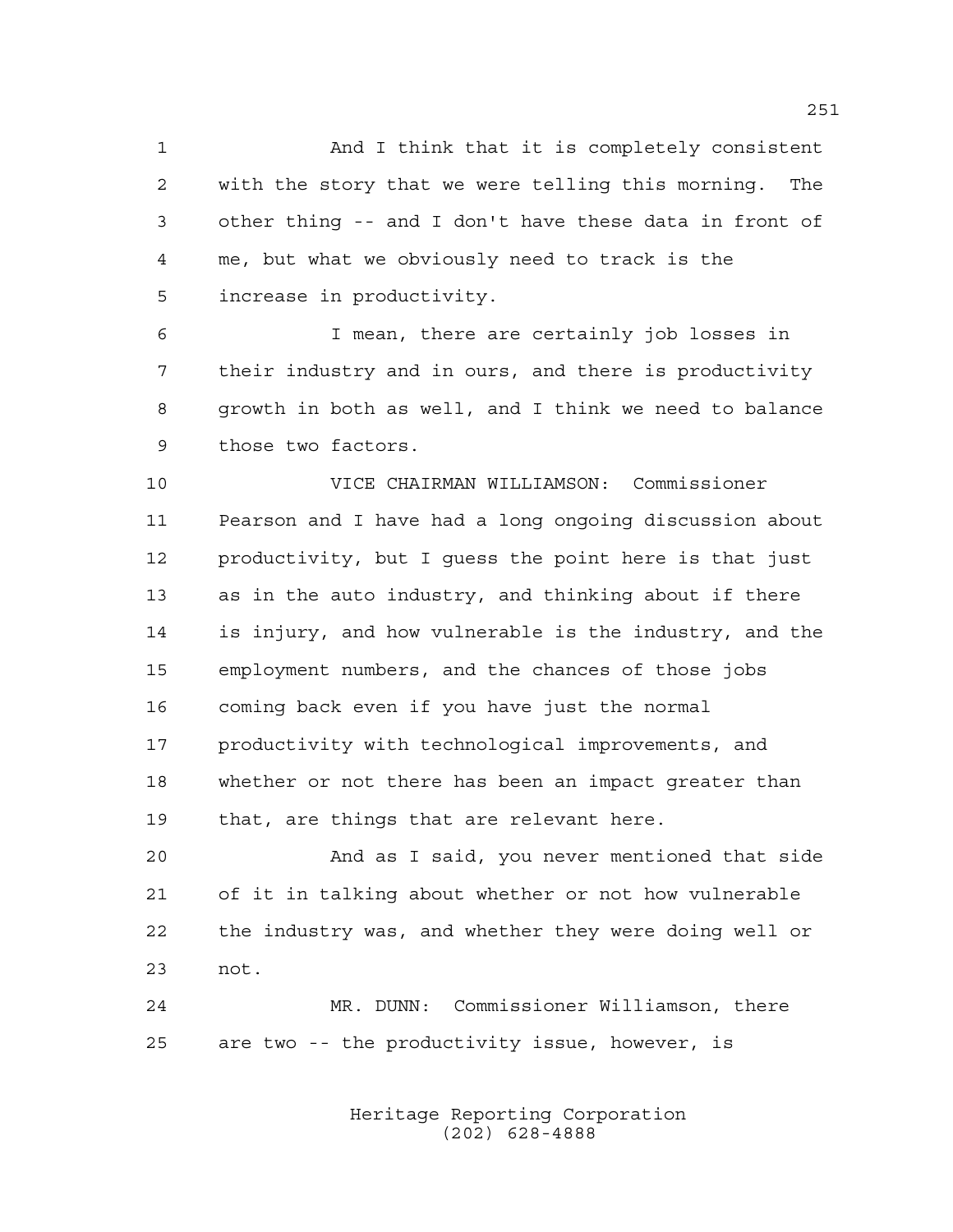critical. I mean, the question is, does the reduction in the number of workers mean that it is more vulnerable. Our view would be that it doesn't.

 We have the same amount of steel roughly being made today that was made at the end of World War II, with 15 to 20 percent of the workers. The productivity, even over the period of investigation, has increased remarkably.

 And at times when imports were low, imports are not affecting that productivity. That is a technology driven and efficiency driven development in the industry. Also, that increased productivity reduces the number of employees, but it increases the average wage.

 If you look at the average wage of workers in our brief, in Figure 10 of our brief, you will see that it has increased. So your people are working, no doubt, but they are making more money.

 VICE CHAIRMAN WILLIAMSON: Okay. Thank you. I will let the Petitioners respond with their view of the impact, and how much is productivity, and what other factors may be affecting it. I know that we can go on for quite a while about that.

 MR. MCCONNELL: If I could just add one more comment. One effect in restructuring, and obviously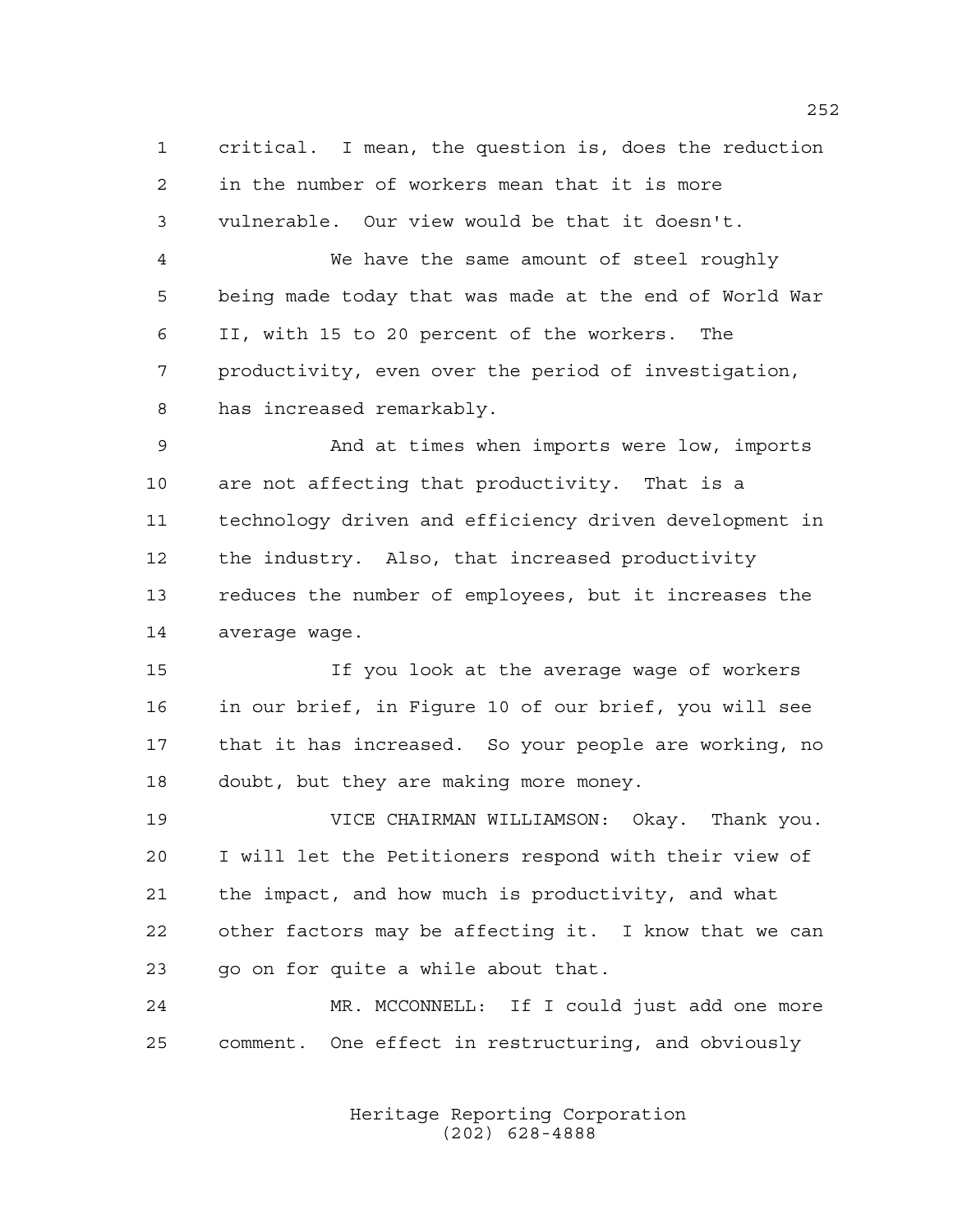with time limitations, and the number of dimensions in the chart, there is a limit as to what you can address.

 But one of the points of the restructuring was -- and I think that Mr. Conway mentioned this morning, was a fairly revolutionary development in work rules and relationships with the labor unions.

 And we talked about that a great deal in our closing hearing, and I did not do it in detail today, but that is actually quite important, and I think that tends to reduce vulnerability rather significantly, because what we have heard a lot about is the volatility here.

 And we have seen that at the end of the chart, and you see how things are going up and down, and the need to be able to contract production rather rapidly, and expand it rapidly, and these kinds of work rules, I think, that came out of the restructuring are extremely useful in that.

 So the net of that, I think, is actually to reduce vulnerability, because the industry is more flexible and more capable of dealing with these uncertainties than it was back in the late 1990s. VICE CHAIRMAN WILLIAMSON: Okay. Well, I don't want to stretch this out too far, but one could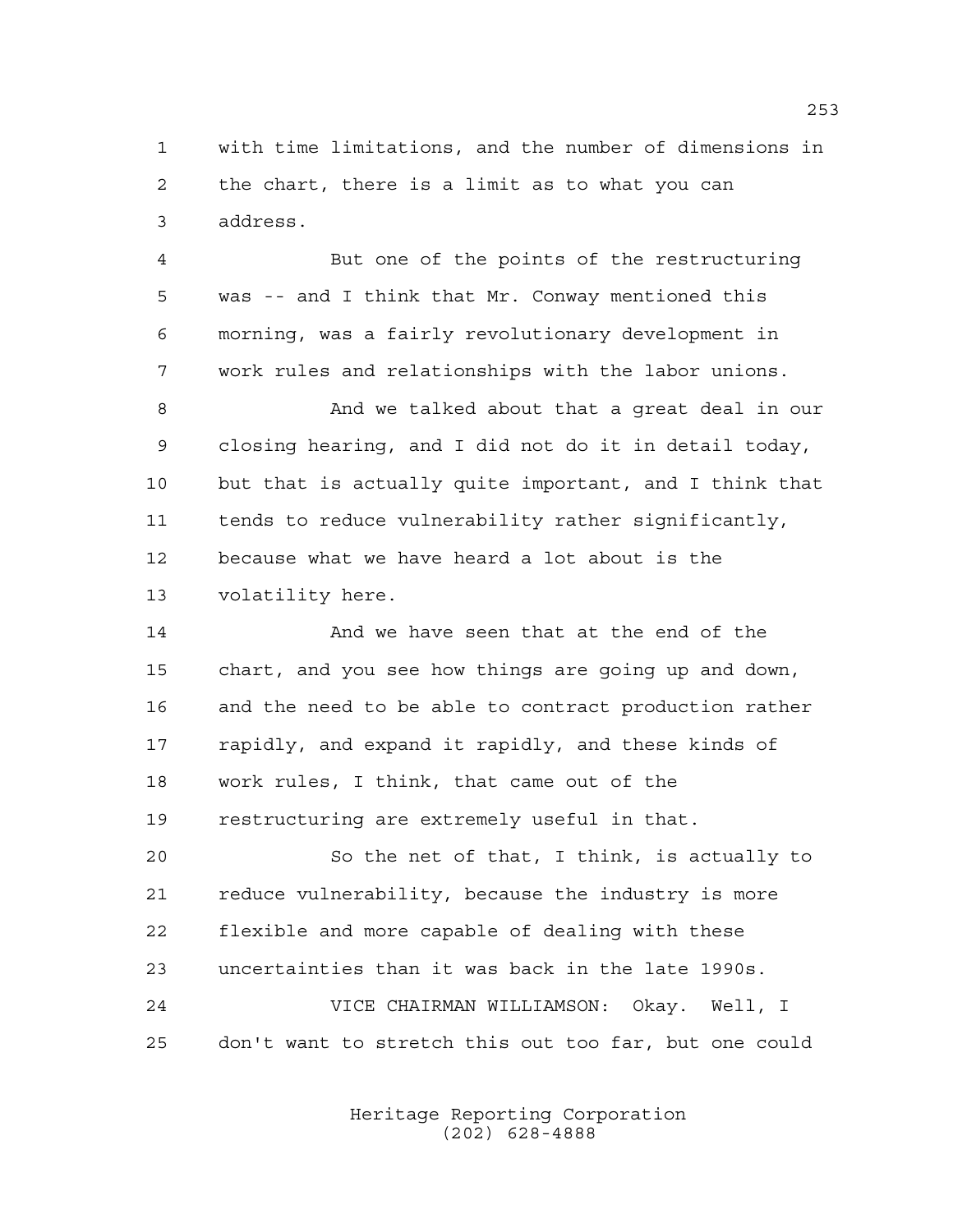also argue about pension benefits, health care, and a whole lot of other things, and whether or not our workers are more vulnerable now.

 And also just the distribution of where has the growth and wealth in this country gone in the last decade, as to whether or not the workers are more vulnerable or less. But let me stop there because I am getting off the topic.

 I was wondering what has been the impact of the existing suspension agreements on the volume and prices of subject imports from Russia? The Petitioners did have some testimony on that, and I wasn't sure whether anybody wants to address it from the Respondent's point of view.

 MR. LEWIS: Commissioner Williamson, everybody is looking back at me as the spokesman for the Russians here. Again, for the record, Craig Lewis, from Hogan Lovells. I can't speak much beyond what I have read in the Russian brief.

 But I would commend your attention to Exhibit 2 of their brief, in which they have tracked on an FOB delivered to the United States basis the reference prices under the suspension agreement, as compared to market prices.

And that chart will show you that for the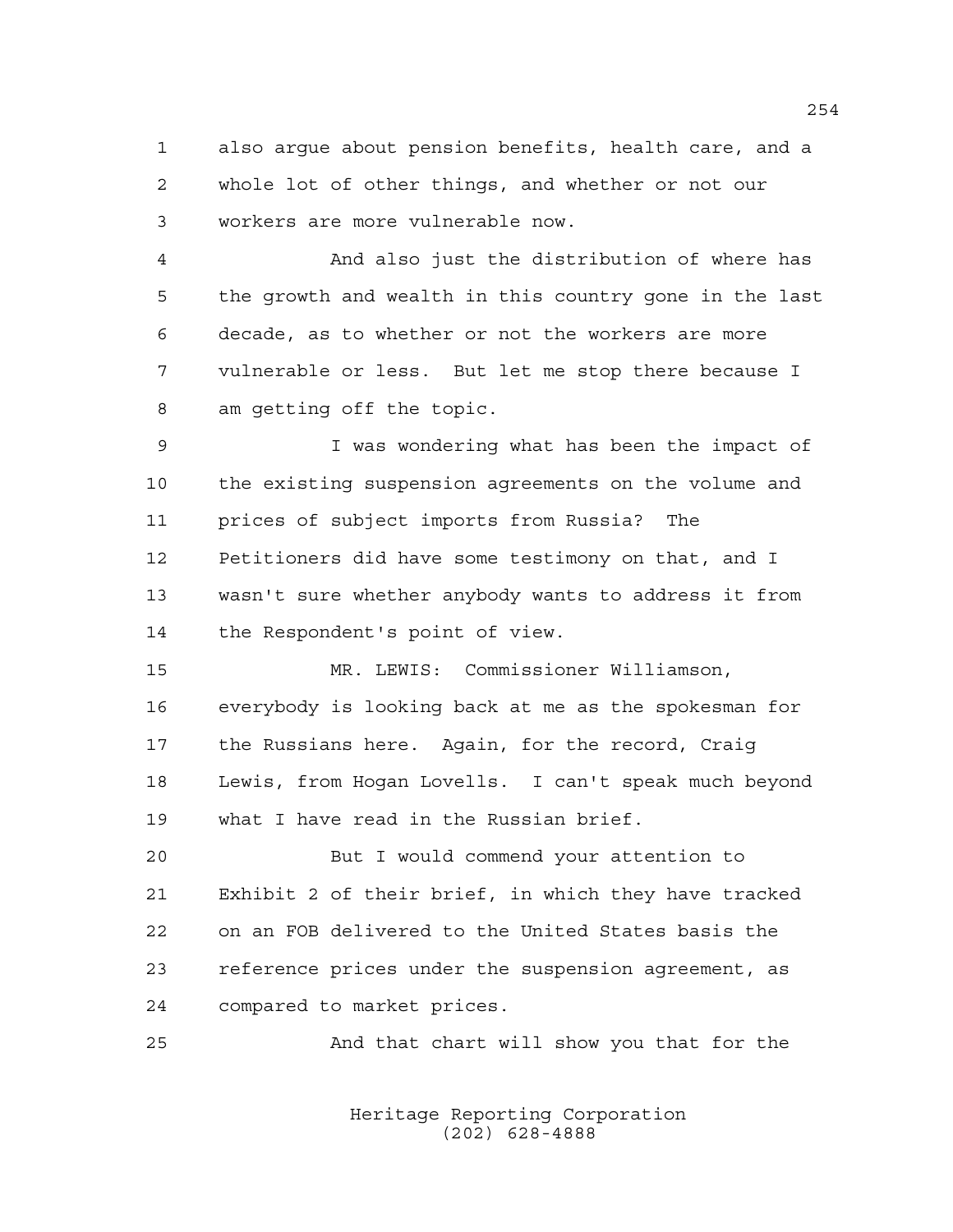most part the reference prices have been, with very few exceptions, have been below the market prices. So, first of all, that element of the suspension agreement, in the vast majority of the quarters, and I think it is maybe only a couple -- and I may not have that exactly correct -- has been irrelevant in that time period.

8 So that, first of all, and second of all, that being a basis for saying that the suspension agreement is not inhibiting imports in terms of pricing obligations, what was the experience in terms of the exports from Russia.

 And as I mentioned in my direct testimony the Russians have shipped substantially far below the quotas that they were permitted to ship up to -- and I hasten to mention this by the way, that the quota for the establishment of the suspension agreement legally speaking are established at a level which is determined to be non-injurious.

 So the answer is that without the restraints, any pricing restraints, they have not shipped beyond the quota levels. Moreover, in the few years in which Russian imports did increase substantially, and there were a couple, my understanding -- and I would like to be able to have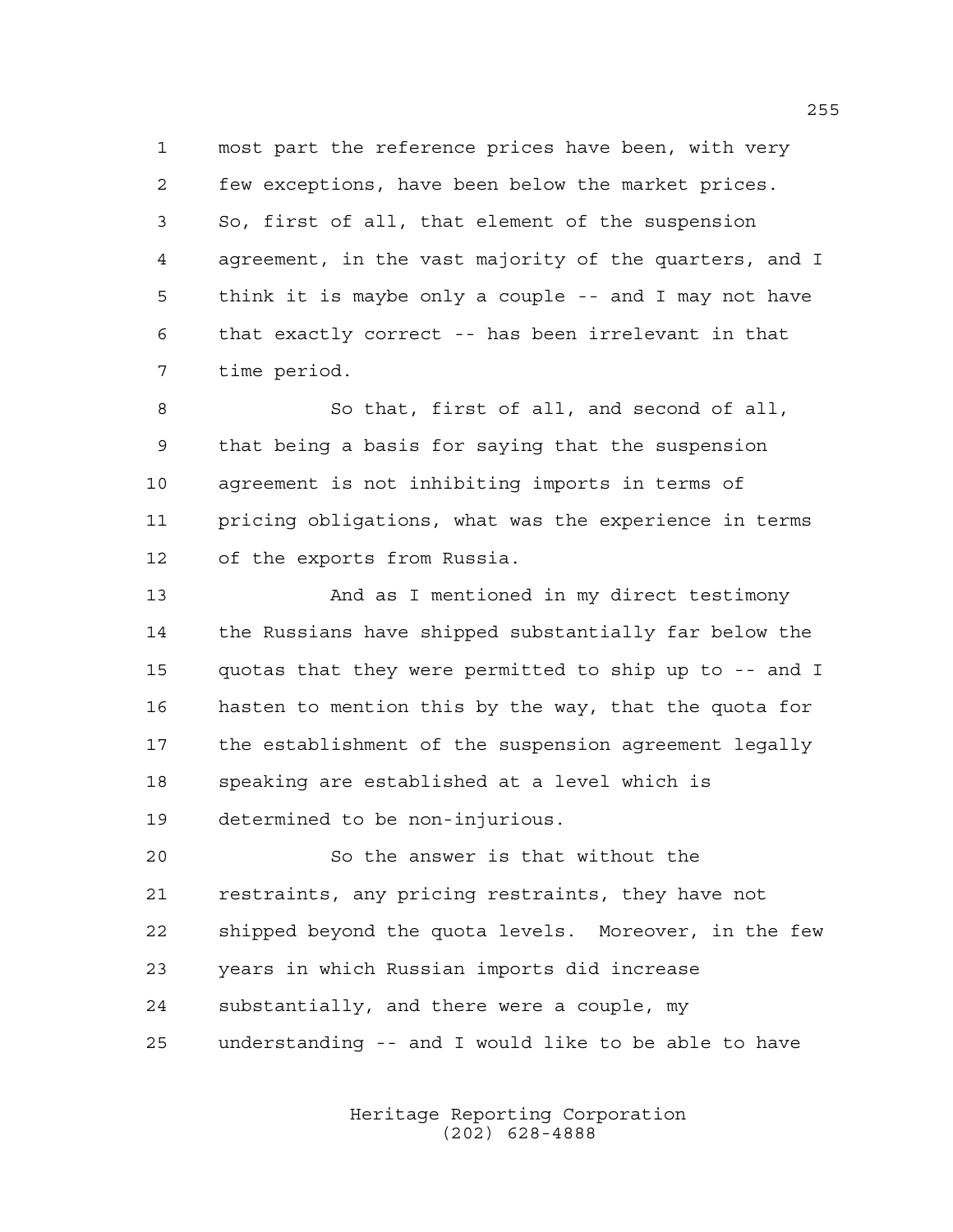the opportunity to address this in the post-hearing. But my understanding is that there were special circumstances that explains the increase in the Russian imports in those particular years, and that it specifically had to do with as I understood it accidents or problems in the U.S. manufacturing facilities in the United States that necessitated supplementing from Russia. So there is a story behind those numbers as well, but I think the basic point is that the suspension agreement has had no effect. VICE CHAIRMAN WILLIAMSON: I'm sorry, but I am running way over my time. 14 MR. LEWIS: No problem. VICE CHAIRMAN WILLIAMSON: So I was going to offer you the opportunity to do so in post-hearing. Thank you very much. I'm sorry for going over. CHAIRPERSON OKUN: That's okay. Some of the witnesses can't see the light all the time. Commissioner Lane. COMMISSIONER LANE: Good afternoon and welcome to this afternoon's panel. I would like to refer you to two exhibits. The first one is from your own exhibit, Mr. McConnell. It is the fundamental shift in profitability after restructuring.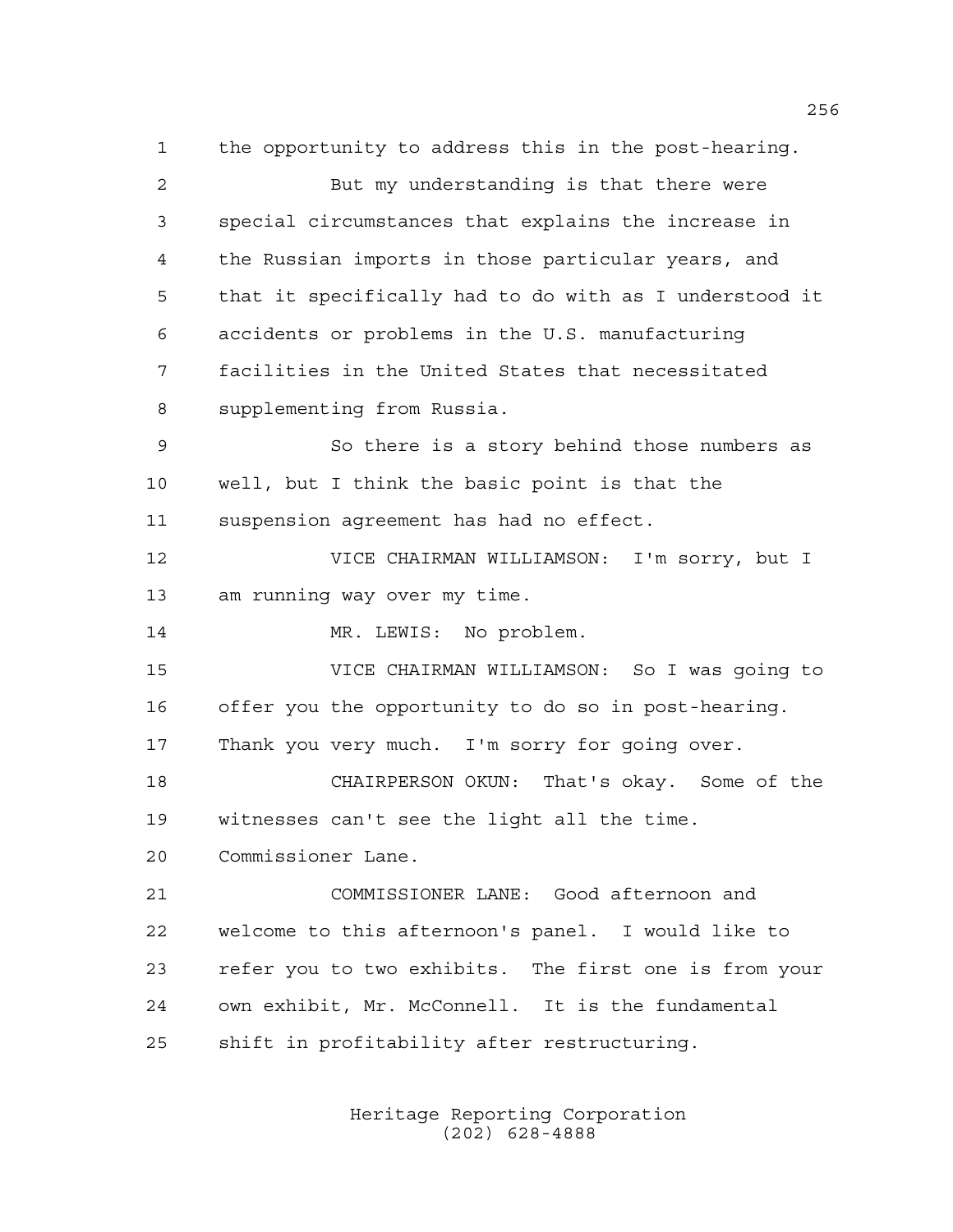And the source is the staff report, Table 1- 1, and it shows that in 2009 the industry had profits of minus almost 12 percent, and then in 2010, it is 2 percent. So if you look at the two most recent years, would you say that that is a profitable industry? MR. MCCONNELL: I think the question on the table is how did this industry deal with the most difficult economic circumstances that any of us have ever seen. They lost money in 2009, and so did we. It was a very, very difficult market. The question I think is that on a forward going basis what can we draw from that performance to determine whether they are vulnerable, and the point that we made is that they bounced back very quickly. And if you look at the actual cash losses that they had in this industry during extremely difficult times, they were actually -- they did pretty well in an extremely difficult situation. MR. DUNN: Commissioner Lane, that is actually the chart from my presentation. COMMISSIONER LANE: Oh, I'm sorry. MR. DUNN: I just wanted to point out that we are not denying what happened in 2009. We are saying though that the statute requires you to look at the performance of the industry over the business

> Heritage Reporting Corporation (202) 628-4888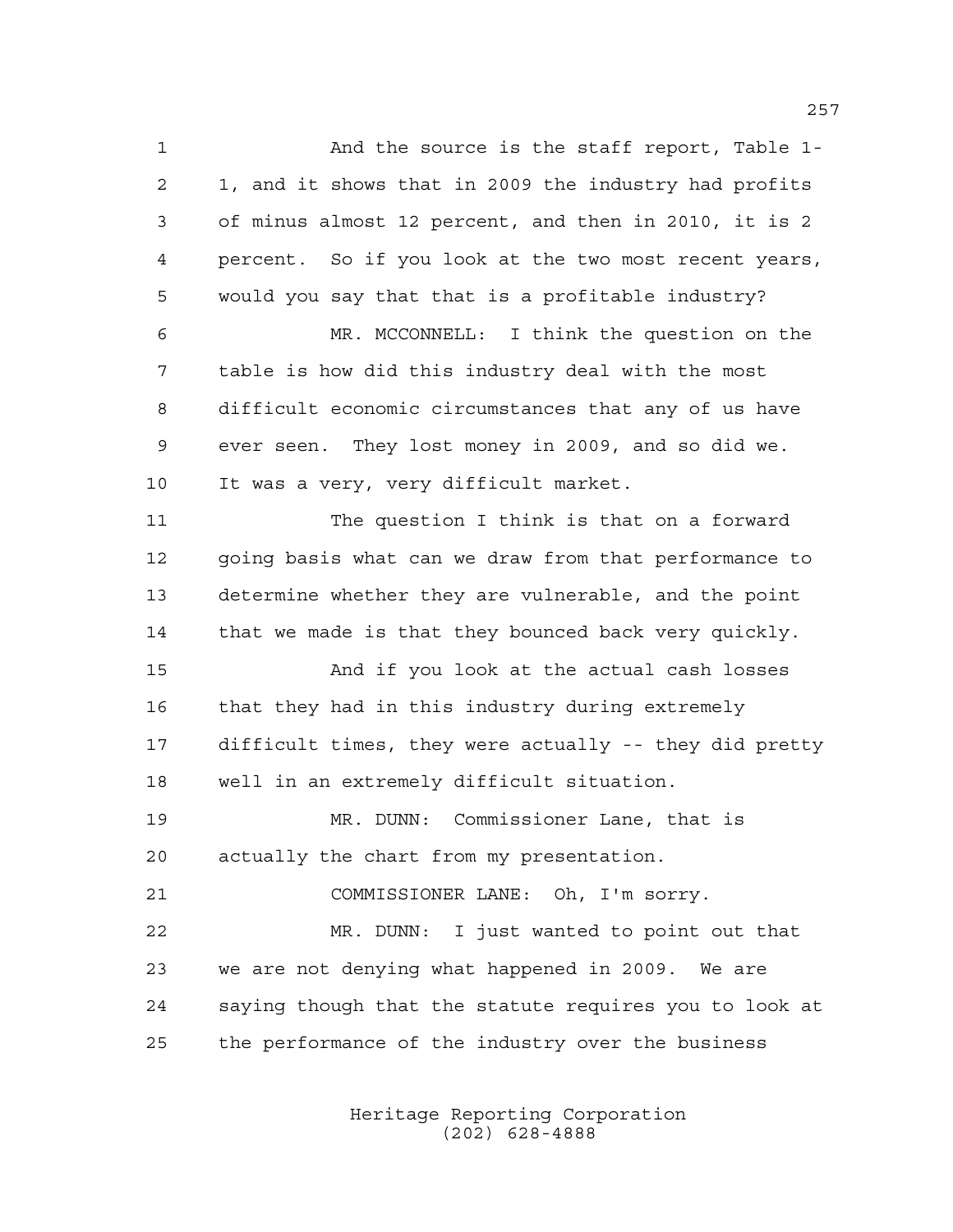cycle.

| $\overline{a}$ | And what the Petitioners this morning would            |
|----------------|--------------------------------------------------------|
| 3              | have you do is to look at those two years, and ignore  |
| 4              | the man behind the curtain, which is the \$22 billion  |
| 5              | of profit that they made in the preceding five years.  |
| 6              | So there is a lot -- I mean, that chart                |
| 7              | shows two different industries cut right at 2004, and  |
| 8              | what we are saying is let's look at that. Let's look   |
| $\mathsf 9$    | at that business cycle. Let's not look at -- well, we  |
| 10             | don't deny, and there certainly is no dispute over the |
| 11             | facts here.                                            |
| 12             | The dispute is over what you make of it, and           |
| 13             | if you are just looking at those two years, you are    |
| 14             | looking at it with blinders. You have to look at how   |
| 15             | the industry has performed over the business cycle.    |
| 16             | It is doing pretty well and it is going to             |
| 17             | continue to do well. Even the Petitioners, Mr.         |
| 18             | Lighthizer's chart today, showed demand increasing     |
| 19             | over the next several years through 2014. Not huge     |
| 20             | increases, but it is increasing steadily.              |
| 21             | COMMISSIONER LANE: And then going to the               |
| 22             | exhibit from this morning showing the unused capacity  |
| 23             | of the foreign producers, showing it at almost 10      |
| 24             | million net tons. Do you disagree with that number?    |
| 25             | MR. DUNN: The question is -- and I don't               |
|                |                                                        |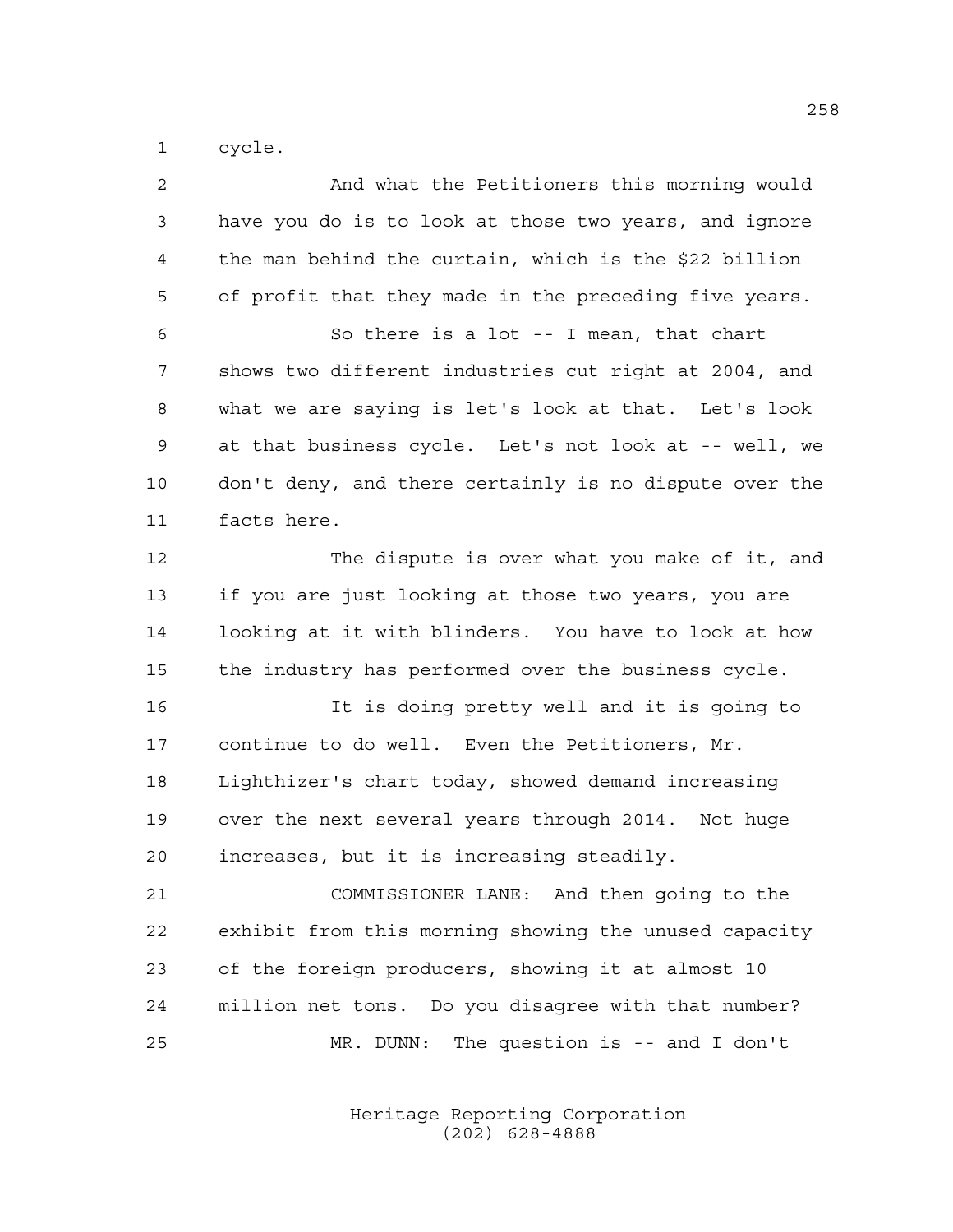have that chart in front of me, and I am trying to remember whether the 10 million tons is our reported number in the response, or is that the number from the CRU.

 And if it is the CRU data, then the CRU data looks at rated capacity, and not practical capacity as the Commission looks at it.

 COMMISSIONER LANE: My real question is this morning we heard that the prices for hot-rolled in the United States are higher than most other places in the world. Do you agree with that statement?

 MR. DUNN: I certainly don't agree with it with respect to Brazil. Prices in Brazil are higher than the prices in the United States. In terms of what that means, and again it is not a question of what the facts are. The question is what it means.

 That is a pretty good thing if those prices are high, and by the way, as I was saying in my testimony, when you have price increases like that, when they come to price increases of that amount, and that significant, even over the last five months, and they are doing so at 70 percent of capacity, you have to wonder how real that unused capacity that they are pointing to in the United States is.

COMMISSIONER LANE: Well, let me ask you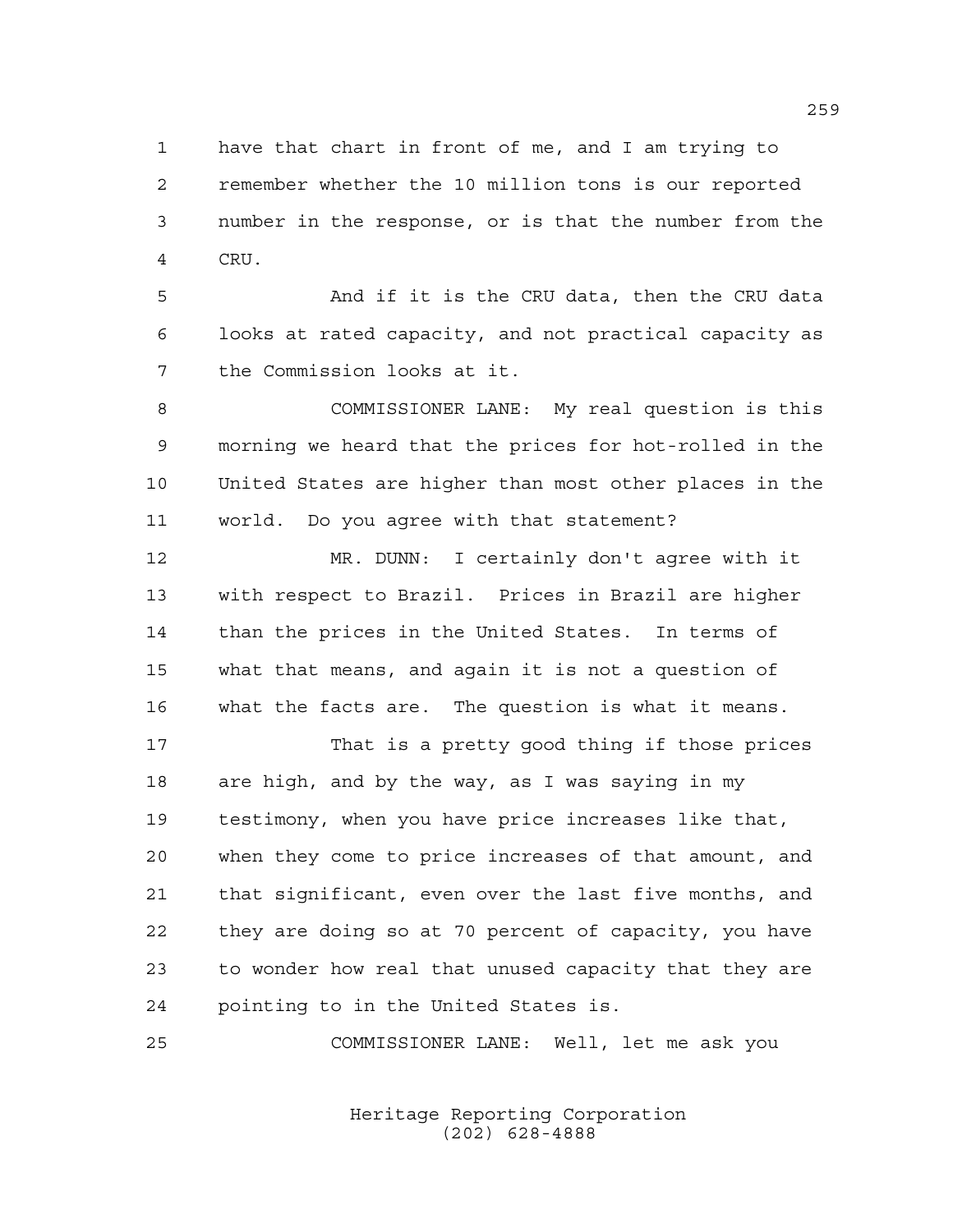this. If the prices in the United States are high, why would not these three countries take the capacity, their excess capacity, without even talking about shifting some of their sales from existing markets to the United States, why wouldn't the three countries shift product to the United States? MR. DUNN: That comes to a point that I really have been trying to express to the Commission for the past 15 to 20 years, and that is --

COMMISSIONER LANE: Okay. Try again.

 MR. DUNN: I will try one more time. I am not going to stop now. The assumption underlying that argument is whatever unused capacity we have, we are going to go there. We are going to produce it all, and it is coming to the U.S.

 COMMISSIONER LANE: Well, wait just a second. Part of your presentation going back to 1998, and talking about how conditions were different now than they were then, are you ignoring the fact that this Commission put an order on based upon those facts, and then again put the order on again based on the facts that you were talking about?

 MR. DUNN: Of course not, Commissioner Lane. COMMISSIONER LANE: Okay.

MR. DUNN: What I am saying is that the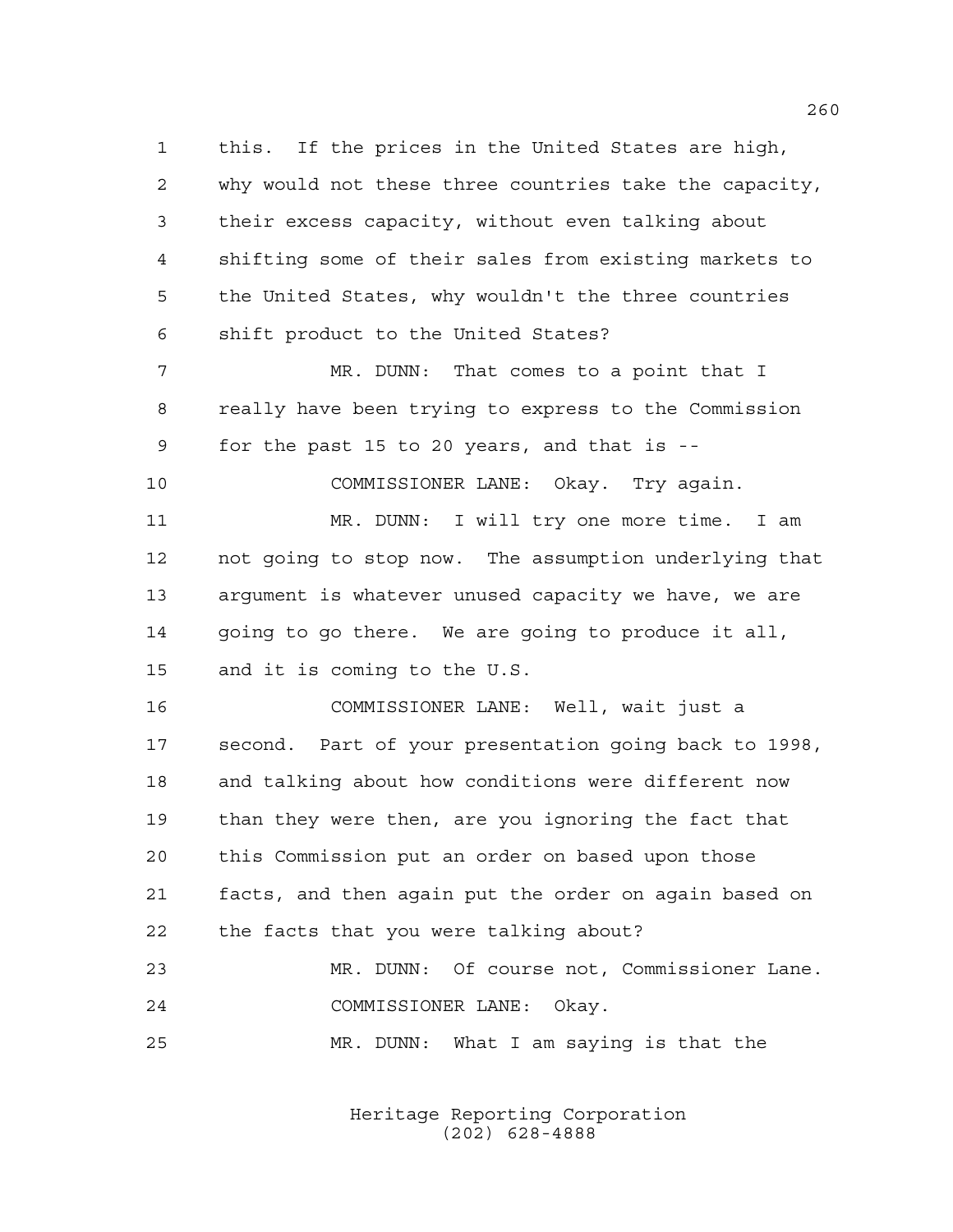assumption is that all of that unused capacity, it is like the monster under the bed. All of that unused capacity is coming to the United States, and we are shipping it.

 Well, what we have shown you is we have other customers. The domestic industry shows itself that they are reluctant to use, and at some point, you start coming close to your economic capacity.

 When we have a market in Brazil that is higher priced than the United States, and when we have 11 Latin American markets that are growing, and when we have customers, and our whole market plans are directed towards Brazil and the Latin American market, the idea that we are going to produce flat out 100 percent kind of capacity as soon as this order is lifted is preposterous.

 MR. MCCONNELL: Commissioner Lane, if I could offer just one example, and it has to do with the Russian suspension agreement. I mean, there were reference prices, and there were quota allotments allowed for the Russians, and if you go back to 2008 when the reference price was at around \$500 a ton, U.S. prices were over that and over a thousand dollars a ton.

And you would think that the Russians, based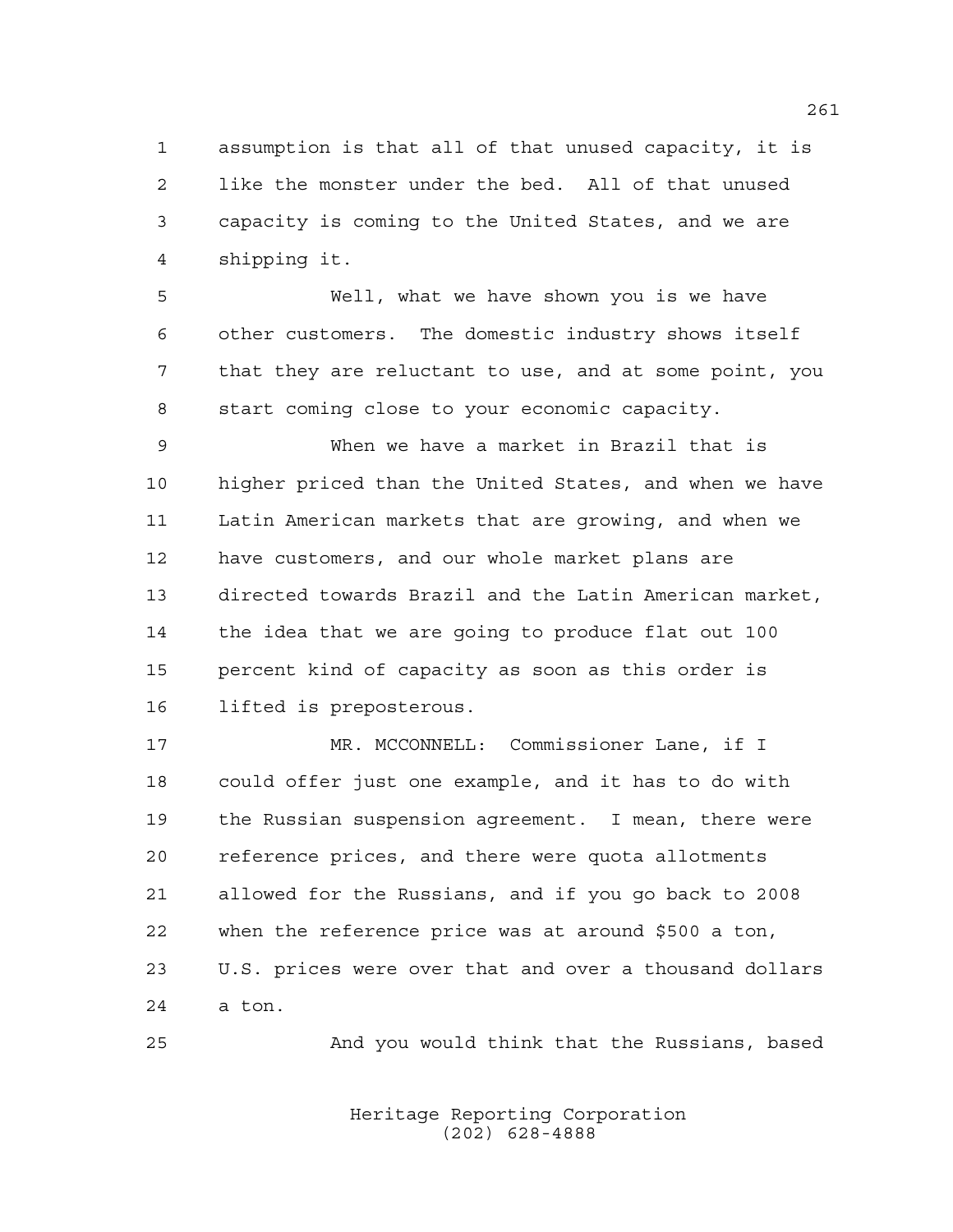on how the Petitioners argue it, would be shipping out the wazoo to the United States, but they did not, and that's because there are other markets and demand that they are serving.

 COMMISSIONER LANE: Okay. Now, Mr. McConnell.

 MR. MCCULLOUGH: If I could just offer one point. There is a fundamental inconsistency with the arguments that you heard this morning, and I think that your questions are touching upon. I mean, on the one hand, we heard prices are really high in the U.S. markets, and it is going to suck in a lot of the imports.

 On the other hand, we heard that the U.S. market is about to dip into a double-dip recession, and we are really vulnerable because all of that demand is going to go away. Both of those things can't be true.

 The situation that you described back in 1998 was a situation where demand collapsed in Asia. The Asian currency crisis. And we had strong demand in the United States. And, yes, that did bring a lot of imports into the United States.

 I don't think anybody here is going to predict that we are going to have that situation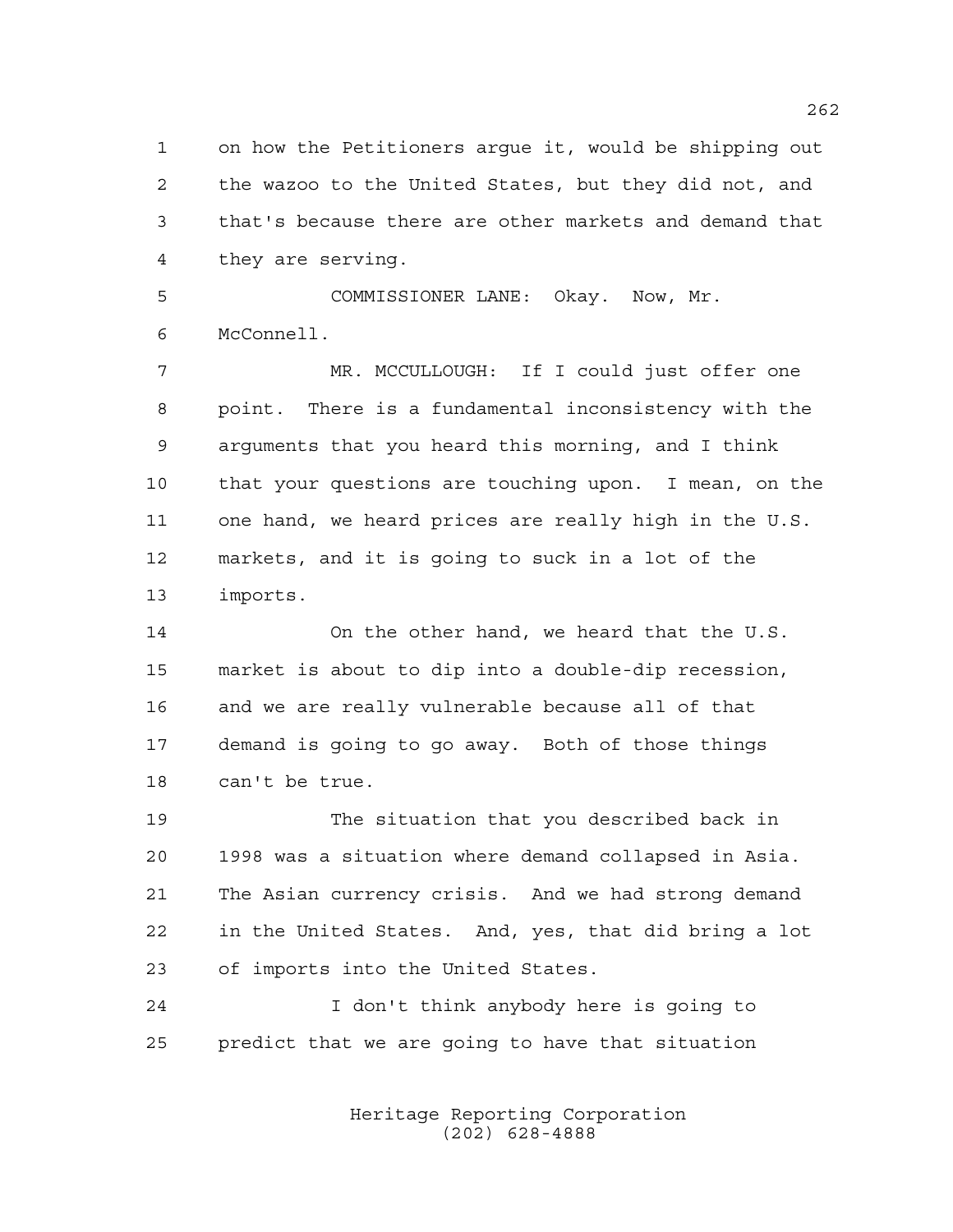again, and whether the United States if going to be booming like that in the next couple of years, and Asia is going to collapse.

 That scenario is unlikely So the kind of assumption that as soon as you lift the orders that you are going to be right back to 1998, I think (a) is wrong, and (b) the way that they are arguing it is fundamentally inconsistent.

 COMMISSIONER LANE: Okay. I had another question, or a lot more questions, but I will wait until my next round, keeping below the 10 minute level.

 CHAIRPERSON OKUN: One of the few. Commissioner Pearson.

 COMMISSIONER PEARSON: Thank you, Madam Chairman, and Commissioner Lane, you realize now that you have put quite a bit of pressure on me.

 COMMISSIONER LANE: That was my point. COMMISSIONER PEARSON: Permit me also to welcome all of you to this afternoon's panel. As my fellow Commissioners know, it is always dangerous when I start right out by asking about accumulation. But nonetheless I am going to try it again. In your brief, you had argued that there were grounds

for deaccumulation under not discernible adverse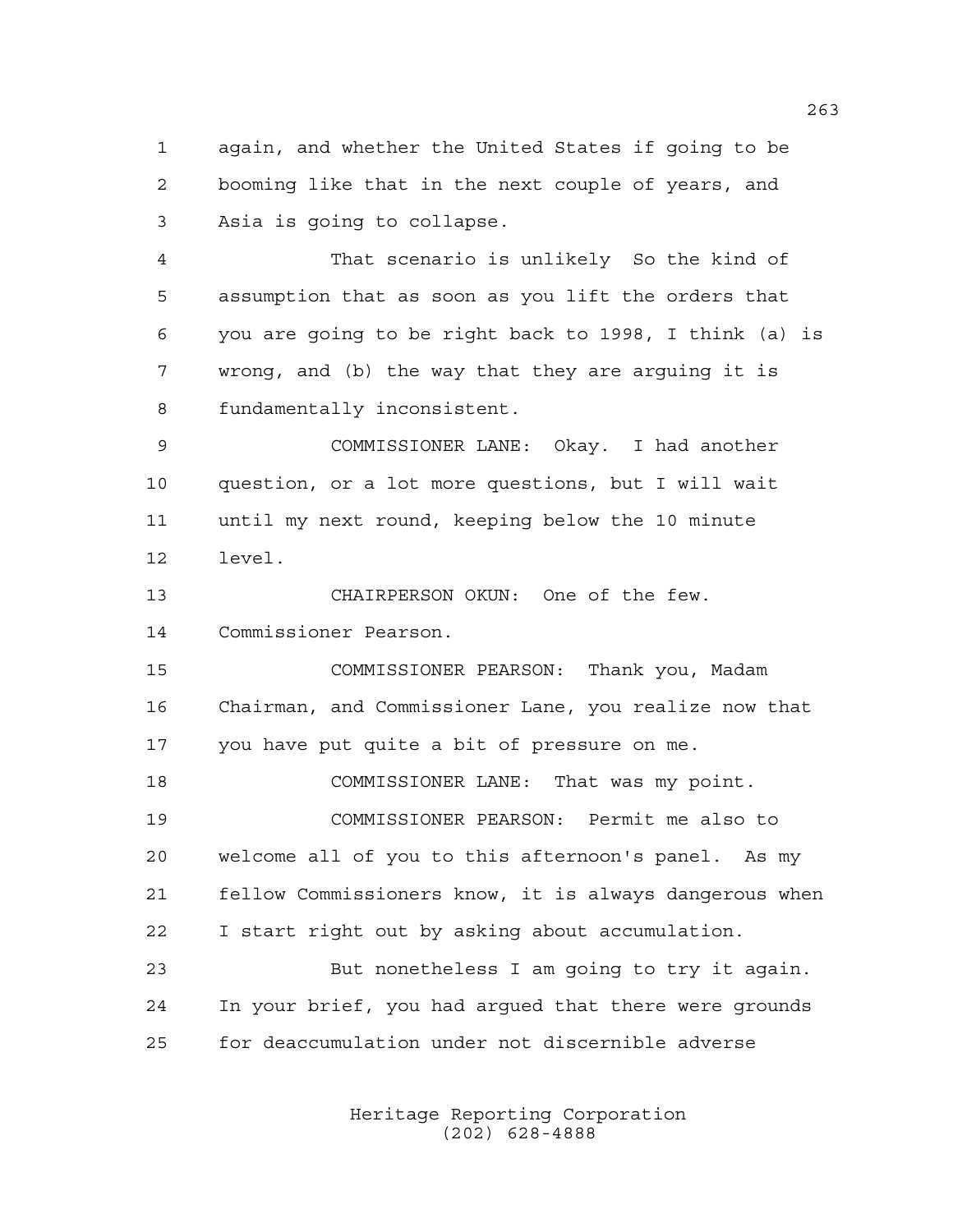impact. As I understand the position of the domestic industry, they are arguing that all countries, the three countries, should be accumulated.

 Could you -- do you think there are any arguments for deaccumulation on the basis of differences in competition, or can't we get there on this record? In the back, Mr. Woods.

 MR. WOOD: Yes. Chris Wood. Thank you, Commissioner Pearson. We actually did put an argument in our prehearing brief to express the point that Japan should be decumulated on the basis of different conditions of competition.

 And in our case that focuses much like the corrosion resistant steel case that you did a few years ago, where we think the evidence is overwhelming 16 that there is a very stable and consistent pattern of trade by which the Japanese producers are focused on their home and regional markets.

 And I think even more so in this case than in the corrosion resistant steel case, that has persisted, and a propensity if you would like to call it that, for at least the last decade, that it is likely as we have shown in the brief, that it is likely to continue for the foreseeable future, because these are not simply opportunistic sales into what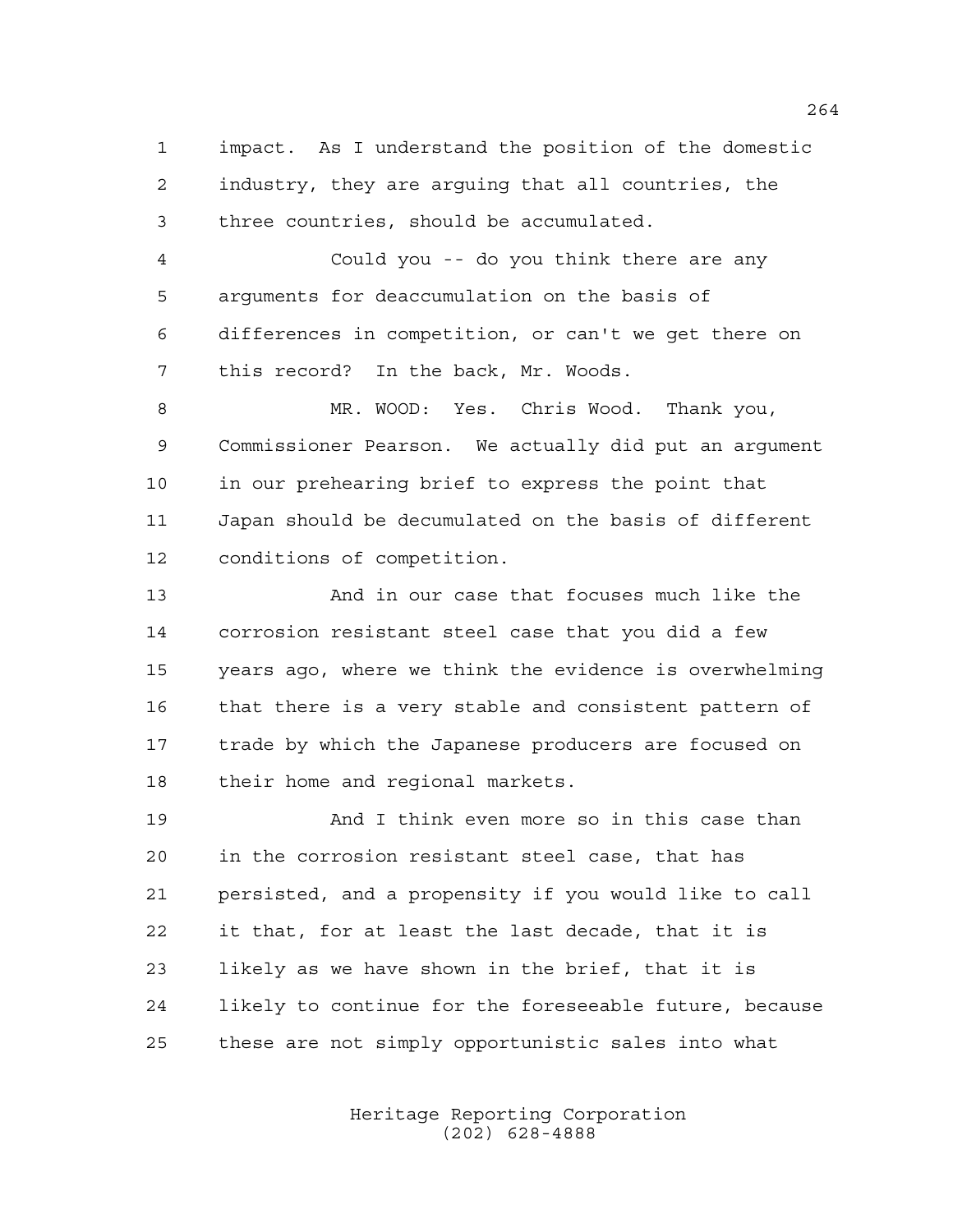markets happen to be the highest price at the time.

 These are long term commitments made pursuant to technical, financial investments with local producers that are likely to persist, and we think that actually does differentiate Japan certainly from Russia, and to a degree from Brazil as well, because the regional focus is quite different.

 MR. STOEL: Commissioner Pearson, Jonathan Stoel. Thank you very much for that question. I think for Brazil, we actually did address conditions of competition in our brief, and I will just summarize it real quickly for you.

 I think the first point that we made was that unlike imports from our friends from Japan and Russia, Brazilian imports have always been very small in the market. I mean, while they did go up during the original period of investigation, the increase was much smaller, and they were of much smaller quantities on an absolute basis than the other two countries.

 And it remains at very, very small levels, and in fact you heard Mr. Alvarez basically say that they just don't have anything to ship to other markets, period, much less to the United States. The second point that we made, and it has been touched upon a few times already, but I will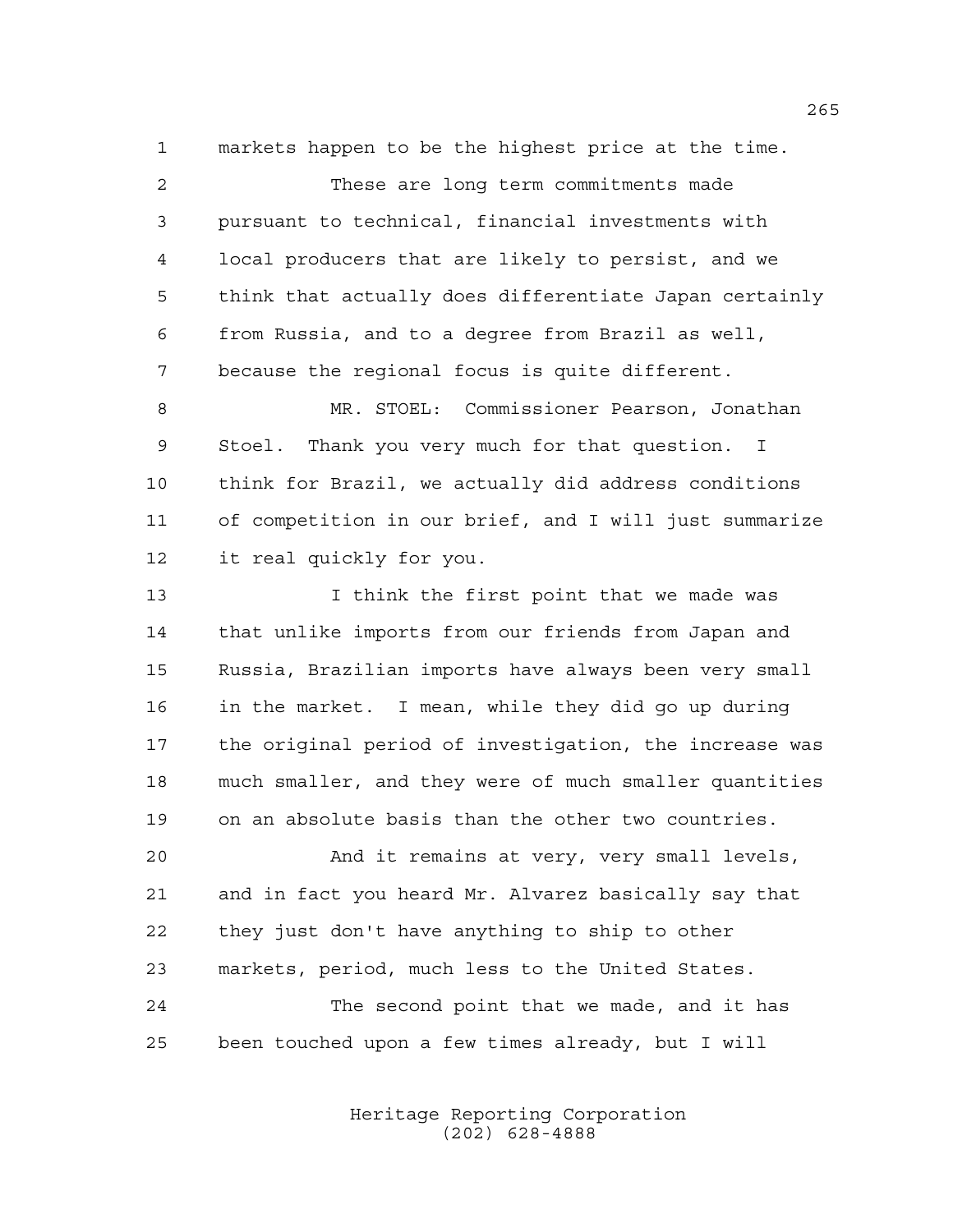point you to our Joint Brief, Exhibit 12, and our Brazil Brief, Exhibit 3, and that prices in Brazil have simply been much, much higher than in any other market in the world.

 And so the idea that we want to ship to the United States, I can't speak for exporters from other countries, but that Brazil has a real incentive to ship to the United States is simply not true, and that has been true for a long time.

 Even when U.S. prices were high, the Brazilian prices were even higher, and you heard some discussion this morning about why that may be true, but to be totally blunt, that really is not relevant to this proceeding.

 The fact is that prices have been higher in Brazil, and they are expected to stay that way, and it is not expected to decline due to ongoing and increased demand in Brazil.

 And the third thing which I touched upon in my testimony, and that you heard some discussion about this morning, is that just as you confronted in the 2007 case, here you have an affiliated enterprise in Brazil, ArcelorMittal Brazil, and it is one of the three largest Brazilian producers of hot-rolled steel, I think that it is quite clear from Mr. Rosenthal's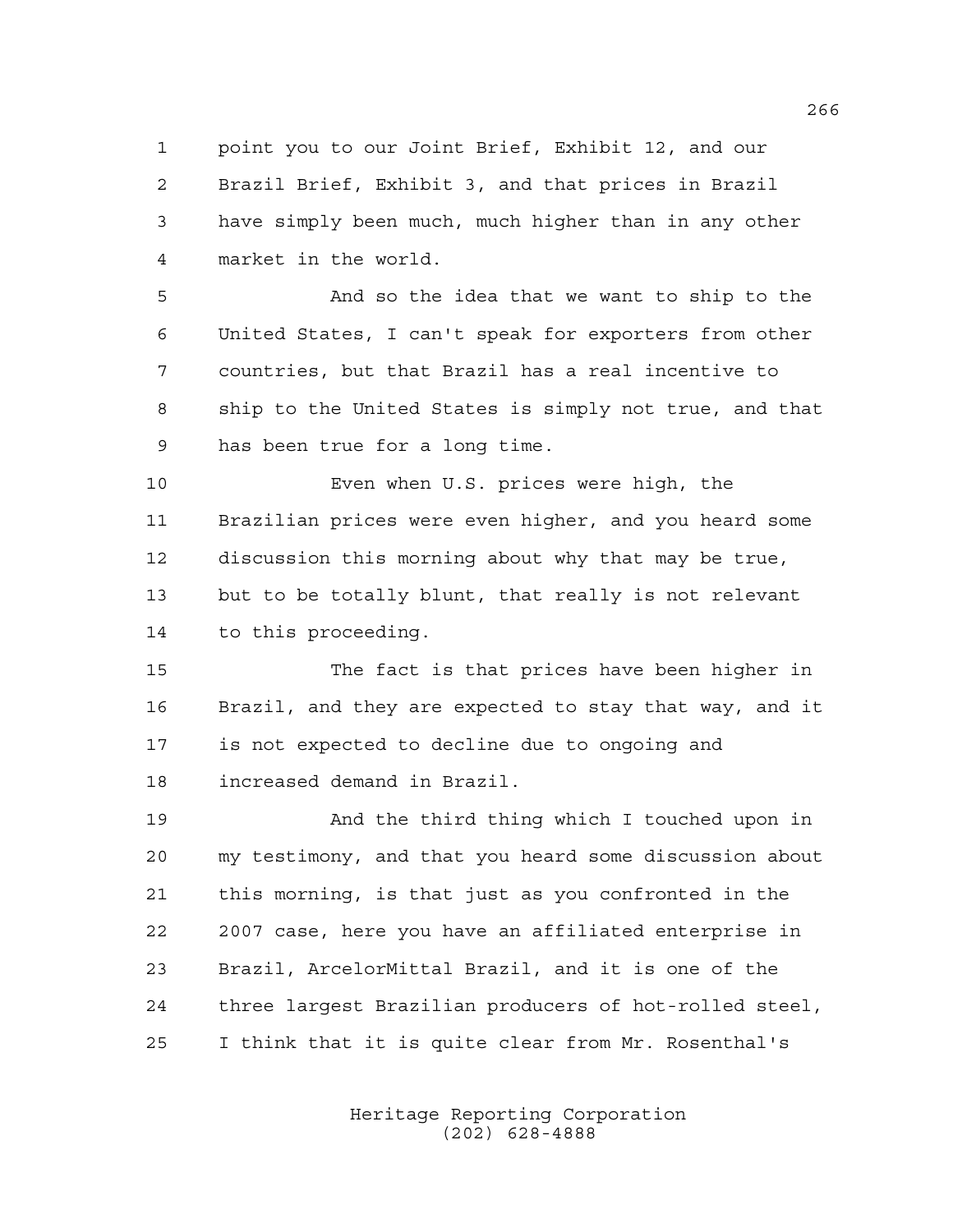testimony this morning that they are not going to be shipping here in any way that would harm the U.S. industry.

 And that is what they have said publicly, and that is what they told you in 2007, and Mr. Rosenthal repeated it again this morning. So you are talking about a relatively small market, or excuse me, a relatively small industry in Brazil to begin with.

 And we do think that in answer to Commissioner Aranoff's question this morning, that you really do have to take ArcelorMittal Brazil out of the equation when you consider what might happen with respect to Brazil.

 They are not going to ship to the United States, and so the idea that they are somehow adding to inventories, or to exporter exploitation, or any of those things, simply is not relevant to the Commission's inquiry here.

 COMMISSIONER PEARSON: Okay. Thank you for those observations. If I could ask for purposes of the post-hearing, and I appreciate that you made some arguments earlier, and that perhaps I did not focus enough on them, and there is precedent for that and I apologize, but if you could look at some of the past Commission decisions where we have chosen not to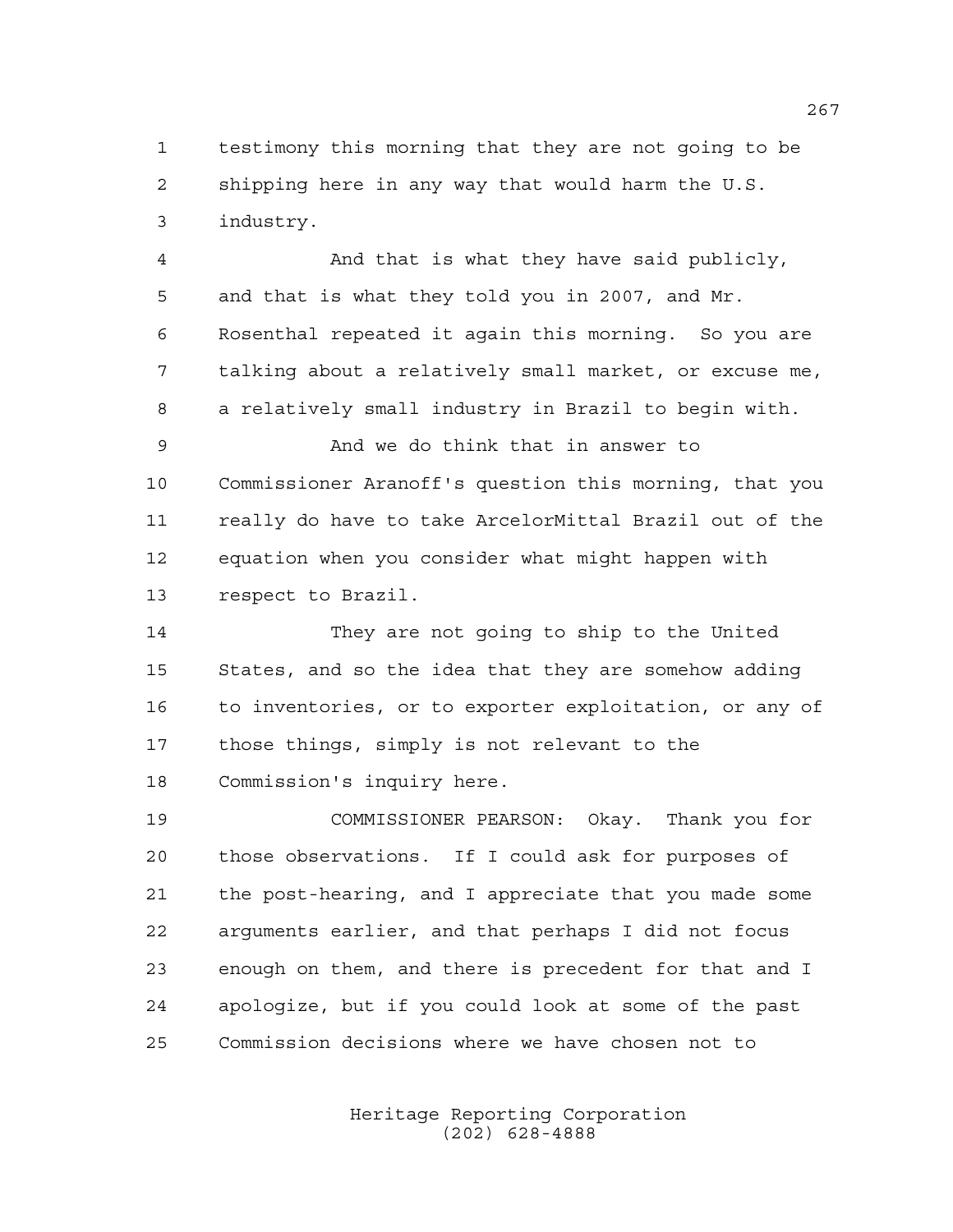accumulate for some host of reasons, and walk us through the similarities or differences in this investigation to some of those others, and make it clear enough so that even I can understand it, that would be just great. Thanks.

 MR. WOOD: We will be glad to do that. COMMISSIONER PEARSON: Mr. Aoyama, there have been a number of references today to the earthquake and the tsunami. I don't know that we yet have on the record information about the location of Japan's production capacity for hot-rolled steel, and whether some of that capacity has been affected by this disaster,

and if so, how we should take that into consideration.

 MR. AOYAMA: Yes. Some of the Japanese 16 steel mills which are producing hot-rolled bands has been damaged by the earthquake, but it is not Nippon Steel, or I have no detailed information about that. So let me submit that in detail in the post-hearing brief.

 COMMISSIONER PEARSON: Okay. That would be helpful, because we have at times in the past in other cases looked at issues related to natural disasters to try to understand whether there were implications for the marketplace going forward, and I have that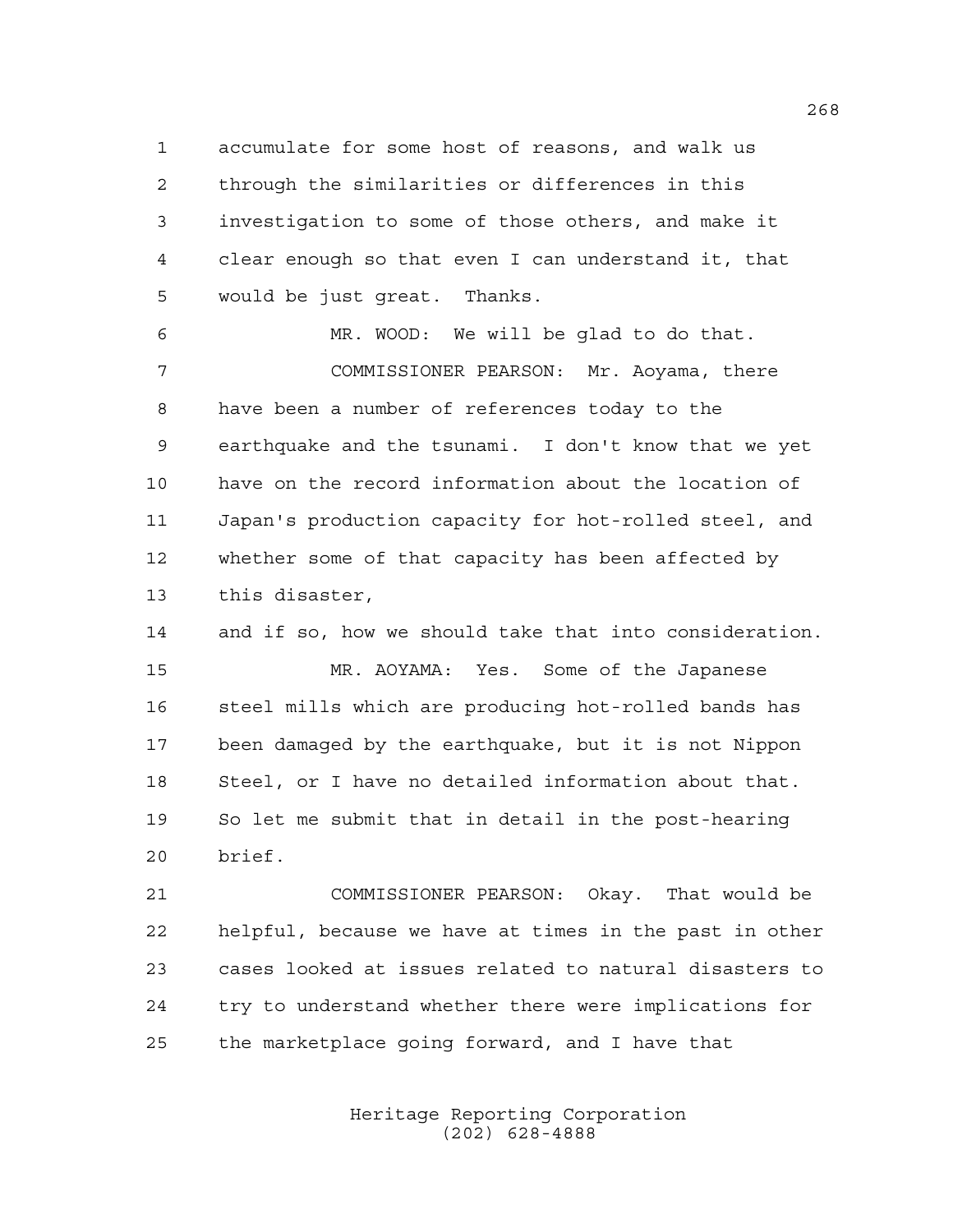interest here.

| $\overline{a}$ | If one or more plants have been destroyed or           |
|----------------|--------------------------------------------------------|
| 3              | so damaged that they might not be in operation for     |
| 4              | some period of months or years, that could be          |
| 5              | relevant.                                              |
| 6              | MR. AOYAMA: Yes, but what I can mention                |
| 7              | right now is that although one of these steel mills    |
| 8              | producing hot-rolled steel is damaged, they are coming |
| 9              | to a normal production situation in the near future,   |
| 10             | and it has not had a significant impact on the supply  |
| 11             | side.                                                  |
| 12             | COMMISSIONER PEARSON: Okay. Good, and would            |
| 13             | the same thing be true of energy supplies for those    |
| 14             | plants?                                                |
| 15             | MR. AOYAMA: Yes, I can say so. I am not                |
| 16             | sure that you are aware of this or not, but energy     |
| 17             | supplies for steel mills in Japan are of the self-     |
| 18             | sufficient kind of mills, in terms of energy, you      |
| 19             | know, electricity, for example. When you consider      |
| 20             | that other Japanese mills are now self-sufficient, and |
| 21             | in order to compensate for the reduction of supply of  |
| 22             | electricity by a power plant or energy producing       |
| 23             | companies in other areas.                              |
| 24             | COMMISSIONER PEARSON: Thank you. Mr. Wood,             |
| 25             | if there is anything that we should know in post-      |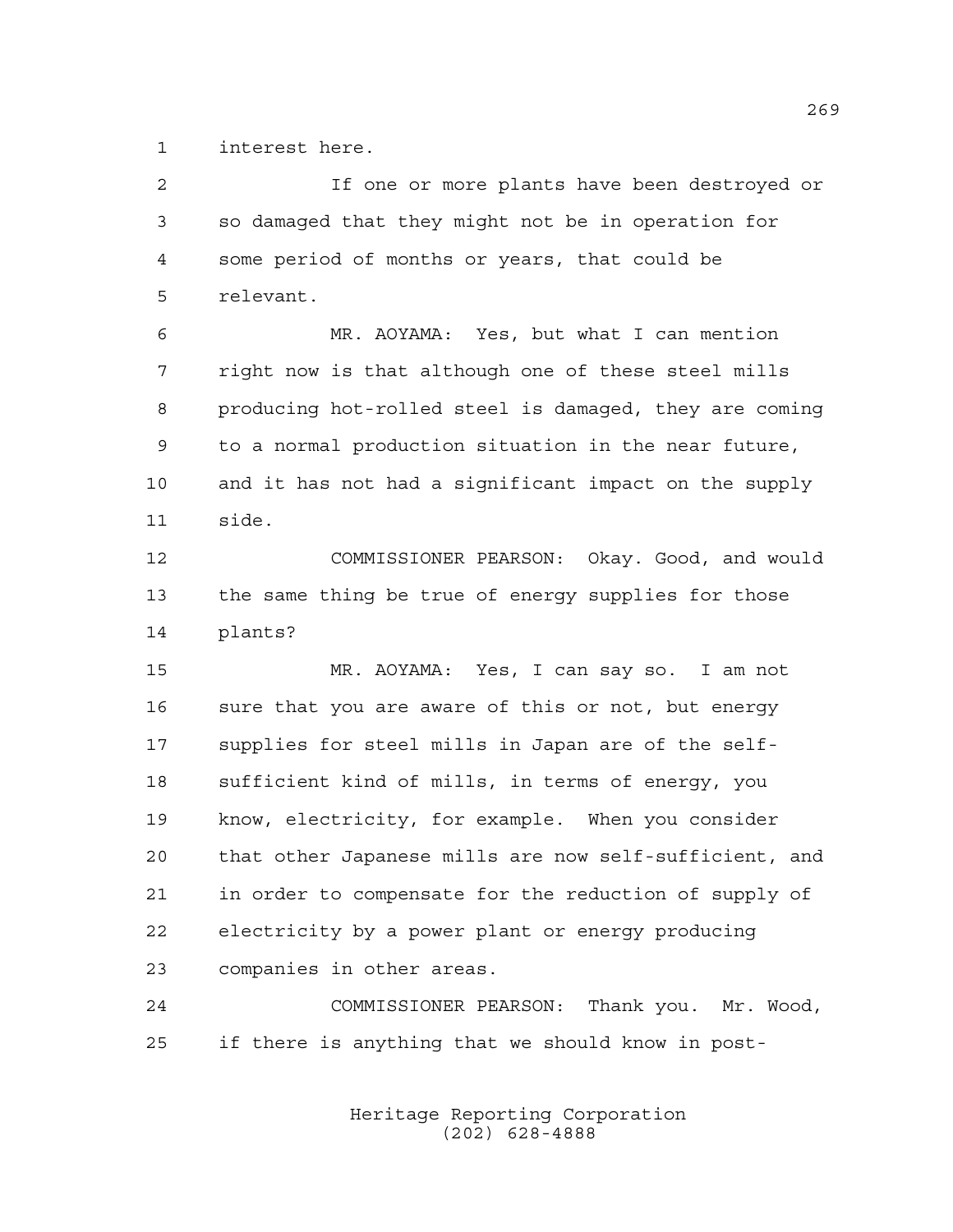hearing, by all means include it.

 MR. WOOD: Thank you, Commissioner Pearson. We will do so.

 COMMISSIONER PEARSON: It is a different condition if it affects the other subject countries, I would observe.

MR. WOOD: Yes, thank you.

 COMMISSIONER PEARSON: Mr. Aoyama, do you know, or for purposes of the post-hearing, could you provide information about the share of Japanese exports to other Asian markets that are two related entities for the purposes of further processing? Mr. Woods, please?

 MR. WOOD: Just for purposes of clarification, Commissioner Pearson, when you say related entities, how would you like for us to define that term for purposes of the post-hearing, because there are obviously a number of different

manifestations.

 COMMISSIONER PEARSON: I would consider a relationship to be some commitment that speaks to a certain quantity of product for some period of time, and it could be a long term contractual relationship, and it could be actual ownership of a business entity. Something that would tell me that the product is going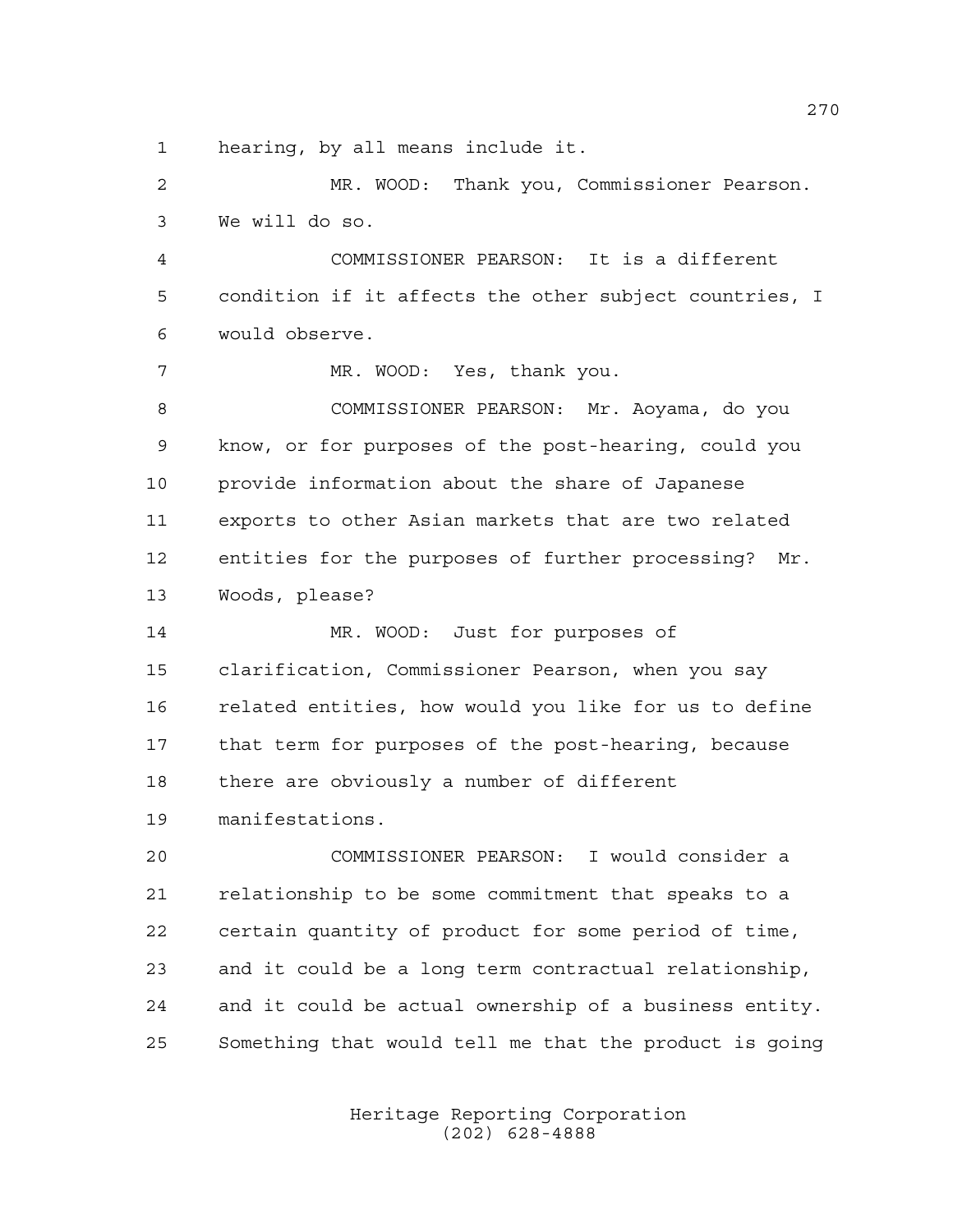from Japan to the other firm in Asia, and not to California.

 MR. WOOD: Okay. Understood. Yes, we will do that for the post-hearing. COMMISSIONER PEARSON: Okay. Madam Chairman, my light is just changing, and I think I will up Commissioner Lane by one notch, and quit now. Thank you. CHAIRPERSON OKUN: Thank you. Commissioner Aranoff. COMMISSIONER ARANOFF: Thank you, Madam Chairman, and welcome to the afternoon panel. One of the arguments raised by the domestic industry this morning and also in their prehearing briefs, was the effect of China. And in particular, I remember back in 204, which was the last year the Commission was looking at, and the last review that China had been a large consumer of foreign steel, and that has been reversed, and that China has become an exporter. And the argument that is being raised now is that producers in the three subject countries are facing competition in their home markets from Chinese imports, and also losing what have been solid export

> Heritage Reporting Corporation (202) 628-4888

markets to Chinese competition, with the result that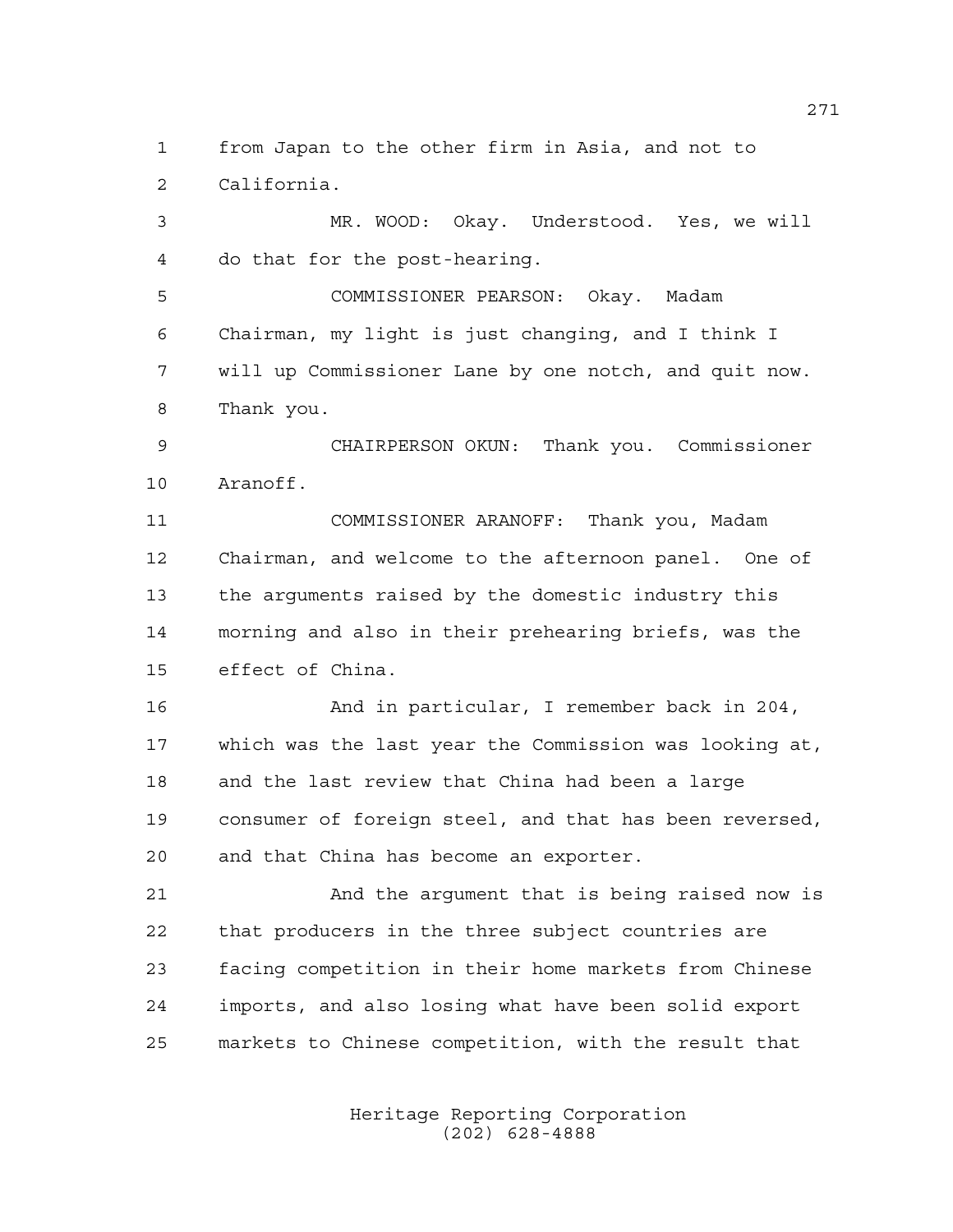there is divergent capacity that might be seeking a market in the United States.

 So I wanted to ask counsel for both the Japanese and Brazilian producers, or the witnesses, if you could address the issue of competition with Chinese steel in home markets and other markets outside the United States?

 MR. WOOD: Well, thank you, Commissioner Aranoff. This is Chris Wood for the Japanese Respondents, and I can at least start with that. I have several points to make on that. One is that this issue of Japanese exports to Asia being displaced by new capacities in Asia, this is clearly not the first case in which the Commission has heard that argument.

 You have heard it in multiple cases, and multiple times, for the last several years, and the funny thing is that it has never been true. If you look at the export data that we supplied in our prehearing brief, which was Exhibit 9, you can see this argument -- no, I'm sorry, it was not Exhibit 9. It was Exhibit 1.

 But it is a purely speculative argument at this point in time. There is no evidence whatsoever that the export trend to Asia is trending down from Japan. If anything the growth has actually been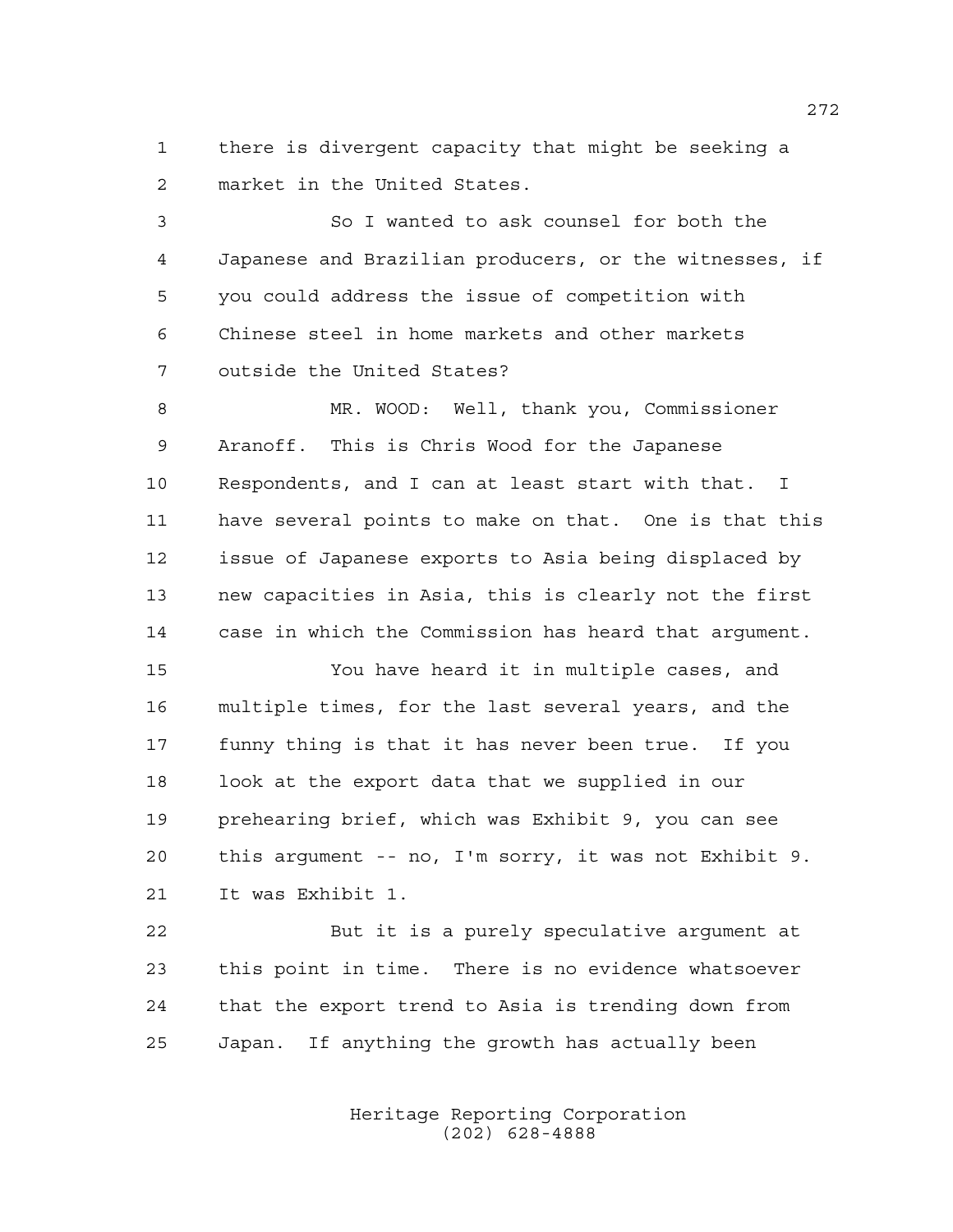remarkably strong even in recessionary conditions,

 which affected the United States and other markets in the last few years. That has been a strong market.

 Second, I think the arguments that you heard this morning were almost entirely based on this aggregate comparison of supply and demand based on third-party research stuff, and that's fine. But it is an almost meaningless number.

 It is so aggregated that it assumes that every ton of hot-rolled steel is the same, and we know that is not true. It is not true on the supply side, where producers make a range of different qualities of hot-rolled steel that can be used for different purposes.

 And it is not true on the demand side, where the end-users, depending on what their particular application is, and what their needs are, have very different requirements for the hot-rolled steel that they use.

 And you heard Mr. Aoyama this afternoon describe what Nippon Steel's strategy is, and more broadly, I think what the strategy of the Japanese industry has been, is that we are not focused on that broad, sort of lowest common denominator, market out there.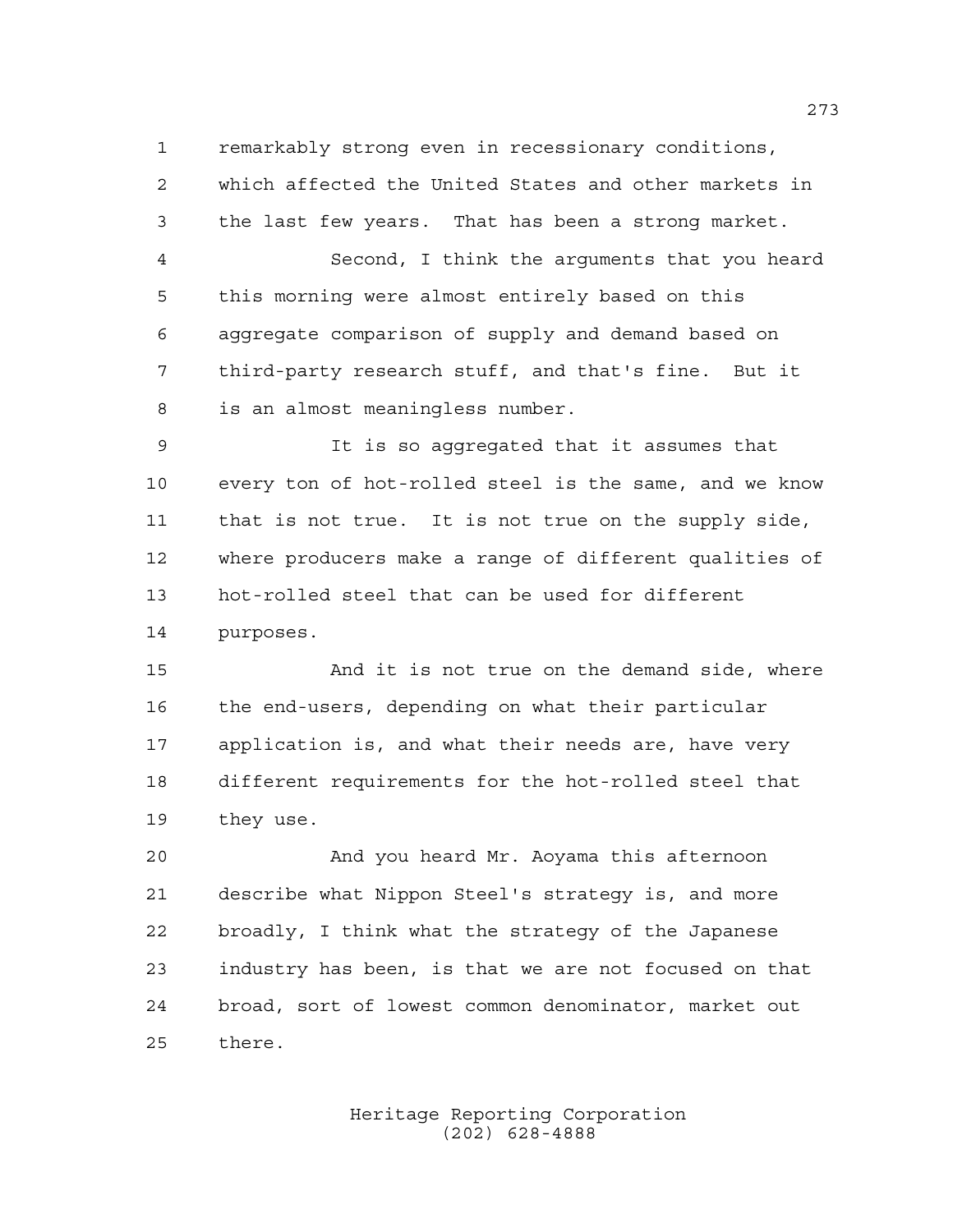They are in this for the long term and they are looking for partners that they can work with locally to set up secure sources of demand, and they are serving the highest quality, highest technical requirements segments of the market, and those aggregate numbers tell you nothing about the supply and demand balance there.

 Let's see. I will stop there for the moment, but we may have more to add on this in the post-hearing.

 COMMISSIONER ARANOFF: Okay. And can someone answer for the Brazilian Respondents? MR. LEWIS: Commissioner, this is Craig Lewis for CSN briefly. I would like an opportunity to respond more fully in the post-hearing brief, but I would say, yes, obviously Brazil is an open market, and there is clearly competition from imports there. 18 There is elsewhere. However, it is my understanding, and we will elaborate more on this in the brief, that the volume of imports has actually been declining. It did increase for a while, but I an

 not quite sure exactly of the time frame. I think it was in 2009 and going into 2010.

 But it has subsided substantially actually, and is not considered to be an issue for the industry.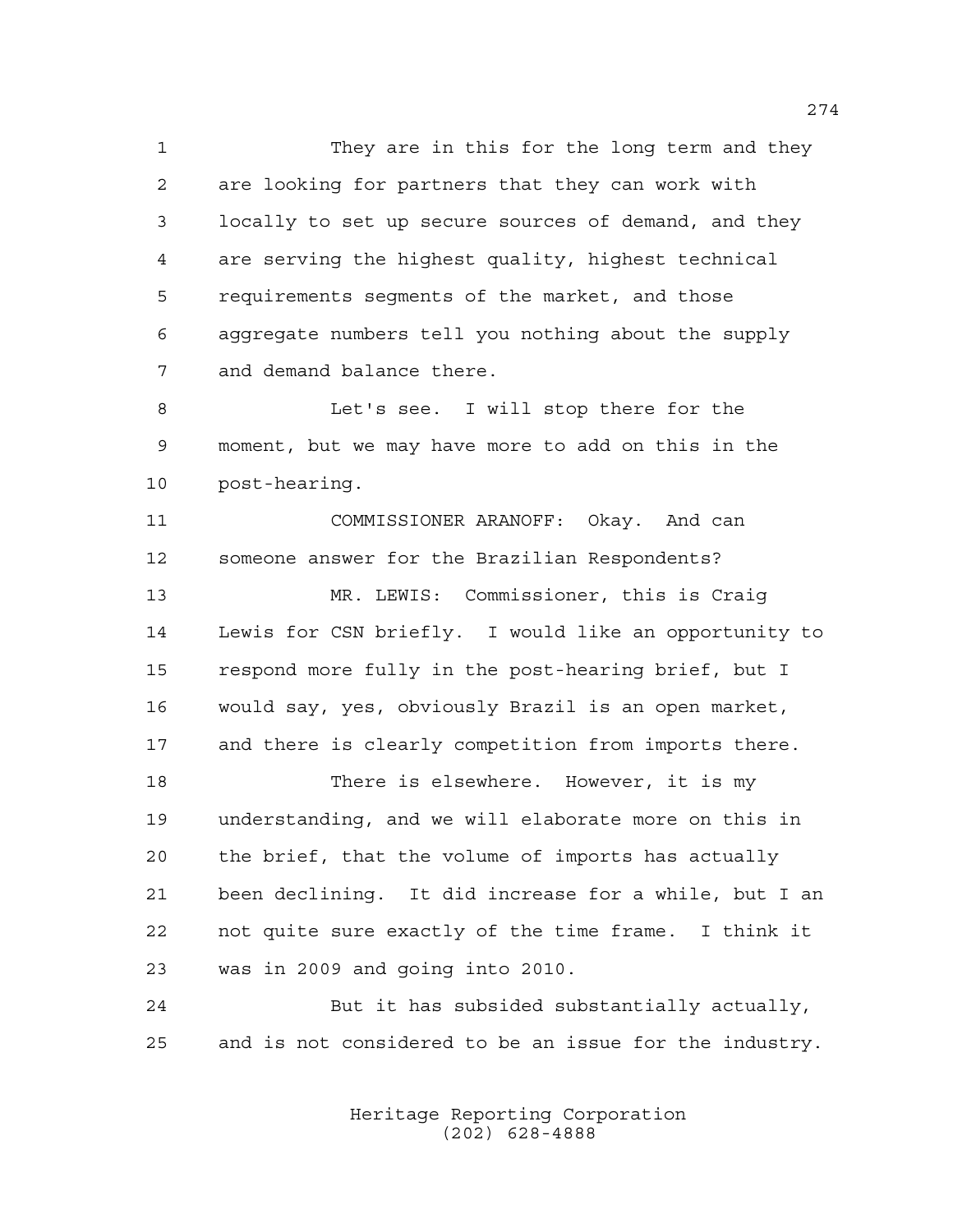They have brought a dumping case against plate,

 imports of plate, but there has not been any need to bring a case against hot-rolled, and let's say an anti-dumping case.

 COMMISSIONER ARANOFF: Okay. Well, let me follow up on that for just a minute, Mr. Lewis. The domestic industry also asserted this morning that Brazil is a highly protected steel market, which aside from the fact that it may be inconsistent with their arguments that Brazil could be taken over by Chinese steel, I would still like to ask you to respond to that.

 MR. DUNN: That one, how should I say it, piqued my interest. The level of import penetration for hot-rolled in Brazil is higher than it is in the United States. The protection that they alluded to, yes, there is a 10 percent tariff, or a 12 percent tariff, but the protection that they alluded to was an anti-dumping case.

 And by the way, on plate, not on high- rolled. I didn't realize that filing an anti-dumping case made you a protected market. Brazil is on those terms a more open market than the United States.

 COMMISSIONER ARANOFF: Okay. MR. STOEL: Commissioner Aranoff, I would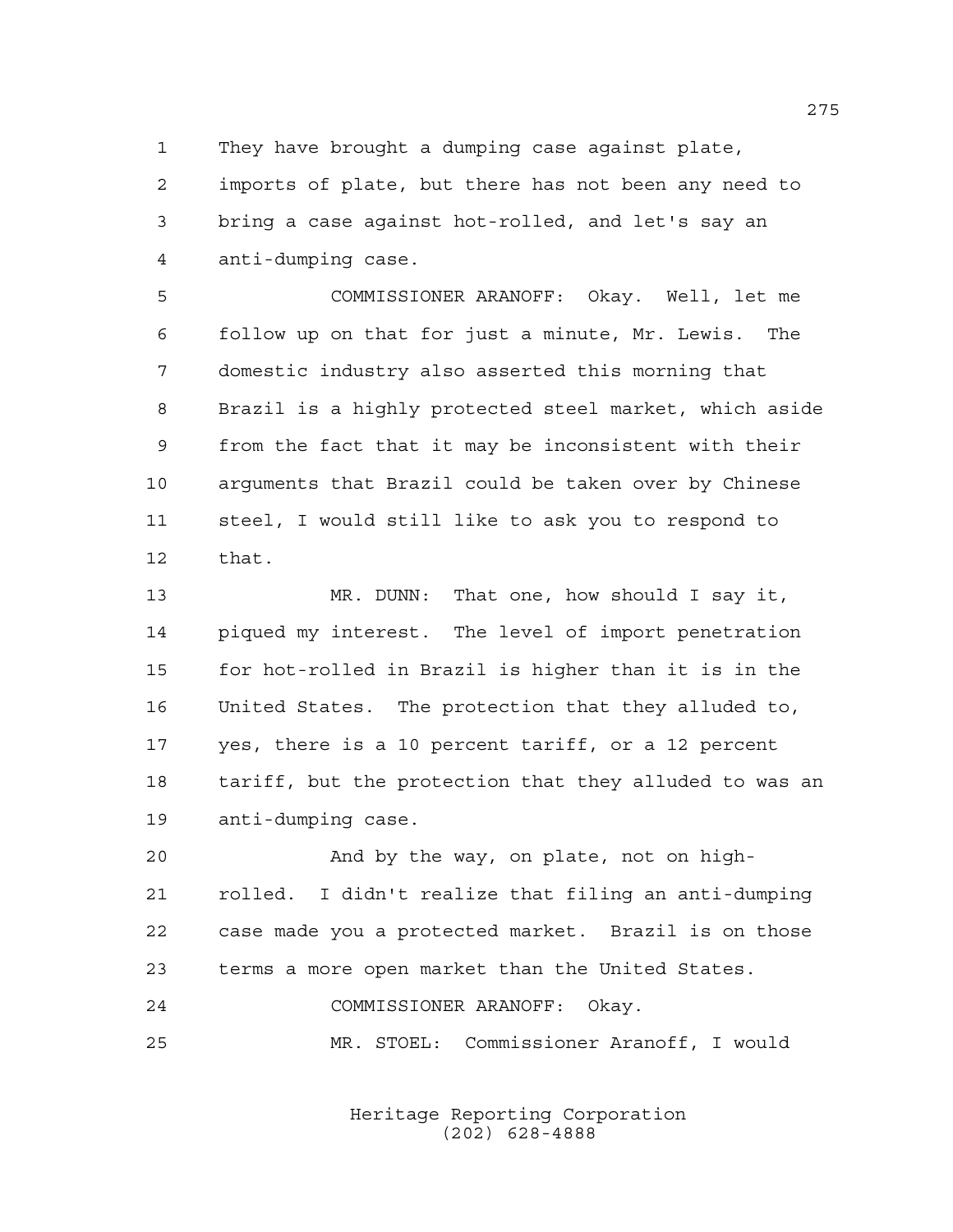1 just like to point out that there have been

 substantial imports of hot-rolled steel into Brazil from the United States, and we pointed that out in our prehearing brief.

 And I think that some of our colleagues in the room on the other side know who has been shipping that to Brazil. So just as there are exports from China into various markets, there are also exports from the United States to markets, including to Brazil, and that is just part of having an open and competitive global trading system.

 COMMISSIONER ARANOFF: Okay. Well, I appreciate those answers, and let me move on to a related question, and this goes back to what Mr. Wood was saying about the fact that not every kind of hot- rolled is the same, and so you can't really look at aggregate data to figure out what is happening.

 During the original investigation, in addition to specialty products, there were imports coming into the United States from Japan of commodity grade hot-rolled, and that may also have been true with respect to Brazil.

 I am not recalling that specifically, and I understood the statements that Nippon Steel's strategy is to produce as much of the high-end specialty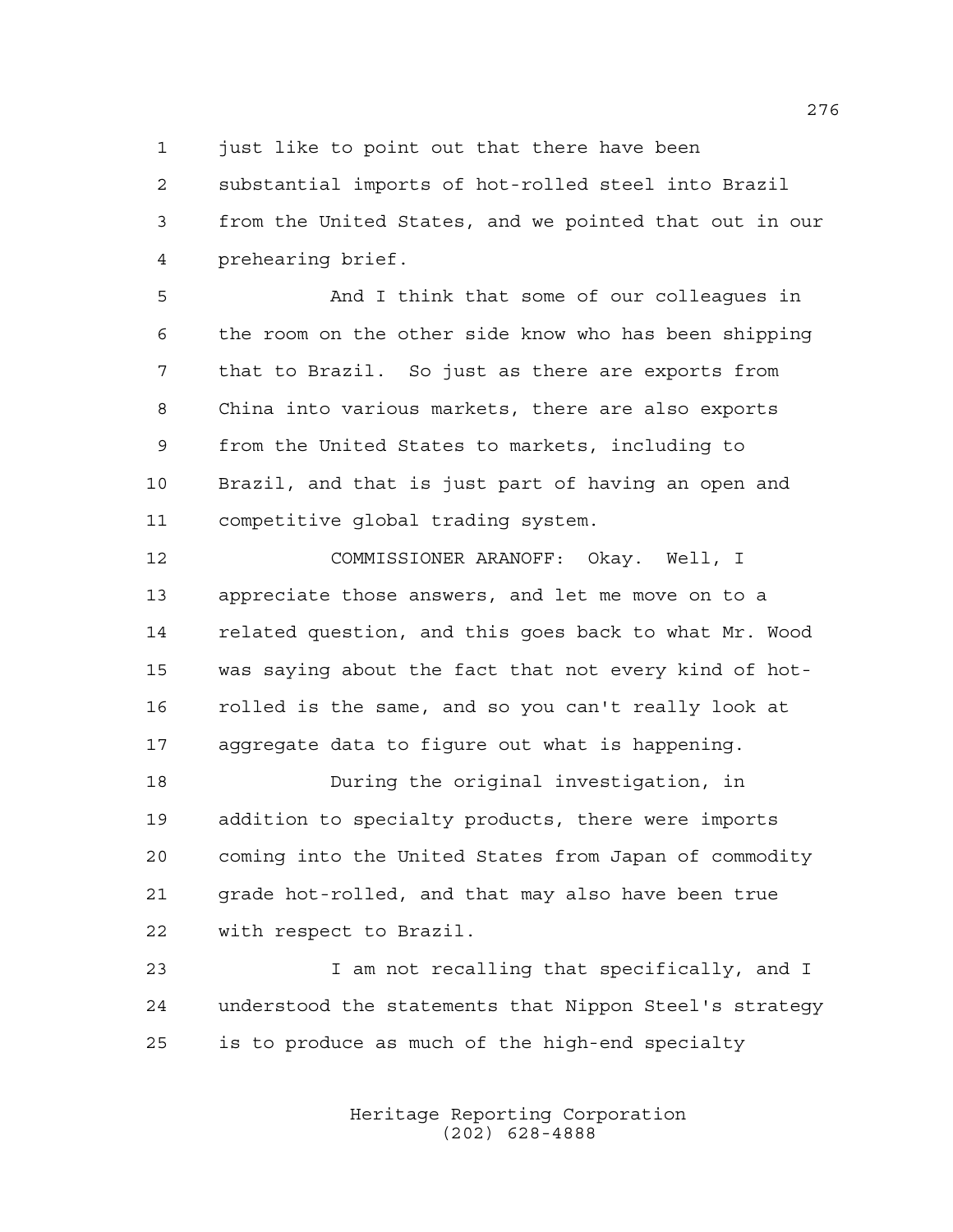products as possible, and any technologically advanced steel company would want to do that nowadays.

 But the domestic industry always tells us that they still have to fill up their mills to some extent with commodity products, and I assume that is also the case for Japanese producers. So my question is where are the commodity products going that are produced in Japanese mills, and why are we confident that they are not going to come to the United States as they did in the original period?

 MR. WOOD: This is Chris Wood, Commissioner. Let me start with that, and then Mr. Aoyama may want to add a point or two. I think the first thing to bear in mind, or rather to keep in perspective, is exactly how different the conditions are today relative to 1997 or 1998.

 There was some reference to it this afternoon, but at the time of the original investigation, you had this unique set of historical conditions, where the U.S. was not only a very large and growing market at the same time that Asia, which was proportionately smaller then than it is today, and was suffering tremendously from the financial crisis. 24 And if you compare how things have changed over the last decade -- I mean, you can just look at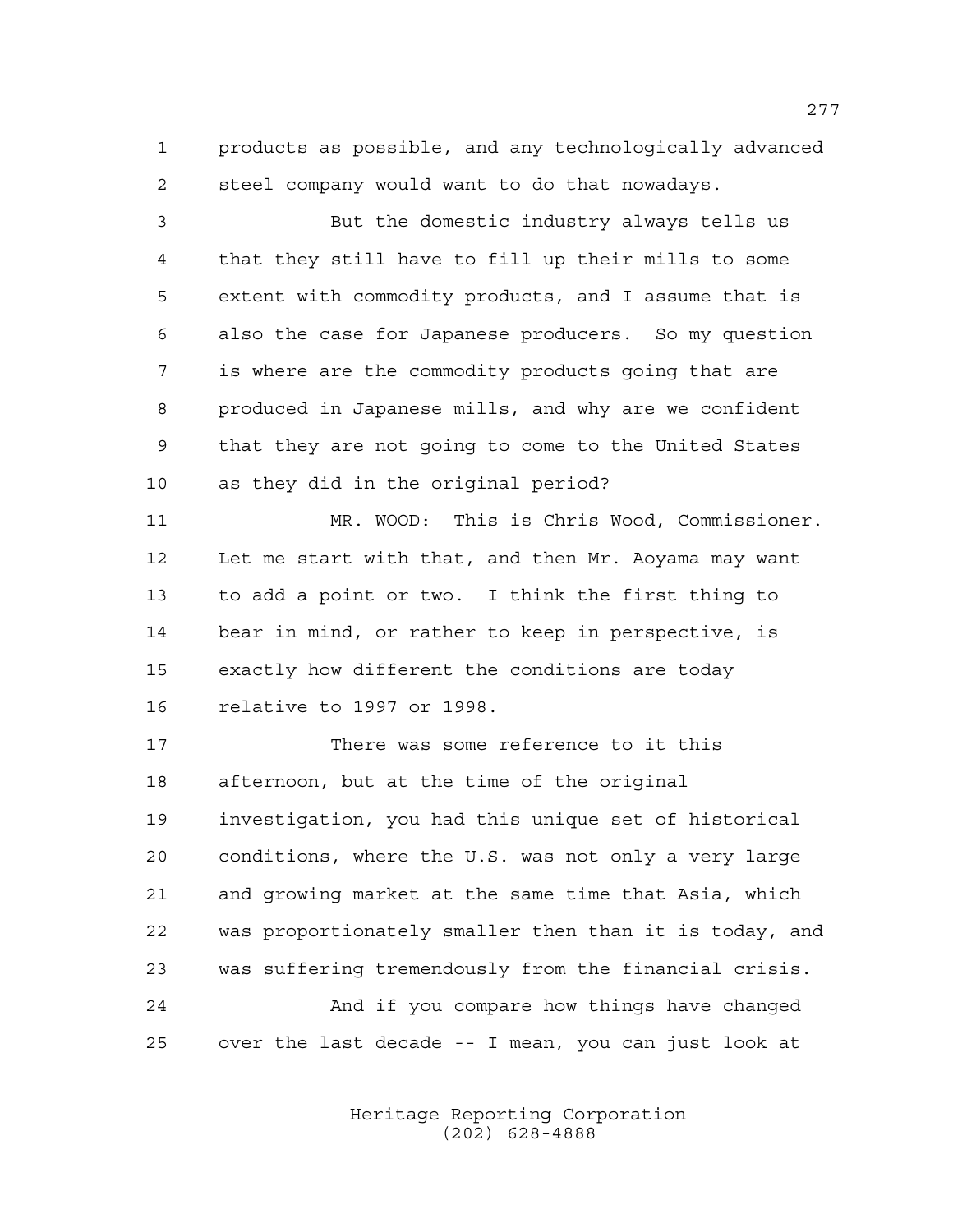what happened in 2009, where there was another

 worldwide recession, and this time Asia held up far better than just about anywhere in the world, including the United States.

 COMMISSIONER ARANOFF: Okay. I don't want to short-circuit you too much, but since my time is coming to an end, I get the Asian crisis part, and how that pushed volume out because it needed a market. I get that part, but that is different.

 But I guess what I am asking you is that Japanese producers are still producing commodity grade hot-rolled. If there is a good price for it here, why wouldn't it come here?

 MR. AOYAMA: Well, because the -- well, now, yes, there is a price in the United States that is high, but it is not always high, and as I mentioned in my testimony, our business philosophy is depending on the long term relationship, and the trust of the technical relationship with our customers.

 So having said that, we think that it is rather difficult to find a good opportunity to differentiate ourselves in the United States market, especially the commodity market.

 COMMISSIONER ARANOFF: Okay. I may follow up on this in my next round, because my time is up,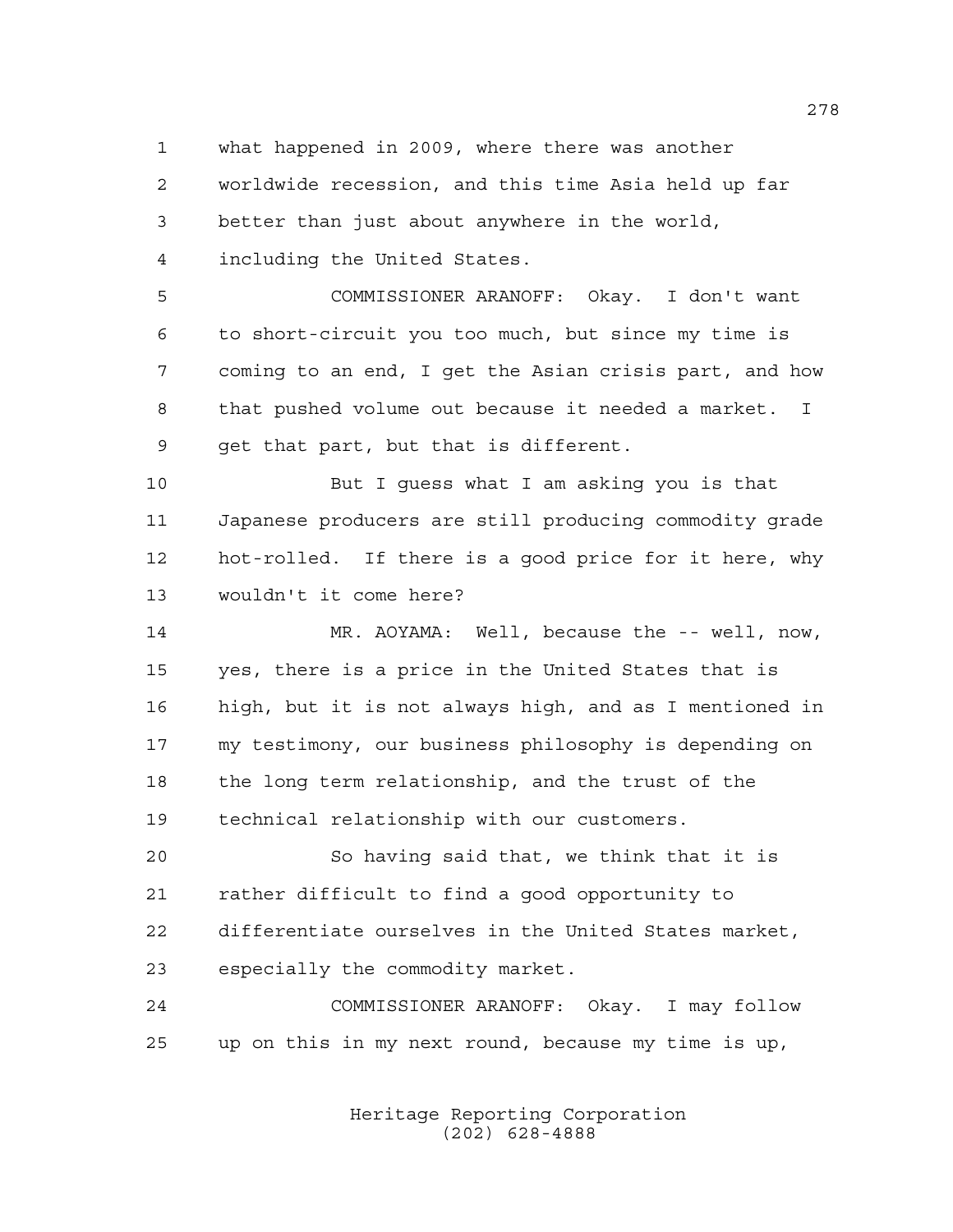but for post-hearing, I guess I am trying to reconcile what Mr. Aoyama has just said with his statements before, and what he was testifying to before was that these relationships that Nippon Steel has developed are with people who buy specialty grade, and not with people who buy commodity grade.

 Maybe I am wrong about that, but perhaps if you could explain that more post-hearing. Thank you, Madam Chairman.

 CHAIRPERSON OKUN: Commissioner Pinkert. COMMISSIONER PINKERT: Thank you, Madam Chairman, and I thank this panel for being here, and helping us to understand what is happening in this industry, and what is likely to happen in the future.

 I want to begin with a couple of questions 16 for Ford. I listened to the questions and answers with Vice Chairman Williamson, and I am prompted to wonder whether you might want to respond to some of the union testimony with regard to the consolidation in the industry, because I think one of the things that you could derive from their testimony is that the union felt that much of the consolidation was actually driven by the pressure from imports.

 And so the reduction in the labor force then would be perhaps to some degree a function of the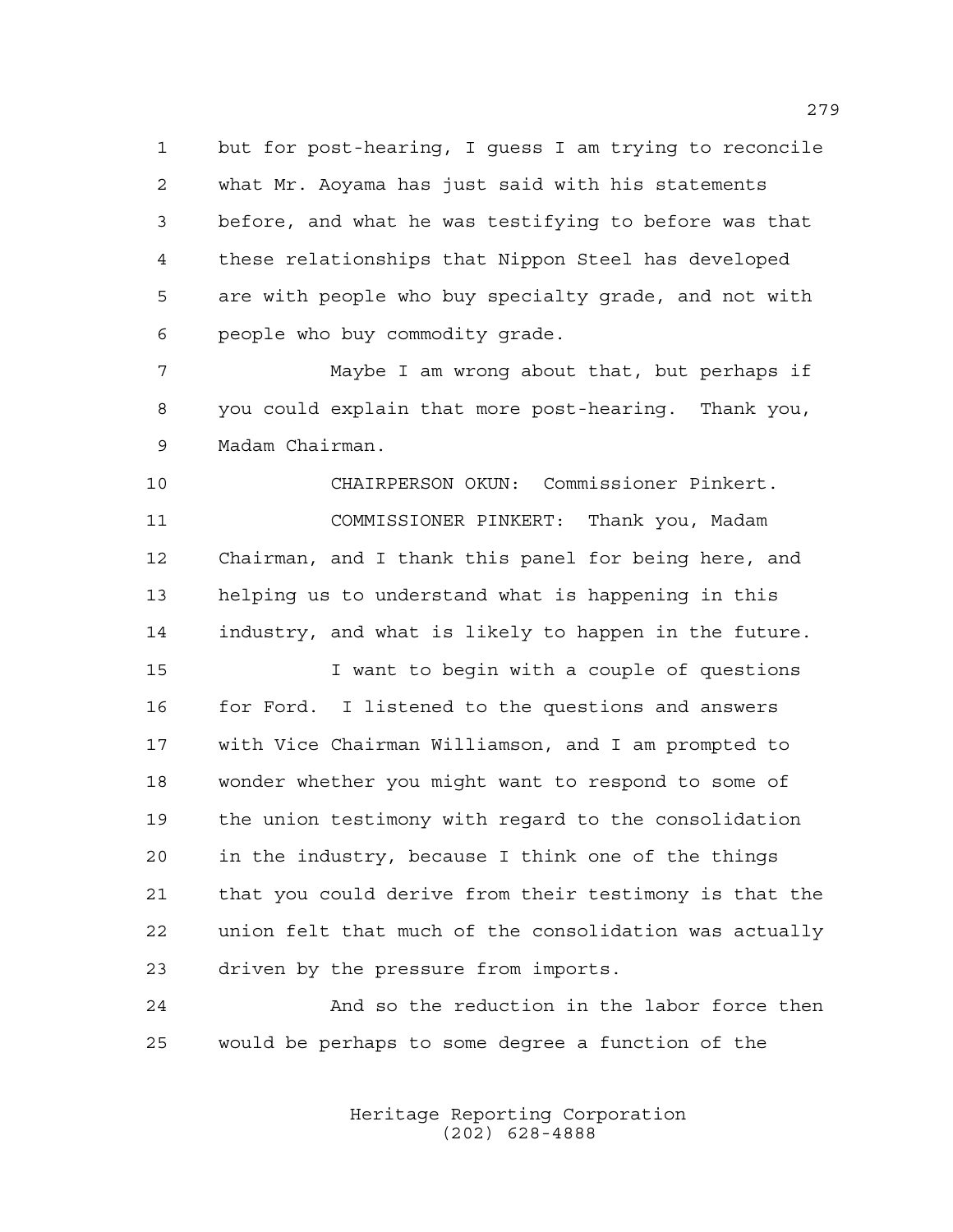impact of subject imports. Can you sort of respond to that idea?

 MR. MCCONNELL: I would be happy to respond to that. We disagree. We don't think that the restructuring was driven by imports. We think that the restructuring was driven by the fact that the U.S. industry had found itself in a position where it, totally aside from the imports, could not control its own destiny and was not competitive.

 I haven't got the exact figures in front of me, but I recall hearing here back in that time frame, where I think -- well, maybe it was up on The Hill, where the Chairman of Bethlehem Steel said that he had nine retired employee pensions for every current employee in the mill.

 I mean, there was an issue that had to be addressed within the industry, and that overproduction was the symptom of that problem. Even sort of aside from imports, overproduction within the United States prevented the industry from maintaining the price levels that it needed to have to be profitable. So we would disagree with the suggestion that imports prompted the restructuring.

 MR. MCCULLOUGH: Commissioner Pinkert, I think the factors that we look at that led to the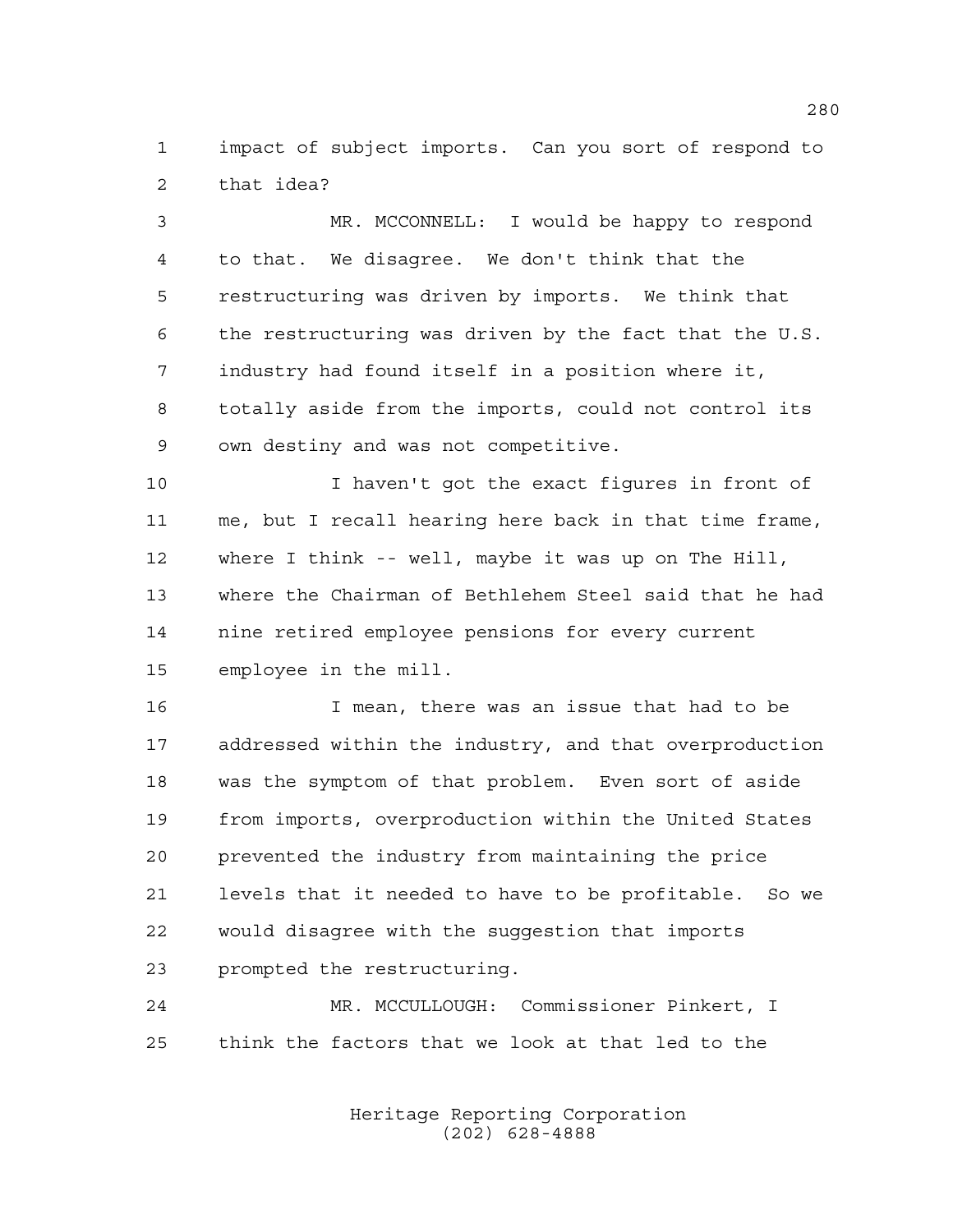restructuring, the only way the restructuring could occur is the PBGC stepping in to take pensions, bankruptcy washing away billions of dollars of costs, and restructured labor agreements, all of which were major components of the integrated industry's fixed costs, and liabilities that prevented integrated mills basically from consolidating and rationalizing.

 It led to a continuation of capacity rather than a rationalization of that capacity, and until those three events occurred, there was not going to be any restructuring in this market.

 And none of those factors, those three events, were determined by either the trade remedy measures that were put in place, or imports.

 MR. MCCONNELL: Commissioner Pinkert, if I could just supplement that with one further point. I think that I mentioned this in direct, but just to draw on it again. I think the test case here is 2001, where you had 20 different anti-dumping and countervailing duty orders in place.

 Imports had fallen to about a quarter of their level that they had been at their peak when you imposed these orders, and the industry still could not prevent itself from overproducing. So our point is quite clear. That the restructuring was driven by the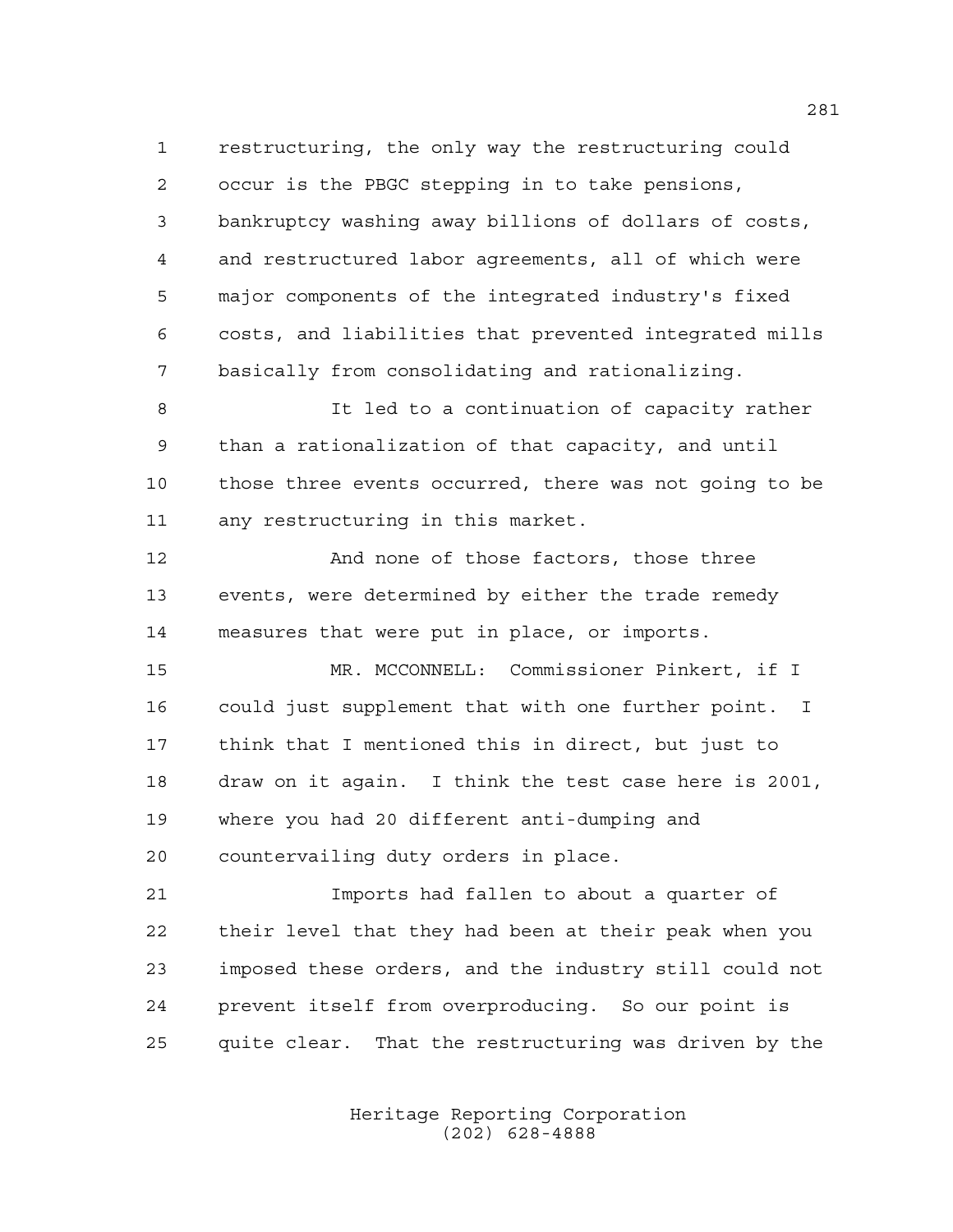fundamental flaws in the U.S.industry itself.

 COMMISSIONER PINKERT: Thank you. I would ask the domestic representatives to respond to that in the post-hearing as well. Now, in addition, you heard a lot this morning about the ability to control variable costs in the domestic industry, and I am wondering if Ford can tell us whether the mini-mills have an advantage over the integrated mills, in terms of the ability to control their variable costs when they are producing at less than capacity? MR. MCCONNELL: I think with at least speaking for Ford, this is the kind of question where Lisa King could have given you a very good answer, but I don't think that the two lawyers sitting in front of you can. So if we could address that in post-hearing, we would be grateful. COMMISSIONER PINKERT: That would be great. MR. VANDEVERT: I apologize, Commissioner, and it is a fair question, and I am just incapable of giving you an answer right now, but we will take care of it. COMMISSIONER PINKERT: Well, I appreciate the constraint, and I would appreciate the information in post-hearing. Now, this is a question for the entire panel, and I am hoping that this question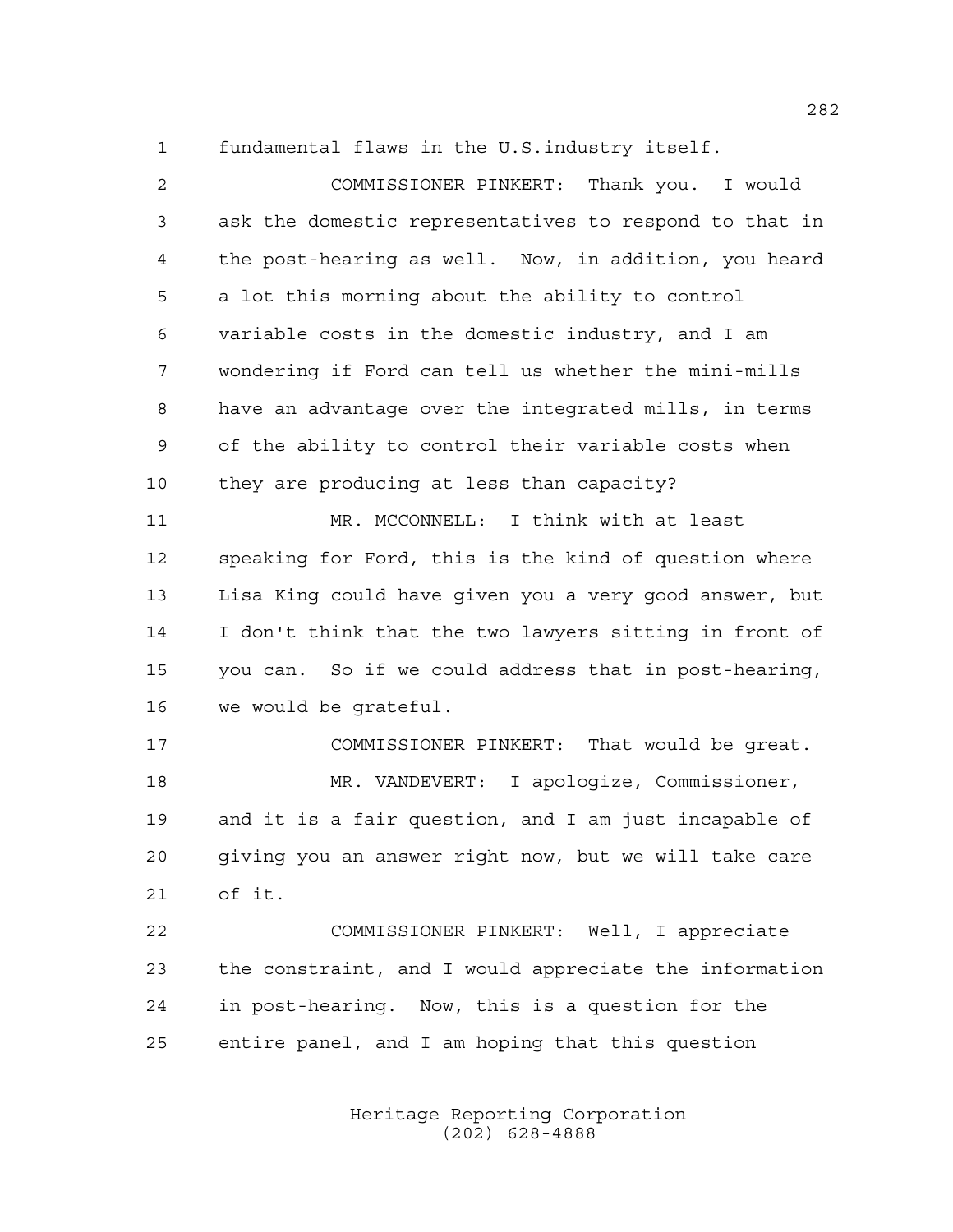doesn't prompt any discussion of business proprietary information.

 But to what extent can affiliations between foreign producers and U.S. importers actually increase the incentive to export to those exporters, and again if this raises BPI issues, you can address it in the post-hearing.

 MR. MCCULLOUGH: Commissioner Pinkert, could you repeat the question?

 COMMISSIONER PINKERT: Yes. To what extent can affiliations between foreign producers and U.S.importers increase the incentive, or the propensity if you will, to export to those U.S. importers?

 MR. MCCULLOUGH: There may be a number of factors, but for example, if you look at facilities north and south of the border between Canada and the United States, and you look at a U.S. Steel facility , or a Canadian steel facility, they have assets on both sides of the United States.

 And I think that there were clearly some decisions made that they wanted to run some of those assets on both sides of the border, and instead of, for example -- and I think we have shown in the figures where the domestic industry ramped down their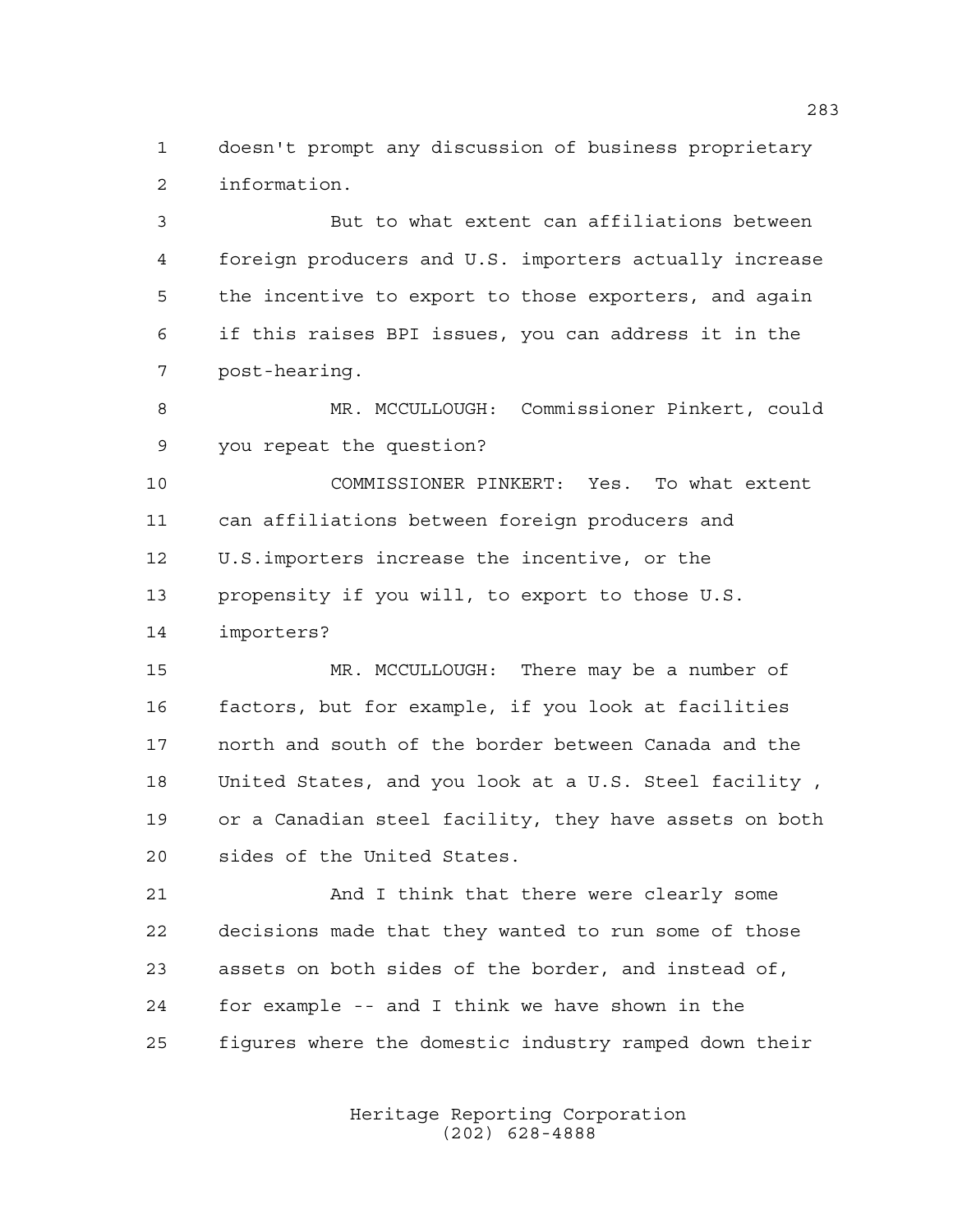hot-end down to about or below 50 percent capacity utilization.

 And you saw Canadian imports coming in at a reasonably healthy clip during that period, and it is clear that they made a decision on a global basis which assets they were going to run, as opposed to focusing on the performance of their domestic assets. COMMISSIONER PINKERT: But what I am speaking of specifically in the U.S. would be importers. I am not talking about U.S. producers. MR. MCCULLOUGH: Well, they could be importers. COMMISSIONER PINKERT: Okay. So to the extent that that structure, or that kind of relationship exists on the record, for the post- hearing, if you could comment on whether the relationship between the foreign producer and the U.S. importer might have an impact on the propensity to import into the U.S., I would appreciate it. MR. MCCULLOUGH: We will certainly give that a try. I don't know how much we can comment on that, but we will give it an effort. COMMISSIONER PINKERT: Thank you. Now, turning to the Brazilian Respondent, one of the questions that I had was about the history of the

> Heritage Reporting Corporation (202) 628-4888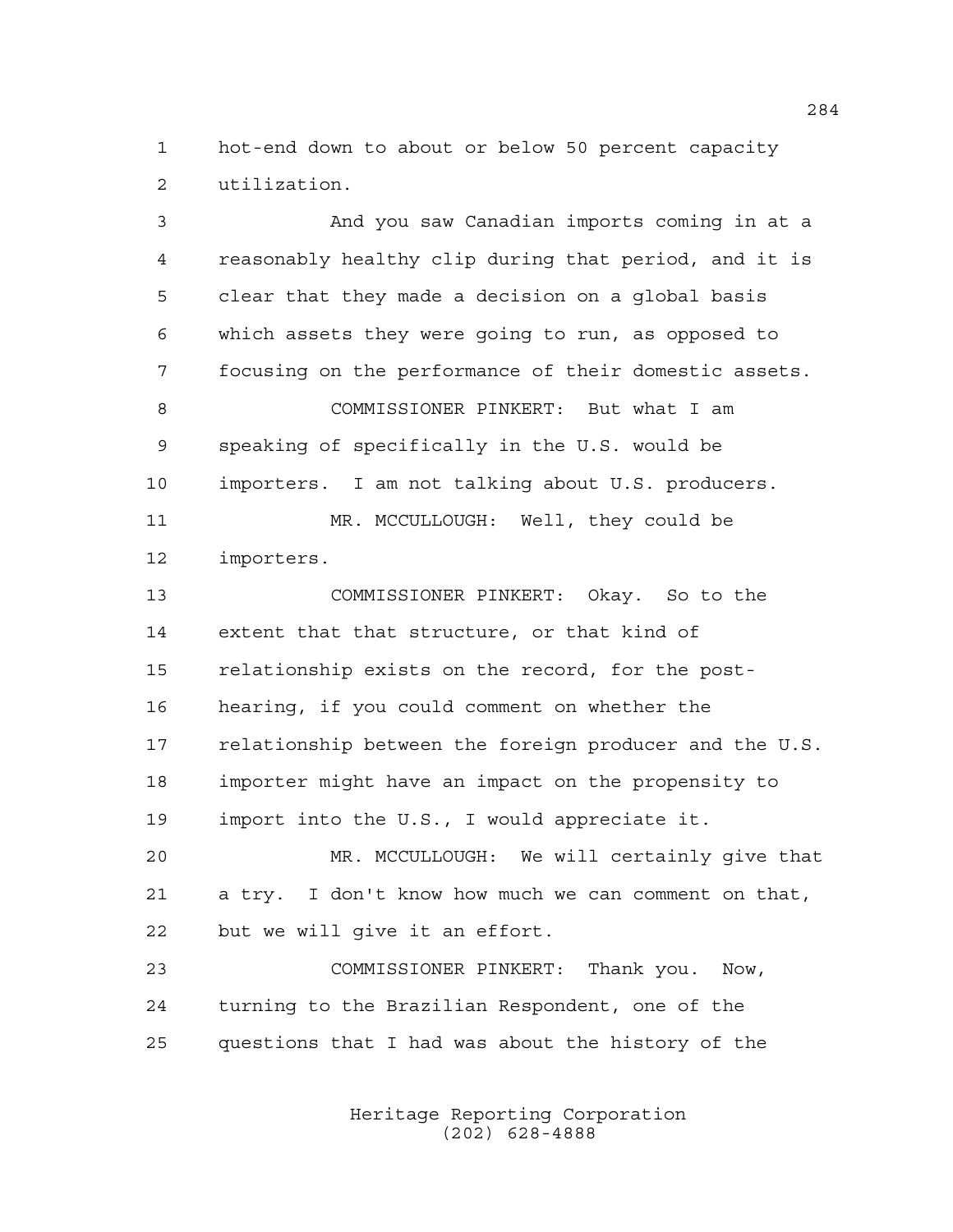privatization in the Brazilian industry, and whether they had or whether privatization had any impact on capital expenditures.

 I remember back in the 1990s that there was talk about this, and the idea at least publicly seemed to be that privatization would make more capital available to the industry.

 MR. DUNN: It has. There is no doubt about it. I just finished a countervailing duty administrative review for Usiminas, and what is remarkable -- and by the way, which found no subsidization or de minimis levels of subsidization, at least preliminarily.

 But what was striking is the access that those privatized mills now have to global capital. Usiminas, just speaking for Usiminas, has huge amounts of access to euros. They have a euro bond financing. They have access to markets at Libor all over the world.

 So they have been able to capitalize their ability to obtain capital, and their strategy of working with capital is completely different from what it was in the days of government ownership, which by the way is now more than 15 years ago.

But it really has given them access to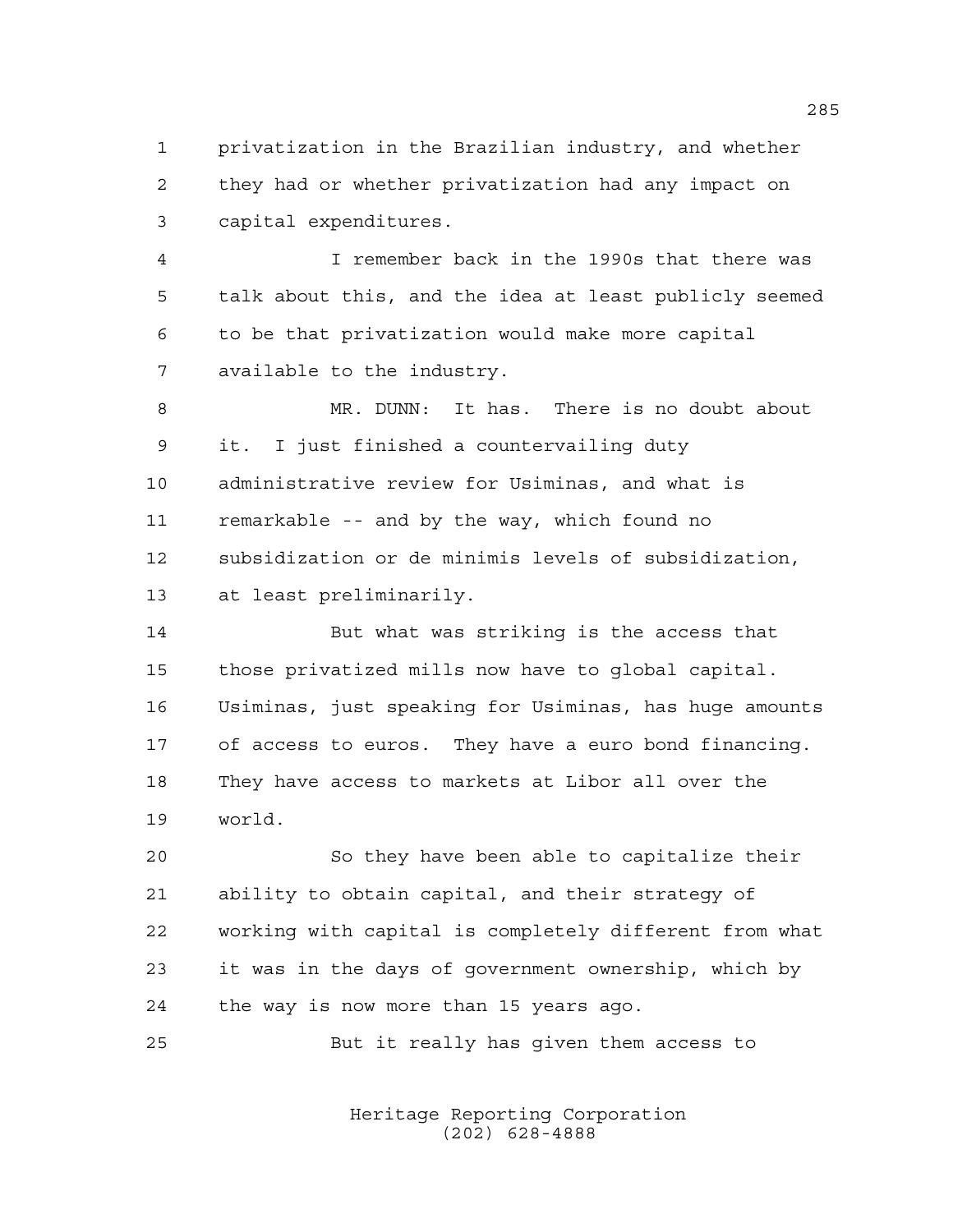global capital, and not to speak for any of the others, but the others have -- the other Brazilian mills, other than Usiminas, are multinational corporations that have access to global capital as well.

 COMMISSIONER PINKERT: Mr. Alvarez, would you like to comment on that?

 MR. ALVAREZ: Well, I don't have at the moment enough minutes to discuss it, but really CSN is now an international company, and recently in the revision of the countervailing duties, we have zero for CSN.

 COMMISSIONER PINKERT: Thank you. I, too, have not taken up an entire 10 minutes for this round. I just want to note that for the record, and I thank the Chairman.

 CHAIRPERSON OKUN: I am just going to note that no one gets punished when they go over that I know of. Somehow we go in a dark room afterwards. Anyway, let's see. Mr. Alvarez, let me stick with you.

 Could you talk a little bit more about what is going on in the Brazilian market with the entrance of two new -- or the introduction of two new entrants in the Brazilian market, and how you expect them to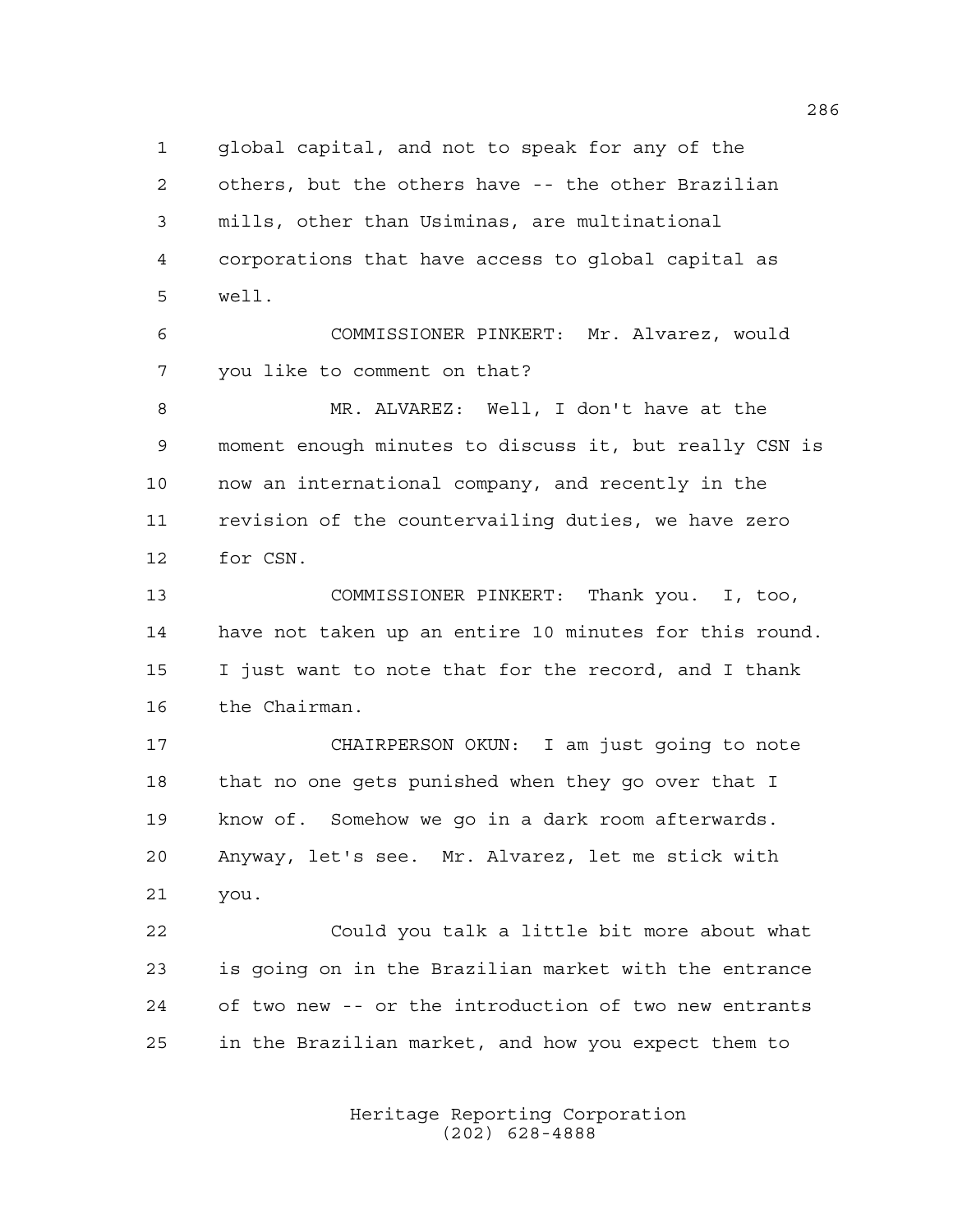compete?

 Do you expect them to be competing with you for home market customers, or are they looking at exports? Tell me a little bit more, and I would ask Mr. Dunn and others if there are any other comments about what is going on in Brazil with capacity additions.

 MR. ALVAREZ: Thank you. Brazil now is experiencing a very huge improvement in the economy since the last five years. We made a GNP bridge growth of 4.6 percent. In 2009, with the world crisis globally, it was minus .2 percent. It was negative, but it was much better than most of the countries, maybe only worse than China.

 And in 2010, we had a 7.5 percent GNP increase, and we are expecting from the next few years around also a 4.6 percent increase. The increase in the GNP now is limited. We are limited in something like -- well, just to go a little before five, just to go against the inflation, because we are very close to the maximum utilization capacity, not only in steel, but in several products.

 So when the demand is close to the full capacity, the production price starts to increase, and we are suffering again, and Brazilians are very, very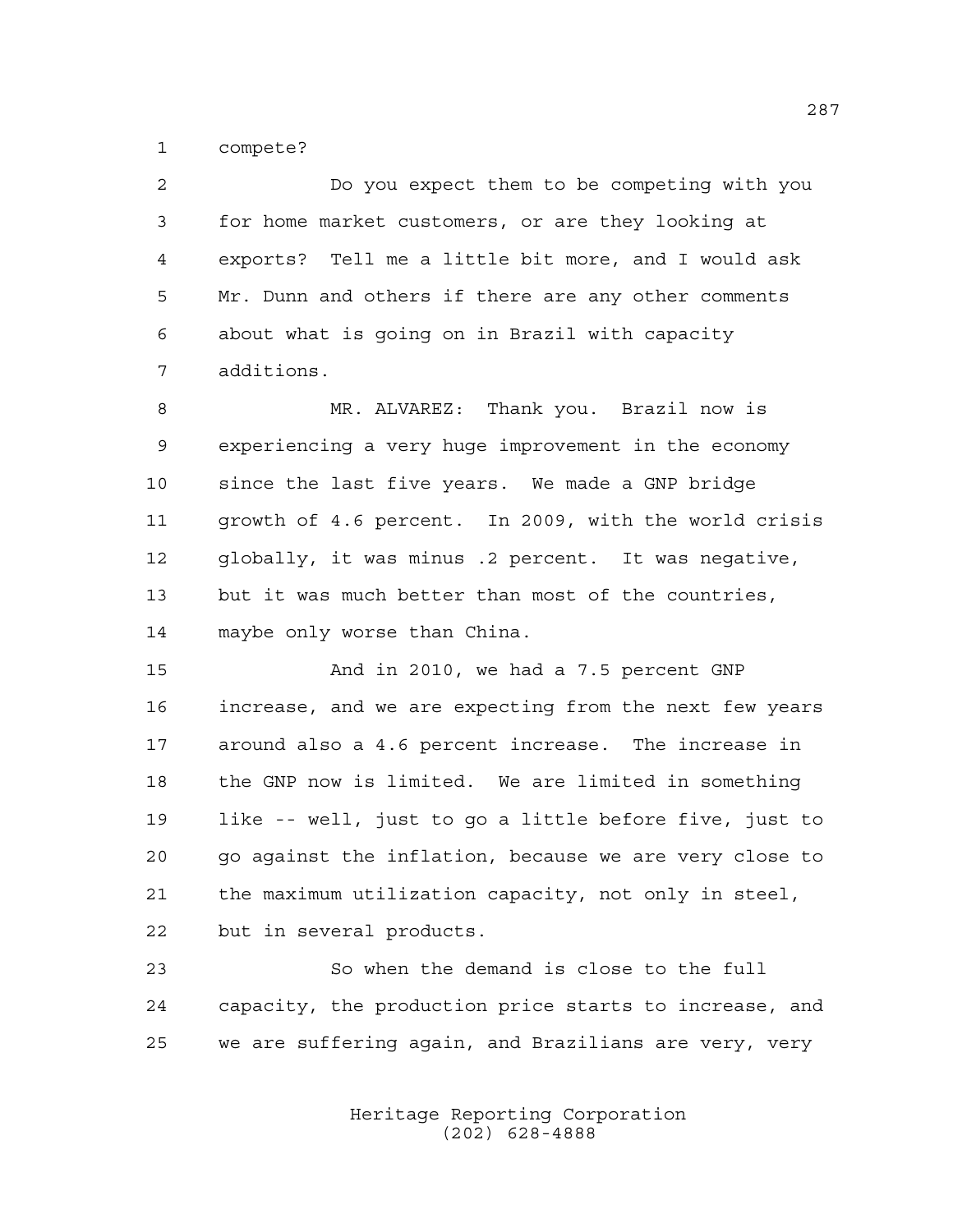afraid of inflation, because we had inflation in Brazil maybe 20 years ago maybe by a thousand percent higher, and so they are very afraid that there would be inflation.

 Now, during the crisis in 2009, the former president, Mr. Dula, they made several incentives in order to keep high demand in Brazil. For example, by reducing the taxes in automobile, and in white goods, in order to allow people to increase to buy things, and to by these products.

 And it was a very good result, and at the same time it increased the sales of cars and white goods, and increased the income of the people, and people started to feel off the chain of several customers, and also incentivizing and reducing the taxes, and interest rates for acquisition of houses.

17 17 In Brazil, we have a lot of people who are homeless, and the government started a program to offer to these homeless even a single house, to start a cycle very big improvements in the economy.

 Certainly all these improvements in demand for white goods, and cars, and in civil construction, and infrastructure, provoked a huge demand for steel. And in 2009, when we were where prices were higher for steel, like 1,200 dollars per metric ton, and that was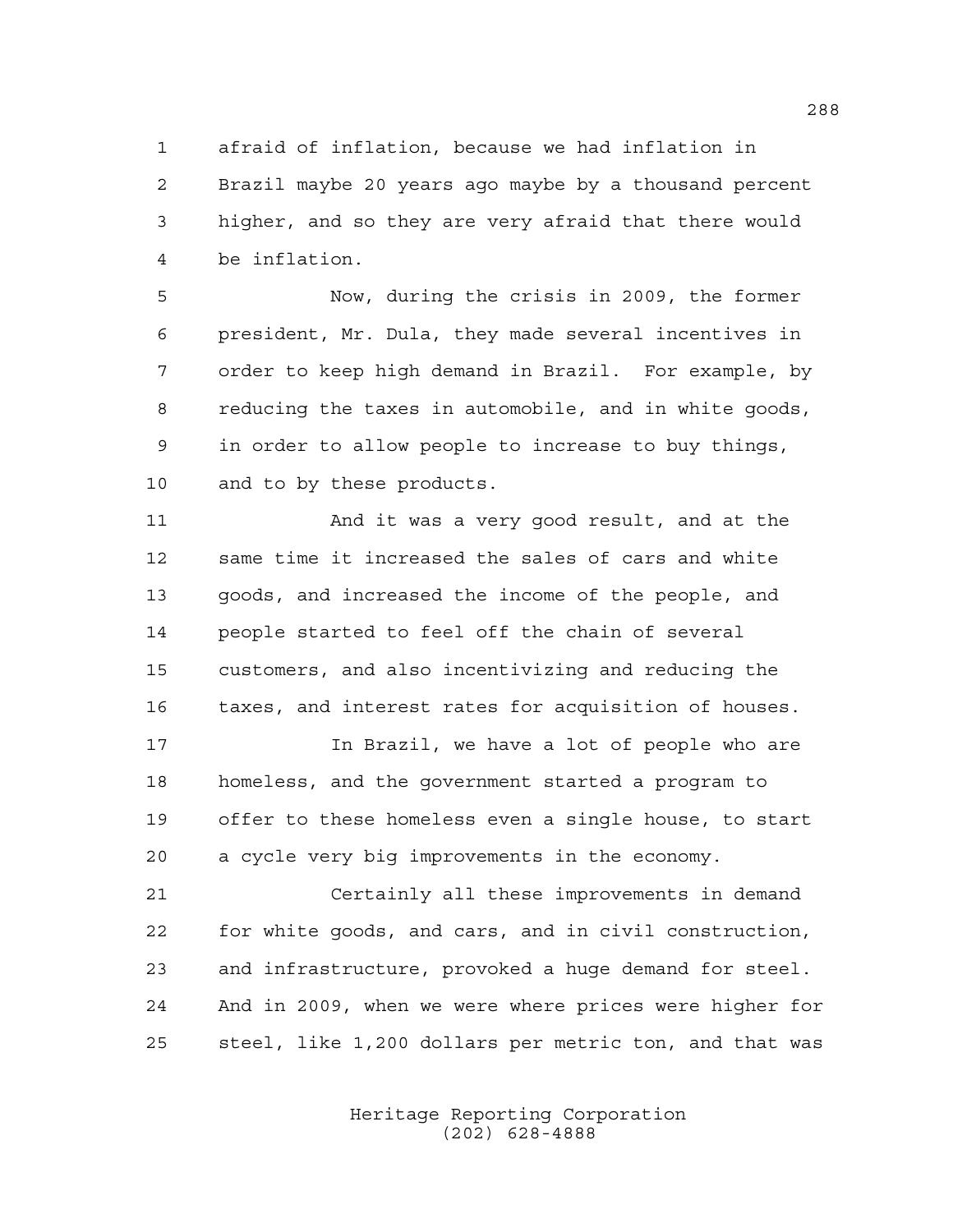more or less in the middle of 2009, at that time the conditions in the rest of the world started to become worse, and international prices started to decrease.

 So several customers, main distributors in Brazil, looked at the situation as a good opportunity to get money. So they started with huge imports. In 2010, we imported from Brazil 3.7 million tons in total, and one million tons of hot-rolled coils. One million tons is around 25 percent of the market share.

 So the mills in Brazil were forced to stop the huge imports, and we were forced to reduce the price, and even to reduce the offers to the market, first to combat against world imports, and also to allow the reduction of inventories in the distribution, which were very higher than usual.

 Only at the beginning of this year, in February, the inventories and the distributions of those inventories started to come to regular levels. So in March the demand in Brazil was a record for several or many years ago.

 And we expect that from now on, and for the rest of the year, demand will stay very high, and we are controlling better the price in order not to have huge imports again. We have had imports of around 1.2 million tons per year, and that is acceptable.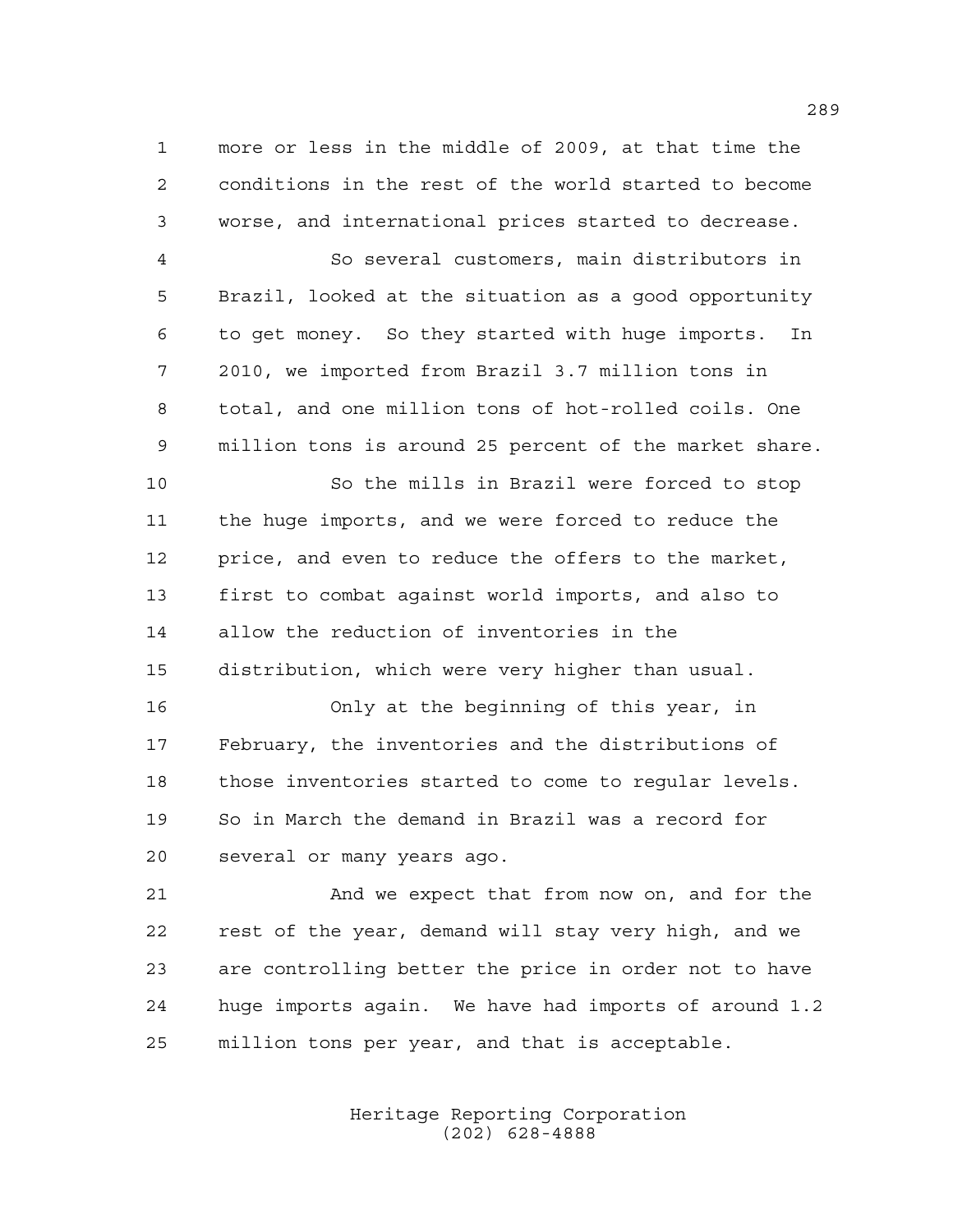Now, we prefer to survive having imports in Brazil for two reasons, because it is better just to play in the international market, and also because for several items of steel, we don't have enough production. We have steel production, but not for all or several specialties.

 CHAIRPERSON OKUN: Okay. Thank you, Mr. Alvarez.

 MR. DUNN: Chairman Okun, this is Chris Dunn. I just wanted to get to the issue of additional capacity. I am not sure what you are referring to specifically in terms of two new entrants, because I think that in some of the Petitioners' briefs, they count slab capacity as hot-rolled capacity, and so I don't want to really comment specifically on the numbers.

CHAIRPERSON OKUN: Okay.

 MR. DUNN: But I will comment specifically on Usiminas, which they did point to, and Usiminas has recognized that it is bringing on at the end of 2011, starting up production of two million tons.

 However, I want you to look at Usiminas' business plan for its production levels, and in the Usiminas questionnaire response, and you will see that their production levels that they projected at the end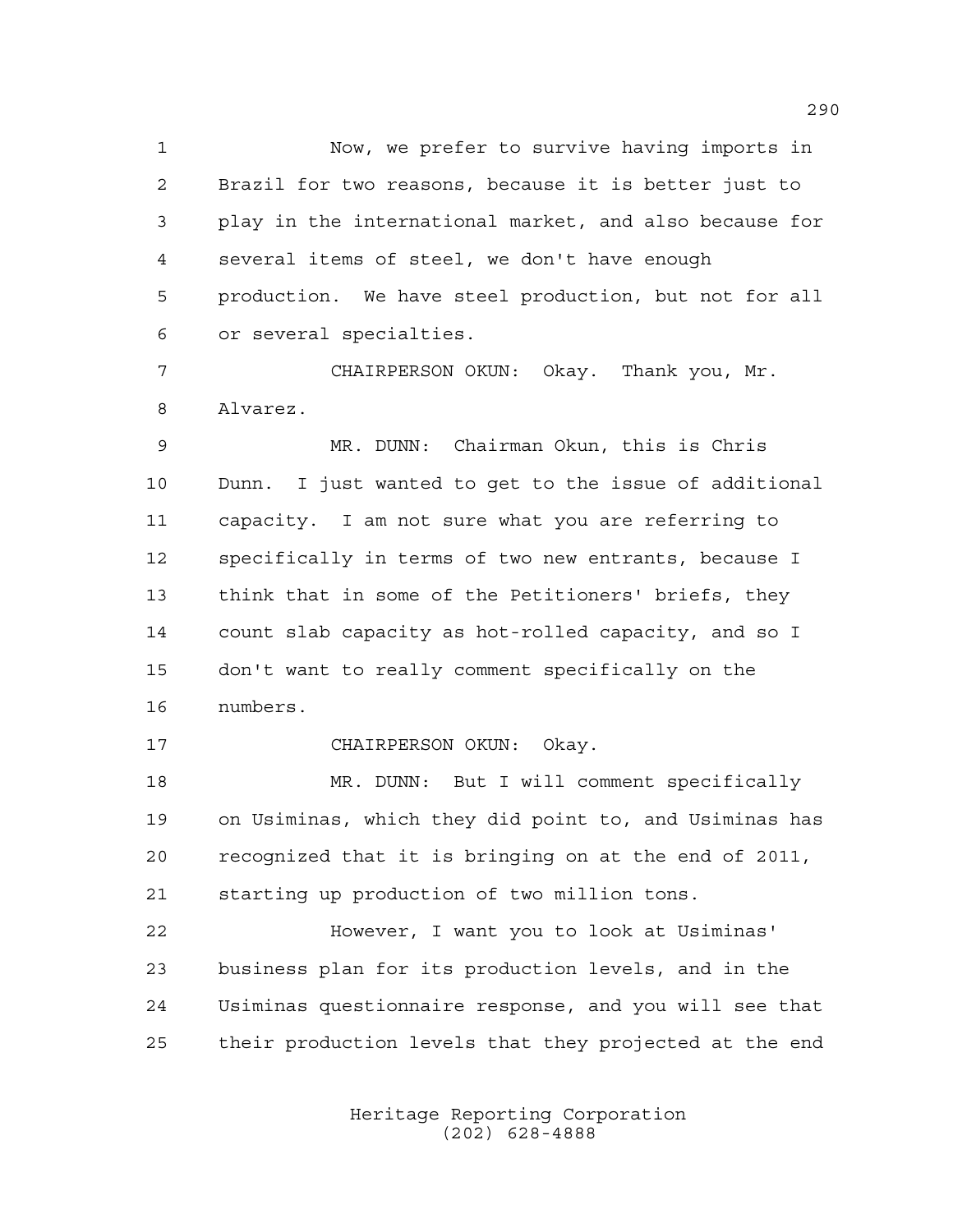of 2010 for the next five years don't go up anywhere near that amount, a fraction of that amount.

 Why is that? Because it is replacement capacity, and again this goes back to the point that I was getting at earlier, however unartfully, that the Petitioners assume that once you have capacity that you always have that capacity.

 And that when you add new capacity that old capacity is still there ready to go. Well, it isn't. It is a dynamic process in which new capacity, upgraded capacity, is replacing old capacity, and you can see that is what is occurring with Usiminas.

 CHAIRPERSON OKUN: Okay. So you might need to expand on that in post-hearing just to make sure that that is clear, and also just for Brazil, I would like to see what the breakdown was in the different markets where Mr. Alvarez was talking about, and whether there was more gross in the automotive, versus the white goods, or in the oil and gas sectors, to help me to better understand looking forward where products are going to go in Brazil. That would be helpful.

 MR. STOEL: Chairman Okun, that information is actually already in our prehearing brief, and there is a table on that in the text itself, where we have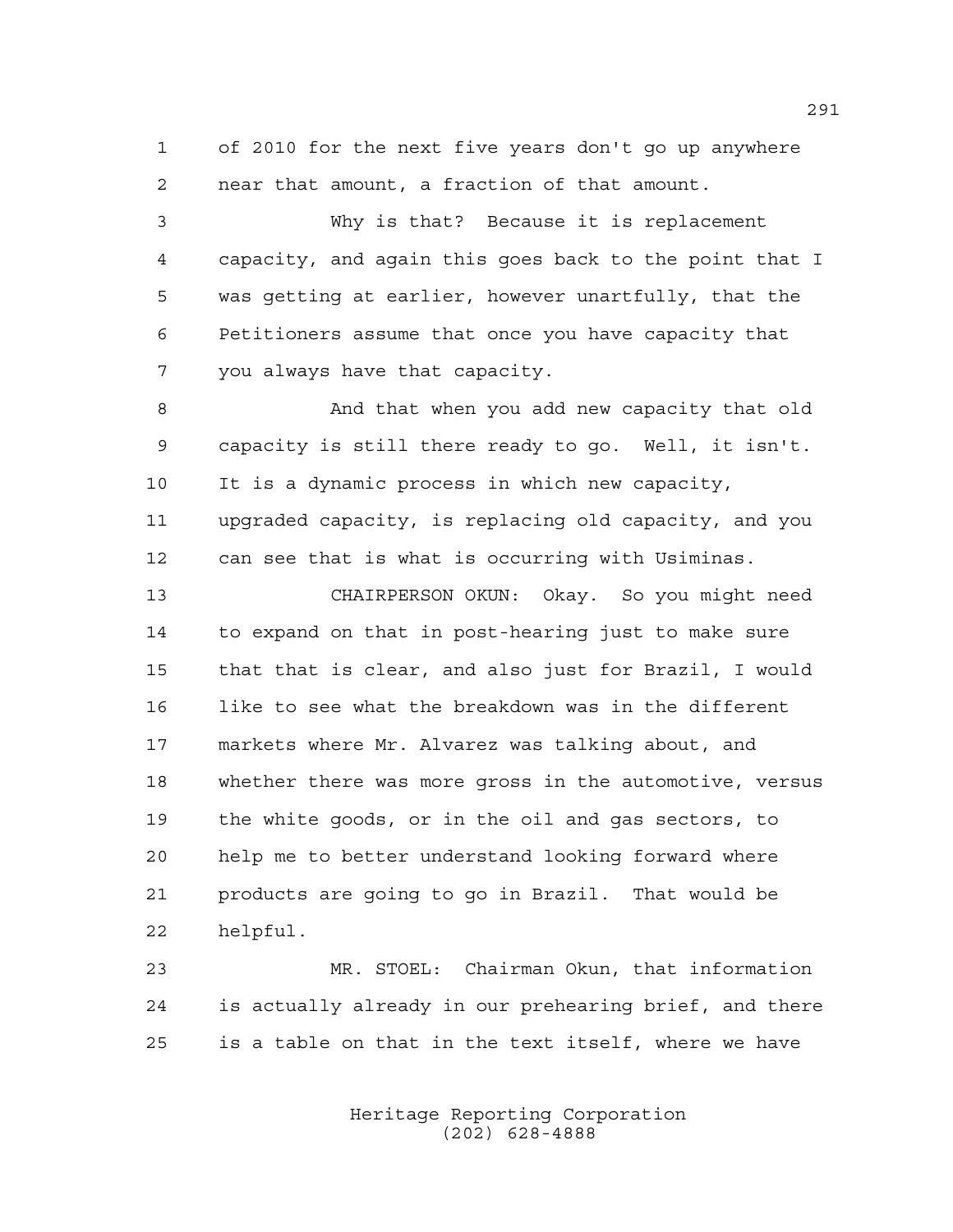forecasts, as well as past, for each of the different sectors.

 Also, on behalf of CSN, we don't have any plans to have increased capacity for the foreseeable future as the Commissioner defines it. CHAIRPERSON OKUN: Okay. Well, was the text talking about going forward, or was that looking backward? Was it forward looking? MR. STOEL: I believe it was both, but if not -- CHAIRPERSON OKUN: Well, I will look at that again. Thank you. And then with my time remaining -- and my yellow light is on, but Mr. Lewis, you had several times brought up in your submittal and arguing for different things, including that we should discount their capacity when looking at it. 17 And I guess one thing, and this can be in post-hearing, is again if your brief is looking at the fact patterns that the Commission has looked at in making decisions with respect to what weight to put on

 these affiliations, because I think Mr. Rosenthal several times made the point that this fact pattern for our submittal is not the same fact pattern that the Commission had looked at in other cases. So I would ask you to look at those cases, and say whether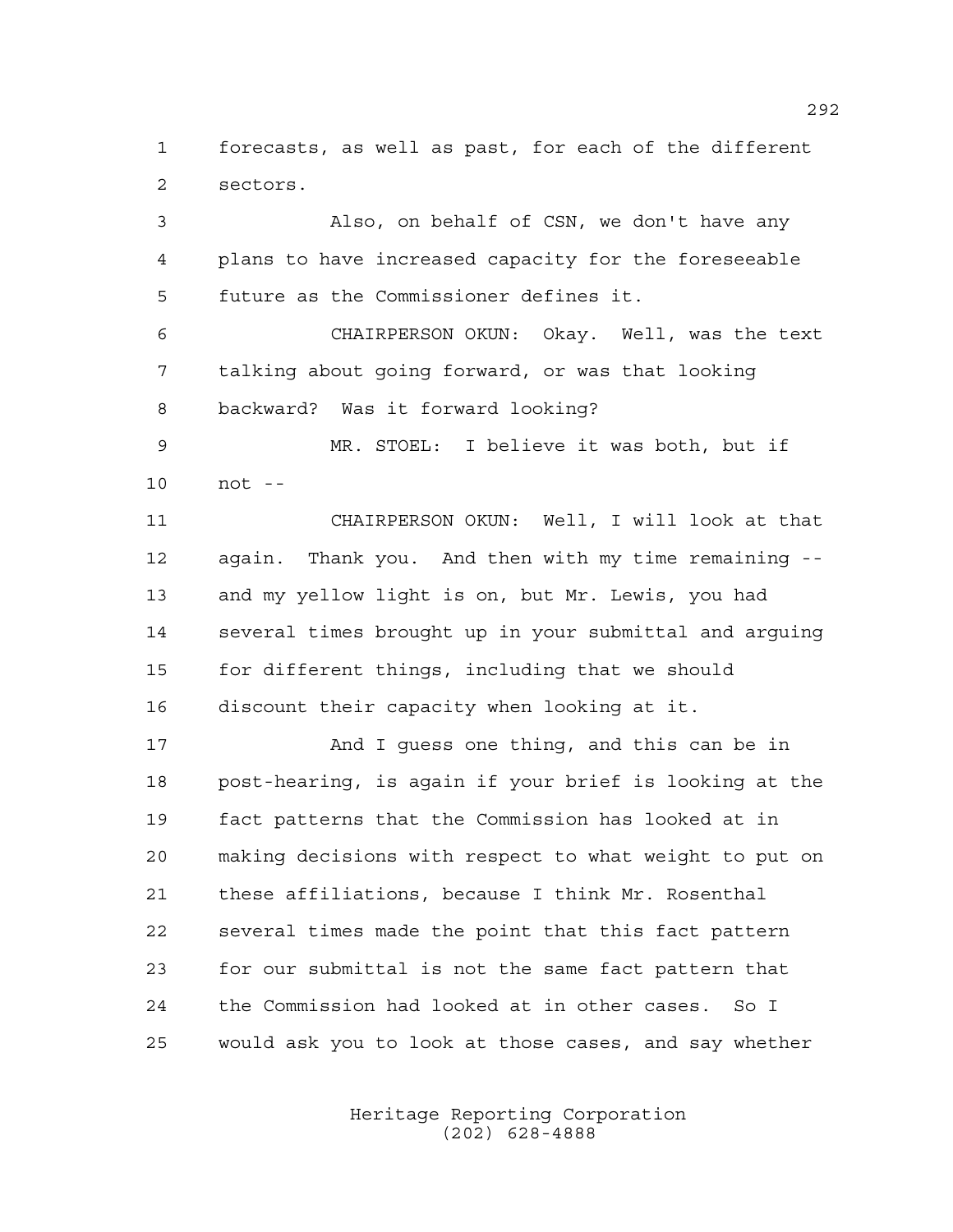you agree or disagree with that.

| 2           | MR. LEWIS: This is Craig Lewis for CSN.<br>$\perp$      |
|-------------|---------------------------------------------------------|
| 3           | don't mind responding at least partially right now to   |
| 4           | that. Did you direct this question to me?               |
| 5           | CHAIRPERSON OKUN: I did direct it to you,               |
| 6           | but if you would be brief. My red light is on.          |
| 7           | MR. LEWIS: This keeps happening to me.                  |
| 8           | Could I come back to that later?                        |
| $\mathsf 9$ | CHAIRPERSON OKUN: Yes, I will let you come              |
| 10          | back to that on my next round as I have a follow-up on  |
| 11          | that, too. So, with that, I will turn it over to the    |
| 12          | Vice Chairman.                                          |
| 13          | VICE CHAIRMAN WILLIAMSON: Thank you. I'm                |
| 14          | sorry. Mr. Alvarez, I was just wondering, in a          |
| 15          | question regarding CSN's cold-rolling mill in the U.S.  |
| 16          | and if the orders were revoked, would CSN of Brazil     |
| 17          | have an incentive to supply the Indiana cold-rolling    |
| 18          | mill, supply its affiliate CSN-LLC with hot-rolled      |
| 19          | steel?                                                  |
| 20          | MR. ALVAREZ: Certainly, no.                             |
| 21          | VICE CHAIRMAN WILLIAMSON: Why not?                      |
| 22          | MR. ALVAREZ: Because we have no enough                  |
| 23          | volume. We have no plans to increase production.<br>All |
| 24          | the CSN production is dedicated to domestic market.     |
| 25          | So I don't see opportunity at the least, considering    |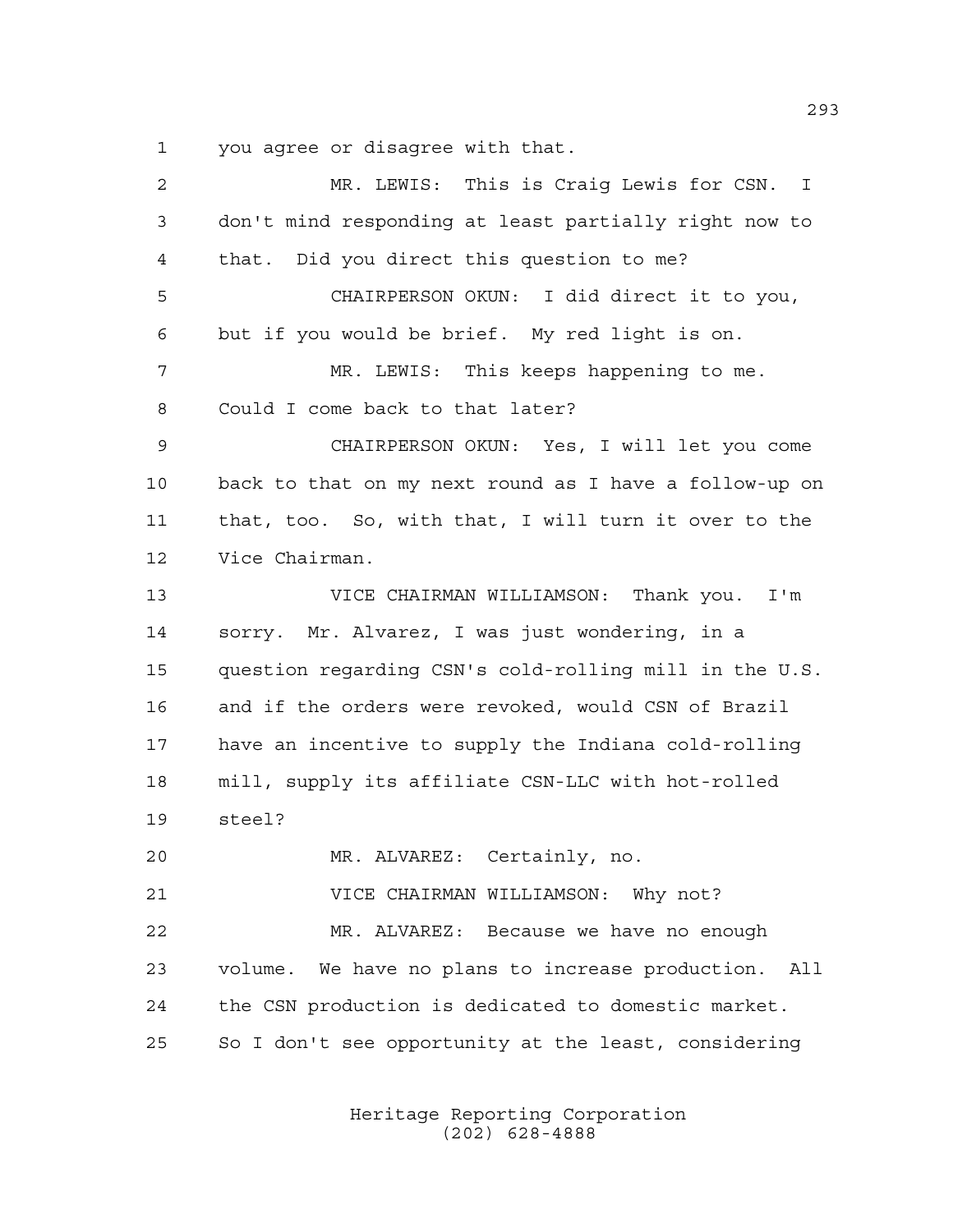the conditions ahead.

 VICE CHAIRMAN WILLIAMSON: You mean because of demand in Brazil?

 MR. ALVAREZ: So we are buying all the hot- rolled coils that we need from U.S. mills nearby the company. We have a very strong and relationship with the steel mills.

 MR. LEWIS: Commissioner Williamson, Craig Lewis. If I might add to that. I can't speak to this in a public hearing, but I would commend your attention to the questionnaire response that CSN-LLC filed in which they have a fairly detailed explanation as to why they have not been sourcing from Brazil and would not expect to be doing so in the future.

 VICE CHAIRMAN WILLIAMSON: Good. Thank you 16 for that response. I will take a look at that. Thank you. Mr. McConnell and Mr. Vandevert, I don't know if you can address this. Is Ford experiencing any problems or delays in obtaining supplies as a result of the earthquake in Japan?

 MR. VANDEVERT: With all due respect, I'm not at liberty to discuss publicly specific supply issues. There have been public press reports of the impact on certain materials and components coming from Japan that have affected the entire automotive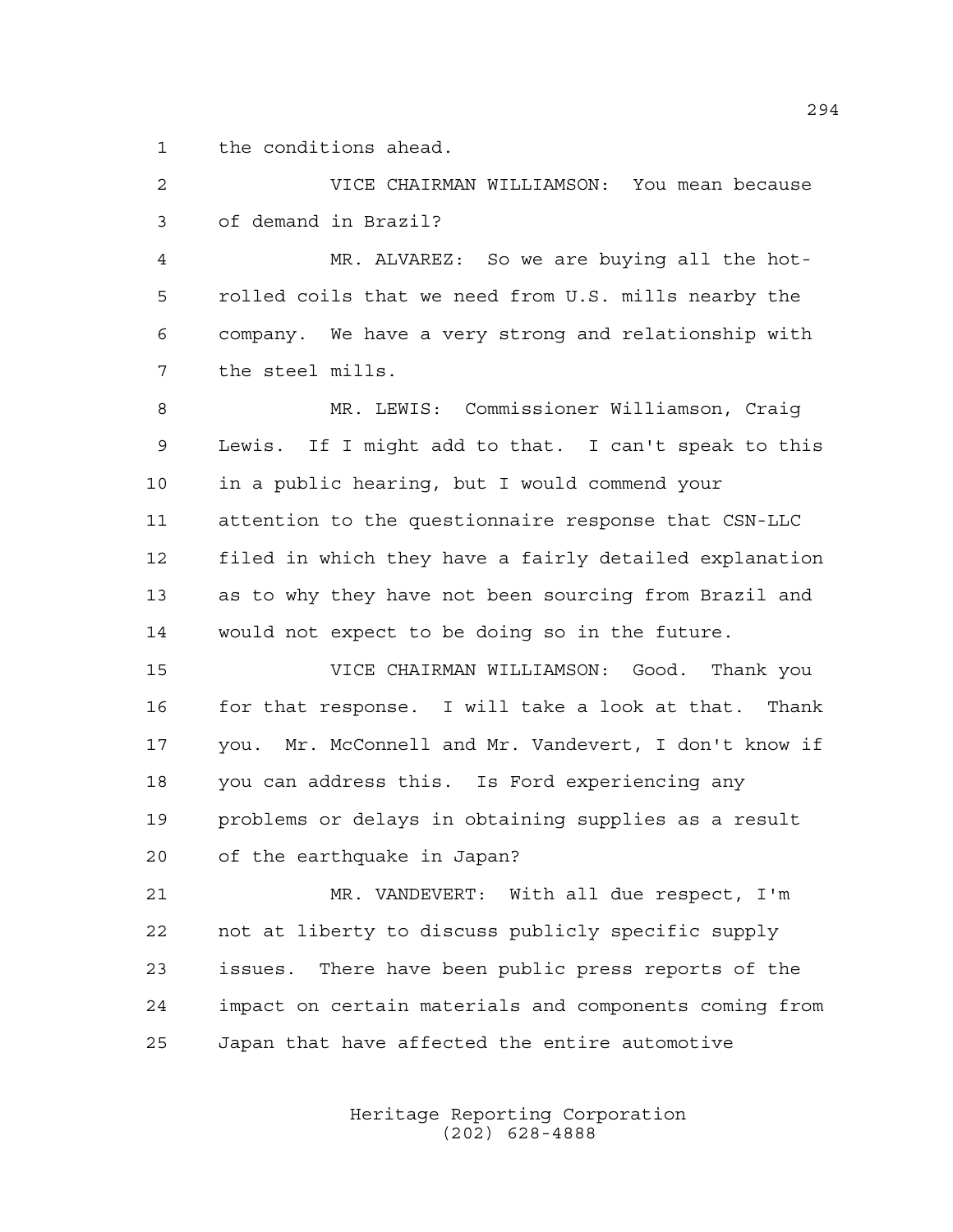industry. I could provide you in a posthearing submission with some details if you would like them. VICE CHAIRMAN WILLIAMSON: Okay. Thank you. MR. MCCONNELL: If I can just supplement that. VICE CHAIRMAN WILLIAMSON: Sure. MR. MCCONNELL: I mean, in the posthearing

 the material we'll provide will show you that we don't see it affecting our overall demand for hot-rolled steel in a reasonable period of time.

 VICE CHAIRMAN WILLIAMSON: Okay. Thank you for that. Mr. Vandevert, you're advocating for revocation but I was wondering, in your brief you're solid on how Ford will react if the orders under review are revoked. Can you explain what effect revocation would likely have on Ford's purchasing patterns, and if you want to do it posthearing, you can.

 MR. VANDEVERT: Actually, we've been participating in these hearings going back to at least 2004 and our purchasing patterns have remained consistent. We purchase over 98 percent of our steel requirements from U.S. steel producers and we don't expect to do anything different going forward.

MR. MCCONNELL: If I could just add to that,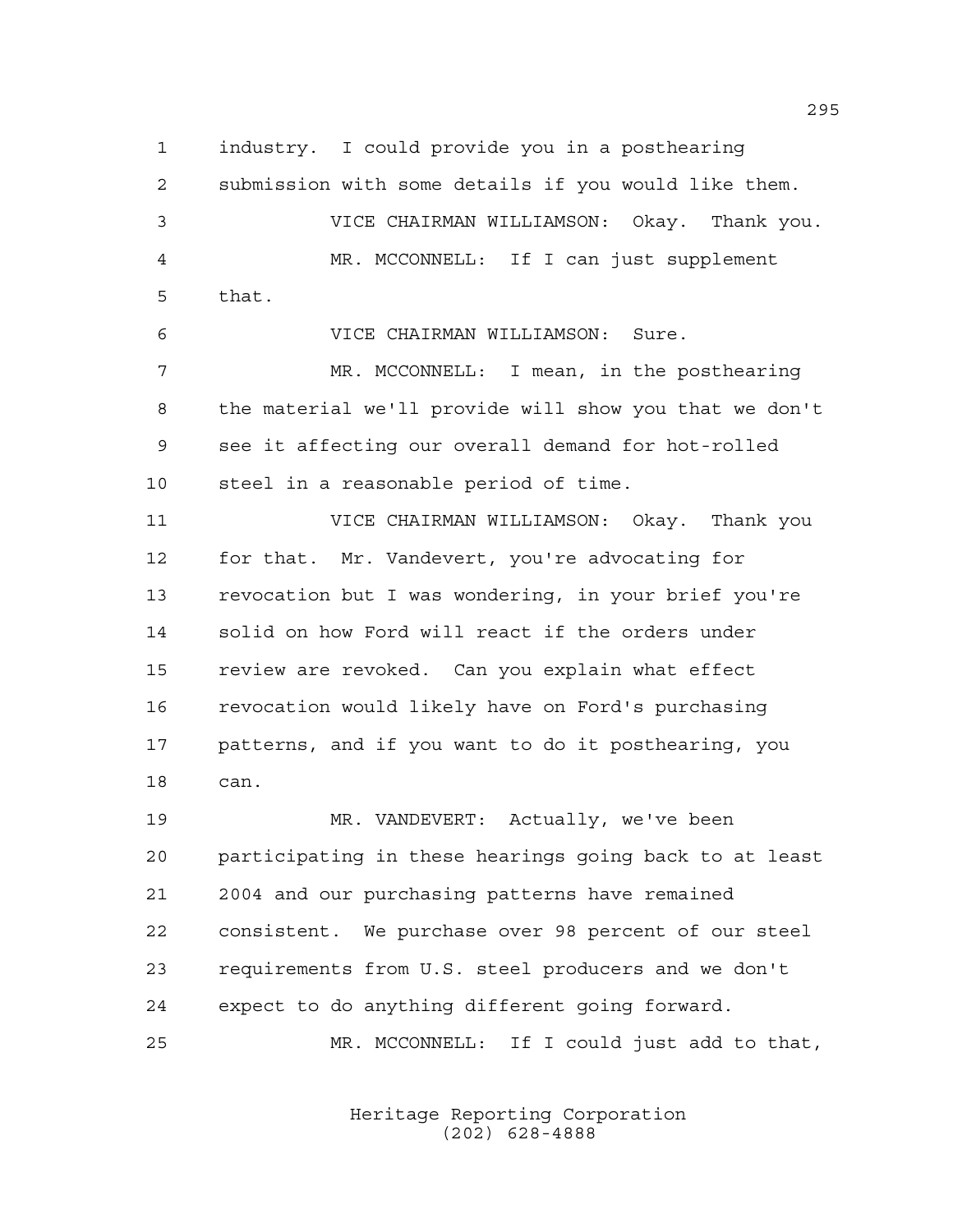and I promise, I'm not trying to run your clock.

 VICE CHAIRMAN WILLIAMSON: No, no. I have lots of time. Lots of time.

 MR. MCCONNELL: I think the corrosion- resistant example is a very important example as to what we're going to do if orders are lifted. The fact is you lifted a number of corrosion-resistant orders after the 2006 hearing in which we participated and we didn't change our purchasing pattern at all. We came in here and said we buy, I forget what the number was, 96, 98 percent of our steel from North America. We still do. We haven't changed that. Now there was a suggestion this morning, I think it was Mr. Scherrbaum suggested that we didn't really have the opportunity to import because of contracts, and then demand dropped and so on. I can guarantee you the Ford Motor Company wants to import steel. We're capable of doing it. The point is that we didn't want to. We're here because we think that we need to have competition at every level of the supply chain. Just like we need to be the best with our products, we need each of our suppliers to face the best in the world as well. We have no intention of changing our purchasing patterns. MR. VANDEVERT: Yes. Commissioner, if I could just --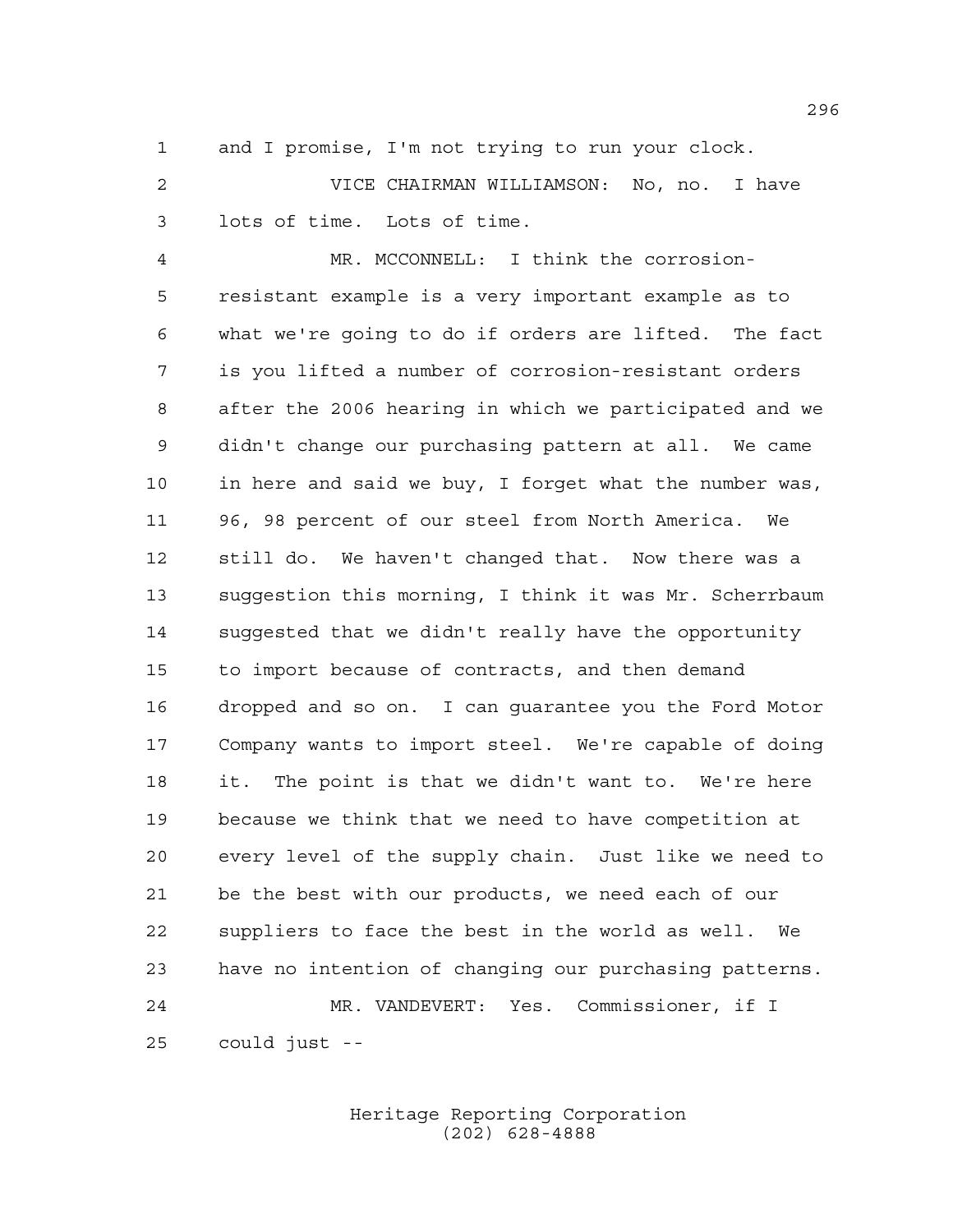VICE CHAIRMAN WILLIAMSON: Yes.

 MR. VANDEVERT: -- add to that. In my direct testimony we said that, you know, at Ford we believe, and it maybe sounded like a corporate slogan but it really is fundamentally true to our business plan. We, Ford, are, as we've told Commissioner Okun, a big part of our business plan going forward is successful exports. We know that the only way that we can compete in both the United States' market, the domestic market and the global market is to have the very latest and the greatest automotive products. Again, it's a corporate slogan but our CEO keeps saying it and everybody else has been trained to say it. Our goal is delivering automotive products that our customers want and value. It has to be the latest in technology. They have to be the safest, they have to be the highest quality and they have to be the greenest. To get there, we need our entire supply base, and our steel producers are absolutely critical. They've got to be the best, too. We think that having a fully competitive market is the way to get everybody up to that standard.

 VICE CHAIRMAN WILLIAMSON: Okay. Thank you. Actually, you anticipated my next question about the arguments of the Petitioners this morning about the

> Heritage Reporting Corporation (202) 628-4888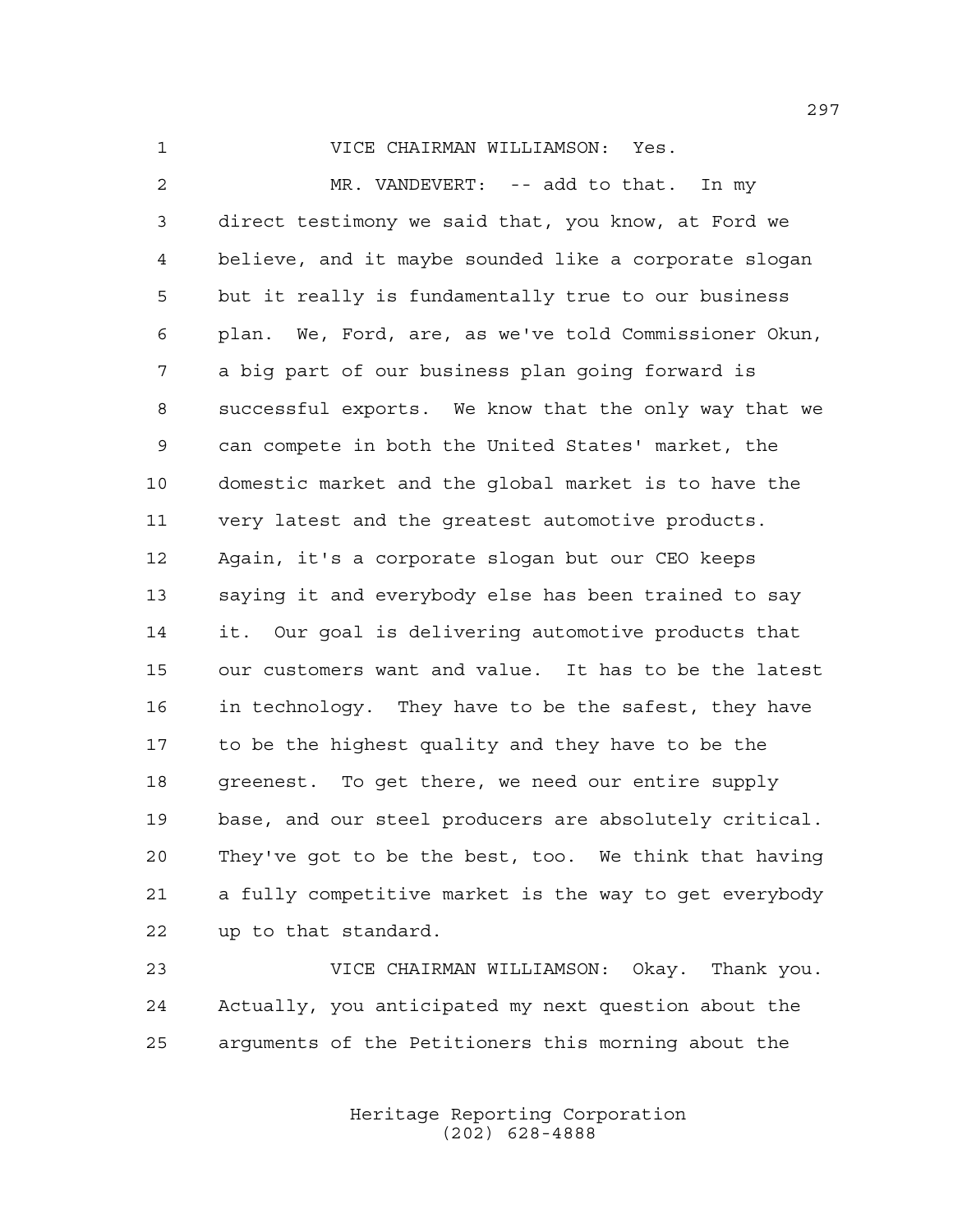fact that the corrosion steel example might not be relevant just because of what happened in the industry in the recession and all that.

 MR. MCCONNELL: Yes. I think we've pretty much given you our response to that. The one piece I might add was that I think there was also some suggestion that auto steel buyers like one stop shopping and that's why they didn't buy just corrosion-resistant, and I just had to note, I sure didn't hear them saying that in the 2006 hearing.

 VICE CHAIRMAN WILLIAMSON: Okay. Thank you. I understand from Mr. McConnell, you said that part of your motivation forward is your wanting to have, was it alternative supply or just more competition in the domestic market?

 MR. MCCONNELL: More competition in the market. I mean, Ford's view is we've got to be world- class. I mean, we're not just competing in the U.S. market, we're competing worldwide, and we want every point of the supply chain all the way up to be the same. We think the way to achieve that is by better competition.

 VICE CHAIRMAN WILLIAMSON: Okay. MR. VANDEVERT: It is fair to say and it's not -- this is a bit difficult for me to make the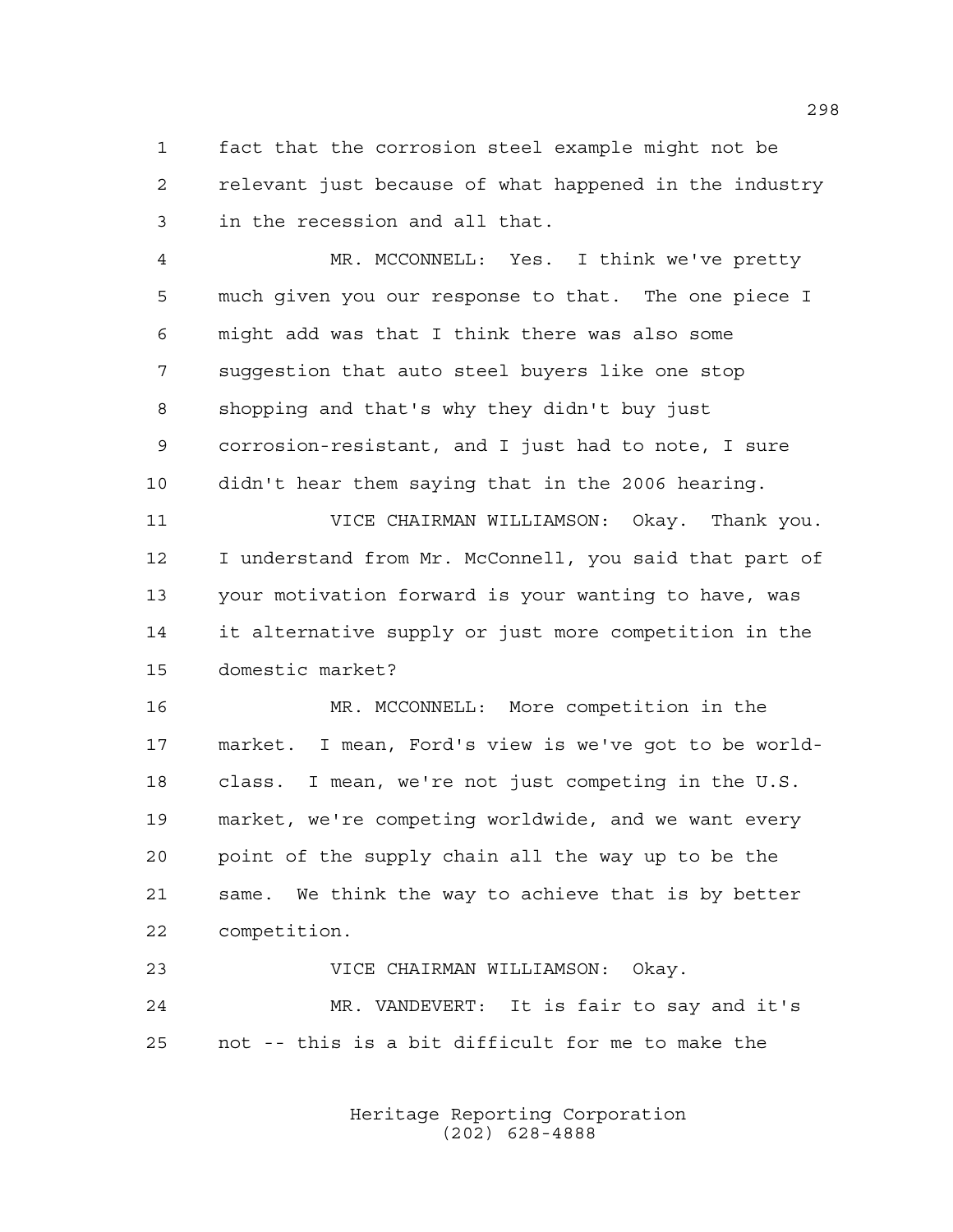distinction. However, having alternative supplies, we cannot be beholden to a single supplier or a single even region of supply. In one sense, maybe it's that example of Japan. We haven't been directly affected there, or at least yet, but, yes, we also do need alternative forms of supply should something happen to the supply base that we rely on. So, yes, there is something to alternative. It's not to undermine the primary source of supply, but as I think has been kind of inherently, this is a horrible area to have to talk about it, but each of our businesses in each of our countries have to move on with their own affairs and their own business regardless of what's happening in another region, and so, yes, it is fair to say that in lifting the orders not only our primary purpose would be to have a truly competitive, comprehensively competitive supply base, but, yes, also to have viable alternatives.

 VICE CHAIRMAN WILLIAMSON: Okay. MR. PRUSA: Vice Chairman Williamson? VICE CHAIRMAN WILLIAMSON: Yes? MR. PRUSA: This is Tom Prusa. You know, could we talk about the corrosion-resistance? Because you sound like you alluded to it. You wanted to ask about Ford and what this issue -- domestic industry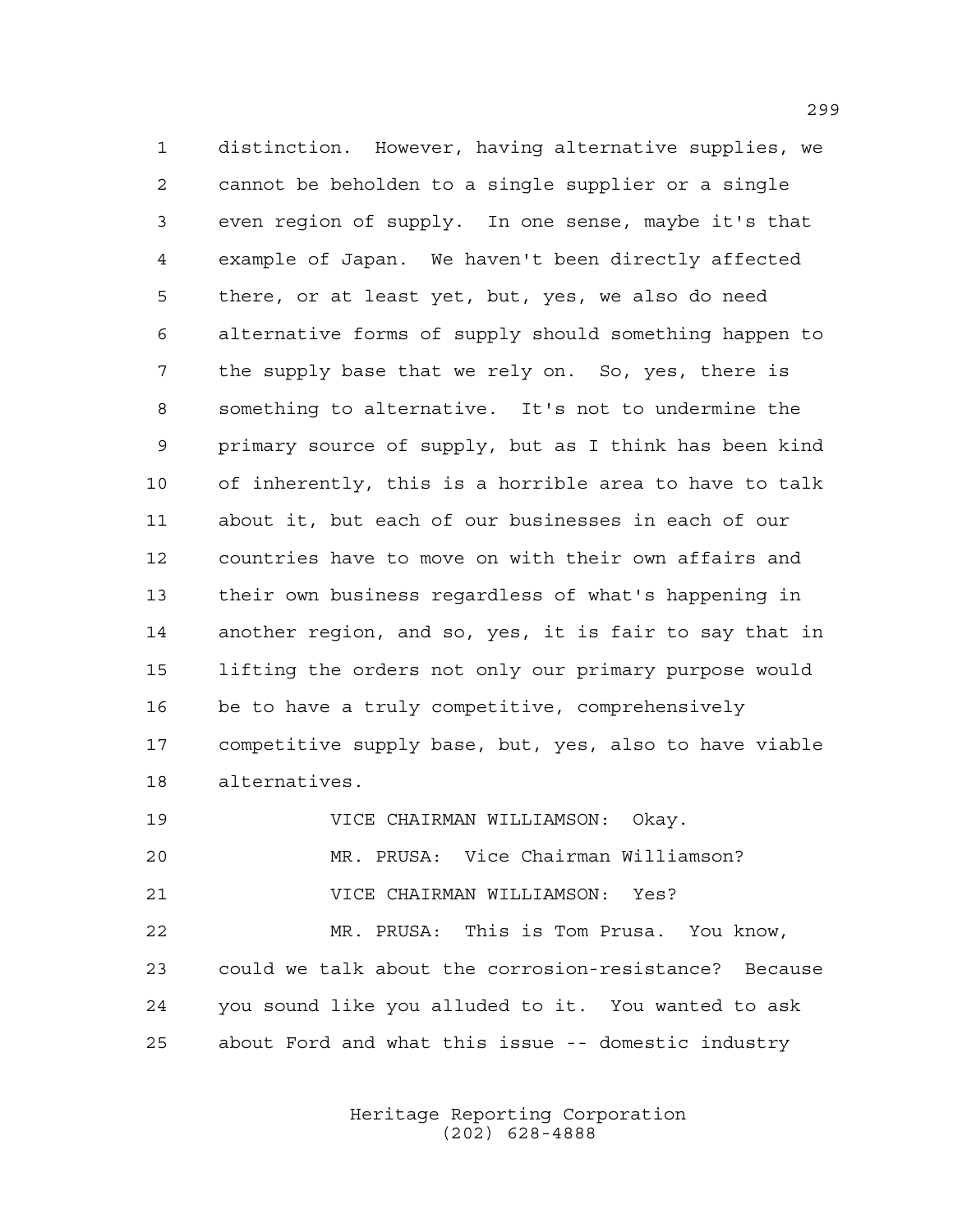kind of discounted the probative value of a related flat-rolled product, so we clearly have a case where there was strong opposition, as Chris Wood testified. Nothing happens, they said. Now, this morning they tell you that the Japanese can produce anything, they don't have to produce the high end hot-rolled, and that was probably exactly, I wasn't at that hearing, but I wouldn't be surprised if they also didn't say the same thing for corrosion-resistant, following on what Commissioner Lane was saying. If you believe the theory that every ton of capacity the Japanese are 12 going to produce, they're going to produce, and they don't care whether, what kind of hot-rolled, that totally rejected by what they did in corrosion- resistant. They don't only have to sell to the auto makers. That's exactly what they did. They have chosen to stay in this very specialized high end steel, and that's the probative value for this case: What did they do in a very similar product?

 VICE CHAIRMAN WILLIAMSON: Well, I thought the point this morning was that partially because, you know, it does take time to start getting new orders, and then you had the recession and the down tone in demand, and so that really wasn't, they were saying it wasn't really a test of what they might have done in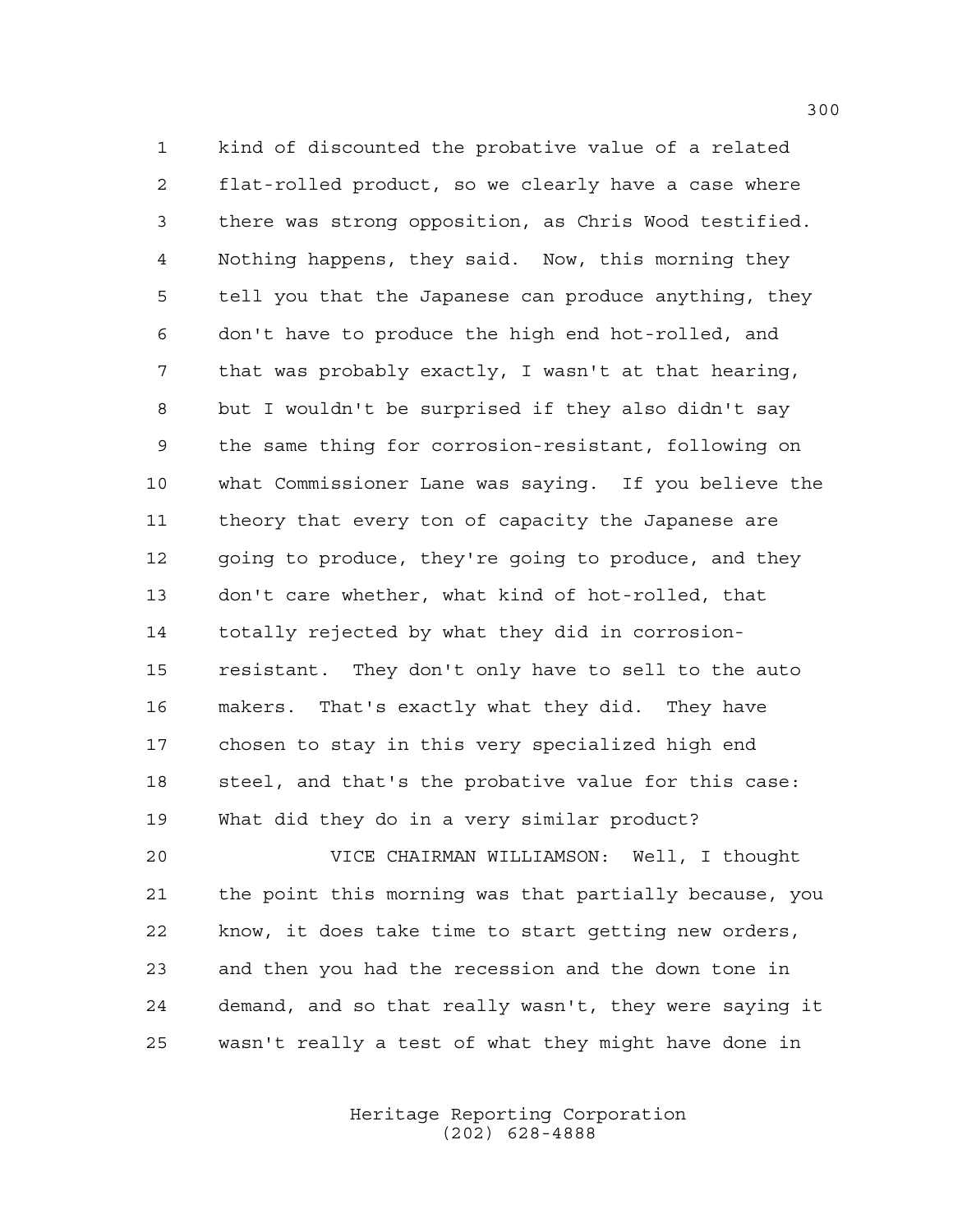terms of corrosion.

| $\overline{a}$ | MR. MCCONNELL: I would disagree with that              |
|----------------|--------------------------------------------------------|
| 3              | from our perspective. I mean, we've kept our           |
| 4              | percentage quite constant throughout. I mean, even in  |
| 5              | a downturn, if we have a desire to move elsewhere to   |
| 6              | go steel, we could have changed that to get steel from |
| 7              | imported sources. We could have done that. We could    |
| 8              | have moved, we could have lessened that percentage.    |
| 9              | We didn't do it. The fact that we're producing less    |
| 10             | units doesn't mean we can't move sourcing around.      |
| 11             | VICE CHAIRMAN WILLIAMSON: Okay. Thank you.             |
| 12             | I was going to give back four minutes but now I'm      |
| 13             | over. Thank you.                                       |
| 14             | CHAIRMAN OKUN: Commissioner Lane?                      |
| 15             | COMMISSIONER LANE: I guess I started a                 |
| 16             | trend here. I want to make sure that I understand all  |
| 17             | three countries' position on cumulation. Are each of   |
| 18             | you saying that you don't want to be cumulated with    |
| 19             | any other country? That the Commission ought to        |
| 20             | decumulate each country, Japan, Russia and Brazil?     |
| 21             | MR. WOOD: Well, thank you, Commissioner                |
| 22             | Lane. This is Chris Wood. I can start with Japan,      |
| 23             | and yes. I mean, our position is that there are        |
| 24             | sufficient conditions of competition that              |
| 25             | differentiate the Japanese circumstances from the      |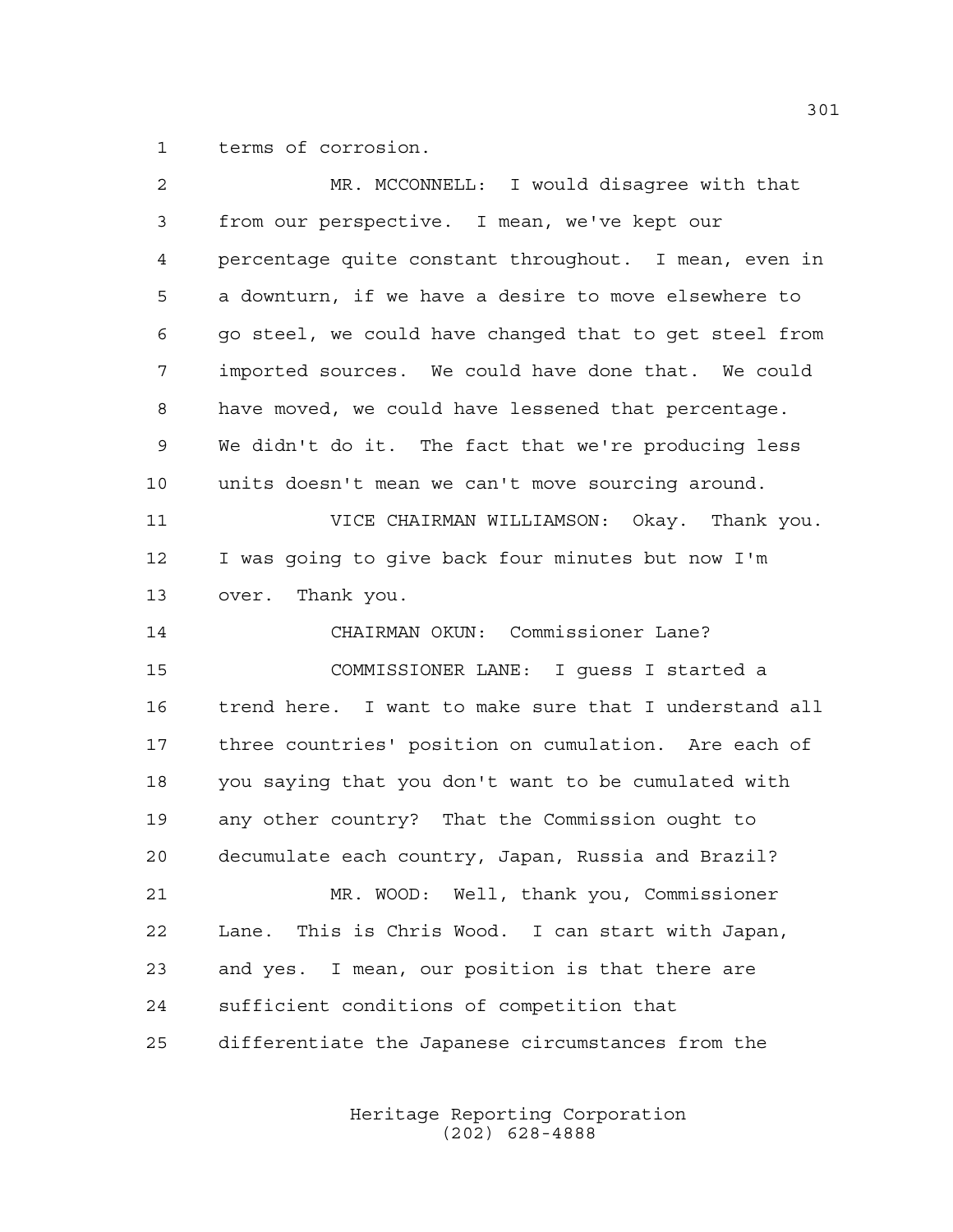other Respondents, and also that revocation of the order would not lead to any increase in volumes that would have a discernable adverse impact on the industry. I know obviously we also joined in the joint brief arguments recognizing the possibility that not all Commissioners may agree with us that we should be decumulated. But, no, our basic position is that we should be decumulated and considered separately. COMMISSIONER LANE: Okay. What about Brazil? MR. STOEL: Commissioner Lane, Jonathan Stoel. Yes. As discussed earlier with Commissioner Pearson, we did, in fact, argue for decumulation, both on the no discernable impact prong of the statute and also under the Commission's discretionary conditions of competition analysis. COMMISSIONER LANE: Okay. And I forget who's speaking for Russia. MR. LEWIS: I suppose that would be me. Craig Lewis, Hogan Levels. Actually, I cannot speak for Russia on this point, but I think through a process of elimination they are also not arguing for cumulation either. COMMISSIONER LANE: Okay. Under the Commission in the past, or certain Commissioners in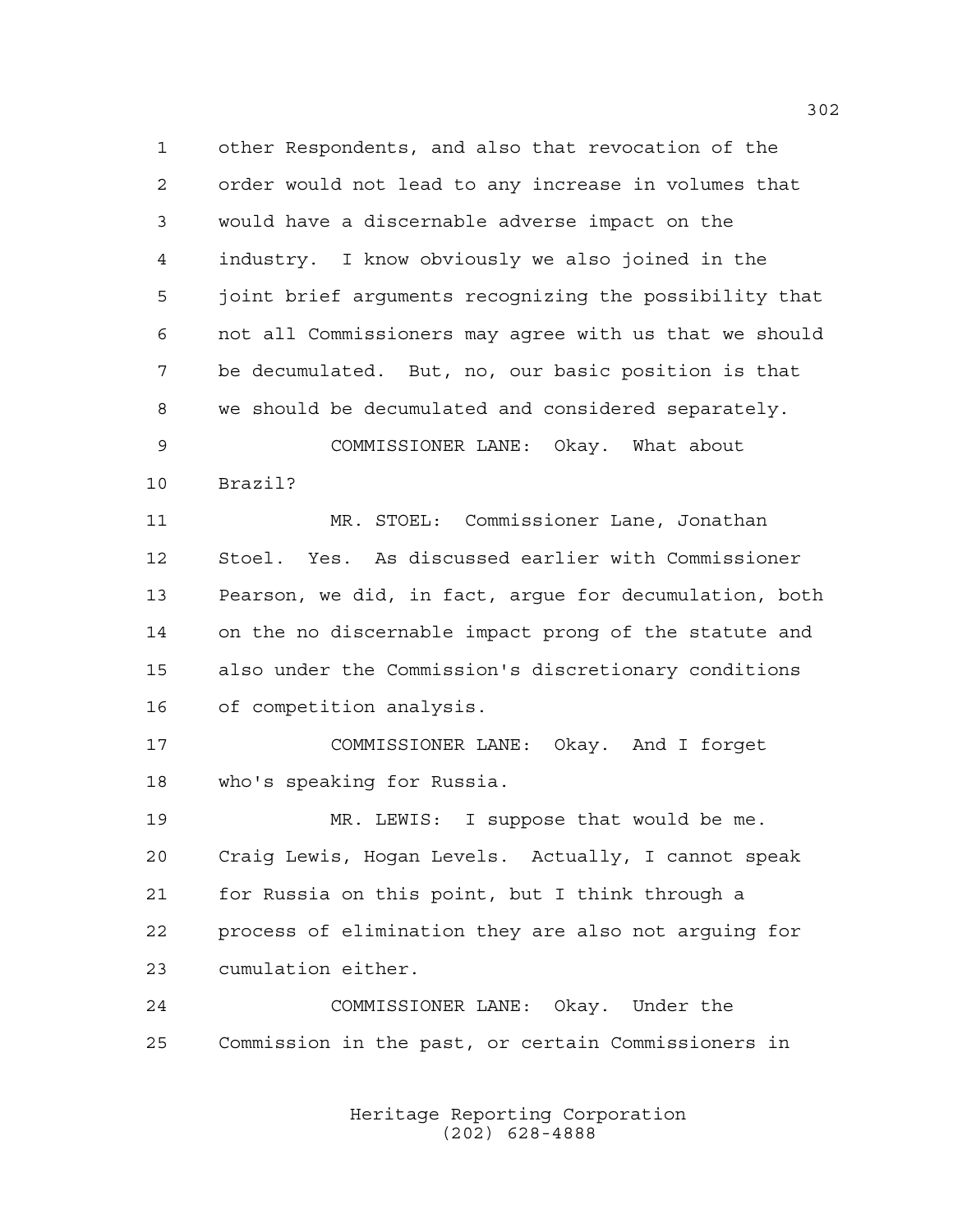the past have decumulated on the basis of other considerations. Do you agree that the Commission should consider the domestic industry's vulnerability, or lack thereof, in its cumulation analysis under the "other considerations"? Hey, come on! My minutes, or my seconds are running. Yes. Somebody answer, please.

 MR. WOOD: Well, Commissioner Lane, I'll take a first stab at this for Japan. I guess it is not intuitive to me how the vulnerability, or lack thereof, of the domestic industry is necessarily relevant to the discretionary decision whether there are conditions of competition affecting individual foreign countries that warrant your separate consideration of them in terms of revocation. I will confess, I do not come in fully briefed on this particular topic, but just intuitively, that doesn't follow to me.

 COMMISSIONER LANE: Is there anybody that disagrees with what Mr. Wood said?

(No response.)

 COMMISSIONER LANE: Okay. I'll go on to my next question then. Members of this panel have argued that the United States industry's consolidations have permitted U.S. producers to cut production during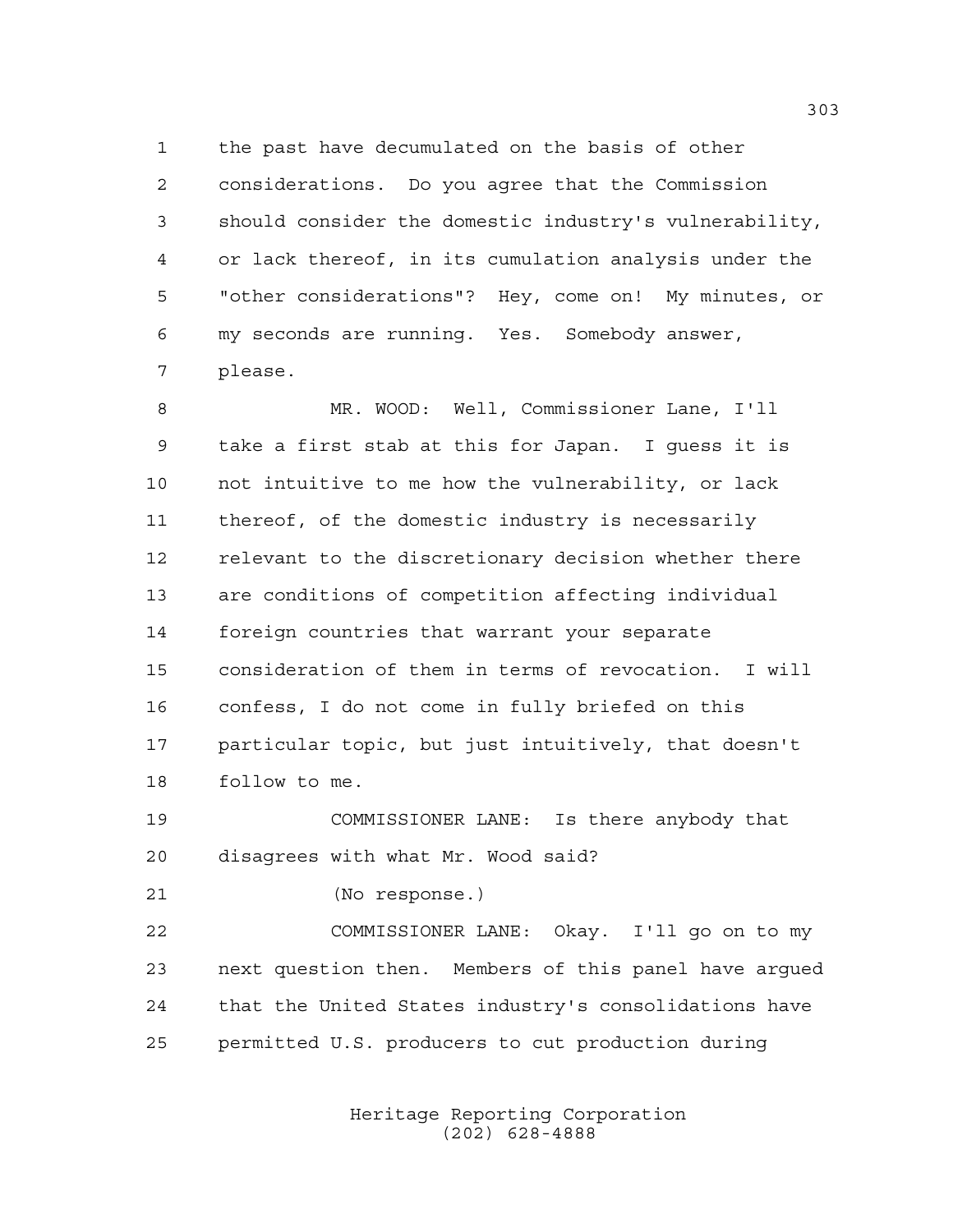periods of declining domestic demand in order to keep prices up. Do the three subject foreign industries also have a similar level of consolidation or discipline to refrain from over producing in order to maintain high prices?

 MR. WOOD: Well, Commissioner Lane, this is Chris Wood again. I think answering -- if you don't mind, I would prefer to address that in a posthearing thing because I'm not sure I can do it without getting into confidential information that's in the record. I don't have the numbers right here in front of me.

 COMMISSIONER LANE: Okay. Why don't all three countries do it posthearing.

 MR. MCCULLOUGH: We'd be pleased to do that, Commissioner Lane.

 COMMISSIONER LANE: Okay. Thank you. Professor Prusa, do you agree with the staff report's elasticity estimates found at pages 2-35 and 36 of the staff report?

 MR. PRUSA: You know, without comparing them to previous staff reports, my general impression is that the elasticities are fine.

 COMMISSIONER LANE: Okay. Thank you. This morning I had a discussion with the domestic industry about what ArcelorMittal discussed in its brief about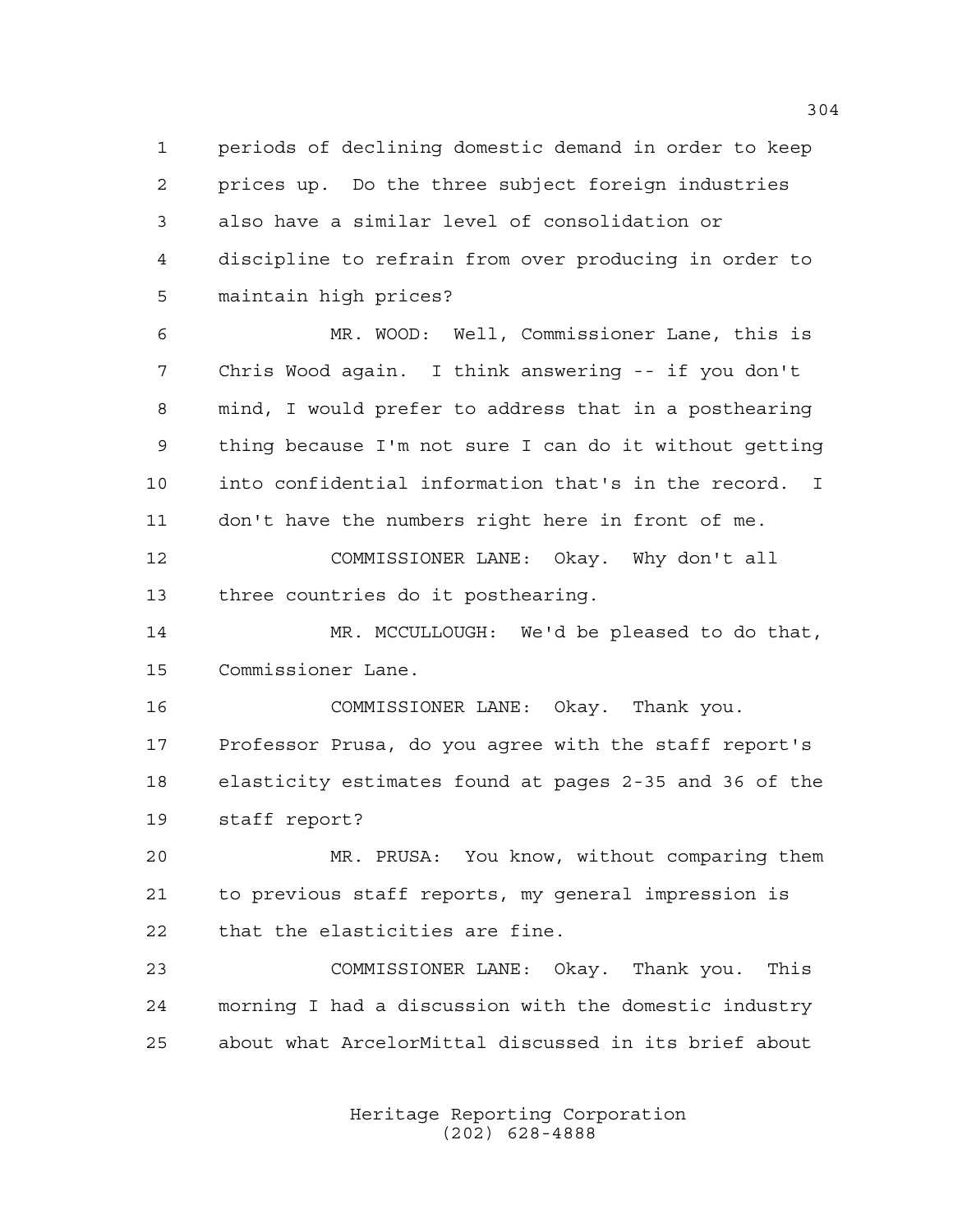the Commission's traditional constructed fair market value method for internal consumption as opposed to another methodology which would evaluate the condition of the domestic industry using the valuation methodology based on cost plus allocated gross profit. Now, do you agree that the Commission should use both methods? If so, why or why not?

 MR. DUNN: Commissioner Lane, Chris Dunn. I don't, I'm not sure exactly what word we're going to use to describe which method.

 COMMISSIONER LANE: One's fair market value, and one is the allocation method.

 MR. DUNN: That's fine. I agree. I do not think the allocation method is appropriate. I think none of us here do. It is, number one, contrary to generally accepted accounting principles, and it results, I believe, in a real economic sense in distortion of where the profit is being earned, and we will address that in a posthearing submission. Unfortunately, we don't have prepared a nice little chart in response to that question, but we will have a chart. It's difficult to work through the numbers precisely without having a chart in front of you, so we will do that in the posthearing.

COMMISSIONER LANE: Okay. Thank you. At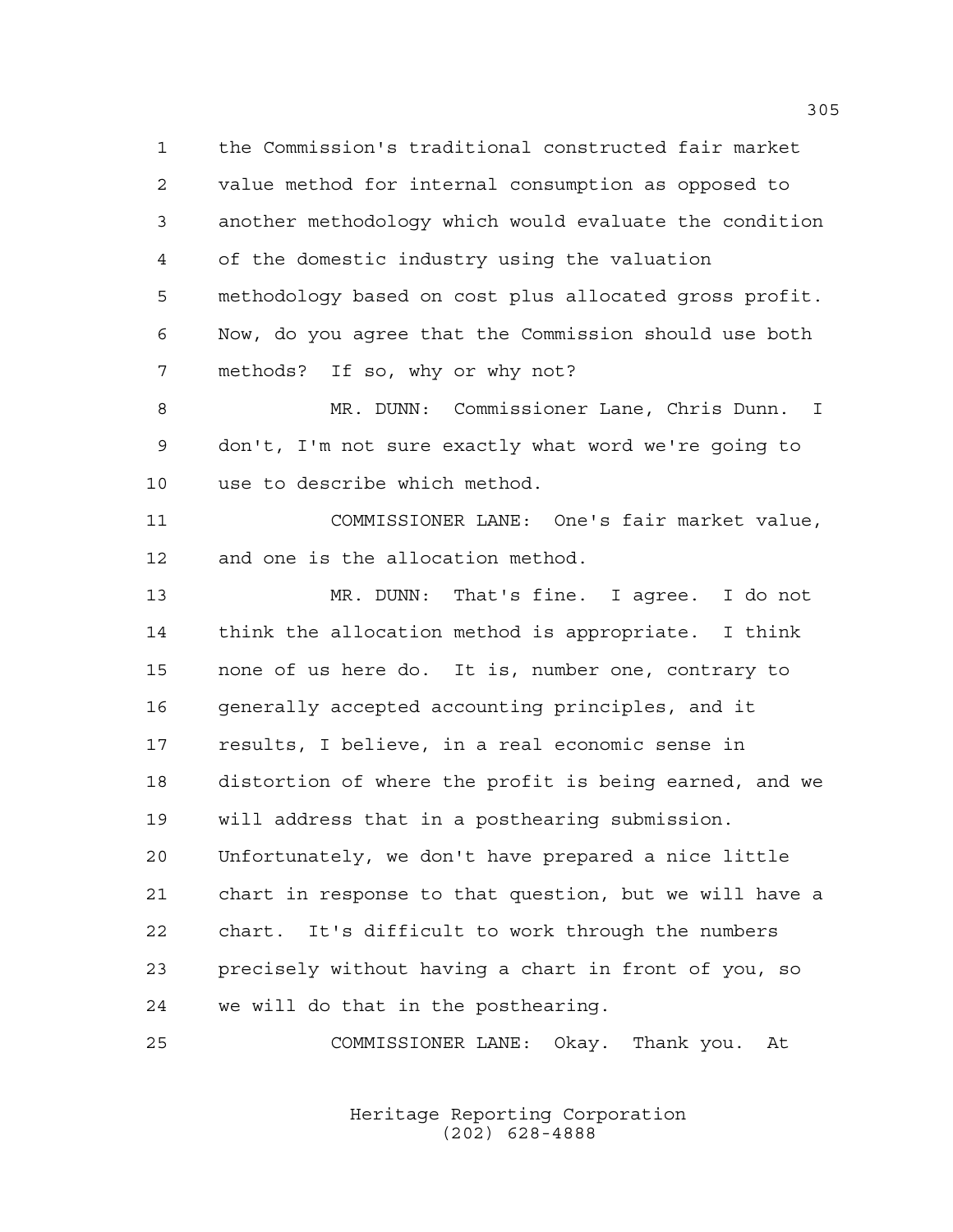page 12 of its prehearing brief, U.S. Steel argues that if the orders and suspension agreement are revoked, it is highly likely that the resulting increase in imports would be heavily, if not exclusively, concentrated in the merchant market. Do you agree that any increase in subject imports would be concentrated in the merchant market? Mr. Dunn?

 MR. DUNN: Thank you, Commissioner Lane. I think that of course the steel that is imported is imported into the merchant market. I don't think there's much doubt about that. Of course as you also know, we're not shipping a whole lot of steel, and we aren't going to be shipping a whole lot of steel into the United States. I only raise a question about it because the big, the giant, relatively speaking, source of imports in the United States is Canada. That's a million to a million and a half tons a year coming in from Canada. I don't know how much of that is going into downstream facilities that the domestic producers themselves own for cold-rolling, and eventually for galvanizing, so to say imports generally are or aren't in the merchant market is difficult without understanding, as we don't have access to the data, the precise situation of the big import source, which is Canada.

> Heritage Reporting Corporation (202) 628-4888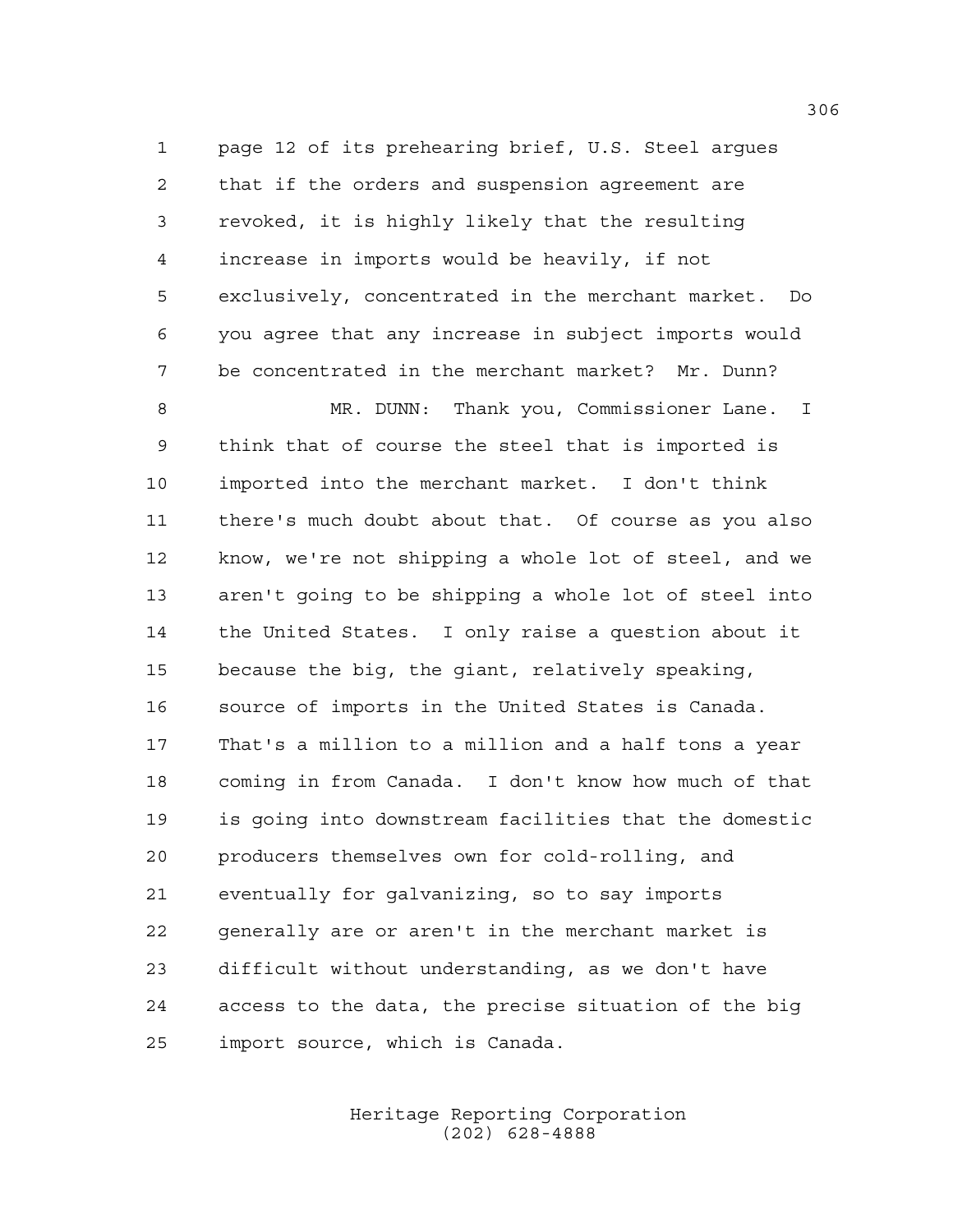COMMISSIONER LANE: Okay. Thank you. Mr. Vandevert, I have a question for you. Your need for competitive alternatives, can that not be satisfied by the different U.S. companies that are providing hot- rolled steel that compete with each other? MR. VANDEVERT: What I would say, Commissioner, is is that with our current requirements, in excess of 98 percent being satisfied by the U.S. mills, I mean it's such a high percentage that if any one of them encountered some kind of difficulty in which case they were not able to meet our demands, I don't know where else we would go. COMMISSIONER LANE: Okay. Thank you. Madam Chair? CHAIRMAN OKUN: Commissioner Pearson? COMMISSIONER PEARSON: Thank you, Madam Chairman. Just following up on that, Mr. Vandevert, the 98 percent figure, is that just U.S. origin or is that NAFTA origin? MR. VANDEVERT: U.S. origin, sir. COMMISSIONER PEARSON: It is. Okay. Thank you. Because there's been the discussion about product coming in from Canada and I could easily envision lumping it all together. MR. VANDEVERT: Well, we do have some steel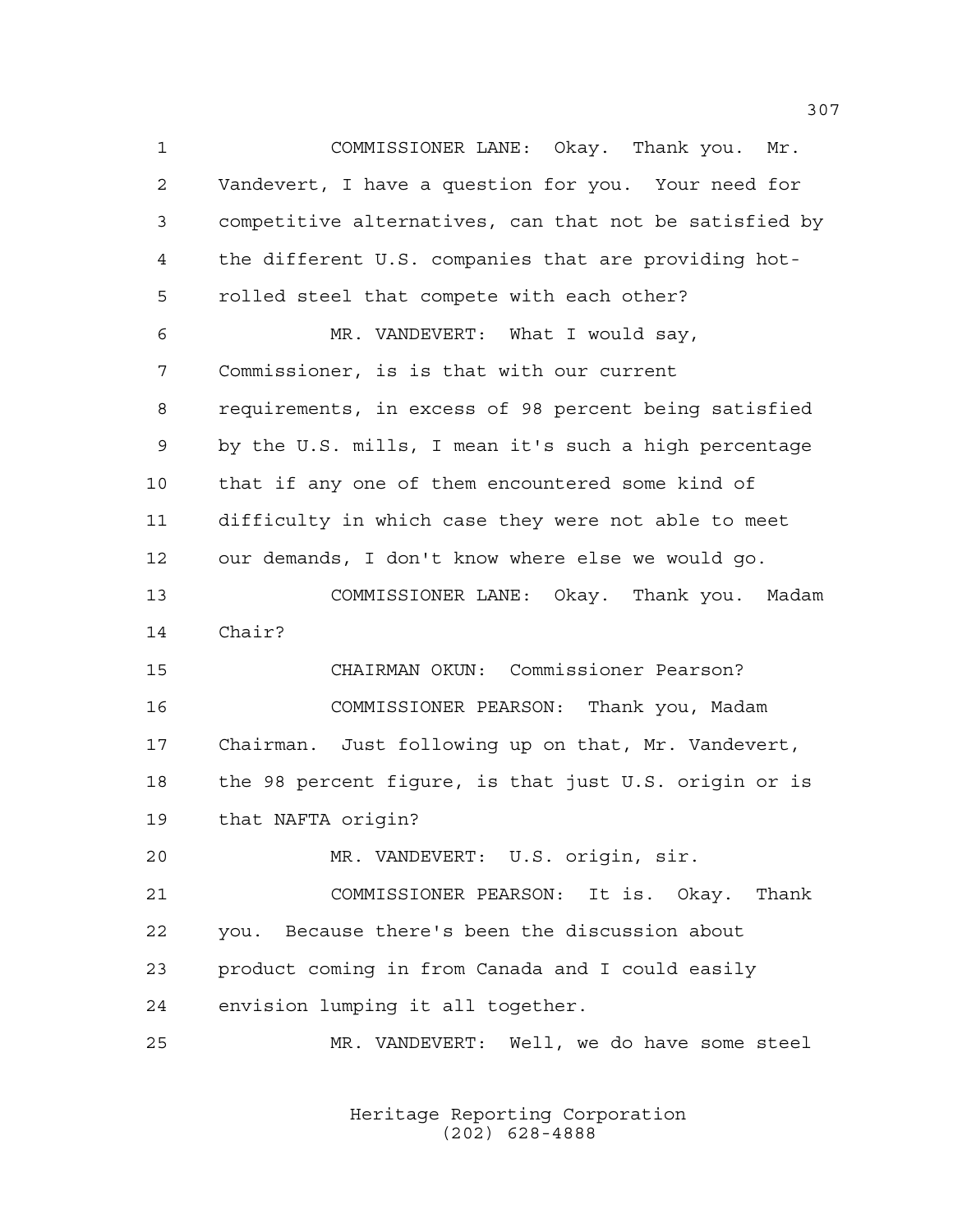coming from Canada but the 98 percent is U.S. mills.

 COMMISSIONER PEARSON: Okay. Thank you. MR. MCCONNELL: If I could, Commissioner, I think we'd also in a posthearing submission because I think it's going to be confidential information address that in a little more detail.

 COMMISSIONER PEARSON: Okay. Fine. Mr. Wood and Mr. Aoyama, going back to this question that's been discussed already, the issue of a mixture of grades imported from Japan in the original period of investigation, I'm curious to understand, if possible, what the pattern was of imports from Japan prior to the original period of investigation, which means going way back to 1995 or 1996 which may or may not be possible, but I'm just wondering, in the period prior to the period of investigation, did we see imports from Japan being primarily the high grades, the expensive product, or in that timeframe did we also have the commodity grades present? The reason for asking is I'm trying to understand whether the composition of imports from Japan changed only after the order went into effect and so that the order itself had a significant influence on what Japan is shipping us. Sorry for a long discussion. Frankly, this might be best handled in the posthearing.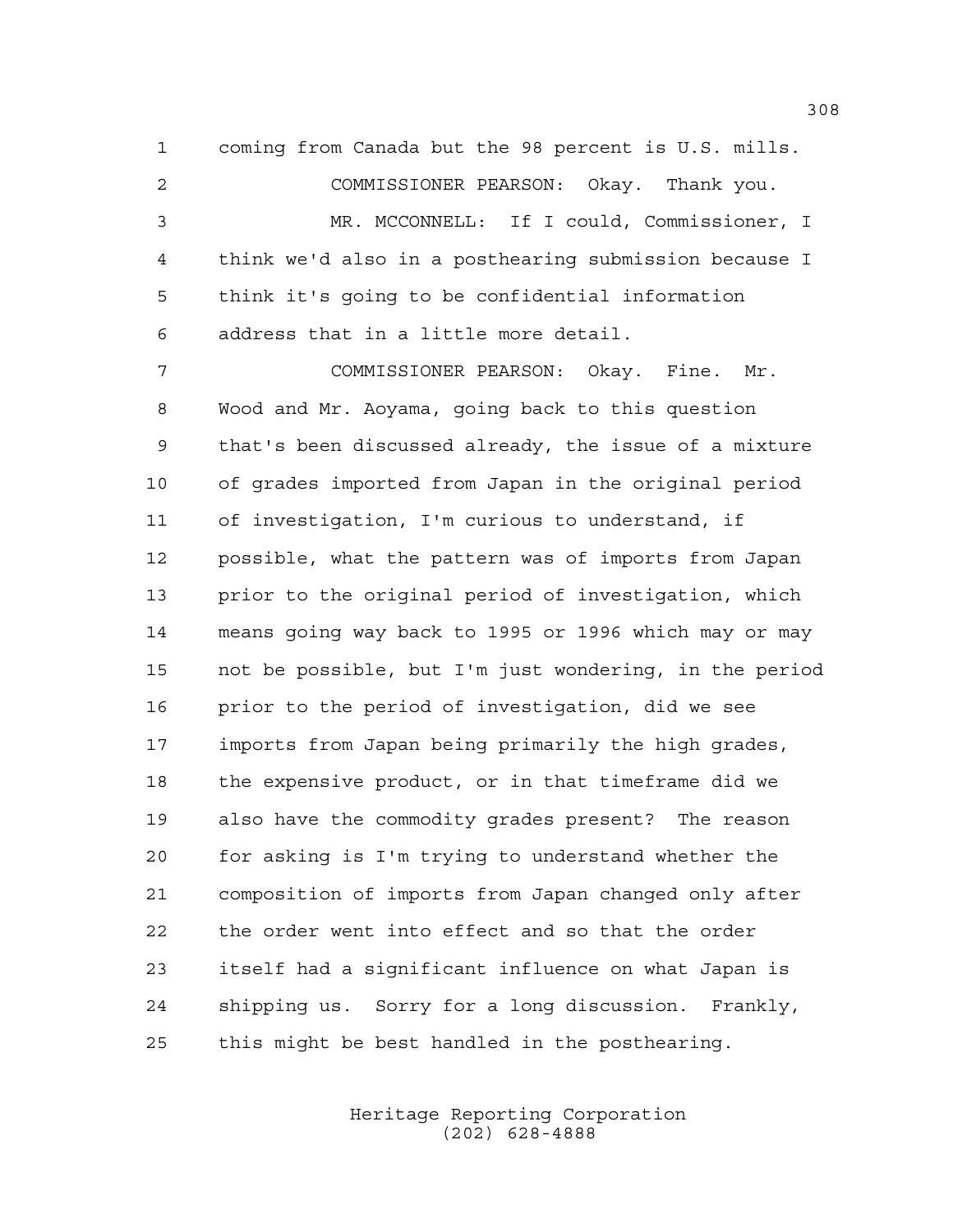MR. AOYAMA: Yeah. In detail we will submit in the posthearing brief, but let me say in this way. You know, due to the big expansion of Asian demand, especially automotive or electric appliances, the nature of our hot-rolled export has been significantly changed in this decade. So before the 1998 antidumping petitions was filed, relatively speaking, the comparing to the situation right now, the proportion of high end, high quality hot-rolled export was not so significant in that period. COMMISSIONER PEARSON: Okay. And the change that you've just mentioned, does that apply only to Japanese exports to the United States or Japanese exports to the world? Is Japan exporting -- MR. AOYAMA: Not only to United States. Actually, after that 1998 there was almost nothing exported to United States except the very limited facility material, but what I mentioned can be applied to our export to all over the world. COMMISSIONER PEARSON: Okay. Thank you. I appreciate that. Again, whatever you can add in the posthearing would be helpful. Staying with you, we've had some discussion about the relatively high level of prices that we see from Japan for Pricing Product No. 4. Consistent overselling, as I interpret the data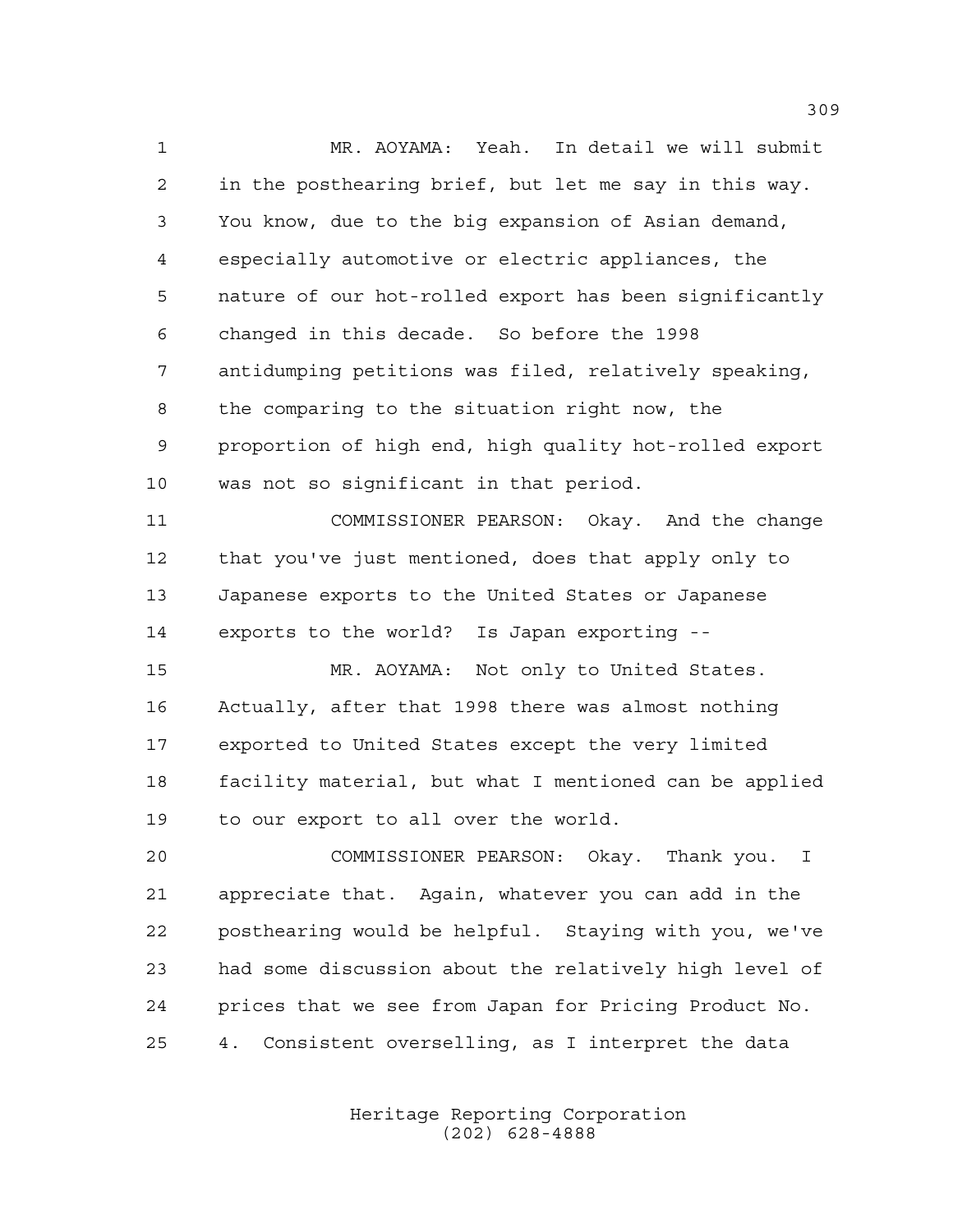that we have here. Is it your position that there is sufficient breadth within the definition of Product 4 that what is coming in from Japan is a specialty niche product that is somehow inherently high value but it still fits within our definition of Product 4?

 MR. WOOD: This is Chris Wood, Commissioner Pearson. I think that's exactly right is that the definition is, I mean, we, you know, the pricing data were reported based on the definition in the questionnaires and, yes, that product, like much of the product coming in from Japan currently, is this high value specialty product. So I think the fact that there is overselling is a relevant fact for you to take into consideration. I mean, even back in the investigation period there was a consistent pattern of overselling by the Japanese industry which is different than any of the other Respondents at that time. The particular margin of overselling that you're seeing in these particular quarterly reviews, I don't know how much significance you can actually place on that.

 COMMISSIONER PEARSON: Okay. Well, again, if there's anything for the posthearing that would help us, by all means, please provide it. Mr. Alvarez, Mr. Stoel, there's an argument that you've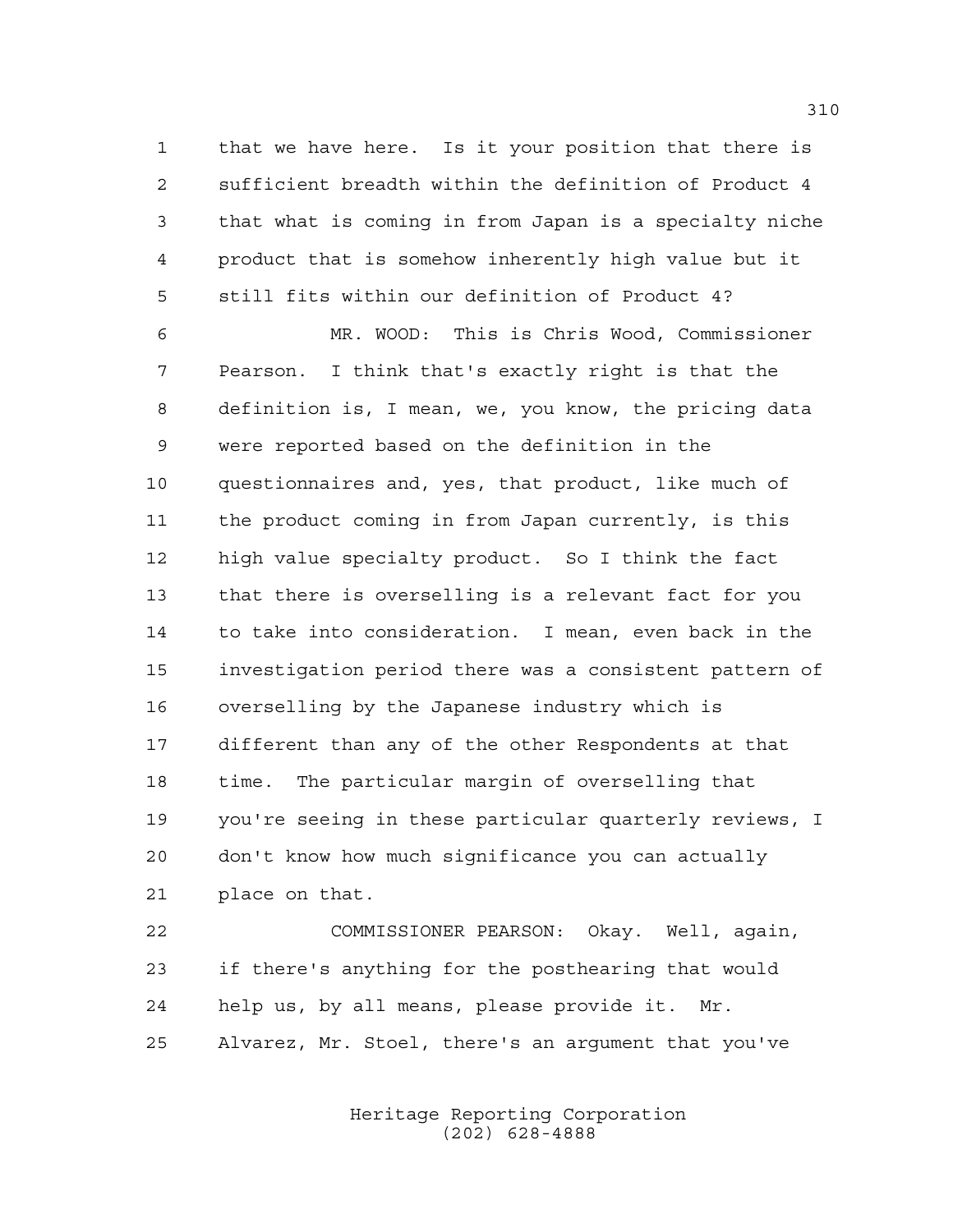made I believe that the ability of Brazil to export to the United States is limited to some degree by the relative exchange rate between the dollar and the Real, and yet Brazil is continuing to do some exporting to Europe. Is there a similar argument for the exchange rate between the Euro and the Real?

 MR. ALVAREZ: The problem of the exchange rate is not only for United States, but it's for the world. Really, if we had enough tonnage for export, certainly the change rate is, we will jeopardize our profitability. But let me tell you, theoretically, in having material for us, we will be better to export or to send or to transfer to our affiliated in Portugal. Why? Because the costs for putting a hot-rolled coil. Produce it in Brazil, in Portugal, in Lusosider, that is the name of our affiliated in Portugal, is much lower than to put one coil, one hot coil inside LLC in Indiana, Terra Haute.

 There is a big difference in transportation cost because to put the material in United States we need to discharge the vessel in midstream, in the river, so we take barges, we contract distributors, and discharging, and inland transportation, so it's huge expensive. Also, theoretically, if we had material, certainly we also, we would choose some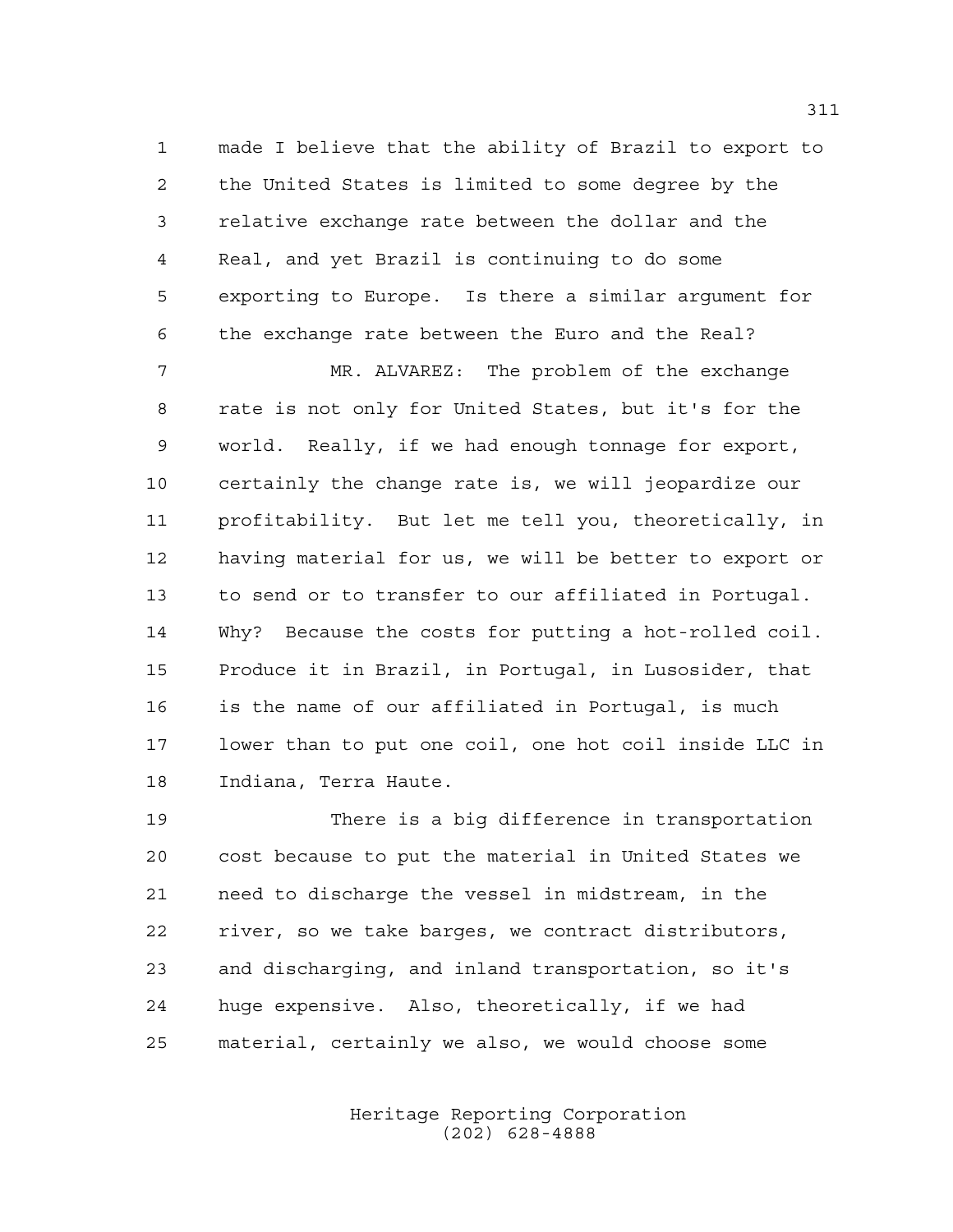small importers in Latin America that we have

 relationship and they're like niches, okay? Very special small orders and very specialized and all this. More profitable.

 COMMISSIONER PEARSON: Okay. Well, Mr. Stoel, for purposes of the posthearing, make sure that the record is clear on what factors have encouraged the continued exportation from Brazil to the European Union and yet we're not seeing similar movement to the United States.

 MR. STOEL: I will certainly do that, Commissioner Pearson. I just want to point out that I believe you, yourself, recognized in the 2005 case that the export orientation in the Brazilian industry was small even then, and I think you see in the record it's grown even smaller. I think one reason for that is obviously the depreciation of the Real, but the main reason is what we've talked about earlier which is just that you can make a lot more money in Brazil. When the demand is so strong, people are interested in that. As Mr. Alvarez said, I think close, nearby Latin American markets where there are also long-term customers for producers in Brazil, for natural reasons, you know, those are the markets they're looking to and the U.S. simply is not a very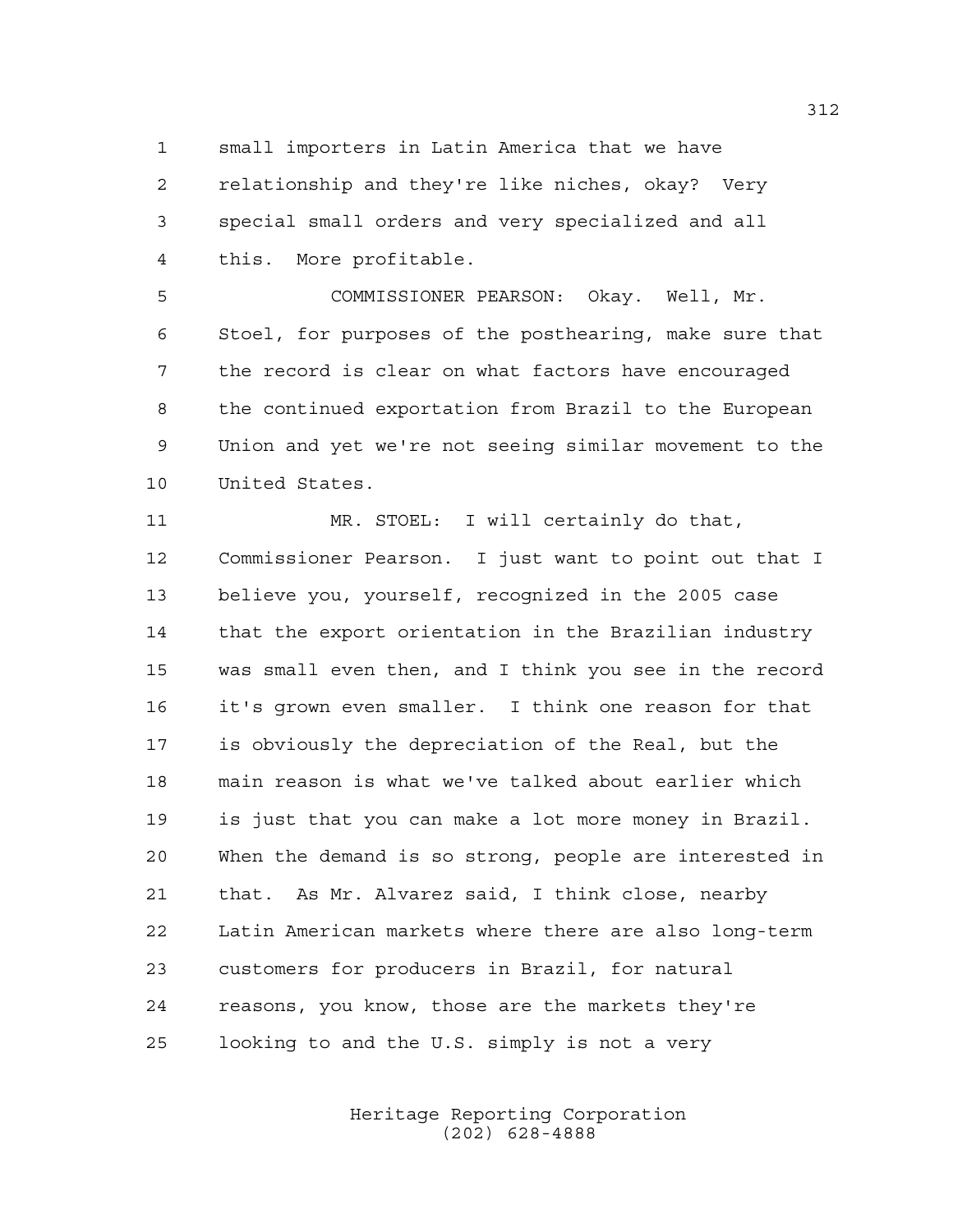attractive market.

 COMMISSIONER PEARSON: Okay, and perhaps you could clarify if it's not already on the record, are there exports from Brazil to the European Union other than to affiliated parties? MR. ALVAREZ: No. No. COMMISSIONER PEARSON: It's only to the affiliated parties. MR. ALVAREZ: Yes. No, no. The hot-rolled coils, no. We are regularly exporting only some small portion, 10,000 tons per month, of steel plates, and we have several customers in Europe and Latin America, but hot-rolled coils, no. MR. STOEL: We'll clarify for the entire industry in the posthearing, Commissioner Pearson. COMMISSIONER PEARSON: Okay. Thank you very much. Madam Chairman, my light is changing and I have no further questions so let me thank this panel very much. CHAIRMAN OKUN: Commissioner Aranoff? COMMISSIONER ARANOFF: Thank you, Madam Chairman. We've had, well, a pretty common debate today about capacity utilization and whether or not people really aspire to, and actually can, operate at 100 percent of reported capacity. One of the comments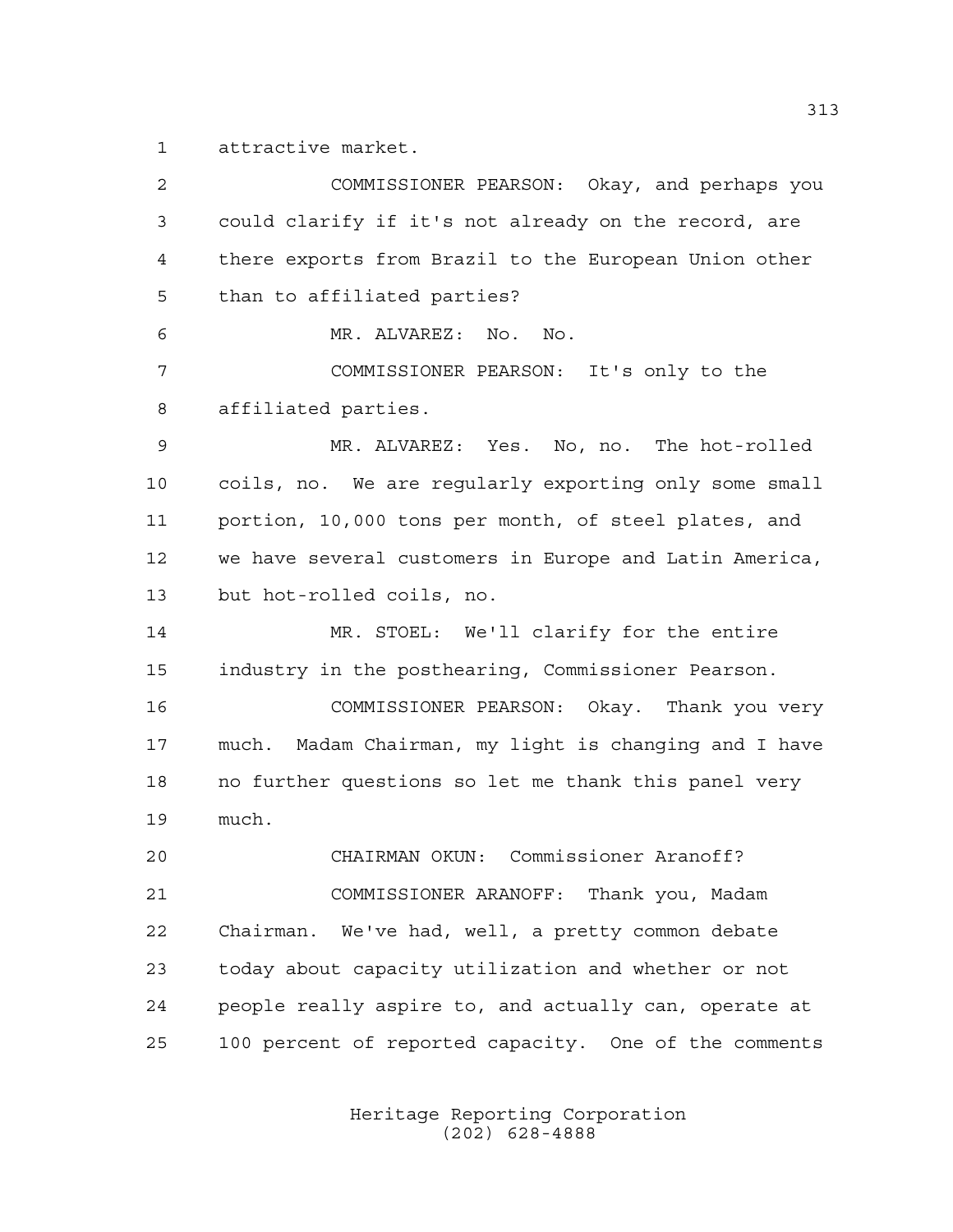from this panel has been that the domestic industry's argument is based on the assumption that if the order were revoked, you would do everything necessary to get up to 100 percent capacity utilization in order to ship any extra volume to U.S. market, and you've said, no, that doesn't make any sense, and so what I wanted to ask is would it be fair for the Commission to look at the highest reported rate of capacity utilization for each of the subject producers during this period of review and then compare that with the capacity utilization rate in I guess 2010 or whatever the most recent data that we have are and if there's a difference say, okay, that is, in fact, excess capacity that there would be some incentive to produce and export? I mean, is that a fair way to look at it? I mean, you may not want to go up to 100 percent right away, but why wouldn't you want to go up to some level you've actually achieved during the period of review? If that's too theoretical, people can respond posthearing.

 MR. STOEL: I think, Commissioner Aranoff, we need to consider that a little bit for posthearing. Jonathan Stoel, for the record. I would point out that one important factor is whether there's any tie between capacity utilization itself and exports. I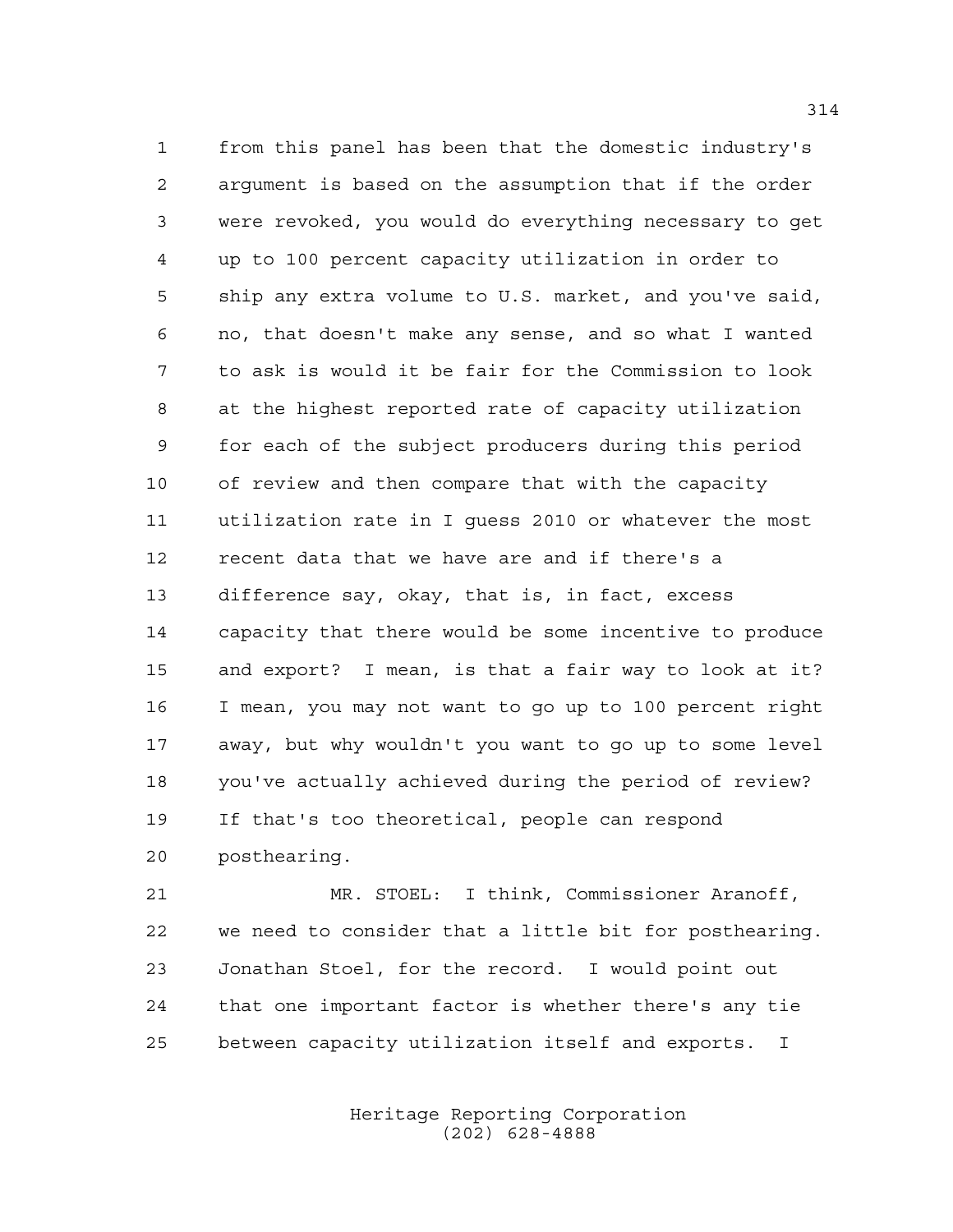think if you look at the record in case of Brazil, that isn't entirely clear, and so we I think can explain on that, expand on that in the posthearing.

 MR. WOOD: Commissioner Aranoff, this is Chris Wood. For the Japanese Respondents, we can also cover this in the posthearing submission, but I think that you're asking two closely related questions. One is what is your practical capacity, and then there's a separate question as to your incentive to actually 10 produce and ship that capacity to the United States or anywhere else. What we've tried to lay out in our brief and our testimony is is that the Japanese industry today is the opposite of an opportunistic price seeker is that their entire strategy is predicated not on opportunistically chasing the last 16 ton or the highest price anywhere in the world, but setting up a stable base of supply to their customers. COMMISSIONER ARANOFF: All right. Well, I'll look forward to further answers on that. You've all argued that for various reasons the U.S. market is just not that great in opportunity for the particular companies that are represented here today, but I

 wanted to see whether you would agree at a minimum that the U.S. market is a very large market globally even if it's not growing as fast as some other markets

> Heritage Reporting Corporation (202) 628-4888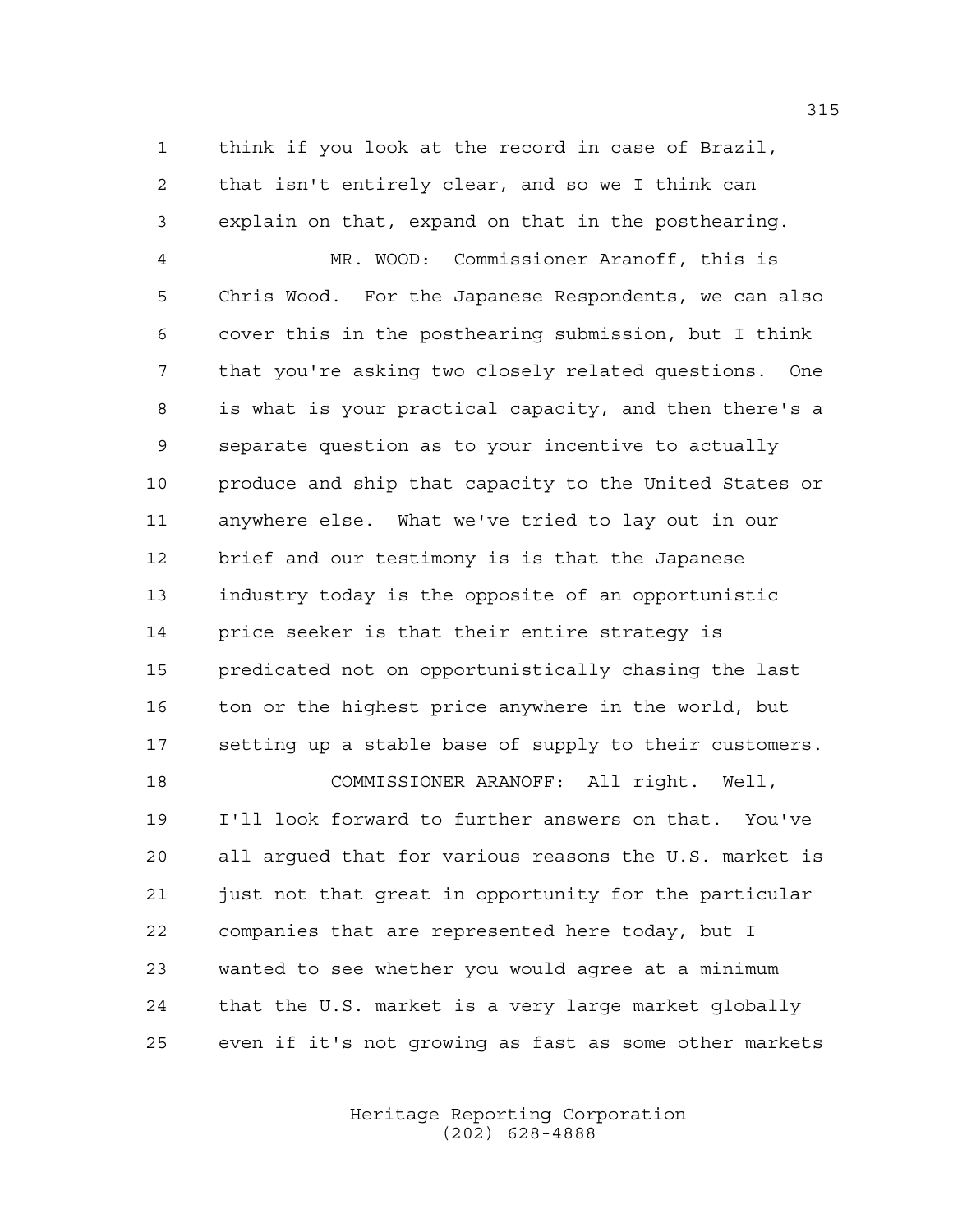are, and also that the prices in the U.S. market have been consistently higher over the period of review than reported prices in a lot of other regions. By that, I don't specifically mean your home markets because you've submitted evidence on that. Would you agree at a minimum with those two propositions?

 MR. DUNN: One cannot doubt that the United States is a large market, and I wouldn't go so far as to try to contradict that statement. I don't know. I really would have to look at the prices. Yes, the United States' prices have been higher than some other markets. How many over the entire period of investigation? I don't know. I would like to look at those numbers specifically before answering conclusively, but I don't think it would be going too far, I don't think I'd be going too far out on a limb to say that, yes, the United States market has been higher than some other markets in terms of prices during the course of the investigation.

 COMMISSIONER ARANOFF: Okay. I mean, when I'm referring to pricing, I'm looking particularly at what we have in a global pricing section in the staff report, some of which is proprietary, but that's what I'm looking at. If there's something else I should be looking at, I certainly welcome being pointed in that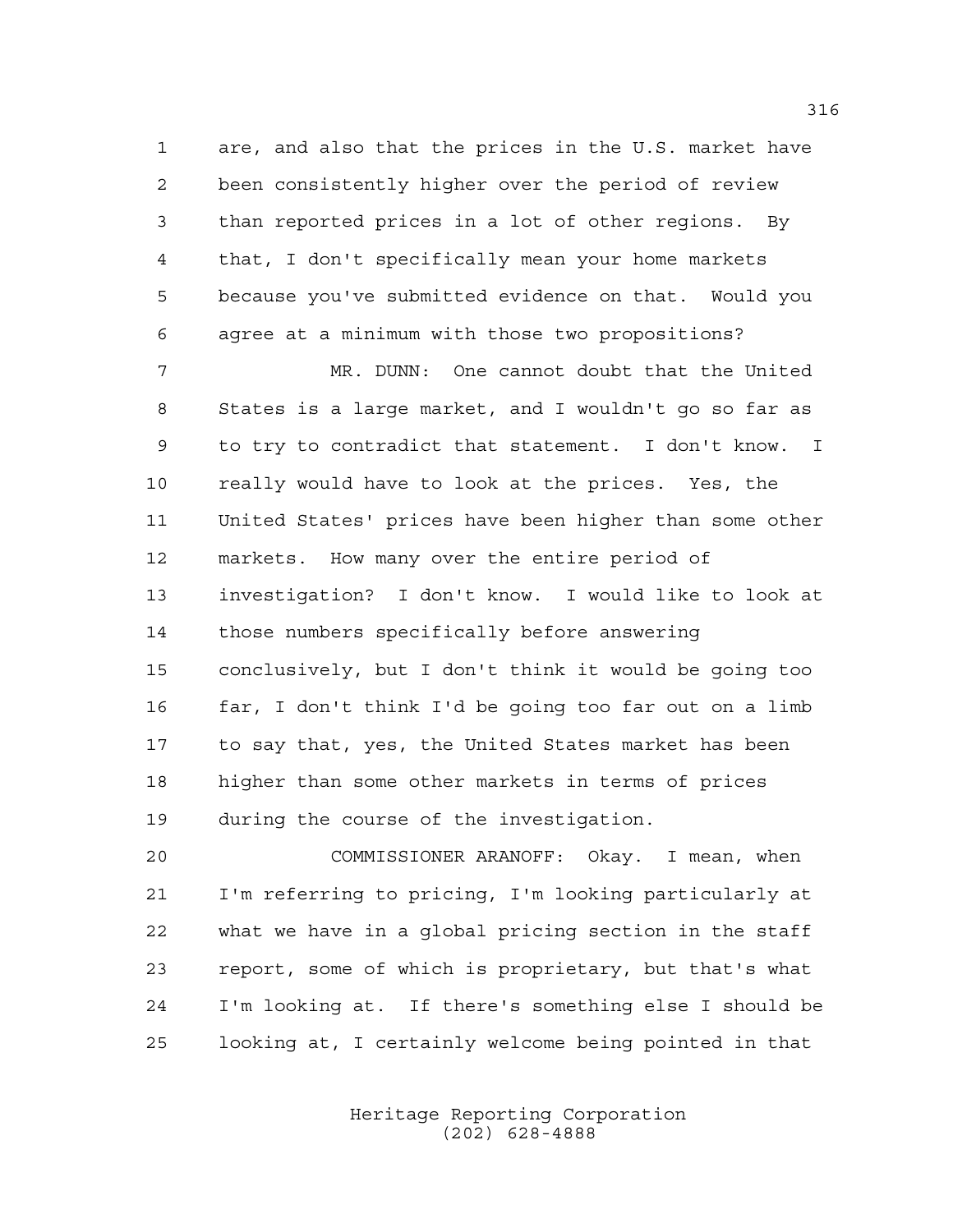direction. Thank you for those answers.

 MR. MCCONNELL: Commissioner Aranoff, if I could just add something from our perspective. I think the other thing that one would need to keep in mind is that if we're looking at projected growth, we also have to look at projected growth in foreign markets, and that's certainly something that we're doing as a company pretty regularly. You know, we're going to see a record number of vehicles assembled worldwide this year. I mean, you know, the United States is in recovery mode but there's some pretty big markets out there that are growing rapidly. So to make the kind of comparison you're talking about, I think you also need to consider the demand segment of the equation and not just assume that if there's excess capacity, the only place that you're going to be seeing demand is the United States. In fact, there's going to be demand for that capacity as growth happens outside the United States as well.

 MR. STOEL: Commissioner Aranoff, Jonathan Stoel again. In response to Chairman Okun's earlier question, I did find the page. It's page 28 of the Brazilian Respondents' brief. We did detail, actually, for all of the major segments of hot-rolled demand what kind of demand strength and forecast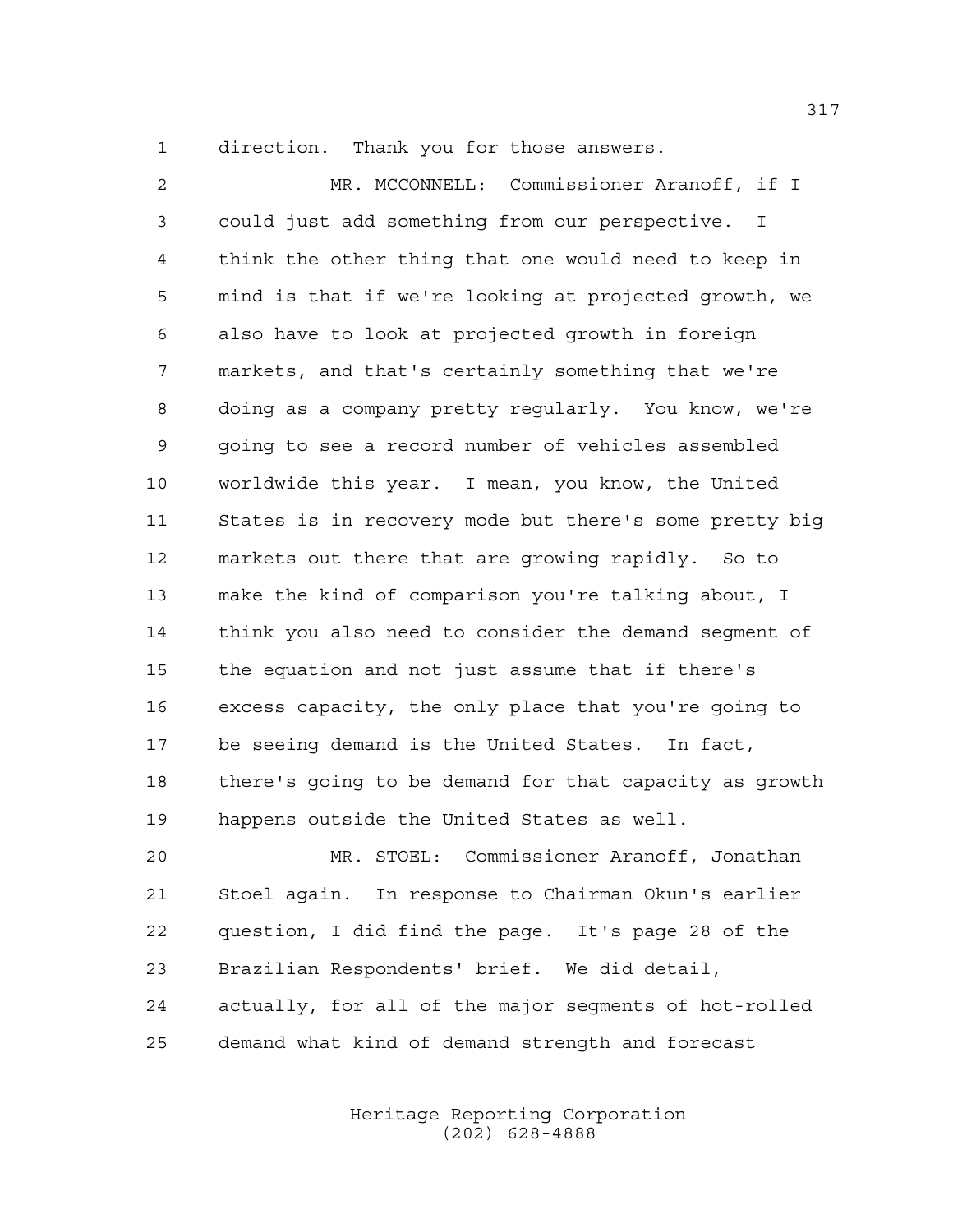increases we're talking about for Brazil. So not to beat, you know, a drum here, but we're talking about such significant increases in demand in Brazil that U.S. market is a nice place, but it's simply not the place that we're really looking to.

 COMMISSIONER ARANOFF: Does anyone know whether any Japanese made hot-rolled steel is being used in Chinese domestic automobile production?

 MR. AOYAMA: Chinese made? Yes. Many Chinese or many automotive manufacturers in mainland China is using that other materials. Japanese made steel.

 COMMISSIONER ARANOFF: Okay. All right. Thank you. If you could provide maybe some approximate volume on that for purposes of the posthearing, that would be very helpful, and what the trend has been in terms of whether it's, the amount of Japanese steel used in Chinese produced cars has been going up or going down. Thank you.

 MR. AOYAMA: Uh-huh. As I mentioned in my testimony, the majority were supplied by, through the joint ventures. I mean that the corrosion-resistant steel and the cold-rolled produced in joint venture is supplied to automotive manufacturers in United States. So the direct export from Japan of hot-rolled to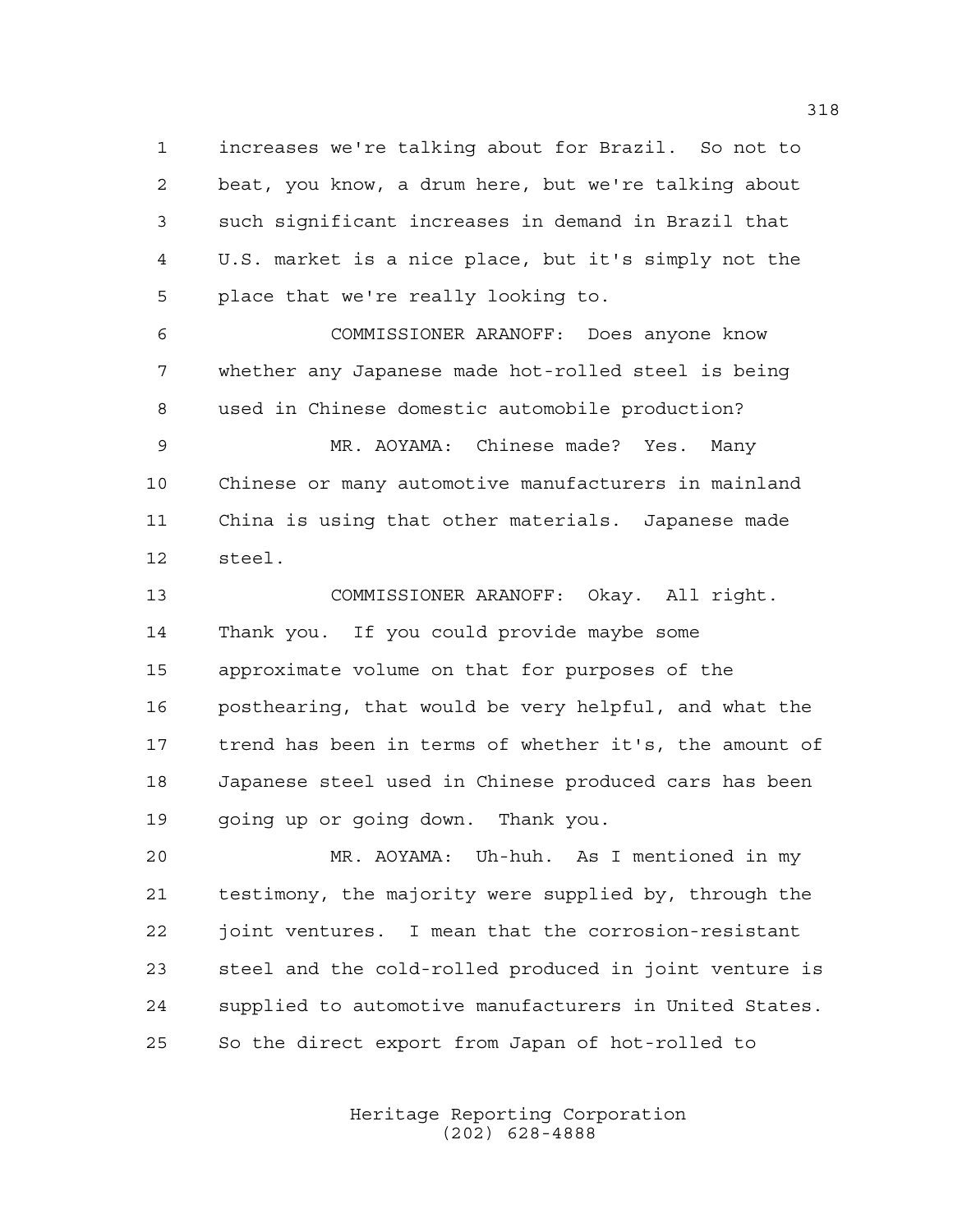automotive industries is reported in posthearing

brief, okay?

 COMMISSIONER ARANOFF: Okay. MR. AOYAMA: Yes. COMMISSIONER ARANOFF: Thank you. Mr. Vandevert, I'm not sure if you've been asked this question already. If you have, it may have been when I stepped out. How difficult is it for a foreign steel producer to get qualified as a Ford supplier? MR. VANDEVERT: No more difficult than a domestic steel supplier. Our qualification requirements are completely consistent to any supplier that we would be considering. COMMISSIONER ARANOFF: Okay. MR. VANDEVERT: Is that enough of an -- COMMISSIONER ARANOFF: No. I actually think I asked the question wrong. You answered it, but I asked it wrong. I guess what I wanted to know is there's some foreign supplier out there who's desirous of supplying Ford but hasn't done so and comes to you and says, listen, we'd like to be one of your suppliers, are you going to say, well, sure, okay, we'll put you through the qualification process and put you on our list, or are you going to say, hey, we've got five people on our list, five is plenty?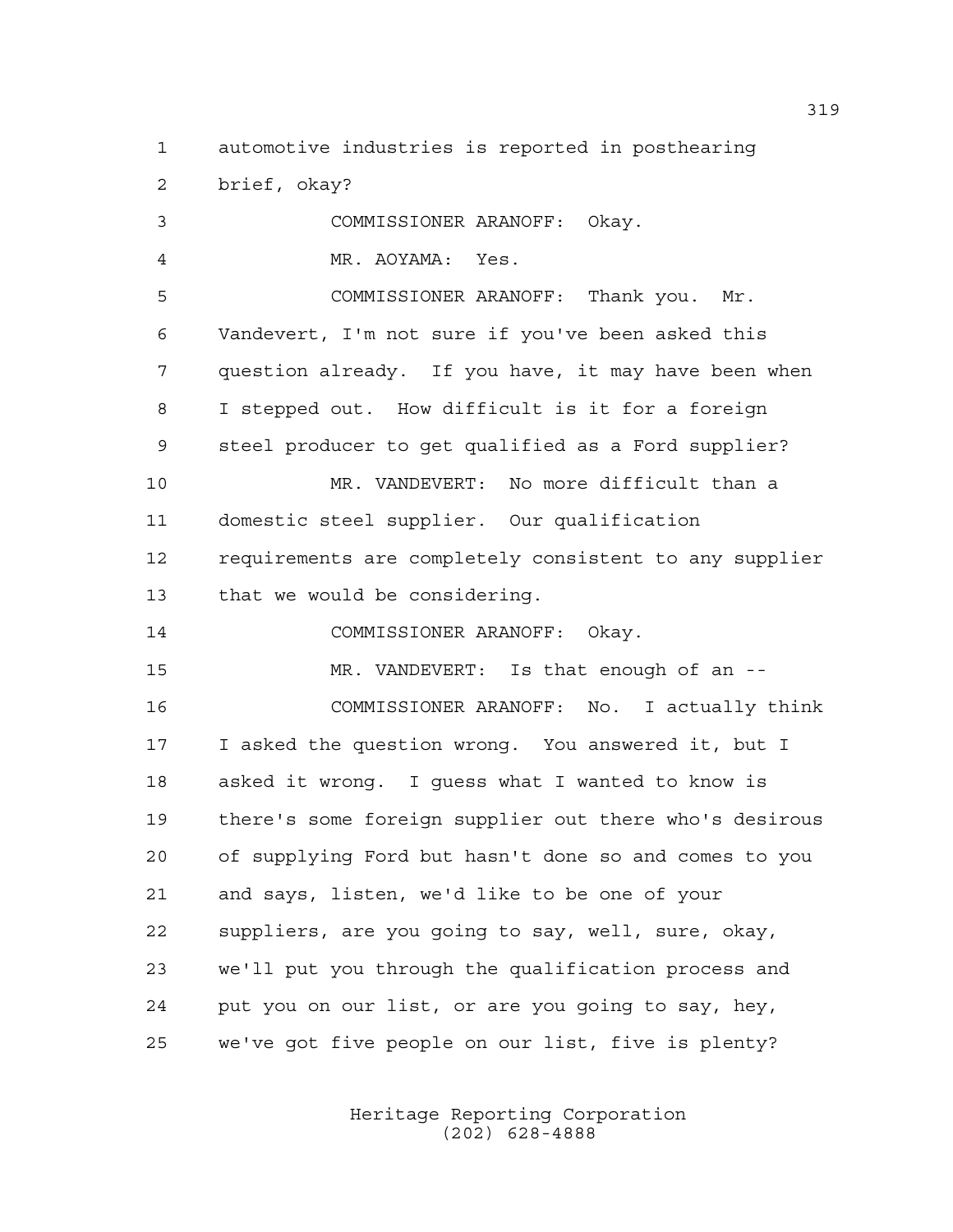MR. VANDEVERT: I think the candid answer is at that moment it could be either one. I mean, we could say, but again, we would say that also to a domestic supplier, we could say our supply list, our list of available suppliers, which always is somewhat in excess of our actual supply base, is full, we don't think that we need to consider anymore suppliers, but if it was the situation where a particular supplier, you know, did identify themselves and we were interested, somewhat different from other automotive manufacturers I have learned just in the past year, we would put them through the qualification process to have them on our supply list. We wouldn't wait until there was a need for that supplier to then qualify them. So, again, it doesn't matter whether they're a foreign or domestic supplier. We have a process to develop a list of qualified suppliers. That process is the same for everyone. Then it would depend on whether or not we thought we had an adequate supply base to consider a particular supplier.

 COMMISSIONER ARANOFF: Okay. Thank you very much. Thank you, Madam Chairman.

 CHAIRMAN OKUN: Commissioner Pinkert? COMMISSIONER PINKERT: Thank you, Madam Chairman. I just have a few additional questions.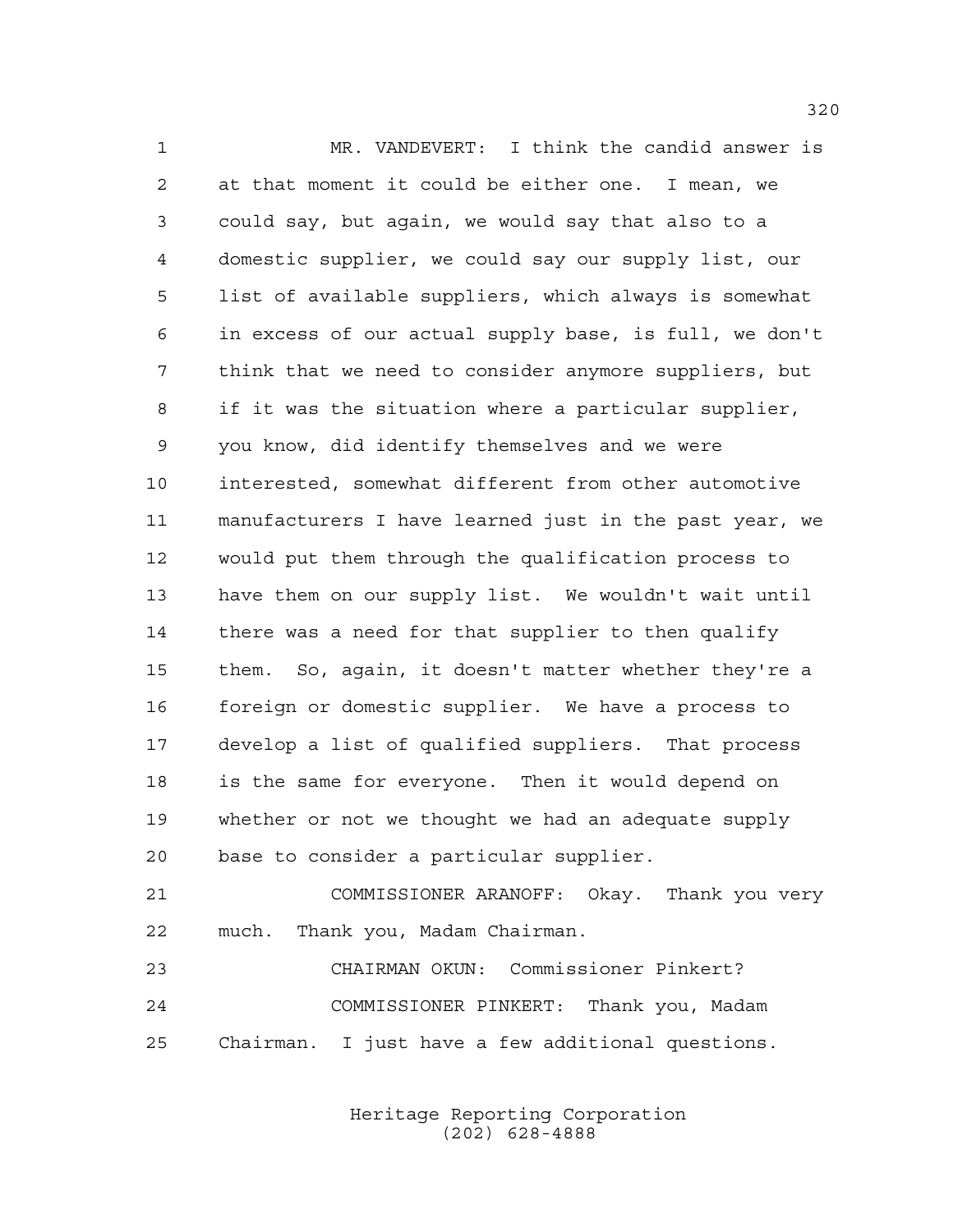Mr. Wood, you heard the testimony earlier today about the quality advantage that Japan claims as against Chinese hot-rolled steel and I'm wondering whether in your view it's reasonable to expect that any quality advantage that might exist will be diminishing over time. Why don't we limit that question to the next two years.

 MR. WOOD: Okay. Thank you, Commissioner Pinkert. Chris Wood. I thought it was interesting in the morning that we did hear this argument that the quality differential, which I think people acknowledged, may diminish over time, but at the same time the domestic industry seemed to concede that it was transfers of technology from Japan that were enabling the Chinese producers to get better, and so it strikes me as counterintuitive at best to think that the Japanese steel industry is going to enable competitors to the extent that they will displace themselves from a rapidly growing market. I think what's actually going on is, as we've laid out in our brief, demand in China is growing very rapidly, and for the segments of that market and of the Asian market, generally where the Japanese producers are aimed, there is actually a deficit of the high quality corrosion-resistant steel that, for example, the auto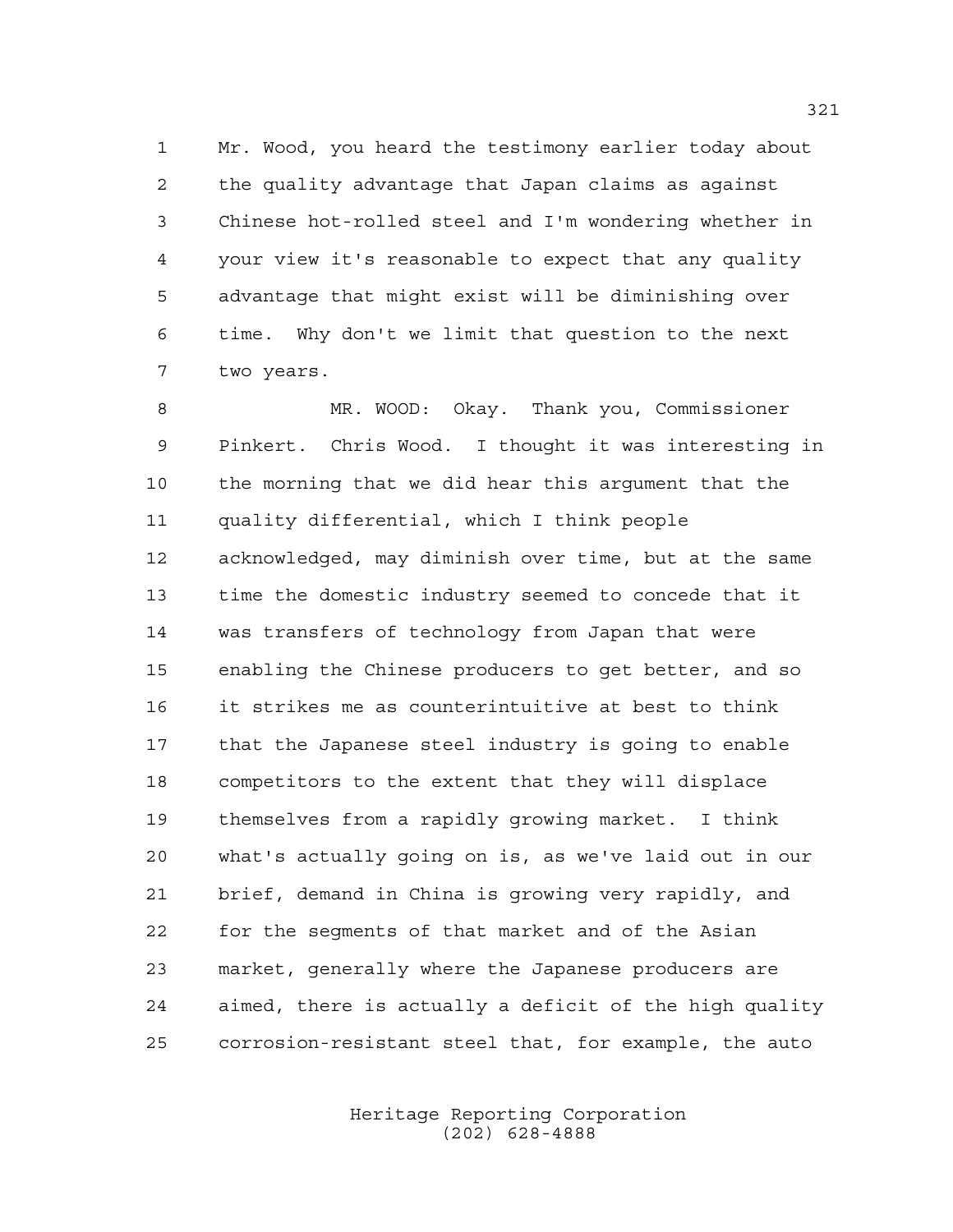makers need for that. We have the data in our brief. I mean, the production in Asia has doubled, you know, over the relatively recent timeframe. So I think that while certainly there is technology transfer going on from Japan to China pursuant to specific joint ventures, those are limited, those are done in furtherance of a particular strategic approach to that market, and it is not indicative of some generalized loss of the quality advantage which Japanese producers actually do possess.

 COMMISSIONER PINKERT: Following on to that answer, can you compare the rate of growth of demand in China with the rate of growth of capacity for production of hot-rolled steel?

 MR. WOOD: It's Chris Wood again. I apologize. That is one I will have to take in the posthearing. It is a little bit different, it is a little bit difficult to draw an apples to apples comparison because there are aggregate numbers about demand growth, and then there are specific capacity increasing projects that are either in progress or on the table, and sort of where to slap those in is a difficult endeavor, but we'll take a shot at that for the posthearing.

COMMISSIONER PINKERT: And again, what I'm

Heritage Reporting Corporation (202) 628-4888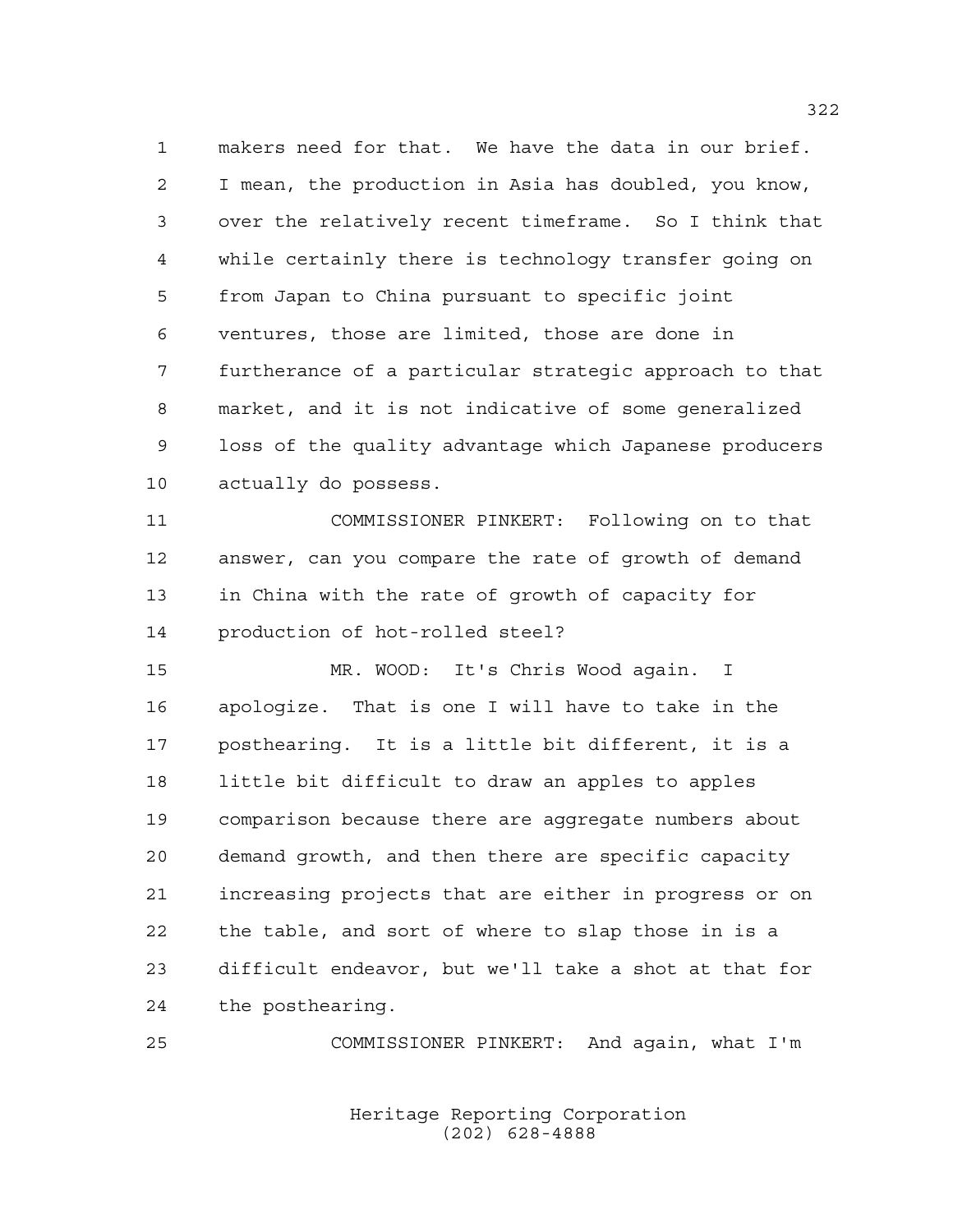interested in is reasonably current information, so you can go back say two years, and if you can go forward, then maybe two years forward as well. Thank you. Now, turning to the Brazilian Respondents, I noticed in your brief the argument that you have a tariff advantage in selling to the Mercosur countries and I'm wondering if you can explain how the tariff advantage might affect your decisions about where to place exports.

 MR. STOEL: I think, Commissioner Pinkert, all I can say at the moment is that obviously Latin America in terms of key export markets is the key for Brazilian producers, and we'd be happy to detail in our posthearing brief a little bit more about exactly what the Mercosur advantages are.

 COMMISSIONER PINKERT: In particular, we've heard a lot today about price differences between markets and so I'm interested in whether that Mercosur tariff advantage offsets any price differential that might exist between the different export markets.

 MR. STOEL: Understood, and thank you. COMMISSIONER PINKERT: Thank you. Now, finally, there's discussion about the limited capacity of Brazilian producers to ship to the United States. Either here or in the posthearing can you be specific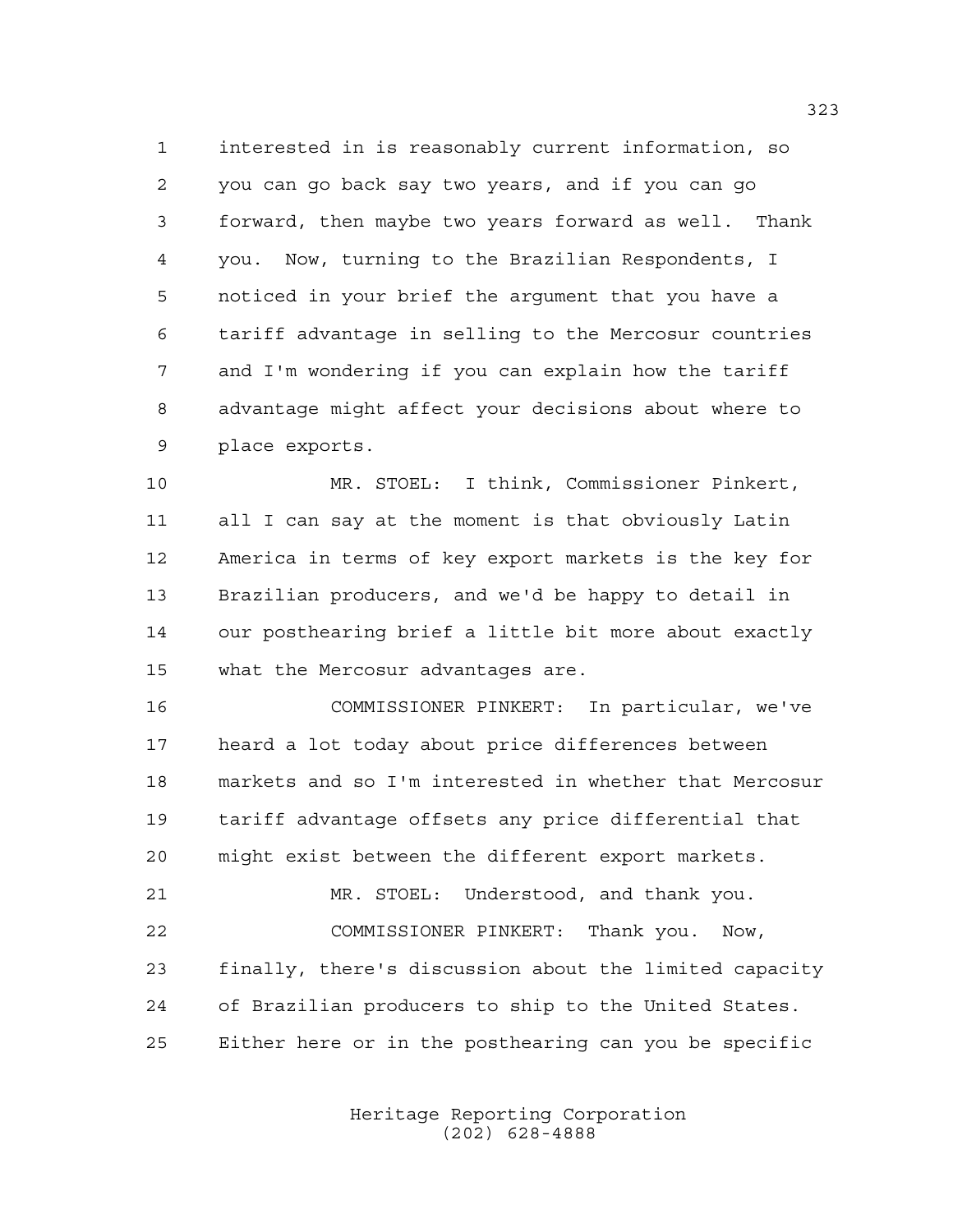about where in the United States the Brazilian

producers have the capacity to ship?

 MR. STOEL: Jonathan Stoel again, Commissioner Pinkert. Could you clarify? Do you mean whether there are specific regions of the U.S. that would be more attractive? I just want to make sure I understood the question properly.

 COMMISSIONER PINKERT: Specific regions or specific ports of entry or some sort of geographical limitation on the ability to ship.

 MR. STOEL: Okay. I think we can certainly again look at, you know, outline the high capacity utilization rates that I think are clear from the staff report and then we could also talk about, you know, the specific question you made about ports of entry and things like that. No problem.

 COMMISSIONER PINKERT: Thank you very much. With that, I have no further questions for this afternoon's panel, but I do appreciate not just appearing and helping us to understand this industry, but also the fact that you had to start very late in the afternoon and continue on into the evening. So it's much appreciated and I look forward to the posthearing.

CHAIRMAN OKUN: Let's see. I'll start with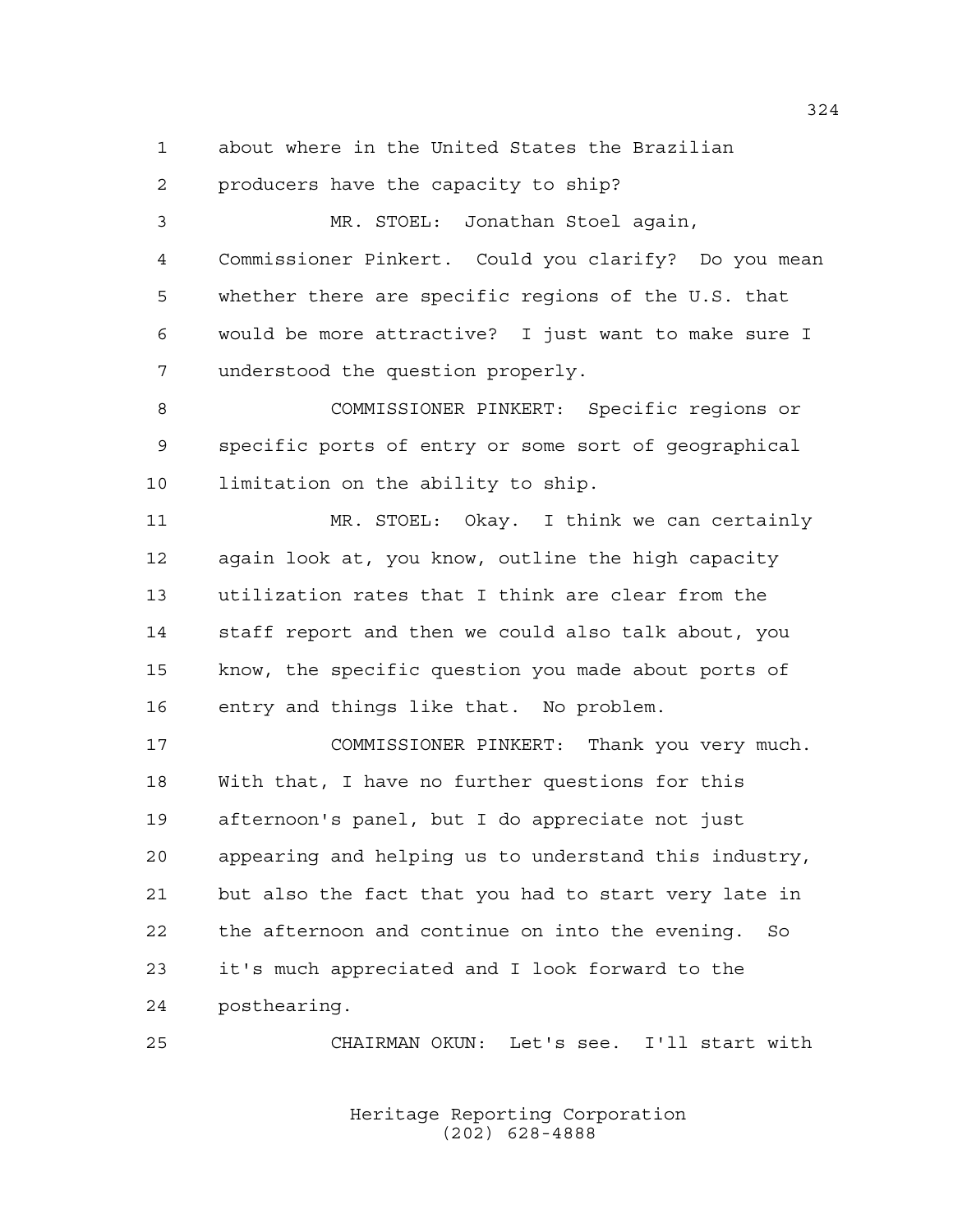something I think is best handled posthearing, but there's a little brief at pages 9, 18 and 26 citing published sources that call into question the capacity reported by subject foreign industries. I would ask counsel to address that in their posthearing brief. They're shaking their heads, or if you have any comments, you can give them here, but I would like a -- MR. LEWIS: Madam Chairman? CHAIRMAN OKUN: Yes. MR. LEWIS: If I could just quickly respond to that? CHAIRMAN OKUN: Okay. MR. LEWIS: I don't mind probably stating that there was an issue with reporting for CSN, and I do want to assure the Commission that although there is I think enough methodological justification for the way it was recorded, we have prepared revised figures. If they're not already filed today, they should be filed tomorrow, and I did want to point out two things about the revisions that are being made. One is that the capacity utilization rates, if anything, from the data that I saw this morning are improved, not diminished. And because of the way it's being revised,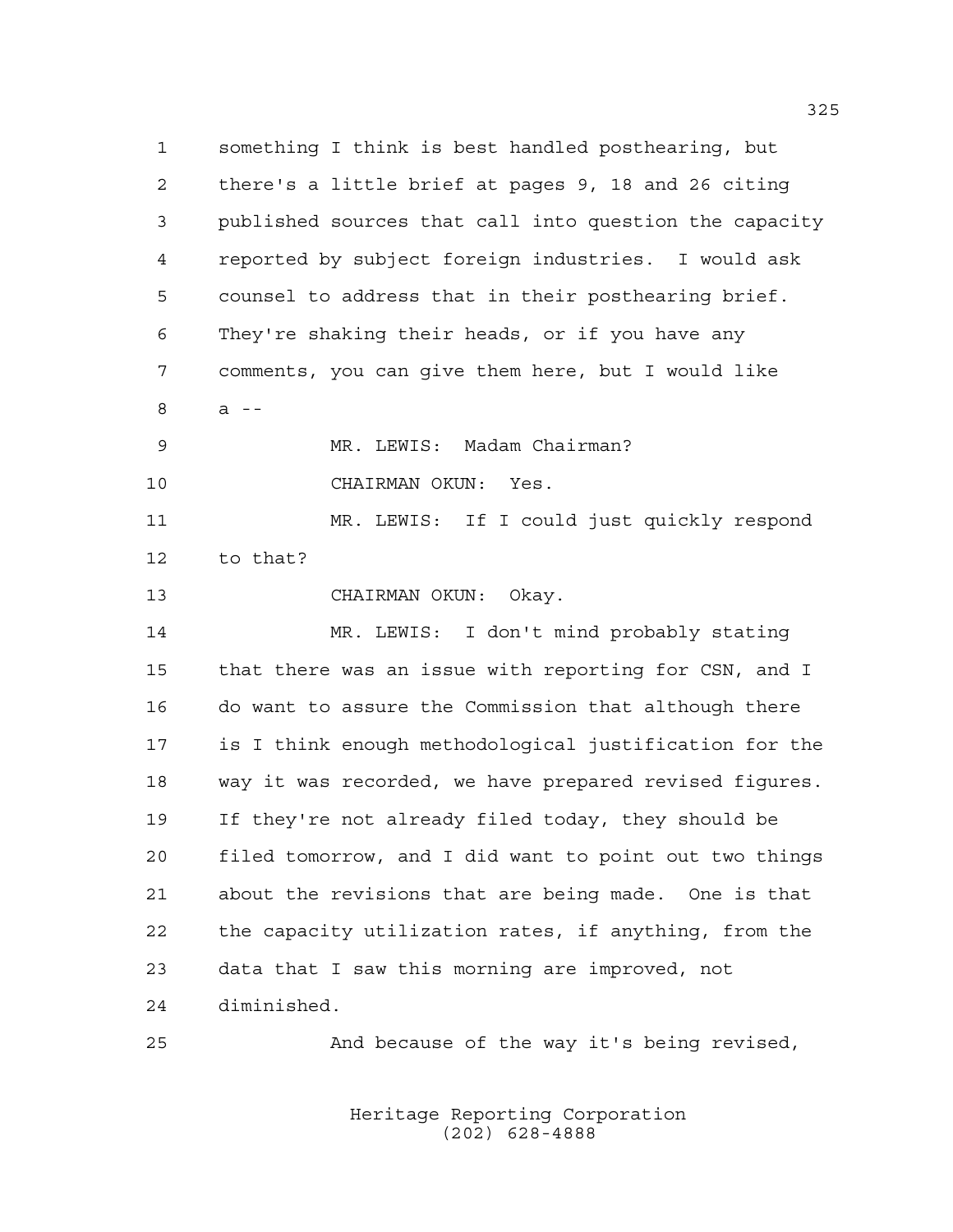the proportion of shipments represented by exports actually is going to be drastically lower, which should also affect the overall Brazilian figures in that area as well. Inadvertently, we welcome the revisions.

 CHAIRMAN OKUN: Okay. Appreciate that heads up then. I thank the domestic industry as well that those changes are being filed. Mr. Lewis, we'll return to the question I started out several times and give you time to answer it with respect to your arguments you've made with respect to how we should treat the ArcelorMittal facility in Brazil.

 MR. LEWIS: Yes, and if I might also maybe address that question more broadly also to apply to the Russian import situation as well.

 CHAIRMAN OKUN: And if you could with that in your response note for me whether you agree with Mr. Rosenthal that there is a distinction between a company such as ArcelorMittal who's on the record in stating what their company policy is versus what we've received from Sunstahl.

 MR. LEWIS: Yes. If I might, I wouldn't mind addressing that right now. I've heard a couple of things about that. Let me start first by noting what I certainly wrote done, and I hope everybody else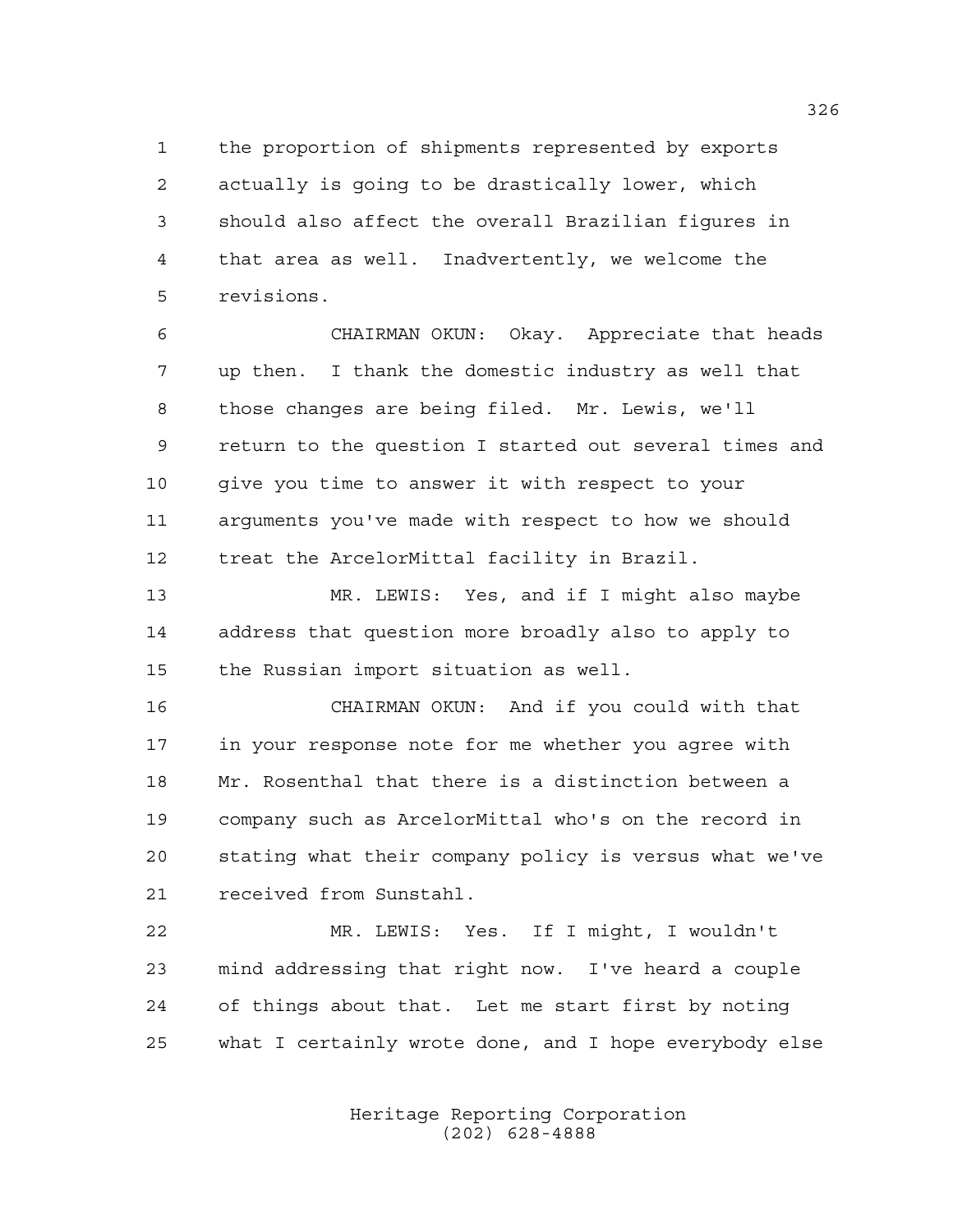did, which was that Mr. Rosenthal publicly stated that there will be no exports to the United States from ArcelorMittal Brazil. That's obviously a very significant point because I can't speak publicly about the exact amount that we're talking about, but it's a very substantial amount of Brazilian capacity that is taken completely off the table.

 There was some discussion, and this is the point you were just raising, about whether consideration of a related-party situation like that requires some minimum amount or specific testimony or supporting documentation to back it up. I think what is being described as basically the Mr. Mull exception that I'm hearing today, the reason why ArcelorMittal is not shipping to the United States is not to do with the dictates of Mr. Mull. They are due to dictates of economic interest and the large investments that ArcelorMittal has in the United States.

 That logic, and this is what bring me to Russia as well, there's no reason to believe that logic doesn't apply to Russia in terms of the \$400 million investment that there is in Beta Steel or the billion-dollar investment by Severstal as well. In terms of the point that was raised about distinguishing circumstances in which the affiliate is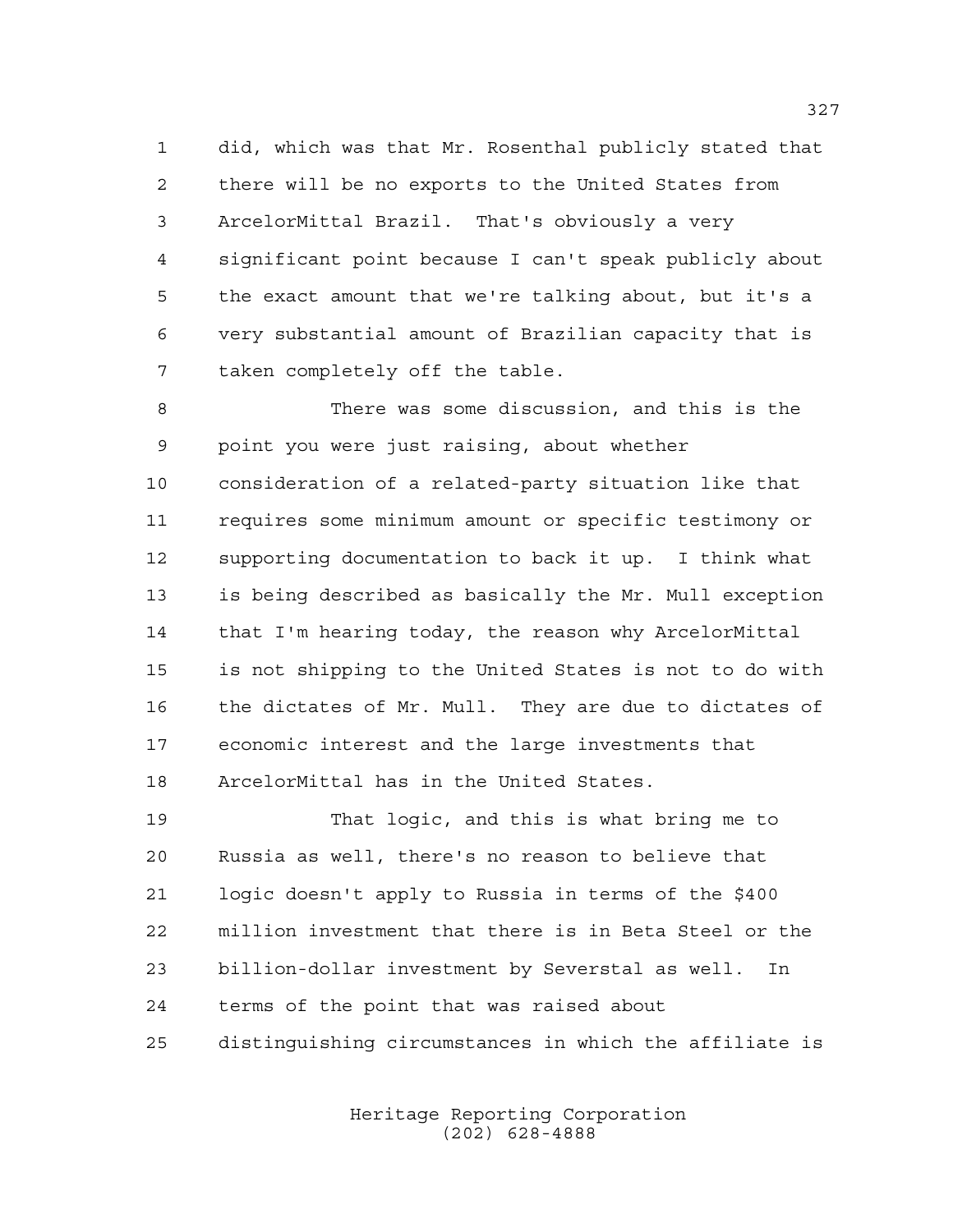the sole producer in the country, I think that is a valid distinction.

 It would be silly for me to argue otherwise. Yes, after you take ArcelorMittal out of the equation, there are two other major producers in Brazil, and that's the consideration I think you need to reach. I don't deny that. On the other hand, it doesn't mean that you can or should ignore that fact. I think we heard from Mr. Schagrin a suggestion that it might be illegal for you to consider it, which I think is clearly not true. It is a competitive factor, and it does take that capacity off the table for the Commission effectively.

 Now, I heard for the first time today, and I'd like to give further thought to that and respond 16 to this in a post hearing that notwithstanding the fact that no exports will be coming from ArcelorMittal that there is a series of events, sort of dominoes will fall that will end up pushing imports into the United States by virtue of the fact that ArcelorMittal is not going to export to the United States. We'll address that in a post hearing, but I think that's a rather far-fetched theory.

 CHAIRMAN OKUN: Okay. Well, I think it is important to address in the post hearing because I do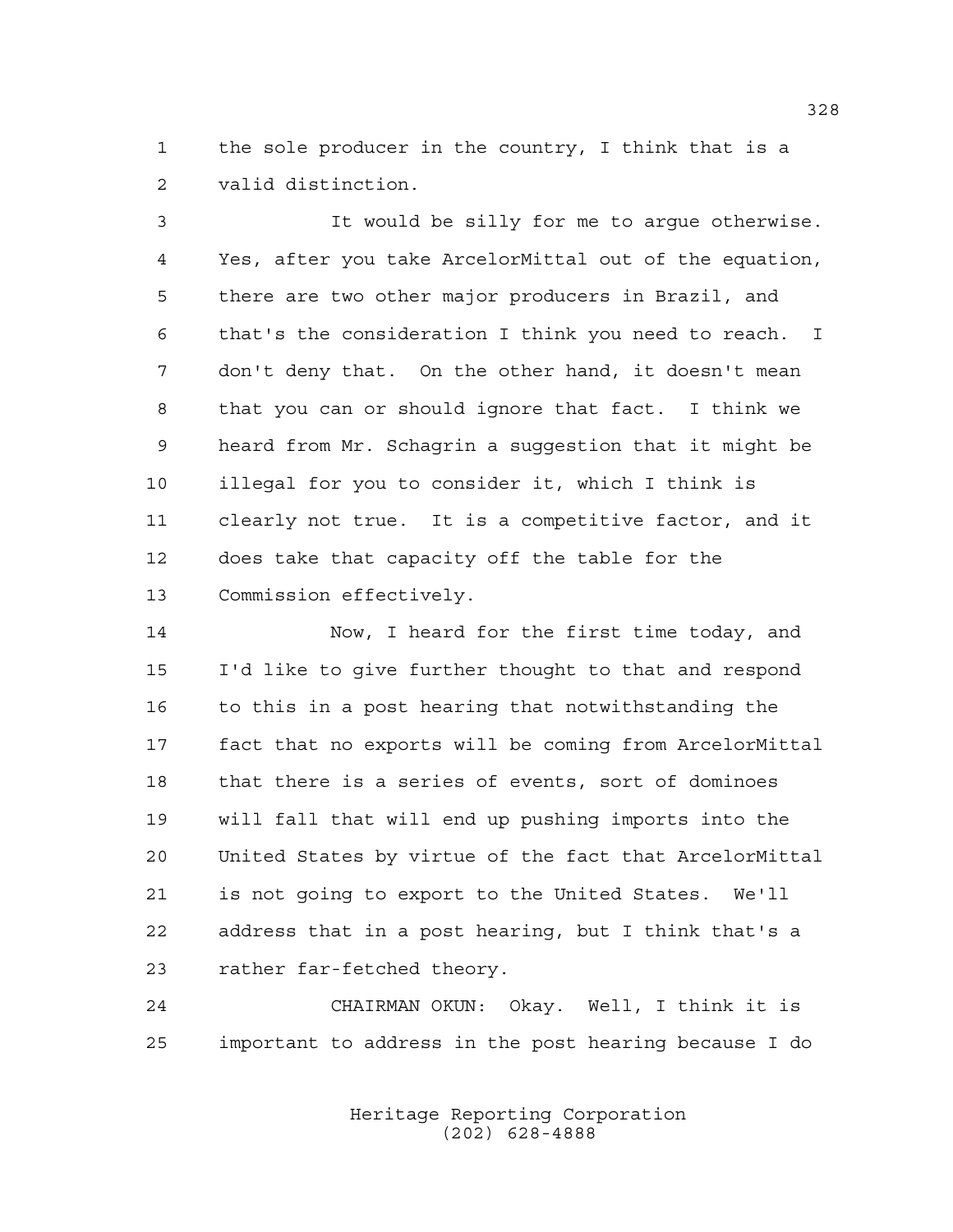think it relates to how one looks at capacity and what the capacity is being used for and whether you can slice it and dice it in that way in determining what's available, so I will look forward to you briefing that in greater detail.

 Then, with respect to whether the logic is the same for ArcelorMittal versus Severstal in this case and the facts of this case, I think it would be helpful if you would look at the new Court case and some of the other cases where the Commission has grappled with affiliations and what impact they have and what direction we've received from the Court and responded to the Court on that. I note there are some distinctions among Commissioners on how we've treated that, but I think it's helpful to look at what we have done and how those facts are not similar to this situation. It would be helpful for me at least. MR. LEWIS: We'd be very happy to do so. CHAIRMAN OKUN: Okay. Again, I had also wanted to give counsel, and now at the end of the day I forget which brief raised it, but with respect to

 non-subject imports and the Canadian imports in particular, to have you discuss your argument. I had asked the Petitioners' panel if the argument is that subject imports would simply replace nonsubject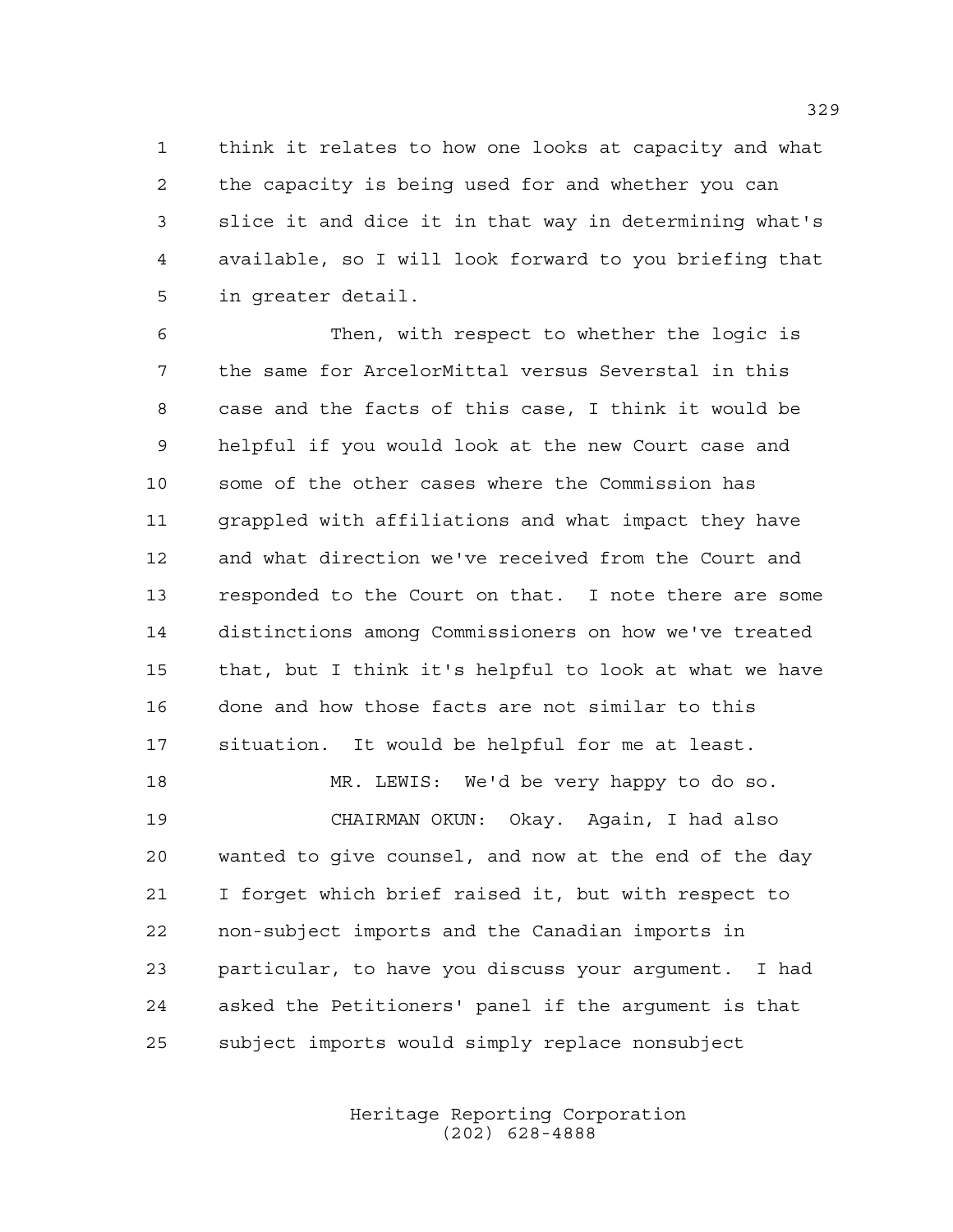imports if the order were lifted, and they had given their response, and I didn't know if there was anything you wanted to add this afternoon with regard to your argument on non-subject imports. Mr. Dunn?

 MR. DUNN: Chris Dunn. I would just refer back again to our brief, and what we pointed out is that if you look at the domestic industry's market share over the period of investigation, it is remarkably stable. It's 94 percent. There's one year where it goes to 91.1, but it stays at basically 94 percent of the market over the period of the review. What does that mean? Subject imports get knocked out of the market. Canada comes in.

 Now, I think there's an implication there that the domestic market share is stable. There's a stable domestic market share and an import share, and subject imports are more likely to compete with non- subject imports than with domestic production. That's where we were going.

 CHAIRMAN OKUN: Okay. And is how would you respond if you're looking at that argument even assuming one agrees with you, what prices the subject imports would come in and displace the non-subject imports, whether that would have an impact on the U.S. market even if it's that displacement, lower prices?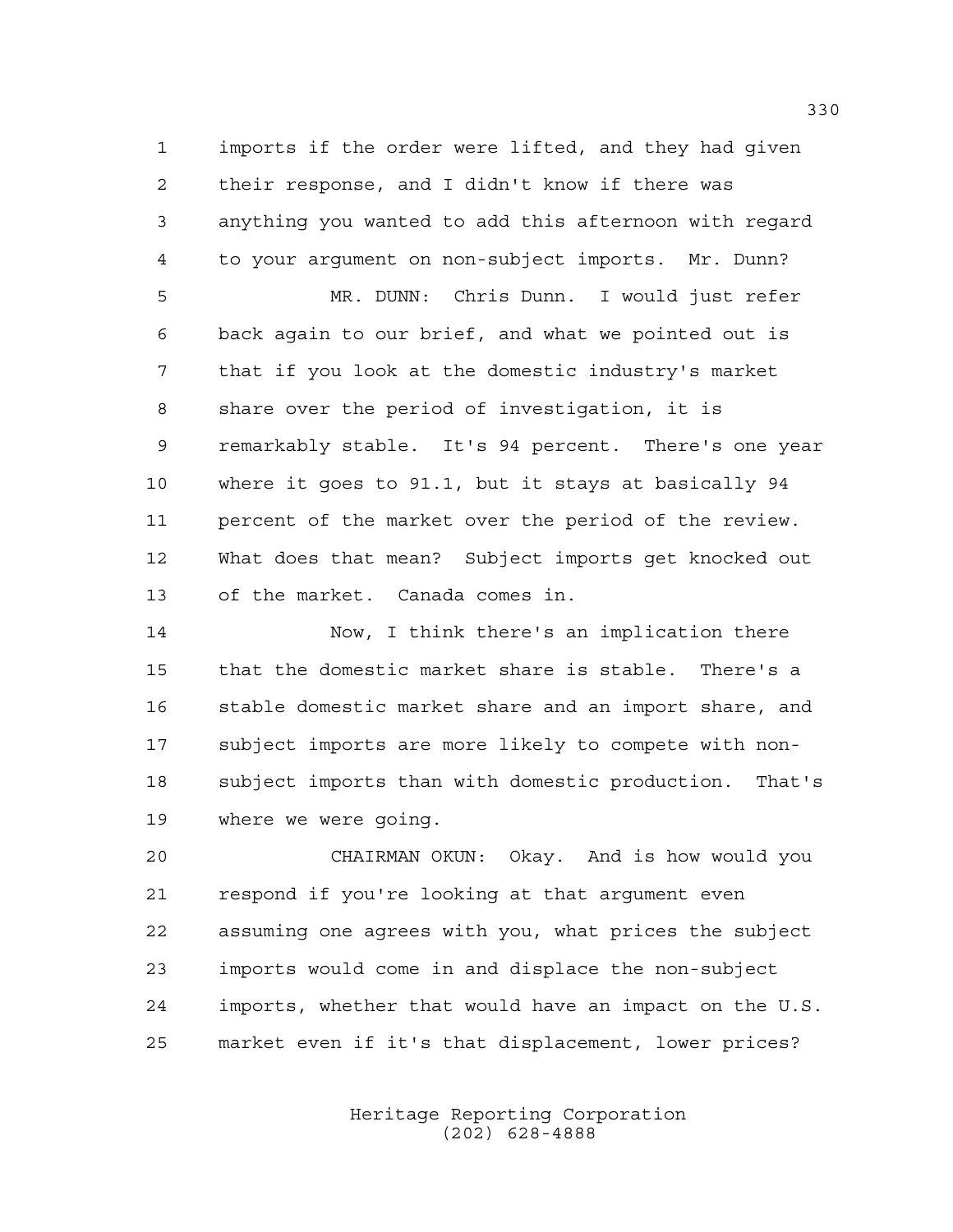If one thinks that the subject imports would come in at lower prices than what the non-subjects are currently coming in. Does that have an impact that we should take into consideration?

 MR. DUNN: Yes. It's kind of a hypothetical question, but if they are lower prices than the non- subject imports, they're going to take market share away from the non-subject imports.

 CHAIRMAN OKUN: Right. As you learn in looking at other Commission cases, we often have to look to average unit values to try to talk about that.

 MR. DUNN: Well, again, the reason that I hesitated is it's an if. If we assume that contrary to everything we've said afternoon, subject imports come in significant volume, and I don't think that has been at all demonstrated as being likely, and if you then further assume that their priced lower despite the fact that, for example, the Brazil, the prices are higher, somehow we're going to have an incentive to price lower than non-subject imports, but if you make both of those assumptions, yes, they would take market share away from non-subject.

 CHAIRMAN OKUN: Okay. Okay. And with that, I don't have any other questions for this panel, but I also want to thank all of you for all the many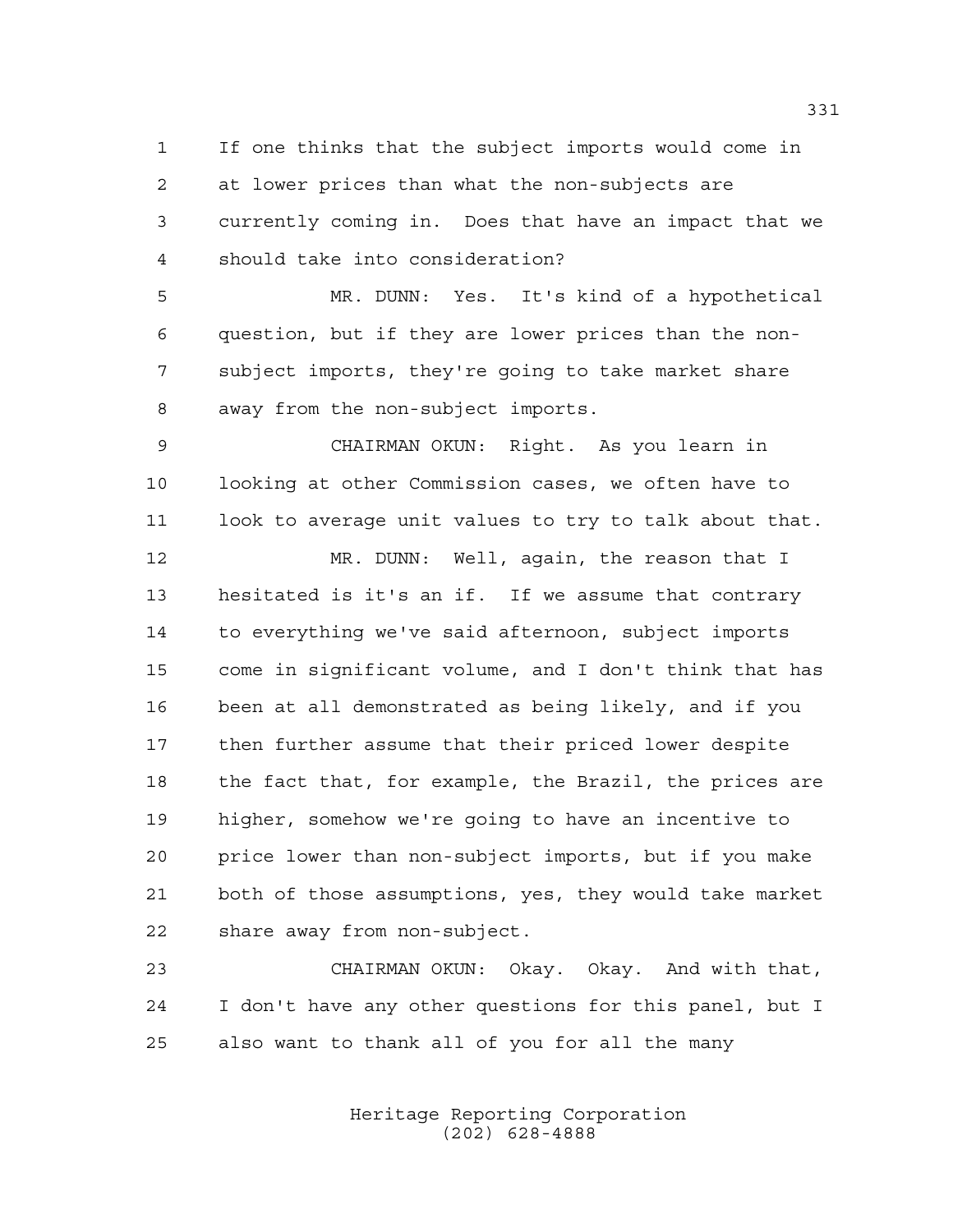responses as it goes late, and let me check on my panel. I think there's an additional question. Okay. Commissioner Aranoff?

 COMMISSIONER ARANOFF: Thank you, Madam Chairman. For each of the companies that's represented here today, the producers that's represented here today, can you just tell me when you export product or when you sell product, do you ever sell to global trading companies or brokers who basically buy the product speculatively so you may or may not know where it's going to end up going?

 MR. ALVAREZ: May I answer? Well, I am responsible for export. There are, depending on the country that we export, we utilize some trading companies, but never the exports are done in open terms. In other words, we sell to the trading company, and the trading company sells whatever they want, okay? Even when we utilize a trading company, we want to know what's the country, what's the final customer, what's the final price, everything, *everything*.

 I supposed that in the past, in the long past, the sales were done through trading companies without knowing what's the final destination of the material. In the case of CSN, in the case of Brazil,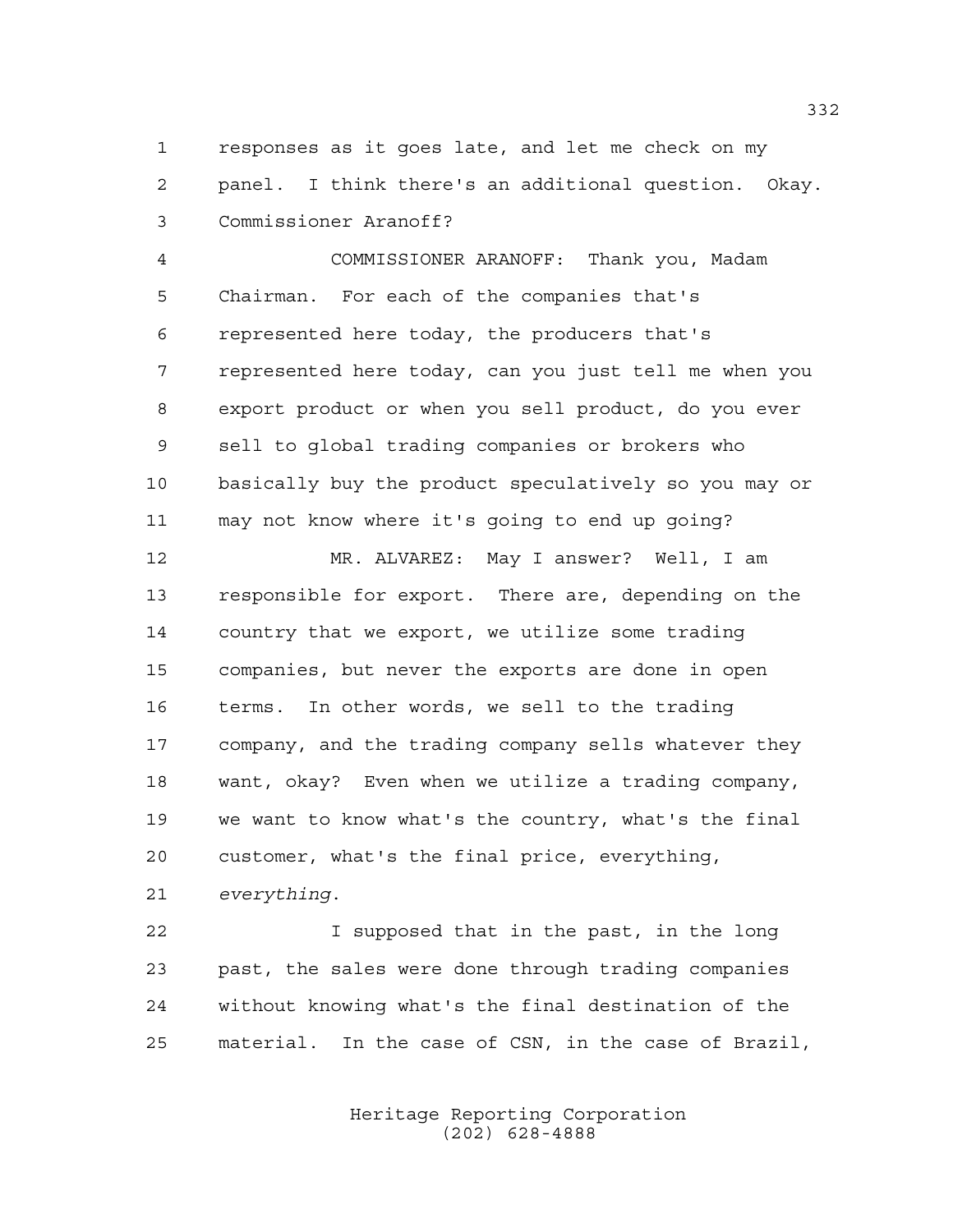always even when we utilize a trading company, we know full details in full of the final customer.

 MR. DUNN: Chris Dunn speaking on behalf of Usiminas. Yes, we sell to trading companies. It's in the 15 to 20 years that I've represented Usiminas that I know of they have never sold to the United States to a trading company who's merely holding it in inventory without their knowing who the customer is at. I don't want to seem to be cute because I want to make it clear it's not that they're controlling that resale, but they know who the customer is. They know what the use of the steel is in a relatively clear sense.

 COMMISSIONER ARANOFF: Okay. And just so you have an understanding of what I'm trying to do is why I'm about the record on how product from the subject countries might get into the U.S. market even if the companies here don't directly sell it to U.S. customers, and so I'm trying to establish whether there is in fact another route for the product to get into the U.S. market in the event of revocation, so their answers all do go to that, but if there's more you want to add?

 MR. DUNN: Well, I'll just say to Usiminas, and I'm reasonably sure the same thing is true for CSN, and it is that they know who the customer is.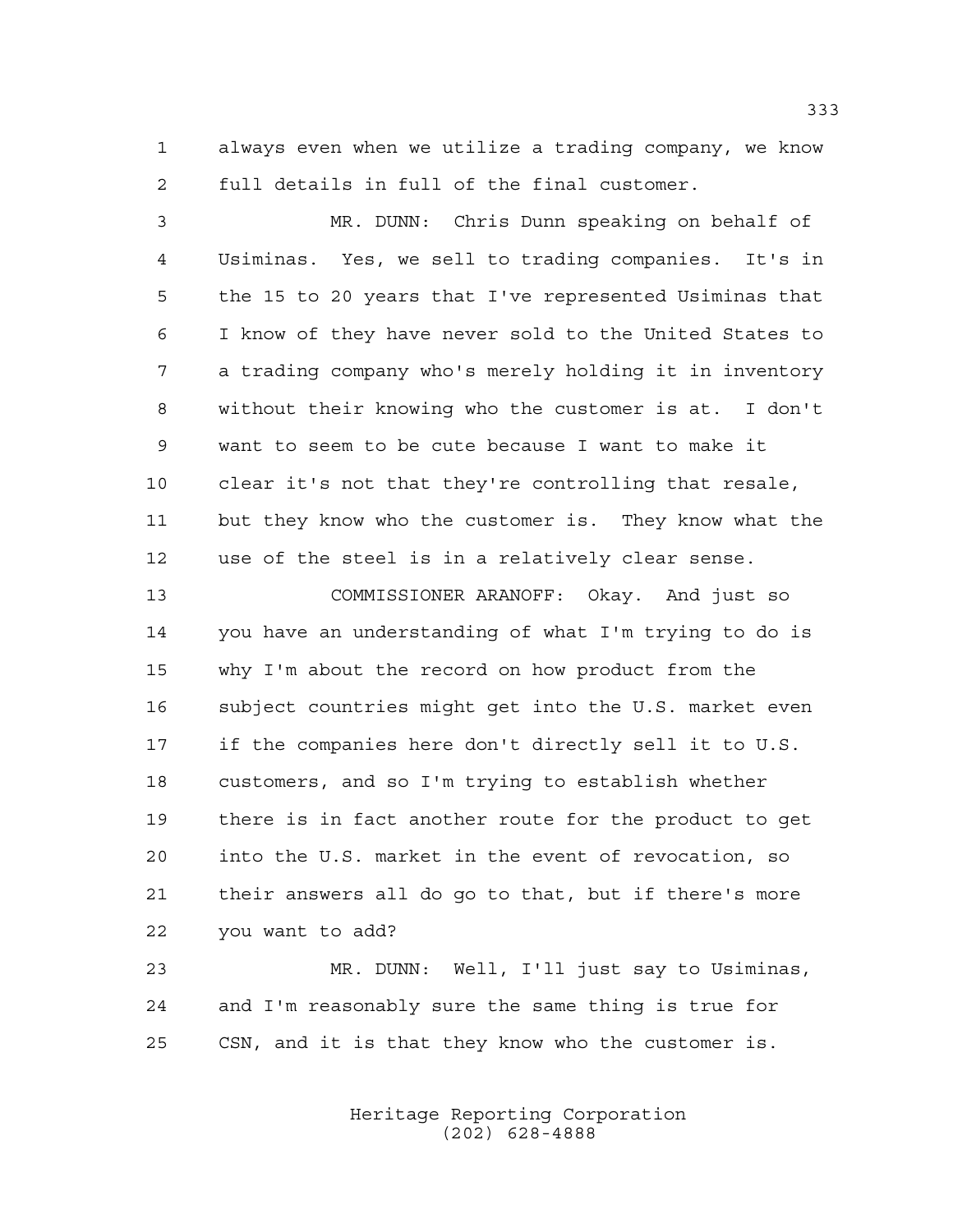They know when it's going to the U.S. market. They have a pretty good idea of who the customer is or even if the name of the customer, so they don't sell to trading companies, let's say offshore trading companies who tell us well, we don't know where this is going. That doesn't occur.

 COMMISSIONER ARANOFF: Okay. Let me go all the way to the back row.

 MR. AOYAMA: So Nippon and the other Japanese steel mills are also all doing the same kind of things that the Brazilian steel mills are doing that we sell through trading firms, but only with the detailed specification and knowledge about the final usage. Without such kind of the detail you've mentioned, we do not make any business with trading firms, so although we sell through the trading firms, but only with the detailed information about the customers as well as the final usage.

 COMMISSIONER ARANOFF: Okay. Now I appreciate the responses. If there's anything you want to add post-hearing, the fact that you always know where the product is going to doesn't quite answer my question about whether this in fact presents sort of a back-door route for the product to get into the U.S. market in significant quantities in the event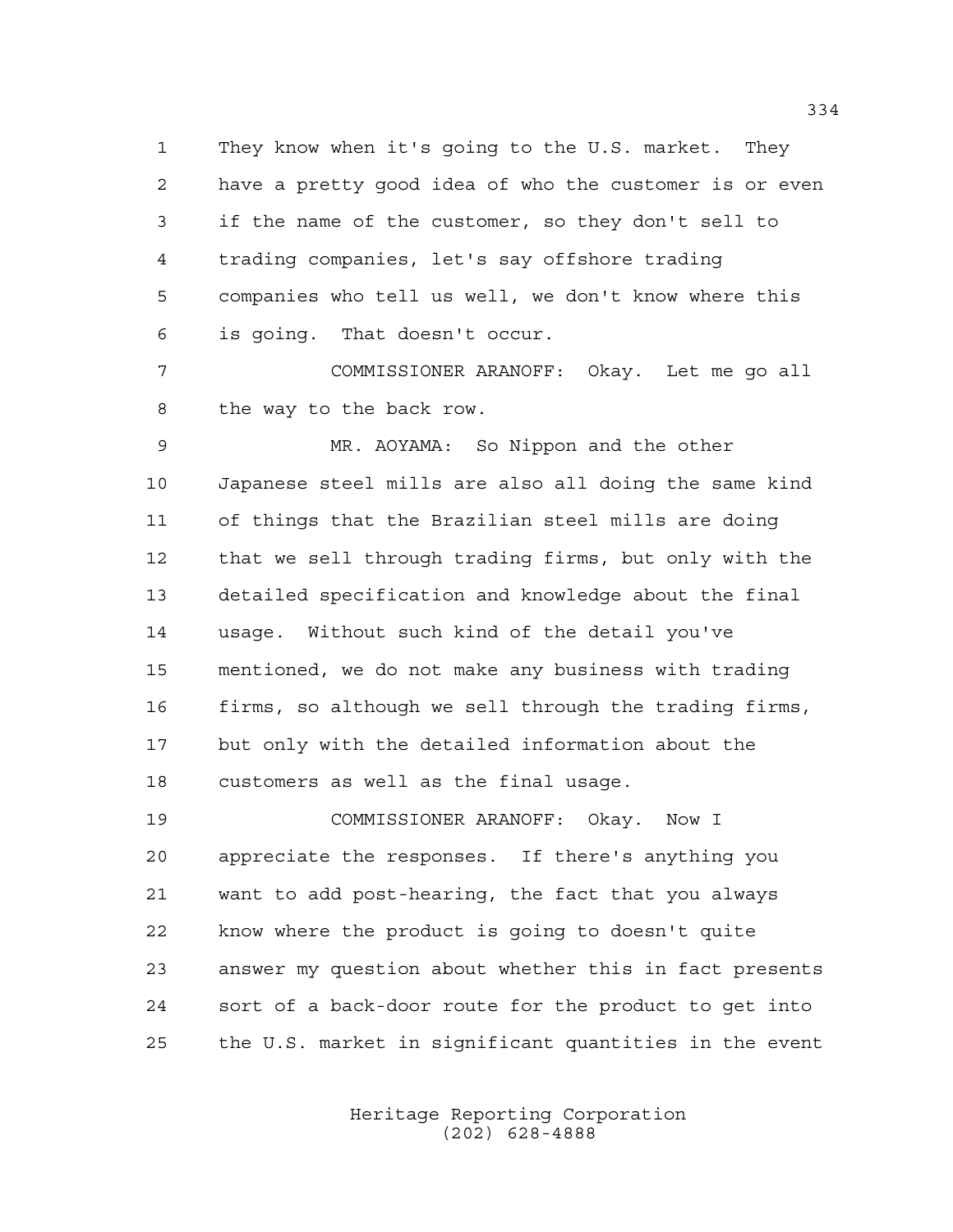of revocation, so if there's anything you want to add on that, I'd be happy to hear it, but with that, I don't have any further questions. I do want to thank you all for your very helpful answers this afternoon. Thank you, Madam Chairman.

 CHAIRMAN OKUN: Commissioner Pinkert? COMMISSIONER PINKERT: I just have one additional question for the Brazilian producers. In the post-hearing submission, if you could address what role you expect Gerdau and Suwapa to play in the Brazilian industry and whether they're expected to export from Brazil in the next year or two, I would appreciate it.

 MR. WOOD: We'll do that, Commissioner Pinkert.

COMMISSIONER PINKERT: Thank you.

 CHAIRMAN OKUN: With that, I think there are no further questions from the Commissioner. Let me turn to staff to see if they have questions of this panel.

 MR. CORKRAN: Douglas Corkran, Office of Investigations. Thank you, Madam Chairman. With your indulgence, we do have one question, and this is directed to Mr. Aoyama. Thank you very much for your testimony today. We heard a lot of testimony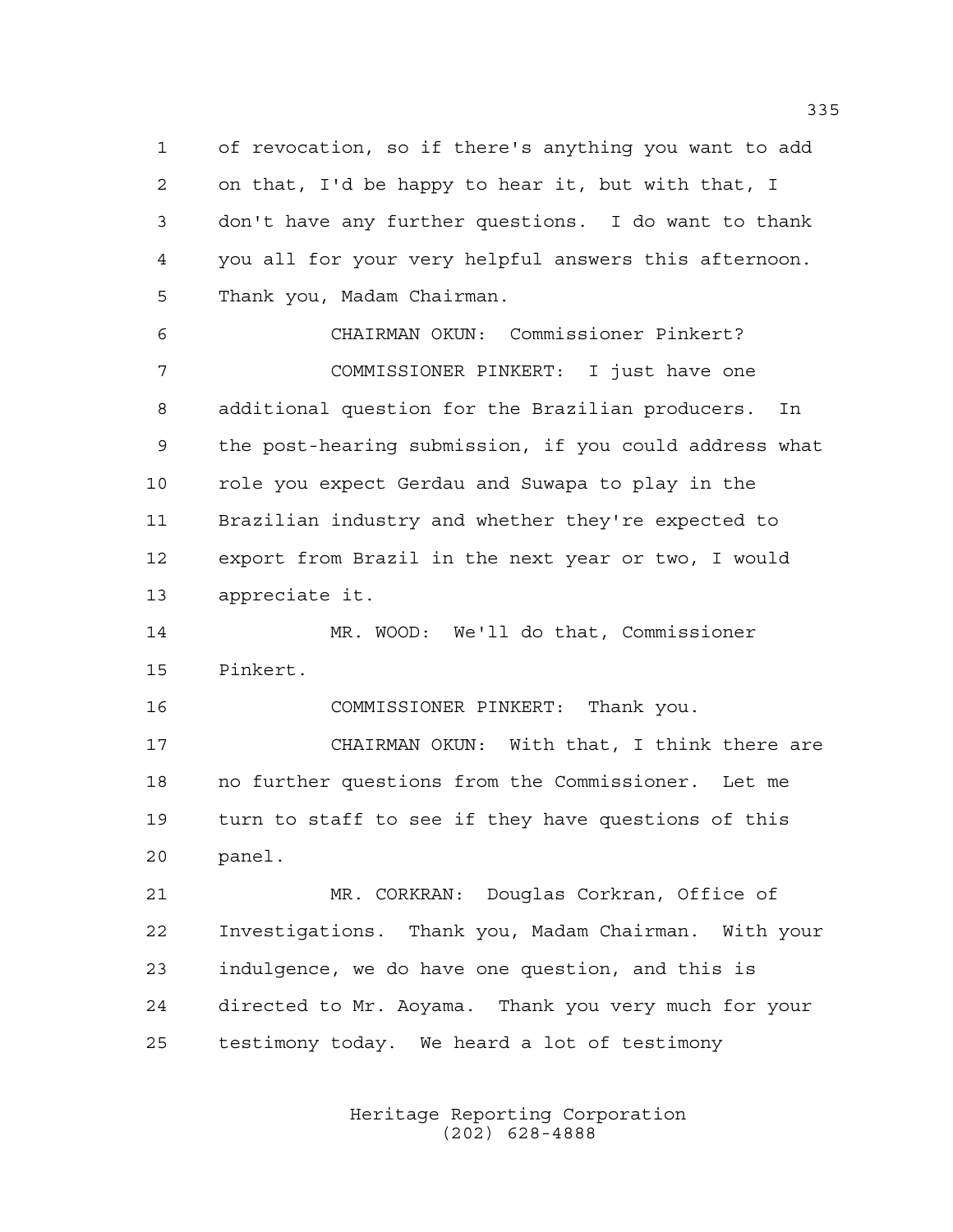regarding current or expected shipments of specialty as opposed to commodity hot-rolled steel. Is there an accepted definition of these terms, or if not, are there at least common examples of specialty and commodity hot-rolled steel?

 MR. AOYAMA: Yes. First of all, I don't think that we are referring to commodity hot-rolled products even though the specification itself is very, how to say it, low rate. For example, there's a very common grade SS400 or something like that because almost always when we sell our material to our customers, we try to understand, as I mentioned before, how they process our materials.

 So, in a way, we help them to use our material in a better way to get the good final product, for example, when we sell our material to the rollers or the steel processors, but when we said that the high end are very early products, usually I mean the high-tensile strength steel in which the demand of that is increasing especially for automotive final usage. I am answering to your questions?

 MR. CORKRAN: Thank you. That does go a good way toward answering the question. In the post- hearing brief, would you mind addressing whether when you're talking about specialty steel you're referring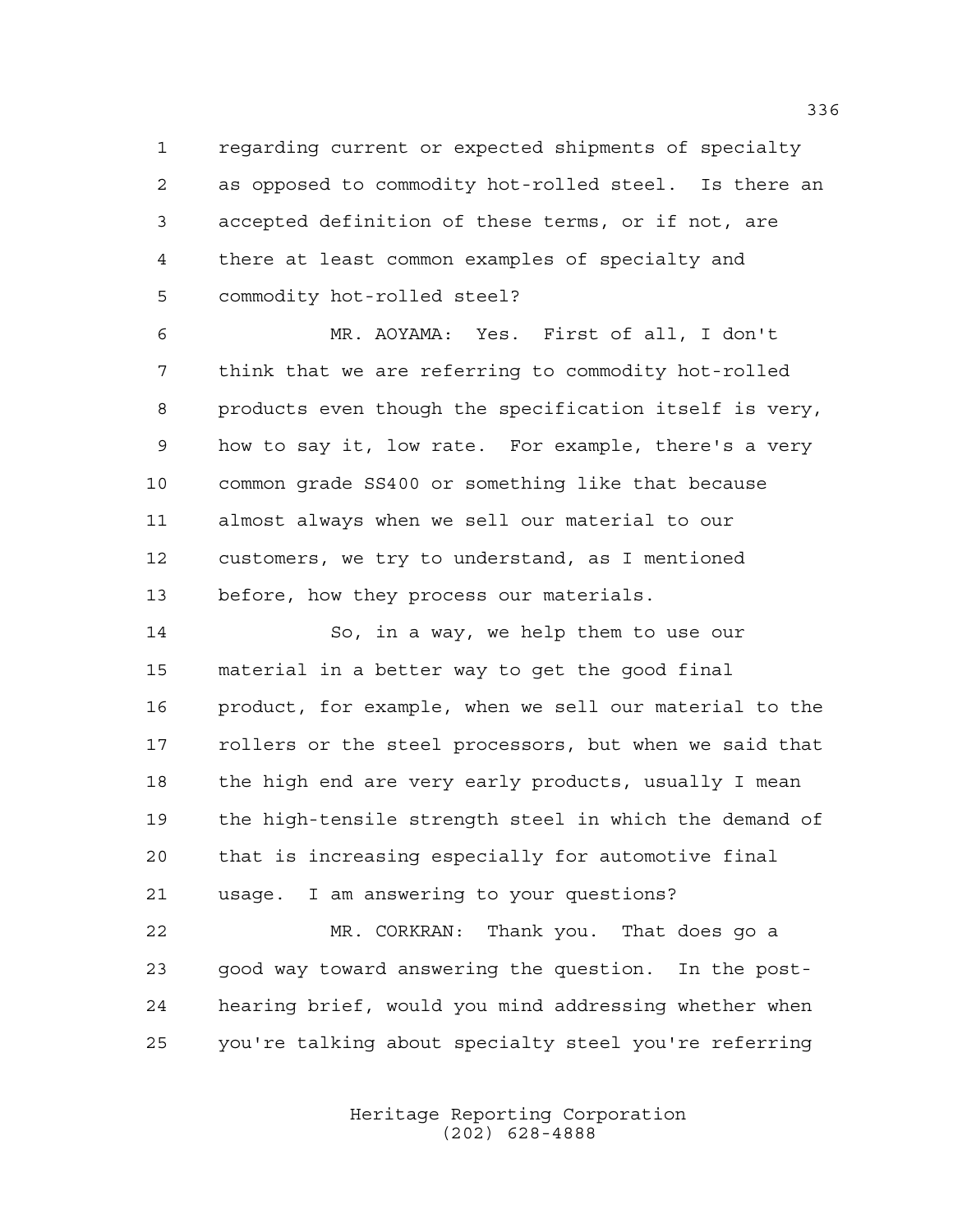to steel that is produced to a standard ASTM or Japanese equivalent grade or not, and can you also quantify how much specialty as opposed to commodity steel is being sold and into which markets? Thank you. Thank you, Madam Chairman, staff has no additional questions.

 CHAIRMAN OKUN: Okay. Thank you. Did those in support of continuation of the orders have questions of this panel?

MR. ROSENTHAL: No, we don't.

 CHAIRMAN OKUN: Okay. Well, before we turn to closing rebuttal, let me take this opportunity to thank all the witnesses for your testimony. We look forward to the post-hearing submissions and appreciate your time in hanging with us as we approach 6:00, and we'll give you a couple of minutes to shift places, but before I do so, let me just review the time remaining.

 Those in support have two minutes remaining from their direct and five for closing for a total of seven minutes. Those in opposition have 14 minutes remaining from direct and five from closing for a total of 19 minutes. If there's no opposition, we will continue with our regular course of having closing rebuttal at the same time. All right. With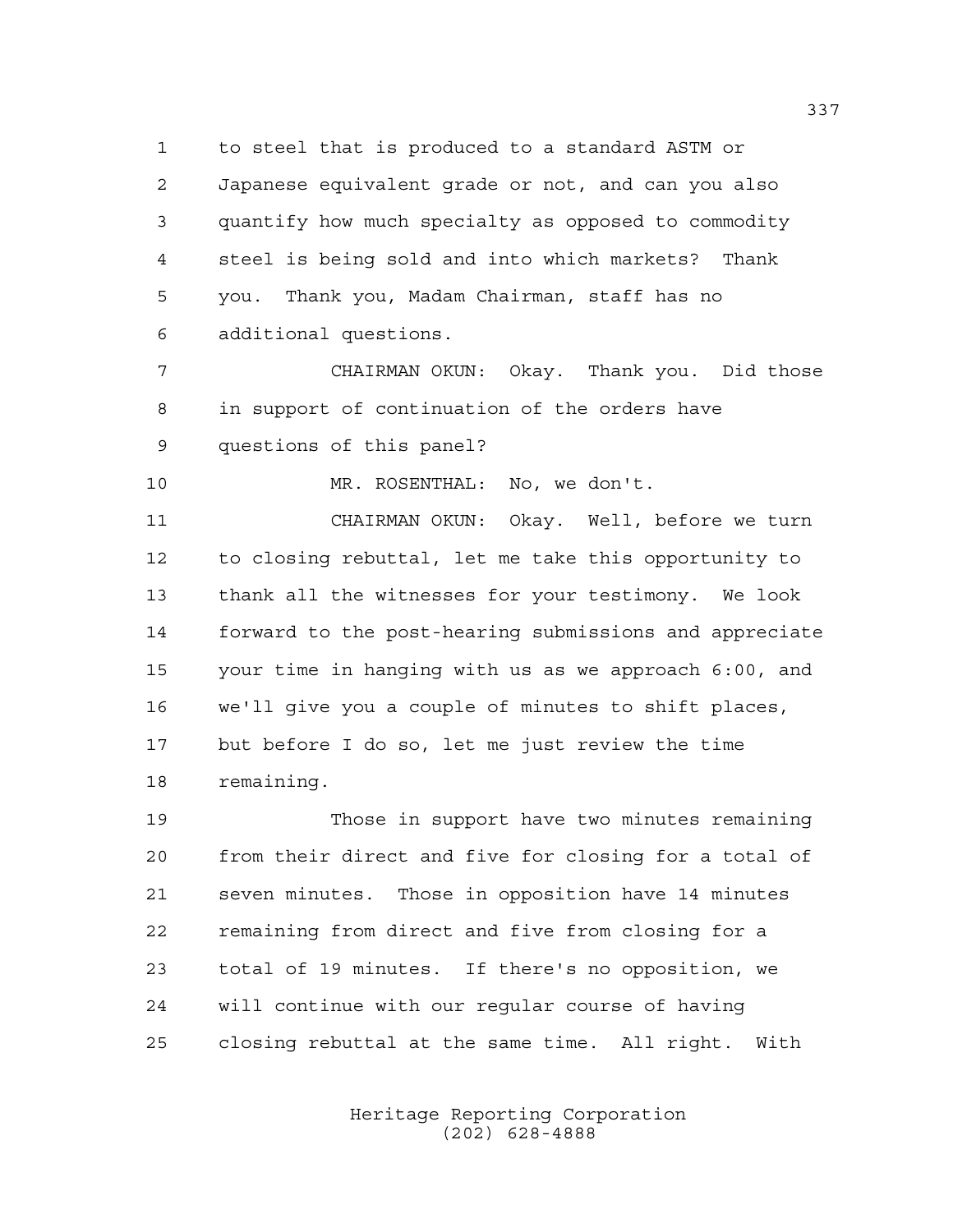that, why don't we take a couple of moments to let folks change places.

(Pause.)

 CHAIRMAN OKUN: All right. We are ready to proceed with rebuttal and closing statements.

 MR. ROSENTHAL: Thank you for your record. I'm Paul Rosenthal. Mr. Schagrin will have about two and a half minutes of the seven. I'll speak fast. I just wanted to get on record and say very clearly that I do not control ArcelorMittal's decisions about which markets to go into. I want to reiterate the policy and process that's followed that this Commission understood and which the Court of International Trade understood and the very clear expectations on the record, representations and policies that were found in this previous case have to be found in order to reach a similar conclusion.

 I won't belabor that today, but I don't want to have what I said earlier today mischaracterized by Respondents, and we will elaborate further on these requirements in our post-hearing brief. I do want to emphasize or get back to you what the Respondents emphasize as one of their key themes, which was, as in their brief, change, but unfortunately, the Respondents have presented a picture, a version, of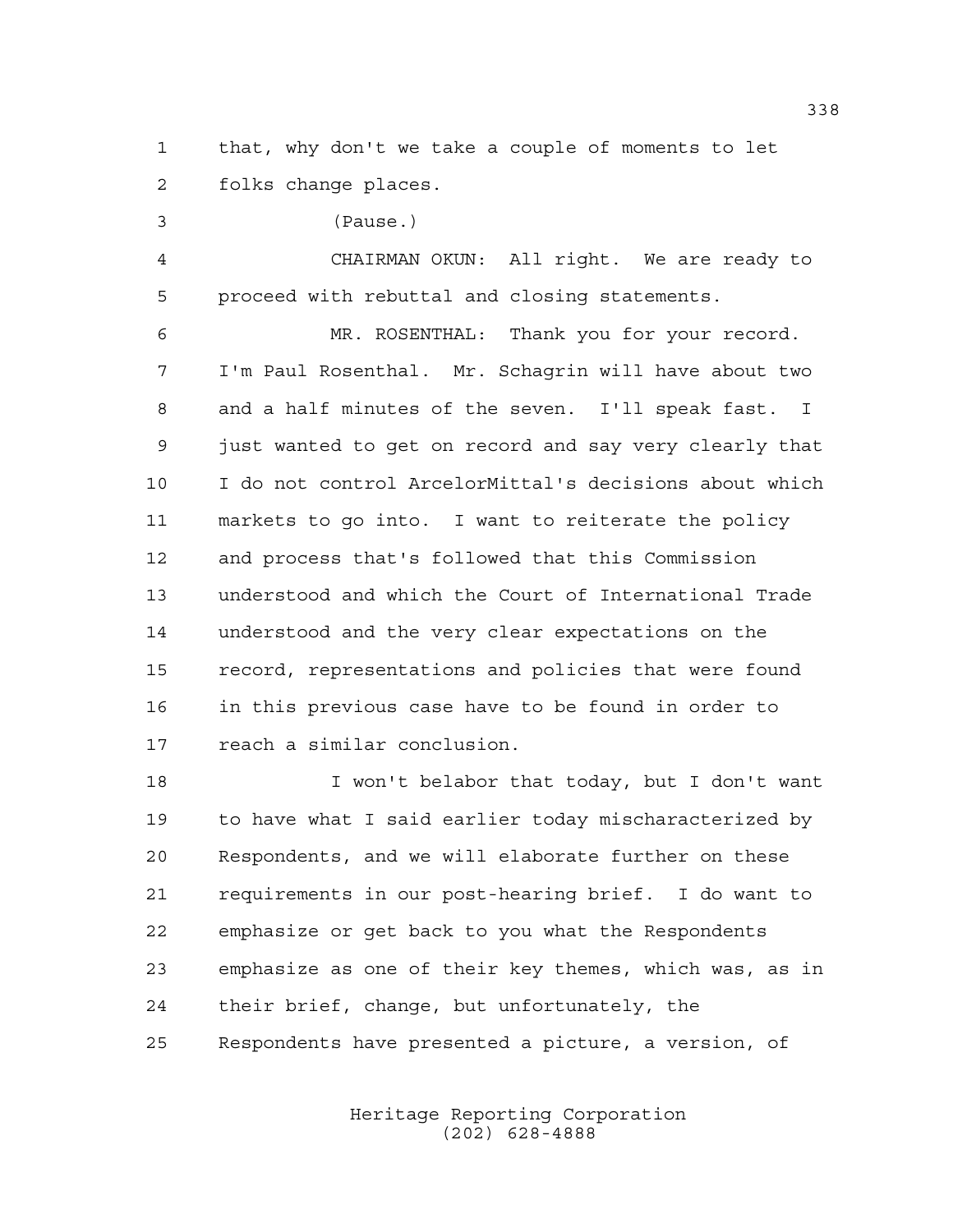change that we can't believe in.

| $\mathfrak{D}$ | What's wrong with the Respondents' picture?            |
|----------------|--------------------------------------------------------|
| 3              | They leave out key facts. Facts that are omitted are   |
| 4              | key to understanding this industry and the             |
| 5              | vulnerability of the domestic industry to unrestrained |
| 6              | subject imports. Yes, it's true that the domestic      |
| 7              | industry is changed from back in the late '90s. The    |
| 8              | restructuring was and continues to be painful.         |
| 9              | Companies were forced into bankruptcy. There were      |
| 10             | layoffs. You heard about the pain that the             |
| 11             | steelworkers endured and continue to endure with       |
| 12             | reduced benefits and inadequate profits for the        |
| 13             | companies.                                             |

 Yes, things have changed. Some things have changed, but you can go back to Slide 13 from my colleagues at Skadden. You saw that the more some things changed, the more some things got worse. Yes, there has been change, but the industry is in worse condition today than it was when this original investigation started. I won't detail all of the factors in that slide, but if you want to talk about change, start with the fact that the industry has lost a couple of billion dollars in this last year, and what we're talking about now is vulnerability. Indeed, while Respondents downplay the loss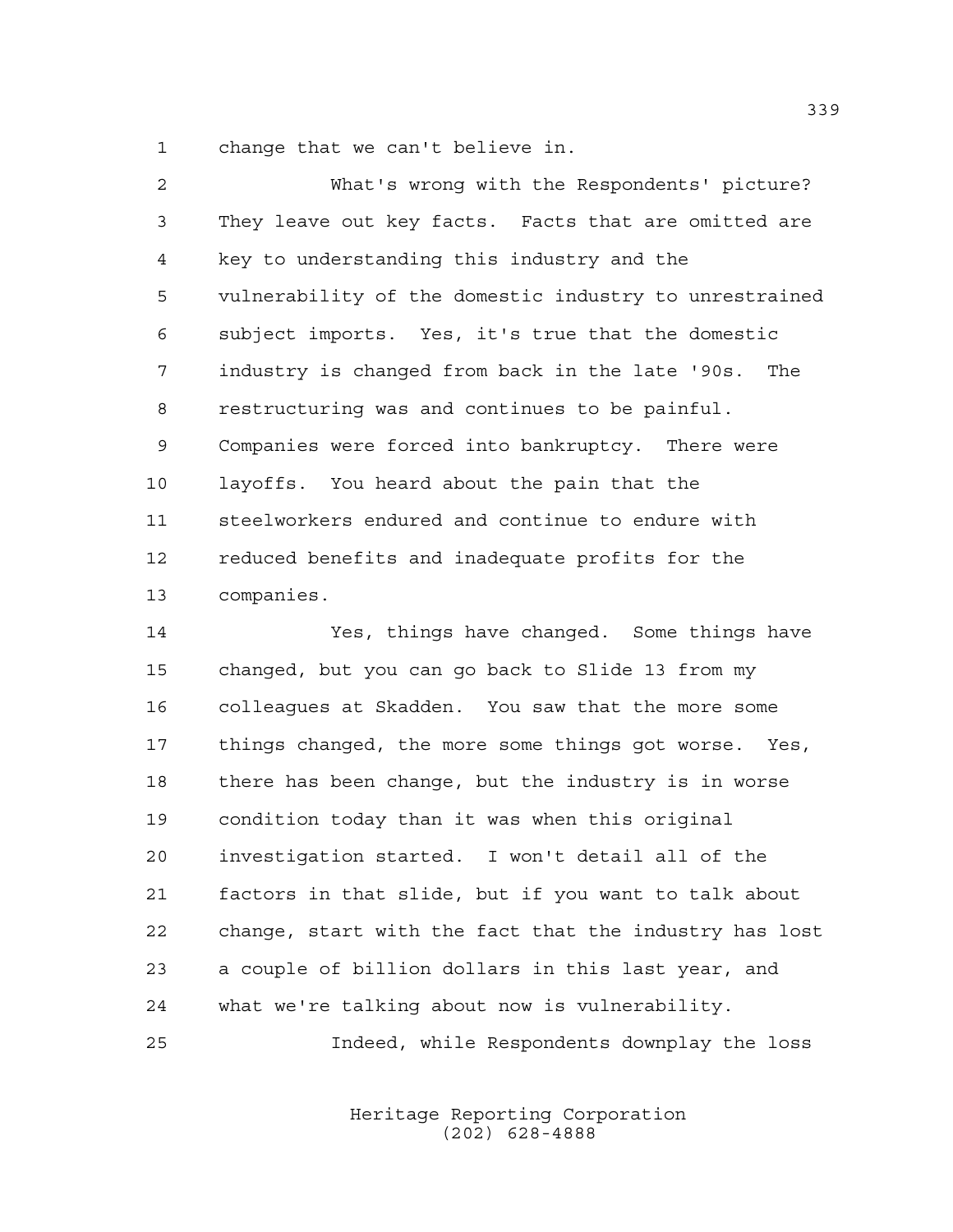of almost \$2 billion in 2009, and they almost make it sound like we should be bawling about barely breaking even as an industry in 2010, they ignore that almost half of the companies in the industry in 2010 lost money. This is an industry that has so well restructured that it can face a declining demand and unrestrained subject imports. I don't believe that is the way to look at this.

 Respondents claim that the restructuring has changed everything, and they go back, and they quote industry officials from the year 2007, before this recession, and those quotes referred to well, now we have fewer desperate producers. Those are the quotes that they refer to. Well, there's still 14 domestic producers facing reduced worldwide demand and worldwide over-capacity, and maybe there are a fewer desperate producers, but the restructuring referred to back in 2007 didn't prevent a couple of billion dollars in losses in the last couple of years.

 It hasn't prevented the layoffs, and it hasn't prevented the continued over-capacity in the world that is chasing very reduced demand. It certainly hasn't prevented the increased capacity by the subject countries. Commissioner Williamson asked the question about Mr. McConnell's chart and his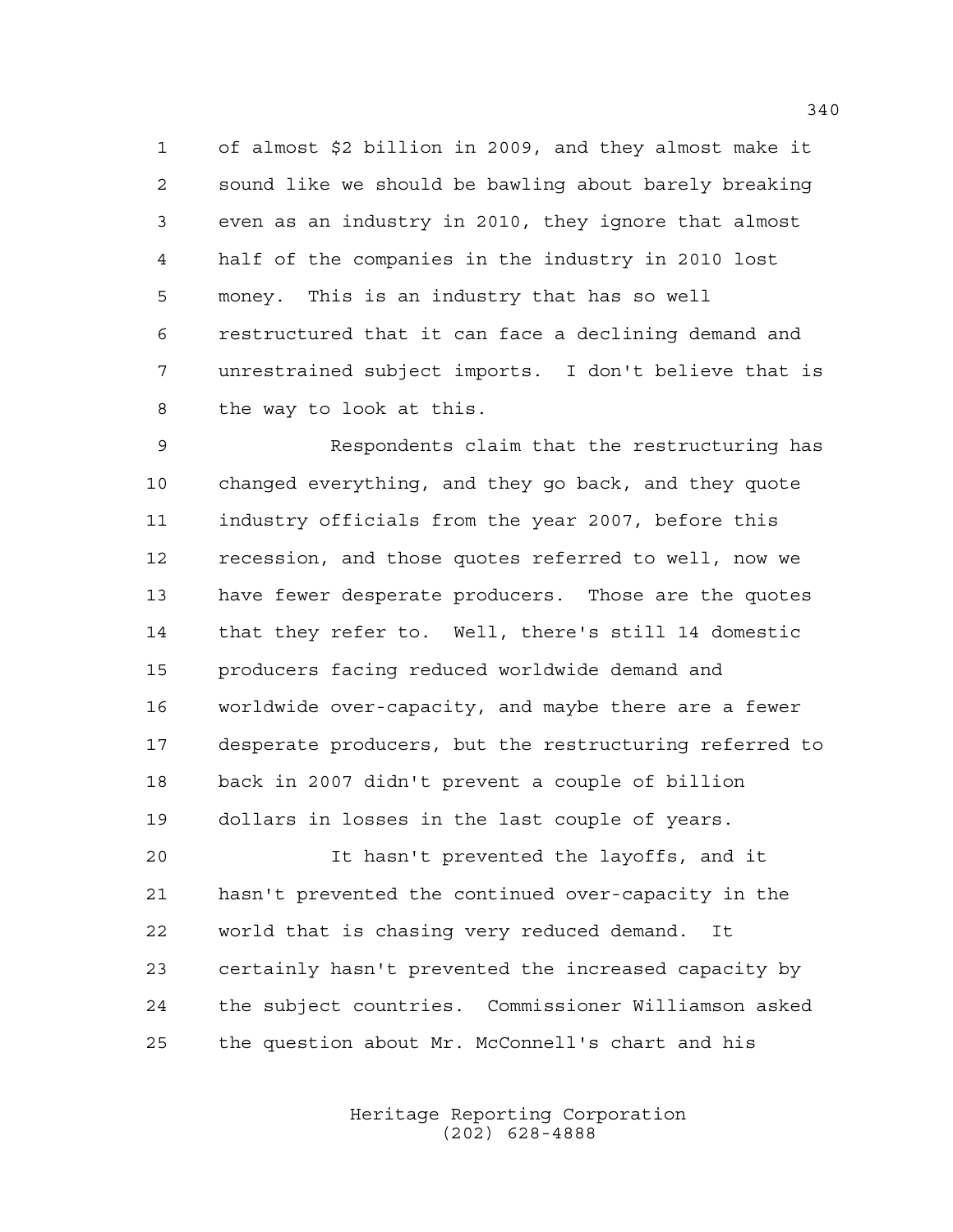history of the world or at least the steel world over the last decade and how do you square some of that with some of the other facts that are on the record that are ignored.

 I think it might be helpful if you actually went back to the staff report and Chart 5-2, which also talks about the cost increases that the industry has faced, and you'll see how the cost and the prices explained as much, actually they explain a lot more, than Mr. McConnell's explanation of what happened over the course of the last decade.

 Commissioner Lane asked about the alternative analysis of profitability and asked whether it makes a difference in the conclusions. My view, and you may have heard this in another context, but it really doesn't matter which analysis you use, the industry is still vulnerable. Whether you're drowning in 12 feet of water or six feet of water, you're still drowning. This industry needs relief or a continuation of relief. If it doesn't get it, we are going to be in a worse situation, and we'll be back in a 2009 situation immediately.

 MR. SCHAGRIN: Thank you. Roger Schagrin. The consolidation story that Respondents talk about has now become a deconsolidation story. There were 13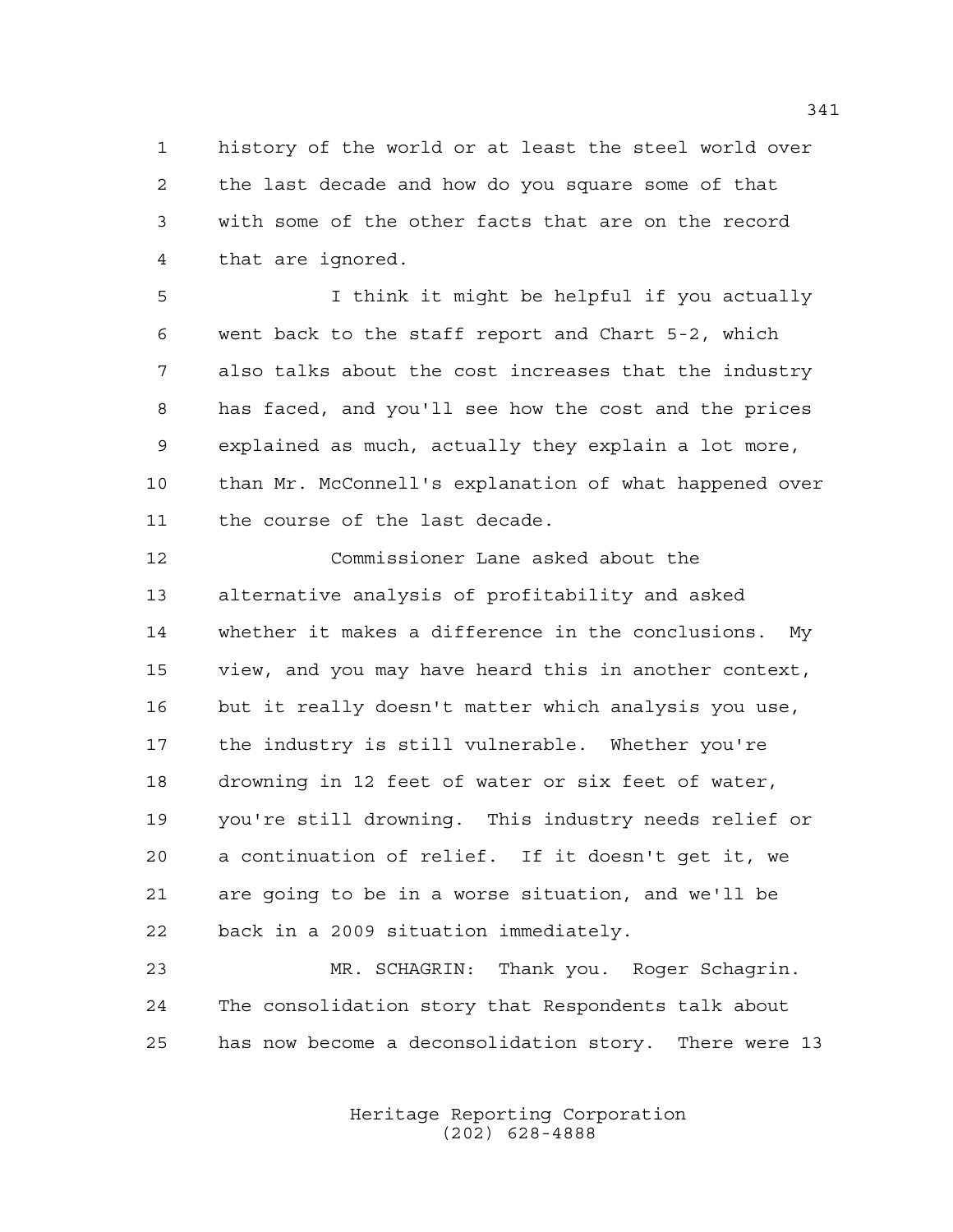producers from '05 to '09 in your staff report. In 2010, Thyssen Krupp came on. That's not a small addition. It's new capacity. It's going to be 4 million tons fed by new slab mills in Brazil, but in 2011, you have the RG Group starting up. That's 7.5 million tons of capacity from three producers that all had gone through bankruptcy previously.

 Now, the question for this Commission is does this new owner get a chance to restart these three mills and recall all those workers, or do you give the opportunities for increased demand in this marketplace to unfairly traded imports from Japan, Brazil and Russia. It's a stark choice, but it's a real choice for this Commission to make.

 Now for Ford. Look, Ford has one interest in this case. They may or may not buy subject imports, but they want to use their price offers from qualified suppliers to ratchet down domestic prices.

 That's Ford jobs. Just tell it like it is, but while I have every use to use fairly-traded imports or domestic competition to ratchet down prices, they shouldn't be able to use unfairly traded imports, and I'm very glad their purchasing manager didn't have a chance to show up today because I hope she's finding replacements for those Japanese parts so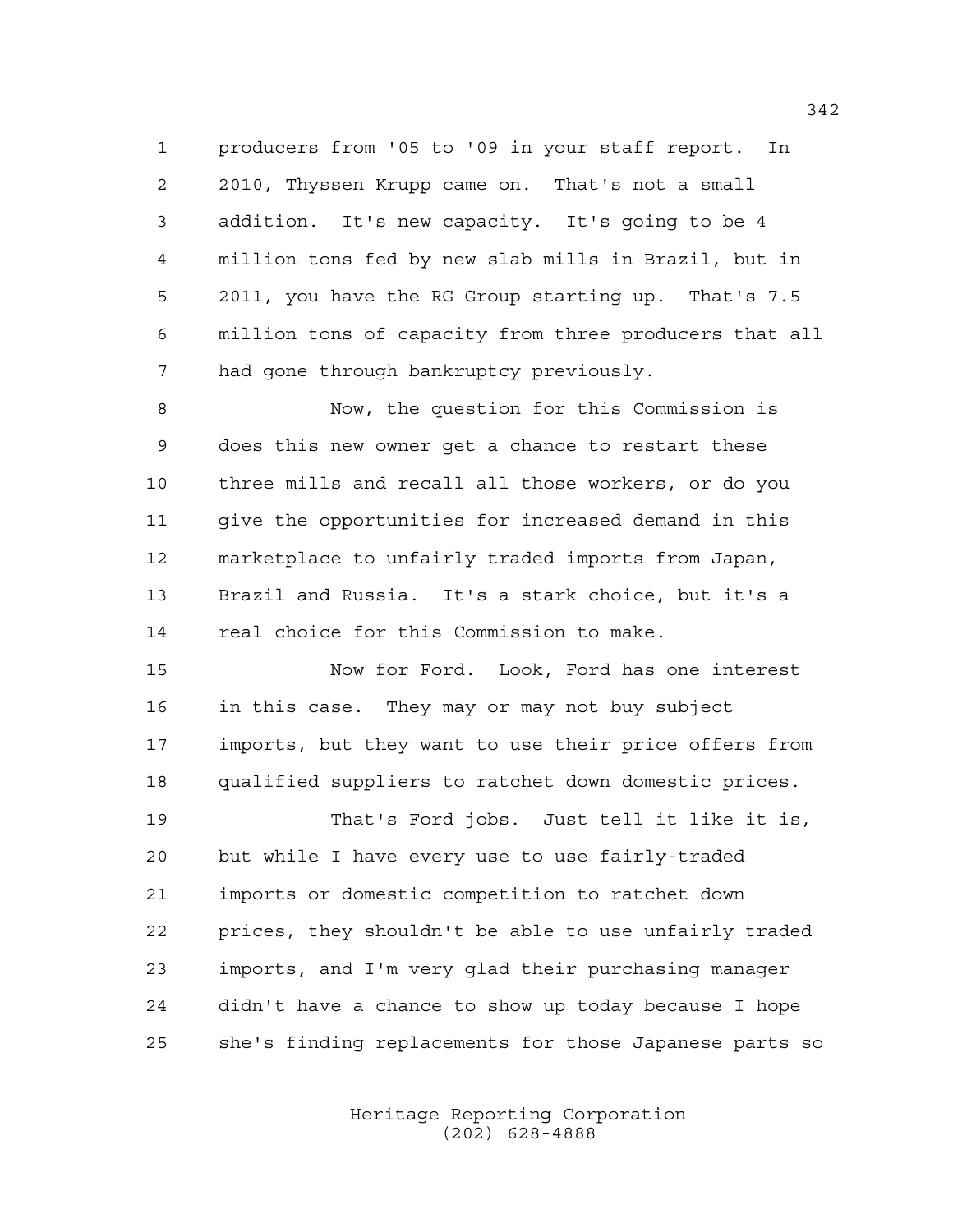that all the Ford plants, all the GM plants, Chrysler, Toyota, Nissan, et cetera because we do face real vulnerabilities of reductions in demand caused by auto plants having to shut down because of parts problems, and none of us want to see that happen.

 Many of my clients supply Ford. This industry has done horribly the last two years. No consolidation has helped them. USS has lost money seven straight quarters. You heard Mr. DiMicco say that Nucor only lost money in four quarters in their history, but three of those were 2009 and the fourth quarter of 2010. When you look at total return to shareholders in our post-hearing briefs, you're going to see it's negative.

 Finally, just during this hearing, we received an offer from Magnitogorsk in Russia to supply hot-rolled sheet delivered to use, and it's \$745 a ton. This shows subject imports will come back. The more imports that come back, pricing in this market is all about supply and demand. Prices will fall, injury will recur to companies and to the workers in this industry who have suffered enough already. Please make affirmative determinations and continue this relief. Thank you.

CHAIRMAN OKUN: Thank you. Do Respondents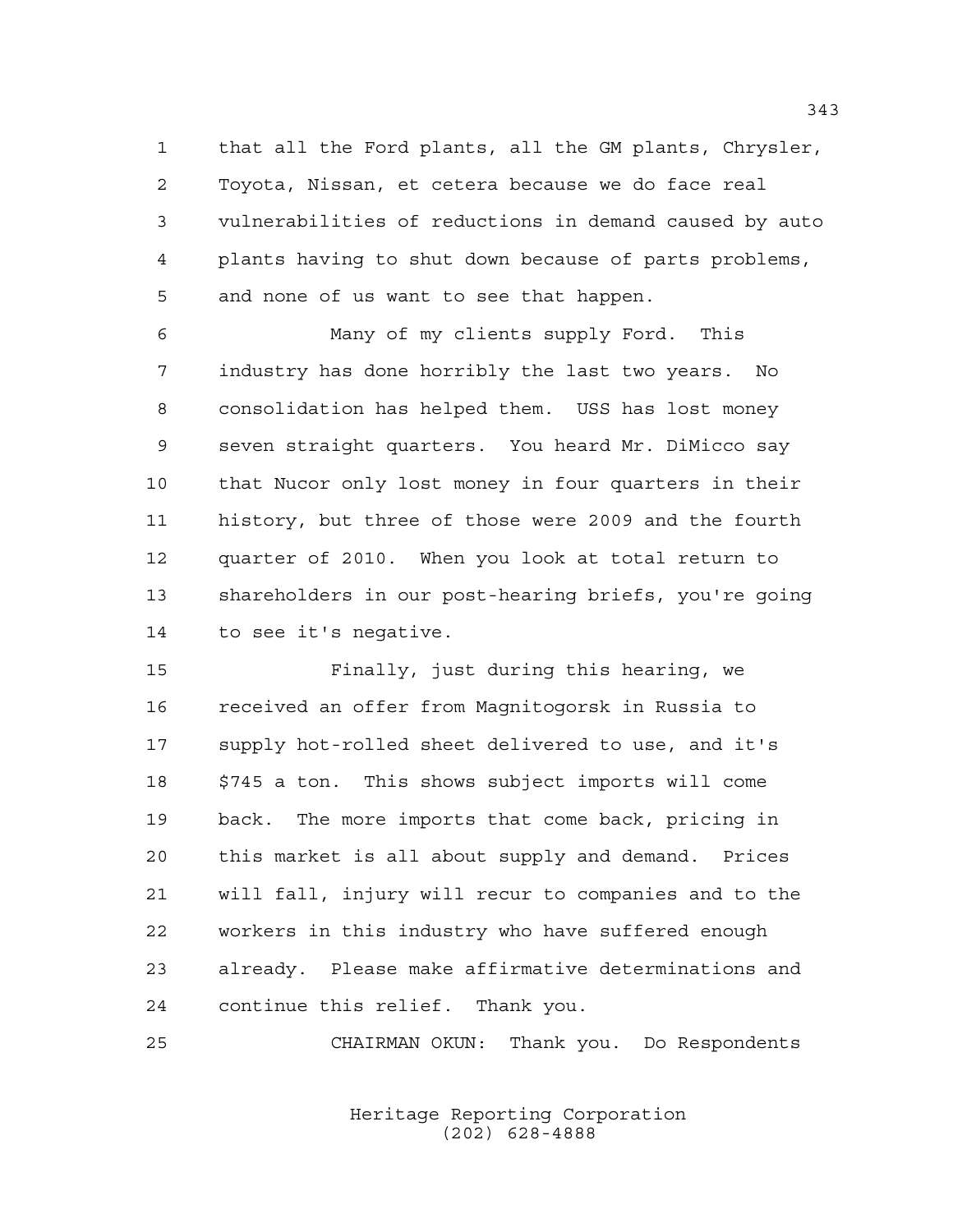want to stay at that table, or do you want to move forward?

 MR. DUNN: Move forward I guess, yes. CHAIRMAN OKUN: Okay. MR. DUNN: We're happy, Madam Chairman. MR. MCCONNELL: Mark McConnell on behalf of the Ford Motor Company. Actually, just a quick response to Mr. Schagrin a moment ago again on the issue of supply-chain challenges. I would emphasize that we don't see a decline in hot-rolled demand as a result of that. On the broader issues, sort of two points of rebuttal. First, there's been throughout this hearing a sort of sense that there's some inevitable magnetism

 that steel has to find its way to the U.S. market, and I talked a lot in my direct testimony about the changes and the restructuring in the steel industry, but the third leg of the stool that I urge you to keep in mind is the revolutionary growth of markets outside of the United States.

 Our own company's plans for the future are being built heavily on that fact, and any company in this world marketplace that wants to survive has to do so. As you think about issues like overseas capacity utilization, I urge you to focus on the other markets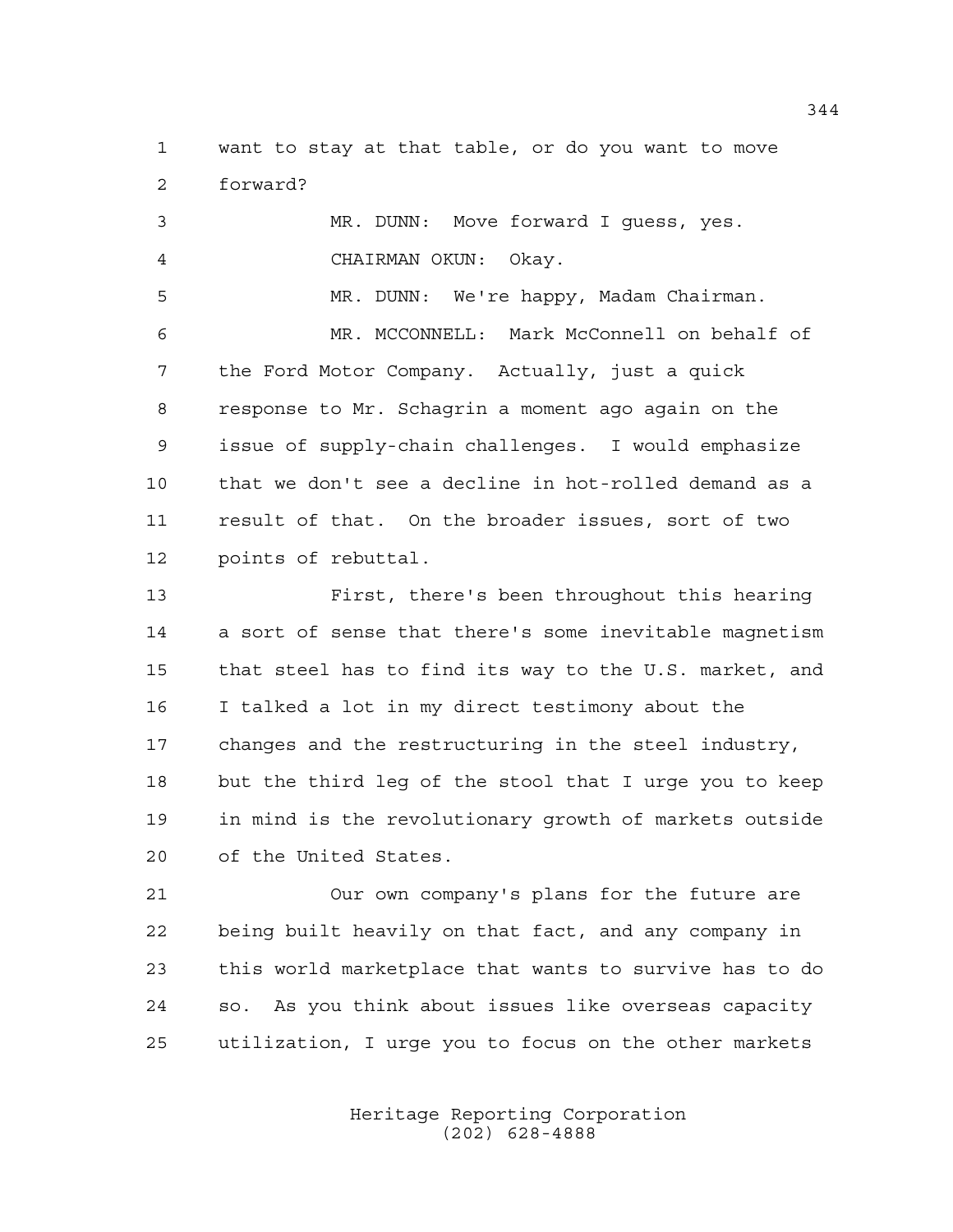and the growth in those markets and the implications for the assumption which just gets tossed around sometimes by our opponents as holy writ that imports are definitely going to come flooding into this market because it is this market.

 The other point of rebuttal is on some of the comparisons we've heard that are quite point comparisons, and I'm particularly focused on the point comparisons in Nucor's brief of 2010 to 2004. I would urge the Commission to look at the entire review period. 2004 is a false comparison. What mattered in that review was that the industry had lost money over the entire review period, \$285 million, and you're now looking at an industry that has made \$19.7 billion.

 It was particularly interesting to her Mr. DiMicco make this argument because I actually went back and looked at the 2005 hearing testimony before coming in here today, and it was Mr. DiMicco who made the point that 2004 was unique and should not be used as representative of the review period in your last review. He even used the word "panic bind" to describe that market, so I would urge you to focus on the review periods as a whole, and what you will see is that you have an operating margin in the current review period on average of eight percent. Your last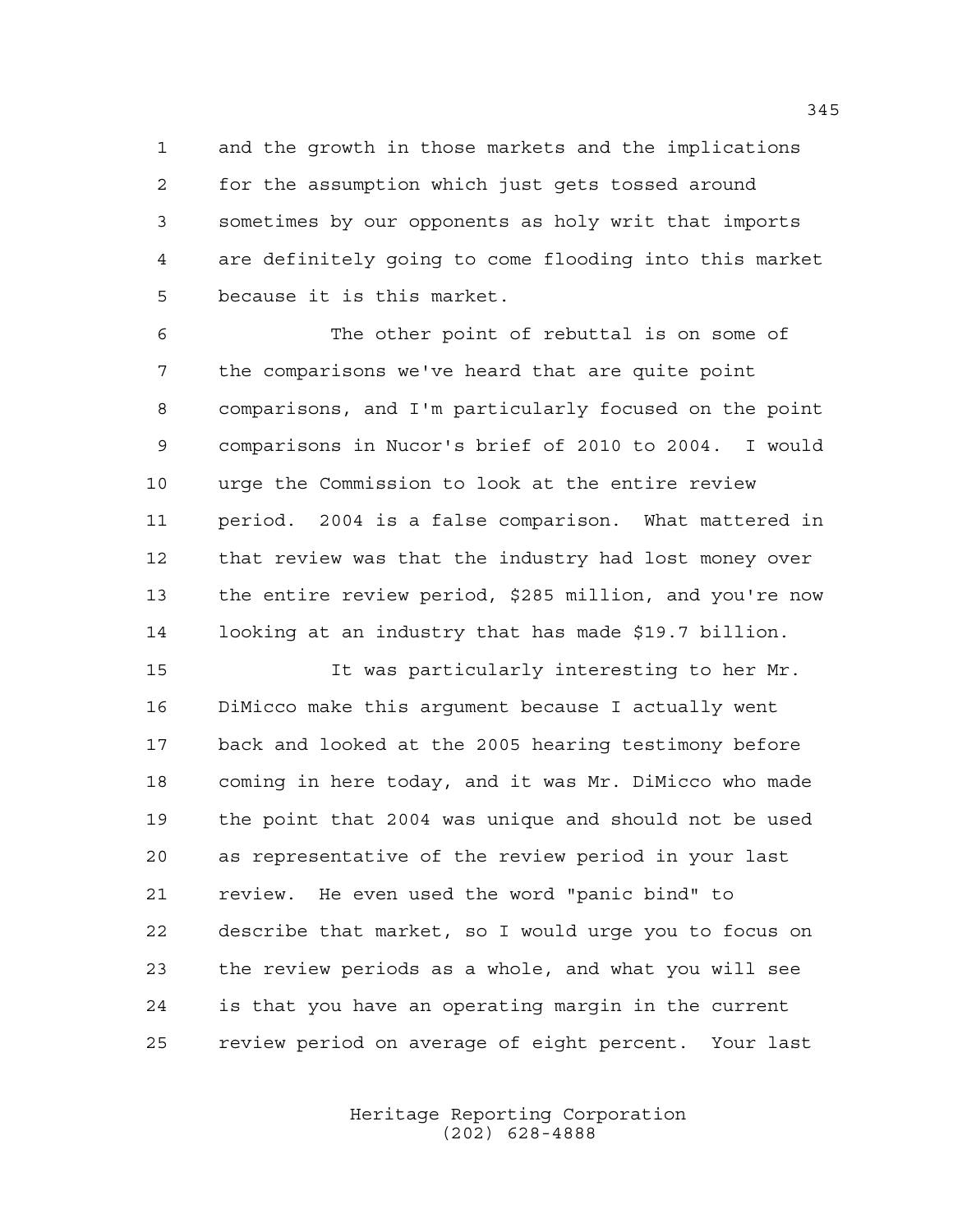time, it was minus four percent. That's the difference.

 Then, finally, on behalf of Ford Motor Company, we'd like to thank you for your time, your careful questions. You're clearly dealing with the implications of the recession, and frankly, Commissioner Williamson, your questions about employment struck a chord with Paul and me. We've had a lot of conversations about the downsizing at Ford, the decline in real estate values in Dearborn and so on. The reality is we all went through a wrenching recession. If you drive around Detroit, you'll see the effects of job losses there.

 We at Ford believe that the way out is not to try to recreate the conditions of the past. It is to be globally competitive now. There's been a lot of pain in both of our industries, but the result of that has been competitiveness. We think we're world class. We're planning to export a lot of cars built in the Unites States, and we think the steel industry here in the United States is world class, too. We want them like us, all the way up the supply chain, to face that competition. Thank you.

 MR. DUNN: Madam Chairman, members of the Commission, I'd like to close today by refocusing the

> Heritage Reporting Corporation (202) 628-4888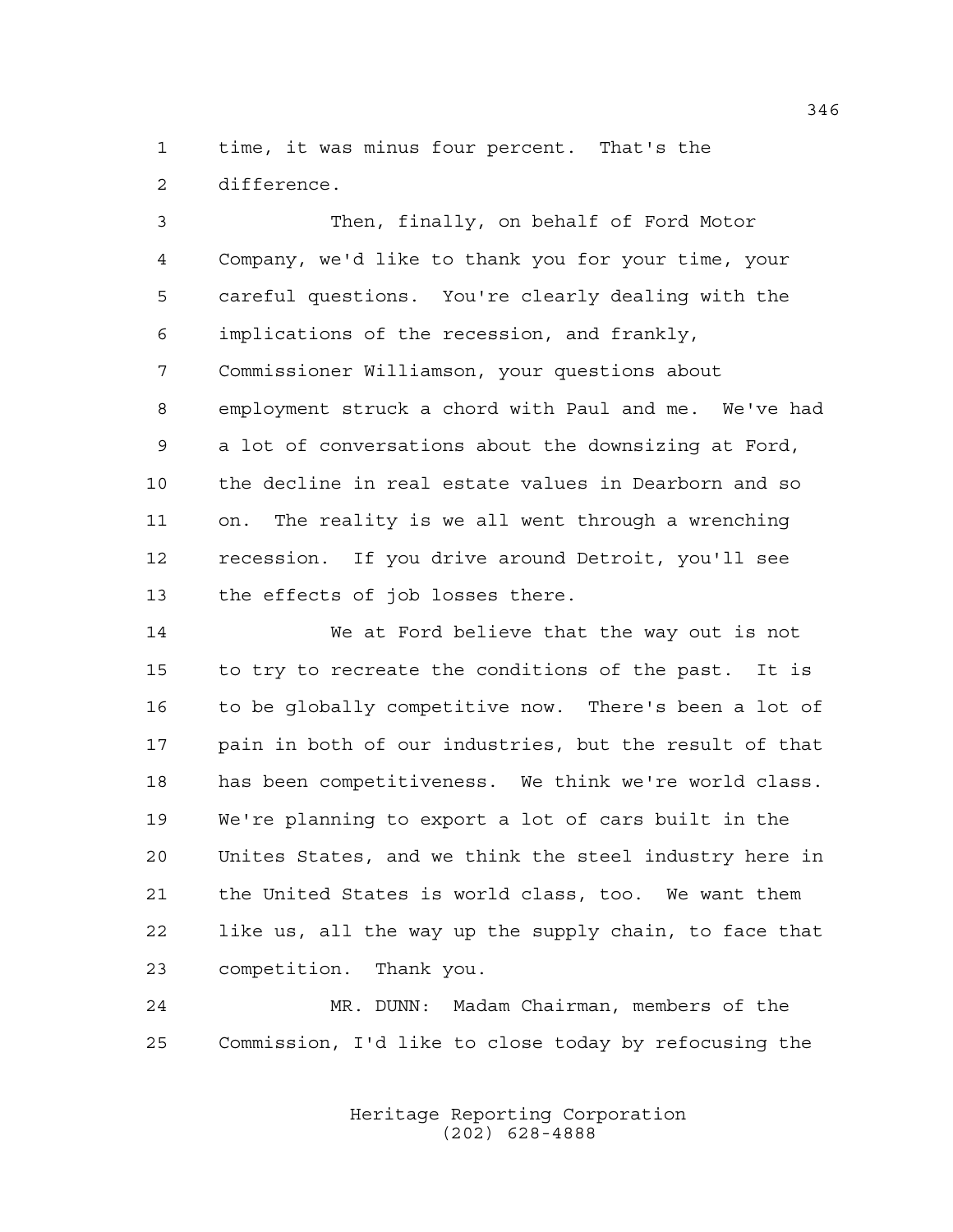attention of the Commission on its task under this statute. It is to determine whether material injury is probable, more likely than not, not merely possible. When I listened to the witnesses from the domestic industry this morning, I was reminded over and over of the words of Dana Carvey in the immortal movie "Wayne's World," it could happen.

 The domestic industry has told you there could be a double-dip recession. It could happen. There could be a drop in prices. It could happen, and yet, we have shown, and you will see in our brief, that global-apparent consumption is on target to improve 5.3 percent this year, 2011, over 2010. That would return demand levels globally for steel to almost 10 percent higher than pre-crisis levels in 2007.

 The domestic industry has tried to show a weaker U.S. industry. It could happen, but we show that the fundamental restructuring, strengthening of the U.S. industry has occurred over the business cycle. They lost \$2 billion in 2009. That is indeed lamentable, but over the business cycle, they gained almost four times that. Could 2009 happen again? It could happen. Is it likely? No.

They identify a series of monsters under the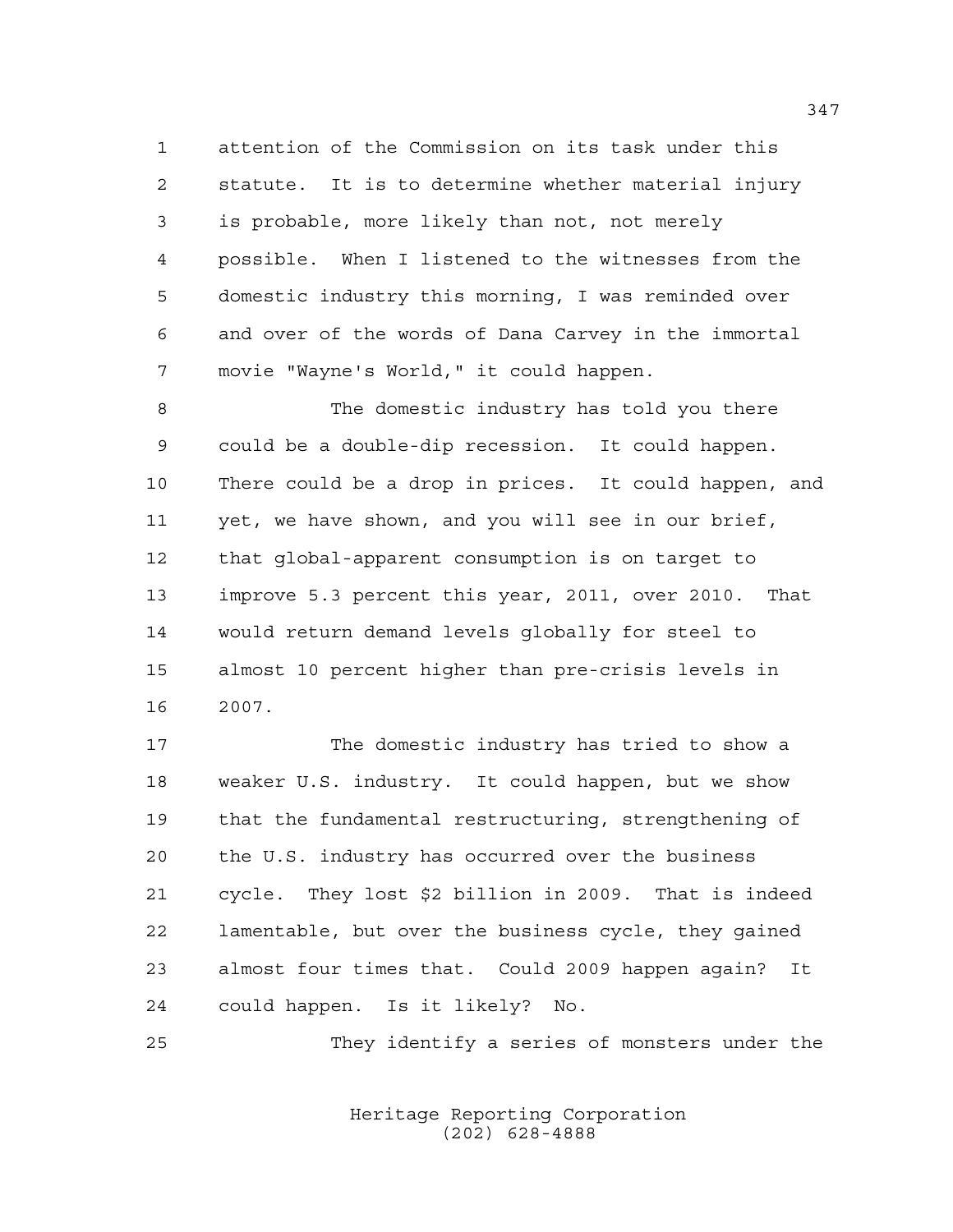bed with respect to the foreign producers. The Japanese could re-enter the U.S. market. Brazil could export a lot to the U.S. Russia could switch its exports markets. It could happen, but we show that the Japanese industry has concentrated its sales in Asia. We also show that when orders were lifted on galvanized steel, Japan didn't increase its exports to the United States.

 We've shown that Brazil in concentrated in its home market and in Latin America, and by the way, the Brazilian mills are in fact closing down or vastly reducing their export departments, and those who are in there are dropping their English courses for Spanish courses, and I am not making that up. Brazil's capacity will be dedicated locally, so I think if you concentrate on what the record shows as being likely, you will find that revoking the orders on these three countries is not likely to lead to recurrence or continuation of material injury. Thank you.

 CHAIRMAN OKUN: Thank you. Post-hearing briefs, statements responsive to questions, requests of the Commission and corrections to the transcript must be filed by April 15, 2011. The closing of record and final release of data to parties is May 11,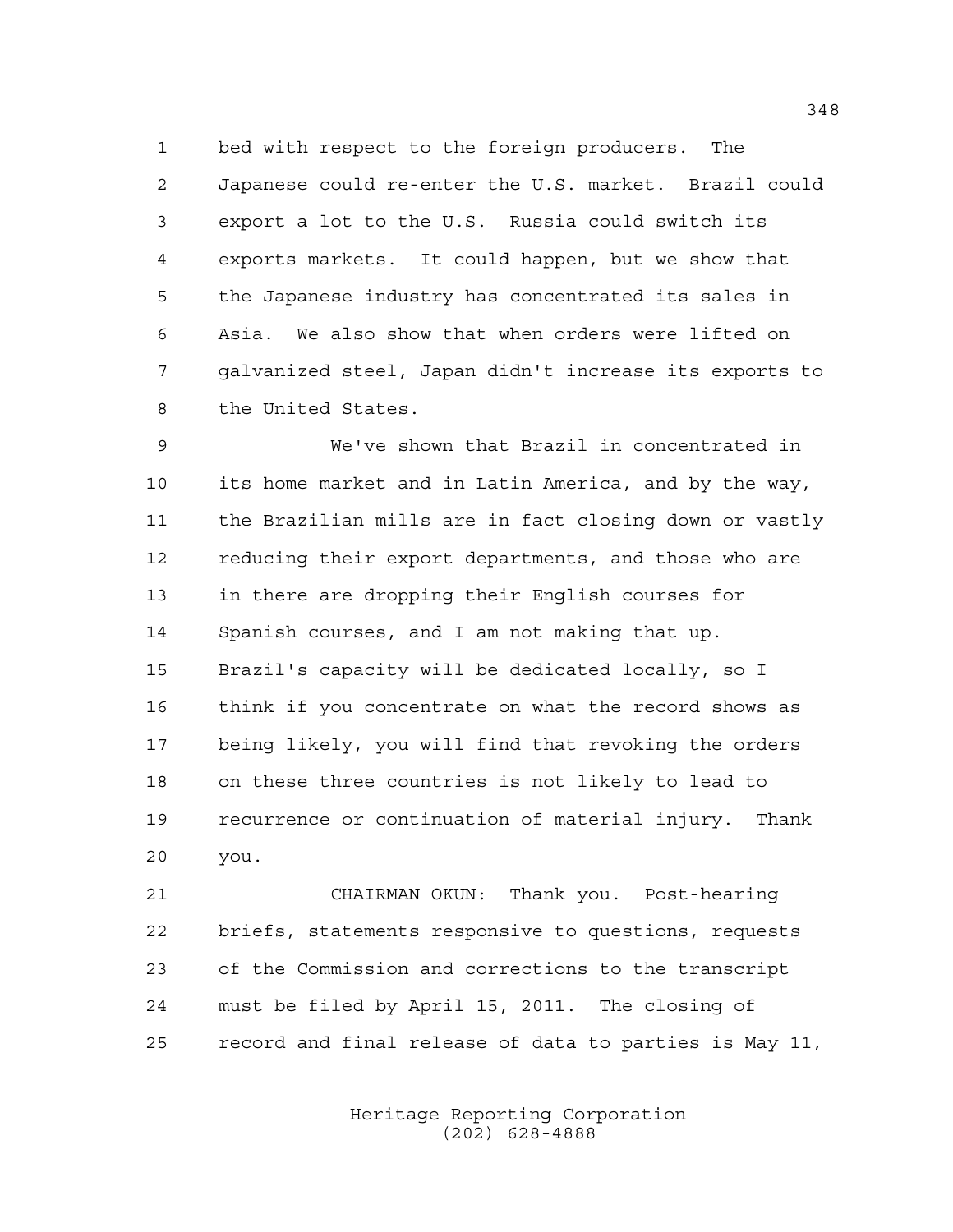2011, and final comments are due May 13, 2011.

 However, I would note if the Commission does not receive funding by 8:45 a.m. on Monday, April 11, 2011, the agency will shut down its investigative activities, including these reviews, for the duration of the absence of the appropriation. If a shutdown occurs, the schedule for these reviews will be tolled. Once the Commission receives funding and the period of the shutdown ends, all schedules will resume starting with the day on which the Commission recommences operations. If a rescheduled deadline falls on a non- business day, the deadline will be extended to the next business day. The Commission's website will be updated to the extent practical to provide information on the status of the Agency. With no other business to come before the Commission, this hearing is adjourned. (Whereupon, at 6:12 p.m., the hearing in the above-entitled matter was concluded.)  $21 /$  $22 / /$  // //

//